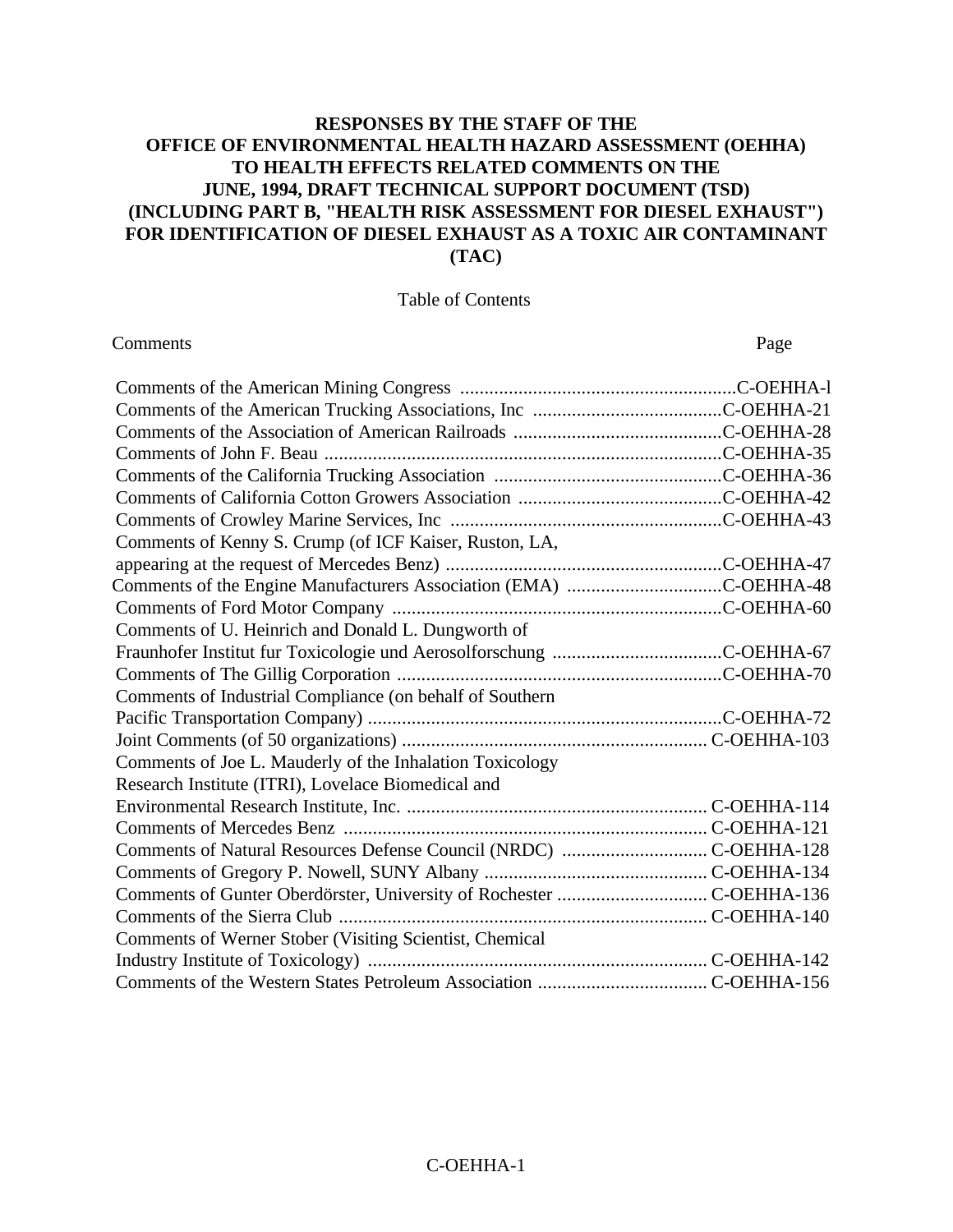#### **Comments of the American Mining Congress**

1. Comment summary: The validity of the Garshick et al. (1988) epidemiology data is in question because OEHHA's analysis shows an inverse dose-response relationship. OEHHA bases its diesel exhaust unit risk on the Garshick, et al. (1988) cohort study, but examination of the relative risks for exposed subgroups paradoxically shows higher risks for groups with lower diesel exhaust exposure. Of the exposed subgroups of railroad workers, the shop workers and hostlers were subgroups with the greatest exposure. However, Garshick et al. reported that, with the shop workers excluded, the relative risk actually went up a little rather than down. Therefore, if the OEHHA analysis is applied to the Garshick et al. cohort with the shop workers excluded, the unit risk predicted for diesel exhaust exposure goes up 3-fold for the air exposure metric and 8-fold for the lung burden metric, as compared to OEHHA's calculated unit risk for the complete cohort. Not only does this inverse dose-response invalidate the OEHHA analyses based on the Garshick epidemiology, but it also indicates that the relative risks reported by Garshick et al. are likely due to causes unrelated to diesel-exhaust exposure. Because the Garshick et al. (1988) epidemiology data set does not show a dose-response for the diesel exhaust exposures calculated by OEHHA, there is no support for the unit risk derived by OEHHA. (Letter from John A. Knebel, President, dated October 13, 1994, p. 2, and "Summary Criticisms of the CARB/OEHHA Diesel Risk Assessment," prepared by Gradient Corporation, pp. 1, 3, and "Critique of the California Environmental Protection Agency 'Health Risk Assessment for Diesel Exhaust,' June 1994," prepared by Gradient Corporation, p. 2)

Response: As pointed out in the TSD, a substantial proportion of the shopworkers were not exposed to diesel exhaust. The revised TSD shows that, due to their very heterogeneous exposure, the overall risk of shopworkers is most likely to be about the same as for train workers. On this basis, the very small reduction of risk with shop workers removed, as reported in Garshick et al. (1988), is well within the random variation of the data.

OEHHA staff were unable to replicate the three-fold and eight-fold increases in estimated unit risk suggested by the comment.

2. Comment summary: Review of epidemiological data on carbon black workers indicates that extrapolation of human risk from animal data is not appropriate. OEHHA bases its unit risk on diesel exhaust particulate concentrations. The absence of lung cancers in occupationally exposed carbon black workers weakens the link suggested by rat data between lung tumors and inhaled particulate. The same animal model that showed inhaled diesel particulate at high concentrations to be carcinogenic in rats has also shown that rats inhaling carbon black particles (with only trace amounts of adsorbed organics) also develop lung tumors at equivalent ambient air concentrations. Data showing that carbon black and diesel exhaust are of equivalent carcinogenicity in rats would predict similar cancer potency factors for carbon black and diesel exhaust. The validity of the rathuman extrapolation for diesel exhaust can be tested by examining whether a similar rat-human extrapolation for carbon black is concordant with lung cancers in workers exposed to carbon black. Workers occupationally exposed to carbon black, either in its manufacture or use, have been evaluated in several epidemiological studies. The findings from these studies indicate that the risk of lung cancer was not elevated in workers exposed to carbon black particles. The same is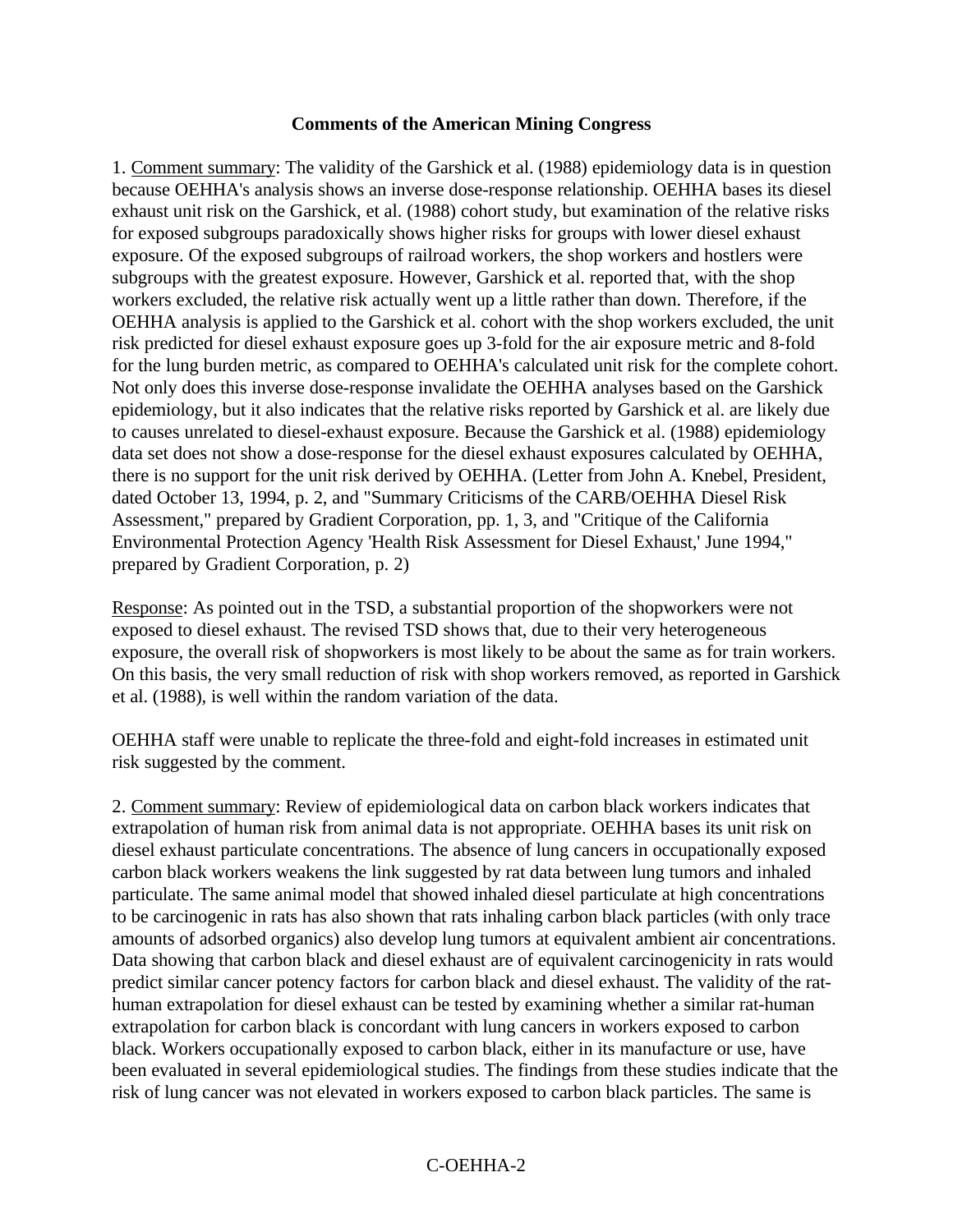true for coal workers. It should be noted that under conditions of obvious lung retention of coal dust in coal miners, an excess in lung cancers has not been detected. This suggests that, unlike the situation with rats, particle mass overload in human lungs does not necessarily lead to lung tumors.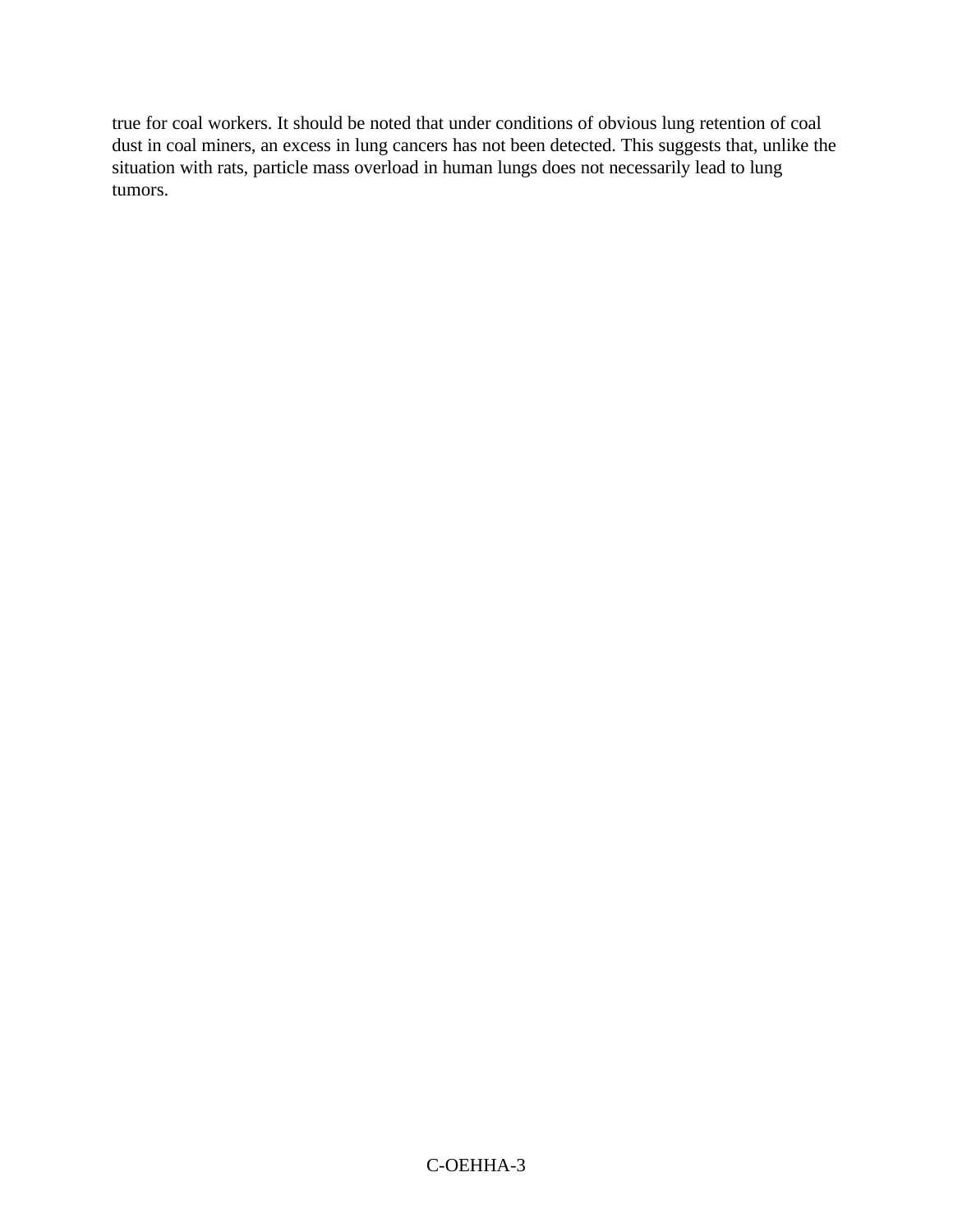Another approach to examining the validity of the rat-to-human extrapolation is to apply the predictions of OEHHA on diesel-exhaust carcinogenicity to the workers in the carbon black industry, and determine to what degree the predictions for lung cancers are borne out. The commenter's analysis in this regard used data from a 1980 study of carbon black workers. Assuming that carbon black particulate carries the unit risk assigned to diesel exhaust by OEHHA, the lung-cancer rates that would be predicted for carbon black workers (excess risk of  $7.14 \times 10^{-2}$ ) per person) are much higher than industry experience (114 cases would be predicted; in the study population, 13 were observed). A likelihood analysis showed that it is virtually certain that the rat data on tumorigenicity of carbon black do not correctly predict lung cancers in carbon black workers. Thus, the validity of using the rat model of particle-induced carcinogenesis for human risk assessment is highly questionable.

If one postulates that the insoluble carbon core is responsible for the lung tumors observed in rats, one has to acknowledge the evidence of species differences in response to particle exposure. Before regulatory actions are considered, the apparent absence of an increased risk of lung cancer in human populations occupationally exposed to insoluble particles, such as coal dust or carbon black, should be better understood. (Letter, p. 2, Summary Criticisms, p. 2, and Critique, pp. 2, 7- 12)

Response: In response to this and related comments, Chapter 7 of Part B now discusses the question of rat-to-human extrapolation that is raised by the apparent differences in the comparative carcinogenicity of the two different substances in the two species. Also in response, the new Appendix C of Part B summarizes the limited literature on occupational cancer epidemiology of carbon black exposure, adding a new study which found some increase in risk for all lung cancers and a significantly greater risk for one histological type of lung cancer in carbon black workers with a relatively high exposure. Appendix C also provides alternative calculations for comparing the lung cancer deaths observed in the carbon black workers of Robertson and Ingalls (1980) to predictions based on risk estimates from the Garshick et al. (1987) cohort study. These calculations show that for many reasonable assumptions the predictions for diesel exhaust do not differ substantially from the observed lung cancer deaths among the carbon black workers and for other reasonable assumptions the predictions do differ substantially from the observations. Although the comment's point about an apparent difference in human response to diesel exhaust and carbon black is a valuable one, we note here three objections to the commenter's calculation using the upper confidence limit for unit risk for diesel exhaust in the TSD and conclusion that the observed deaths in the carbon black workers differed very substantially from the predictions of the TSD based on the Garshick et al. (1987) cohort study: (1) The calculation of the effective exposure for the. carbon black workers did not take into account the progressively increasing cumulative exposure for all workers but rather used the ending cumulative exposure for all years of followup. (2) The calculation used a very high level of exposure for a long time and did not survey any range of alternatives. (3) The calculation used the 95% UCL of unit risk for diesel exhaust; the MLE would have been appropriate. The comparison in Appendix C uses a new and somewhat lower value for diesel exhaust unit risk with more appropriate measures of exposure, and finds much smaller differences (not all of which are substantial) than the difference found by the commenter.

Nevertheless, the new results do suggest there could be a difference in human response.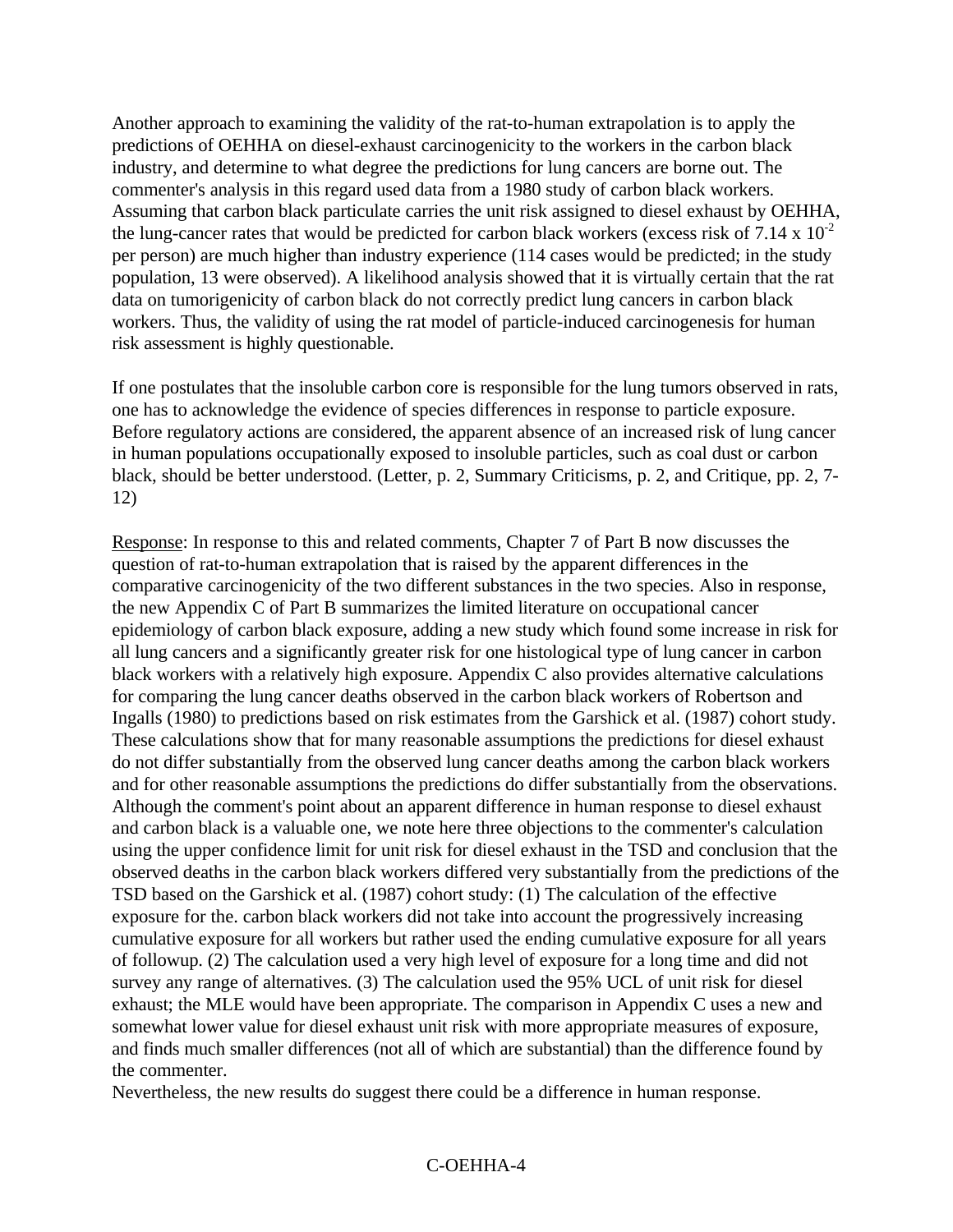The possibility cannot be excluded that genotoxicity due to the PAH and nitroPAH content of diesel exhaust plays a role in the induction of lung tumors in rats at lower levels of diesel exhaust. This mechanism would probably be relevant to human cancer risk, and would not be expected to have a threshold of action. Chapter 3 of Part B discusses bioavailability and metabolic activation of particle-associated organics, and Chapter 5 describes extraction under physiological conditions of mutagens from diesel exhaust. Chapter 5 also cites findings of increased lymphocyte DNA adducts in humans occupationally exposed to diesel exhaust. This is a fundamental difference between diesel exhaust and carbon black exposures, and indicates that comparing rat and human responses to carbon black exposure may not be completely applicable to determining if rat lung tumor response to diesel exhaust exposure accurately models human cancer risk. Thus it is not clear that the validity of rat-to-human extrapolation for diesel exhaust can be tested by examining whether a similar rat-to-human extrapolation for carbon black is concordant with lung cancers in workers exposed to carbon black.

The situation regarding the assertion of lack of elevation of lung cancer rates in coal worker studies is different. Coal dust has very different characteristics, especially in particle size and shape (for example, specific surface), compared to either diesel exhaust or carbon black. So it should not be expected to have the equivalent toxicity. The generally large particle size suggests a more central deposition pattern in the lung. The different shape may suggest different carcinogenic potential, especially if surface area is important. Thus a finding of no detectable carcinogenic effect in coal miners appears unlikely to bear on the issue of carcinogenicity of diesel exhaust.

3. Comment summary: Inclusion of squamous cysts in the group of animal lung tumors leads to overstated unit risk. OEHHA's unit risk predictions based on animal data are flawed because the lung lesions developed by the rats are not analogous to human cancers. The carcinogenicity of diesel exhaust in rats is based on counting all tumors observed, both benign and malignant. Lung pathologists in the U.S. generally agree that squamous cysts in rat lungs are a nonneoplastic lesion that should not be included in the lung tumor category. A cancer potency factor calculated without squamous cysts would be about 1.3 times lower than with squamous cysts. Although the effect of excluding squamous cysts is not large, inaccurate data should not be included in risk calculation. Diesel exhaust risk estimates that include squamous cysts in the number of total tumors are biased high. In addition, the anatomical location and distribution of tumor types that were seen in the rat lungs are not typical of the lung cancers seen in humans. In rat studies, lung tumors occurred in the periphery of the lung. Although the incidence of bronchoalveolar carcinomas may be rising in humans, they represent only 2-5% of primary lung cancers; most human lung neoplasms occur in the central airways. We do not know if this difference in tumor location is based on differences in dose distributions, which are governed by anatomical differences, or species differences in lung cell susceptibility to carcinogenic events. The applicability of the rat data to human populations should be more fully substantiated before the potential carcinogenicity of diesel exhaust can be quantitatively predicted. (Letter, p. 2, Summary Criticisms, pp. 2-3, and Critique, pp. 2, 7-8, 15)

Response: A definitive consensus on whether squamous cysts are precursors to squamous cell carcinoma has not been reached. However, the presence of the cysts is clearly treatment-related,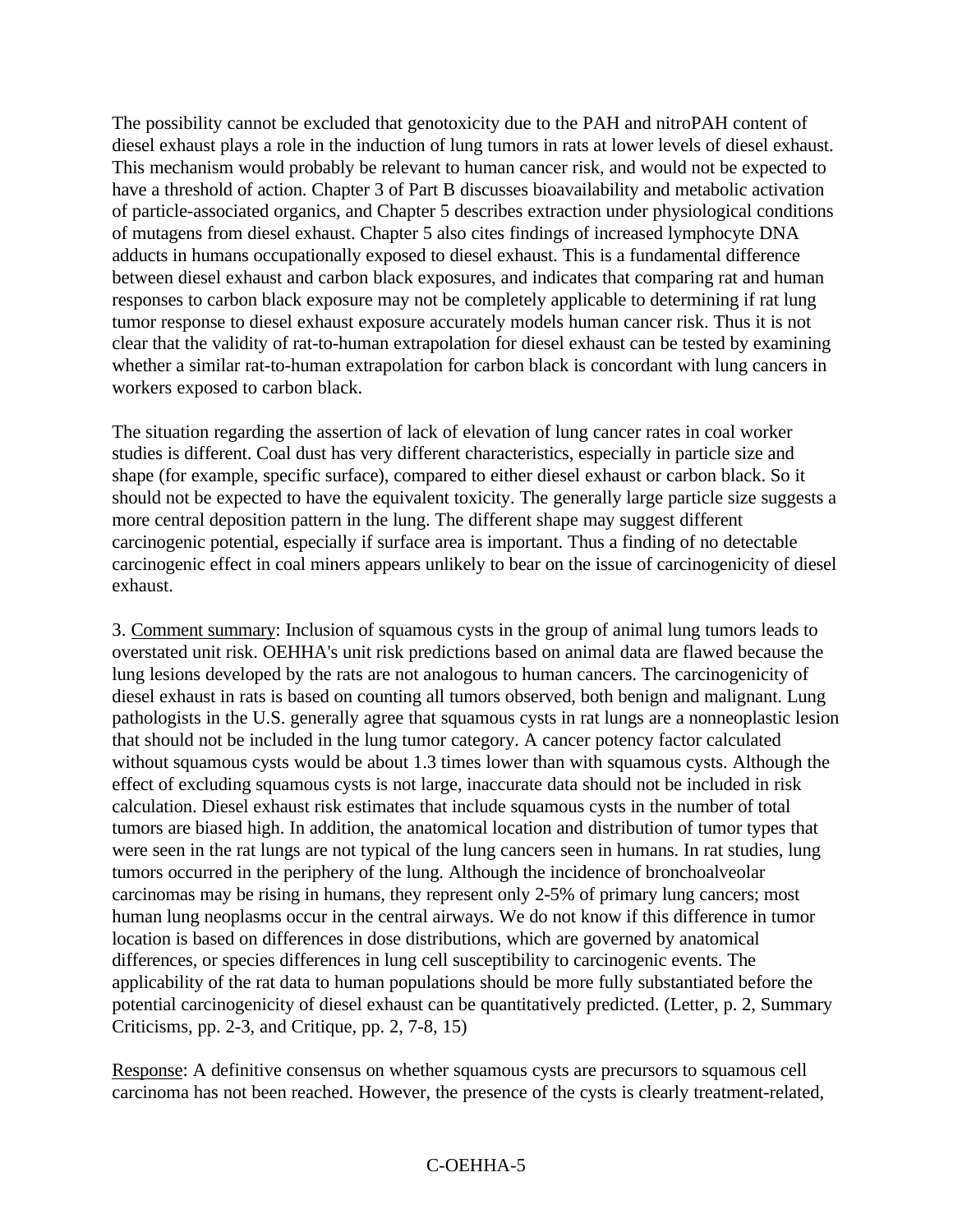and the possibility exists that higher doses of diesel exhaust reduce the latency period for transformation of squamous cysts to squamous cell carcinomas. This may possibly suggest that the squamous cysts could be precancerous lesions. There is controversy among scientists on this point. For comparison purposes, thus, the TSD (Part B, Chapter 7) notes that potency estimates derived from rat lung tumor data including squamous cyst incidence are approximately 30% higher than potency estimates that do not include the cysts. However, the range of values reported in the TSD includes only unit risk estimates that are based on excluding the cysts.

4. Comment summary: This commenter has major concerns about Part B's treatment of species extrapolation. The rat may be unique in its lung tumor response to diesel exhaust exposure. Certain data from hamsters and mice support this or are equivocal. Several lines of evidence suggest that differences in biological responses occur and may be critical when extrapolating from rat models of particle-induced lung tumors to human exposures. Thus, the validity of extrapolating from the rat model to humans must be seriously questioned. There are clear differences among animal species both in their tumor response to inhaled particles and the degree of lung inflammation and lung fibrosis in response to inhaled diesel exhaust. Only rats get lung tumors when exposed to diesel exhaust, and this response is not unique to diesel particles but can be demonstrated when rats are chronically exposed to other insoluble particles. Excessive lung burdens of particles is a uniform finding in particle-induced lung cancer in rats. It may not be particle-induced lung overload *per se,* but a species-specific reaction of the prolonged presence of particles that is critical to the tumors induction in rats. Recent theories on nongenetic mechanisms of carcinogenesis emphasize the importance of inflammatory and proliferative responses of target tissues. In long-term inhalation studies, diesel-exposed hamsters did not develop lung tumors, but they exhibited a delayed clearance of tracer particles, suggesting lung overload. Hamsters also exhibited a more modest inflammatory response and less epithelial cell proliferation than rats. Recently, when rats and mice were chronically exposed to diesel exhaust, titanium dioxide, or carbon black particles, at identical particle concentrations resulting in similar particle loads per gram of lung tissue, the mice did not show an increased lung tumor response. Therefore, tissue responses to lung particles, which may be species specific, are probably a key ingredient in tumor susceptibility. Additional support for species specificity in response to lung particles has been demonstrated. Rats and mice were exposed to identical concentrations of diesel exhaust, which resulted in similar lung burdens. However, various measures of oxidative stress showed that diesel exposed mice had a greater capacity to accommodate an oxidative insult than diesel exposed rats; the lungs from the mice also showed a minimal fibrotic response in comparison to rats. Because tumor induction by inhaled diesel exhaust particles is limited to rats, it is uncertain whether such a response is generalizable to humans. Furthermore, there are apparent differences between rats and humans in the carcinogenic response to exposure to inhaled particles. (Letter, p. 2, Summary Criticisms, p. 3, and Critique, pp. 1-2, 4, 6-7).

Response: As stated in response to Comment 2, the possibility cannot be excluded that genotoxicity due to the PAH and nitroPAH content of diesel exhaust plays a role in the induction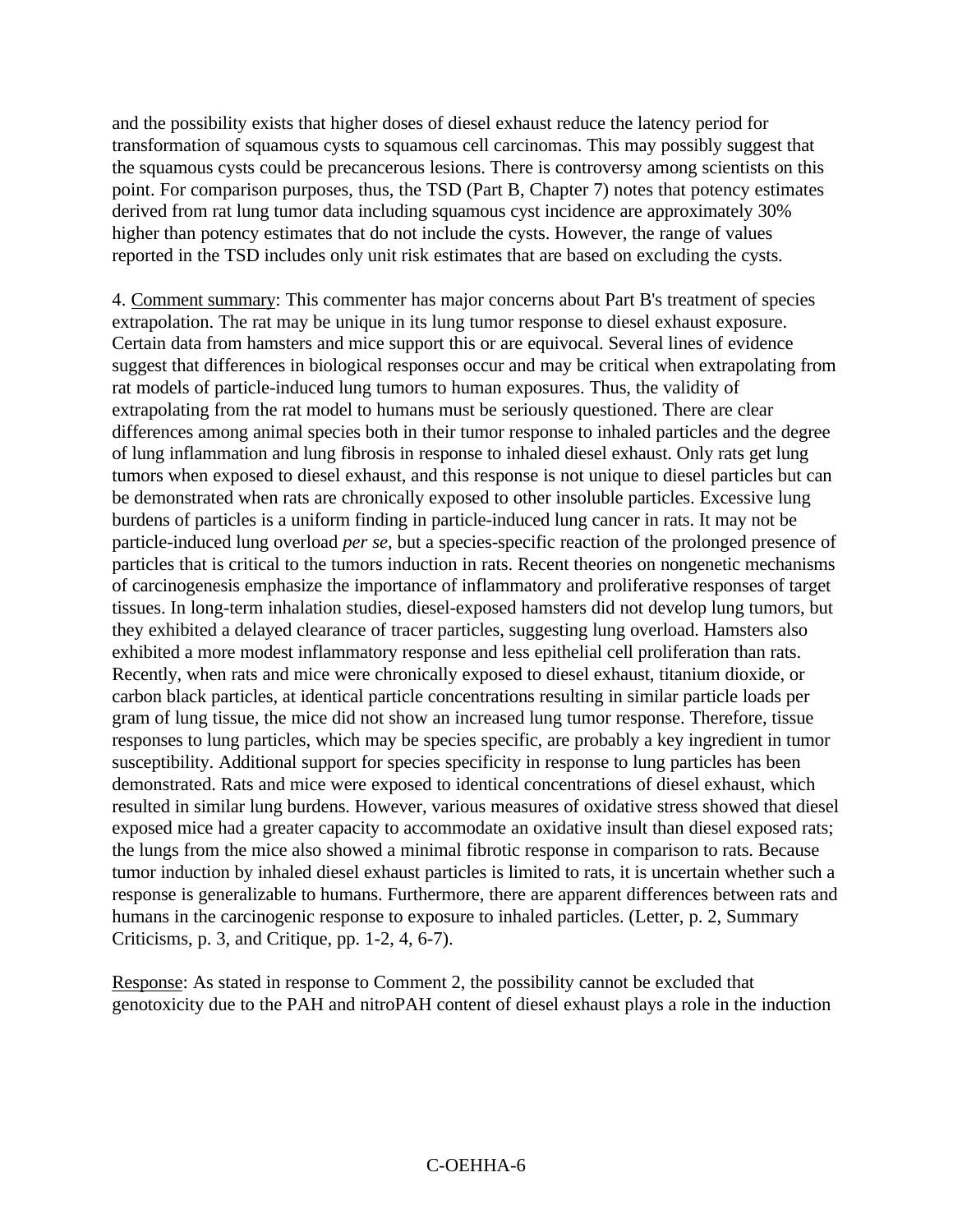of lung tumors in rats at lower levels of diesel exhaust. Note that mechanisms of carcinogenesis and sensitivity to carcinogens may differ among species, as indicated by the commenter. However, in addition to the data in rats, human epidemiological data also point to diesel exhaust as likely to be a carcinogen.

There is evidence that the biological effects of diesel exhaust are not due solely to a particle effect, particularly with regard to measures of inflammation and allergic responses in the upper airways. These effects are discussed in Chapter 4. Additionally, intratracheal instillation of diesel exhaust particulate matter in mice has been shown to inhibit lung antioxidant enzymatic activity (Sagai et al., 1993). In the same study, pretreatment with superoxide dismutase (SOD), an antioxidant enzyme, or butylated hydroxytoluene (BHT), a radical scavenger, significantly reduced mortality in diesel exhaust particulate matter-treated mice. Exposure of mice to diesel exhaust particles by intratracheal instillation resulted in a significant increase (approximately 3 fold ) in mouse lung DNA 8-OHdG adducts (Nagashima et al., 1995). Although, as the commenter suggests, interspecies differences in inflammation and response to oxidative stress may be important, insufficient data are available to account for these differences, in animal-to-human risk assessment.

5. Comment summary: The published evidence rejects the genotoxic character of diesel-particle action, supports the existence of epigenetic tumorigenesis from exposure in animals, and reaffirms the presence of a no-effect level at low ambient diesel exposures. (Letter, p. 2)

Response: The TSD has been revised to include discussion of 1) studies which indicate that extraction with a phospholipid emulsion resembling a major component of lung surfactant showed substantial mutagenic activity, sometimes greater than that observed after extraction with organic solvents (Chapter 5); 2) data indicating that both animal and human occupational exposure to diesel exhaust has been shown to result in the production of urinary metabolites of PAHs and nitroPAHs, indicating bioavailability of those compounds (Chapter 3); 3) studies which show that formation of human lymphocyte DNA adducts is associated with occupational exposure to diesel exhaust (Chapter 5). This information suggests that the induction of lung cancer in humans associated with diesel exhaust exposure may occur through a nonthreshold genotoxic mechanism. This genotoxicity may also contribute to at least part of the rat lung cancer response to diesel exhaust exposure, and it should be noted that genotoxic effects are generally not considered to have a no-effect level. In addition, the proposed overload mechanism includes chronic inflammation and associated production of inflammatory cytokines and increased cell proliferation. As noted in a recent paper by Gaylor and Zheng (1996), (1) a threshold dose is questionable if a carcinogen acts via a cell receptor, (2) even a nongenotoxic carcinogen that increases the cell proliferation rate by augmenting an endogenous mechanism is not likely to have a threshold dose, and (3) dose response curves for cell proliferation and tumor incidence do not

necessarily mimic each other.

6. Comment summary: The effort to produce Part B of the TSD was thorough, and the authors were careful to note their rationale for certain choices and to solicit public comment on areas of uncertainty. The detailed mathematical modeling in the document gives the illusion of precision. Closer examination shows that the usefulness of the quantitative results is limited by serious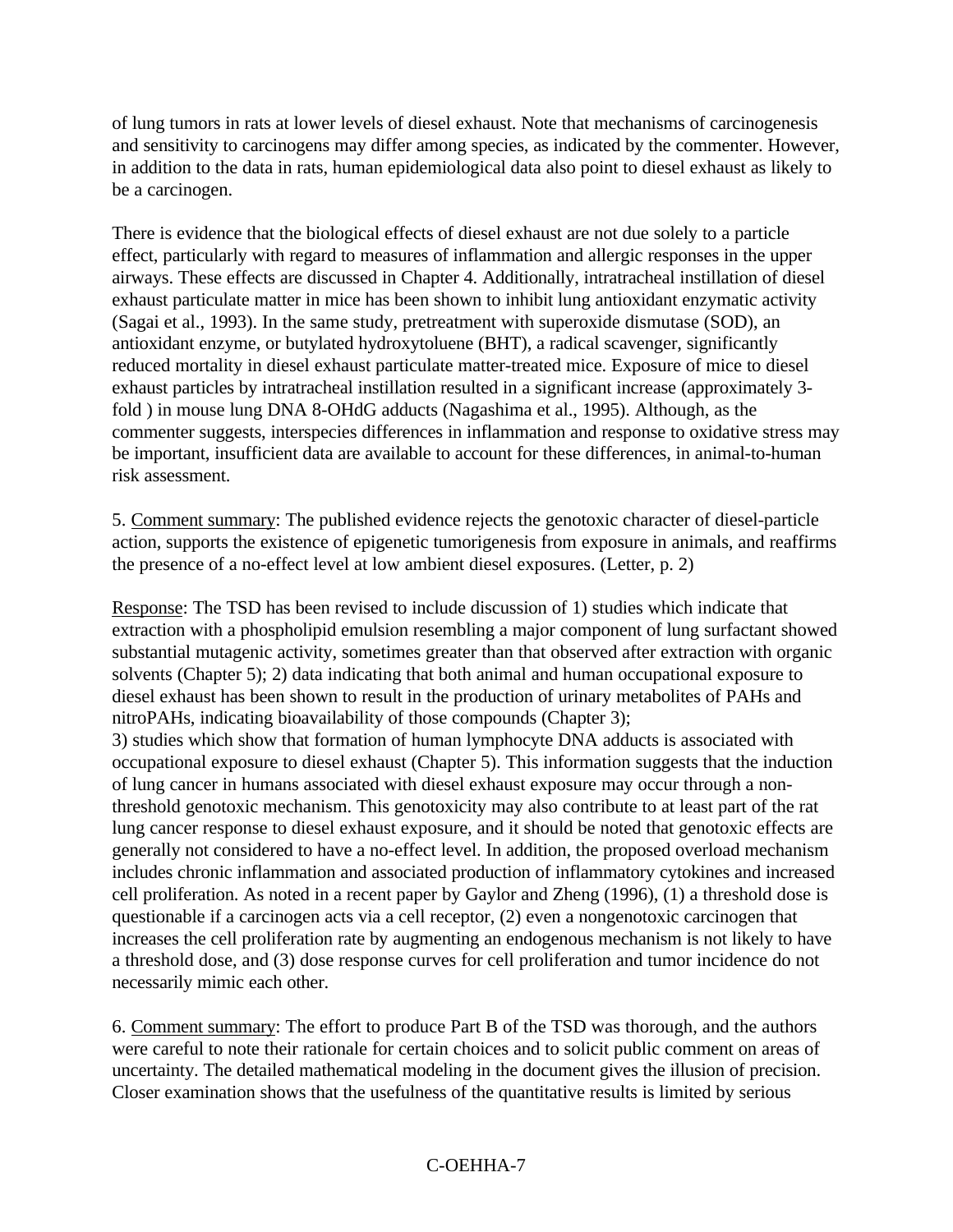shortcomings in the animal and human toxicology data bases. The biological uncertainties are so significant that it would be premature to list diesel exhaust as a toxic air contaminant. (Letter, p. 2, Summary Criticisms, p. 3, and Critique, pp. 1-2).

Response: There are uncertainties involved in the risk assessment for diesel exhaust, as with any quantitative risk assessment. The data showing carcinogenic effects of diesel come from both animal and human studies. The non-cancer effects are varied, observed in several species and clearly evident from the animal studies and human case reports.

The revised report documents the animal and human evidence that supports a finding that diesel exhaust may cause or contribute to an increase in mortality or in serious illness, or may pose a present or potential hazard to human health. Thus we believe that diesel exhaust meets the definition of a toxic air contaminant.

7. Comment summary: The commenter wishes to go on record in support of the comments submitted on the proposal by a large coalition of industry organizations, of which this commenter is a member. The commenter also wishes to go on record in support of, and incorporates by reference as part of its own comments, the individual comments filed by The Association of American Railroads, The Engine Manufacturers Association, The Western States Petroleum Association, The California Trucking Association, and Mercedes Benz. To the extent the commenter's positions differ from those of the referenced organizations, the commenter stands by its own testimony and documentary evidence. (Letter, p. 2).

Response: Please see responses to the referenced comments.

8.. Comment summary: The organics extracted from diesel particles by harsh solvents do not accurately reflect the bioavailability of particle-associated compounds in lung fluids. For regulations (if they are to be imposed), we need to understand how bioavailability of organic compounds, under physiologic environments, varies with different diesel engine emission products. (Critique, p. 1).

Response: As noted in response to Comment 5, the TSD has been revised to include discussion of 1) studies which indicate that extraction with a phospholipid emulsion resembling a major component of lung surfactant showed substantial mutagenic activity, sometimes greater than that observed after extraction with organic solvents (Chapter 5); 2) data indicating that both animal and human occupational exposure to diesel exhaust has been shown to result in the production of urinary metabolites of PAHs and nitroPAHs, indicating bioavailability of those compounds (Chapter 3); 3) studies which show that formation of human lymphocyte DNA adducts is associated with occupational exposure to diesel exhaust (Chapter 5).

It is likely that the composition of diesel exhaust varies somewhat with engine (source) type, year and fuel formulation. Whether these variations importantly impact the bioavailability of diesel particle-associated organic compounds or the risks associated with diesel exhaust cannot be assessed without appropriate tests of the exhausts at issue and an index of the toxicological concern associated with each of the measured components. Because this information is not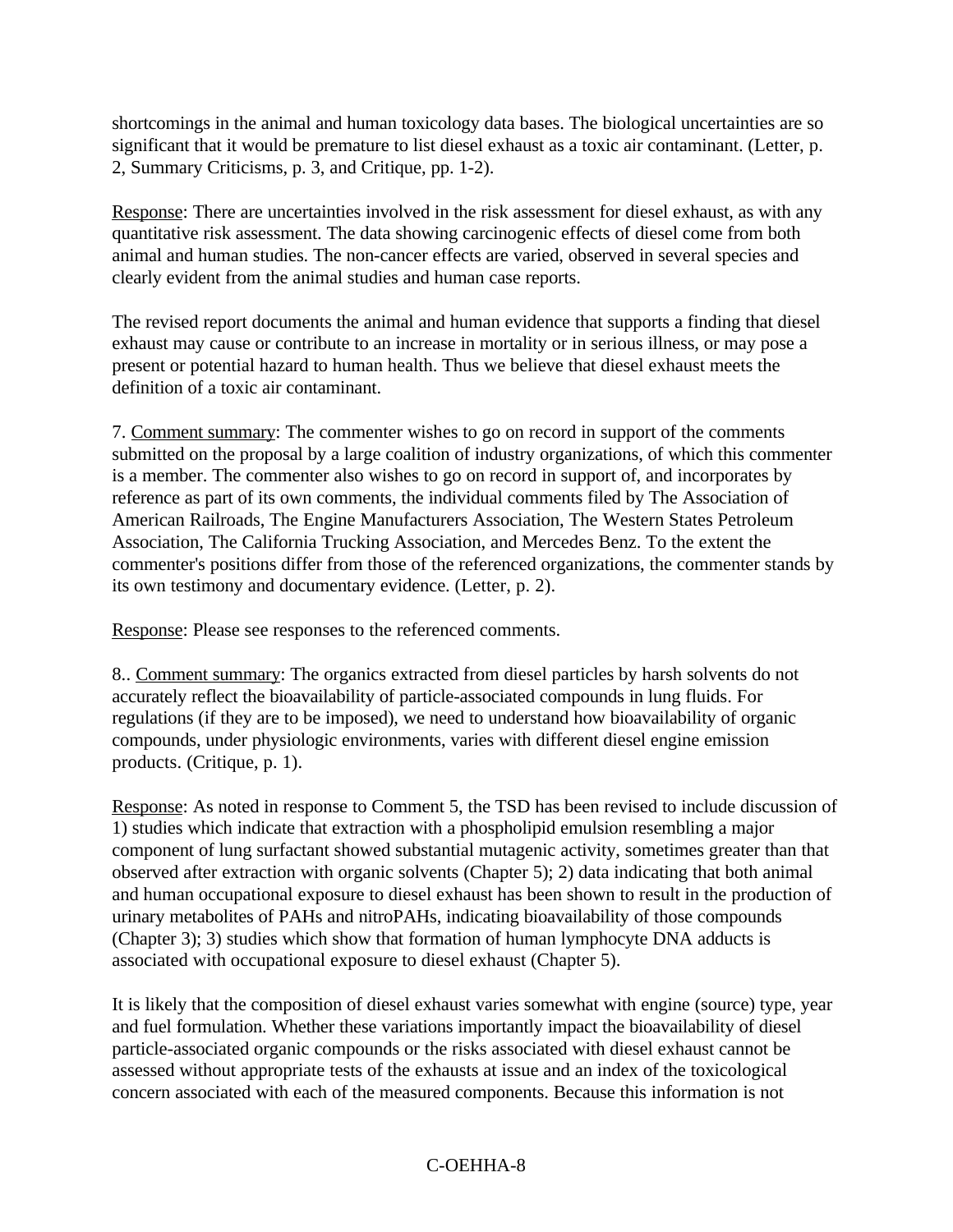available, we have not been able to take into account, in the risk assessment, differences among different types of diesel engines, model years, or fuels. The Air Resources Board is sponsoring work to speciate the components of current diesel exhaust.

Part B of the TSD discusses genotoxicity studies which indicate that changes in diesel fuel composition have not been demonstrated to eliminate exhaust genotoxicity, and that changes in engine type and year have a relatively small effect on the magnitude of diesel exhaust genotoxicity (see Chapter 5). The TSD also discusses studies on rats which largely found similar doses of diesel exhaust to have about the same carcinogenic effects even though several different engine types and fuels were used to generate diesel exhaust (see Chapter 6).

Part B does address the composition of diesel exhaust, including the several fractions of diesel exhaust. Studies describing increased lung tumor incidence in mice and increased incidence of splenic malignant lymphomas in rats when exposed to filtered diesel exhaust are discussed in Chapter 6. Studies indicating that the semivolatile phase of diesel exhaust is genotoxic are discussed in Chapter 5. It should be noted that there are PAH and nitroPAH components of the several phases of diesel exhaust which have not been evaluated individually for carcinogenicity. Also, it is probable that the chemical speciations of diesel exhaust performed to date have not reported every PAH, nitroPAH and related compounds present in diesel exhaust.

9. Comment summary: If lung tumor formation is dependent on the occurrence of lung overload, then there are exposure concentrations below which the lungs can effectively clear deposited particles and not be susceptible to lung tumors. The animal dose-response data are supportive of a threshold. (Critique, p.1)

Response: The premise of the comment, that lung tumor formation is completely dependent on the occurrence of lung overload, is questionable. While some of the animal data may be supportive of a threshold model, other data suggest otherwise. For example, the possibility cannot be excluded that genotoxicity due to the FAH and nitroPAH content of diesel exhaust plays a role in the induction of lung tumors in rats at lower levels of diesel exhaust. This mechanism would probably be relevant to human cancer risk, and would not be expected to have a threshold of action. Chapter 3 of Part B discusses bioavailability and metabolic activation of particleassociated organics, and Chapter 5 describes extraction under physiological conditions of mutagens from diesel exhaust. Chapter 5 also cites findings of increased lymphocyte DNA adducts in humans occupationally exposed to diesel exhaust.

10. Comment summary: This commenter has major concerns about Part B's treatment of mechanisms of action. The document vacillates between the tumorigenic potential of genotoxic compounds and the tumorigenic potential of a lung burden of insoluble particles. It uses both types of evidence to support the view that diesel exhaust represents a health hazard. However, it does not apply the evidence in a consistent fashion. For example, if risk assessments and regulations are to be based on the particulate fraction of diesel exhaust, then what is the purpose of detailing the potential genotoxicity of the associated organic fraction? The fact remains, we do not know which is relevant for human exposures.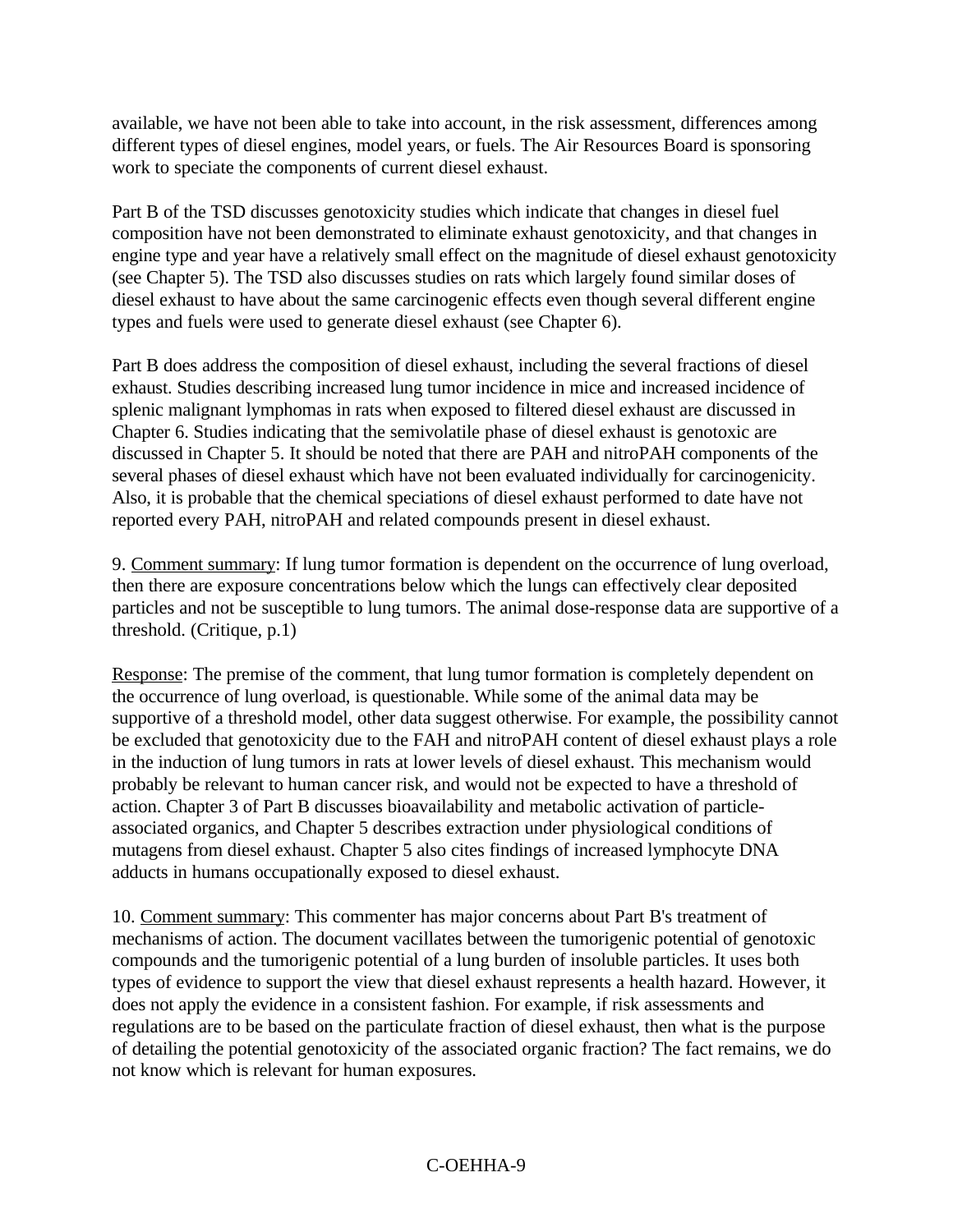Caution must be used when using DNA adducts as a surrogate for tumorigenic potential. The absence of a dose-response and of a correlation between adduct levels and tumor formation may have a technological basis (for example, inadequate numbers of animals in bioassays), as suggested in the document, but also may have a biological basis. For example, oxygen free radicals derived from inflammatory cells could form adducts and thus, the response would be unrelated to the dose of particle-associated organic compounds. In addition, events occurring after adduct formation (such as DNA repair) can alter the correlation between DNA damage and tumors. Alternatively, tumor induction may result from a nonspecific response of the lung to the presence of insoluble particles. The vacillation between genotoxic and nongenotoxic mechanisms has important implications for how the document used the results from various studies to support its arguments. (Critique, pp. 1, 3-4)

Response: Although it would be preferable to establish the precise mechanism of carcinogenesis, doing so is not a prerequisite for the selection of a model or estimation of a unit risk value. Both direct genotoxicity (including that associated with both the particulate and semivolatile phases) and particle effect-mediated genotoxicity (including the free radical mechanism suggested in the comment) may be relevant to human responses to diesel exhaust exposure. The descriptions of DNA adduct data in Part B (Chapter 5) are used to describe genotoxicity and to illuminate potential mechanisms of tumorigenicity; DNA adduct data is not used as a surrogate for tumorigenic potential. The TSD is intended to give an assessment of risks at current levels of exposure, and the risk assessment uses the mass of diesel exhaust particles as the measure of exposure. OEHHA staff believe this dose metric is relevant to human toxicity.

11. Comment summary: Within the context of different mechanisms, OEHHA failed to adequately address critical issues. For example, if particle-associated genotoxic compounds are important for tumor induction, then the extent of organics bioavailability in physiological fluids must be understood. Even though certain studies are raised in the document as evidence of genotoxicity, their biological relevance is not discussed. Data derived from solvent-extracted particles is likely irrelevant to our understanding of the biologic toxicity of particle-associated organic compounds in the lung. Furthermore, we need to understand how bioavailability, under physiologic environments, varies with different emission products and different concentrations. When there is a low concentration of particle-associated organic compounds, these molecules are more tightly bound to the surface of the carbon core and thus, are less bioavailable than if there were a high concentration. Therefore, one would expect the particles derived from older "dirtier" engines may have more genotoxic potential than the "cleaner" particles derived from current engines.

If the presence of retained particles is the primary tumor-inducing cause, then the issue of threshold must be resolved. It is unclear what "evidence" of genotoxicity is referred to in the document in conjunction with a statement that "there is likely to be no threshold." If lung tumors in rats are the results of lung overload, the evidence (including certain specific studies) supports the existence of a threshold. Certain data support a specific threshold. It is possible that at low exposures, increases in tumor incidence are at the lower limit of detection; it impractical to design an experiment that would use enough animals to determine whether a positive tumor response occurs at low doses. However, if the formation of lung tumors is dependent on the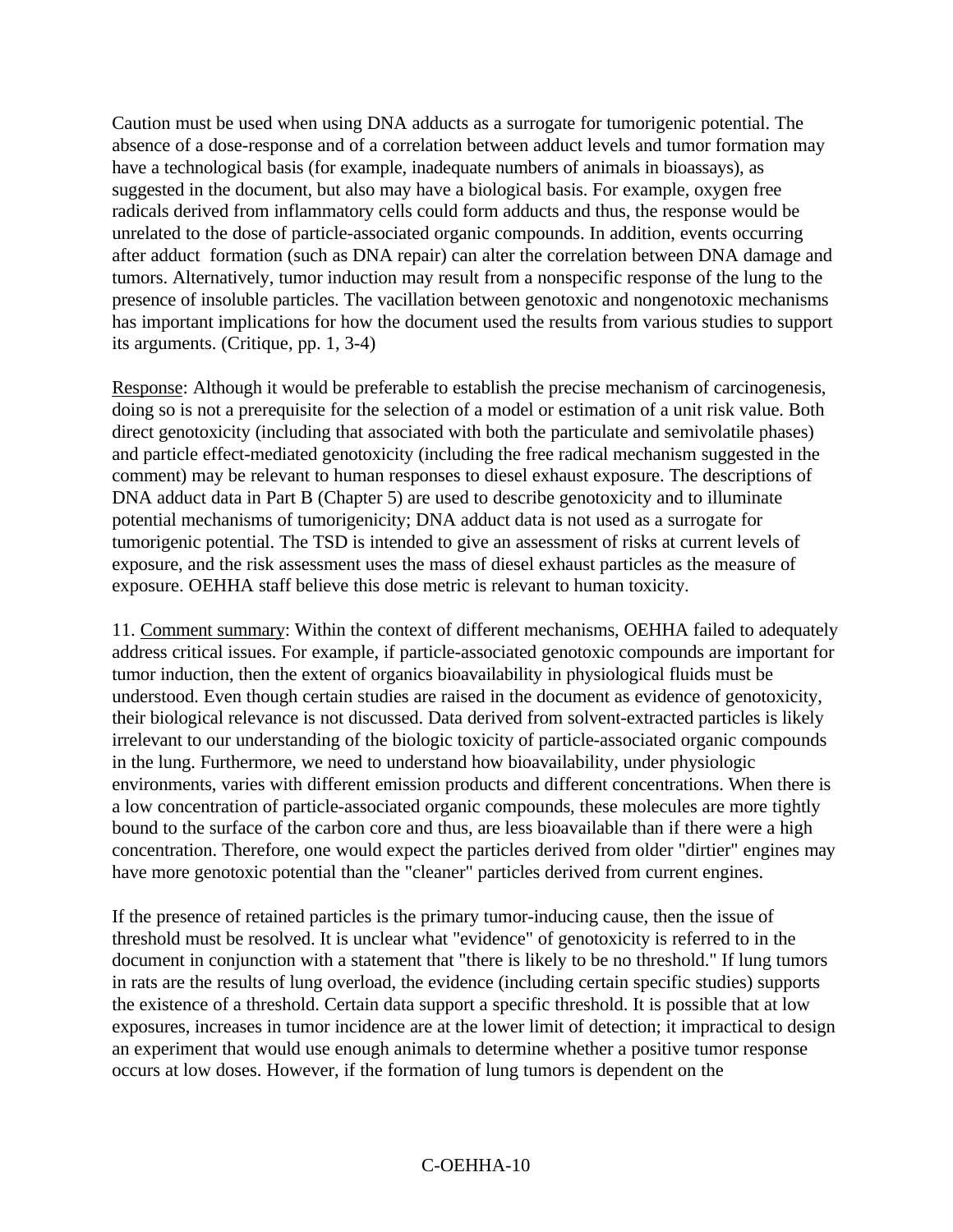occurrence of lung overload, then one can say with reasonable confidence that there are exposure concentrations below which lung clearance is not compromised. It has been predicted that humans, because of their slower clearance of insoluble particles, would achieve greater lung burdens than rats at similar airborne concentrations; however, impaired alveolar clearance resulting from lung overload has not been measured in humans. Impaired clearance functions can only be inferred from observations made in coal miners exposed to high levels of coal dust. Furthermore, human lung-tissue reactions to particle overloading have not been characterized. (Critique, pp. 4-7)

Response: Part B of the TSD has been revised to include discussion of studies which indicate that extraction with a phospholipid emulsion resembling a major component of lung surfactant showed substantial mutagenic activity, sometimes greater than that observed after extraction with organic solvents (Chapter 5). As stated in Part B's Chapter 6, the mechanism of action by which diesel exhaust induces lung tumors in rats is not established. One proposed mechanism is that exposure to diesel exhaust particulate matter at high concentrations exceeds pulmonary clearance capabilities and causes chronic inflammation. This inflammation leads to macrophage and/or neutrophil-induced oxidative DNA damage resulting in mutations which are instrumental in the induction of lung tumors, and also to cell proliferation which may be mechanistically important to the promotion of the rat lung tumors. This mechanism may have an exposure threshold of action, suggesting that tumor induction due to this mechanism would also have a threshold. Although no mechanism has been established to account for the increased rates of lung tumors in diesel exhaust exposed workers, it has been proposed that any modeling of human cancer risk using rat lung tumor data should include a exposure threshold below which tumor induction would not occur. However, the possibility cannot be excluded that genotoxicity due to the PAH and nitroPAH content of diesel exhaust plays a role in the induction of lung tumors in rats at lower levels of diesel exhaust. This mechanism would probably be relevant to human cancer risk, and would not be expected to have a threshold of action; Chapter 3 discusses bioavailability and metabolic activation of particle-associated organics, and Chapter 5 describes extraction under physiological conditions of mutagens from diesel exhaust. Chapter 5 discusses a nuclease Pl-sensitive lung DNA adduct isolated from rats exposed to diesel exhaust; rats exposed to carbon black or  $TiO<sub>2</sub>$  did not show the same adduct. Chapter 5 also describes studies demonstrating increased lymphocyte DNA adducts in humans occupationally exposed to diesel exhaust. The rat lung tumor data have not been shown to be mechanistically irrelevant to human cancer risk from diesel exhaust inhalation and with these uncertainties acknowledged, provides information useful in the characterization of the potential magnitude of human cancer risk associated with diesel exhaust exposure.

Regarding the issue of threshold, the cited statement in Part B's introductory chapter has been revised to read, "The in vitro and in vivo genotoxicity of diesel exhaust suggests that a nonthreshold mechanism for carcinogenesis may be involved. The Moolgavkar quantitative analyses of the rat cancer bioassay did not suggest there was a threshold for the carcinogenicity of diesel exhaust in the rat." The genotoxicity evidence is discussed in Chapter 5 of Part B. The quantitative analyses are presented in Chapter 7.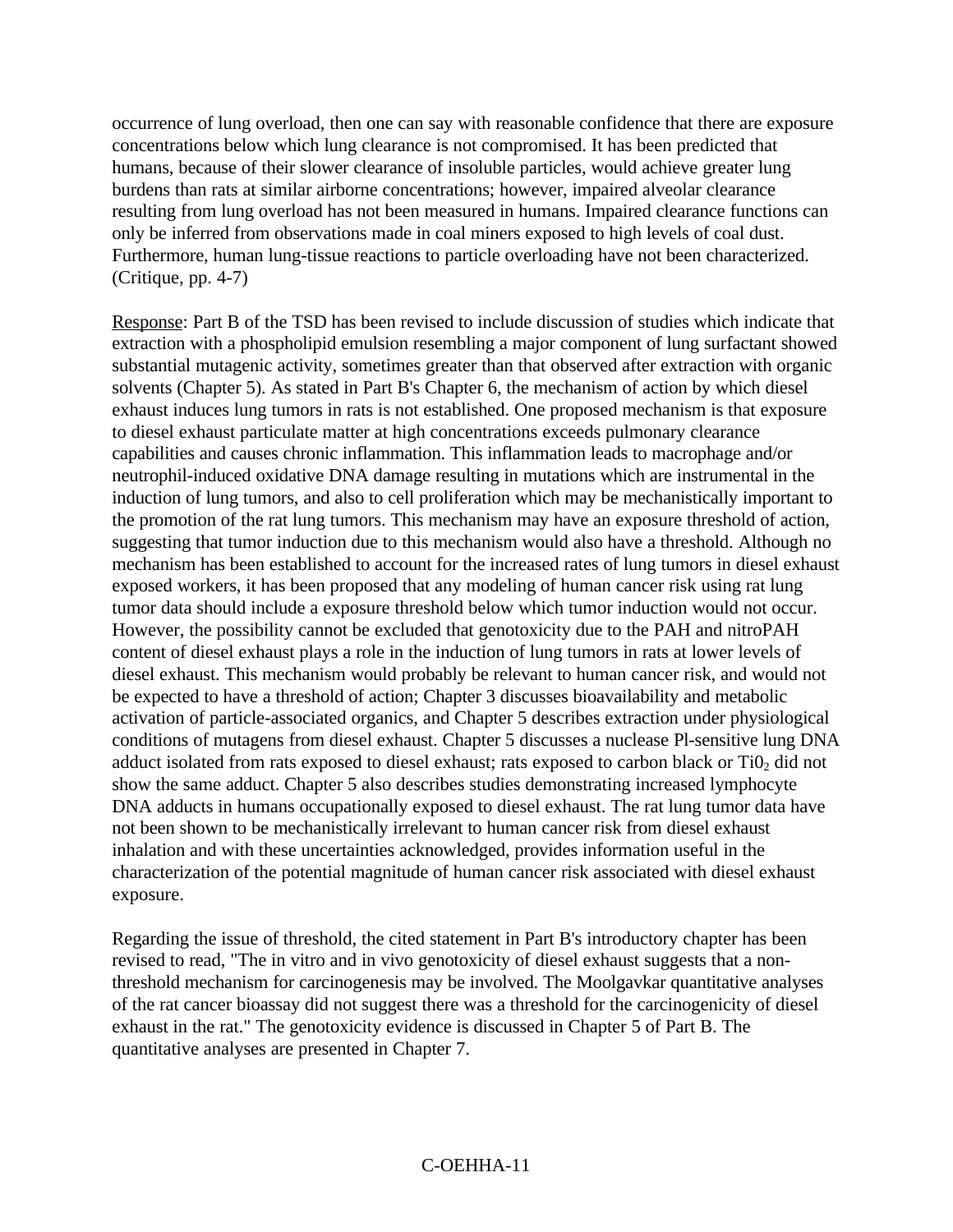As noted in response to Comment 5, information suggests that the induction of lung cancer in humans associated with diesel exhaust exposure may occur through a non-threshold genotoxic mechanism. This genotoxicity may also contribute to at least part of the rat lung cancer response to diesel exhaust exposure, and it should be noted that genotoxic effects are generally not considered to have a no-effect level. In addition, the proposed overload mechanism includes chronic inflammation and associated production of inflammatory cytokines and increased cell proliferation. As noted in a recent paper by Gaylor and Zheng (1996), (1) a threshold dose is questionable if a carcinogen acts via a cell receptor, (2) even a nongenotoxic carcinogen that increases the cell proliferation rate by augmenting an endogenous mechanism is not likely to have a threshold dose, and (3) dose response curves for cell proliferation and tumor incidence do not necessarily mimic each other.

The comment is correct in noting that the TSD does not characterize human lung tissue reactions to particle overloading. The type of overload situation observed at high doses in rats is not thought to occur at the levels to which humans are exposed.

The TSD does not posit any particular mechanism as responsible for diesel exhaust carcinogenesis. The presence of retained particles has not been established as the primary tumorinducing cause in humans. Epidemiologic studies cited in the document and the new meta-analysis of those studies suggest that humans have experienced levels of diesel exhaust exposure that are associated with lung cancer; any hypothesized threshold above those levels seems implausible. Human exposures in these epidemiologic studies were below levels that would be associated with overload in the human lung. Even if the lung tumors in rats were results of lung overload, the hypothesized overload-bounded threshold in rats would not necessarily be applicable to humans. As the comment suggests, it might indeed be impractical to test enough animals to determine whether a positive tumor response occurs at certain low doses.

12. Comment summary: The cancer models used by OEHHA assumed linear extrapolation from high to low doses for both of two exposure metrics: diesel particle atmospheric concentration and diesel particle lung burden. Given that the chronic rat studies show an apparent threshold, the logic for choosing linear extrapolation is not clear. In fact, OEHHA calculated diesel exhaust lung burden using a model that uses a non-linear relationship between atmospheric concentration and lung burden. By electing diesel particle lung burden as a dose metric, OEHHA acknowledged the role of lung overload, which exhibits threshold characteristics. Thus, the emphasis on linearized models is a self-contradiction. (Critique, p. 15)

Response: Since the chronic rat studies do not allow for direct examination of effects at low doses due to limitations in the power of the studies to detect low-incidence effects, it is not possible to ascertain the existence of a threshold from the data. Linear models are used for extrapolation in absence of information that non-linear models are more appropriate. The models selected by OEHHA, in an effort to estimate the effects at low concentrations, included the Moolgavkar model, which does allow for a threshold term, if a threshold is apparent. In this case, a threshold term was not apparent.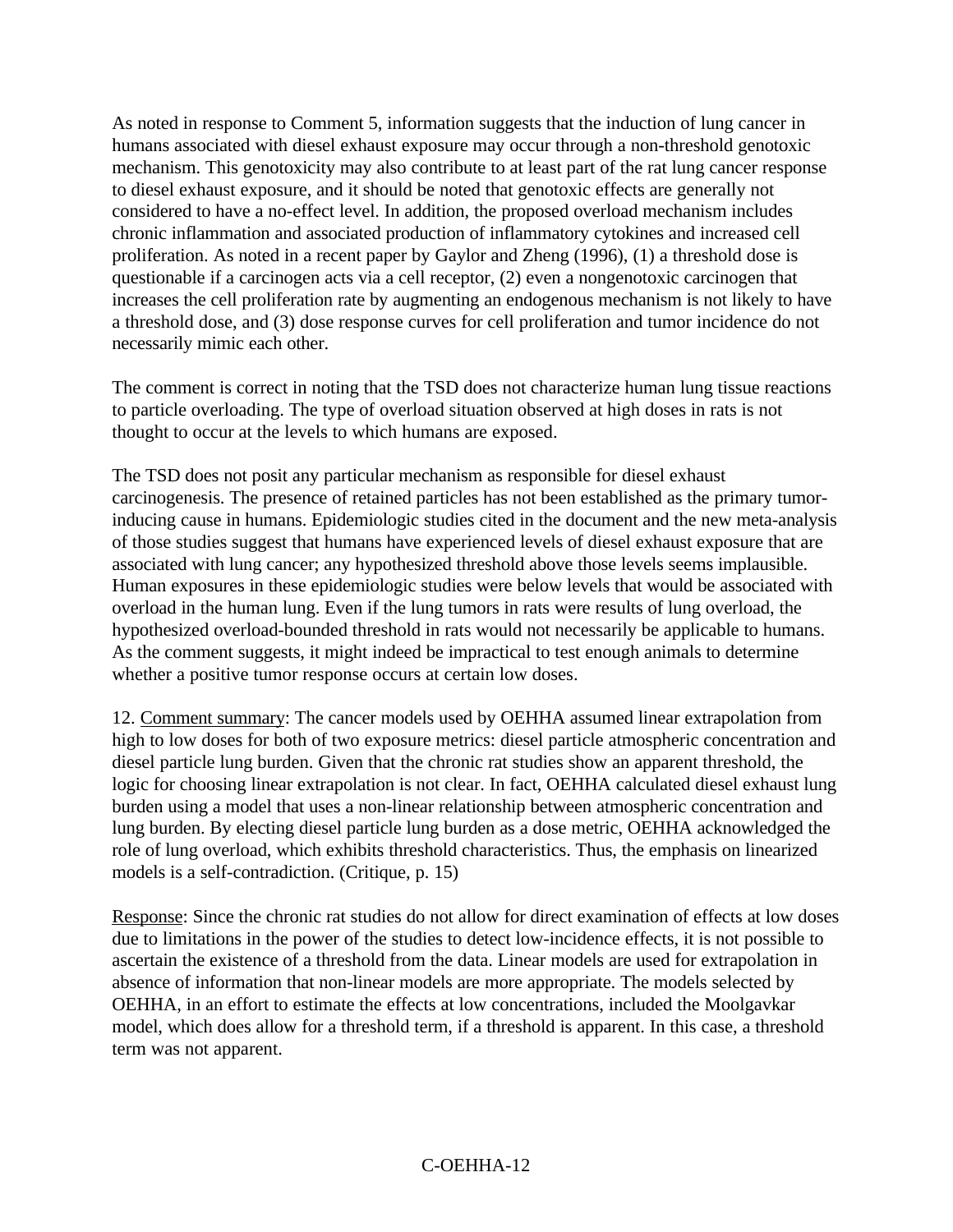The lung burden calculation from the Mauderly et al. (1957) study is taken from empirical measurements of actual lung burden from that study by the investigator. Lung burden is simply an empirical measurement of particle retention, and does not necessarily imply the presence of an overload phenomenon. Using this metric may help linearize the dose-response curve by adjusting for the non-linearity of lung burden.

13. Comment summary: Although OEHHA stressed the uncertainties associated with scaling from rats to humans, Part B did not adequately address the probable existence of species differences in biosusceptibility. OEHHA chose to use body weight to the 2/3 power to obtain dose-equivalency between rats and humans; yet this contradicts certain recent reviews which have examined this scaling factor, and which conclude that the power should be unity, that is, straight mg/kg-d provides the best expression of dose equivalency. Scaling adjustments were discussed, but species differences in the response to lung overload were not discussed. The absence of lung cancers in occupationally exposed carbon black workers weakens the link suggested by rat data between lung tumors and inhaled particles. Epidemiological data for carbon black workers indicate that extrapolation of human risk for inhaled particles from rat bioassay data is not appropriate. (Critique, pp. 15-16)

Response: The reviews (by Goodman and Wilson) cited in the comment do not conclude that the scaling factor should be unity. The authors (in Environ. Health Perspect. 94:195-218, 1991) assert, from a cursory survey of the animal and human cancer literature, that a central estimate for interspecies scaling could be unity rather than a factor based on surface area. The authors also conclude that if unity were used as a default, a 20-fold range of uncertainty should be placed about this estimate for conservative public health decisions. The authors state that "...the best estimate for an interspecies uncertainty factor is an unknown, to be determined from existing data." In absence of such data, use of the surface area scaling factor (the 2/3 power) does not contradict the reviews. It is within the authors' range.

The comment is correct in noting that species differences in the response to lung overload were not discussed in the TSD. The type of overload situation observed at high doses in rats is not thought to occur at the levels to which humans are exposed.

Chapter 7 of Part B now discusses the question of rat-to-human extrapolation that is raised by the apparent differences in the comparative carcinogenicity of diesel exhaust and carbon black in the two species. Also, the new Appendix C of Part B summarizes the limited literature on occupational cancer epidemiology of carbon black exposure, adding a new study which found some increase in risk for all lung cancers and a significantly greater risk for one histological type of lung cancer in carbon black workers with a relatively high exposure. Appendix C also provides alternative calculations for comparing the lung cancer deaths observed in the carbon black workers of Robertson and Ingalls (1980) to predictions based on risk estimates from the Garshick et al. (1987) cohort study. These calculations show that for many reasonable assumptions the predictions for diesel exhaust do not differ substantially from the observed lung cancer deaths among the carbon-black workers and for other reasonable assumptions the predictions do differ substantially from the observations.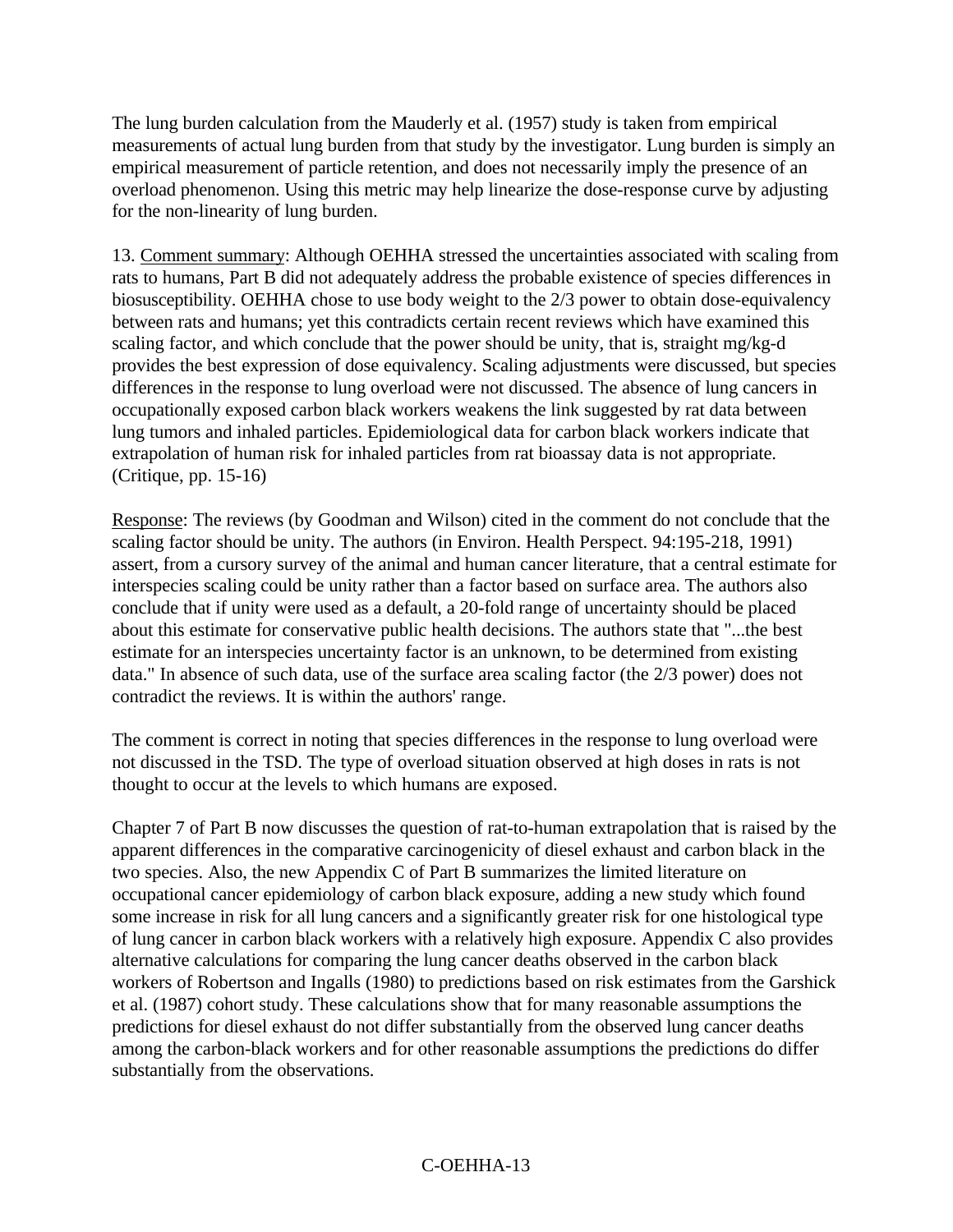14. Comment summary: OEHHA's risk estimate derived from the Garshick et al. (1988) study is based on exposure to emissions from locomotive engines between 1945 and 1980. Although OEHHA reconstructed concentration levels of diesel particulate to which the railroad workers were exposed during the study period, no information exists concerning either the actual exposure levels or the nature of the diesel particulate. The general public and most occupational exposures are to diesel emissions derived from heavy-duty engines, which have not been used for either an animal-based or epidemiology-based risk assessment. Furthermore, the impact of reformulated diesel fuel and changes in engine design on human exposure levels and potential toxicity are unknown. It seems inappropriate to base a human risk estimate on the emissions of a no longer used, outdated technology. (Critique, p. 16)

Response: It is likely that the composition of diesel exhaust does vary somewhat with engine (source) type, year and fuel formulation. Whether these variations importantly impact the risks associated with diesel exhaust cannot be assessed without quantitative speciation of the components of the exhaust at issue and an index of the toxicological concern associated with each of the measured components. Because this information is not available, we have not been able to take into account, in the risk assessment, differences among types of diesel engines, model years, or fuels. The Air Resources Board is sponsoring work to speciate the components of current diesel exhaust.

Changes in engine design could reduce or heighten the risk associated with a given mass of diesel exhaust particles (e.g., by producing particles of different size).

15. Comment summary: Part 8 did not discuss recent efforts by the U.S. EPA to derive a unit risk estimate using data from the Garshick et al. studies. The U.S. EPA was unable to obtain an adequate dose-response curve and concluded that the epidemiologic data are "inadequate for quantitative risk assessment." The OEHHA document does not address or clarify differences in opinion between the federal and state agencies on the feasibility of conducting risk assessments from human studies. (Critique, p. 16)

Response: The 1994 TSD did not specifically address differences with U. S. EPA concerning use of the human data because its draft Health Assessment Document for Diesel Exhaust was not available when the TSD went to press. As pointed out in a discussion in the new version of the TSD, an OEHHA investigation found an error in one part of the Crump et al. (1991) report that made that part, with statistically significant negative slopes, invalid. Nevertheless, the use of the Garshick et al. (1988) cohort data for quantitative risk assessment remains a controversial issue.

16. Comment summary: Regarding OEHHA's derivation of a cancer slope factor from the results reported by Garshick et al. (1988), the data fail to support a positive relationship between diesel exposure as calculated by OEHHA and the relative risk of lung cancer. Although the relative risk of lung cancer increases as a function of OEHHA's measure of diesel exposure for the entire population of exposed workers described in the Garshick et al. study, analysis of this relationship among only moderately exposed workers reveals important inconsistencies. Surprisingly, when compared to "unexposed workers" (clerks, ticket agents, dispatchers, station agents, and station telegraphers), the relative risk of lung cancer for moderately exposed workers only (engineers,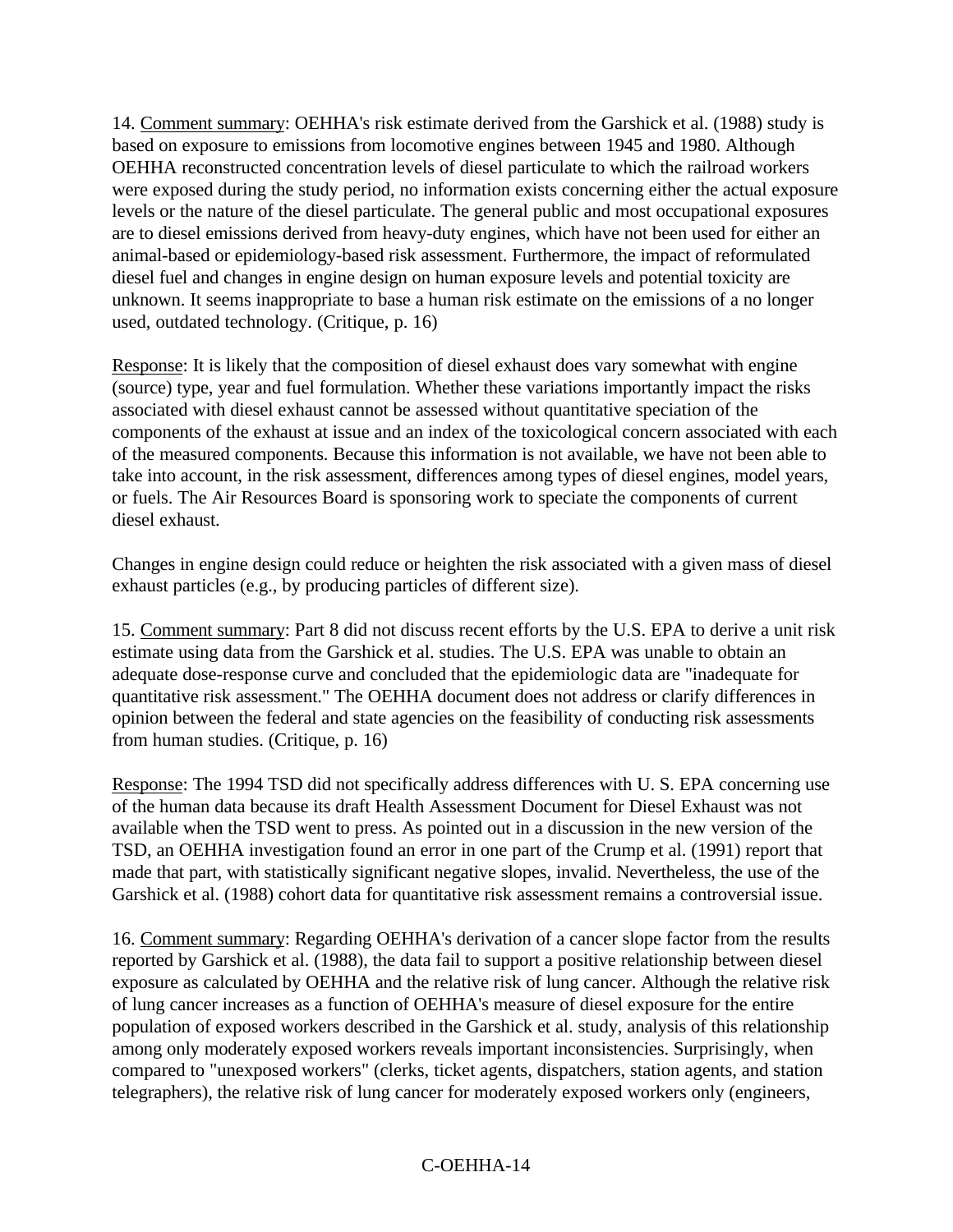firemen, brakemen, and conductors, excluding the highly-exposed shopworkers and hostlers) is at least as great as the relative risk of lung cancer for the .entire population of exposed railroad workers. That is, the relative risk of lung cancer does not increase as a function of the exposure level as calculated by OEHHA. (Critique, p. 17)

Response: As pointed out in the TSD, a substantial proportion of the shopworkers was not exposed to diesel exhaust. The revised TSD shows that, due to their very heterogeneous exposure, the overall risk of shopworkers is most likely to be about the same as for train workers.

17. Comment summary: It should be noted that Woskie et al., the researchers whose data formed the basis for OEHHA's exposure estimates for the Garshick et al. cohort, considered using historic information to adjust their exposure estimates for temporal variations, as did OEHHA, but did not because they judged the data to be too limited and to contain too many potential errors to be used for quantitative analysis. (Critique, p. 20)

Response: Woskie et al. wrote of the limitations of industrial hygiene data. This is one of the reasons OEHHA staff chose to use dieselization data instead. One of Woskie's co-authors, Thomas J. Smith, presented dieselization data in January 1996 at the technical workshop in San Francisco, "Diesel Exhaust: Considerations in the Use of Epidemiologic Data for Quantitative Risk Assessments," that was co-sponsored by OEHHA.

18. Comment summary: For the purpose of calculating average exposure for the entire Garshick et al. cohort, OEHHA assumed that one half of all shop workers were unexposed. No justification is given for this assumption, nor is it supported by the job descriptions or exposure concentrations reported by Woskie et al. (Critique, p. 21)

Response: The TSD now gives the rationale for this. See Part B, Chapter 7.

19. Comment summary: The commenter evaluated the robustness of the dose-response relationship inferred by OEHHA from the Garshick et al. data by characterizing the relationship for all exposed workers *excluding* shop workers. (Garshick et al. reported relative risk values for all exposed workers, excluding hostlers as well. It is unlikely that adding the hostlers back in would substantially alter the relative risk values since there were only 780 hostlers in the entire cohort, a relatively small number compared to the 29,290 exposed workers who did not work in the repair shops. Because the hostlers were exposed to very high levels of particulate, adding them back into Garshick's analysis should, if anything, increase the relative risk values for the subgroup of workers.) The dose-response relationship implied by the relative risk values found by the commenter is not consistent with the dose response relationship inferred by OEHHA from the values corresponding to the entire exposed worker cohort. In terms of both atmospheric concentration and (most dramatically) lung burden, excluding the shop workers substantially decreases average cohort exposure, but has little impact on relative risk.

There are several possible explanations for the inconsistency. First, it is possible that the historical atmospheric diesel concentrations inferred by OEHHA are inaccurate. Second, it is possible that although risk of lung cancer does increase as a function of exposure to diesel,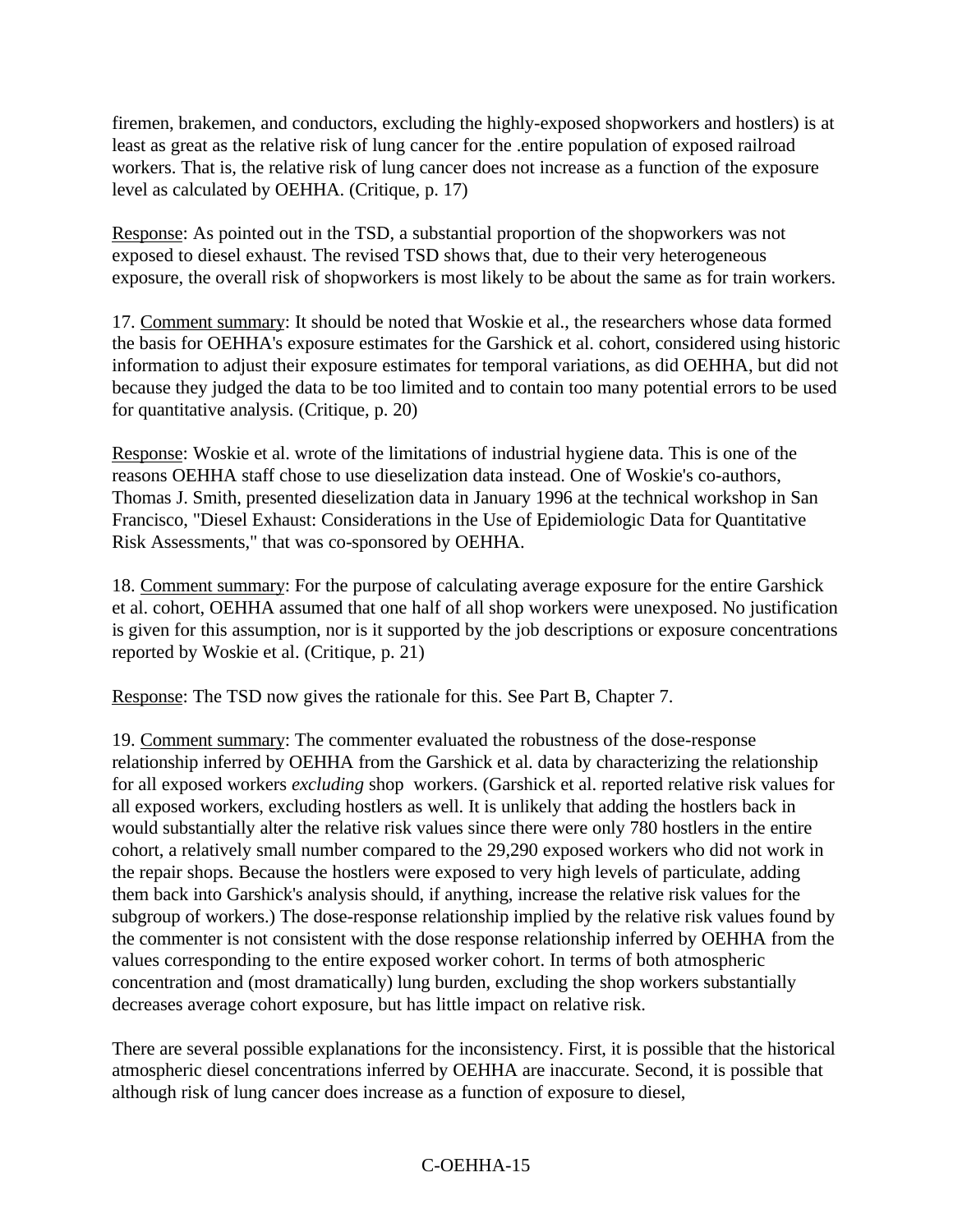OEHHA has not identified an appropriate measure of exposure. Finally, it is possible that, at least in the range of exposure experienced by the Garshick et al. cohort, diesel exhaust exposure does not increase the risk of lung cancer. The fact that the dose-response relationship appears to be completely flat (as opposed to upward-sloping but statistically insignificant) makes this third explanation highly plausible. Moreover, the absence of an upward-sloping dose-response relationship is most clearly illustrated when we measure exposure in terms of lung burden, OEHHA's favored index. The changes in relative risk over time reported by Garshick et al. may be related to other factors aside from diesel exhaust exposure, such as changes in time due to cigarette smoking in the exposed or in the comparison cohort.

It also is helpful to look at the inconsistencies of OEHHA's derivation from a risk assessment point of view. Of the exposed subgroups of railroad workers, the shop workers and hostlers were groups with greatest exposure, and the OEHHA analysis shows that when compared to other diesel-exposed workers, their predicted lifetime exposures were 15 times larger, based on cumulative air exposure and 22 times larger, based on lifetime lung burden. However, Garshick et al. reported that, with the shop workers excluded, the relative risk actually went up a little rather than down. Therefore, if the OEHHA analysis is applied to the Garshick et al. cohort with the shop workers excluded, the unit risk predicted for diesel exhaust exposure goes up 3-fold for the air exposure metric and 8-fold for the lung burden metric. This makes no sense. The Garshick et al. data, as analyzed by OEHHA, directly contradict OEHHA's own estimate of diesel exhaust health risks. This contradiction invalidates OEHHA estimates, and indicates that the relative risks reported by Garshick et al. are likely due to effects not related to diesel exhaust exposure. (Critique, pp. 16-26)

Response: As pointed out in the TSD, a substantial proportion of the shopworkers were not exposed to diesel exhaust. That portion of shopworkers who were very highly exposed undoubtedly did experience a disproportionately high lung burden. However, quantifying that excess is highly problematic, and the new version of the TSD (Section 7.3) does not attempt to estimate lung burden in humans. OEHHA staff were unable to replicate the three-fold and eightfold increases in estimated unit risk suggested by the comment. There is not enough information on the shop workers to support a contradiction of the analysis of other data from the Garshick et al. (1988) cohort. One primary calculation of unit risk in Section 7.3 uses the case-control study report by Garshick et al. (1987a), which includes shopworkers, because that is one of the few available published human study reports from which to calculate unit risks for diesel exhaust. New analyses in Appendix E and in Section 7.3 do not include shopworkers in principal results because of the highly variable exposure in that group.

20. Comment summary: Although Part B of the draft TSD concludes that "there is insufficient basis for determining that the carcinogenic effect has a threshold" because of "evidence of genotoxicity and of quantitative analysis of the cancer bioassay," experimental evidence unequivocally shows and the scientific community recognizes that a threshold exists below which diesel exhaust exposure produces no carcinogenic response. This suggests that the evidence "of genotoxicity and of quantitative analyses of the cancer bioassay" is based on an incomplete evaluation of available information.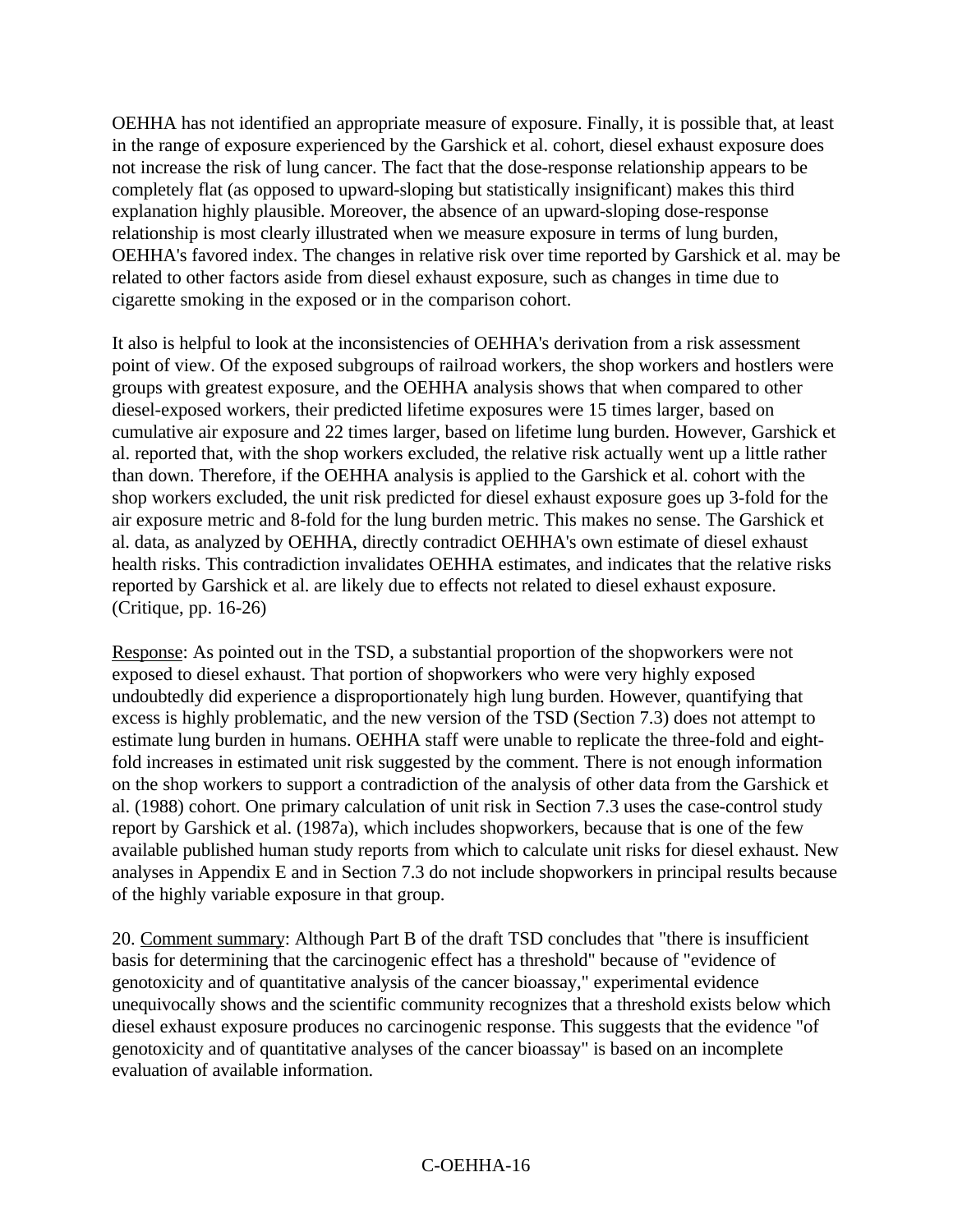The existence of a measurable threshold in the tumor-producing action of diesel exposures has been adequately demonstrated for the following reasons: (a) Diesel exhaust produces tumors by secondary "overload" mechanisms that occur in high exposures and cannot be extrapolated to low ambient concentrations. (b) Animal experiments document a finite no-effect level at low-level exposures. Even when pooled together, the experiments show no effect at low concentrations. (c) Deposition models indicate a "critical dose" that exceeds the ambient concentrations by orders of magnitude. This critical dose cannot be achieved by ambient exposures.

There is considerable evidence for a no-effect level in animal bioassays There is no risk that the public health will not be adequately protected because projected ambient concentrations are well below the observed tumor response. The existence of a finite threshold in diesel-induced carcinogenesis has been predicted by the identified epigenetic mechanisms, confirmed by doseresponse relationships in animal studies, reaffirmed by the identification of the overload mechanisms, and quantitatively verified by new deposition models. These conclusions question the TSD's view that quantitative analyses of animal bioassays do not support a no-effect level in the tumor-producing action of diesel exposures." Prudent science policy suggests that either a real no-effect level (threshold) is recognized for the diesel exhaust-induced animal tumors or the tumors should not be included in dose-response extrapolations for the estimation of human cancer risk. ("The Evidence for a No-effect Level (Threshold) in Diesel Particle Lung Carcinogenicity," prepared by J.J. Vostal, Environmental Health Consultants Int'l, p. 2-3, 11-18)

Response: As noted in the new draft Part B's introductory chapter, the issue of a threshold is a source of uncertainty. The chapter now concludes, "The in vitro and in vivo genotoxicity of diesel exhaust suggests that a non-threshold mechanism for carcinogenesis may be involved. The Moolgavkar quantitative analyses of the rat cancer bioassay did not suggest there was a threshold for the carcinogenicity of diesel exhaust in the rat. ... at present, the limited evidence available does not allow a threshold for carcinogenesis to be identified."

As stated in Chapter 6, the mechanism of action by which diesel exhaust induces lung tumors in rats is not established. As noted in a recent paper by Gaylor and Zheng (1996), (1) a threshold dose is questionable if a carcinogen acts via a cell receptor, (2) even a nongenotoxic carcinogen that increases the cell proliferation rate by augmenting an endogenous mechanism is not likely to have a threshold dose, and (3) dose response curves for cell proliferation and tumor incidence do not necessarily mimic each other. In addition, the possibility cannot be excluded that genotoxicity due to the PAH and nitroPAH content of diesel exhaust plays a role in the induction of lung tumors in rats at lower levels of diesel exhaust. There is evidence that the biological effects of diesel exhaust are not due solely to a particle effect, particularly with regard to measures of inflammation and allergic responses in the upper airways. These effects are discussed in Chapter 4 of Part B. it might be impractical to test enough animals to determine whether a positive tumor response occurs at certain low doses. The power of the rat bioassays conducted to date has been insufficient to detect low levels of increased tumor incidence, so a conclusion from the bioassay data about a lack of effect at low concentrations of diesel exhaust could be uncertain at best.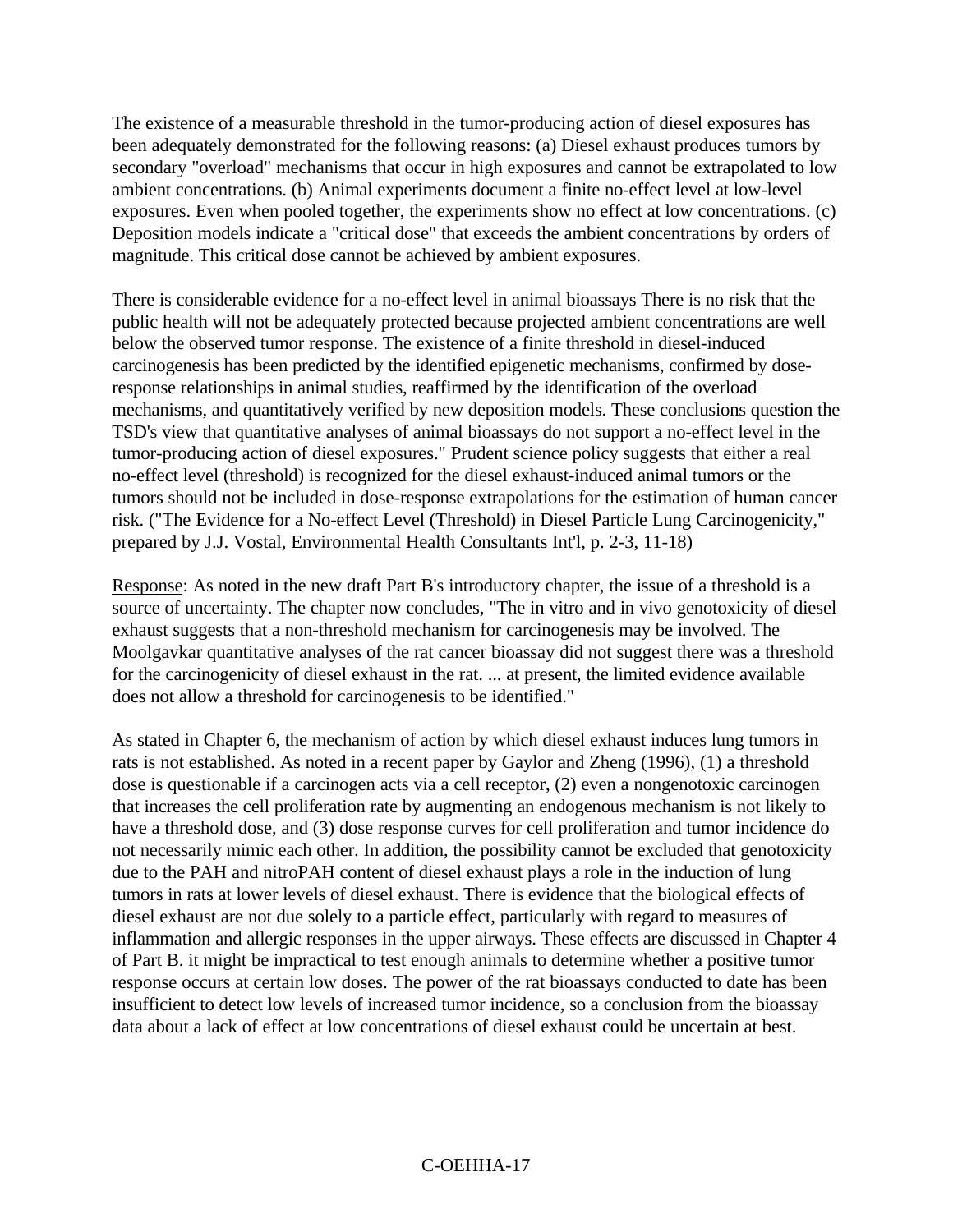21. Comment summary: Contrary to the 1985 Department of Health Services guidelines that permit no other characterizing of diesel exhaust than as a chemical carcinogen and reject the existence of a threshold, current science recognizes alternative mechanisms of carcinogenicity. Introduction of these epigenetic mechanisms into the risk assessment process has been postulated by scientific community since 1990, was recently accepted by other governmental agencies such as U.S. EPA, and was proposed for diesel exhaust in 1983 and reaffirmed by experimental data in 1992-94. The scientific community and Federal agencies have already rejected the inappropriate use of linearized multistage models of chemical carcinogenesis for the assessment of the impact of diesel exhaust on public health. The California DHS guidelines should be updated to include other than genotoxic mechanisms. OEHHA staff need more time to reassess new information on the progress in understanding cancer. The OEHHA document should be modified either to identify the existence of a no-effect threshold for low diesel exposures or to characterize animal tumors produced by overload mechanisms in a single animal species as a unique effect that does not contribute to the quantitative weight of evidence that diesel exhaust poses a human carcinogenic hazard.

The TSD should consider an epigenetic mode of action as an alternative mechanism of diesel exhaust carcinogenicity. The uncertainties noted in the document regarding the carcinogenicity of diesel exhaust are primarily related to the fact that positive findings of tumors have been reported only in one animal species, i.e., the laboratory rat. In spite of progress in the understanding of carcinogenicity, California Guidelines for Chemical Carcinogen Risk Assessment continue to agree with the International Agency for Research on Cancer that "there is not, at present, sufficient scientific basis to warrant the separation of carcinogens into two distinct classes ('genetic' and 'epigenetic') for which separate methods of risk assessment are used" and conclude that assessments "will not include the concept of thresholds for carcinogenesis unless clear and convincing evidence is presented to demonstrate their existence for a specific carcinogen in specified circumstances." Experimental data provide more than "clear and convincing evidence" that alternative mechanisms are plausible and should be accepted. Important precedents for policy change (including the U.S. EPA and alpha-2-microglobulin-induced male rat renal tubule tumors) already exist and threshold assuming models have been proposed for documented evidence of hormonal imbalance or cytotoxicity.

Animal data testing the carcinogenicity of diesel exhaust support the plausibility of epigenetic (non-genotoxic) mechanisms. Long-term exposures with high particle loads block lung clearance, lead to an excessive accumulation of particulate matter in the lung and result in formation of lung tumors. However, the tumor action is independent of the presence of chemical carcinogens and occurs whenever inert materials accumulate in the lung. The tumors appear due to physical rather than chemical qualities of the tested material and irrespective of the presence of extractable soot. (Vostal, pp. 2, 3, 4-7, 17, 18)

Response: The comment on the "inappropriate use" of linearized multistage (LMS) models to extrapolate human cancer risk from rat lung tumor data is inaccurate. Note that no Federal regulatory agency has rejected LMS models for diesel exhaust. The World Health Organization is using these models.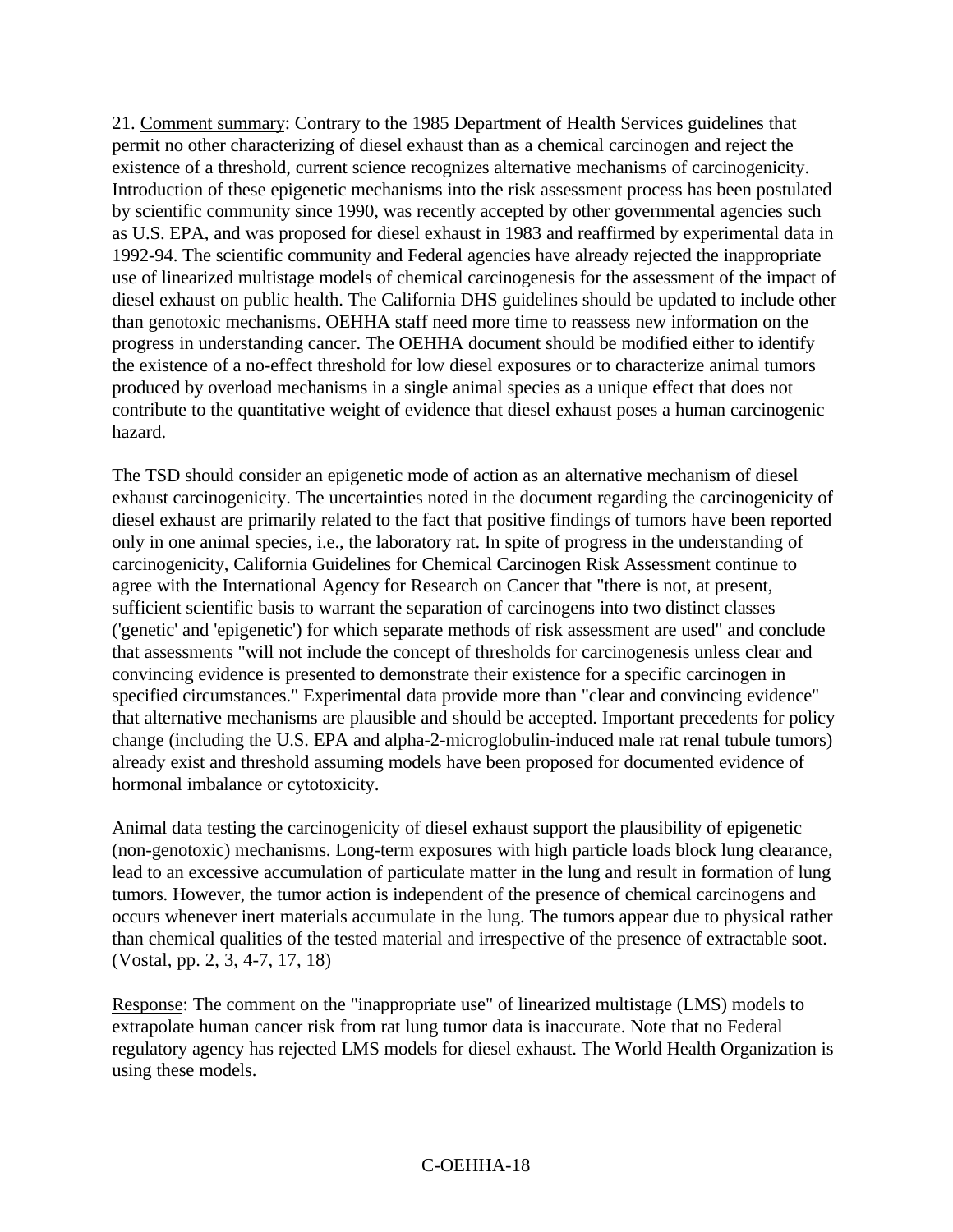The TSD is not addressing whether to revise the 1985 DHS California Guidelines for Chemical Carcinogen Risk Assessment. The data for diesel exhaust do not argue for deviation from standard risk assessment practice as convincingly as do the data for alpha-2-microglobulin.

22. Comment summary: Contrary to the alleged genotoxicity of diesel exhaust based on testing extracts of diesel particles, experimental evidence demonstrates the lack of involvement of the extractable fraction in the carcinogenic process for the following reasons: (a) Only laboratory-prepared extracts of diesel particles contain mutagenic compounds, but these extracts are not easily available in in vivo conditions. Mutagenicity is minimal or absent when tested in extracts obtained with biological fluids and disappears completely 48 hours after diesel particles are phagocytized by alveolar macrophages. Whole diesel particles are not genotoxic in laboratory tests. (b) Adduct formation reported in the literature is not specific for diesel particles or extractable organic fraction and cannot be used as evidence of a primary genotoxicity of diesel exhaust. The specificity of DNA adducts needs to be investigated further. (c) Animal exposures with carbon black and other particles reaffirm that the high lung burden of particles is the principal cause of lung tumors in laboratory rats and that the particle-associated organic compounds do not contribute to an increased tumor formation.

Reevaluation of available information in the light of new understanding of chemical carcinogenicity leads to a conclusion that the published evidence questions the genotoxic character of diesel particle action, supports the existence of epigenetic origin of tumor-producing diesel exposures in animals, and reaffirms the presence of a no-effect level at low ambient diesel exposures. The OEHHA document should reflect this progress in understanding of carcinogenicity and recognize the following: (A) Diesel exhaust 'induces tumors in animal bioassays by epigenetic mechanisms of particle overload with subsequent exaggerated response by alveolar macrophages and not by the genotoxicity of chemicals adsorbed on the particle surface. The role of genotoxic mechanisms of chemicals in the diesel extractable fraction has been excluded by experimental evidence. (B) These tumor-producing "overload" mechanisms are specific solely for laboratory rats, have not been replicated in other animal species and do not exist in humans. Therefore, the animal tumors cannot be used for a correct assessment of human risks. (C) The epigenetic character of tumors, new deposition models, and animal data adequately document a distinct no-effect level for diesel exposures below which no lung cancer occurs. This level cannot be reached by ambient exposures. (Vostal, pp. 2, 3, 11, 18)

Response: There is evidence that the biological effects of diesel exhaust are not due solely to a particle effect, particularly with regard to measures of inflammation and allergic responses in the upper airways. These effects are discussed in Chapter 4 of Part B. The TSD has been revised to include discussion of studies which indicate that extraction with a phospholipid emulsion resembling a major component of lung surfactant showed substantial mutagenic activity, sometimes greater than that observed after extraction with organic solvents (Chapter 5). Chapter 3 of Part B discusses bioavailability and metabolic activation of particle-associated organics. Chapter 5 cites findings of increased lymphocyte DNA adducts in humans occupationally exposed to diesel exhaust, and the occurrence of a specific DNA adduct in diesel exhaust-exposed rats which was not observed in rats exposed to carbon black. This information suggests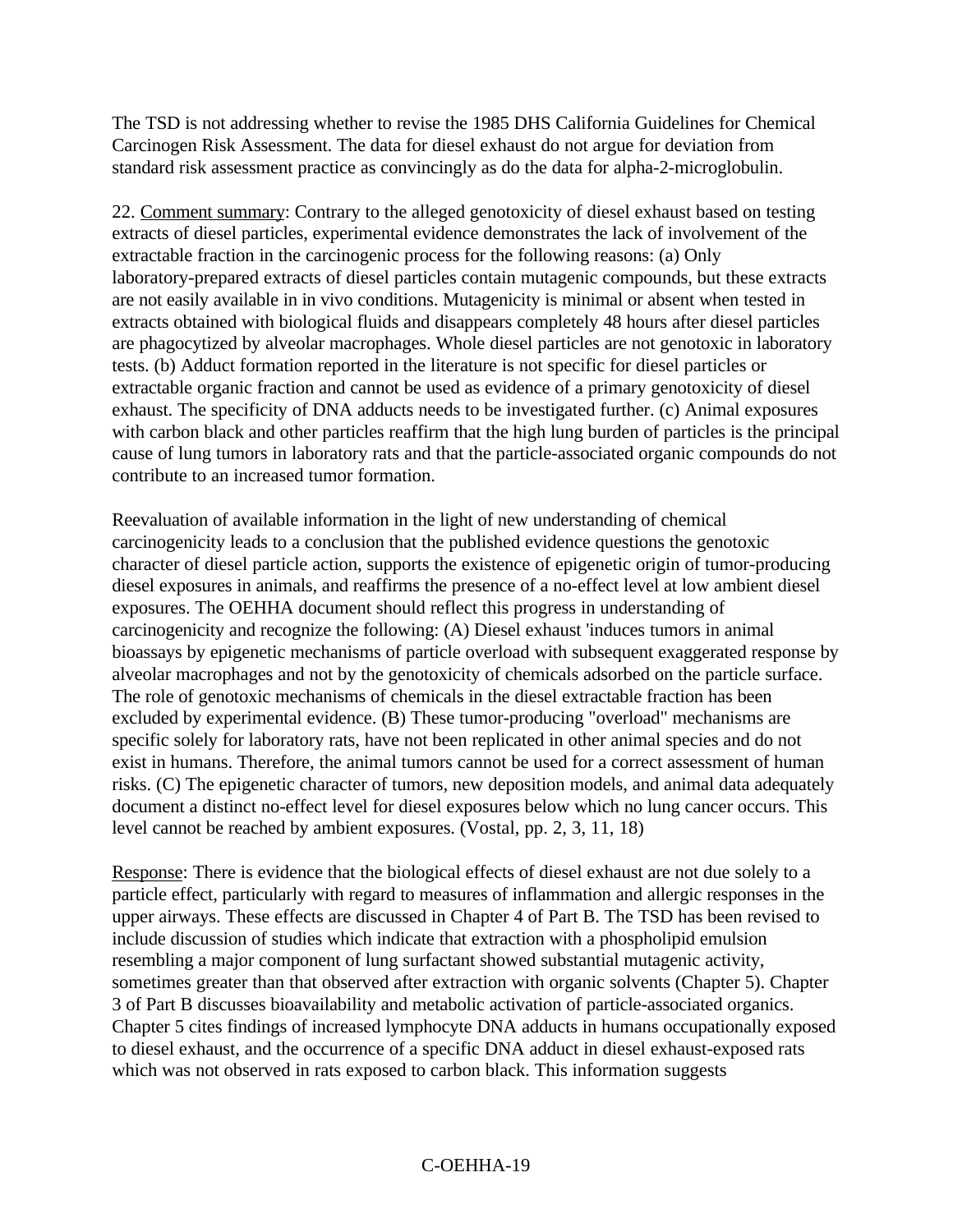that the induction of lung cancer in humans associated with diesel exhaust exposure may occur through a non-threshold genotoxic mechanism.

Chapter 7 of Part B now discusses the question of rat-to-human extrapolation that is raised by the apparent differences in the comparative carcinogenicity of diesel exhaust and carbon black in humans and rats. Also, the new Appendix C of Part B summarizes the limited literature on occupational cancer epidemiology of carbon black exposure, adding a new study which found some increase in risk for all lung cancers and a significantly greater risk for one histological type of lung cancer in carbon-black workers with a relatively high exposure. Appendix C also provides alternative calculations for comparing the lung cancer deaths observed in the carbon black workers of Robertson and Ingalls (1980) to predictions based on risk estimates from the Garshick et al. (1987) cohort study.

As stated in Part B's Chapter 6 and in response to Comment 11, the mechanism of action by which diesel exhaust induces lung tumors in rats is not established. As noted in response to Comment 5, information suggests that the induction of lung cancer in humans associated with diesel exhaust exposure may occur through a non-threshold genotoxic mechanism. This genotoxicity may also contribute to at least part of the rat lung cancer response to diesel exhaust exposure, and it should be noted that genotoxic effects are generally not considered to have a noeffect level. In addition, the proposed overload mechanism includes chronic inflammation and associated production of inflammatory cytokines and increased cell proliferation. As noted in a recent paper by Gaylor and Zheng (1996), (1) a threshold dose is questionable if a carcinogen acts via a cell receptor, (2) even a nongenotoxic carcinogen that increases the cell proliferation rate by augmenting an endogenous mechanism is not likely to have a threshold dose, and (3) dose response curves for cell proliferation and tumor incidence do not necessarily mimic each other.

Finally, the type of overload situation observed at high doses in rats is not thought to have occurred at the levels of diesel exhaust exposure experienced by the human subjects of epidemiologic studies that reported elevated rates of lung cancer.

23. Comment summary: With respect to the genotoxicity of diesel exhaust and the existence of a threshold, the document fails to differentiate between the evidence obtained with the laboratory-prepared extracts of individual exhaust components and the activities of the whole diesel exhaust. In fact, the document disregards published information reporting the lack of the bioavailability of these components in biological fluids and the living organism. The text should recognize that diesel exhaust is not a homogeneous product but a complex mixture that consists of: (a) a vapor phase that contains trace amounts of compounds identified as causal factors responsible for the formation of tumors, and (b) particulate matter that can be separated into additional compartments: (1) an inert carbonaceous core formed by nearly pure elemental carbon, and (2) a small organic fraction adsorbed on the particle surface that is not easily separable (bioavailable) from the particle core by biological fluids, but can be extracted by industrial solvents and that contains traces of compounds classified as carcinogens to humans. The document should note that when the vapor phase is considered as the potential cause of diesel exhaust-produced tumors, experimental data show that the vapor phase alone (filtered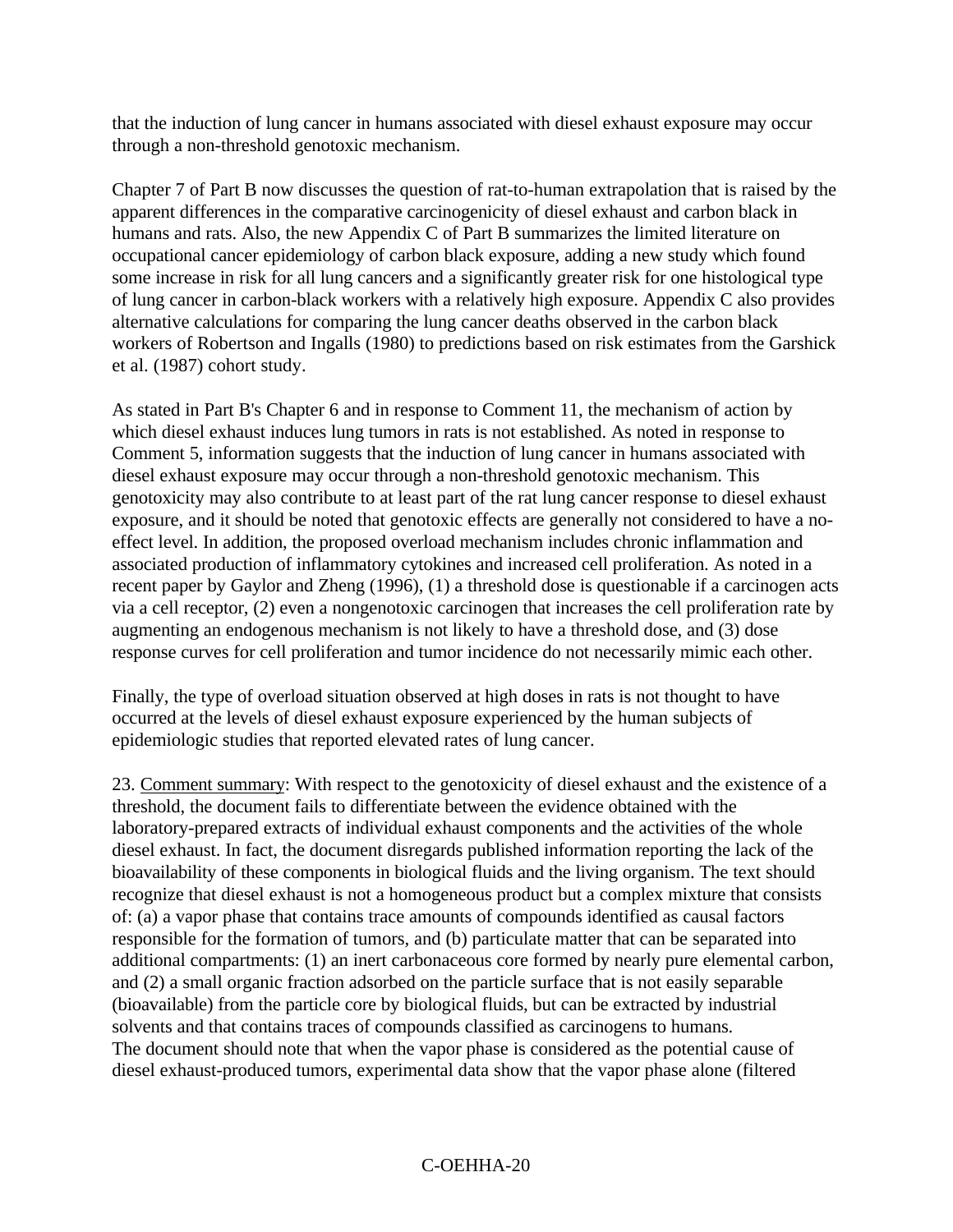exhaust) produces no tumors in laboratory rats and the sum of the possible effects of vapor components cannot account for tumors observed in laboratory rats.

A review of certain data suggests that the traditional risk assessment process used by the OEHHA staff failed to consider data that opposed genotoxic mechanisms of diesel particles or had no access to published reports that indicated the inappropriateness of solvent extracts incompatible with the biological environment. (Vostal, pp. 7-11)

Response: The TSD has been revised to include discussion of 1) studies which indicate that extraction with a phospholipid emulsion resembling a major component of lung surfactant showed substantial mutagenic activity, sometimes greater than that observed after extraction with organic solvents (Chapter 5); 2) data indicating that both animal and human occupational exposure to diesel exhaust has been shown to result in the production of urinary metabolites of PAHs and nitroPAHs, indicating bioavailability of those compounds (Chapter 3); 3) studies which show that formation of human lymphocyte DNA adducts is associated with occupational exposure to diesel exhaust (Chapter 5).

The TSD does not posit any particular mechanism as responsible for diesel exhaust carcinogenesis. The presence of retained particles has not been established as the primary tumor-inducing cause in humans. Epidemiologic studies cited in the document and the new metaanalysis of those studies suggest that humans have experienced levels of diesel exhaust exposure that are associated with lung cancer; any hypothesized threshold above those levels seems implausible. Human exposures in these epidemiologic studies were below levels that would be associated with overload in the human lung.

The TSD discusses the composition of diesel exhaust, including the several fractions of diesel exhaust. Studies describing increased lung tumor incidence in mice and increased incidence of splenic malignant lymphomas in rats when exposed to filtered diesel exhaust are discussed in Chapter 6. Studies indicating that the semivolatile phase of diesel exhaust is genotoxic are discussed in Chapter 5. It should be noted that there are PAH and nitroPAH components of the several phases of diesel exhaust which have not been evaluated individually for carcinogenic potency. Also, it is probable that the chemical speciations of diesel exhaust performed to date have not reported every PAH, nitroPAH and related compound present in diesel exhaust.

There are 5 carcinogenic toxic air contaminants present in the gas phase of diesel exhaust (acetaldehyde, benzene, 1,3-butadiene, chlorinated dioxins/dibenzofurans, and formaldehyde) and 25 carcinogenic toxic air contaminants in the semivolatile/particulate phase (Benz[a]anthracene, Benzo[a]pyrene, Benzo[b]fluoranthrene, Benzo[j]fluoranthrene, Benzo[k]fluoranthrene, Chrysene, Dibenz(a,h]acridine, Dibenz[a,j]acridine, Dibenz[a,h]anthracene, Dibenzo[a,e]pyrene, Dibenzo[a,h]pyrene, Dibenzo[a,i]pyrene, Dibenzo[a,i]pyrene, 7H-Dibenzo[c,g]carbazole, 7,12- Dimethylbenz[a]anthracene, 1,6-Dinitropyrene, 1,8-Dinitropyrene, Indeno[1,2,3-cd]pyrene, 3- Methylcholanthrene, 5-Methylchrysene, 5-Nitroacenaphthene, 6-Nitrochrysene, 2-Nitrofluorene, 1-Nitropyrene, and 4-Nitropyrene).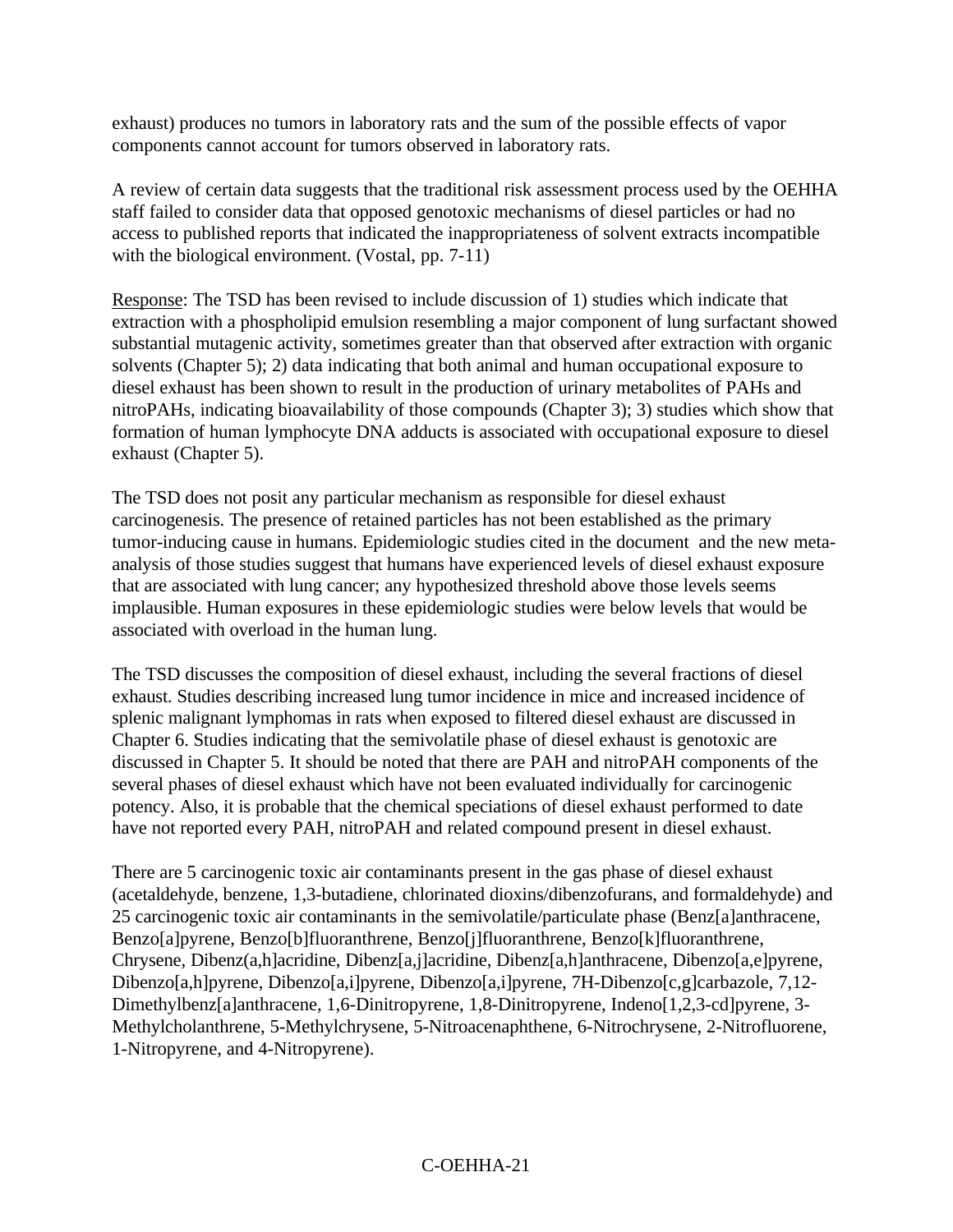### **Comments of the American Trucking Associations, Inc.**

1. Comment summary: Taken as a whole, available scientific evidence does not support listing of diesel exhaust as a toxic air contaminant (TAC) to the extent proposed in the preliminary TSD. There is significant uncertainty in many of the studies, and their underlying design and methodologies which must be carefully considered. Taken together, these circumstances do not warrant diesel exhaust being listed as a TAC. (Comments dated October 14, 1994, pp. 3, 12)

Response: The June 1994 draft Part B found diesel exhaust to meet the definition of a TAC based on findings of carcinogenicity and the results of the risk assessment. The draft TSD did examine the design and methodologies of the studies and the uncertainties in their results. The document now includes a formal meta-analysis which further evaluates the association of diesel exhaust and cancer in humans.

2. Comment summary: The TAC identification program process should include application of alternative risk assessment methodologies to quantify the effects of highly conservative, policydriven assumptions incorporated into state-approved risk assessment methodologies. (p. 2)

Response: The commenter does not specify the highly conservative assumptions or the alternative methodologies that should be included. The TSD reports a range of risk based on several methodologies for animals and humans. The central tendencies and the 95% upper confidence limits (UCLs) of the statistical results are presented. The 95% UCLs afford a valuable way to characterize risks to allow public health protection.

3. Comment summary: Many of the issues which appear to most directly influence risk estimates, and for which conclusions can be drawn in the near term, deal with the underlying assumptions in the principal epidemiologic studies used in the risk assessment. However there are many more issues which deserve further analysis. These may include: quantifying ambient exposure; quantifying the validity of using rat data as a surrogate for human exposure; quantifying the influence of a "threshold effect" on carcinogenesis and defining that threshold; and a follow-up study of the Garshick cohort, with emphasis on controlling for confounding factors (e.g., smoking). (pp. 2-3)

Response: The TSD discusses quantification of the ambient exposure in Part A. The discussion of the issues concerning use of rat data for human risk assessment has been expanded in Chapter 7 of Part B. It is unclear how the commenter means for the validity of the rat model to be quantified. Part B's discussion of a possible threshold has been expanded. A reanalysis of the Garshick et al. cohort study is presented in Appendix E of the revised TSD Part B. A follow-up epidemiologic study with emphasis on controlling for confounding factors is likely to be useful for future risk assessments, but is not currently available for incorporation into the revised TSD.

4. Comment summary: Both the Part A and B documents contain numerous requests for additional information, recommendations, or clarification to address recognized uncertainties. The proposed process timeframe should be extended to allow for adequate analysis of these uncertainties. (p. 3)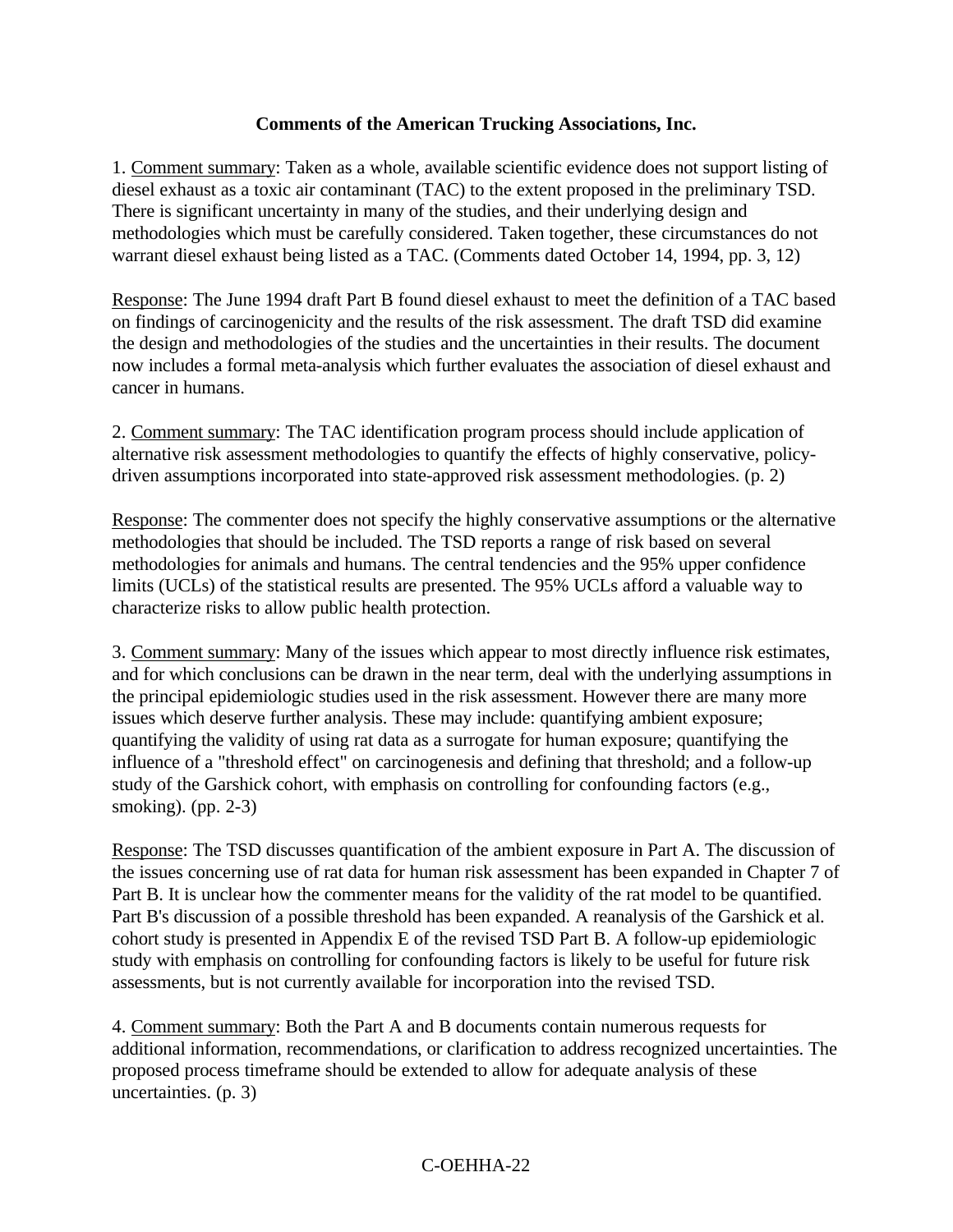Response: Both parts of the TSD were released for public comment in 1994. Over two years have passed since then, so there has been enough time for adequate analyses of the uncertainties. Public input has been helpful.

5. Comment summary: The TSD's conclusions must be evaluated for consistency with 1993 amendments to Health and Safety Code Section 39661(c) (SB 1082, Calderon). The law now requires the Scientific Review Panel (SRP) to reject a health effects report if it determines that the report is not based on "sound scientific knowledge, methods, or practices." There is sufficient uncertainty in the TSD to support more thorough exposure and health risk assessment analyses. (p. 3)

Response: OEHHA staff are confident that the health effects document is based on sound scientific knowledge, methods and practices. However, this statutory standard is for the SRP to apply. In preparing the original draft TSD, OEHHA staff considered many uncertainties in data and interpretation. Commenters raised further issues that we have addressed. Thus the new draft is more thorough than the original draft.

6. Comment summary: California's TAC identification process for diesel exhaust should consider and complement work underway at the national and international levels, including work by the Health Effects Institute, the U.S. EPA, NIOSH, and the World Health Organization. (pp. 3-4, 13)

Response: OEHHA staff have considered the work referenced by the commenter. Indeed, we have consulted with investigators at each of the referenced organizations. OEHHA cosponsored a January 1996 technical workshop with all four of the organizations mentioned in the comment. The process leading to

the revised draft has also benefited from a draft report by U.S. EPA (December 1994) and a report by the Health Effects Institute (1995). With regular consultations, we have sought to harmonize our work with that of the U.S. EPA.

7. Comment summary: The emission inventories and health effects studies referenced in the TSD are primarily based on exhaust emissions from outdated fuel formulations, limited-application fuel formulations and outdated engine technology. Given the fact that reformulated fuel and improved engine technology have *significantly reduced* ambient particle concentration in recent years, these innovations will significantly influence both the exposure and unit risk estimates. This point is further emphasized by future planned reductions in diesel engine emissions standards and the control of previously unregulated sources of diesel exhaust emissions. OEHHA should evaluate the effect of reductions in diesel particulates. The commenter expects that the data will show that these improvements significantly reduce the preliminary risk estimates.

The predicted risk estimates must reflect California's most current diesel exhaust emission inventory and the unit risk associated with emissions from significant contributing sources. The TSD's diesel particulate level (and thus exposure and risk) estimates should be reduced by a factor which reflects recent reductions in diesel motor vehicle emissions.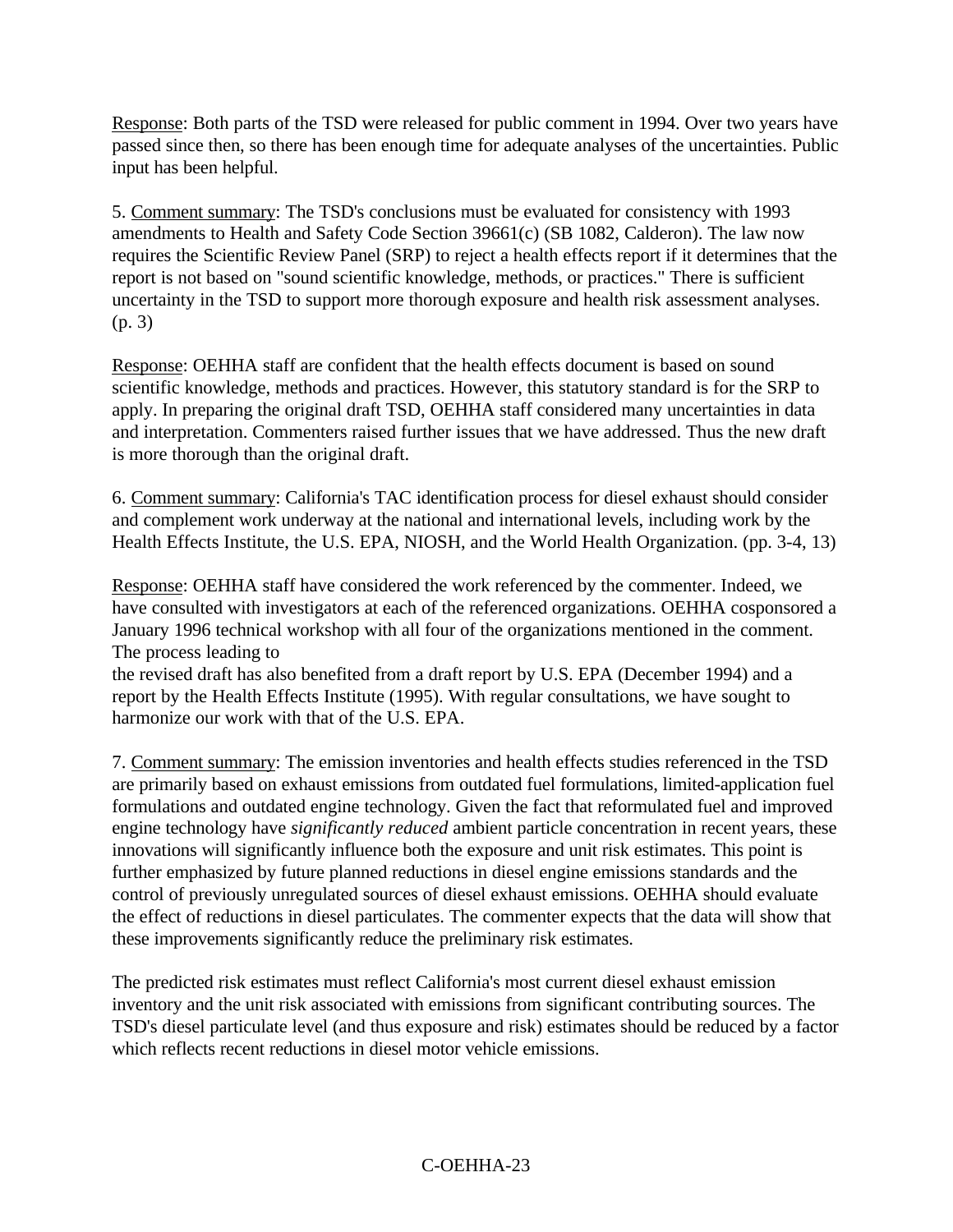In estimating unit risk, OEHHA has relied heavily on the Garshick study of railroad worker exposure to diesel locomotive exhaust. Diesel locomotive exhaust presumably represents a fraction of the 23% of PM that ARB attributes to "other mobile sources." Locomotive diesel engines are substantially different from other diesel engines, it is clear that diesel locomotives are not the primary source of diesel exhaust PM emissions in California, and the lung cancers identified in the health effects data are a result of particle accumulation in the lung ("particle overload").

Until we have a better understanding of the toxicological effects of different diesel fuel formulations and engine combustion efficiencies, it is grossly premature to assume that risk from diesel exhaust exposure can be accurately characterized by a single emission source. Further analysis may show that diesel locomotive exhaust is not an appropriate surrogate for characterizing risk due to diesel exhaust exposure in California. (pp. 4-5, 7-8)

Response: It is likely that the composition of diesel exhaust does vary somewhat with engine (source) type, year and fuel formulation. Whether these variations importantly impact the risks associated with diesel exhaust cannot be assessed without quantitative speciation of the components of the exhaust at issue and an index of the toxicological concern associated with each of the measured components. Because this information is not available, we have not been able to take into account, in the risk assessment, differences among types of diesel engines, model years, or fuels. The Air Resources Board is sponsoring work to speciate the components of current diesel exhaust.

Part B of the TSD discusses genotoxicity studies which indicate that changes in diesel fuel composition have not been demonstrated to eliminate exhaust genotoxicity, and that changes in engine type and year have a relatively small effect on the magnitude of diesel exhaust genotoxicity (see Chapter,5). The TSD also discusses studies on rats which largely found similar doses of diesel exhaust to have about the same carcinogenic effects even though several different engine types and fuels were used to generate diesel exhaust (see Chapter 6).

Changes in engine design could reduce or heighten the risk associated with a given mass of diesel exhaust particles (e.g., by producing particles of different size).

Part B's unit risk estimates are applied to exposure estimates provided by ARB. The exposure estimates reflect governmental controls and other innovations that have occurred. The exposure estimates are current. The TSD is intended to give an assessment of risks at current levels of exposure. If diesel exhaust is listed by regulation as a toxic air contaminant , ARB will certainly take projected (future) exposure levels into account when considering further control measures. The evaluation suggested in the comment is undertaken during risk characterization, without altering the unit risk estimates.

6. Comment summary: The TSD reaches very different conclusions from a U.S. EPA report that is apparently based on the same research database and estimated national exposure and health risk from diesel exhaust particulates. The reasons for difference must be resolved and the two documents reconciled. Risk levels calculated by EPA are significantly lower than those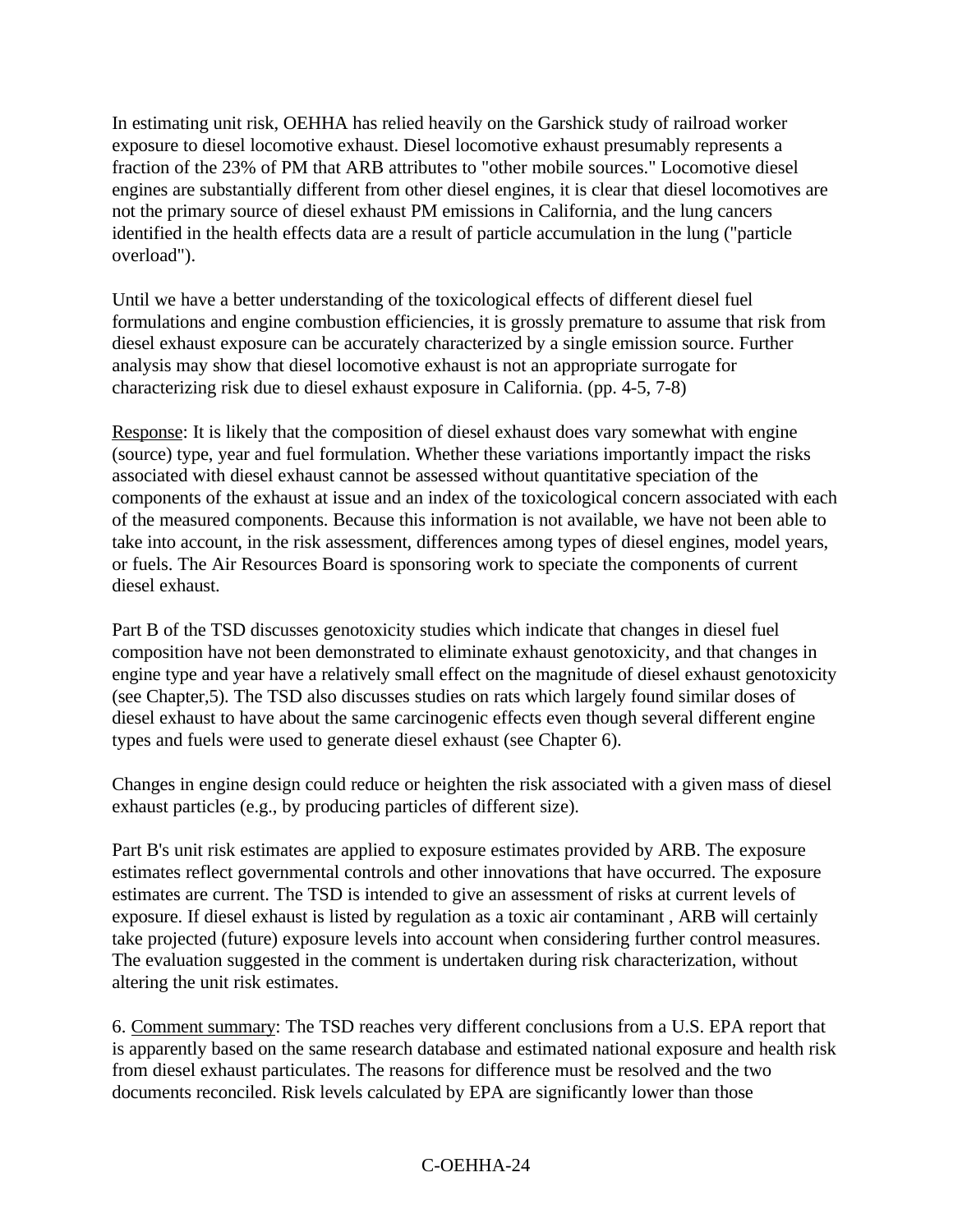calculated by ARB and OEHHA. For example, while apparently based on the same research, the U.S. EPA unit risk factor for diesel particulates is a factor of 18 lower than that used by OEHHA in its risk assessment. The differences between the two documents should, at a minimum, be acknowledged as part of characterization of the range of uncertainty in estimating exposure to diesel exhaust and the health risk posed by that exposure. The commenter strongly recommends performing a formal uncertainty analysis for this. At a minimum, a risk uncertainty range must be calculated and provided to decision-makers along with an analysis of the policy implications of uncertainty. (pp. 6, 8)

Response: OEHHA staff have worked to reconcile the differences referenced in the comment. The current draft of the TSD reports a range of unit risks that is very similar to the range suggested by U.S. EPA's current work. The TSD now includes a more detailed characterization and discussion of uncertainty in the health risk assessment. Since control strategies are not being considered at this time, we have not provided a detailed analysis of the policy implications of uncertainty. However, the range of risk estimates can be used in such an analysis.

9. Comment summary: Adjustment for several factors, in conjunction with the use of the U.S. EPA's diesel particulate unit risk factor, could result in risk that is a factor of approximately 100 less than the TSD's value. The factors that should be considered are indoor-outdoor exposure differences, reductions in vehicle emissions from 1990-1995, and roadside monitoring bias. In addition, the phase-in of planned motor vehicle control measures could reduce unit risk factors 200-fold . (p. 8)

Response: OEHHA staff are continuing to use exposure estimates provided by ARB. We are also continuing to use risk factors from our own analyses. As of this writing, U.S. EPA's risk factor is not final. We have kept abreast of U.S. EPA staff work, and believe that our independent analyses continue to add value to the TSD's risk assessment. The adjustments suggested by the comment would affect risk characterization, but not a unit risk value.

10. Comment summary: The principal author (Dr. Kenneth Crump) of a quantitative diesel exhaust risk assessment prepared for U.S. EPA based on the 1988 Garshick retrospective cohort study concluded that the Garshick study is not adequate to support a quantitative risk assessment. This assessment was unable to detect a quantitative relationship and found reasons to question whether the lung cancer trends described by Garshick et al. were at all related to diesel exhaust. The assessment found that some follow-up of the cohort was inadequate, which itself raises questions about the credibility of the study and whether it should be used in the TSD risk assessment. Dr. Crump's overall conclusion was that OEHHA's reliance on the Garshick study is not scientifically justified. Dr. Garshick himself has directly communicated to OEHHA staff his concern that his railroad worker cohort studies should not be used for quantitative risk assessment. (p. 9)

Response: OEHHA staff have analyzed the 1991 report of the analysis cited in the comment and have had extensive consultations with its principal author, Dr. Crump. Although Dr. Crump has corrected the negative slopes that appeared in the report due to a programming error, he continues to conclude from his further analyses that "the data in the Garshick et al. cohort do not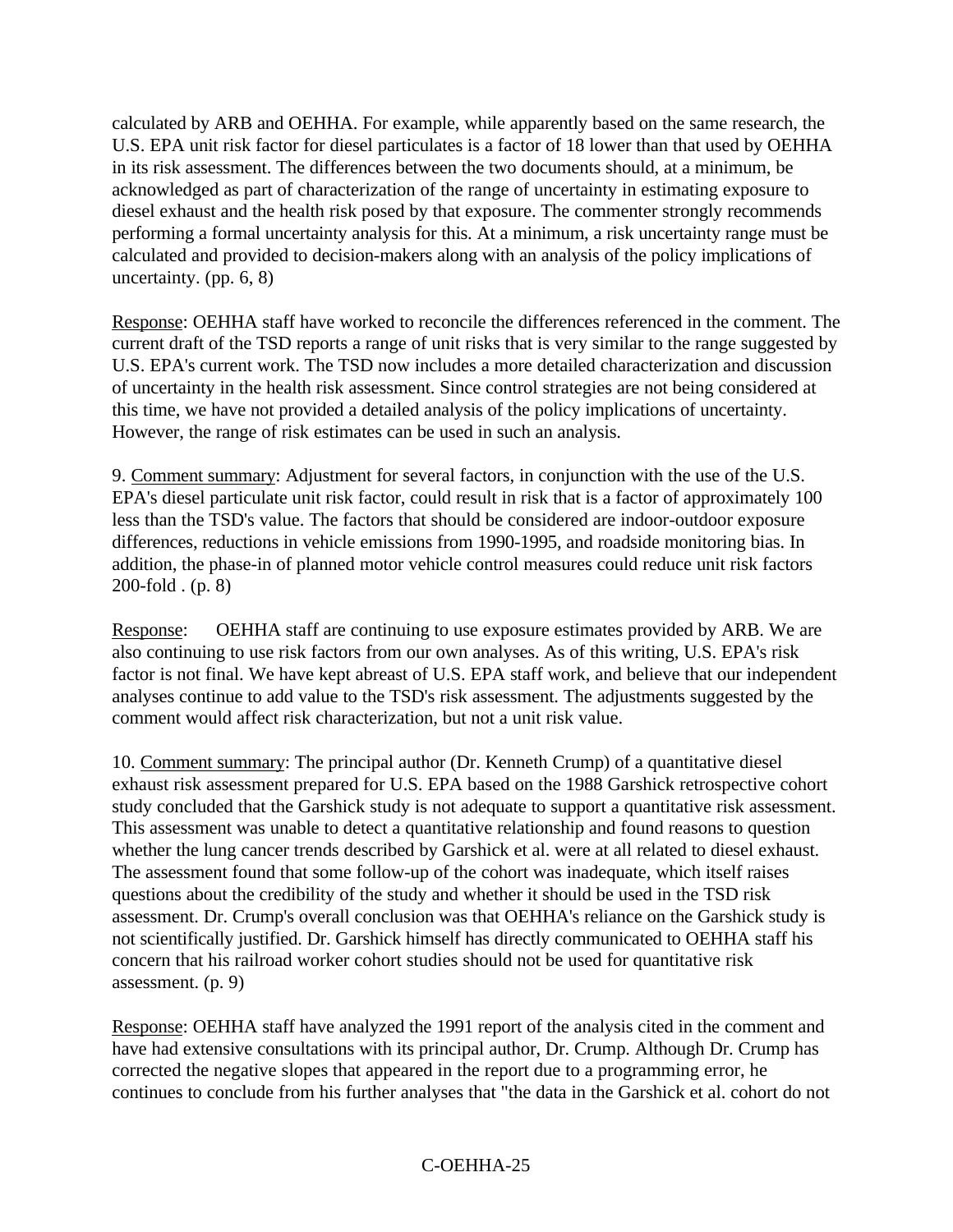show any convincing evidence of an association between risk of lung cancer and duration of exposure to diesel exhaust or quantitative measures of diesel exhaust". (Crump,1996a). Appendix E of the revised Part B presents new analyses based on the individual data that were the basis for the study of Garshick et al. (1988) and for the analyses of Dr. Crump. The rationale for basing quantitative risk assessment on Garshick's data is developed in Chapter 7. The issues are further discussed in Appendix F of the current draft of the TSD's Part B.

The finding in the Crump et al. (1991) report that the last years of the follow-up were increasingly incomplete is an important one. The subsequent analysis given in the revised TSD, therefore, omits the last four years of follow-up from consideration.

Since the 1994 publication of the draft TSD, Dr. Garshick has given OEHHA staff helpful suggestions regarding our use of his cohort study (1988) data in quantitative risk assessment. OEHHA staff recently asked Dr. Garshick for assistance in responding to comments such as this one. We asked for his view of the uses to which we have put his data, and we specifically gave him an opportunity to express the opinion, if he held it, that we had misused his data. In response, he reaffirmed his position in a 1994 review letter to OEHHA staff. In that letter, he concluded that "the strength of an assessment of risk depends on the assumptions that go into it. You have made a number of assumptions that yield values of unit risk somewhat greater than animal studies, but lower than others using human epidemiologic data. In the end you have to be satisfied with these assumptions. Perhaps it would be better to use a range of potencies as the background for regulating diesel exhaust since considerable assumptions need to be made to use the current human-based data." The TSD now emphasizes a range of risk estimates, as advocated by Dr. Garshick.

11. Comment summary: The quantitative risk estimates provided in the draft document should be recognized as preliminary estimates only and should not be accepted as predictive of potential human health risk. The commenter suggests this in view of the fact that the uncertainty in the preliminary risk estimates has not been quantified. Certain key assumptions used by OEHHA in deriving its risk estimates are uncertain enough to make the risk estimates speculative. In fact, the true risk to humans from low level diesel exhaust exposure may be very different from the estimated risks and, indeed, could well be zero.

OEHHA should undertake a quantitative uncertainty analysis to address the many technical flaws inherent in the preliminary draft health risk assessment and their expected effect in terms of overstating unit risk estimates. This analysis should address several specific factors. Appropriate statistical tools are available. OEHHA's preliminary analysis should serve as a foundation to better define the uncertainties associated with estimating potential human health risks from diesel exhaust exposure. Precise quantification of these uncertainties is necessary to provide for wellinformed decisions concerning future use of the risk estimates in a regulatory context. (pp. 9-10)

Response: A formal uncertainty analysis might show that the true risk could be zero but with very small probability. It would also show that the true risk could exceed the values given in the range of risk. It is possible that the modeled probability plots obtained from the formal process would aid risk managers in some way. However, the benefits to risk managers of such an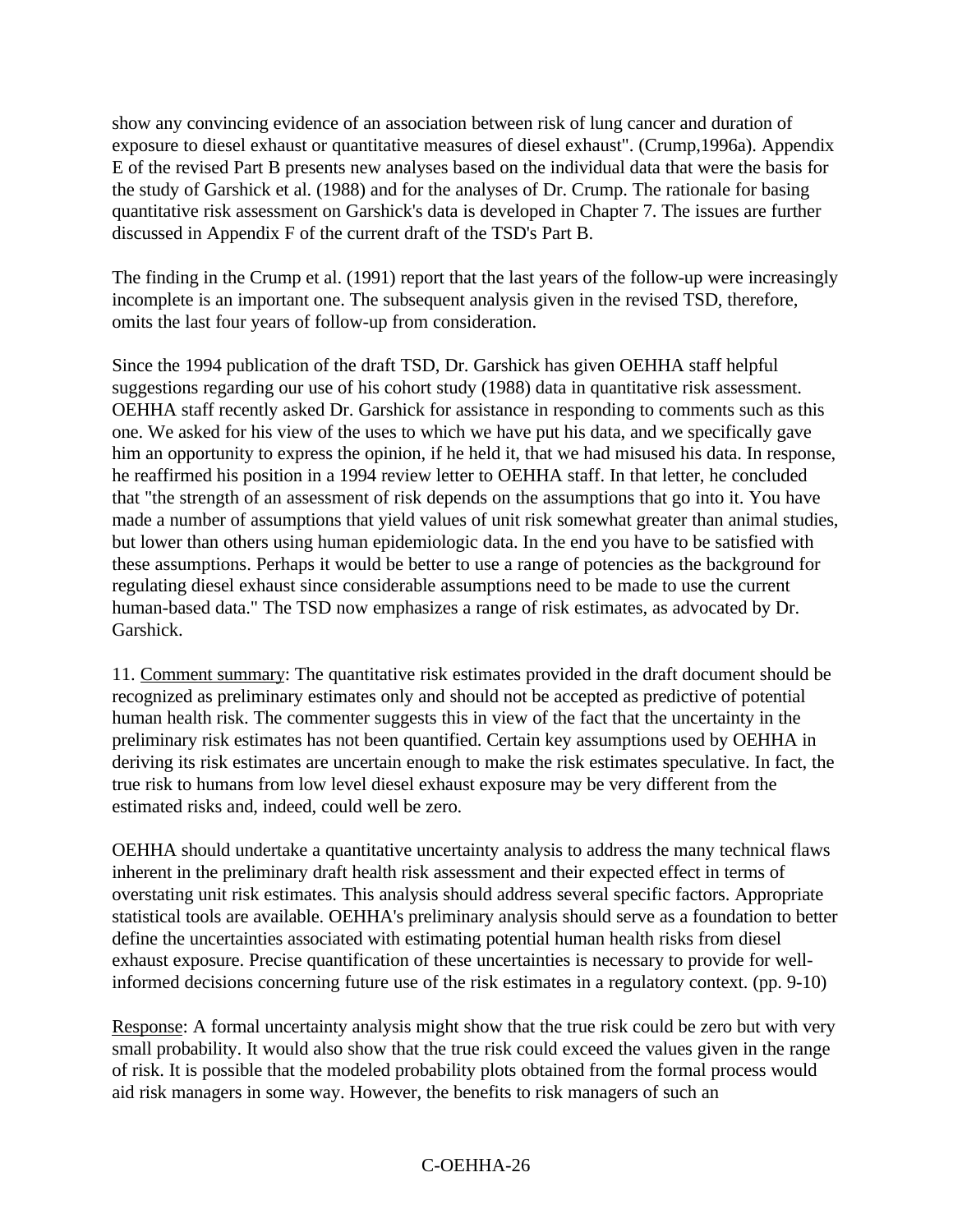analysis would probably be small relative to the resources required to conduct the analysis. OEHHA did not have adequate resources to conduct such an analysis for this document. Specific examples of how such an analysis could be conducted were not provided by the commenter.

12. Comment summary: The epidemiologic data cited in the health risk assessment do not support the conclusion that diesel exhaust is a human carcinogen. The methodologies and assumptions used in the Garshick studies illustrate this point. Garshick calculated exposure estimates based on crude dose-response relationships that are not sufficiently accurate to use as a basis for quantitative risk assessment. Assumptions for shopworker exposure appear to have significantly overstated true risk.

Garshick did not evaluate the confounding effect of cigarette smoking within the retrospective cohort study. Because smoking is a known major risk factor for lung cancer, and was linked synergistically to diesel exhaust in at least one other study, its omission will almost certainly impact the results of this study. If the study was in fact measuring the combined effect of diesel exhaust and cigarette smoking, the estimated unit risk for diesel exhaust will grossly overstate its independent risk. (p. 10)

Response: Regarding whether diesel exhaust is a human carcinogen, the TSD thoroughly evaluates the increased relative risks of lung cancer observed in the epidemiologic studies and their association with diesel exhaust exposure. The TSD points out that the studies of Garshick et al. are suitable for use in risk assessment in spite of uncertainties about historical exposure, among other uncertainties. These uncertainties were discussed on pp. 7-18 and 7-19 of the original draft Part B. With regard to shop workers, recent analyses in Appendix E of the new draft show a trend of risk with exposure, excluding the shop workers. In the cohort study by Garshick et al. (1988), age and calendar year were controlled, though smoking was not directly controlled. An argument against confounding by smoking, undoubtedly the most potent source of possible confounding, is that the study relied on auxiliary information about railroad workers at that time from the Garshick et al. (1987a) case-control study. The case-control study found that smoking adjustment had a negligible effect on risks attributed to diesel exhaust. So the same should hold for the cohort study, the design of which should minimize any smoking effect. Using data from the Garshick et al. (1987) case-control study, the HEI report asserted that the elevated relative risk found in the cohort study could not be explained by cigarette smoking. The comment does not specify the report finding a synergism of smoking and diesel exhaust.

The commenter did not provide support for the assertion that assumptions regarding shopworker exposure significantly overstated true risk. Shopworkers are no longer included in the main analyses of the Garshick et al. (1988) cohort data presented in the TSD's quantitative risk assessment.

13. Comment summary: The commenter supports a conclusion of the American Health Foundation that using commonly established criteria for determining causation, available evidence is insufficient to establish diesel exhaust as a lung carcinogen. (pp. 10-11)

Response: Comment noted.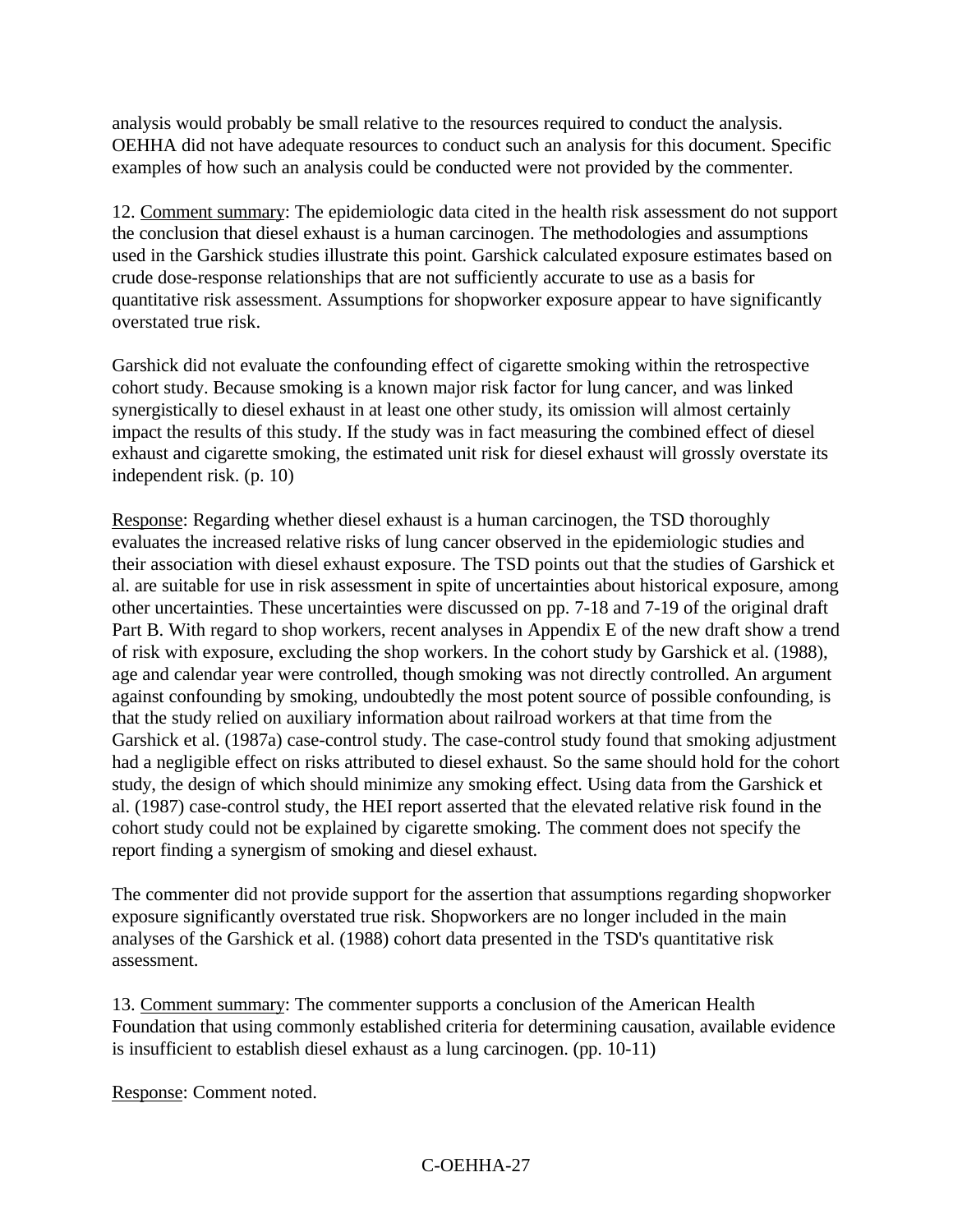14. Comment summary: Review of' epidemiological data for carbon black workers suggests that extrapolation of human risk from animal data is not appropriate. Because carbon black and coal dust exposures are frequently used as models for lung particle overloading, the absence of lung cancers in occupationally exposed carbon black and coal workers must be better quantified before one can make a conclusion concerning the health effects of diesel exhaust. The same animal model that showed high concentrations of inhaled diesel particulate to be carcinogenic in rats has also shown that rats inhaling airborne carbon black (with no associated organics) also develop lung tumors at equivalent (or even lower exposure concentrations. The rat data suggest that carbon black and diesel exhaust are of equivalent carcinogenicity and would predict similar cancer potency factors. The validity of the rat-human extrapolation for diesel exhaust can be tested by examining whether the tumorigenicity of carbon black in rats in concordant with lung cancers in workers exposed to carbon black. OEHHA should consider a major report on carbon black epidemiology in this regard. The high lung cancer rates predicted for carbon black workers by the animal data are not substantiated by industry experience, which raises serious doubts concerning the validity of the rat-human extrapolation for diesel exhaust. (p. 11)

Response: OEHHA staff considered the report on carbon black epidemiology referenced in the comment. Appendix C of the revised Part B includes a section on carbon black epidemiology. The commenter has not established that the power of the studies of carbon-black workers or coal workers is sufficient to detect an effect on lung cancer rates even if one were present at the levels predicted for diesel exhaust from human data in the TSD. Appendix C in the new version of the TSD now reviews the carbon-black worker studies and calculates that lung cancer deaths in a cohort of U.S. carbon-black workers may or may not differ substantially from predictions, depending on the assumed historical level of carbon-black exposure and the assumed values of unit risk. Nevertheless, the lack of observation of a significant association of carbon black exposure and lung cancer could simply be due to different mechanisms dominating the high-exposure animal test and the more moderate human exposure. Coal dust would be even more likely to have a different mechanism of action because of the different size and nature of the particle.

15. Comment summary: Available evidence suggests that a threshold exists below which diesel exhaust exposure will not lead to a carcinogenic response. The OEHHA evidence of "genotoxicity and of quantitative analysis of the cancer bioassay" is based on incomplete evaluation of available data.

New evidence shows that, first, the OEHHA assumption of genotoxicity of diesel exhaust inappropriately used extracts obtained by employing industrial solvents as a surrogate of particle action. These conditions do not exist in the living organism and whole diesel particles produce no or minimal mutagenic activity when tested by laboratory assays.

Secondly, long-term animal studies display a clear no-effect level in animals exposed to low concentrations of diesel exhaust. These low concentrations exceed California's preliminary ambient levels by two orders of magnitude. The tumor response in animals exposed to high concentrations of diesel exhaust is explained by a non-genotoxic (epigenetic) action of excessive loads of particles deposited in the lung. The tumors occur whenever lung clearance mechanisms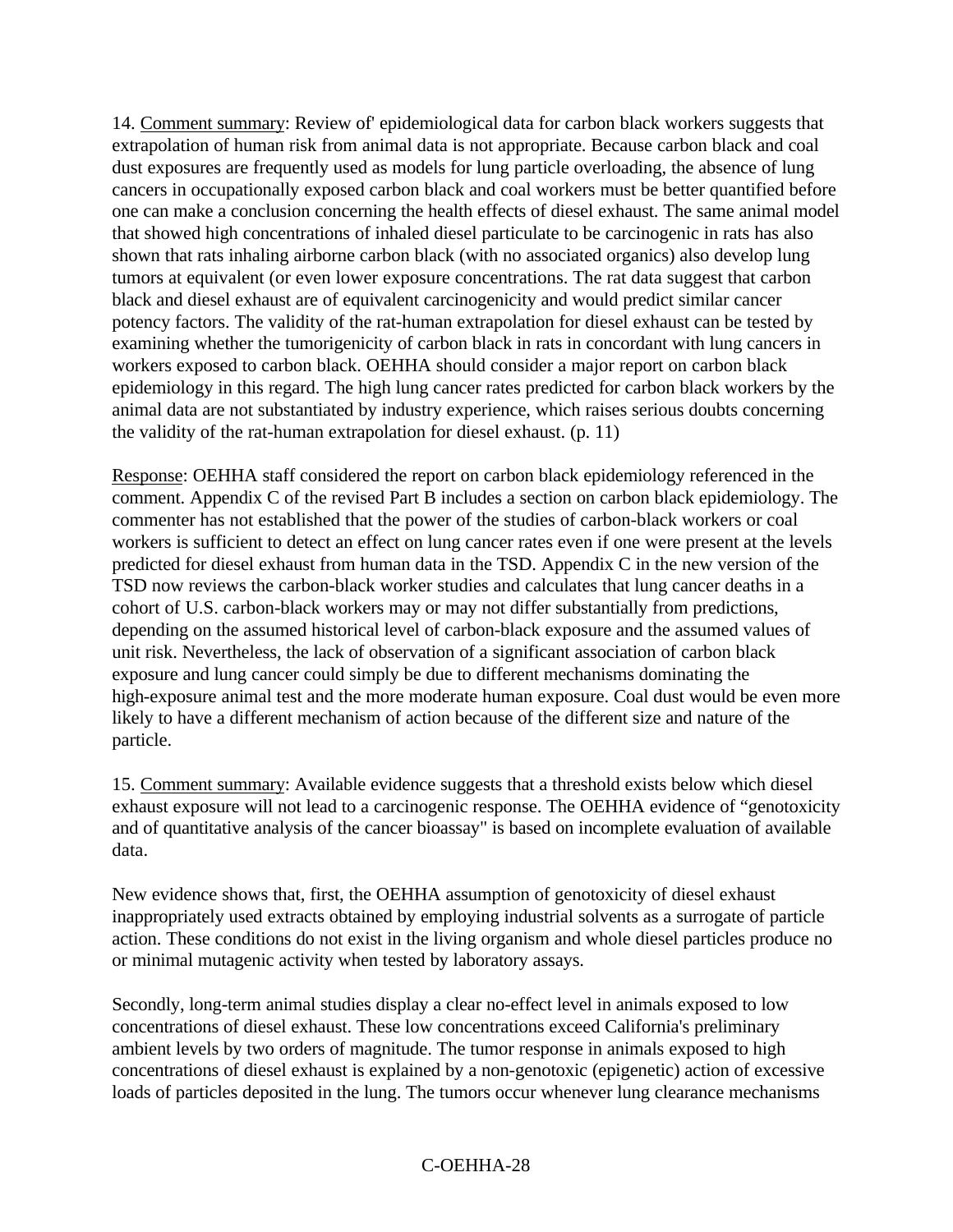are overburdened by high levels of fine particles (an "overload"), irrespective of their chemical composition. The soot-associated organic compounds do not contribute to the prevalence of lung neoplasms in the animal assay and do not support the estimation of human lung cancer risk from rat data on the basis of the particle-associated organic compounds. This evidence suggests that there is a threshold below which overloading does not occur. (pp. 11-12)

Response: The TSD has been revised to discuss 1) studies which indicate that extraction with a phospholipid emulsion resembling a major component of lung surfactant showed substantial mutagenic activity, sometimes greater than that observed after extraction with organic solvents (Chapter 5); 2) data indicating that both animal and human occupational exposure to diesel exhaust has been shown to result in the production of urinary metabolites of PAHs and nitroPAHs, indicating bioavailability of those compounds (Chapter 3); 3) studies which show that formation of human lymphocyte DNA adducts is associated with occupational exposure to diesel exhaust (Chapter 5). This information suggests that the induction of lung cancer in humans associated with diesel exhaust exposure may occur through a non-threshold genotoxic mechanism. This genotoxicity may also contribute to at least part of the rat lung cancer response to diesel exhaust exposure. In addition, the proposed overload mechanism includes chronic inflammation and associated production of inflammatory cytokines and increased cell proliferation. As noted in a recent paper by Gaylor and Zheng (1996), (1) a threshold dose is questionable if a nongenotoxic carcinogen acts via a cell receptor, (2) even a nongenotoxic carcinogen that increases the cell proliferation rate by augmenting an endogenous mechanism is not likely to have a threshold dose, and (3) dose response curves for cell proliferation and tumor incidence do not necessarily mimic each other.

The comment's mention of a no-effect level in certain animal studies does not establish that diesel exhaust-associated carcinogenicity is completely dependent on a threshold-based or nongenotoxic mechanism. One criticism of this inference is that a no observed effect level is not the same thing as a no observable effect level: It is possible that sufficient numbers of animals to observe an effect were not tested. In addition, humans may be more sensitive than the animals to whatever mechanisms may be involved.

### **Comments of the Association of American Railroads**

1. Comment summary: The commenter retained Dr. Robert Reger to scrutinize the findings of Part B of the TSD. Dr. Reger found that: (1) with the exception of eye irritation, the epidemiologic data on the relationship between diesel exposure and health effects are inconclusive and inconsistent; (2) there is no convincing evidence of a link between diesel exhaust exposure and lung cancer; and (3) the study by Garshick et al. cannot, consistent with sound scientific judgment, be relied upon for conclusions about the relationship between lung cancer and the exposure to diesel exhaust of railroad workers because of failure to control for cigarette smoking, questionable categorization of individuals, and unreliable assumptions about exposure. (Comments dated November 7, 1994, p. 1)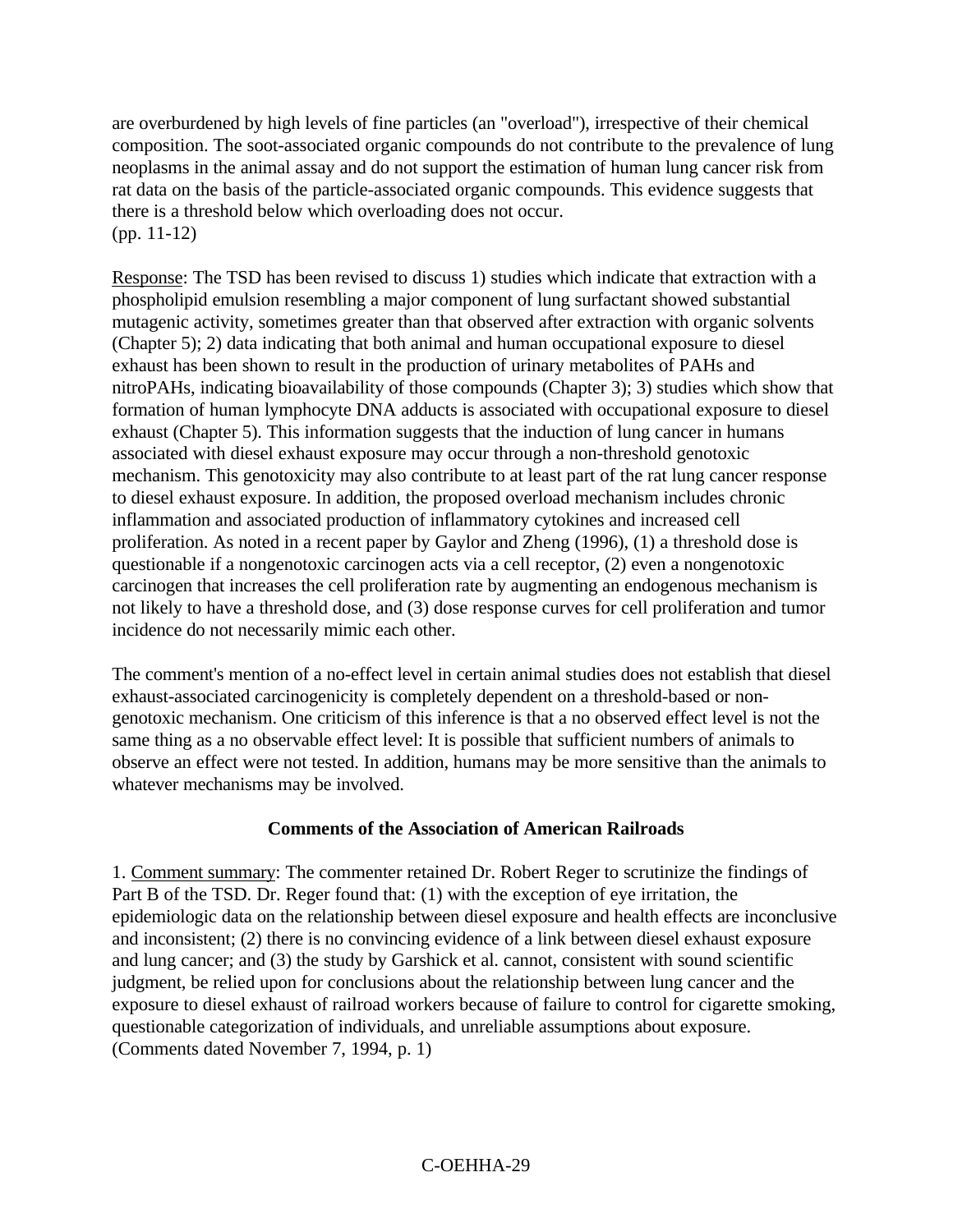Response: OEHHA staff disagree with each of the points cited here as Dr. Reger's findings. Please see our responses to Dr. Reger's specific comments, below.

2. Comment summary: There is no scientific basis for concluding, as Part B proposes, that there is a link between diesel exhaust exposure and lung cancer. (p. 2)

Response: Part B of the TSD now includes a meta-analysis of the diesel exhaust epidemiology that provides quantitative summaries of the strength of the evidence. Regarding whether diesel exhaust is a human carcinogen, the TSD thoroughly evaluates the increased relative risks of lung cancer observed in the epidemiologic studies and their association with diesel exhaust exposure. A Health Effects Institute report (HEI, 1995, p. 269) has concluded that exposure to diesel exhaust provides the most reasonable explanation" for the elevated rates of lung cancer.

3. Comment summary: In the draft health risk assessment, OEHHA indicates more than once that a high degree of consistency exists linking diesel exhaust emissions and bronchogenic cancer, thus indicating that diesel exhaust exposures cause or contribute to the development of lung cancer. Such a declaration is at odds with other agencies (NIOSH and IARC) that have indicated that diesel exhaust is only a potential or probable human carcinogen. According to OEHHA, a series of (consistent) studies which followed IARC's findings suggests that the classification of diesel exhaust should be stronger than "potential" or "probable." A careful review of the epidemiological literature reveals that this is not true. No subsequent publication has appeared that should alter IARC's conclusions. OEHHA has taken giant leaps of faith to suggest that diesel exhaust causes bronchogenic cancer in humans. An evaluation of mortality studies makes it clear that there is no consistency of results that causally links diesel exhaust and lung cancer.

Of the several epidemiological articles reviewed, none can be taken as positive and as conclusive evidence of a causal relationship between diesel emissions and lung cancer. Although some studies suggest that a small excess risk of lung cancer exists in conjunction with diesel exhaust, sufficient evidence to make a final determination on this issue is not available on actual diesel exhaust exposure and confounding variables such as cigarette smoking. ("Potential Health Effects from Diesel Emissions with Comments on the CalEPA/OEHHA 'Preliminary Draft Health Risk Assessment for Diesel Exhaust' Dated June 1994," by Robert B. Reger, Ph.D., pp. 13-15)

Response: Part B of the TSD now includes a meta-analysis which evaluates the epidemiologic literature's consistency with an association between diesel exhaust exposure and lung cancer. Given the findings of this meta-analysis and the other data presented in the TSD, the relationship between diesel exhaust and lung cancer in humans is consistently supported by the available data.. The statement about a "series of studies" that followed IARC's findings has been deleted. The discussion regarding whether diesel exhaust is a human carcinogen has been extensively revised to be more specific and to reflect the meta-analysis. The TSD's conclusions regarding whether diesel exhaust is a human carcinogen are presented in Chapters 1 and 6 of Part B.

4. Comment summary: Certain work by Wynder and Higgins is instructive on the issue of considering multiple confounding factors in interpreting cancer epidemiology studies. On a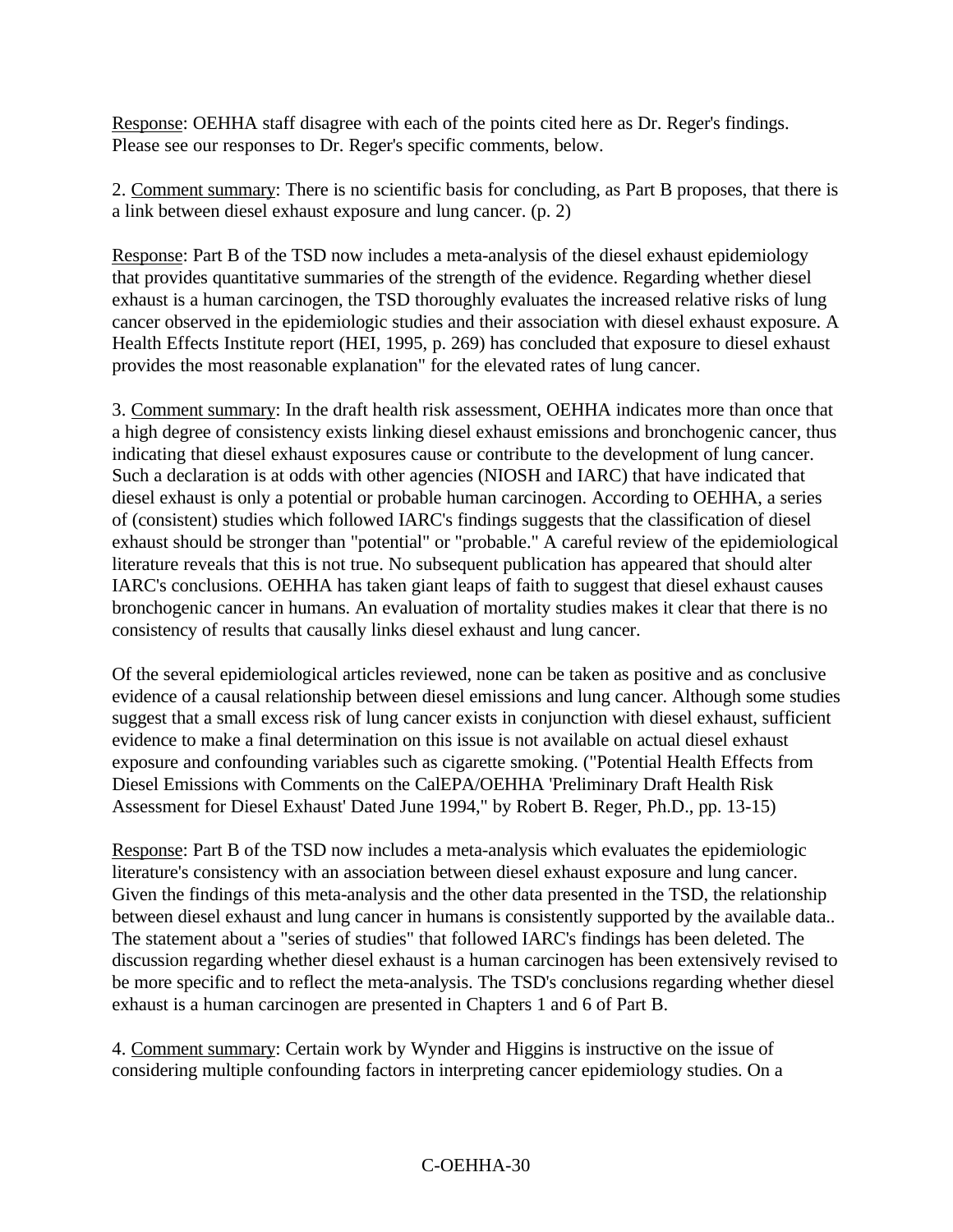related matter, a review of issues put forth in another publication by Wynder and colleagues would be beneficial. (Reger, p.13)

Response: OEHHA staff considered the printed version of a lecture by Wynder and Higgins (1986). It discusses multiple confounding factors for lung cancer in two studies, Howe et al. (1983) and Hall and Wynder (1984). The major points mentioned are included in the reviews of those studies in the TSD. The article of Wynder et al. (1990) on "wish bias" raises a number of general and well recognized points. The article recommends objectivity in the interpretation of findings and endorses peer review. OEHHA has sought to be objective in its analysis; the Toxic Air Contaminant identification process provides for ample public and scientific peer review to secure the benefit of review by persons with a broad range of perspectives and scientific expertise.

5. Comment summary: On the basis of certain factors involved in considering causation, (1) strength of association and (2) consistency, it would be illogical to imply from the reviewed epidemiological literature a clear cut causal relationship between diesel emissions and lung cancer.

The condition of temporality is thought to be met in the studies reviewed, but the factor of biological gradient (or exposure-response) is highly questionable at best.

The issue of coherence and biologic plausibility for an association between diesel emissions and lung cancer remains debatable. (Reger, pp. 13-15)

Response: Referring to Monson's classification of rate ratios (Monson, RR, Occupational Epidemiology, Boca Raton: CRC Press, Inc. 1985. [The "Second Edition", 1990 uses the same classification.], the detailed comment does not consider the strength of association to be high. The comment asserts that ,'most of the studies with high(er) risk estimates (i.e. around 1.5) are at least partially flawed to one degree or another." This assertion is puzzling because one of the best controlled and generally well conducted studies, the Garshick et al. (1987a) case-control study had a relative risk of 1.4. This value of risk is in Monson's range of weak association (1.2-1.5), but for such a strong study, would appear not to be likely to be the result of a spurious association, as is the concern of studies with relative risks that are not well above 1.0.

The detailed comment rates the consistency factor as low. The meta-analysis of Appendix D shows a considerable degree of consistency among studies. The comment on temporality agrees with the TSD. The case for an exposure-response relationship has been considerably expanded in the revised Part B, Section 7.2 (quantitative risk assessment) and Appendix E.

The animal data are relevant to coherence. Chronic inhalation studies have consistently demonstrated significant increases in lung tumors in rats exposed to unfiltered diesel exhaust.. IARC (1989) has listed diesel exhaust as a carcinogen based in part on sufficient evidence of carcinogenicity in animals. Tumors at the same contact site (lung) have been observed in association with diesel exhaust in humans. The animal data have not been shown to be mechanistically irrelevant to human cancer risk from diesel exhaust inhalation.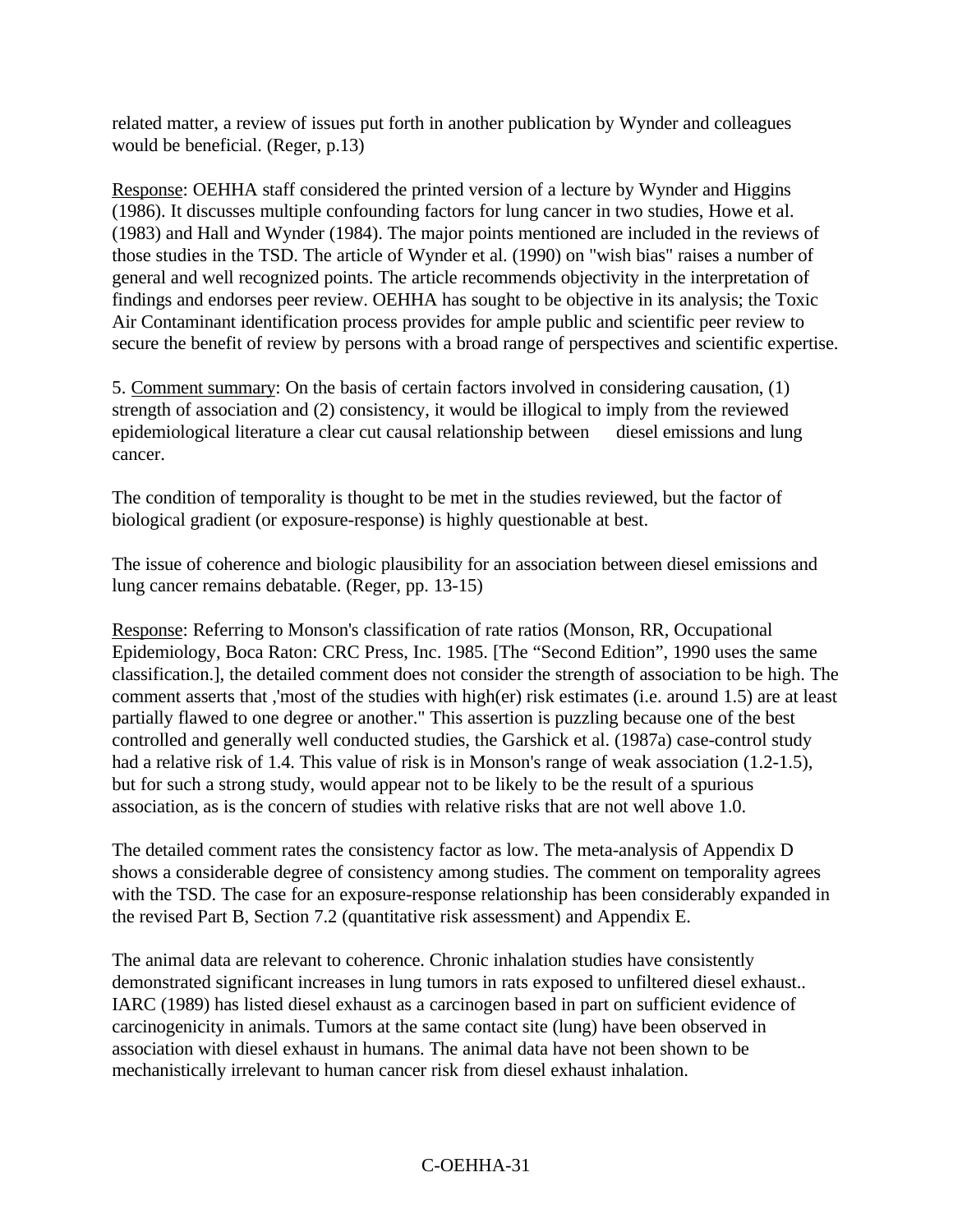Biologic plausibility of diesel exhaust-induced lung cancer is supported by evidence of bioavailability of genotoxic substances, and is supplemented by postulated epigenetic mechanisms.

The TSD discusses the various criteria for causal inference in Section 6.2. The discussion has been revised and expanded in the new version of the TSD. The TSD thoroughly evaluates the increased relative risks of lung cancer observed in the epidemiologic studies and their association with diesel exhaust exposure.

6. Comment summary: The causation evaluation factor termed "experimental evidence" (this relates to whether or not there is evidence that removal or reduction of exposure provides a preventive effect) cannot be addressed with the studies reviewed. (Reger, p. 15)

Response: We agree. Although the meta-analysis in the current version of the TSD describes increased relative risks of lung cancer in humans, there are no published epidemiological studies demonstrating a reduced relative risk of lung cancer after removal or reduction of exposure to diesel exhaust. For the study of toxic agents, the removal of the exposure is ordinarily the only option available for obtaining experimental evidence. The testing of drugs in clinical trials is the more common situation. In fact several prominent sets of criteria for causality (e.g., Monson - see citation in response to Comment 5) do not list experimental evidence for occupational studies.

The ultimate-stage Armitage-Doll model presented in Appendix E finds risk decreasing with decreasing exposure, albeit with a substantial lag. The property of risk following actual exposure in this way is inherent in any ultimate stage model, including models with one and two stages. This pattern is more extreme than for smoking studies, which show that, after cessation of smoking, the risk does not go up so fast with age. This is a characteristic of a late-stage but not an ultimate-stage carcinogen.

7. Comment summary: The TSD appropriately notes reasons indicating that OEHHA regards animal models as subordinate to human data as a firm basis for risk assessment in man. There can be little disagreement with this notion. (Reger, pp. 15, 2-3)

Response: Comment noted.

8. Comment summary: Regarding non-malignant pulmonary effects from diesel exhaust, the TSD appears selective, possibly inaccurate or at least incomplete. The document's reference to a study of Reger et al. involves a misinterpretation of the data: the 823 coal miners working above and below ground were matched to coal miners working above and below ground at mines not using diesel equipment underground; they were not matched solely to surface workers. After this misinterpretation, the TSD uses the results from this work as evidence suggesting a deleterious effect. A careful reading of the article reveals that the underground workers who were dieselexposed did have more symptoms and worse pulmonary function than their matched non-dieselexposed controls. However, the same phenomenon existed among the surface workers and their controls who had equivalent exposures. Thus, it was stated that factors other than diesel exposure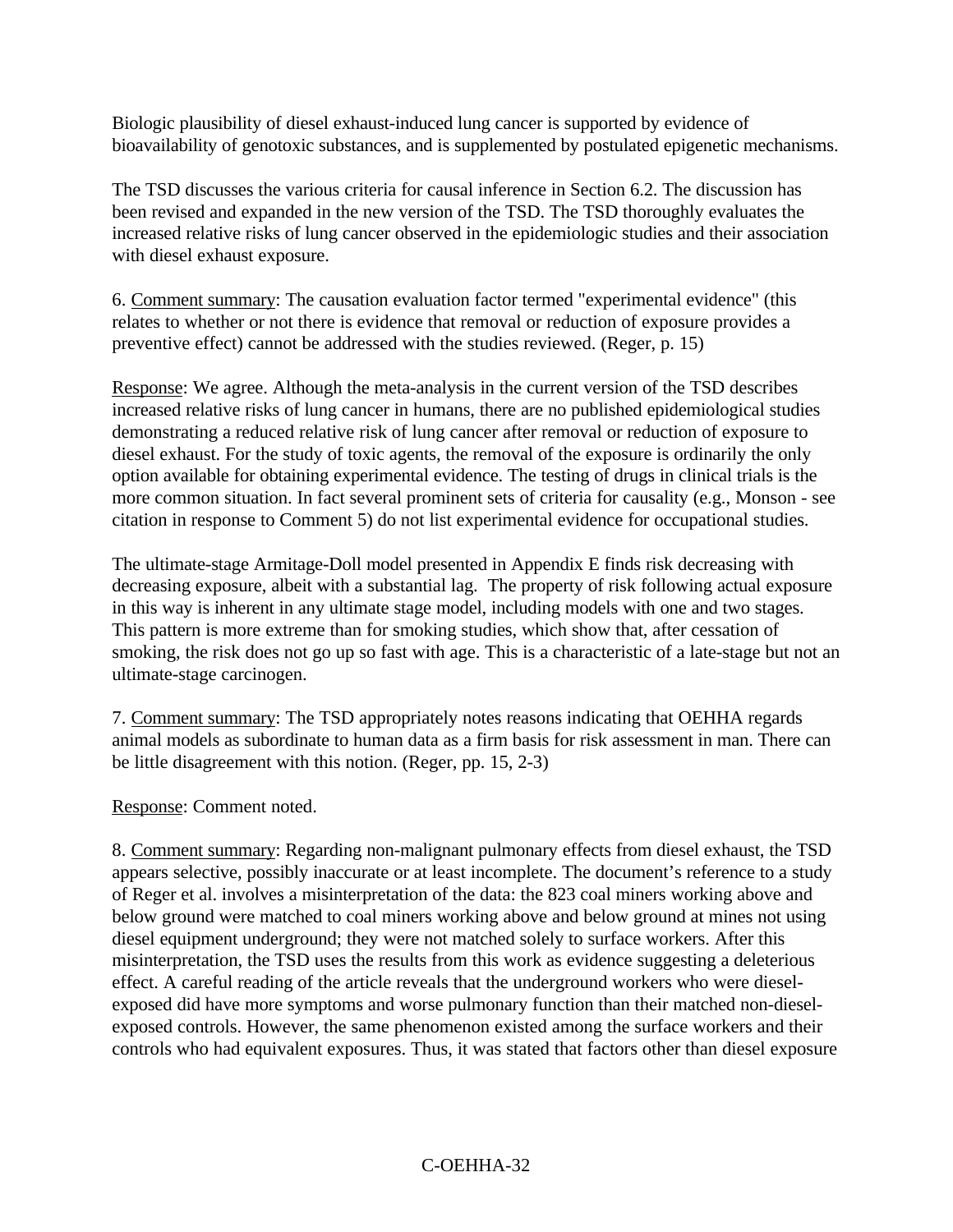could be responsible for the results and that available information did allow for the rejection of hypothesis of health equality between matched groups. The TSD's citations of work by Gamble et al. involve serious omissions.

A reviewer of data on non-malignant pulmonary effects and diesel exhaust concluded that diesel exhaust in the mining atmosphere was not revealed as being deleterious to respiratory health, and that elevated symptom levels may be associated with inhalation of mineral dust than with diesel fumes. (Reger, p. 16)

Response: A goal of the TSD is to be as complete and accurate as practicable in discussing all relevant issues, including non-malignant pulmonary effects. responses to the comment's particular points follow.

The TSD's discussion of the Reger et al. (1982) study has been amended to reflect the fact that both above and below-ground control miners were used for comparison with the respective diesel exhaust-exposed miners. A more detailed discussion of the conclusions reached by Reger and colleagues has been added to Part B, Chapter 4.

One of the comment's citations of the work of Gamble et al. is not cited in the TSD; this is from a 1978 proceedings of a symposium, and is expected to be covered by three later (1983) citations of studies on those salt miners. The other four of the comment's citations are referred to in Section 4.1 of the 1994 draft Part B. Although the comment did not provide detail of the claimed serious omissions, the TSD's sections summarizing Gamble et al. have been rewritten and expanded.

In regard to the review of Glenn et al. (1983), two studies have been published since that time indicating possible respiratory problems with diesel exhaust in mining environments. The results of the non-cancer respiratory studies are, however, not consistent.

9. Comment summary: Male railroad workers have been shown to have one of the highest rates of smoking of all occupations. In addition, it is of importance that data from work underway indicate that a tendency exists for workers to under-report their smoking habits, reporting less and less smoking with repeated interviews. Inaccurate and incomplete reporting can have a dramatic effect on a risk ratio in the neighborhood of 1.5. (Reger, pp. 16-17)

Response: In regard to the assertion that railroad workers had a smoking prevalence that was far and away higher than in the general population, some perspective is useful. As stated in the comment, Stellman et al. (1988) reported that 80% of railroad workers admitted having ever been smokers. Those authors also pointed out that their (American Cancer Society) survey was highly selective and that a companion study (Brackbill et al. 1988) actually uses a population sample, which allows direct comparison of subgroup results with the national average. That study by the National Institute of Occupational Safety and Health found that 68.5% of railroad employees admitted having been smokers, compared to national averages for white males: 65% of those employed, 71% of those unemployed, 66% of those not in labor force, and for black males: 62% of those employed, 71% of those unemployed, 56% of those not in the labor force. These results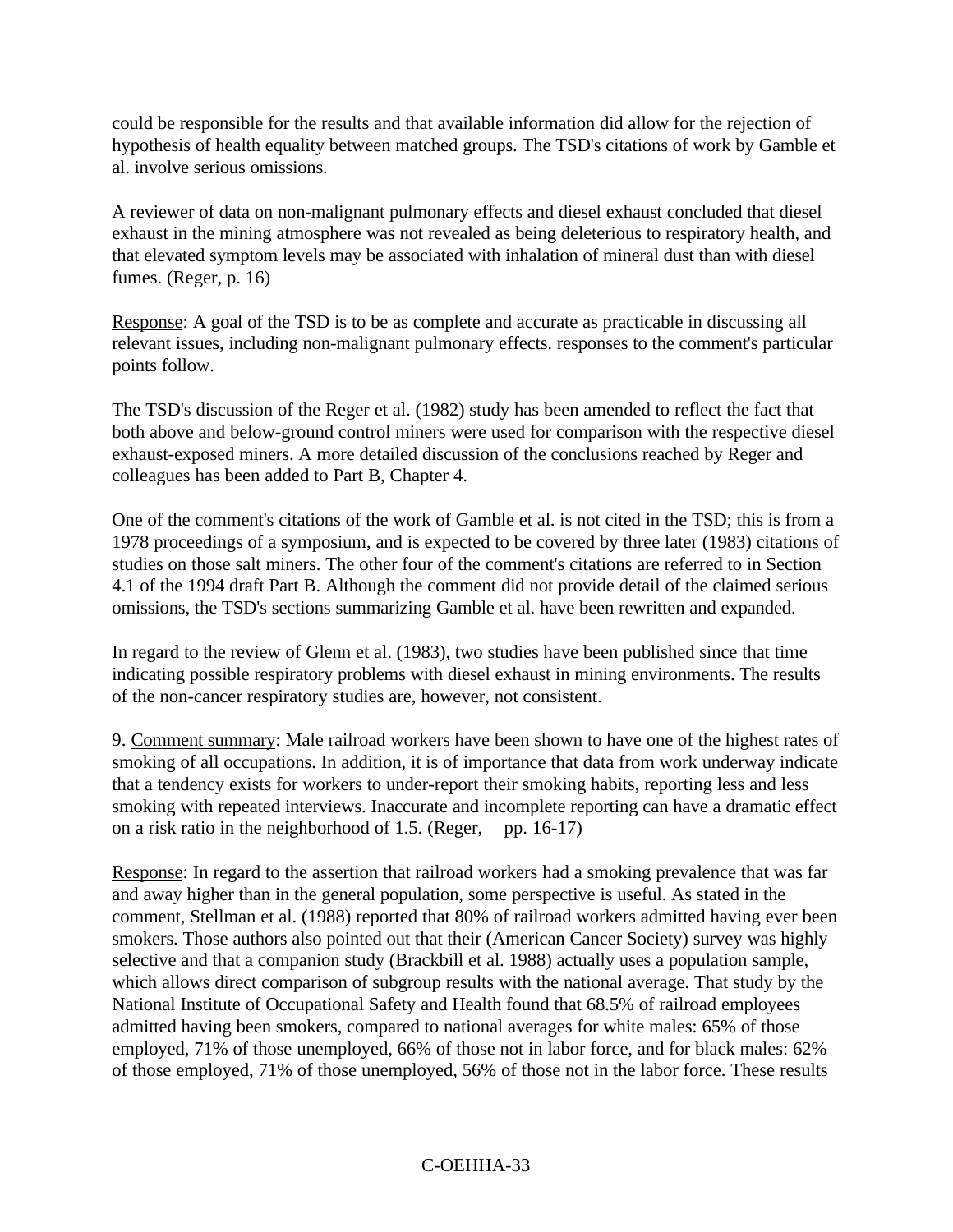appear to show that the smoking prevalence for railroad employees generally is near the national average prevalence. The difference of 12.5% between the rates for the railroad workers in the two studies needs some comment. The Stellman et al. study population had a median age of 57. That age is nearer to the age of the railroad workers than is the national average age represented in Brackbill et al., who also provided data showing that smoking prevalence depended strongly on age. Their national average smoking prevalence for ages 45-64 was 76%, much nearer the 80%.prevalence obtained by Stellman et al. for railroad workers. Thus, even though the 80% prevalence may be useful to characterize the Garshick et al. cohort study, that number is not appropriate for national comparisons without regard to age. In regard to the commenter's preliminary results finding that railroad workers may under-report their smoking, that would be expected to be essentially as true for any other group. So such under-reporting would not be expected to affect the comparison to the national average.

10. Comment summary: Nitrogen dioxide is not optimal as a marker of diesel exhaust exposure for epidemiologic studies. Misclassification of workers into exposure categories is likely if the classification is based on job or position. (Reger, p. 17)

Response: The 1994 draft TSD relied on research that used nitrogen dioxide as a surrogate in the historical reconstruction of shopworker exposure to diesel exhaust. Use of nitrogen dioxide in this way is clearly subject to substantial uncertainties but appears to be of value. Because of the reported heterogeneity of the shopworker exposures to diesel exhaust, the current draft TSD excludes shop workers in the main analyses in which exposure to diesel exhaust is estimated; so nitrogen dioxide is no longer used as a surrogate for diesel exhaust. In so far as nitrogen dioxide can be used as a surrogate for diesel exhaust particulate exposure, the commenter's preliminary result that average values (with large variances) of nitrogen dioxide measurements are about the same among job categories would support the idea that shopworkers do not, on average, have an elevated exposure, but instead have, on average, about the same exposure as other exposed workers. This preliminary result is consistent with the two Garshick et al. findings (1987a, 1988) that exclusion of shopworkers from the analysis hardly changed the resulting risks, and is also consistent with the Woskie et al. (1988a,b) measurements, except for the shop workers. Woskie et al. found that exposed shop workers had higher exposures, but many shop workers may have had no exposure to diesel exhaust, thus accounting for shop workers appearing to have, on average, the same exposure as the train workers in the commenter's preliminary study. In regard to the high variance observed resulting in exposure misclassification, see the response to the following comment.

11. Comment summary: The commenter has some concerns regarding the Garshick et al. study and report upon which the TSD's risk assessment is based. These include misclassification of exposure and confounding by asbestos or smoking. In addition, the truncation of the cohort and incomplete follow-up of the remainder of the cohort are of concern. An analysis by Crump raises concerns of possibly severe defects in the Garshick et al. work. Dramatic selection effects must exist in the Garshick et al. data.

Although Garshick et al. performed a "yeoman's effort," their data should not be used as the definitive word on the subject of diesel emissions and lung cancer, as contamination of results by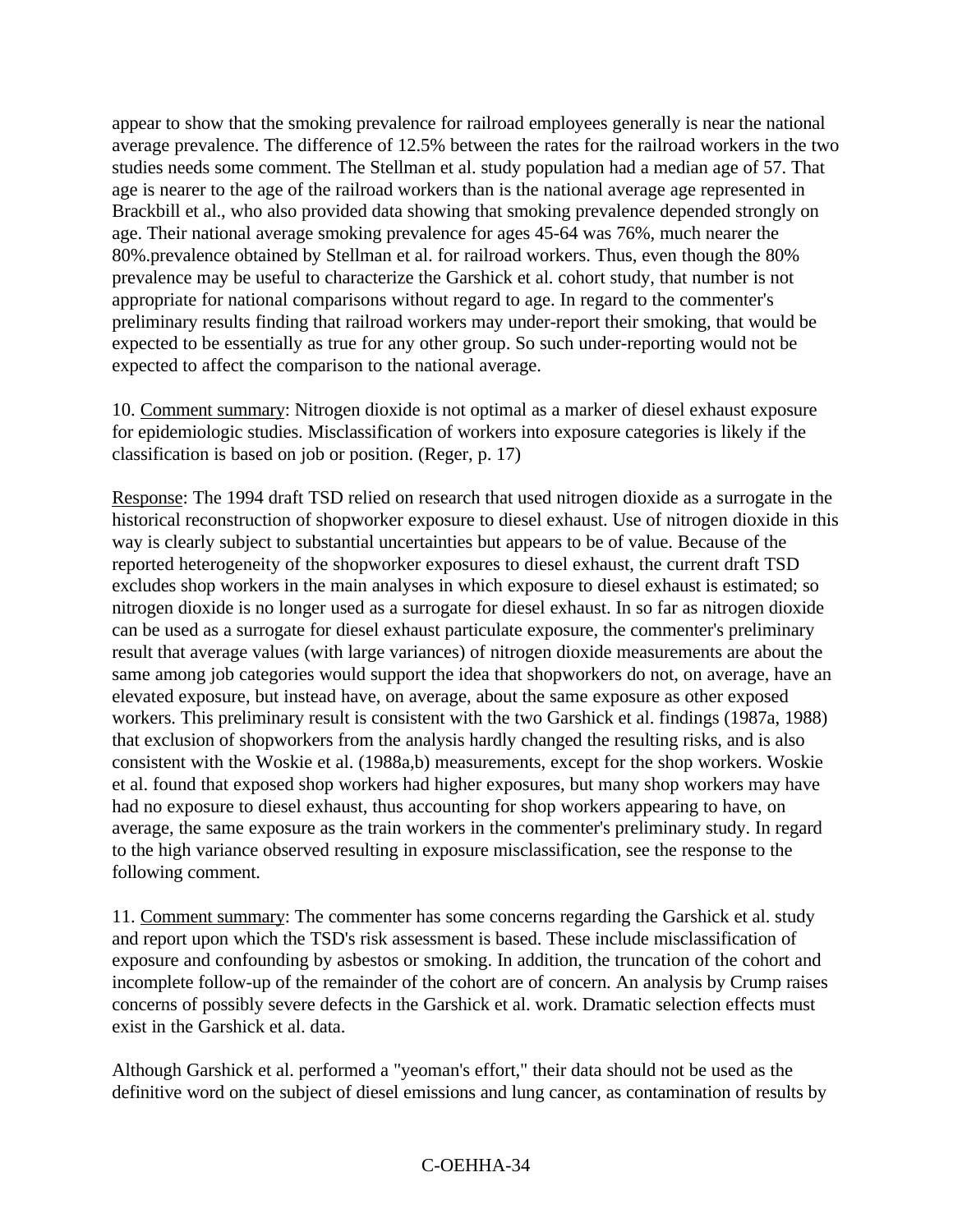confounders such as cigarette smoking, cohort selection effects, misclassification of exposure, and other unknown factors could have produced the effects seen. The use of the Garshick et al. cohort data for risk assessment purposes is questionable at best and markedly exceeds the bounds of sound scientific judgment. (Reger, pp. 17-19)

Response: The lack of direct information on smoking for the cohort is certainly of concern. However, the commenter has not shown a serious flaw in using information from the Garshick et al. (1987a) case-control study (conducted in the same general population) to justify the assumption of no difference in smoking effect between the group exposed to diesel exhaust and the unexposed group. Smoking can confound results, as pointed out in the comment, but the study design and analysis here make a dramatic effect unlikely.

Some misclassification by exposure may have occurred in the Garshick et al. (1988) cohort study. But that would make it harder to discern a positive result because random misclassification inherently biases the estimated risk toward the null. In regard to confounding with asbestos exposure, that seems highly unlikely because of the care that the study design and analysis took with that issue, including a special study (Garshick et al. 1987b). In regard to possible multicollinearity, some of the models OEHHA staff have developed for the revised TSD (Appendix E) are less susceptible to this problem.

In regard to the cohort selection and the incomplete follow-up in the later years, the comment does not indicate what effect these factors might have on the estimation of the dependence of risk on exposure. In Appendix E of the revised TSD, the problems of the years of incomplete followup are avoided because the analyses simply exclude those years (the last four years) from the analysis. Some of the preferred models in Appendix E do refer cancer rates to the national average, although in a way somewhat different than mentioned by the commenter.

The analyses conducted by OEHHA staff in response to this and similar comments suggest that the Garshick et al. (1988) cohort study data, with careful use and an understanding of uncertainties, are adequate to serve as the basis for a quantitative risk assessment.

OEHHA staff have analyzed the 1991 report of the analysis cited in the comment and have had extensive consultations with its principal author, Dr. Crump. Although Dr. Crump has corrected negative slopes that appeared in the report due to a programming error, he continues to conclude from his further analyses that "the data in the Garshick et al. cohort do not show any convincing evidence of an association between risk of lung cancer and duration of exposure to diesel exhaust or quantitative measures of diesel exhaust" (Crump 1996a). Appendix E of the revised Part B presents new analyses based on the individual data that were the basis for the study of Garshick et al. (1988) and for the analyses of Dr. Crump. The rationale for basing quantitative risk assessment on Garshick's data is developed in Chapter 7. Appendix F is devoted to addressing the issues raised by Dr. Crump.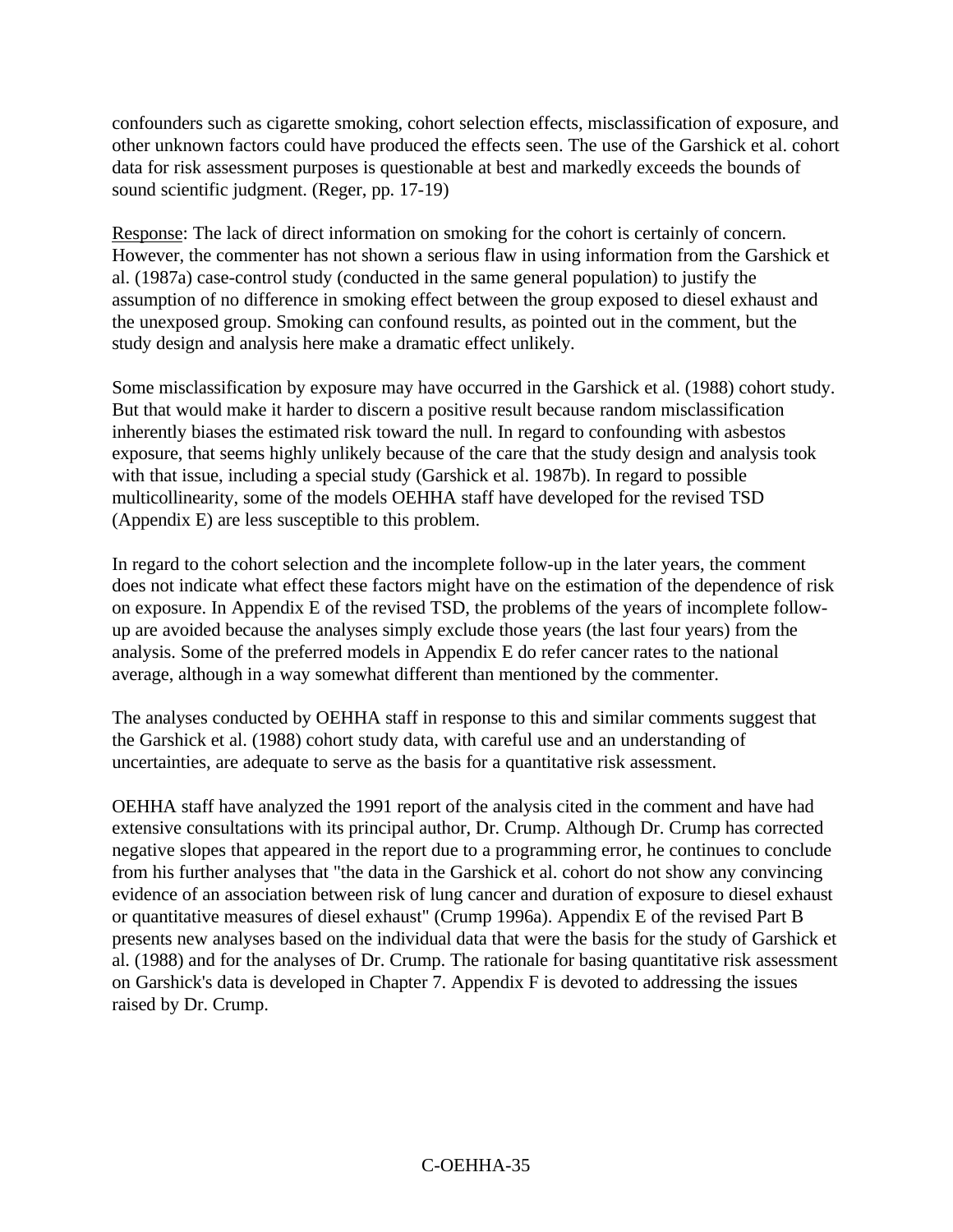#### **Comments of John F. Beau**

1. Comment summary: The commenter is concerned that the health risk assessment document (Part B of the TSD) appears to be limited to the reasoning of only four members of the Office of Environmental Health Hazard Assessment and three Ph.D.'s from the University of California at Berkeley. The commenter would have more confidence in the document if there had been involvement of the national scientific pool. (Letter, dated October 17, 1994, P. 1)

Response: The diesel exhaust risk assessment report has undergone extensive peer review from outside sources such as the U.S. EPA, NIOSH, consultants to industry, and prominent researchers including the principal investigators in key studies. Both the public comments and the staff responses to them are disseminated in an open process and available to the SRP for review. Because of the full public process built into the toxic air contaminant identification program, we have had extensive review from national and international scientific organizations as well as from the public and industry. Additional comment periods will help ensure that the best available science is used to decide whether or not to identify diesel exhaust as a toxic air contaminant.

Within OEHHA, Part B of the TSD received input and review from many staff members who are not listed as primary authors. This wide in-house review included review by senior staff. It would be inaccurate to say that the document is limited to input from, or the reasoning of, only the primary authors listed.

2. Comment summary: Statistics form the foundation for the results presented in the document. The commenter questions the document's sample sizes, standard deviations, etc. (p. 1)

Response: Thehuman and animal data cited in Part B are verified observations. The document specifies sample sizes and standard deviations or p values where necessary. There should be enough information in the document

and its cited sources to answer the commenter's questions.

3. Comment summary: Results from animal tests only questionably may relate to human exposure. The animals were exposed to concentrations of diesel exhaust 1000-fold in excess of actual practice. Tests on hamsters were negative whereas tests on a certain species of rat were positive. Why not accept the hamster tests? Before costly rules are established without certainty regarding the relationship between diesel exhaust and cancer, more realistic study is required. (p. 1)

Response: It is the practice of toxicology to protect human health using relevant observations in animals and other test systems. Rules to protect health must virtually always be established despite the existence of some uncertainty. While extrapolation over several orders of magnitude of exposure concentration does introduce uncertainty, it does not itself invalidate the usefulness of the observations at high concentrations. Prudent public health practice is to use the most sensitive animal species in estimating risks to human health. In the case of diesel exhaust, data from humans exposed occupationally are available to help guide risk assessment; the use of such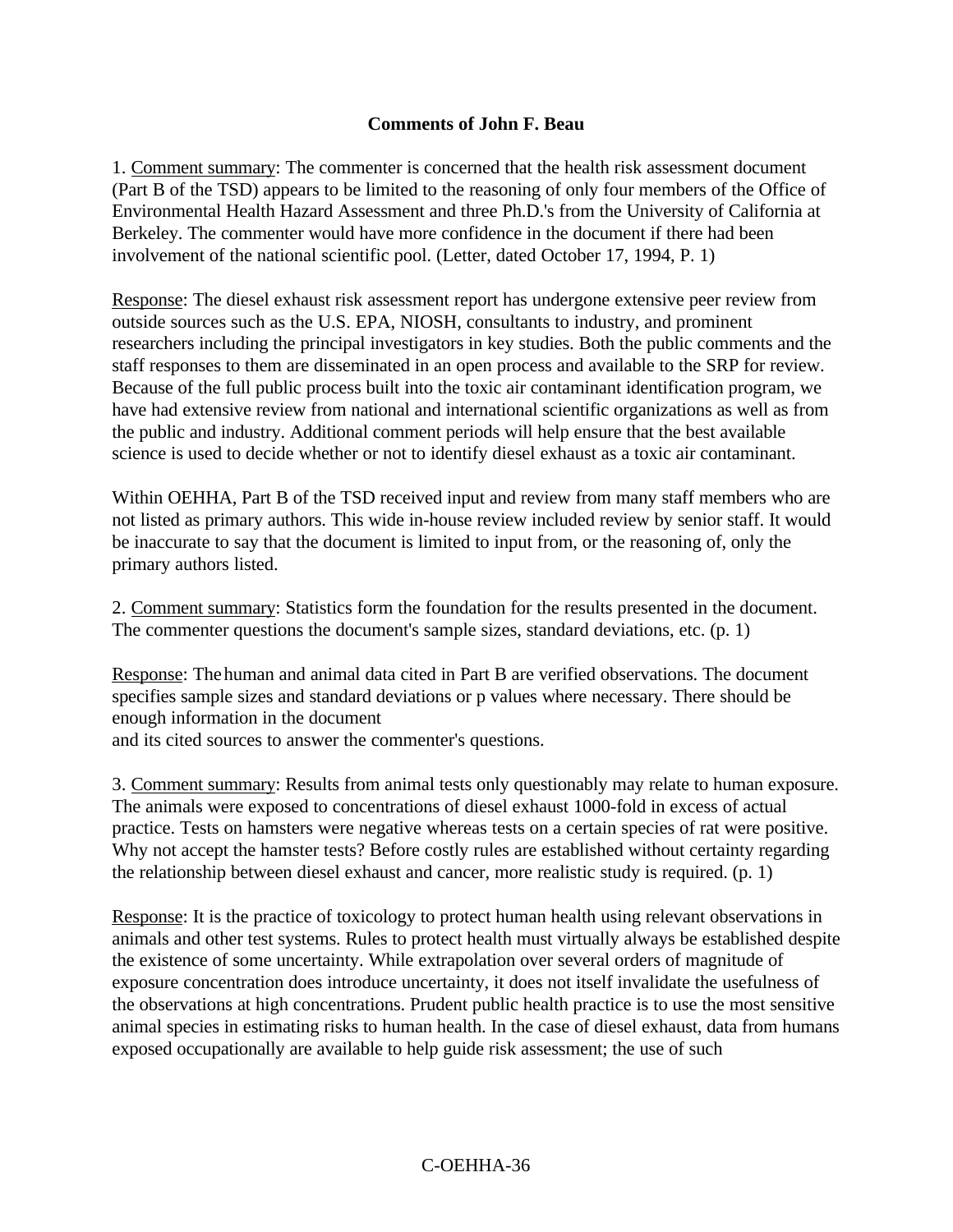data can make interspecies extrapolation unnecessary. The human occupational exposures were on the order of 10-fold in excess of environmental levels. Results from analyses of animal and human studies constitute the range of risks.

Although investigators have conducted three studies of diesel exhaust inhalation and lung cancer in hamsters (these are described in the TSD), OEHHA staff do not generally consider the hamster to be a useful model for qualitative or quantitative risk assessment of potential human lung carcinogens. In reporting their negative findings with diesel exhaust, Heinrich et al. (1986) pointed out that "contrary to the rat," hamsters have "failed to develop lung tumors ... after inhalation of high concentrations of pure BaP (benzo(a)pyrene] or even cigarette smoke., a well known human carcinogen." Ten years later, the International Agency for Research on Cancer (1996) specifically addressed the relative strengths and weaknesses of the hamster model for different tumor types. IARC, too, noted that there have been no reports of lung tumor development in hamsters due to inhalation of benzo(a)pyrene or cigarette smoke. IARC stated that even with radionuclides it is difficult to induce lung tumors in hamsters, except with intratracheal instillation of polonium-210. Nickel and silica were both negative in hamsters upon inhalation or instillation. Instillations of glass fibers and asbestos have yielded mixed results. The insensitivity of the model indicates that hamster data should not be considered valid predictors of human lung cancer risk. Thus the TSD does not present quantitative risk estimates based on the hamster data.

### **Comments of the California Trucking Association**

1. Comment summary: The TSD proposes that diesel exhaust is a toxic air contaminant, and is limited to a search of supporting literature. The TSD is junk science. Presentations and comments at the September 12, 1994, workshop established that a majority of the underlying assumptions used by ARB and OEHHA are flawed. The TSD does not meet the statutory criteria for labeling diesel exhaust a toxic air contaminant. ARB and OEHHA should revise the Draft Report based on valid scientific data, and not release the TSD to the Scientific Review Panel until after a revised draft is released for comment and a recall workshop is held. (Comments dated November 30, 1994, pp. 1, 5)

Response: The current draft of the TSD is being released for public comment and may be formally submitted for Scientific Review Panel (SRP) review. The previous draft built on a thorough search of the literature and contained substantial analyses of the available data. The current draft contains additional analyses, some prompted by public comments. Some written submittals from the September 12, 1994, workshop are considered as comments in this Part C. The commenter does not provide specifics of how the workshop testimony established that underlying assumptions used by ARB and OEHHA are flawed. The TSD continues to support the assertion that diesel exhaust meets the statutory definition of a toxic air contaminant.

2. Comment summary: The Garshick et al. study relied upon in the TSD to determine cancer risk is fatally flawed and is not a valid epidemiological study. Independent researchers have criticized this study for ignoring the confounding effects of smoking and asbestos, and an independent analysis of the underlying data revealed problems that questioned if lung cancer trends were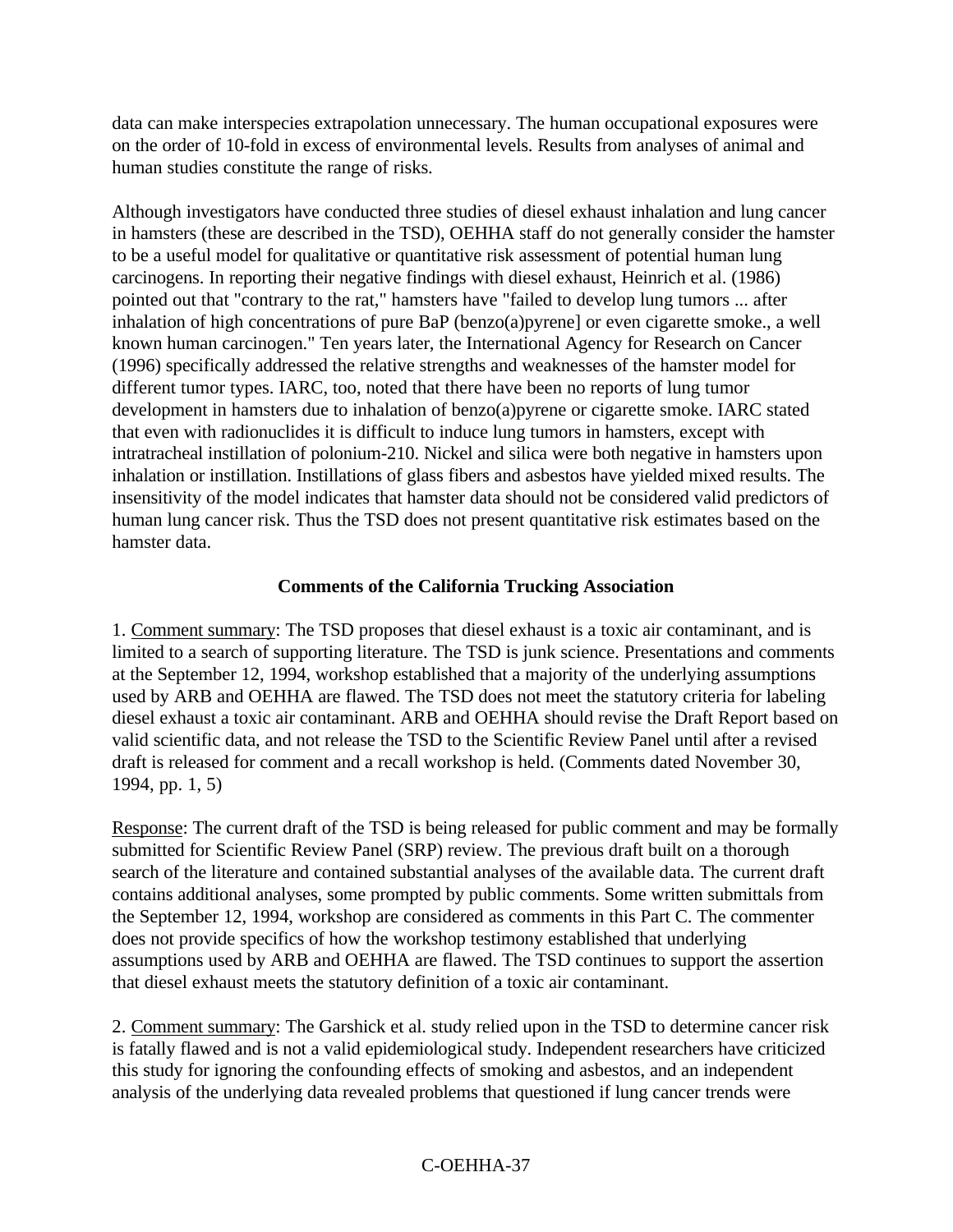related to diesel exposure at all. The Garshick conclusions could not be reproduced or verified, and the study was rejected by the U.S. EPA as "not adequate to support a quantitative risk assessment." Garshick et al. found an increasing risk with exposure to diesel exhaust. Independent analysis requested by the U.S. EPA obtained a decreasing risk with exposure. The independent analysis reported that "it was not possible to develop a model for lung cancer mortality as a function of exposure to diesel exhaust from these data." Three full years later, this independent analysis is not included in the TSD. (pp. 1, 2)

Response: For reasons discussed in Chapter 7 of Part B, Garshick et al. (1988) is considered valid and suitable for use in risk assessment. In this study, age and calendar year were controlled, though smoking was not directly controlled. The argument on smoking, undoubtedly the most potent additional source of possible confounding, centers on the fact that the study relied on auxiliary information about railroad workers at that time from the Garshick et al. (1987a) casecontrol study. The case-control study found that smoking adjustment had a negligible effect on risks attributed to diesel exhaust. So the same should hold for the cohort study, the design of which should minimize any smoking effect but cannot preclude an effect. Confounding by asbestos is unlikely because exclusion of the shop workers, the group most likely to be affected, has only a negligible effect on trend of risk with diesel exhaust.

In the cohort study, it is unlikely that smoking had a strong effect on the observation of an association of lung cancer with diesel exposure, if smoking and diesel exhaust act independently of each other. Evidence for independence comes from the case-control study, which found virtually no interaction between smoking and diesel exhaust on the same general worker population. The assumption of independence allows estimation of the trend of risk (dose-response slope) without needing to use an unexposed group in the calculation, thereby eliminating the need to characterize differences in the exposed and unexposed populations.

OEHHA staff have analyzed the 1991 report of the analysis cited in the comment and have had extensive consultations with its principal author, Dr. Crump. While the report is dated 1991, it was not released until after the 1994 TSD was completed and was therefore not a part of the literature at that time. Although Dr. Crump has corrected the negative slopes that appeared in the report, he continues to conclude from his further analyses that "the data in the Garshick et al. cohort do not show any convincing evidence of an association between risk of lung cancer and duration of exposure to diesel exhaust or quantitative measures of diesel exhaust" (Crump 1996a). Appendix E of the revised Part B presents new analyses based on the individual data that were the basis for the study of Garshick et al. (1988) and for the analyses of Dr. Crump. The rationale for basing quantitative risk assessment on Garshick's data is developed in Chapter 7. The issues are further discussed in Appendix F of the current draft of the TSD's Part B.

3. Comment summary: The document's "literature search" misrepresents scientific studies. The draft contains numerous examples of incomplete reporting. It asserts evidence that diesel exhaust is carcinogenic in rats

and mice. In reporting on mice data obtained by Heinrich, et al., the TSD overlooks unusual results with NMRI mice and documented uncertainty. The International Agency for Research on Cancer (IARC) points out that the incidence of lung tumors in control groups of such mice could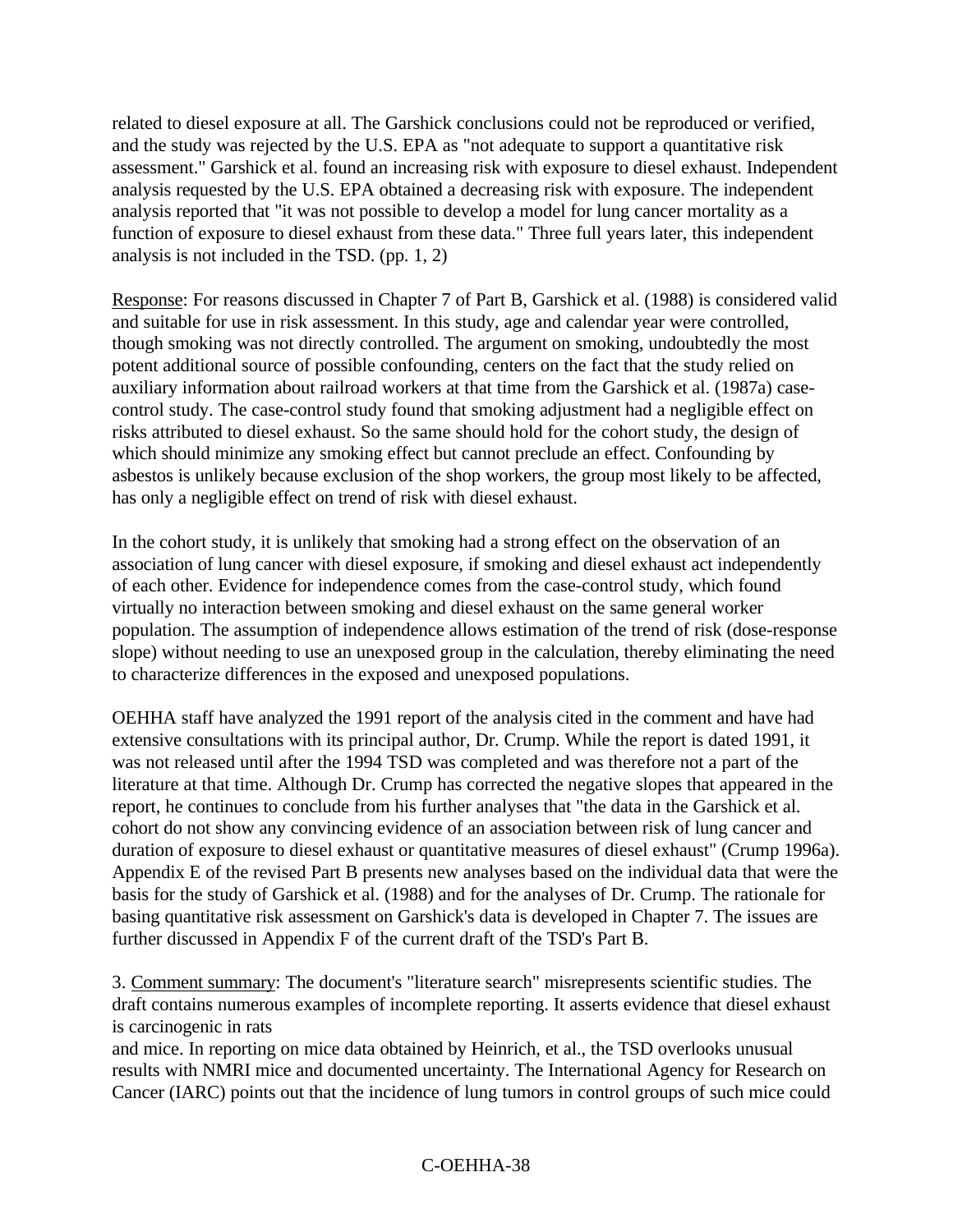reach 32%. Furthermore, new studies, completed in time to be included in the draft TSD, show exposed mice and control mice that failed to show statistically significant differences at any exposure. These mice were predisposed to tumors at a rate of 30%.

The Fischer F344 rats used in a key toxicological study, by Mauderly, et al., were also predisposed to tumor induction.

The Takemoto et al. study used C57LB mice and reported unusual control groups. Control problems had to be overlooked to proceed with an analysis. Bad statistical assumptions were necessary to manipulate the data.

A Boffetta et al. study did not report that 20% of its population was eliminated from the analysis. The group that was eliminated produced the highest mortality for cancer.

Response: The TSD characterizes the results of carcinogenicity studies of diesel exhaust in mice as mixed, and the TSD does not calculate an estimate of human cancer risk from mouse tumor data. The TSD has been revised to include discussion of more recent mouse bioassays by Heinrich et al. (1995) and Mauderly et al. (1996). The background lung tumor incidence of the NMRI mice does not affect the use of this strain in the cancer bioassays by Heinrich et al. (1986, 1995). The use of C57BL/6N mice and the study design (including control groups) in the Takemoto et al. (1986) study were in no way remarkable; in fact, the C57BL/6N strain is known to have a low background lung tumor incidence. It should also be noted that the primary statistical flaw of the Takemoto et al. (1986) study, as noted in the TSD and by IARC (1989) is that the original analysis failed to note that the difference in benign and malignant tumors between diesel exhaustexposed C57BL/6N mice and the corresponding controls was significant at  $p < 0.05$ . There is scientific consensus that exposure to diesel exhaust induces cancer in rats. Additionally, Fischer 344 rats are not considered to be predisposed to lung tumor induction.

The Boffetta et al. (1988) study pointed out that about 20% of the subjects in the study with known smoking status did not report whether or not they were exposed to diesel exhaust and that the consequence could be a substantial downward bias of relative risk. This point is now included in the review of the study in the revised Part B Section 6.2.

4. Comment summary: The TSD alludes to new studies that are never mentioned. On page 1-4 of Part B, the document states that since IARC findings (in 1989), a series of studies remarkable in their consistency have appeared which provide sufficient evidence...". These new and remarkable studies remain a mystery. They simply do not exist. (p. 2)

Response: The new studies (studies not considered by IARC) were: Garshick et al. (1988), Boffetta et al. (1988), Benhamou et al. (1988), Hayes et al. (1989), Steenland et al. (1990), Burns and Swanson (1991), and Gustavsson et al. (1990). However, the statement about a "series of studies" that followed IARC's findings has been deleted from the chapter.

5. Comment summary: The TSD is biased and distorted, and its health risk assessment is junk science. A lack of objectivity is inherent throughout the document. The TSD relies upon theories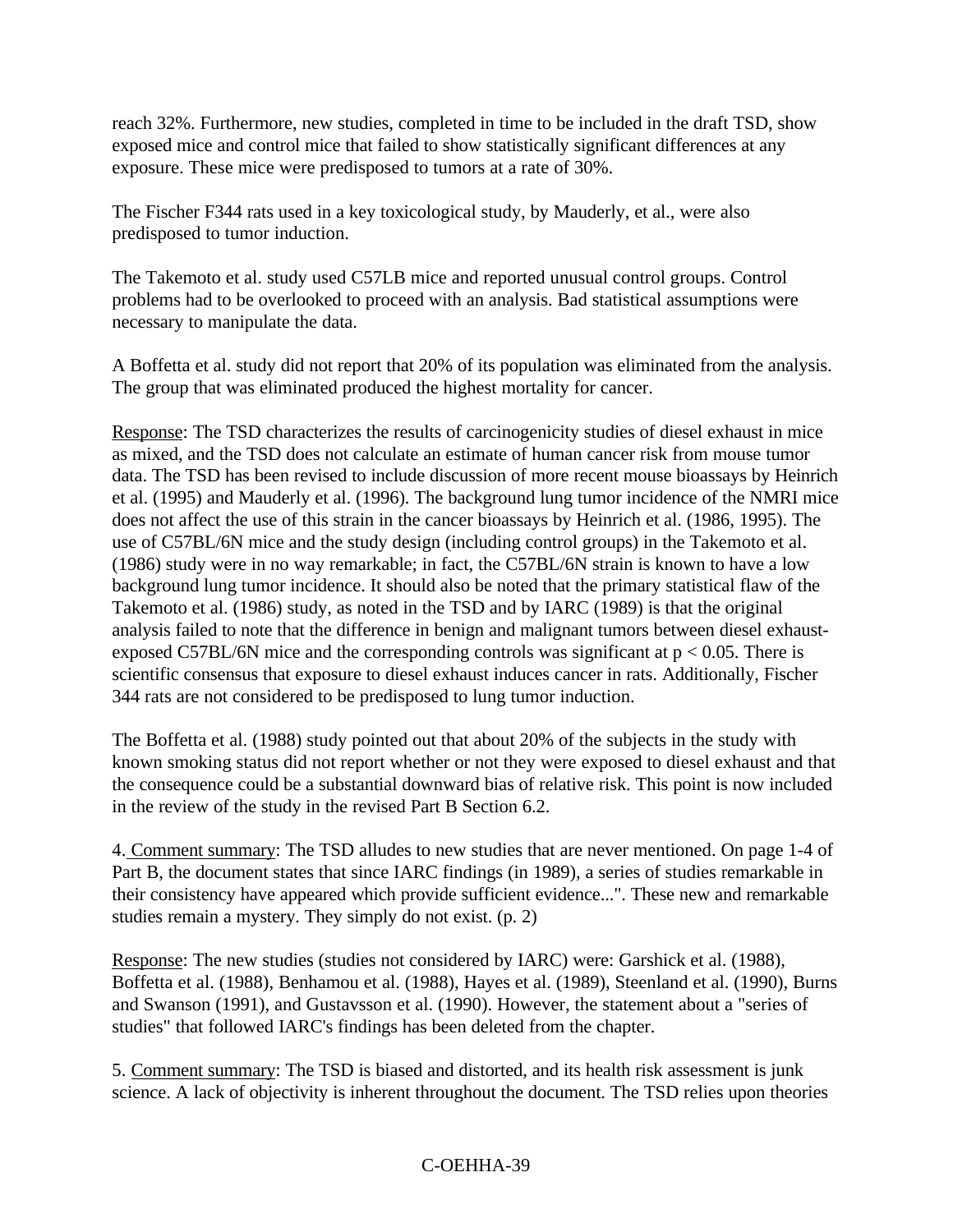which IARC relied upon before a theory that similar tumors were produced in rats by inhalation of dust was interjected. This theory was substantiated with animal exposure data. After the findings of IARC, additional studies provided rigid scientific proof that tumor induction is unrelated to the chemical carcinogenesis by organic molecules associated with the particles. Carbon black and titanium dioxide tests produced equivalent rat tumors to those predicted for diesel exhaust. (p. 2)

Response: The TSD contains substantial analyses of available data. The findings of tumors in rats exposed to particles other than diesel exhaust does not invalidate the TSD's analyses. The 1994 draft TSD cited the preliminary reports of the experiments in rats which found tumors related to exposures to carbon black. The current draft TSD describes studies by Heinrich et al. (1995) and Nikula et al. (1995) which found comparable rat lung tumor incidence rates after inhalation exposure to diesel exhaust, carbon black or  $TiO<sub>2</sub>$ - Section 6.1.6 of Part B discusses a hypothesis related to these findings, that chronic inflammation, resulting in macrophage and/or neutrophilinduced oxidative DNA damage, that results in mutations may be mechanistically important in the induction of lung tumors, and that cell proliferation may be mechanistically important to the promotion of lung tumors, in rats exposed to high levels of diesel exhaust by inhalation. OEHHA staff disagree that these studies provide rigid scientific proof that genotoxic organic chemicals on diesel exhaust particles are unrelated to tumor induction.

6. Comment summary: The TSD's opinions are in conflict with the scientific community views on the carcinogenicity of diesel exhaust. IARC found diesel exhaust exposure a "probable" human carcinogen based upon the Garshick et al. study. IARC relied upon evidence that now, after proper analysis by Crump et al., demonstrates a negative association between diesel exhaust and lung cancer. U.S. EPA removed the Garshick study from consideration while ARB/OEHHA chose to exclusively rely on it. Since the research IARC relied upon no longer supports diesel as a probable human carcinogen, the only substantiated conclusion is that diesel does not meet the scientific criteria to be labeled a human carcinogen. (p. 3)

Response: OEHHA staff have analyzed the 1991 report of the analysis cited in the comment and have had extensive consultations with its principal author, Dr. Crump. Although Dr. Crump has corrected the negative slopes that appeared in the report, he continues to conclude from his further analyses that "the data in the Garshick et al. cohort do not show any convincing evidence of an association between risk of lung cancer and duration of exposure to diesel exhaust or quantitative measures of diesel exhaust" (Crump 1996a). Appendix E of the revised Part B presents new analyses based on the individual data that were the basis for the study of Garshick et al. (1988) and for the analyses of Dr. Crump. The rationale for basing quantitative risk assessment on Garshick's data is developed in Chapter 7. The issues are further discussed in Appendix F of the current draft of the TSD's Part B.

IARC (1989, Section 4.3) considered not just one study but five cohort studies and five casecontrol studies. The IARC classification of diesel exhaust was based on limited evidence of carcinogenicity in humans and sufficient evidence of carcinogenicity in animals. There is no special mention of any one study beyond others being the basis of IARC's findings.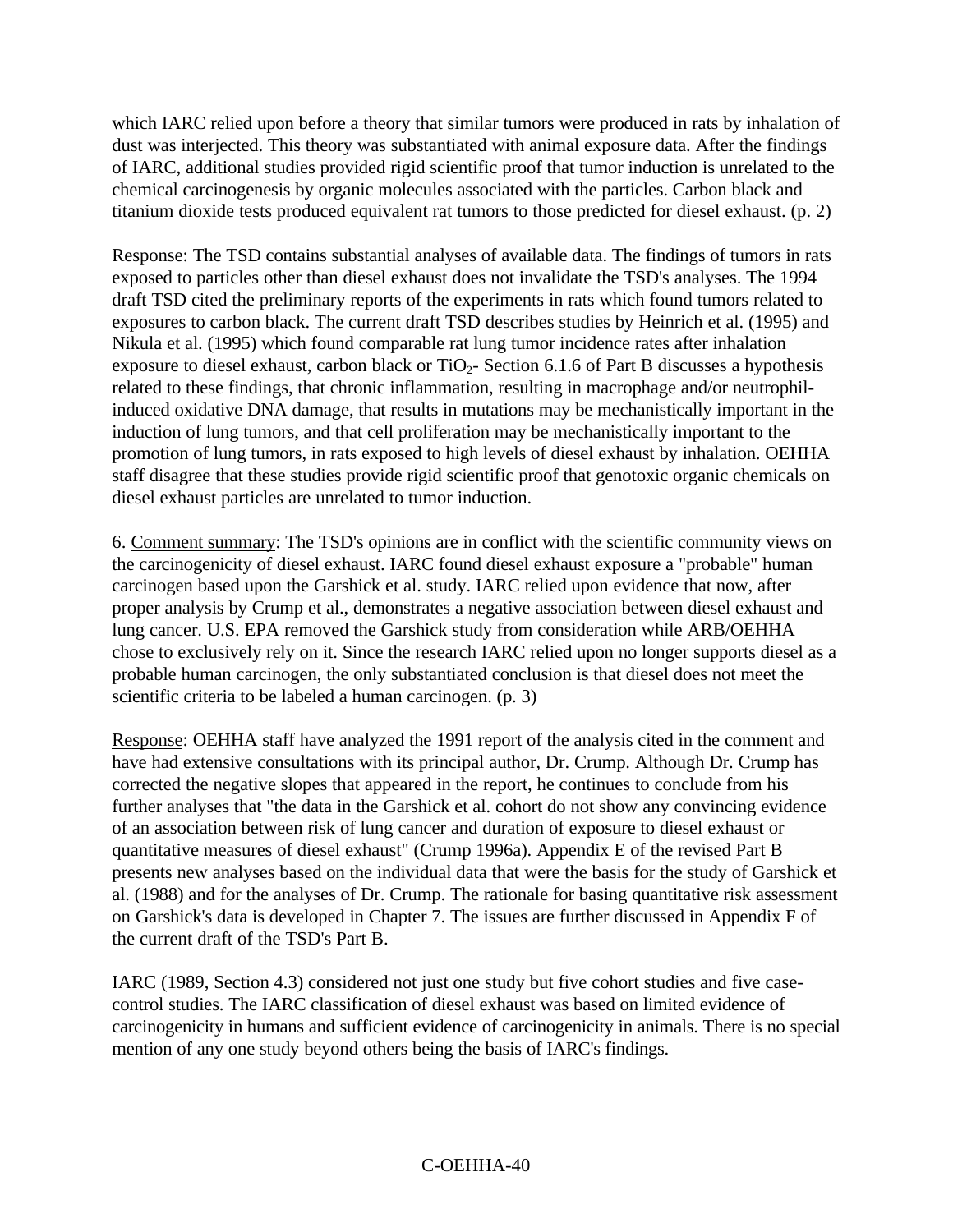W.H.O. (1996) considered diesel exhaust to be a probable carcinogen after considering recent findings although not the material in Appendix E of Part B of this TSD.

Regarding whether diesel exhaust is a human carcinogen, the TSD thoroughly evaluates the increased relative risks of lung cancer observed in the epidemiologic studies and their association with diesel exhaust exposure.

7. Comment summary: The TSD relies on old studies and ignores all later evidence that shows no relationship between lung cancer and diesel exhaust exposure. (p. 3)

Response: The TSD does not ignore studies that snowed no relationship between lung cancer and diesel exhaust exposure. The TSD now contains a meta-analysis of available epidemiologic studies (including negative studies). This meta-analysis provides quantitative summaries of the strength of the evidence.

8. Comment summary: The scientific community disagrees with the TSD's conclusions of chemical carcinogenesis by organic molecules associated with the particles of diesel exhaust. (p. 3)

Response: The TSD does not conclude that this mechanism is operating. The TSD suggests the mechanism as a possibility.

9. Comment summary: The draft cites studies that did not evaluate diesel exhaust exposure. The studies that did measure exposure to diesel exhaust showed no association between lung cancer and diesel exposure. A cited study found elevated risks of cancer for truck drivers, yet the author of that study did not know how many of the drivers, if any, drove diesel trucks.

Of all the studies provided to support the alleged toxicity of diesel exhaust, no single study completely controlled for the effects of smoking, a known cause of lung cancer. Many simply ignored the effects of smoking and claimed association. The TSD's authors selectively reported studies that supported their premise of a diesel exhaust association with lung cancer. One study cites odds ratios of 1.31 (95% C.I. 1.03-1.67) as adjusted for smoking, but the reported odds ratios were not adjusted for smoking. (p. 3)

Response: The meta-analysis that is now in the TSD considers the truck driver studies as a group and addresses confounding by smoking.

A superscript annotation in Table 6-4 of the 1994 draft Part B erroneously indicated that the crude odds ratio of 1.31 from Boffetta et al. (1990) was adjusted for smoking. We have completely revised the table of epidemiological studies in Chapter 6; it no longer mentions this odds ratio.

10. Comment summary: The TSD cites evidence for a dose-response relationship with respect to diesel exhaust based upon a study that provides no such information. (p. 3)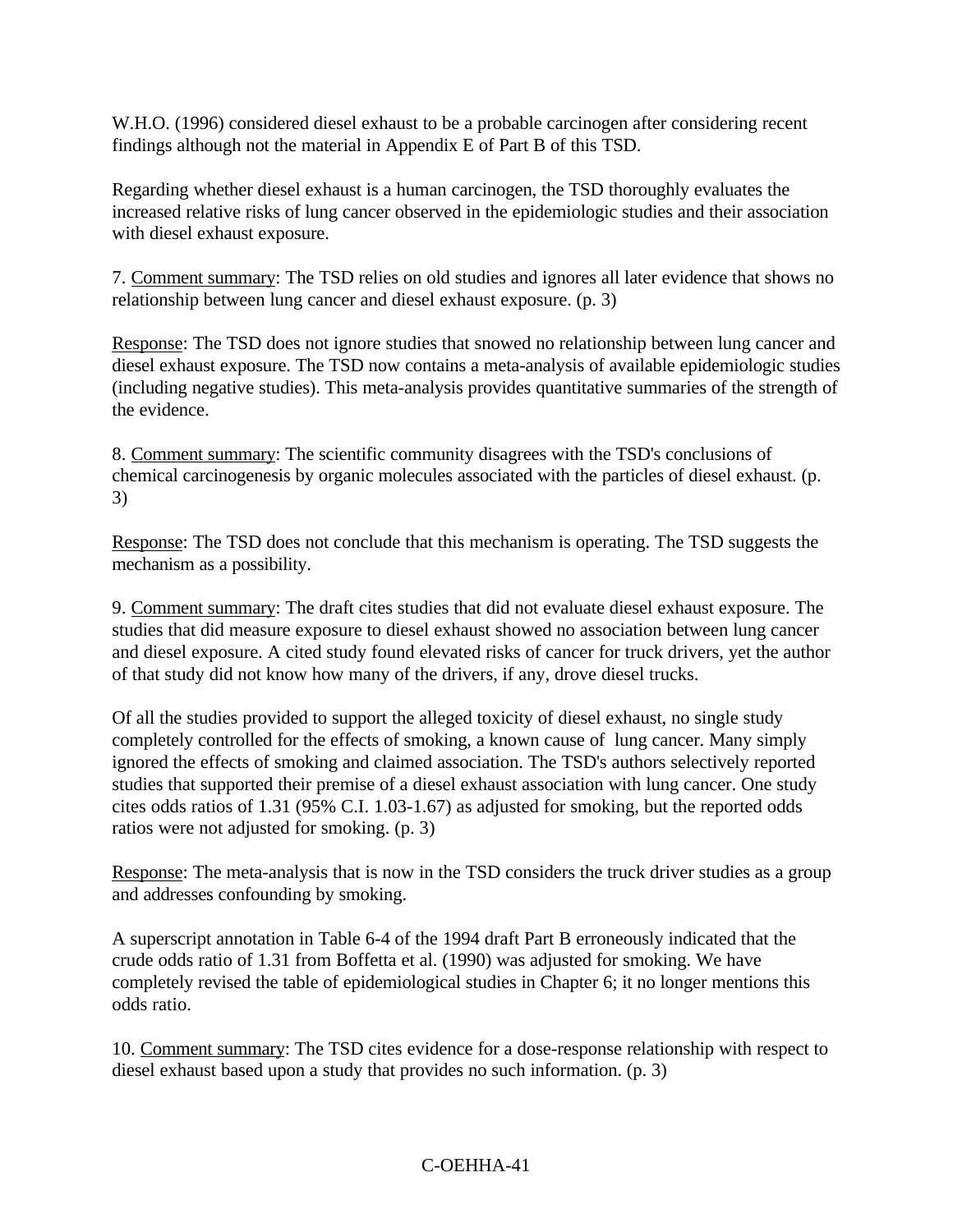Response: The reference, in Section 6.2.3 (now Section 6.2.4), to the Howe et al. (1983) study as providing evidence for a dose-response relationship has been removed. This study provided data regarding likelihood of exposure rather than magnitude of exposure.

11. Comment summary: The TSD misrepresents many findings and seriously distorts information. Its authors were not objective in either the literature search or the conclusions. These actions are arbitrary and capricious. (p. 3)

Response: The TSD has been developed and extensively reviewed with the intent of providing a fair and reliable characterization of the potential health risks associated with diesel exhaust exposure. It has undergone extensive peer review from outside sources such as the U.S. EPA, NIOSH, consultants to industry, and prominent researchers including the principal investigators in key studies. The full public process built into the toxic air contaminant identification program has provided extensive review from national and international scientific organizations as well as from the public and industry. Additional comment periods will help ensure that the best available science is used to decide whether or not to identify diesel exhaust as a toxic air contaminant. It is our intent to provide a risk assessment which is based upon sound science and sound process.

12. Comment summary: OEHHA staff found no threshold below which diesel exhaust particles are not hazardous to human health, but all existing studies have shown no effect levels for low exposure to diesel exhaust. Even the animal data of key importance to the OEHHA analysis clearly exhibit a dose-response threshold. One study found a dose of 0.35 mg/m<sup>3</sup> to have demonstrated no lung toxicity or little accumulation of particulates for the lungs; its author (Mauderly) stated that other research and his study appeared to support the hypothesis "that there is a threshold in the relationship between cumulative exposure particle clearance over-load phenomenon and ... there should also be a threshold in the relationship between lung tumor incidence and dose." OEHHA is the first scientific body to find a no threshold effect for diesel exhaust particles. This erroneous finding contradicts U.S. EPA findings and the scientific community. A key study used to make this conclusion, the Garshick et al. study, is faulty and the assumptions extrapolated by OEHHA are not supported by scientific fact. (p. 5)

Response: The TSD does not conclude that a particular mechanism is responsible for diesel exhaust-associated carcinogenesis. The TSD does not identify a threshold dose for this effect, and the available data do not establish that there is a threshold. The TSD has been revised to describe potential mechanisms of rat lung tumor induction as a result of diesel exhaust exposure (Chapter 6), and the uncertainties associated with extrapolating human cancer risk from the rat lung tumor data (Chapter 7). The mechanisms of action by which diesel exhaust is associated with cancer in rats and human studies are not known. The studies thus do not establish a threshold, even at levels where they observe no effect, because of their limited power.. There is in this no contradiction of scientific consensus or the U.S. EPA. OEHHA staff have extensively reanalyzed the Garshick et al. study and continue to find that it is appropriate for use in risk assessment. While OEHHA staff have reviewed and revised analyses in response to extensive and helpful public comment, the assumptions used in the previous risk assessment document were appropriate, if subject to improvement.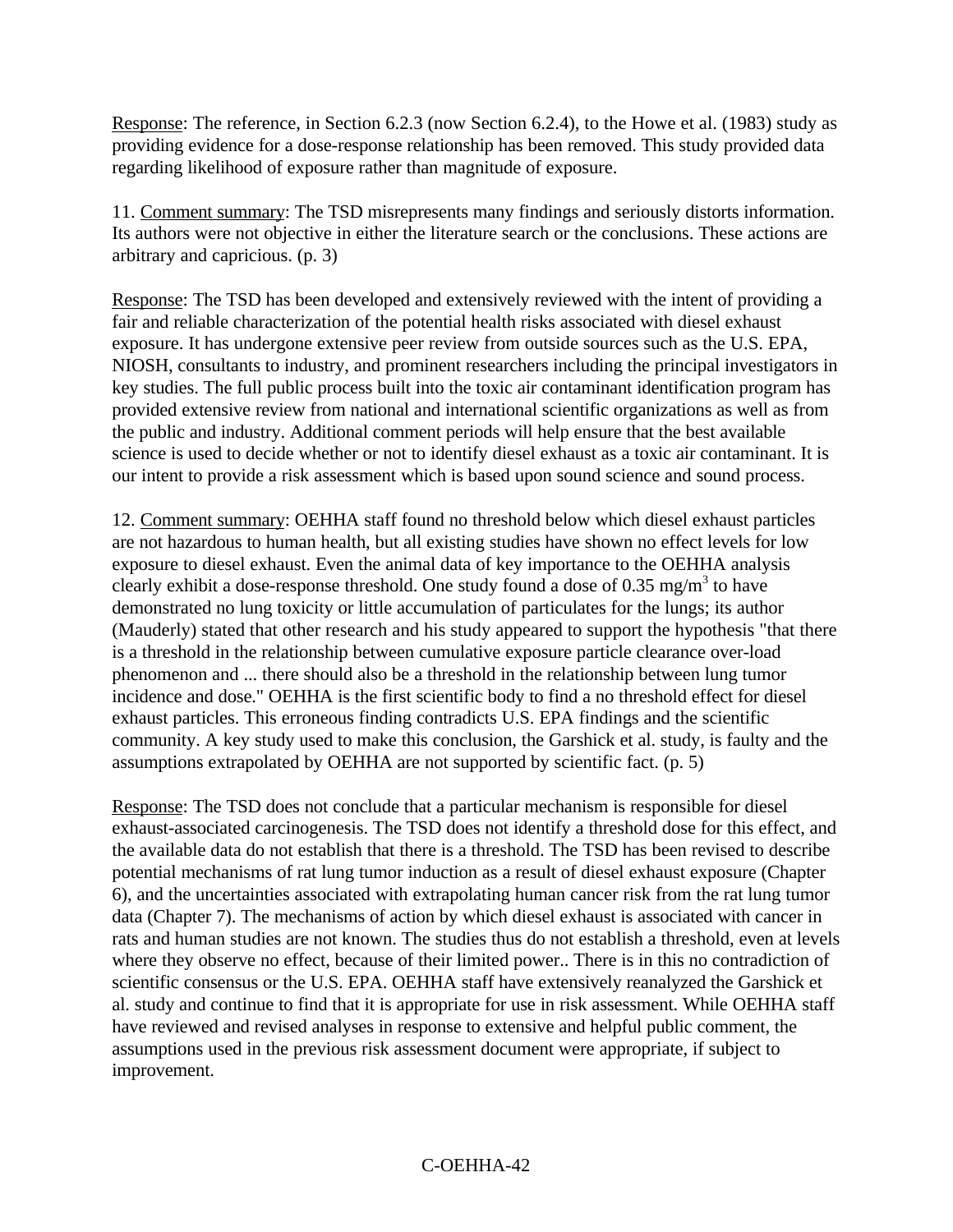13. Comment summary: ARB/OEHHA and the U.S. EPA each spent four years studying the same subject and came to diametrically opposite conclusions. The total disparity of results of the two studies leads to only two conclusions: 1) the science underlying the studies is inexact or spurious, or 2) one of the studies was fudged. In either case, the disparate results negate the reliability of the ARB/OEHHA draft TSD as a scientific document on which to base public policy. Furthermore, the overwhelming testimony of renowned scientists expert in the field of toxicology and epidemiology supports the U.S. EPA study's conclusion. Under the circumstances, ARB has no foundation whatsoever on which to base any conclusions that find diesel smoke to be a hazardous substance that is highly toxic to human beings (toxic air contaminant).

Response: OEHHA staff have worked with U.S. EPA staff to resolve the differences referenced in the comment. The current draft of the TSD reports a range of unit risks that is very similar to the range suggested by U.S. EPA's current work. The approaches of OEHHA and the U.S. EPA in assessing the risks of diesel exhaust are complementary and consistent. OEHHA may be giving somewhat greater emphasis to the epidemiologic data, however. In January 1996, OEHHA cosponsored an international workshop where renowned experts from industry, academia, and government provided valuable advice with regard to this endeavor. In addition, with regular consultations, we have sought to harmonize our work with that of the U.S. EPA. The current draft of the TSD provides a sufficient basis for finding that diesel exhaust is a toxic air contaminant.

#### **Comments of California Cotton Growers Association**

1. Comment summary: All of the information in the draft TSD is based on the "old" formulation of diesel fuel, which has been phased out of use in California. It is also based on older technology engines, which are higher emitters than the newer technology engines. It appears to the commenter that a proposal to deem diesel exhaust a "toxic air contaminant" (TAC) would be inappropriate and scientifically unfounded at this time. The proposal to identify diesel exhaust as a TAC should be reconsidered. New studies should be performed on the reformulated diesel and the new diesel technology that is required by state law. Until such studies are performed, there is no scientifically accurate data from which to base a proclamation that diesel exhaust is a TAC. (Letter from Roger A. Isom, Director of Technical Services, dated September 13, 1994, pp. 1-3)

Response: It is likely that the composition of diesel exhaust does vary somewhat with engine (source) type, year and fuel formulation. Whether these variations importantly impact the risks associated with diesel exhaust cannot be assessed without quantitative speciation of the components of the exhaust at issue and an index of the toxicological concern associated with each of the measured components. Because this information is not available, we have not been able to take into account, in the risk assessment, differences among types of diesel engines, model years, or fuels. The Air Resources Board is sponsoring work to speciate the components of current diesel exhaust, however.

As noted in Part B of the TSD, associations with lung cancer have been observed in occupational groups exposed to exhaust from several different types of engines that used several varieties of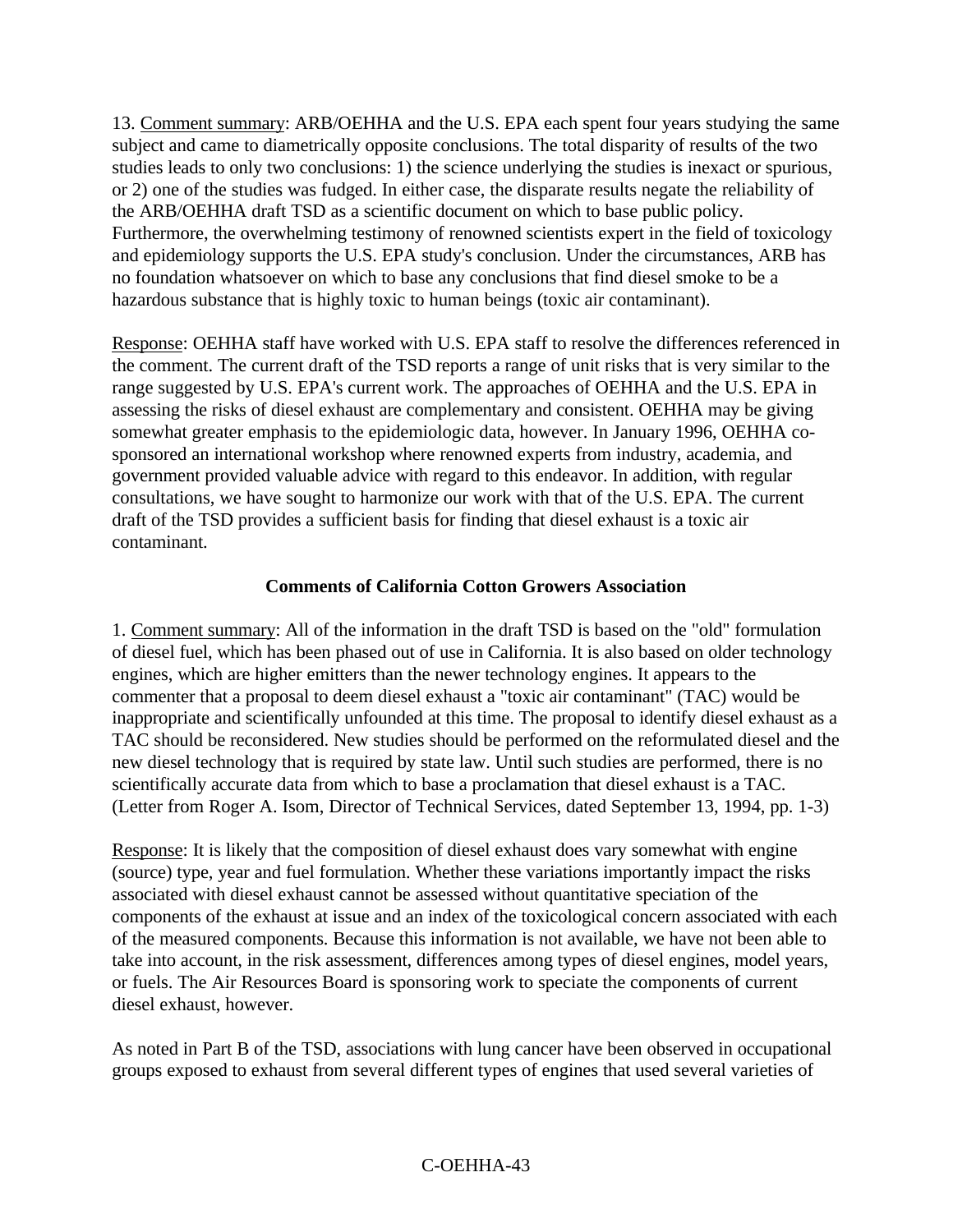diesel fuel. It would be unreasonable to assume that a new fuel or engine design is safe. It is likely that any differences in health effects may be in degree rather than kind.

Given the possible long latency of lung cancer and the resources available for testing programs, it would be possible to ascertain only many years after the widespread introduction of new fuels or engines (if at all) whether the changes in fuel or engines had altered the human cancer risk. If diesel fuel and engines continue to change frequently, under the line of reasoning in the comment, the identification of diesel exhaust as a Toxic Air Contaminant could thus be put off indefinitely.

2. Comment summary: The draft Part B cites many studies as a basis for a conclusion that diesel exhaust is a TAC. Many of these are old studies, from the 1980's. All of the referenced studies were based on diesel used in the 1980's and older technology engines. New "CARB" diesel is now in use. Has OEHHA considered the effect of the reductions in particulate matter (PM) and nitrogen oxide emissions that ARB estimates will be provided by new fuel and emission standards?

The TSD indicates that the PM portion of diesel exhaust has been associated with most of the mutagenicity of whole diesel exhaust. If the new diesel and engine emission standards lower PM emissions, it should be deduced that the toxic emissions have been reduced and continue to be reduced from diesel exhaust. This claim was supported by OEHHA and ARB testimony presented throughout the public hearing process on reformulated diesel. (pp. 71-2)

Response: Changes in fuel formulation or engine design could reduce or heighten the risk associated with a given mass of diesel exhaust particles. Diesel exhaust particulate matter has been used as a surrogate for measuring exposure to whole diesel exhaust. Exposure to diesel exhaust and risk have been thought to be reduced when measured levels of diesel exhaust particulate matter have declined.

Part B's unit risk estimates are applied to exposure estimates provided by ARB. The exposure estimates reflect government controls and other innovations that have occurred. The exposure estimates are current.

The TSD gives an assessment of risks at current levels of exposure. It provides a dose-response assessment that can be applied to current or future exposures, using the mass of diesel exhaust particles as the measure of exposure. If diesel exhaust is listed by regulation as a toxic air contaminant, ARB will certainly take projected (future) particulate exposure levels into account throughout the process of considering whether to require further control measures.

### **Comments of Crowley Marine Services, Inc.**

1. Comment summary: Part B of the TSD excluded many epidemiological studies as having technical flaws but included the study by Garshick which showed an increased risk of cancer to railroad workers (an odds ratio of 1.41). Dr. Kenneth Crump, a noted epidemiologist, has identified the following deficiencies in the Garshick study: (1) Case follow-up was inadequate.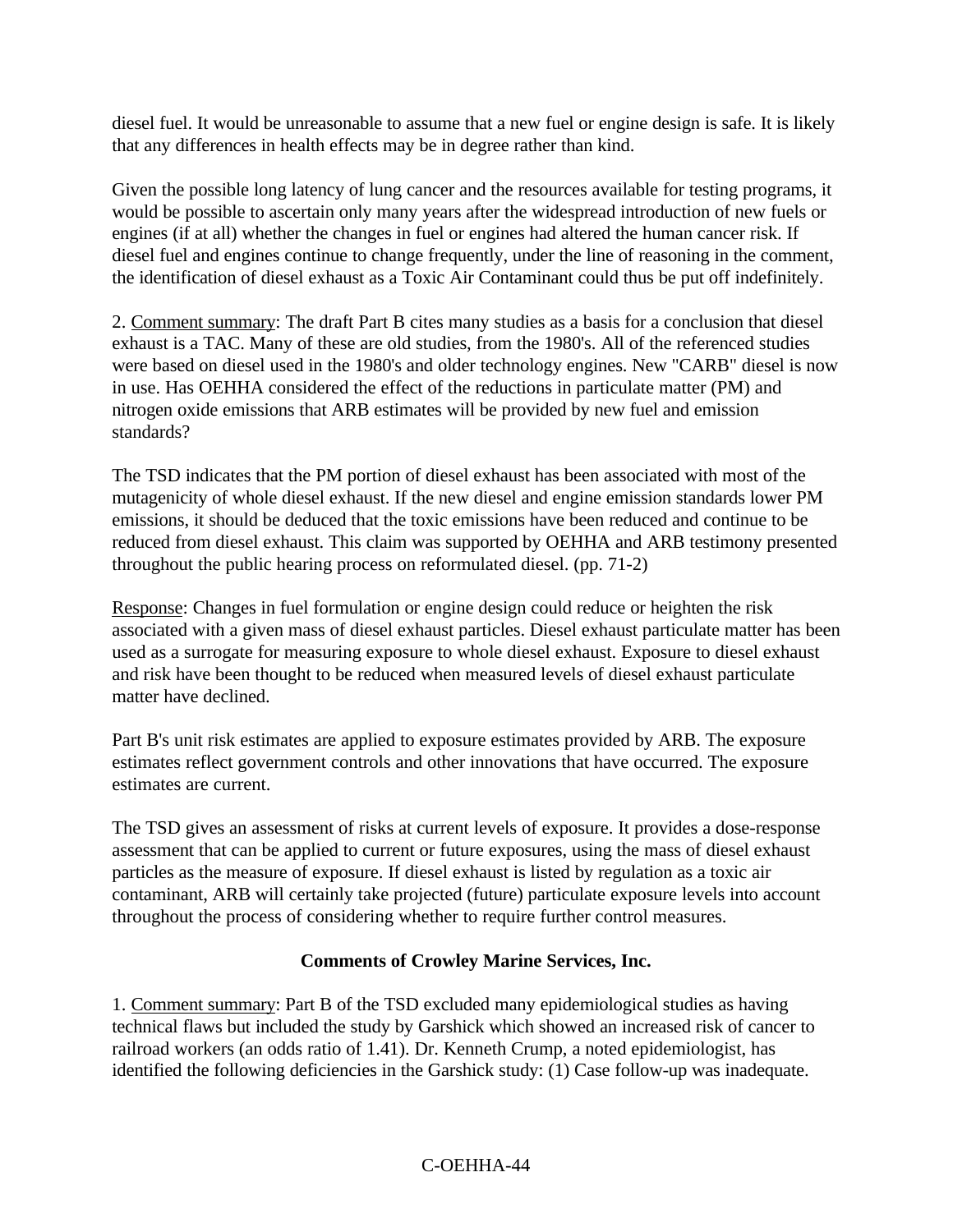(2) Control for smoking and exposure to passive cigarette smoke was inadequate. (3) Dr. Crump's own analysis showed that there was no relationship to diesel exposure. (4) It is likely that the Garshick study was measuring a confounding variable other than diesel exhaust.

The best statement that can be made, based on the Garshick and other epidemiological studies, is that if diesel exhaust is, in fact, a carcinogen, it is a weak carcinogen. In the epidemiological studies, smoking is a serious difficulty because it demonstrates a strong association with exposure, with odds ratios of around 30. Methods to correct for smoking may be inadequate and the association reported in the Garshick study may simply be a residual smoking effect. It is also possible that other factors (e.g., diet) may have caused the effect. (Comments dated October 14, 1994, pp. 2-3)

Response: The revised TSD includes a meta-analysis that includes 31 studies, the great bulk of the epidemiological studies of diesel exhaust

OEHHA staff have analyzed the Crump report and have had extensive consultations with Dr. Crump. Dr. Crump has since submitted additional analyses that include corrections of his early calculations of slopes of the relationship of risk to cumulative exposure. Dr. Crump continues to conclude from his corrected analyses that "the data in the Garshick et al. cohort do not show any convincing evidence of an association between risk of lung cancer and duration of exposure to diesel exhaust or quantitative measures of diesel exhaust" (Crump 1996a). The issues are further discussed in Appendix F of the current draft of the TSD's Part B. Appendix E presents new analyses based on the individual data that were the basis for Garshick et al.'s 1988 report. The rationale for basing quantitative risk assessment on Garshick's data is developed in Chapter 7.

Smoking is always a concern in population studies, but the analysis used for the Garshick et al. (1988) cohort study does not appear to be affected (see Section 7.3 of Part B). The meta-analysis mentioned above (Appendix D of Part B) indicates that it is unlikely that the association reported in the Garshick study is simply a residual smoking effect or caused by other factors.

2. Comment summary: Epidemiological data should show an increased risk with increased exposure. Data on exposure is often missing or of poor quality in most retrospective studies. In the Garshick study, exposures were ranked qualitatively based on job category. However, shop workers had less risk than engineers or firemen. One would expect to see the opposite outcome, as shopworkers should have the highest exposures. (p. 3)

Response: As pointed out in the TSD, a substantial proportion of the shopworkers was not exposed to diesel exhaust. The revised TSD shows that, due to their very heterogeneous exposure, the overall risk of shopworkers is most likely to be about the same as for train workers. On this basis, the very small reduction of risk with shop workers removed, as reported in Garshick et al. (1988), is well within the random variation of the data.

3. Comment summary. The most serious difficulties in the TSD arise with the animal data and its interpretation. The document focused on studies by Mauderly which documented excess tumors in exposed rats. The Mauderly rat exposure data serves as one of the most significant inputs into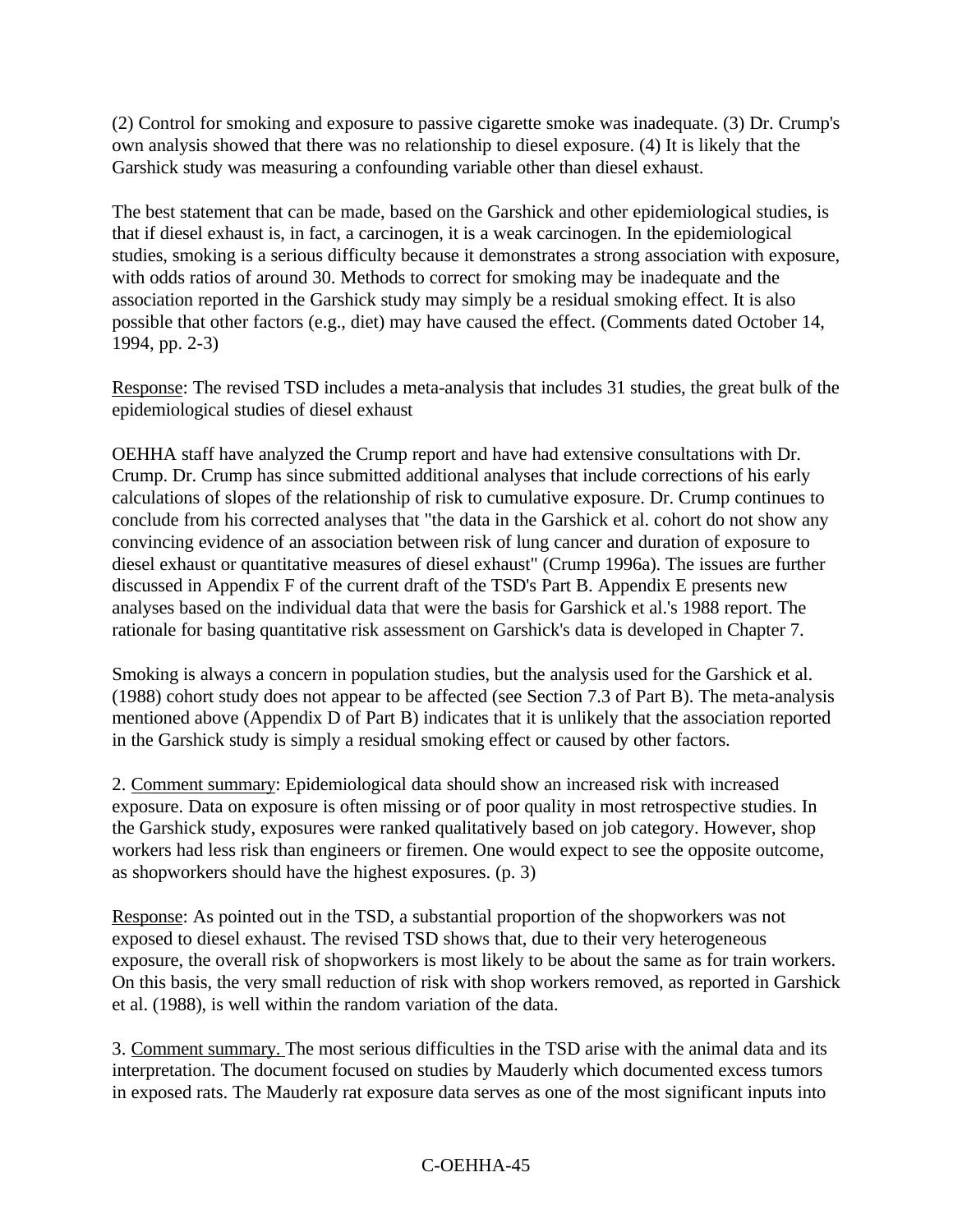the risk assessment. If the science is faulty for the animal exposures, the risk assessment becomes suspect. The following are the key points where the Mauderly rat exposure studies are open to question:

(1) The effect is species-specific, occurring only in rats but not in mice, hamsters or guinea pigs. This response in rats appears to be an anomaly. The non-tumorigenic response in mice and hamsters closely resembles what is seen in coal miners' pneumoconiosis, which does not typically progress to cancer. In other words, what happens in rats may not happen in humans.

(2) The tumorigenic effect in rats can be produced by any inert particulate, such as carbon black or titanium dioxide. It was long believed that the chemical carcinogens adsorbed onto the surfaces of the carbonaceous particles in diesel exhaust were responsible for causing the tumors. More recent data is now conclusive that the effect in rats is strictly particle-induced, irrespective of what particles are used. This effect, specific to rats, is termed an "overload mechanism" in toxicological literature.

(3) It is highly probable that a threshold may exist for tumor formation using a particle inhalation/rat model. A numerical value or range of values for such a threshold is not yet available. If it can be shown that a threshold does exist, this would be of considerable importance because ARB must adopt a known threshold in its administrative rules. (p. 3)

Response: The Mauderly et al. (1987) rat cancer bioassay data are used to estimate human cancer risk from rat lung tumor data; so, as suggested in the comment, these data are a key input to the risk assessment. However, these data are not the only tumor data that are key to the risk assessment: the risk estimates derived from human data are probably more relevant than the estimates derived from the rat data. Nevertheless, OEHHA staff do not agree that the science is faulty for the animal exposures.

(1) As stated in Chapter 6 of Part B, the mechanism or mechanisms of action by which diesel exhaust induces lung tumors in rats and humans is not established, so it is not clear whether or not what happens in rats happens in humans. Coal dust does not have the same particle size distribution as diesel exhaust, nor does it have a coating of PAHs and nitro PAHs or an associated semivolatile phase containing a number of carcinogens. Diesel exhaust particles are closer in character, for example in particle size, to carbon black particles than to coal dust. Appendix C of the revised Part B calculates carcinogenic incidence from carbon black assuming it has the same carcinogenic effect as diesel exhaust on the basis of particle mass. The different physical character of coal dust makes it of limited use in testing hypotheses about the whether the effects of diesel exhaust observed in animals can be extrapolated to humans.

Animal studies indicate that diesel exhaust particles by mass are more potent than carbon particles in induction of various pulmonary lesions (Ichinose et al., 1995; Nikula et al., 1995; Ulfvarson et al., 1995). The non-cancer effects of diesel exhaust compared to non-diesel exhaust particles are of a significantly greater magnitude in guinea pigs examined using electron microscopy (Nagai et al., 1996). Diesel exhaust particles also are potent initiators of pulmonary inflammatory and localized immunological responses in humans and mice (Diaz-Sanchez et al.,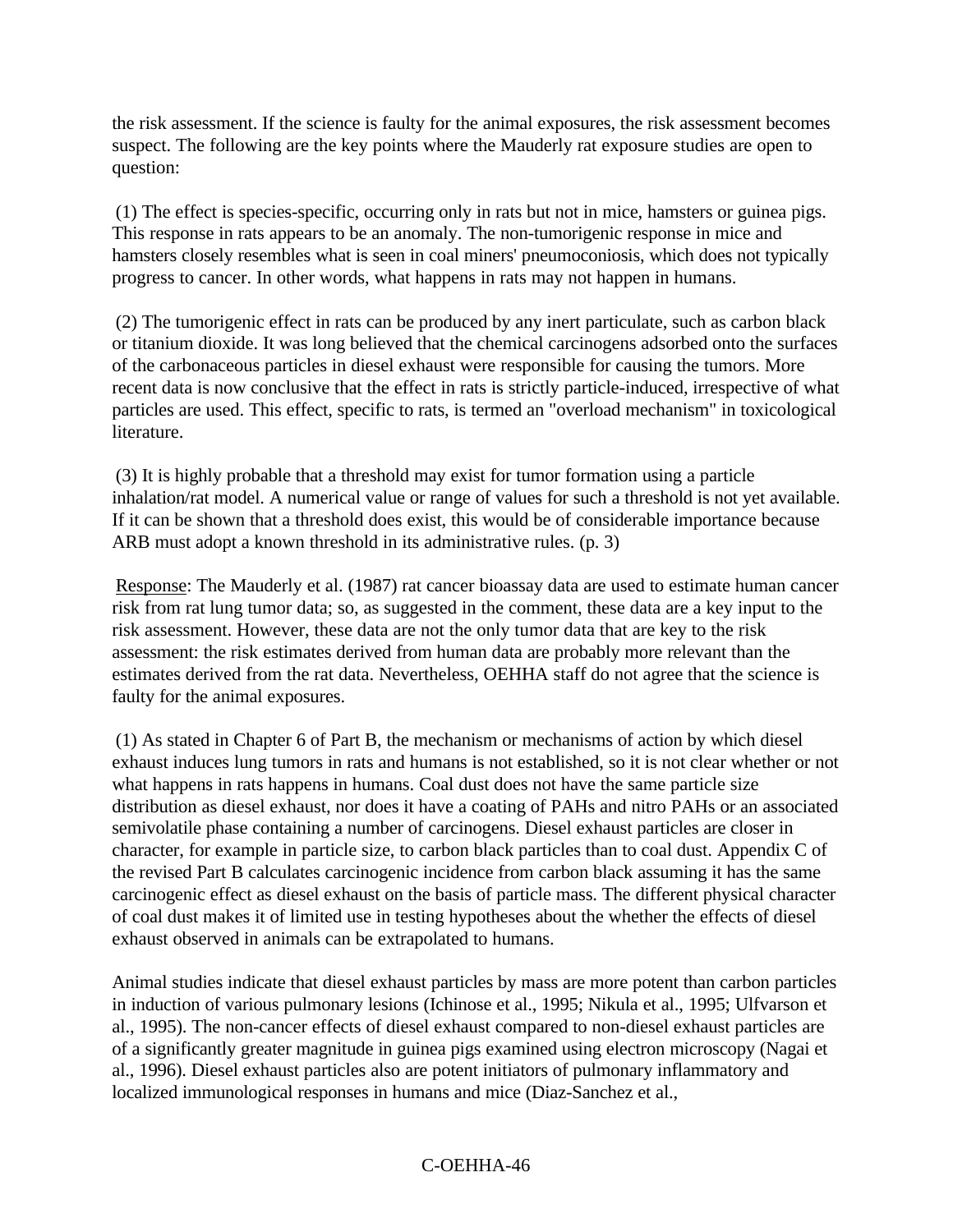1994; Fujimaki et al., 1995). Note also that the results of cancer bioassays of diesel exhaust in mice are mixed, not negative. Therefore, it is apparent that diesel exhaust particles have a number of toxicological properties associated with them that cannot be ascribed merely to their particulate nature, nor to the response of a single species.

Although investigators have conducted three studies of diesel exhaust inhalation and lung cancer in hamsters (these are described in the TSD), OEHHA staff do not generally consider the hamster to be a useful model for qualitative or quantitative risk assessment of potential human lung carcinogens. In reporting their negative findings with diesel exhaust, Heinrich et al. (1996) pointed out that "contrary to the rat," hamsters have "failed to develop lung tumors ... after inhalation of high concentrations of pure BaP [benzo(a)pyrene] or even cigarette smoke, a well known human carcinogen." Ten years later, the International Agency for Research on Cancer (1996) specifically addressed the relative strengths and weaknesses of the hamster model for different tumor types. IARC, too, noted that there have been no reports of lung tumor development in hamsters due to inhalation of benzo(a)pyrene or cigarette smoke. IARC stated that even with radionuclides it is difficult to induce lung tumors in hamsters, except with intratracheal instillation of polonium-210. Nickel and silica were both negative in hamsters upon inhalation or instillation. Instillations of glass fibers and asbestos have yielded mixed results. The insensitivity of the model indicates that hamster data should not be considered valid predictors of human lung cancer risk. Thus the TSD does not present quantitative risk estimates based on the hamster data.

(2) The available data do not rule out carcinogenic effects in rats due to mechanisms in addition to overload and do not demonstrate a threshold. Genotoxicity due to the PAH and nitroPAH content of diesel exhaust may play a role in the induction of lung tumors in rats at lower levels of diesel exhaust. (Chapter 5 of Part B now describes extraction under physiological conditions of mutagens from diesel exhaust.) At high concentrations of particles in the animal experiments the available information does not permit differentiation of which tumors may be due to an overload mechanism and which may be due to some other mechanism.

(3) A genotoxic mechanism would not be expected to have a threshold of action. A particle effect, for example if the surface of a particle serves as a catalyst for a reaction that generates free radicals, could trigger such a mechanism. Regarding nongenotoxic mechanisms, note that the proposed overload mechanism includes inflammation and associated production of inflammatory cytokines and increased cell proliferation. As noted in a recent paper by Gaylor and Zheng (1996), (A) a threshold dose is questionable if a carcinogen acts via a cell receptor, (B) even a nongenotoxic carcinogen that increases the cell proliferation rate by augmenting an endogenous mechanism is not likely to have a threshold dose, and (C) dose response curves for cell proliferation and tumor incidence do not necessarily mimic each other.

4. Comment summary: It is difficult to evaluate the scientific validity of the TSD's risk assessment. However, as in most risk assessments, the extrapolation from massive exposures to very low exposures is subject to considerable error. The extrapolation in this case is by a factor of at least 1000 and is more likely to be 100,000 if the exposure data is adjusted.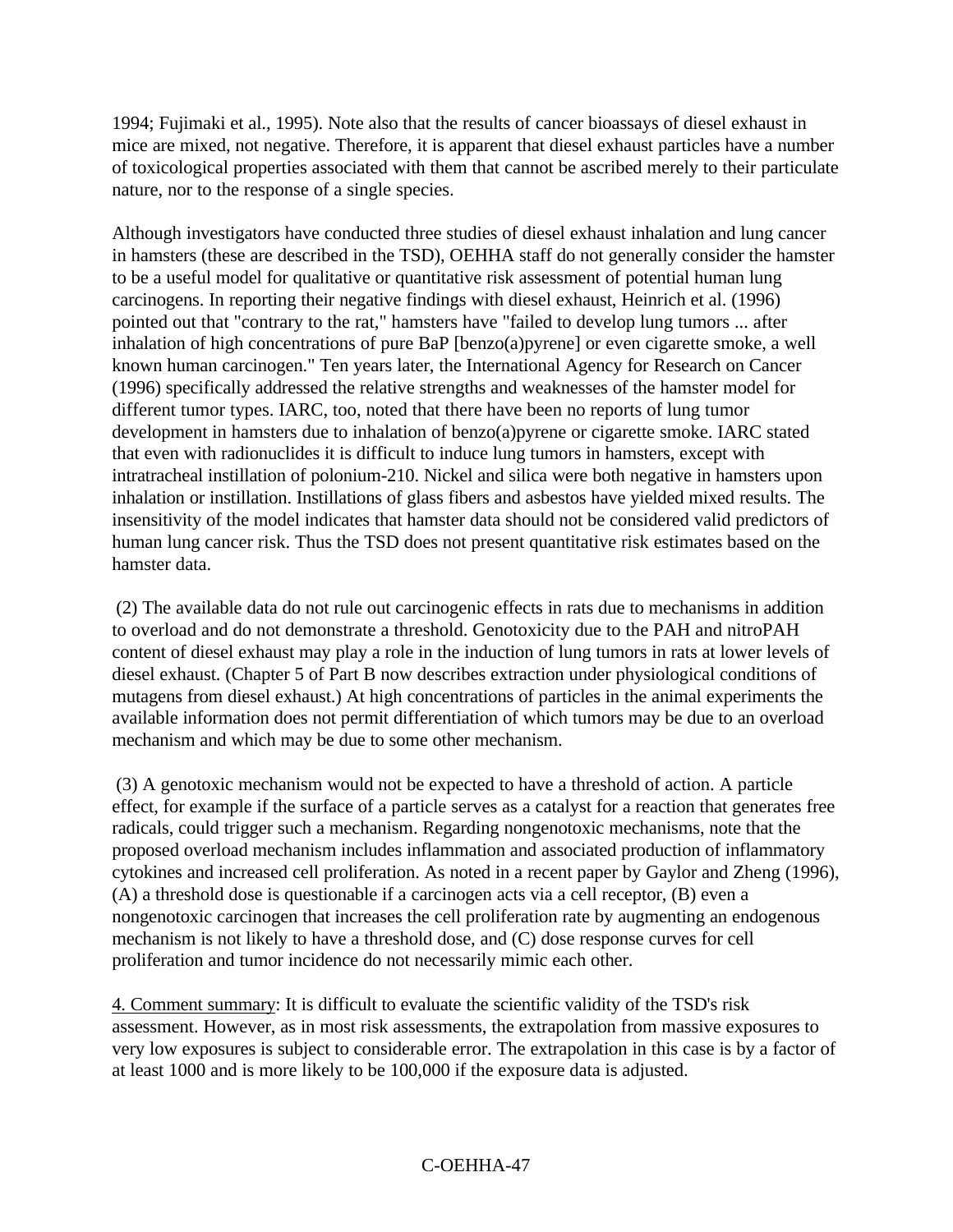The risk assessment is dependent upon the exposure data and the animal model. Both of these inputs suffer from severe deficiencies. It is likely that the animal model is totally unrelated to diesel exhaust and its use in the risk assessment is, therefore, improper. (pp. 3-4)

Response: The uncertainties in the extrapolation and modeling of the animal data contribute to our preference for the risk estimates based upon human data. The ranges of extrapolation were given in Table 7-10 in the 1994 draft TSD. The estimates of the range of extrapolation now take into account the revised state-wide average exposure, as well as the intermittency suggested by the commenter; these are:

(1) for Mauderly et al. rats: 3.47  $\mu$ g/m<sup>3</sup> \* 35 hr-wk<sup>-1</sup> / 168 hr-wk<sup>-1</sup> / 2.3  $\mu$ g/m<sup>3</sup>  $\approx$  300 (2) for Garshick train workers: 50  $\mu$ g/m<sup>3</sup> \* 0.33 \* 2.3  $\mu$ g/m<sup>3</sup>  $\approx$  7

These values appear in Table 7-12 of the revised TSD. While the calculations based upon the animal data conform to standard practices, the range of extrapolation for the risks derived from rats does introduce uncertainty. However, this range of extrapolation is not unusual and much less than in some other instances such as methylene chloride, nickel, and perchloroethylene. The human data-based risk estimate with its much smaller range of extrapolation, is preferred in Section 7.6 of the revised TSD, as well as in the 1994 TSD. The range of risk estimates based on the animal data is near the range based on the human data.

#### **Comments of Kenny S. Crump (of ICF Kaiser, Ruston, LA, appearing at the request of Mercedes-Benz)**

1. Comment summary: The risk assessment analysis in the TSD based on Garshick et al. data is precisely the type of analysis that U.S. EPA asked a group of investigators (including the commenter as principal investigator) to perform. These investigators studied the data underlying the Garshick et al. (1988) study and reported to U.S. EPA that the Garshick et al. study was not adequate to support a quantitative risk assessment, for the following reasons: (1) a look at the two main analyses of Garshick et al. revealed problems that make it highly questionable as to whether the lung cancer trends they described were related to diesel exposure at all; (2) despite extensive analyses that involved several surrogates for exposure to diesel particulate, several ways of accumulating diesel exposure, and separate consideration of several different subcohorts, the investigators were unable to detect a quantitative relationship between diesel exposure and risk of lung cancer in the cohort; and (3) the follow-up of the cohort was clearly inadequate between 1978 and 1980, the last three years of follow-up. It is evident that a sizable fraction of deaths, including lung cancer deaths, was not reported. Because of this last problem alone, it would be unwise to reach any firm conclusions from this study. Although the problems identified by the U.S. EPA's investigators were not apparent from the published study, the TSD's reliance upon the Garshick et al. study is not scientifically justified. (Comments presented at the September 12, 1994, workshop, pp. 1-5).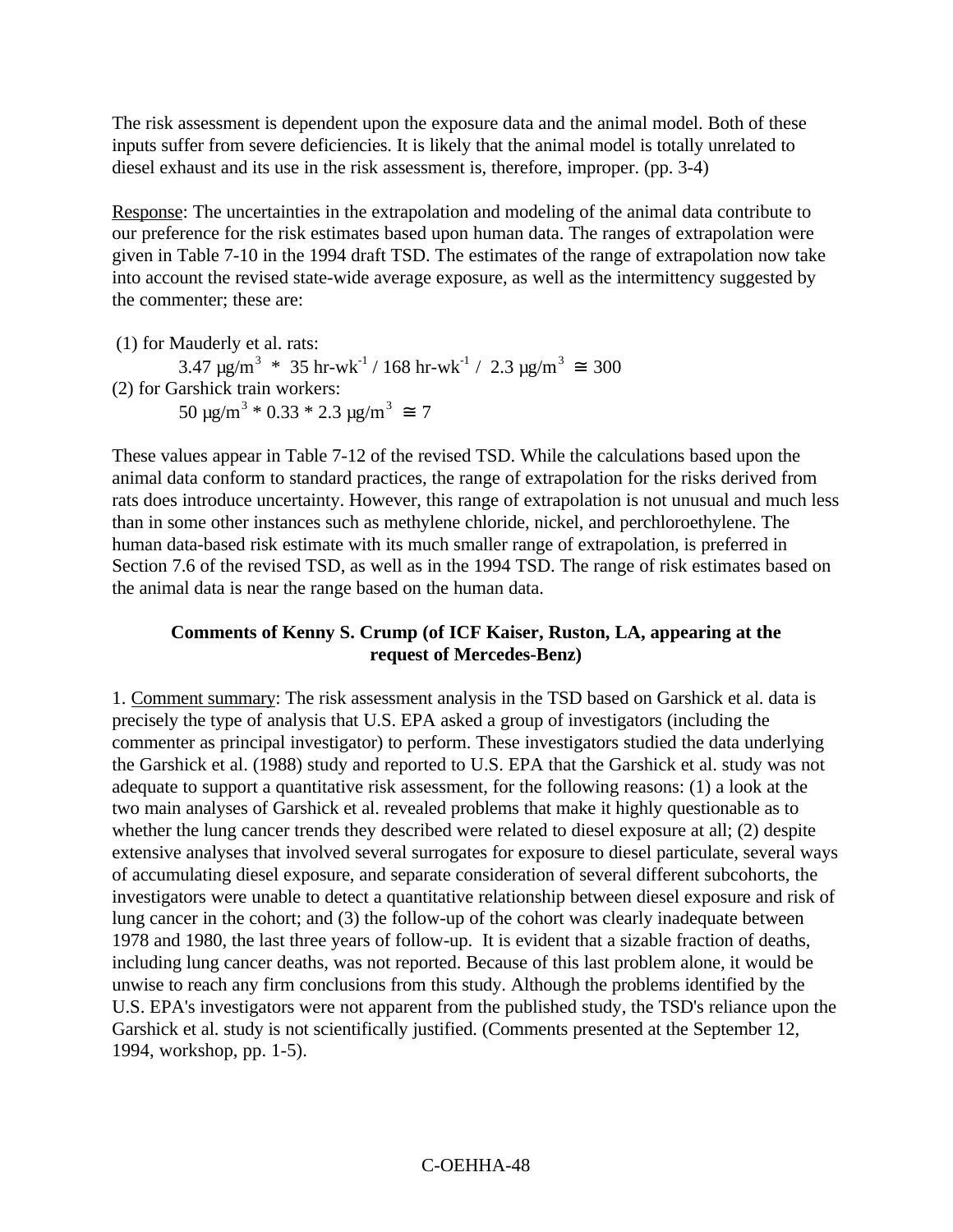.Response: Point (1) is apparently a conclusion that follows from Points (2) and (3); all reflect the report to U.S. EPA described in the comment. OEHHA staff have analyzed the report and have had extensive consultations with its principal investigator, this commenter. The exchanges are summarized in Appendix F of the current draft of the TSD's Part B. The commenter has since submitted additional analyses that include corrections of his early calculations of slopes of the relationship of risk to cumulative exposure. The commenter continues to conclude from his corrected analyses that "the data in the Garshick et al. cohort do not show any convincing evidence of an association between risk of lung cancer and duration of exposure to diesel exhaust or quantitative measures of diesel exhaust" (Crump 1996a). The TSD's rationale for basing quantitative risk assessment on Garshick's data is developed in Chapter 7 and Appendix E. The issues are further discussed in Appendix F. Appendix E presents new analyses based on the individual data that were the basis for Garshick et al.'s 1988 report.

OEHHA staff agree about the incomplete follow-up in Point (3). However, we believe that useful conclusions can be drawn from these data. The revised TSD still finds a significant trend of increasing risk with increasing exposure to diesel exhaust, when the incomplete last years of the follow-up are excluded from the analysis.

2. Comment summary: The U.S. EPA investigators mentioned in Comment 1 did not attempt to assume, as was done in the TSD analysis, that exposures to shop workers were higher in earlier years. If the investigators had tried this approach it is likely that they would have found even less evidence of an association, since lung cancer was not elevated among shop workers. (p. 5)

Response: Comment noted. The revised TSD does not include shopworkers in its main analyses of the Garshick et, al. (1988) cohort data because of the heterogeneity of their exposure.

### **Comments of the Engine Manufacturers Association (EMA)**

1. Comment summary: EMA requests that staffs of the Air Resources Board (ARB) and the Office of Environmental Health Hazard Assessment (OEHHA) conduct an additional public workshop, or reconvene the initial public workshop, on the draft report (the TSD), in the spring of 1995. Given the obvious and significant uncertainties surrounding the relevance of the rat data, and the developing conclusion that the current epidemiological data are not suitable for risk assessment, the basic underpinnings of the TSD are not sound and should be reconsidered, not simply refined, in light of developing scientific commentary. The current scientific data and reasoning, evidenced in part by reports attached to these comments, demonstrate a critical need for an opportunity to revisit the fundamental tenets of the TSD. (Letter from Glen F. Keller, Executive Director, dated October 13, 1994, pp. 1, 5-6)

Response: Decisions regarding further workshops will be made by the Air Resources Board. However, OEHHA co-sponsored a scientific workshop in January 1996 to discuss the underpinnings of diesel exhaust epidemiology. OEHHA staff have reconsidered "the basic underpinnings of the TSD" in light of scientific commentary, including presentations and discussion at the scientific workshop. The document was revised taking this information into account. Public comments on the current draft are encouraged.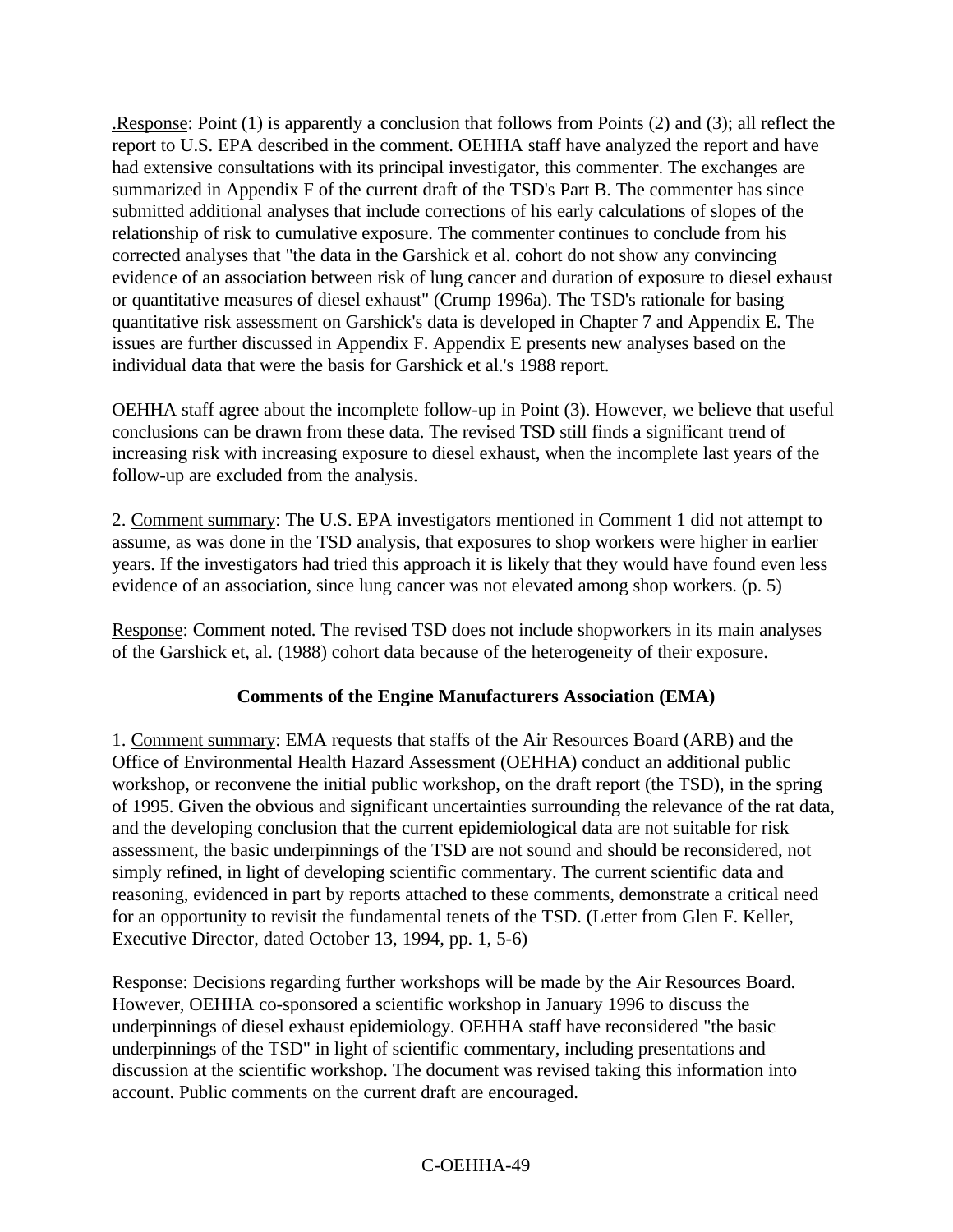2. Comment summary: Due consideration should be given to expected reports, including numerous reports being generated by the leading commentators in the area of diesel toxicology that question the basic foundations upon which the TSD is based. These include reports by the U.S. Environmental Protection Agency (U.S. EPA), the World Health Organization (W.H.O.), the Health Effects Institute, and Dr. Joe L. Mauderly. (pp. 1-2)

Response: OEHHA staff considered those reports in revising the TSD. OEHHA was also a coconvenor of a scientific workshop where many of the issues involved were considered.

3. Comment summary: Exhibit B of these comments, a report prepared by EMA expert Joshua Muscat of the American Health Foundation, critiques the risk assessment portion of the draft report, thoroughly reviews the epidemiological studies and concludes that the available evidence is simply insufficient to establish diesel exhaust as a human carcinogen. This report undermines the ultimate conclusion of the TSD, that diesel exhaust is a human carcinogen. (p. 2) -

.Response: The TSD thoroughly evaluates the increased relative risks of lung cancer observed in the epidemiologic studies and their association with diesel exhaust exposure. The TSD's conclusions regarding whether diesel exhaust is a human carcinogen are presented in Chapters 1 and 6 of Part B. See responses below to specific comments from the commenter's Exhibit B.

4. Comment summary: The conclusion that diesel exhaust is a known human carcinogen is based primarily on risk assessment calculations and extrapolations from Garshick et al. (1988) and Mauderly et al. (1987).. However, the results and relevance of the Garshick study have come under considerable attack from the scientific community,, as demonstrated at the ARB workshop of September 1994, and have been critiqued by the U.S. EPA and the W.H.O. In addition, significant concerns have been raised concerning the applicability to human risk assessment of the data derived in the Mauderly study. Significant in this regard are comments by Drs. Mauderly and Garshick themselves. Most significant is the fact that Dr. Garshick was one of the members of a W.H.O. review group which concluded that there are no quantitative data from the current epidemiological studies suitable for the estimation of human risk. The commenter understands that Dr. Garshick informed an OEHHA staff member that a quantitative risk assessment (QRA) should not be based on data in his study because such data did not include any "dose-response relationship." (pp. 2-5)

Response: Based largely on the report of Crump et al. (1991), the results and relevance of the cohort study of Garshick at al. (1988) were criticized at the September 1994 workshop. On the same basis, the U.S. EPA (.1994) and W.H.O. (1996) decided not to use that Garshick study for quantitative risk assessment. Subsequently, Dr. Crump has corrected the negative slopes that appeared in the report due to a programming error, although he continues to conclude from his further analyses that "the data in the Garshick et al. cohort do not show any convincing evidence of an association between risk of lung cancer and duration of exposure to diesel exhaust or quantitative . measures of diesel exhaust" (Crump 1996a). Appendix E of the revised Part B presents new analyses based on the individual data that were the basis for the study of Garshick et al. (1988) and for the analyses of Dr. Crump. The rationale for basing quantitative risk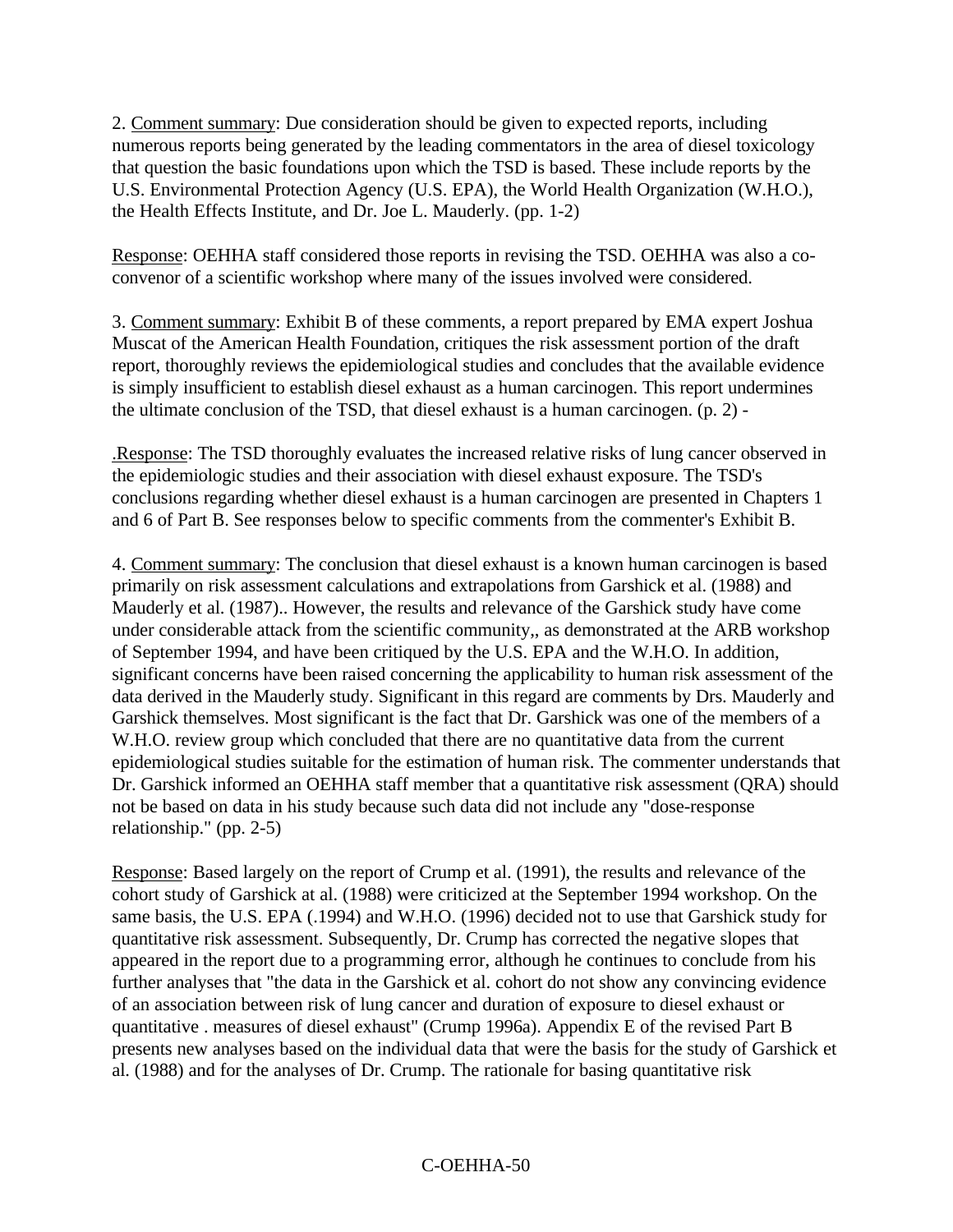assessment on Garshick's data is developed in Chapter 7. The issues are further discussed in Appendix F of the current draft of the TSD's Part B.

Since the 1994 publication of the draft TSD, Dr. Garshick has given OEHHA staff helpful suggestions regarding our use of his cohort study (1988) data in quantitative risk assessment. OEHHA staff recently asked Dr. Garshick for assistance in responding to comments such as this one. We asked for his view of the uses to which we have put his data, and we specifically gave him an opportunity to express the opinion, if he held it, that we had misused his data. In response, he reaffirmed his position in a 1994 review letter to OEHHA staff. In that letter, he concluded that "the strength of an assessment of risk depends on the assumptions that go into it. You have made a number of assumptions that yield values of unit risk somewhat greater than animal studies, but lower than others using human epidemiologic data. In the end you have to be satisfied with these assumptions. Perhaps it would be better to use a range of potencies as the background for regulating diesel exhaust since considerable assumptions need to be made to use the current human-based data." The TSD now emphasizes a range of risk estimates, as advocated by Dr. Garshick. I

The W.H.O. assessment was finalized prior to further OEHHA staff analyses that investigate the impact of various assumptions used in estimating a unit risk. These analyses are summarized in Appendix E of the current TSD. These analyses support the use of the individual Garshick et al. cohort data for quantitative risk assessment.

Staff address Dr. Mauderly's concerns separately here (see responses to comments of Joe L. Mauderly).

5. Comment summary: Dr. Crump has provided reasons that support the seemingly uniform conclusion that the Garshick study is not adequate to support a QRA. He concluded that the TSD's reliance upon the study "is not scientifically justified." This conclusion was echoed in an August 9, 1994, letter to ARB by Dr. Gunter Oberdörster. (p. 5)

Response: OEHHA staff have analyzed the Crump report and have had extensive consultations with Dr. Crump, who has since submitted additional analyses that include corrections of his early calculations of slopes of the relationship of risk to cumulative exposure. A summary of the issues raised by his work and OEHHA's further analyses is found in Appendix F of the current draft of the TSD. The conclusion mentioned in the comment may be "seemingly uniform" because the World Health Organization, the Health Effects Institute, and the U.S. EPA all relied on the uncorrected report of Crump et al. (1991).

6. Comment summary: Concerns with Part B of the TSD, including a misunderstanding of epidemiologic principles in certain sections, misinterpretations of some epidemiologic findings, and incorrect and incomplete reporting of select epidemiologic results, should be addressed. (Exhibit B, "The Health Effects of Exposure to Diesel Engine Exhaust" by Joshua E. Muscat, M.P.H., John Whysner, M.D., Ph.D. and Ernst L. Wynder, M.D., pp. 26-27)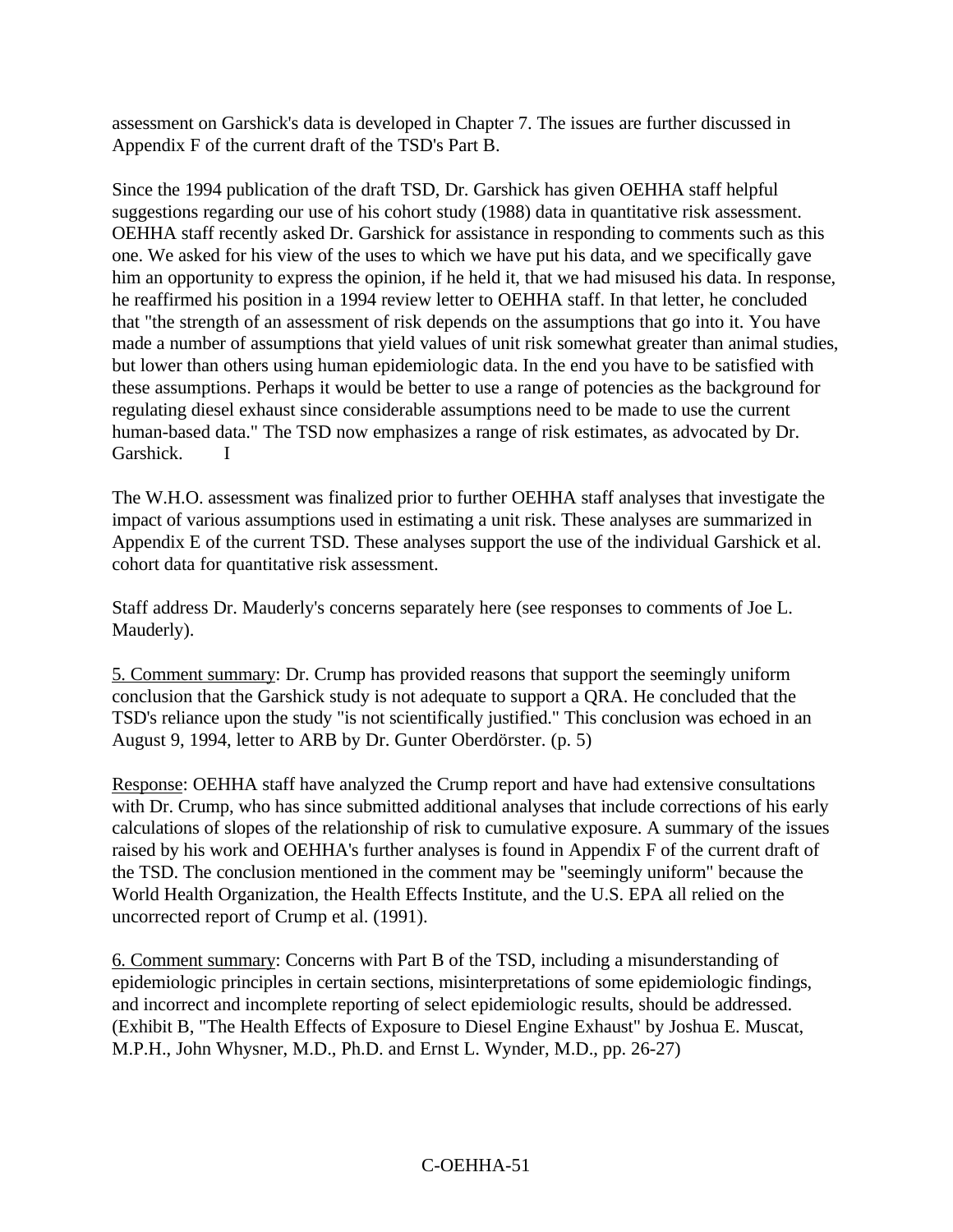Response: The concerns raised in this general comment are addressed via responses to specific comments below.

7. Comment summary: The following statement in Section 1.3.4 seems self-contradictory: "Since the IARC [International Agency for Research on Cancer] findings, a series of studies remarkable in their consistency have [sic] appeared which provide [sic] sufficient evidence of the need to go further than IARC and USEPA in their classification of diesel exhaust as a probable human carcinogen on the basis of limited evidence of carcinogenicity in humans." It is unknown how remarkably consistent findings are based on limited evidence in humans. (Exhibit B, p. 27)

Response: This language has been eliminated from the TSD.

8. Comment summary: Where the TSD states that "the chances of finding such a consistent response among different occupations and studies are very small," the chances are in fact very high, since men who work in blue-collar occupations with presumptive exposure to diesel exhaust have a higher prevalence of smoking than men in the general population. The consistent findings implicate smoking as the causal factor for lung cancer. Further it is only three studies of railroad workers that are consistent. Studies of truckers are not consistent. The strength of association is weak in all studies. (Exhibit B, pp. 27-28)

Response: Seven epidemiologic studies reported lung cancer deaths as standardized mortality ratios (SMRs in Table 6.4 of the 1994 TSD) with no control for smoking. These studies would be subject to bias due to smoking

rates greater than in the general population. These studies would also be subject to a healthy worker effect tending to counteract any smoking effect. Two of these studies were among the few studies that did not include an increase in lung cancer that was significant statistically. Generally the magnitude of the SMRs were about the same as the risk ratios for the studies that were internally standardized and therefore not very susceptible to bias due to smoking.

The TSD now includes a formal meta-analysis in Part B that provides a quantitative summary of the diesel-related occupational studies and to help address sources of confounding, including smoking, and consistency and other issues related to the strength of ass6ciation in the epidemiologic studies. As described in Appendix D, significantly elevated risks lacking statistical evidence of heterogeneity were observed for several occupational subgroups, both before and after stratification on whether the individual studies originally adjusted for smoking. In the subset analyses by occupation without regard to smoking four occupational groups gave elevated pooled risk ratios, two of which were statistically significant: truck drivers (pooled RR=1.46, 95% C.I.=1.21-1.61), bus company workers (pooled RR=1.21, 95% C.I.=0.97-1.51), general transportation and professional drivers (pooled RR=1.38, 95% C.I.=1.38, 95% C.I.=1.23-1.55), and railroad workers (random effects pooled RR=1.41, 95% C.I.=1.09-1.86), although the railroad subgroup pooled risk ratio demonstrated evidence of significant heterogeneity. After further stratification for smoking, the pooled risk estimates by occupation in smoking-adjusted studies remained homogeneous, including truck drivers (pooled RR=1.48, 95% C.I.=1.24-1.78), transportation and professional drivers (pooled RR=1.42, 95% C.I.=1.27-1.58), and railroad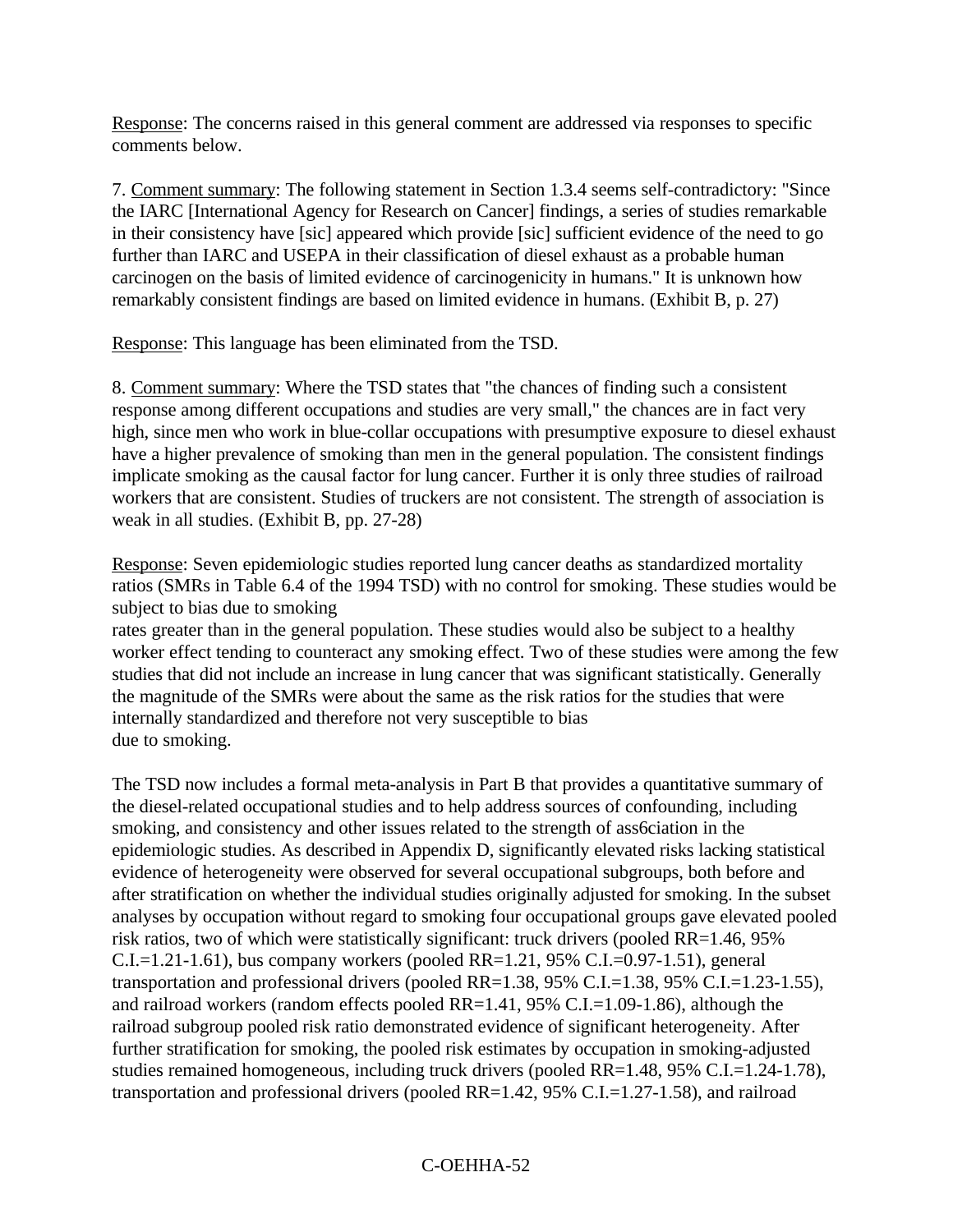workers (pooled RR=1.63, 95% C.I.=1.27-2.09). These findings do not implicate smoking as the causal factor for lung cancer.

9. Comment summary: An analogy presented in Section 1.3.4 of Part B regarding environmental tobacco smoke (ETS) has no meaning. No inference about diesel exhaust can be made from studies of ETS because the association between ETS and lung cancer is controversial. (Exhibit B, p. 28)

Response: The analogy has been removed.

10. Comment summary: Section 6.2.3 discusses criteria for finding causation. Regarding the probability that findings are due to chance, the TSD states that "it is most unlikely that the increased risk demonstrated in a number of studies could be attributed to chance." Many of the studies cited in the document do not test the hypothesis that diesel exhaust is carcinogenic, however. They merely test the association between occupation and lung cancer. Some studies which did gather specific data on reported exposure to diesel exhaust showed no association between lung cancer and diesel exposure. only two studies that had specific exposure information and controlled for smoking found significant relationships, and these were only for long-term exposure. (Exhibit B, pp. 26-29)

Response: The populations in the occupational studies were identified with diesel exhaust because of expectation of such diesel exhaust exposure in those occupations.

The finding of association is a step on the way to demonstrating a probable link to carcinogenesis.

The comment does not specify the studies which gathered exposure information but showed no association. They are not readily identified. Six studies showed some significant increase of risk ratio with duration of exposure: Damber & Larsson (1985), Hayes et al. (1989), Steenland et al. (1990), Garshick et al. (1987), Garshick et al. (1988), and Gustavsson et al. (1990). Such results could be due to smoking, but that possibility seems very unlikely in view of measuring effects against duration of diesel exhaust exposure. (See response to the next comment). The positive findings from even two of the better of these studies may be of public health concern. Positive findings for long-term exposures may be of great public health concern.

11. Comment summary: Regarding the possibility that findings are due to bias: None of 14 studies completely controlled for smoking, and residual confounding cannot be ruled out as a possible cause of weak associations. Precise information on smoking is necessary to statistically control for its confounding effects. This is especially important for weak associations such as between diesel exhaust and lung cancer. Other possible causes of lung cancer that could explain these findings include asbestos exposure and high dietary fat intake. (Exhibit B, p. 29)

Response: As pointed out in the response to the previous comment, smoking could confound the results of studies. For some studies that would be very unlikely. The Garshick et al. case-control study was one that controlled well for smoking and found that smoking had little effect on the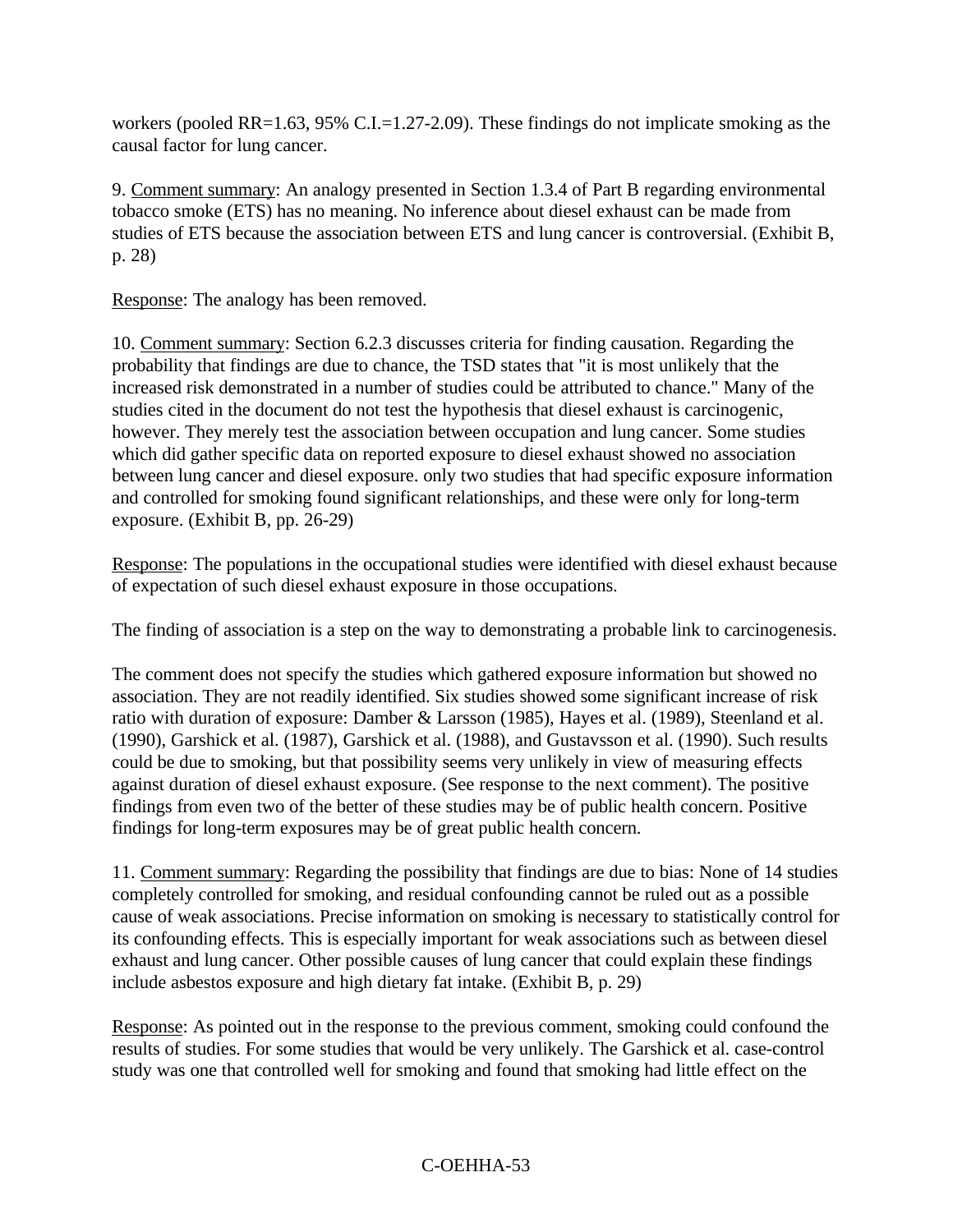results. The Garshick et al. studies controlled for asbestos and also found little effect.. The metaanalysis in the new Version of the TSD investigates issues of confounding. Staff are not aware of evidence indicating that dietary fat intake is different among study subjects in any of the studies involving diesel exhaust exposure and lung cancer.

12. Comment summary: Another concern, regarding the possibility that findings are due to bias, is response bias (or "wish bias") in case-control studies (persons with cancer may be more likely to attribute the disease to environmental exposure to asbestos or diesel exhaust, rather than to personal habits; healthy controls are less likely to search for possible past exposures). (Exhibit B, p. 29)

Response: response bias is a form of information bias, discussed on page 6-28 of the 1994 Part B. In these occupational studies, exposure is assumed mostly on the basis of job classification, rather than on the basis of an exposure questionnaire subject to "wish bias." We have changed the document's discussion of bias to specifically address this.

13. Comment summary: Consistency of the findings is the hallmark for establishing causation. The TSD states that "there is a considerable degree of consistency in regard to a finding of elevated lung cancer rates in workers *believed to* have been exposed to diesel exhaust. [emphasis added]" Many of these studies do not have information on diesel exhaust or cigarette smoking. Of those which do, the findings are not consistent. In certain instances, the TSD selectively reported positive findings while ignoring negative findings. For example the TSD reports a finding of increased risk for 5 heavy equipment operators who died of lung cancer ( $RR = 2.6$ ) in the prospective cohort study by Boffetta but does not report the lack of an association in the same study for a larger number of truck drivers (48 deaths). (Exhibit B, pp. 29-30)

Response: Our treatment of these studies generally followed the authors in their identification of diesel exhaust as the target of their occupational studies. This reflects the judgment of the epidemiologists doing the research. The smoking issue is discussed in responses above. The issue of consistency across studies is now treated in the meta-analysis. Regarding the negative finding that was claimed to be omitted from the TSD: Contrary to the claim, the 48 deaths of truck drivers with their statistics indicating non-significant relative risk are reported in the TSD, both in the text (p. 6-24) and in Table 6.4 on page 6-58 under truck drivers.

14. Comment summary: The TSD reports the odds ratio from the case-control study by Boffetta (1.31, 95% C.I. 1.03-1.67) as. adjusted for smoking; it is actually unadjusted. (Exhibit B, p. 30)

Response: A superscript annotation in Table 6-4 of the 1994 draft Part B erroneously indicated that the crude odds ratio of 1.31 from Boffetta et al. (1990) was adjusted for smoking. We have completely revised the table of epidemiological studies in Chapter 6; it no longer mentions this odds ratio.

15. Comment summary: Regarding the strength of the association: Nearly all studies had relative risks ranging from 1.0 to less than 2.0, and weak associations are more likely to be due to confounding or bias than stronger associations. The major concern in these studies is the lack of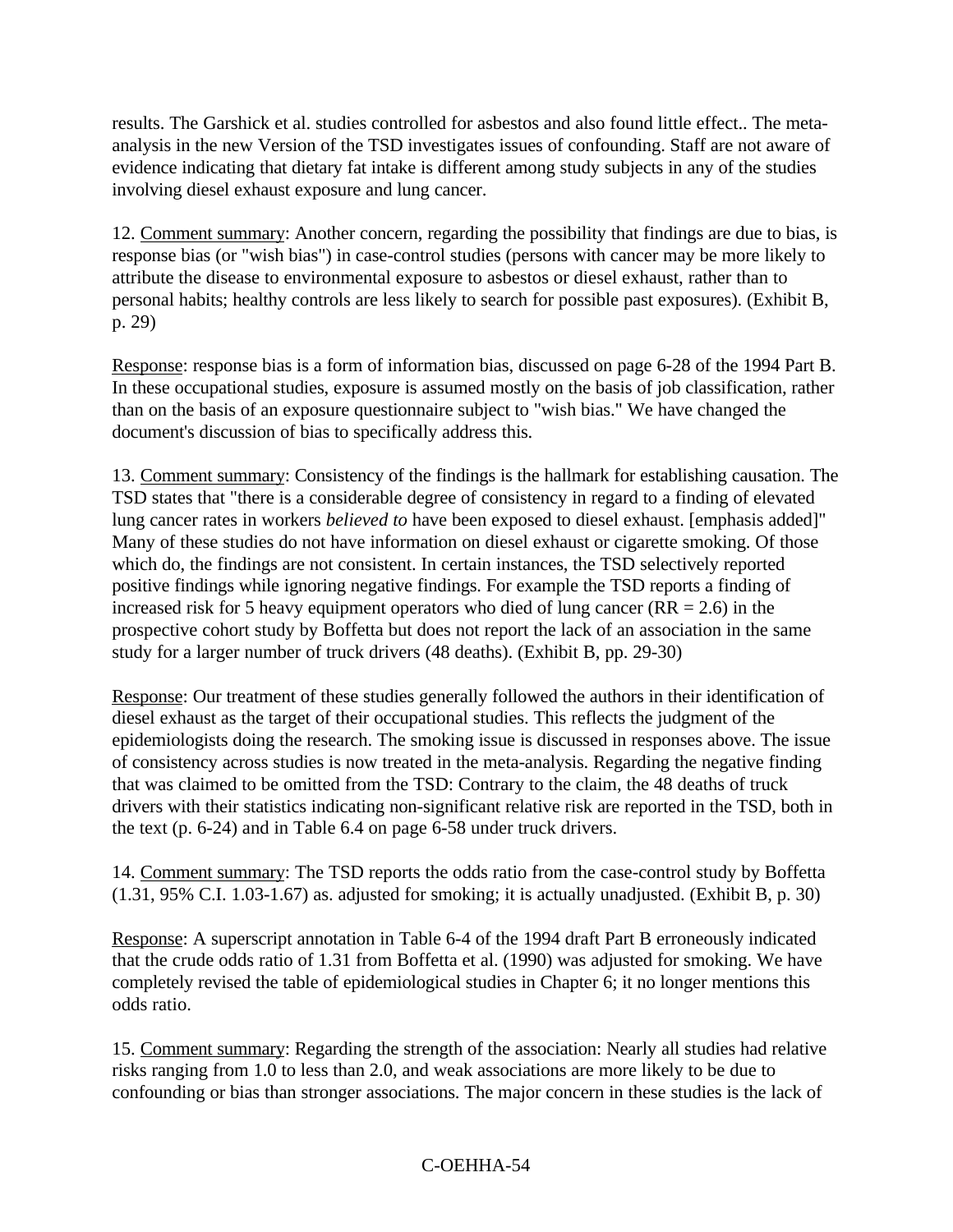control for potential confounders (including smoking, dietary fat intake, and possible asbestos exposure among truck drivers). Cigarette smoking is the major cause of lung cancer. Studies by Hall and Boffetta et al. show that statistical adjustment for smoking is necessary. (Exhibit B, p. 30)

Response: The concern for confounding does increase for decreasing values of relative risk. Confounding bias is discussed on page 6-28 of the 1994 TSD. The meta-analysis in the new TSD (Part B, Appendix D) supports a causal association of risk with diesel exhaust; it reaches overall positive conclusions with some relative risks below 1.5. As pointed out above, a sufficient number of studies are considered to account adequately for smoking.

16. Comment summary: Regarding evidence for a dose-response relationship: Although the TSD concludes otherwise, the Howe data provide no information on a dose-response relationship. Where data for "possibly" exposed and "probably" exposed railroad workers give a significant test for trend, this simply means that the probability of exposure is related to the risk of lung cancer. It does not provide evidence that the risk of lung cancer increases with intensity and duration of exposure.

Also in contrast to a conclusion in the TSD, the test for trend with duration of diesel exposure in the cohort study by Boffetta was not statistically significant despite the large number of lung cancer deaths observed. A dose-response relationship implies an increasing risk with increasing duration of exposure. There was no increased risk of lung cancer associated with up to 15 years of diesel exposure. (Exhibit B, pp. 30-31)

Response: The text of the TSD has been revised in two places to characterize the clear trend found in Howe et al. (1983) as a trend of risk with probability of exposure. The TSD now characterizes Boffetta et al. (1988) as suggestive of a trend of increased relative risk corresponding to increased duration of exposure  $(0.05 < p < 0.10)$ .

17. Comment summary: Regarding temporality of the associations: Earlier studies of lung cancer suffered from inadequate follow-up periods. Most of the more recent studies cited in the TSD had adequate latent periods. The study of Swedish dock workers by Gustafsson may not have accounted for a sufficient latent period; the follow-up study by Emmelin showed that the smoking prevalence was higher in the lung cancer cases than in the controls, indicating that smoking may have been the cause of the elevated rate of lung cancer. (Exhibit B, p. 31)

Response: The meta-analysis reported in the new draft TSD addresses the sufficiency of latency periods in diesel exhaust epidemiology. As described in Appendix D, latency period was a criterion for excluding or including studies in the analysis. Many studies, several of which showed statistically significant associations between diesel exhaust and lung cancer without being included in a meta-analysis, clearly had sufficient latency periods to be included in the analysis. The latency period in Gustafsson et al. (1986) is not clear, but this study was included in the analysis because what we know about the time course of dieselization makes it reasonable to assume that the workers in that study were exposed to diesel exhaust for long enough so that observed cancer could plausibly be related to the exposure.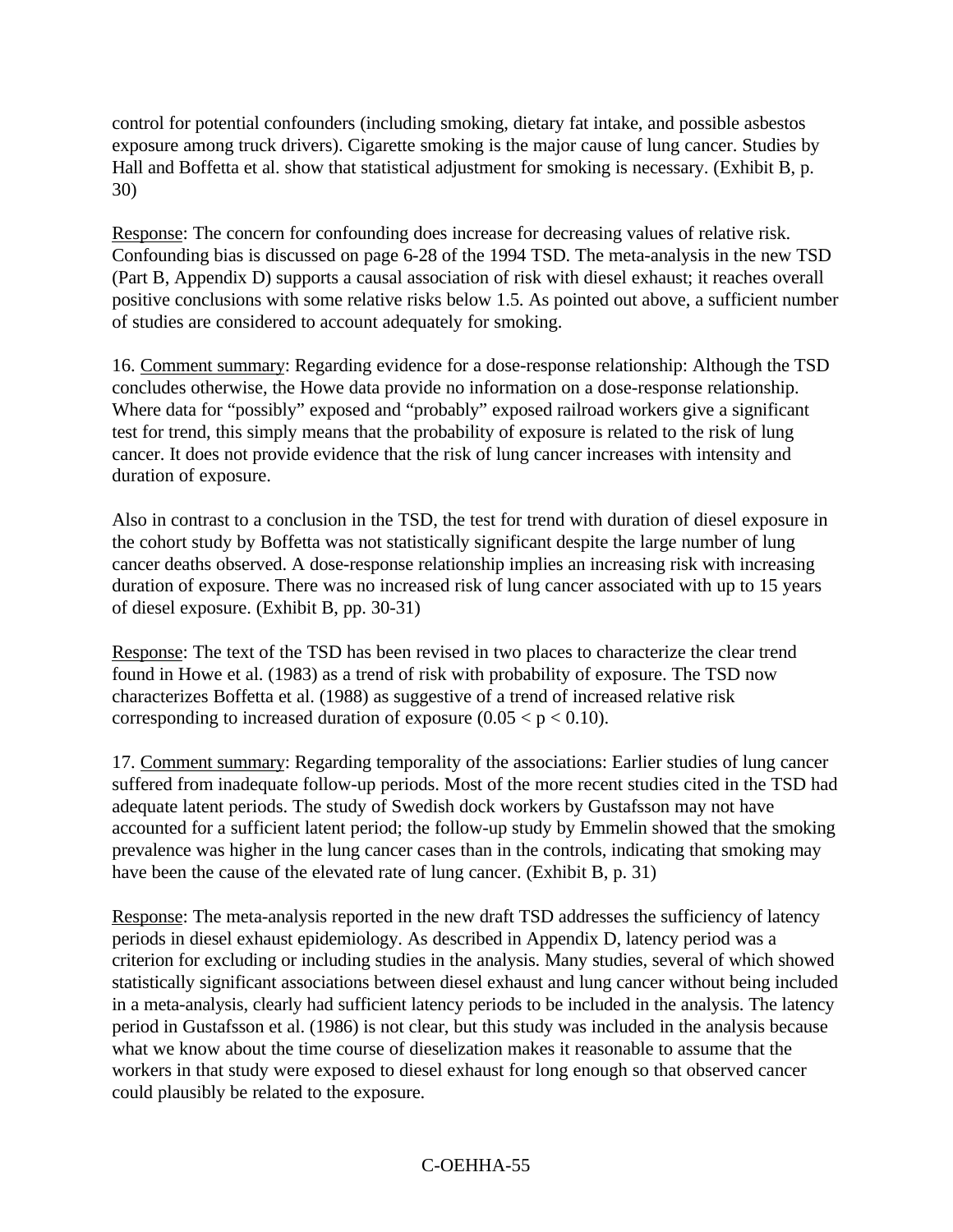As regards the effect of smoking on lung cancer rates, Emmelin et al. (1993, Table 5) did find that smokers had higher odds ratios than nonsmokers for each category of time exposed, as would be expected, regardless of the prevalence of smoking. But the point for checking association of diesel exhaust with risk above that of smoking is the increase of odds ratio with time exposed: This was very clear for the modest number of smokers and less clear for the very small number of nonsmokers.

18. Comment summary: Regarding biological plausibility: Diesel exhaust contains known carcinogens and is carcinogenic in animal models. Only extremely high doses of whole diesel exhaust can induce lung tumors in rodents. Lower doses have not produced cancer. It is unclear whether quantitative risk assessments are valid since in lung carcinogenesis, cigarette smoke particulates cannot induce damage to bronchial epithelium when the lung's ciliated mucus-producing epithelium is intact. Toxic overload of the body's natural self-defense systems may be necessary to induce pathogenesis. In laboratory studies, rats have only developed glandular lung cancer after massive exposure to diesel engine exhaust which caused destruction of defensive pulmonary mechanisms. These cancers may have arisen from the subsequent inflammatory response and not diesel exhaust particulates. Recent rat studies found similar incidences of lung tumors in groups exposed to carbon black or to diesel exhaust, suggesting that particle overload, not the organic fraction of soot, induced these tumors. Inflammation caused by overloading the lung may result in cell proliferation. Humans are not exposed to the levels of diesel emissions which cause this inflammatory process. It is reasonable to assume that particle overloading may be necessary to induce carcinogenesis in humans. The only epidemiologic studies which suggest an increased lung cancer risk were of workers exposed to diesel exhaust for at least 20 years. This appears to support the mechanistic hypothesis of particle overload. Only very large amounts of exposure may induce cancer in humans. (Exhibit B, p. 31)

Response: As stated in Part B's Chapter 6, the mechanism of action by which diesel exhaust induces lung tumors in rats is not established. One proposed mechanism is that exposure to diesel exhaust particulate matter at high concentrations exceeds pulmonary clearance capabilities and causes chronic inflammation. This inflammation leads to macrophage and/or neutrophil-induced oxidative DNA damage resulting in mutations which are instrumental in the induction of lung tumors, and also to cell proliferation which may be mechanistically important to the promotion of the rat lung tumors. This mechanism may have an exposure threshold of action, suggesting that tumor induction due to this mechanism would also have a threshold. Although no mechanism has been established to account for the increased rates of lung tumors in diesel exhaust-exposed workers, Part B of the TSD has been revised to include descriptions of studies indicating that human occupational exposure to diesel exhaust is associated with increased levels of nitroPAH metabolites (Chapter 3) and DNA adducts (Chapter 5) as well as with increased lung cancer incidence. These data support the potential hypothesis that DNA damage resulting from exposure to genotoxic components of diesel exhaust (including the semivolatile phase) results in the induction of lung cancer in humans. This mechanism would not be expected to have a threshold of action. Under these circumstances, inflammation induction may not be mechanistically necessary for the appearance of lung cancer. Additionally, the proposed mechanism that exposure to diesel exhaust particulate matter at high concentrations exceeds pulmonary clearance capabilities and causes chronic inflammation includes the production of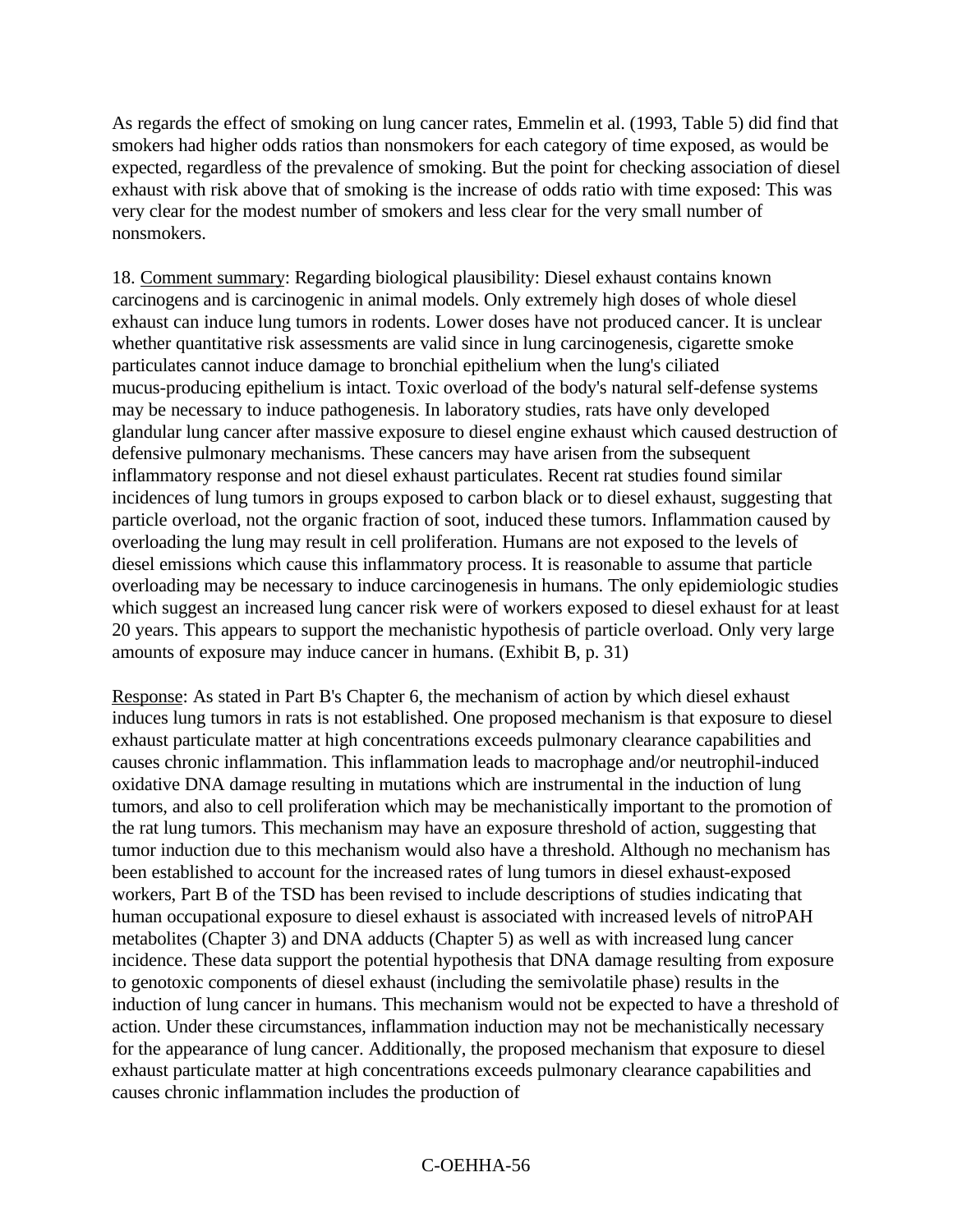inflammatory cytokines and an increase in cell proliferation. As noted in a recent paper by Gaylor and Zheng (1996), (1) a threshold dose is questionable if a carcinogen acts via a cell receptor, (2) even a nongenotoxic carcinogen that increases the cell proliferation rate by augmenting an endogenous mechanism is not likely to have a threshold dose, and (3) dose response curves for cell proliferation and tumor incidence do not necessarily mimic each other.

The 20 or more years of exposure found to be associated with cancer in workers may not have been sufficiently intense to have been associated with the overload mechanism postulated by the commenter. The general public is exposed for considerably more than 20 years. If duration is important this is a reason to think that lung cancer risk from ambient exposure is biologically plausible and a reason to be concerned about diesel exhaust exposure of the general public.

19. Comment summary: The TSD's statement that "the epidemiologic studies concerning lung cancer risk and exposure to diesel exhaust provide evidence for a causal relationship" must be qualified in light of considerations raised in comments above.

Two studies of the same cohort are insufficient to establish causality. The most important criterion for causality requires consistent findings in different populations. (Exhibit B, p. 32)

Response: Regarding whether diesel exhaust is a human carcinogen, the TSD thoroughly evaluates the increased relative risks of lung cancer observed in the epidemiologic studies and their association with diesel exhaust exposure. The two Garshick et al. studies are not of the same cohort, though the case-control study of deaths in 1982 probably did have some workers who lived past the cut-off date of the cohort follow-up (1980).

20. Comment summary: The railroad findings cannot be generalized to other occupational cohorts such as truck drivers or dock workers. It is important to distinguish between occupational groups when assessing causation. Since more people are exposed to diesel emissions from trucks than from railroad locomotives, particulate emissions from trucks tend to be lower than from railroads. Therefore, the health consequences associated with railroad work may be different that those associated with driving diesel trucks. (Exhibit B, p. 32)

Response: Throughout, the TSD uses inhaled particle mass per cubic meter of air as the sole surrogate for diesel exposure concentration, as explained in Section 7.1. There is likely to be some variation in effect from the same concentration from different sources of emission. There do not appear to be any data available on how to account for effects from different sources. Hence the effect is generalized for a given exposure, as defined, across occupation and environment. If one source produces a higher exposure than another, then the higher exposure will generally lead to a higher risk being expected.

21. Comment summary: Regarding diesel exhaust and human bladder cancer: of 18 studies, nine were negative and eight were inconclusive. The only positive evidence comes from a study of truckers, and it cannot be ruled out that the relationship found in this study reflects poor dietary and lifestyle habits of truckers (including prolonged urine retention). The TSD states that "since bladder cancer is rarer than lung cancer," it is "not a critical issue in risk assessment terms." If the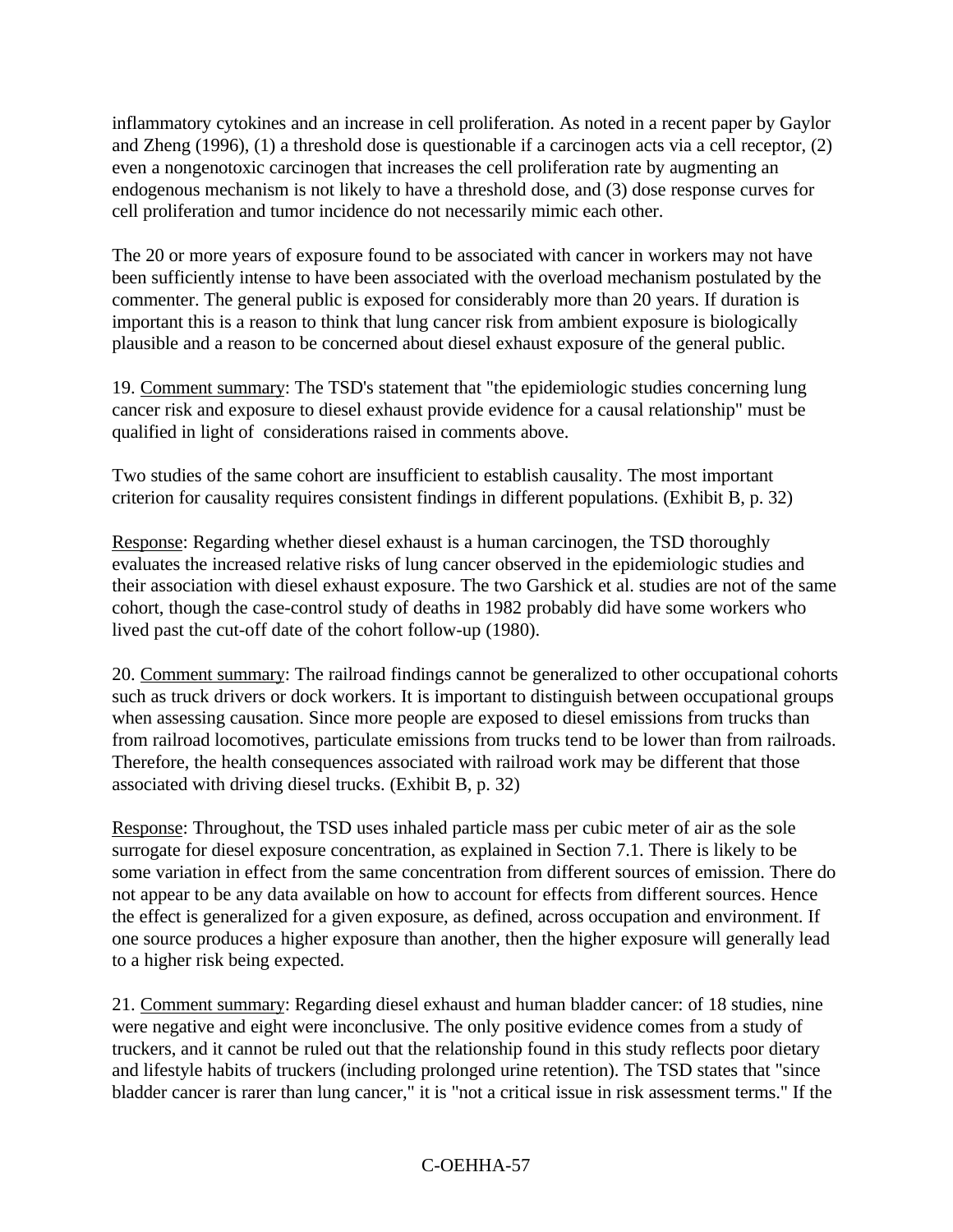epidemiologic studies were largely positive with regard to associations between diesel exhaust and bladder cancers, would the results be ignored? Bladder cancer is the sixth leading cause of cancer in the U.S. The TSD's statement is inconsistent with its devoting a whole section to less serious non-cancer health effects of diesel exposure. (Exhibit B, pp. 42-43)

Response: We have revised the statement and this section of the draft document to justify not considering bladder cancers in the quantitative risk assessment. The document indicates that there is a clearer indication for lung cancer and a stronger measure of effect.

22. Comment summary: The TSD's risk assessment (using the Garshick et al. data) leads to a very large uncertainty based upon the use of a linear model at all recalculated estimates of human doses. This uncertainty could be decreased by the use of either the U.S. EPA's default model or a threshold dose model, both of which take into account the sublinear dose-response data from human and animal studies. The use of the linearized multistage model, as used by U.S. EPA staff, accounts in some degree for the sublinearity at low doses. Based on the likely possibility that a threshold dose model may also predict human risks, the linearized multistage model would be an upper estimate of the risks. (Exhibit B, pp. 45-46)

Response: The data used in the 1994 TSD were relative risks from Garshick et al. (1988).. Those data appear to show a sublinear dose-response, reminiscent of the strong finding in the Mauderly et al. (1987) rat data. However, the trend in Garshick et al. (1988) is not statistically distinguishable from linearity. In the new draft TSD, the figure that displays the trend shows the large error bars on the points, in agreement with the results of formal statistical test. The highest exposure point, which shows the steepest rise has the largest error bar. A simple linear relationship appears to be the most reasonable choice at present for humans, with no real indication of sublinearity. If the actual relationship were sublinear, then the present linear approximation would tend to overstate the risk somewhat.

23. Comment summary: The unit risk proposed in the TSD suffers from large uncertainty because the dose-response sublinearities demonstrated in the human and animal studies are not included. The U.S. EPA has partially taken this factor into account, resulting in a unit risk that is 10-fold less than the proposed unit risk in the TSD. The use of the U.S. EPA's unit risk or the use of a threshold dose based upon animal data would decrease the uncertainty for human exposures and provide a more realistic estimate of risks. (Exhibit B, p. 46)

Response: The rat exposures equivalent to those of railroad workers are well within the range of the essentially linear portion of the 95% UCL response characteristic for the rat. So with the TSD's sublinear analyses of the rat data as a guide, the human risk would be expected to be linear, albeit with a 10-fold higher slope, and thus a sublinear response would not be expected. The range of risk in the TSD has included the 10-fold lower rat results which U.S. EPA relied on in their 1994 Health Assessment Document for Diesel Exhaust. The OEHHA range in the new TSD is expected to be in harmony with the forthcoming USEPA range. However, use of this range does not decrease uncertainty. Rather, use of this range characterizes uncertainty.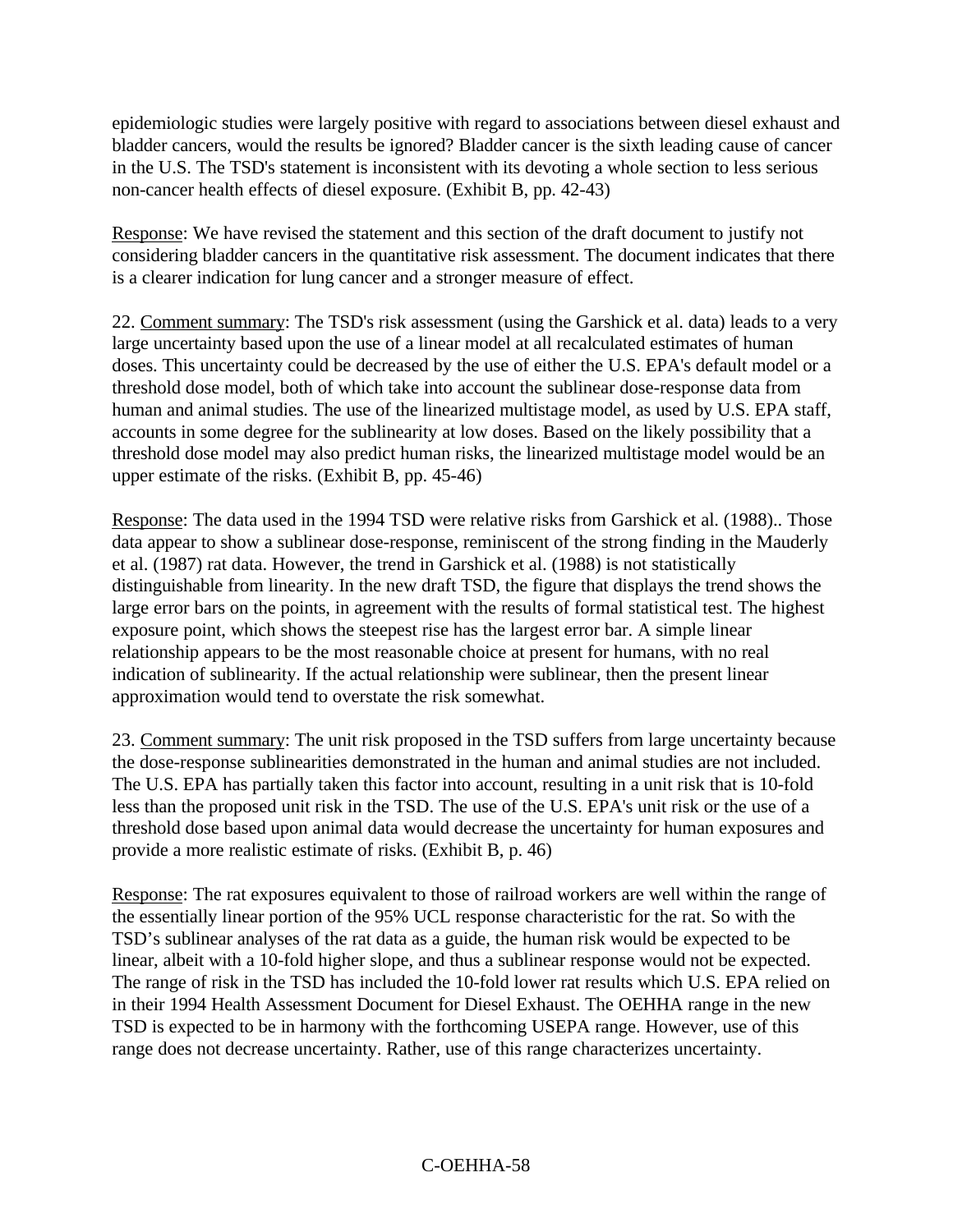24. Comment summary: The epidemiologic data show that there is extreme linearity at low doses or that there is a threshold dose. The animal data from studies by Mauderly et al. and Ishinishi et al. clearly exhibit either a sublinear dose-response or a threshold. Based upon these data and studies that have suggested that there is a large influence of epigenetic mechanisms in diesel exhaust lung carcinogenesis, a risk for lifetime exposure to diesel exhaust would not be predicted at or below  $2 \text{ mg/m}^3$  16 h/day, 6 days/week. (Exhibit B, p. 45)

Response: By extreme linearity the commenter evidently refers to the linear portion of the curve of low risk at low exposures, obtained in the TSD for the rat studies, in comparison to the curve of high risks at high exposures (sublinearity). The models used in the TSD are designed to obtain an upper confidence limit on the slope of that linear portion of the relationship at low exposure, even though epigenetic or other processes may be occurring at the higher exposures. The data do not dictate the finding of a threshold.

25. Comment summary: An unpublished reanalysis by Dr. Kenneth Crump suggests that the Garshick data do not provide a reliable basis for determining risk assessment to diesel exhaust. The findings by Crump show no increased risk of lung cancer associated with diesel engine exhaust. The original data published by Garshick should also be questioned since the estimates were unadjusted for cigarette smoking' (Exhibit B, p. 46)

Response: Dr. Crump has corrected the negative slopes that appeared in the analysis due to a programming error, although he continues to conclude from his further analyses that "the data in the Garshick et al. cohort do not show any convincing evidence of an association between risk of lung cancer and duration of exposure to diesel exhaust or quantitative measures of diesel exhaust" (Crump 1996a). Appendix E of the revised Part B presents new analyses based on the individual data that were the basis for the study of Garshick et al. (1988) and for the analyses of Dr. Crump. The rationale for basing quantitative risk assessment on Garshick's data is developed in Chapter 7. The issues are further discussed in Appendix F of the current draft of the TSD's Part B.

Adjustment for smoking in the closely related case-control study (Garshick et al. 1987a) made only a negligible difference in the results, and it is reasonable to assume that would be the case for the cohort study (Garshick et al. 1988).

26. Comment summary: The TSD proposes to list "diesel exhaust" as a toxic air contaminant (TAC). As long as diesel engines remain in operation there will always be diesel exhaust. The constituents of diesel exhaust can vary greatly. In fact, the mixture called diesel exhaust has changed quite dramatically over the past three decades. The TSD should be revised so that it identifies and proposes to list the specific components of diesel exhaust that ARB and OEHHA allege to be TACs.

It might be argued by some that "air" in a nonattainment area on certain days could be a TAC. Yet listing air as a TAC would make little sense. Air is different in different places, depending on its specific makeup. "Air" cannot be regulated effectively. The same analogy applies to "potable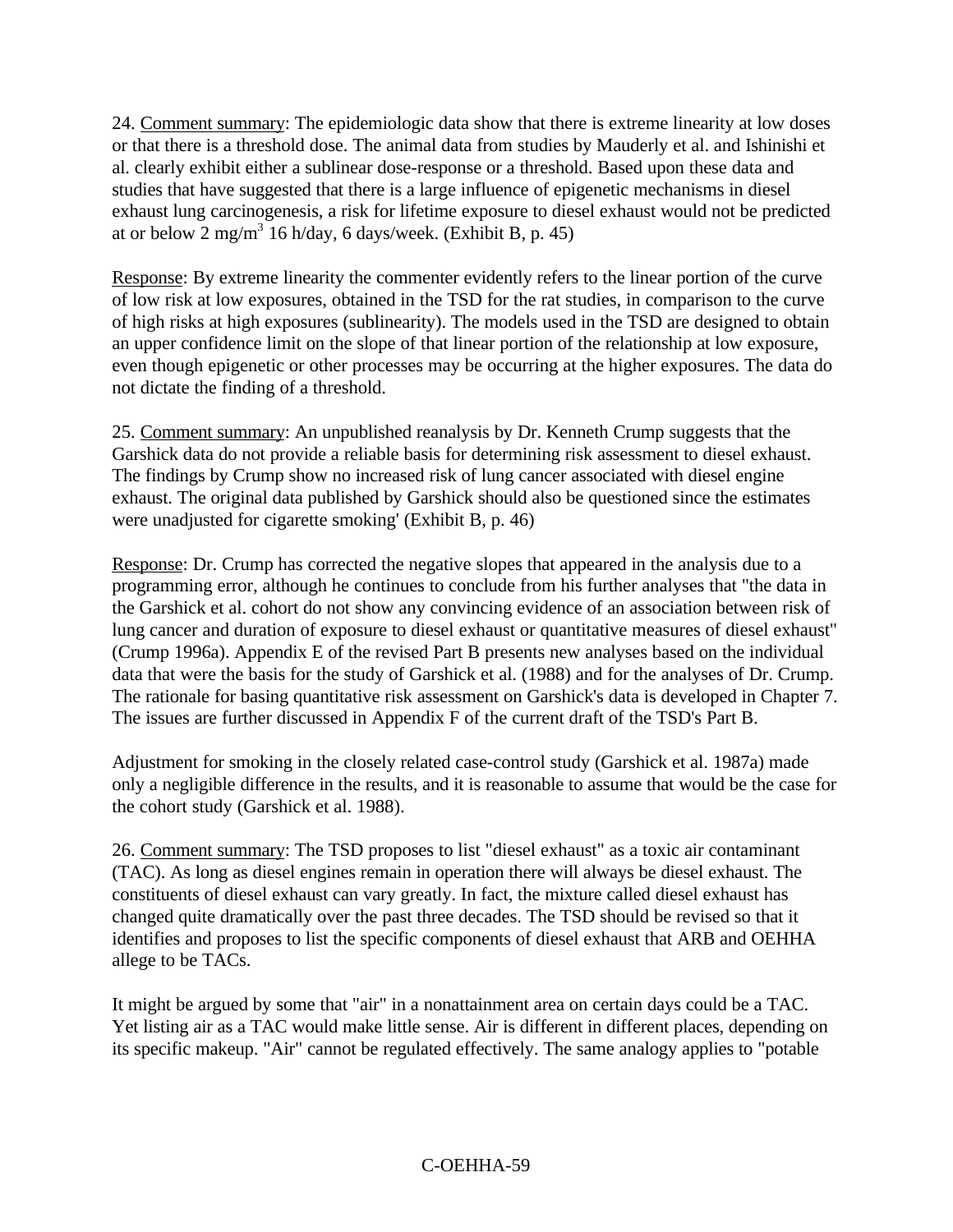water." Water is not the regulated substance. Rather it is the specific components that potentially pollute water that are the subject of the applicable regulations.

There is no fixed substance known as "diesel exhaust" that can be subject to regulation. Listing diesel exhaust as a TAC would be of little or no value to regulators or the regulated community. Regulators would be faced with the choice of banning the operation of diesel engines in California (which obviously is neither reasonable nor acceptable) or redoing the TAC identification process to determine which, if any, of the constituents of diesel exhaust should be the target of regulation. Similarly, engine manufacturers faced with a TAC listing of "diesel exhaust" would have no idea how to respond.

TAC listings for complex mixtures such as diesel exhaust are both redundant and likely to lead to absurd results. If listing a component of a mixture is otherwise warranted, there is no reason also to list the mixture containing the component. Every mixture containing the component would have to be listed. In this case, if diesel exhaust were listed as a TAC because it contains some targeted component, then there would be no logical reason not to list "air" as a TAC once it was established that diesel exhaust was in air. (Supplemental comments letter from Glen F. Keller, Executive Director, dated November 29, 1994, pp. 1-3)

Response: OEHHA staff understand that the constituents of diesel exhaust can vary greatly. We also understand that identifying specific components of diesel exhaust in particular as toxic could contribute to efforts to make diesel exhaust safer. Yet whether the variations in diesel exhaust importantly impact the risks associated with diesel exhaust cannot be assessed without quantitative speciation of the components of the exhaust at issue and an index of the toxicological concern associated with each of the measured components. Because this information is not available, we have not been able to take into account, in the risk assessment, differences among different types of diesel engines, model years, or fuels. The Air Resources Board staff is sponsoring work to speciate the components of current diesel exhaust. The studies on the biological effects of diesel exhaust that OEHHA staff have considered for the TSD do not provide sufficient data to separately identify or rule out specific components of diesel exhaust particles as toxic air contaminants.

The TSD is intended to give an assessment of risks at current levels of exposure, and a doseresponse assessment that can be applied to current or future exposures, using the mass of diesel exhaust particles as the measure of exposure.

Where the comment makes analogies to "air" and "potable water" it appears to confuse contaminants with media. Although diesel exhaust is composed of several substances that are themselves contaminants of air (the medium of exposure), diesel exhaust is, considered as a whole, a contaminant of air. The TSD's risk assessment addresses the toxicity of the particulate portion of that contamination.

Several gaseous components of diesel exhaust are subjects of separate TAC Program proceedings. The Air Resources Board will consider the proceedings' overlap when considering control strategies for diesel exhaust.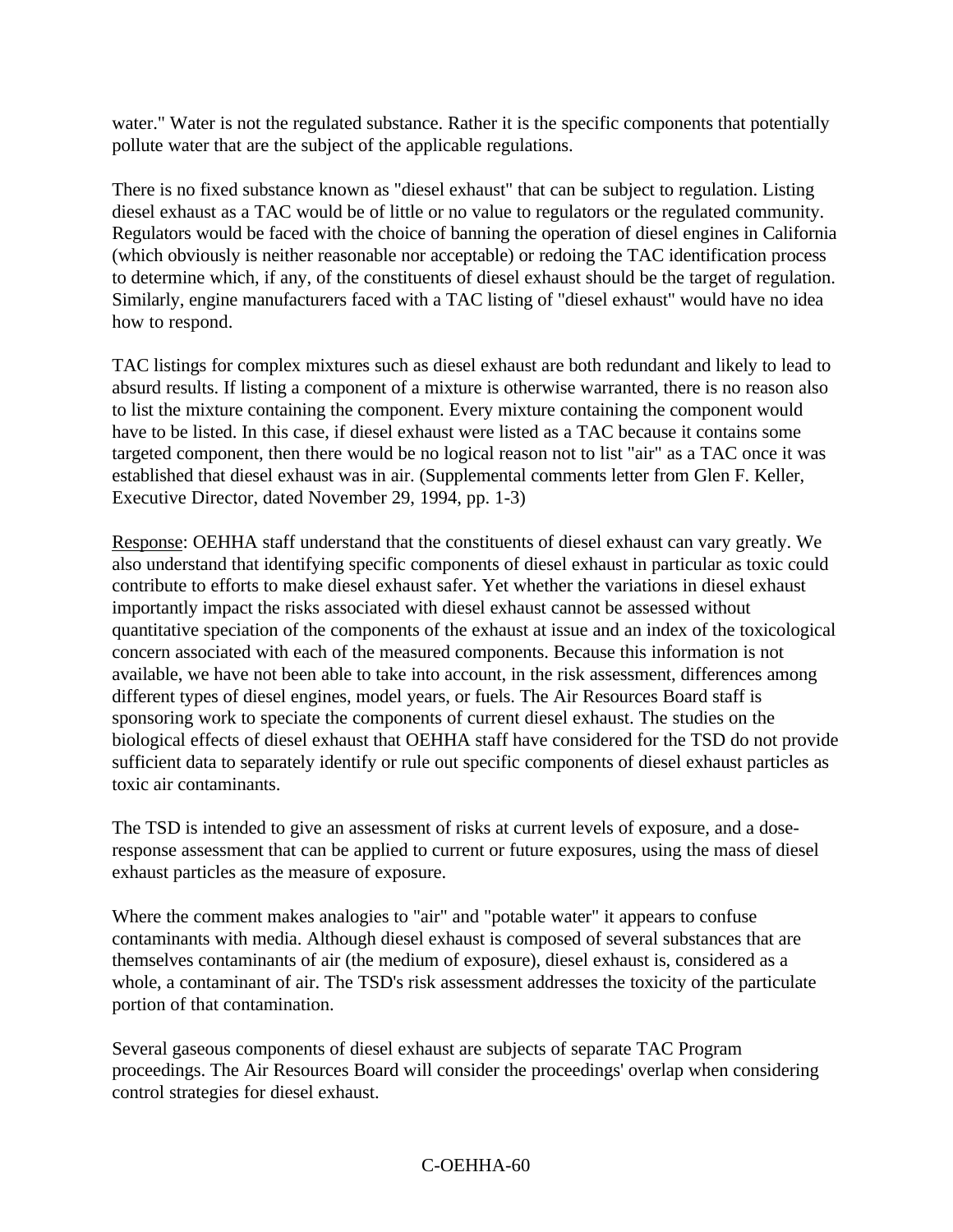OEHHA staff recognize the commenter's concern regarding the potential implications of listing a component of several mixtures as a toxic air contaminant, and the ARB will consider this information in its evaluation.

#### **Comments of Ford Motor Company**

1. Comment summary: The commenter compliments OEHHA for thorough listing and discussion of scientific unknowns associated with health risk assessment of diesel exhaust. Part B of the TSD is commendable for specifically listing, and inviting comments on, issues which its authors regard as especially likely to invite criticism. (Letter from Kelly M. Brown, Director, Automotive Emissions and Fuel Economy Office, Environmental and Safety Engineering Staff, dated September 23, 1994, p. 1, and comments, p. 2)

Response: Comment noted. 1

2. Comment summary: Part B of the TSD confuses whole diesel exhaust with the particulate fraction of diesel exhaust. The OEHHA conclusions are actually for particles rather than for whole diesel exhaust. The evidence suggests that any other particles in the same size range would elicit the same effects at the same concentrations as those observed with diesel exhaust particles.

In the animal inhalation experiments and the epidemiological studies, exposure to diesel exhaust is quantified in terms of mass of particles per volume of air, even though the actual exposure was to whole unfiltered exhaust. The OEHHA risk assessment is actually for particles, rather than whole diesel exhaust. The TSD should avoid using the term "diesel exhaust" as a synonym for the particulate fraction of diesel exhaust.

In several places (e.g., p. 7-18) Part B of the TSD notes that "respirable particles contain many of the carcinogenic components of diesel exhaust." However, there are no data as to the contribution of the organic compounds to the rat lung tumor incidence. The discussions of human cancer are all discussed in terms of particle concentration as the measure of exposure. Thus the term "carcinogenic components" of diesel exhaust is undefined, and therefore its use should be avoided. (Letter, pp. 1-2, and comments, p. 1)

Response: The TSD is intended to present a risk assessment that uses the mass of diesel exhaust particles as the measure of exposure. This exposure measure is a surrogate for whole diesel exhaust, however. Thus, the TSD's risk estimates are for whole diesel exhaust. This should be more clear in the current version of the document.

The TSD is not a risk assessment for particles in general, or for all particles of a particular size range. As suggested by the comment, it is difficult to distinguish from the available data between carcinogenic effects of particles and carcinogenic effects of compounds attached to the particles or in the vapor phase of diesel exhaust. The use of the term "carcinogenic components" is not intended to imply that any specific components have been identified as causes of diesel exhaustassociated carcinogenesis. It only means that, individually, these substances have been shown to cause cancer.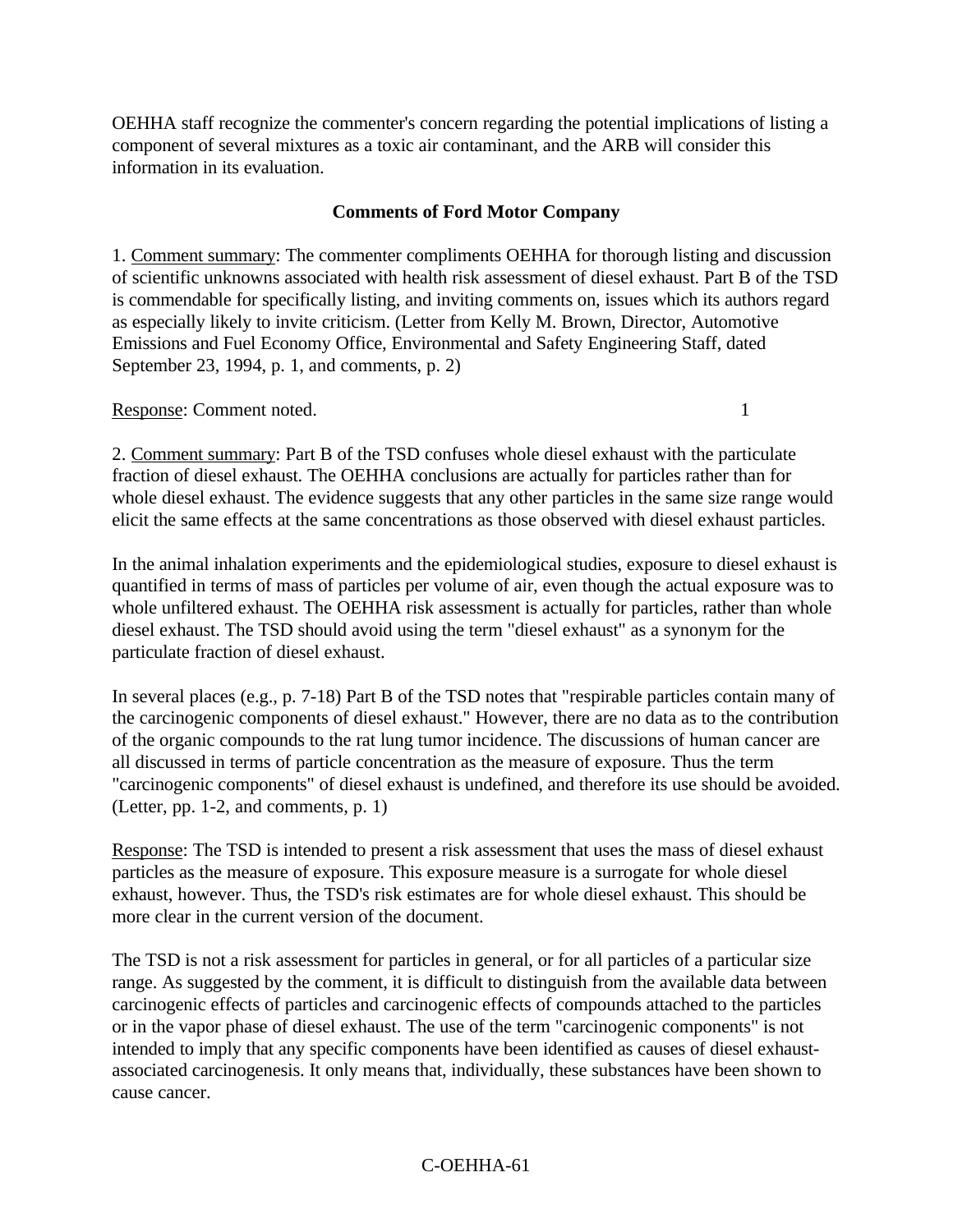3. Comment summary: Of the 18 epidemiology studies cited in the report (Part B of the TSD) as claiming to observe elevated incidences of lung cancer among the "exposed" populations, only two - - those by Garshick et al. can be plausibly interpreted as evidence for a link between lung cancer incidence and occupations in which workers may have been exposed to railway diesel locomotive exhaust. The strength of the conclusion is undermined by confounding factors (primarily cigarette smoking) and the lack of direct measurements of diesel exhaust exposure. In 12 of the 18 studies, the increases in lung cancer incidence were not statistically significant. Except for the two Garshick et al. studies, none of the study designs permitted a test of the hypothesis that diesel exhaust was the cause of the elevated incidence. The report is misleading in claiming there is "remarkable consistency" among epidemiological studies. (Letter, p.2, and comments, pp. 2-3)

Response: Part B's conclusions regarding the consistency of the worker studies have been modified somewhat. Chapters 1 and 6 now note that there is a considerable degree of consistency in finding elevated, although not always statistically significant, lung cancer risks in workers potentially exposed to diesel exhaust within several industries. The meta-analysis now included in the TSD (as Appendix D) supports this statement and also addresses potential confounding factors. In addition, the meta-analysis evaluates the consistency among several studies regarding lung cancer incidence and occupations involving exposure to diesel exhaust.

4. Comment summary: None of the epidemiological studies was supported by measurements of diesel exhaust concentrations in the work place in which the study populations were exposed. Thus exposure to diesel exhaust had to be inferred indirectly. In no case could airborne particles or other pollutants be apportioned to diesel particles. Although several of the studies purported to have corrected for cigarette smokers, the methods by which the corrections were made were not rigorous. The accuracy of the historical reconstructions of the exposure concentrations used by OEHHA to derive a unit risk factor based on the Garshick epidemiological data is unknown. Thus the uncertainties of the resulting unit-risk factor are unknown, and correspondingly it is very difficult to justify technically how OEHHA can propose a unit risk factor based on epidemiological data. When relative risks are less than 2, as they were in the Garshick studies, limitations such as confounding from cigarette smoking and the lack of direct exposure measurements make the conclusions highly uncertain.

Garshick and coworkers (Woskie et al. 1988) attempted to reconstruct plausible estimates of diesel exhaust exposure experienced by the various categories of workers in their epidemiological studies by conducting measurements of particle concentrations under current (mid 1980s at the time of the study) working conditions. These "current" measurements were then used to reconstruct historical exposures. The weakness of this reconstruction was the limited data upon which to estimate historical exposures from current exposures. Moreover, the "current" measurements were of respirable particles less than 3.5 µm diameter, but there are many sources of small particles and the specific contribution from diesel exhaust particles was not determined. As summarized in the report, urban particles are due to numerous sources, including vehicle emissions, roadway dust, meat cooking, etc.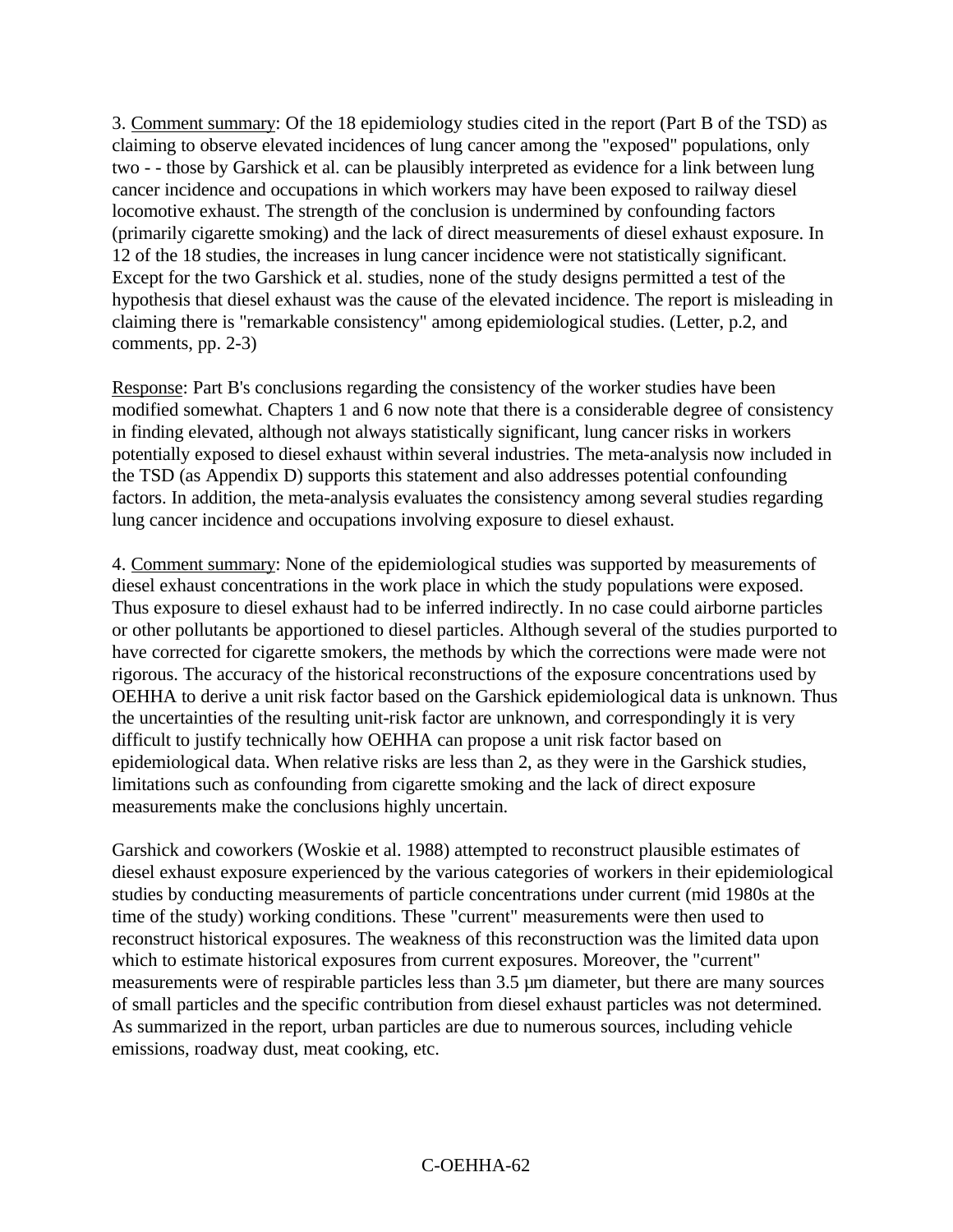The report acknowledges the limitations of the historical reconstructions, but ignores these limitations and conducts its risk calculation using the historical reconstructions. There is no way of knowing if the historical reconstructions have any connection with actual exposures experienced by the population represented in the epidemiological studies. The exposure estimates are a plausible guess, but no more than that. Moreover, the reconstructions do not permit an estimate of exposures to diesel particles, but only to total particles in the size range less than 3.5 microns. There are many other sources of particles in this size range besides diesel exhaust.

The report should be expanded to include a detailed discussion of the technical basis for how it was possible for OEHHA to accept the results of the risk calculation based on the human epidemiological data. The limitations of the exposure estimates upon which the risk calculation is based are widely known and accepted in the scientific community. Without a better technical justification, the unit risk factor presented in the report can only be described as a guess. (Letter, pp. 1, 2, and comments, pp. 3, 4)

Response: The second paragraph of this comment recognizes that measurements of exposure of railroad workers to diesel exhaust were available. The reason for the comment that the corrections for cigarette smoking were not rigorous is not specified. OEHHA staff find that the rigor of the corrections, when made, is adequate.

The uncertainties of the historical reconstruction of exposures for the Garshick et al. (1987a., 1988) can be somewhat quantitatively characterized. Average exposure measurements made at the end of the study are unlikely to deviate up or down more than 50% from the actual average for the workers of the study at that time. The specific contribution of exposure to respirable particles of diesel exhaust is estimated in Chapter 7 of the TSD Part B. Estimates of the diesel-exhaust portion of respirable particles (less than 3.5 microns diameter) are obtained by subtracting the background level of respirable particles (the exposure level of clerks and signalmen) from the measurement for each of the other job groups. This surrogate for diesel exhaust exposure is used in estimating risk from all components of the exhaust. For the reconstruction, the ramp exposure pattern, defined in Appendix E of the current draft Part B, is very likely to be a lower bound on concentration because concentration from 1959 on, when dieselization was complete, was very unlikely to be less than the measured values at the end of the study because of the introduction of progressively cleaner burning engines. The peak pattern, which has a 3-higher concentration at the inferred peak concentration in 1959 than at the end of the study furnishes a high value of exposure, though not necessarily an upper bound. These uncertainties in exposure estimation are not unduly large. The actual exposure pattern is most likely not to deviate more than 2-fold up or down from the peak pattern of Section 7.3 in the current draft Part B, based on the scattered measurements available.

When relative risks are less than 2, as they were in the Garshick studies, special caution may be needed with regard to potential confounding. One way of addressing this need was the test for smoking effect performed in the Garshick et al. (1987a) case-control study. Another was the attention given to the exposure-response relationship, especially tests of the effect of omitting the background (unexposed) group. The success of these tests lends support to the validity of the positive exposure-response trend found in the quantitative risk assessment.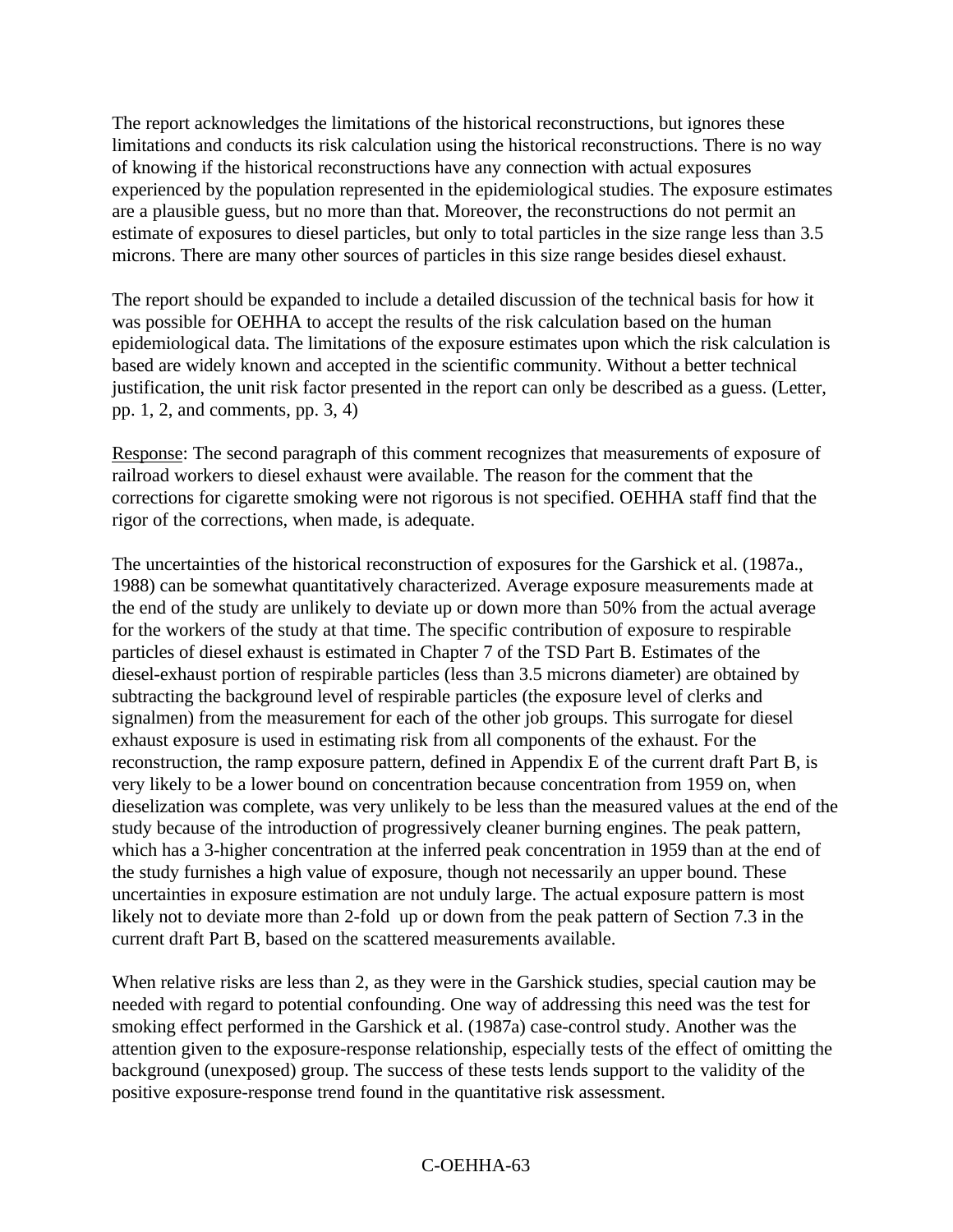5. Comment summary: Much more extensive technical justification must be presented to explain how it was possible for OEHHA to reach the conclusions in the draft assessment despite the many scientific unknowns and absence of exposure data. Considering the many gaps in knowledge underlying cancer risk-assessments, it would appear to be scientifically indefensible to promulgate a unit risk factor for any purpose other than possibly setting priorities for future research. To this end, the unit risk factor derived by OEHHA from the interpretation of the animal studies would suggest that cancer risk from diesel exhaust is very small and ought to warrant very low priority as a cancer risk agent. The unit risk factor from the human epidemiological studies is too uncertain for use in any regulatory purpose or in setting research priorities. (Letter, p. 2, and comments, pp. 4-5)

Response: The TSD has been extensively updated and revised in response to comments. It more thoroughly evaluates the evidence and better characterizes the associated uncertainties. These analyses have generally been found to support and elaborate upon the earlier findings. However, the TSD now presents a range of 95% upper bound unit risk factors based upon animal and human data. This range gives a clearer sense of the potential magnitude of the risks. These additions include information on lymphocyte DNA adducts in humans occupationally exposed to diesel exhaust. As pointed out in the response to Comment 4, the TSD's discussion of the exposure reconstruction, the extensive reanalyses from the individual Garshick et al. (1988) data, and the tests for lack of confounding have all added support to the epidemiological analyses. Although the document acknowledges many scientific unknowns including gaps in exposure data, the TSD provides sufficient support for its conclusions. OEHHA staff believe the animal data are useful for purposes of characterizing the magnitude of the potential cancer risk to humans as well as for setting priorities for future research. The meta-analysis of the epidemiological studies supports the TSD's conclusions. The epidemiology-based risk estimates are sufficiently reliable.

6. Comment summary: The issue of carcinogenicity of diesel exhaust is being assessed by three separate organizations, the California EPA, the federal EPA, and the Health Effects Institute. Since each organization draws upon the same technical literature to make its assessment, there should be no technical reason for the different organizations to draw different conclusions. The commenter encourages ARB and OEHHA to work with the other organizations on the issue of carcinogenicity of diesel exhaust to obtain consensus on common conclusions. (Letter, p. 2)

Response: OEHHA staff have worked with the other organizations towards the consensus suggested in the comment. In early 1996 OEHHA and the other organizations co-sponsored a conference on diesel exhaust cancer risk assessment epidemiology issues, and ideas from that conference are reflected in the current draft of the TSD. Cal/EPA and U.S. EPA staff have remained in contact. In particular, in its analysis of the animal bioassay data, OEHHA has included a comparative quantitative risk assessment analysis of the five rodent bioassays which closely adheres to methodology followed by the U.S. EPA. While OEHHA can not predict the future conclusions that will be drawn by U.S. EPA or the Health Effects Institute, it is anticipated based upon our similar methodologies that the range of cancer risk estimates identified in the TSD will be consistent with that being developed by the U.S. EPA.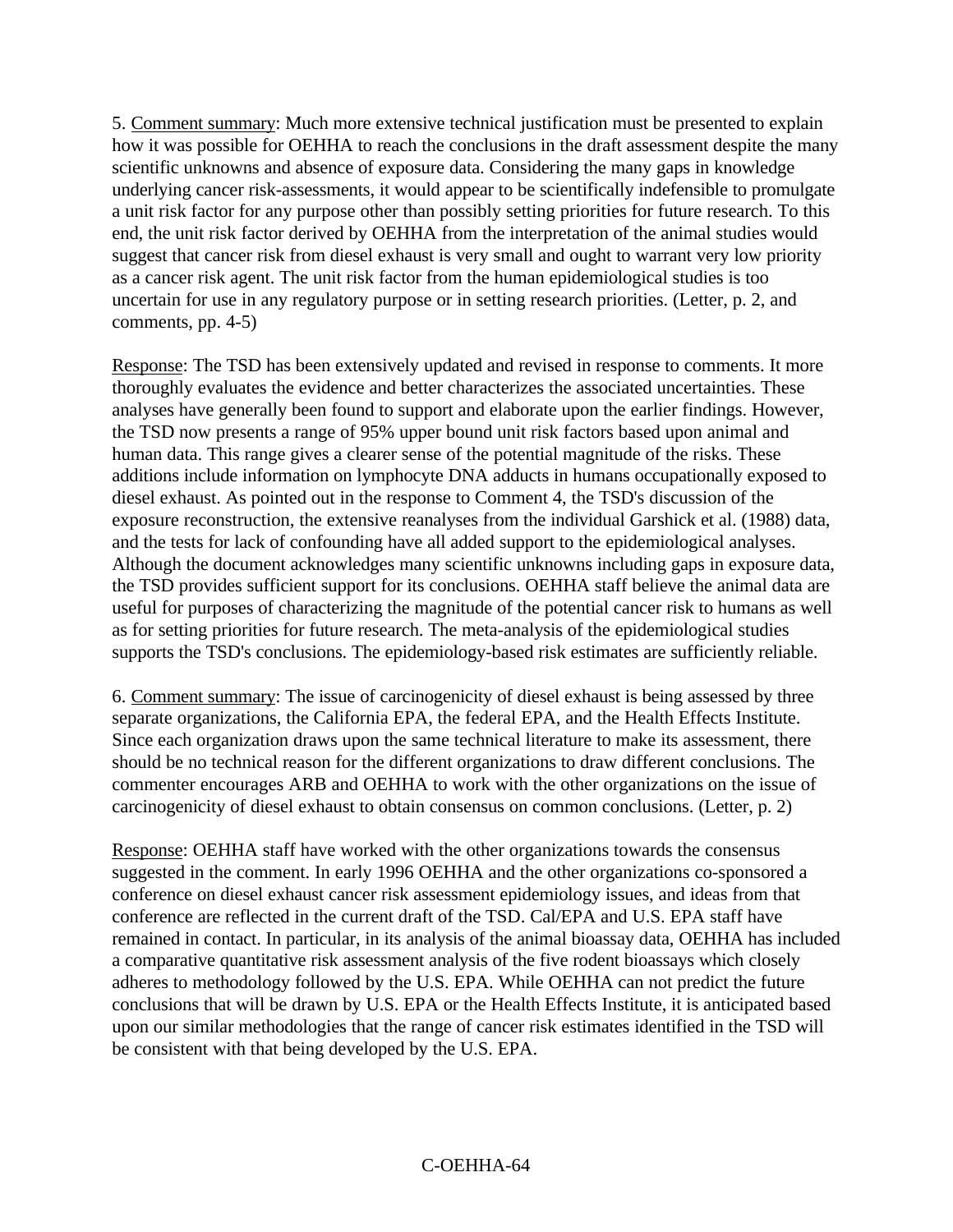7. Comment summary: Two main conclusions of Part B of the TSD are startling. These are: (1) OEHHA is prepared to conclude that diesel exhaust is a human carcinogen, and (2) OEHHA is proposing to recommend adoption of a cancer unit risk factor for diesel exhaust of  $3x10^{-4}$  (µg/m<sup>3</sup>)<sup>-1</sup> derived from an epidemiology study of lung cancer incidence in railroad workers. If this factor is adopted, it would be the first time, to the commenter's knowledge, that a regulatory agency proposes a cancer unit risk factor derived from human epidemiology studies. This unit risk factor is substantially higher than that derived from lung tumor incidence observed in rats exposed by inhalation to whole diesel exhaust.

The report deals with, but does not shed any new light on the whole gamut of controversial issues at the heart of cancer risk assessment debated over the last 20 years. It does, however, raise a new issue in offering a calculation of a unit risk factor based on human epidemiology studies. The calculation of a unit risk factor for diesel exhaust based on the Garshick epidemiology data is an interesting hypothesis-generating exercise, but the exposure estimates, necessary to quantify the response, are only a plausible guess and cigarette smoking is a major confounding factor for which there was no adjustment. Consequently, the report should provide a much more comprehensive technical justification for putting forth the calculated value as the unit risk factor for diesel exhaust, as it does on page 7-21. (Comments, pp. 1-2, 4)

Response: With regard to whether diesel exhaust is a human carcinogen, the. TSD thoroughly evaluates the increased relative risks of lung cancer observed in the epidemiologic studies and their association with diesel exhaust exposure.

Quite a few unit risk values (e.g., benzene, arsenic, nickel) have been based on data from human epidemiological studies. Thus the document does not raise a new issue in this regard.

With regard to the exposure estimates in the risk assessment and to the issue of smoking as a confounder, see response to Comment 4, above. The TSD now provides a more comprehensive technical basis for the human data-based risk assessment. In addition, the document focuses on a range of unit risk values.

8. Comment summary: The main general issue raised in the document is the standard of proof necessary to reach the conclusion that diesel exhaust is a human carcinogen. Despite a rather thorough listing of the scientific unknowns, the report considers the evidence conclusive. It is very difficult to understand how the report can reach this definitive conclusion and, on the other hand, list numerous reasons why it is not possible to be definitive. It appears to the commenter that the strongest statement supported by the evidence is that the epidemiological studies suggest a possible, but very weak, association between increased lung cancer incidence and railroad occupations wherein workers were exposed to diesel exhaust. A causal link between exposure to diesel exhaust and increased incidence of lung cancer cannot be inferred because of the absence of measurements of diesel exhaust exposure in the epidemiological studies, the multiple sources of ambient airborne particulate matter, and the inability to correct the epidemiology data for the confounding effects of cigarette smoking. In any study in which the only measurable is total particles, it is impossible to attribute the observed effects (e.g. lung cancer) to one specific source of particles. (Comments, pp. 2-3)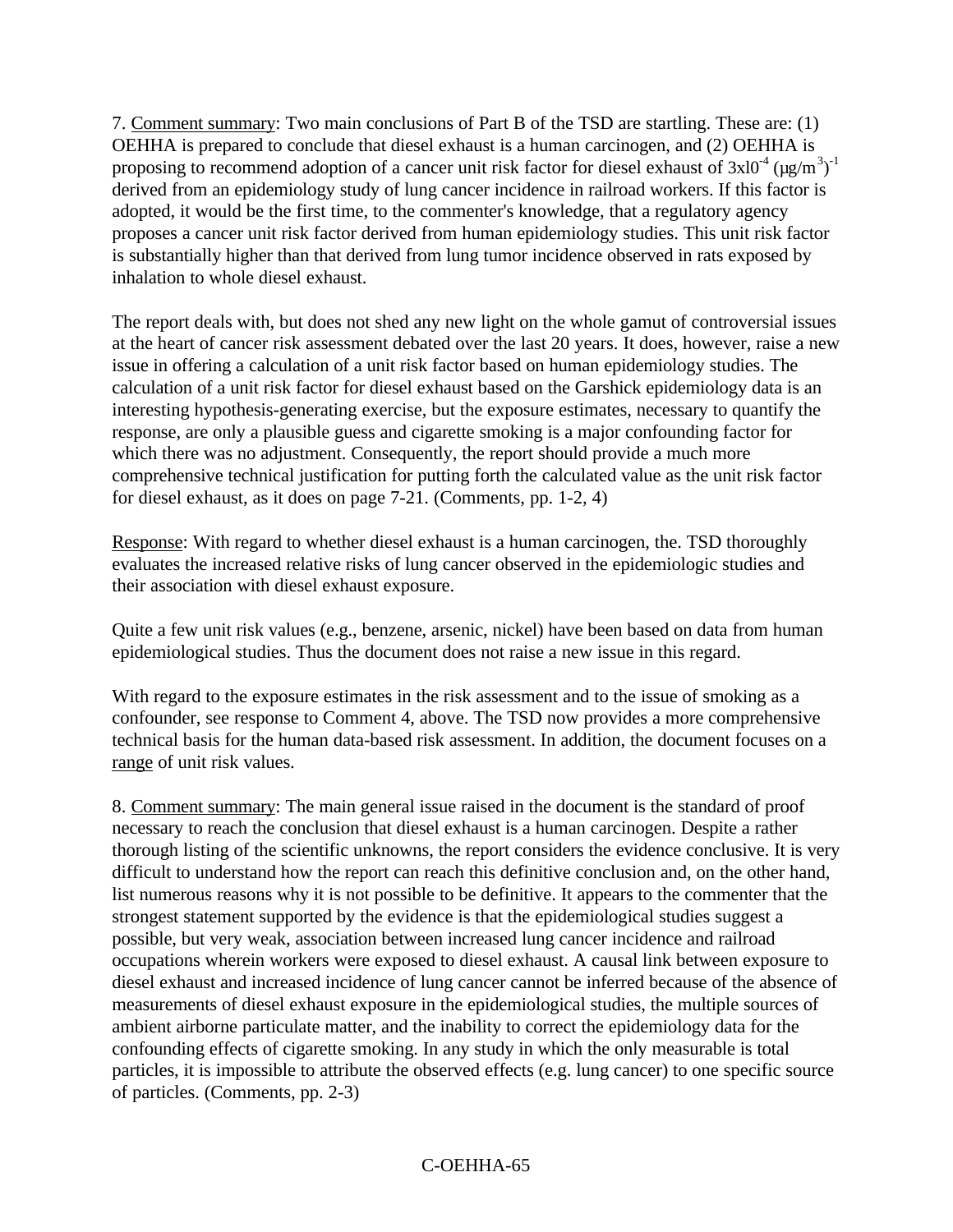Response: Regarding whether diesel exhaust is a human carcinogen, the TSD now includes a meta-analysis of the epidemiological literature. The TSD thoroughly evaluates the increased relative risks of lung cancer observed in the epidemiologic studies and their association with diesel exhaust exposure. Even if a study measures exposure only in terms of particle mass per volume of air, if there is only one source causing an elevated concentration of particles, it is reasonable to consider attributing observed elevated rates of adverse health effects to the emissions from that source.

9. Comment summary: Several investigators, cited in the report, have estimated unit-risk factors for diesel exhaust based on the animal studies. The report presents a similar analysis. The scientific literature is immense concerning cancer risk assessment of chemicals based on animal studies. There is a prominent faction within the toxicology community that believes that human cancer risk assessments cannot be derived from animal data. There is also an equally prominent faction that believes it is a valid means of assessing relative risks. The available evidence suggests that the animal-based risk analysis may be useful for developing hypotheses and establishing relative research priorities, but there are too many unknowns for it to be used as a regulatory tool.

In the case of animal-based risk assessments of diesel exhaust carcinogenicity, there is a problem not addressed adequately in the cancer risk assessment literature. The problem is that the rat lung tumors can be explained as a particle-only effect, i.e., the chemical composition of the particles does not matter. Tumors were observed only for the rats exposed to very high concentrations, and it has been suggested, but not proven, that very high particle concentrations in the lungs kill cells, inducing thereby cell proliferation to replace dead cells. The enhanced cell proliferation rate increases the spontaneous tumor formation frequency. It is unclear how any of the models used to calculate the dose-dependence of tumor formation take into account this mechanism. The widely used Moolgavkar, Knudsen and Venzon (MKV) model takes into account cell proliferation in the course of tumor development, but it does NOT take into account cell proliferation of normal cells as a mechanism for enhancing tumor formation.

At the few diesel-particle exposure concentrations for which rat lung tumors were observed, the tumor incidence increased nonlinearly with increasing concentration. Thus the validity of a linear extrapolation model is highly questionable.

In a sense, the risk-assessments based on the animal data are irrelevant because OEHHA developed a risk assessment based on the Garshick studies. (Comments, pp. 3-4)

Response: The use of experimental animals is and has historically been a cornerstone of toxicological research and associated regulation. For a vast number of potential carcinogens, epidemiological evidence alone is either absent or insufficient. In the case of diesel exhaust, we have both human epidemiological and animal bioassay information of suitable quality for quantitative risk estimation. Though the comment is correct that extrapolation from animal studies in general involves considerable uncertainty, there are numerous cases in consumer product testing and in environmental contaminant assessments of successful use of experimental animals. There are also cases in which animal models appear to be less sensitive to deleterious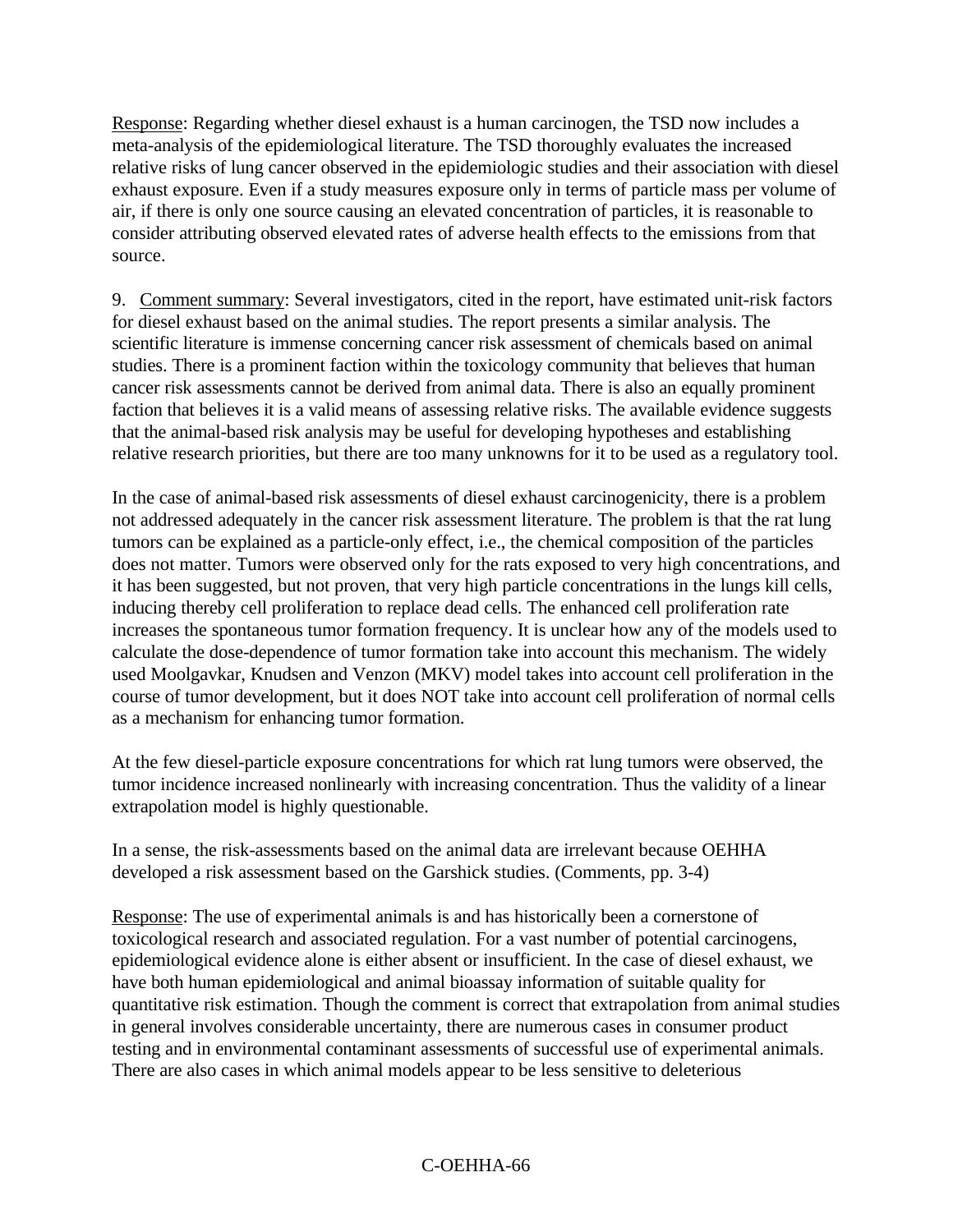effects than are humans. For example, the animal models (mice) for benzene-induced leukemia underestimate the actual observed rate of cancer in benzene-exposed workers. Animal studies do not, therefore, always overestimate adverse effects in humans.

As stated in Part B's Chapter.6, the mechanism of action by which diesel exhaust induces lung tumors in rats is not established; i.e., it cannot be explained as a particle-only effect. Nevertheless, a particle-only mechanism would probably include chronic inflammation and associated production of inflammatory cytokines and increased cell proliferation. As noted in a recent paper by Gaylor and Zheng (1996), even a nongenotoxic carcinogen that increases the cell proliferation rate by augmenting an endogenous mechanism is not likely to have a threshold dose. Thus a threshold model would not be adequate for a particle-only effect.

Contrary to the assertion in the comment, the MKV model can take cell proliferation of normal cells into account through the mutation rate of normal cells. Moolgavkar, Dewanji and Venzon (Risk Analysis, 8, 383-392, 1988) in their Eq. 12 show the role of that rate in the approximation used by Thorslund et al. (1987). The Moolgavkar equation in TOX\_RISK (Crump et al. 1993), used in Section 7.2, is based on this approximation, assuming constant mutation rates. Thus, in a very limited way the current analysis takes any such cell turnover into account. Use of more information about time dependence of such proliferation would necessitate calculations for the more general MKV model.

The response based on animal data is clearly nonlinear. The role of the models is to use that large response so as to interpolate the risk in the range of very low exposures, where the response is small and where theoretical reasoning shows that the response should be linear.

The rat lung tumor data have not been shown to be mechanistically irrelevant to human cancer risk from diesel exhaust inhalation and, with uncertainties acknowledged, provide information useful in the characterization of the potential human cancer risk associated with diesel exhaust exposure.

10. Comment summary: The available evidence does not permit any conclusions to be reached about the risk from the organic compounds associated with diesel exhaust particles. Since the rat lung tumors can be explained as a particle-only effect (see the previous comment), nothing can be said about the carcinogenicity of the organic fraction of diesel particles. (Comments, p. 5)

Response: The TSD does not reach any quantitative risk assessment conclusions that relate only to the organic compounds associated with diesel exhaust particles. Note that as stated in Part B's Chapter 6, the mechanism of action by which diesel exhaust induces lung tumors in rats is not established; i.e., it cannot be explained as a particle-only effect. The possibility that genotoxicity due to the PAH and nitroPAH content (either particle-adsorbed or in the semivolatile phase) of diesel exhaust plays a role in the induction of lung tumors in rats at lower levels of diesel exhaust cannot be excluded. This mechanism would probably be relevant to human cancer risk, and would not be expected to have a threshold of action. Chapter 5 of the TSD describes extraction under physiological conditions of mutagens from diesel exhaust, as well as increased lymphocyte DNA adducts in humans occupationally exposed to diesel exhaust.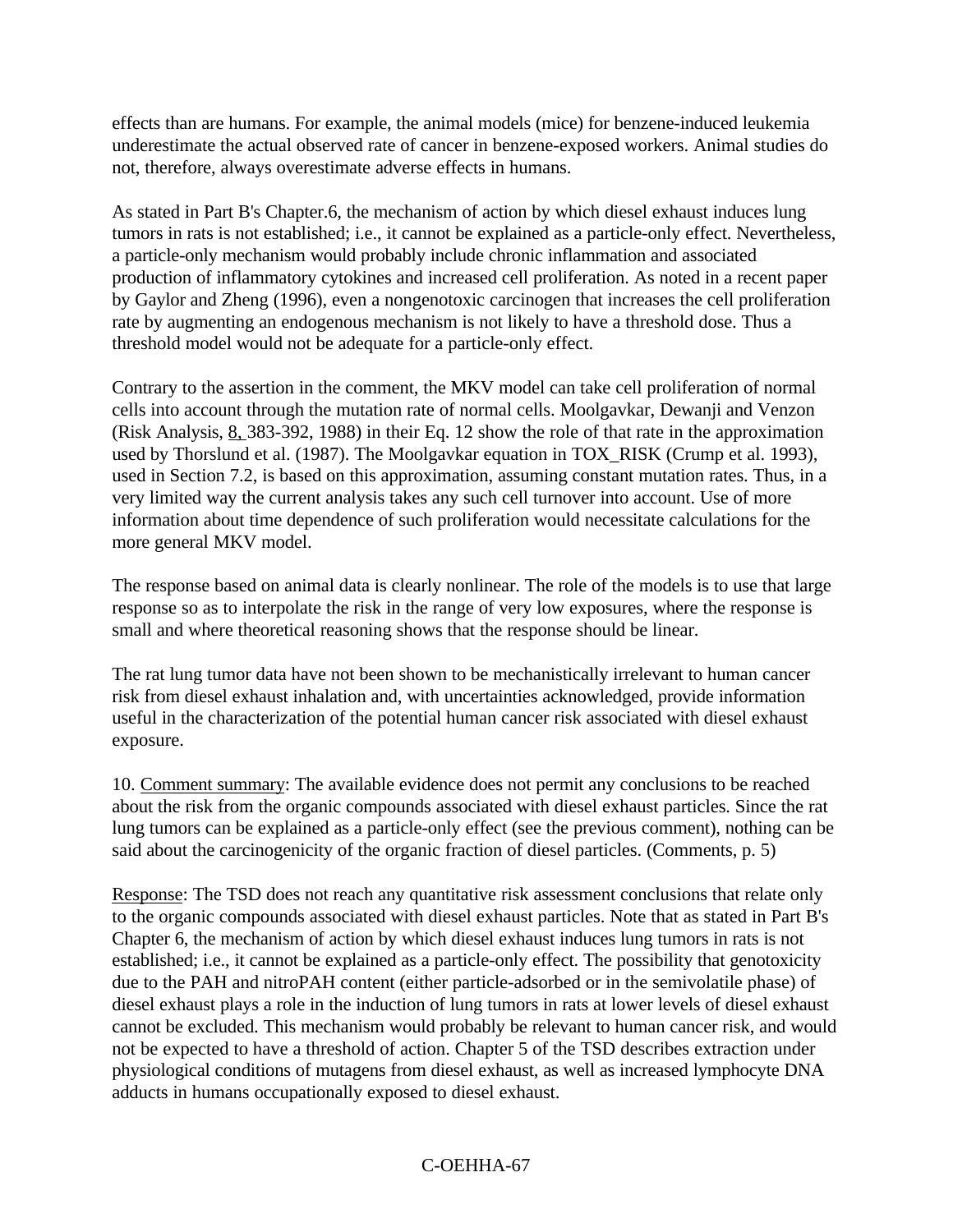### **Comments of U. Heinrich and Donald L. Dungworth of Fraunhofer-Institut für Toxicologie und Aerosolforschung**

1. Comment summary: Regarding Section 5.4 of Part B of the draft TSD: Recent work by Gallagher et al. did not reveal any significant elevation of DNA adducts in lungs of rats exposed to diesel exhaust for up to 2 years. (Comments dated September 30, 1994, p. 1)

Response: As noted in Chapter 5 of Part B, a report by Gallagher et al. (1994) indicated that no increase in total PAH-derived lung DNA adducts were observed in rats exposed to diesel exhaust for up to 2 years. However, a nuclease P1-sensitive adduct, stated by the authors to possibly result from exposure to nitro PAHs, was observed in the lungs of rats exposed to diesel exhaust but not in rats exposed to carbon black or  $TiO^2$ .

2. Comment summary: Regarding the text on cancer studies in mice: Recent thorough studies have shown no increase in lung tumor incidence in two strains of mice. The current conclusion, therefore, is that diesel exhaust does not cause significant elevation of lung tumors in NMRI and C57BL/6N mice. Of the three animal species tested therefore (rat, mouse, hamster), the pulmonary carcinogenicity of diesel exhaust has been positive in only one - the rat. The statement about studies being positive in rats and mice in Section 6.1.1 should be changed, as should the last sentence in Section 1.3.1. (pp. 1-2)

Response: The sections of theTSD referenced in the comment have been revised to characterize the results of carcinogenicity studies of diesel exhaust in mice as mixed. The TSD has been revised to include discussions of recent mouse bioassays by Heinrich et al. (1995) and Mauderly et al. (1996). Nevertheless, the TSD does not estimate human cancer risk from mouse tumor data.

3. Comment summary: Regarding the last paragraph of Section 6.1.5: This should reflect current evidence for the induction of lung tumors in rats by diesel exhaust being mainly a non-specific particle effect. Carbon black and ultrafine titanium dioxide have similar carcinogenic potency in the rat lung as diesel exhaust. The sequence of pathologic changes with time (inflammation, hyperplasia, metaplasia and eventually some tumors) is the same whether the inhaled particles are carbon black, titanium dioxide or diesel exhaust.

The evidence is strong that particle-induced tumors in the rat are a rat-specific phenomenon. A similar effect might conceivably occur in human lungs, but comparison of effects of coal dust in rats (considerable hyperplasia, metaplasia and some tumors) with coal workers pneumoconiosis (less hyperplasia, no squamous metaplasia and no tumors) indicated this is unlikely, although coal dust consists of rather coarse particles compared to the ultrafine particles of diesel soot, carbon black, and titanium dioxide.

The toxicity of the ultrafine particles is, and their carcinogenic potential may also be, higher compared to the effect of larger particles. This was demonstrated with titanium dioxide. (p. 2)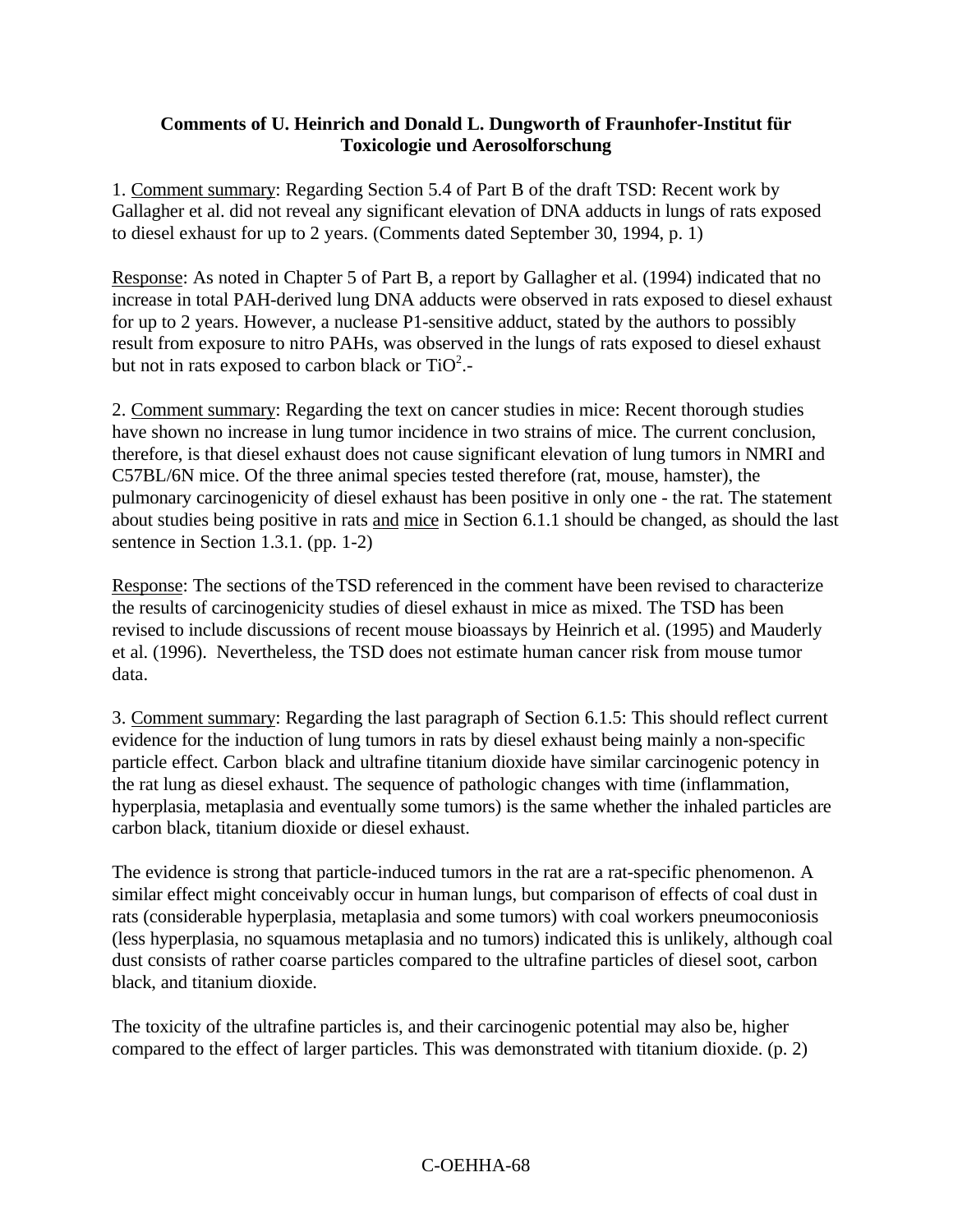Response: It is possible that diesel exhaust particles are capable of causing non-specific particle effects. As stated in Part B's Chapter 6, the mechanism of action by which diesel exhaust induces lung tumors in rats is not established. Nor is it established to be rat-specific. The sequence of pathologic changes mentioned in the comment includes inflammation, which is associated with production of inflammatory cytokines and, in this case, increased cell proliferation. As noted in a recent paper by Gaylor and Zheng (1996), (1) a threshold dose is questionable if a carcinogen acts via a cell receptor, (2) even a nongenotoxic carcinogen that increases the cell proliferation rate by augmenting an endogenous mechanism is not likely to have a threshold dose, and (3) dose response curves for cell proliferation and tumor incidence do not necessarily mimic each other. This casts doubt on whether, as suggested by the comment, the postulated nonspecific particle-induced tumorigenesis must involve and follow a sequence of diffuse observable stages (inflammation, hyperplasia, metaplasia) prior to the appearance of distinct tumors.

As described in Chapter 4, a variety of specific adverse pulmonary effects of diesel exhaust have also been observed in several species, including human volunteers. Animal studies indicate that diesel particulates are more potent than carbon particle control exposures in induction of various pulmonary lesions (Ichinose et al., 1995; Nikula et al., 1995; Ulfvarson et al., 1995). The noncancer effects of diesel exhaust compared with controls exposed to non-diesel particulates are of a significantly greater magnitude in guinea pigs examined using electron microscopy (Nagai et al., 1996). Diesel exhaust particles also are potent initiators of pulmonary inflammatory and localized immunological responses in humans and mice (Diaz-Sanchez et al., 1994; Fujimaki et al., 1995). The mouse cancer bioassay data are mixed, not clearly negative, so a carcinogenic response in mice from diesel exhaust is a possibility. It is apparent that diesel exhaust particles have a number of toxicological properties associated with them that cannot be ascribed merely to their particulate nature, nor to the response of a single species.

As suggested in the comment, the toxicity of ultrafine particles is, and their carcinogenic potential may also be, generally higher compared to the effect of larger particles. Coal dust does not have the same particle size distribution as diesel exhaust, nor does it have a coating of PAHs and nitro PAHs or an associated semivolatile phase containing a number of carcinogens. Diesel exhaust particles are closer in character, for example in particle size, to carbon black particles than to coal dust. A comparison of effects of carbon black and diesel exhaust for rats and for humans is presented in Appendix C of the revised TSD Part B. The different physical character of coal dust makes it of limited use in testing hypotheses about the whether the effects of diesel exhaust observed in animals can be extrapolated to humans.

4. Comment summary: Regarding text in Sections 1.5 and 7.2.2: The issue of threshold can be approached in a number of ways. From the points of view of the evidence for a non-specific particle effect in the rat (epigenetic effect) and the emergence of tumors from a background of severe hyperplasia and metaplasia, there is a high probability of a threshold effect in the rat lung. One approach to a numerical value for a threshold has been published by the World Health Organization. This is based on threshold for compromised lung clearance and gives an RfC or benchmark concentration of 2 to 3  $\mu$ g/m<sup>3</sup>. Another approach is to consider the production of pulmonary hyperplasia and metaplasia to be a necessary prerequisite for subsequent development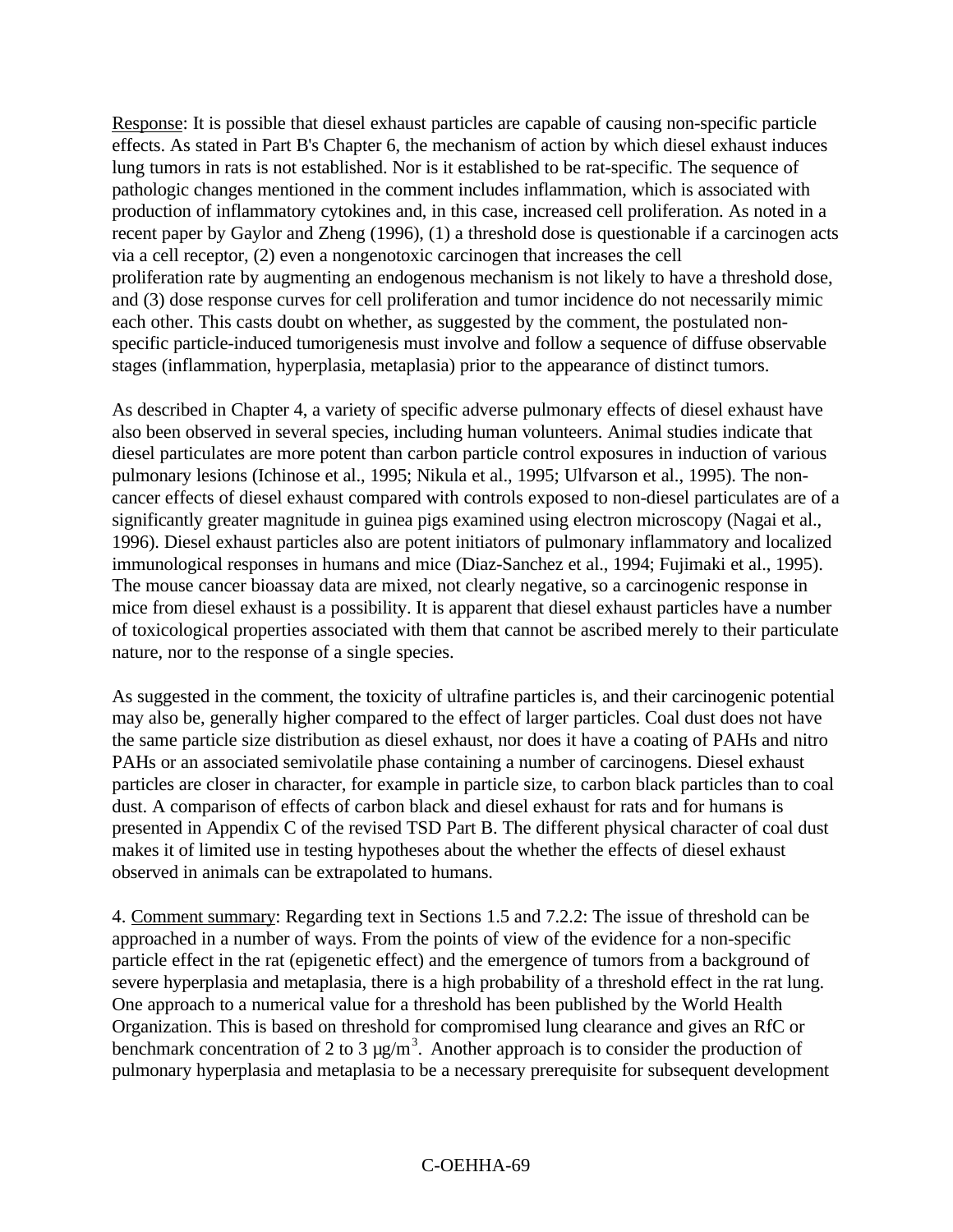of tumors. This would result in a threshold value the same as calculated for non-carcinogenic effects, i.e., 5  $\mu$ g/m<sup>3</sup>. (p. 3)

Response: The proposed threshold determination suggested in the comment excludes consideration of several factors, including the mutagenic potential of diesel exhaust, and would not be appropriate for the tumor response. The analyses mentioned in the comment (W.H.O., 1996; U.S. EPA 1994) are discussed in Chapter 4 of the TSD and are applicable to the issue of a chronic non-cancer reference exposure level. Neither W.H.O. or the USEPA advocates the use of these threshold non-cancer values for use in cancer risk assessment. Both approaches mentioned by the commenter neglect to consider multiple mechanisms for toxicity and carcinogenicity by diesel particles (i.e. purely particulate effects as well as direct or indirect genotoxic mechanisms and/or immunotoxic mechanisms). Evidence, including indications of the bioavailability of known genotoxic and carcinogenic compounds on diesel particles, requires that multiple mechanisms be considered.

The findings of Gaylor and Zheng (see response to Comment 3) suggest that a non-specific particle-induced tumorigenesis need not have a threshold dose. In addition, the possibility that genotoxicity due to the PAH and nitroPAH content of diesel exhaust plays a role in the induction of lung tumors in rats at lower levels of diesel exhaust cannot be excluded. This mechanism would probably be relevant to human cancer risk, and would not be expected to have a threshold of action. Chapter 5 describes extraction under physiological conditions of mutagens from diesel exhaust, as well as increased lymphocyte DNA adducts in humans occupationally exposed to diesel exhaust. Note that the Moolgavkar model used in conjunction with the Mauderly rat data indicates that there is not a threshold apparent in the rat lung tumor data (see Table 7-4).

5. Comment summary: Regarding the rodent bioassay-based quantitative risk assessment in Section 7.2: Evidence for a rat-specific particle effect (see comment 3, above) causes considerable uncertainty about the validity of extrapolating a unit risk from rats to humans. This should be included in point 4 of Part B's Section 7.2.5. Although there are uncertainties in use of rat data, they are believed in Germany to be a better basis for calculation of unit risk than the human epidemiologic findings. Use of the rat data in Germany has given a unit cancer risk for diesel soot of 7 x  $10^{-5}$ . (pp. 3-4)

Response: The TSD has been revised (Part B, Chapter 7) to acknowledge more uncertainties in extrapolating human cancer risk from rat lung tumor data. The comment does not explain why the rat data should be preferred over human data. Generally, human data are preferred by OEHHA staff because they often do not have so much of a range of extrapolation, and they do not run into difficult issues of different possible mechanisms of action among species.

6. Comment summary: At the end of point 4 of Section 7.2.5 (on page 7-10), there is the statement that the fact that background lung cancer rates are higher in humans than in rats would increase human estimates of risk based on scaling data from rats. This statement is misleading. The background lung cancer rate in the Fischer 344 rat is approximately 2.5% in males and 1.5% in females (Rittinghausen et al., Pathobiology of the Aging Rat, ILSI Press Washington DC, Vol.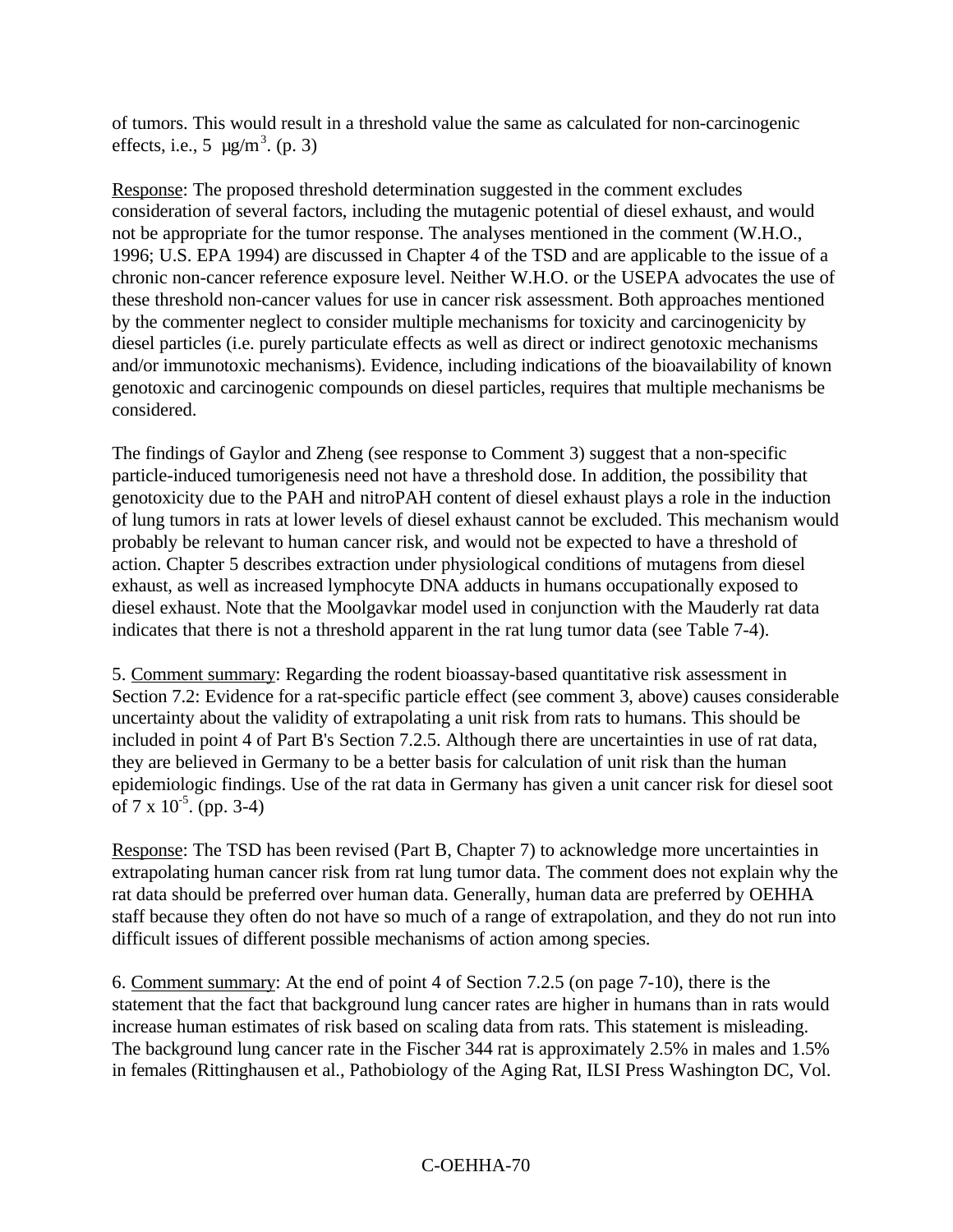1, pp. 161-172, 1992). This is considerably higher than the background rate in non-smoking humans. (p. 3)

Response: The revised TSD Part B provides numerical results of calculations that can help clarify this issue. Using the values in Table 7-1, the lifetime risk of lung cancer in the rats of the control group in the study of Mauderly et al. (1987) is,  $2/230 = 0.9\%$ . Table E-1 derives the lifetime risk of lung cancer in all Californians, including smokers, as 2.5%, which is greater than the control risk for these rats. Table 7-11 calculates that the lifetime risk of lung cancer in a population of non-smokers is 0.34%, which is less than the control risk for these rats. Two ways to adjust for the difference between the control risk for the rats and the population risk for humans are readily apparent. One way is to adjust the rat risk to humans by multiplying by the ratio of human to rat risk, adjusting up for the California population, as in the risk assessment, and down for nonsmokers. The other way, discussed in Section 7.5 of the revised TSD, is to convert the absolute rat risk to an absolute human risk for non-smokers and then adjust that risk up by the ratio of the risk in the California population to the risk in the non-smoker population. A discussion of this is now in the revised TSD, Section 7.5.3.

#### **Comments of The Gillig Corporation**

1. Comment summary: The commenter questions the scientific relevance of much of the research discussed in the TSD to classifying diesel exhaust as a toxic and to future rule making. The commenter's primary concern is the age of the data cited in the TSD. Diesel emission development has accelerated tremendously in recent years, yet data cited is all from 1990 and prior years. There have been two emission standard changes and one fuel formulation change since then. Indeed, the character of diesel exhaust has changed significantly in the past 4 years.

The TSD frequently cites 1989 Volkswagen diesel exhaust studies as if relevant to California where the primary contribution is from heavy duty vehicles. Volkswagen stopped importation of diesel vehicles to the United States because they could not meet our emission standards. The commenter feels that contemporary studies from U.S. technology leaders are more appropriate in contributing to future policy. Fuel analysis in the TSD is based on 1990 fuels and earlier. Your agency is also planning on further changes to fuel formulation. The commenter feels it is reasonable to base future toxic policy, with future regulatory impact, on current fuels and technology and projections, rather than on the past.

Many of the medical studies cited in Part B are out of date. The cited studies of diesel exposure date back to 1978 - years before most diesel emission standards were in force. The nature, composition, and concentration of diesel exhaust has changed markedly.

Throughout the draft, the dates of cited reports are misleading as to their content and timeliness. For example, a 1987 report on diesel exhaust in an animal test chamber (by Mauderly et al.) uses a 1980 Oldsmobile engine as an exhaust source. This same report is cited throughout the document. (Letter from Charles E. Koske, V.P. of Engineering, dated September 15, 1994, pp. 1-2)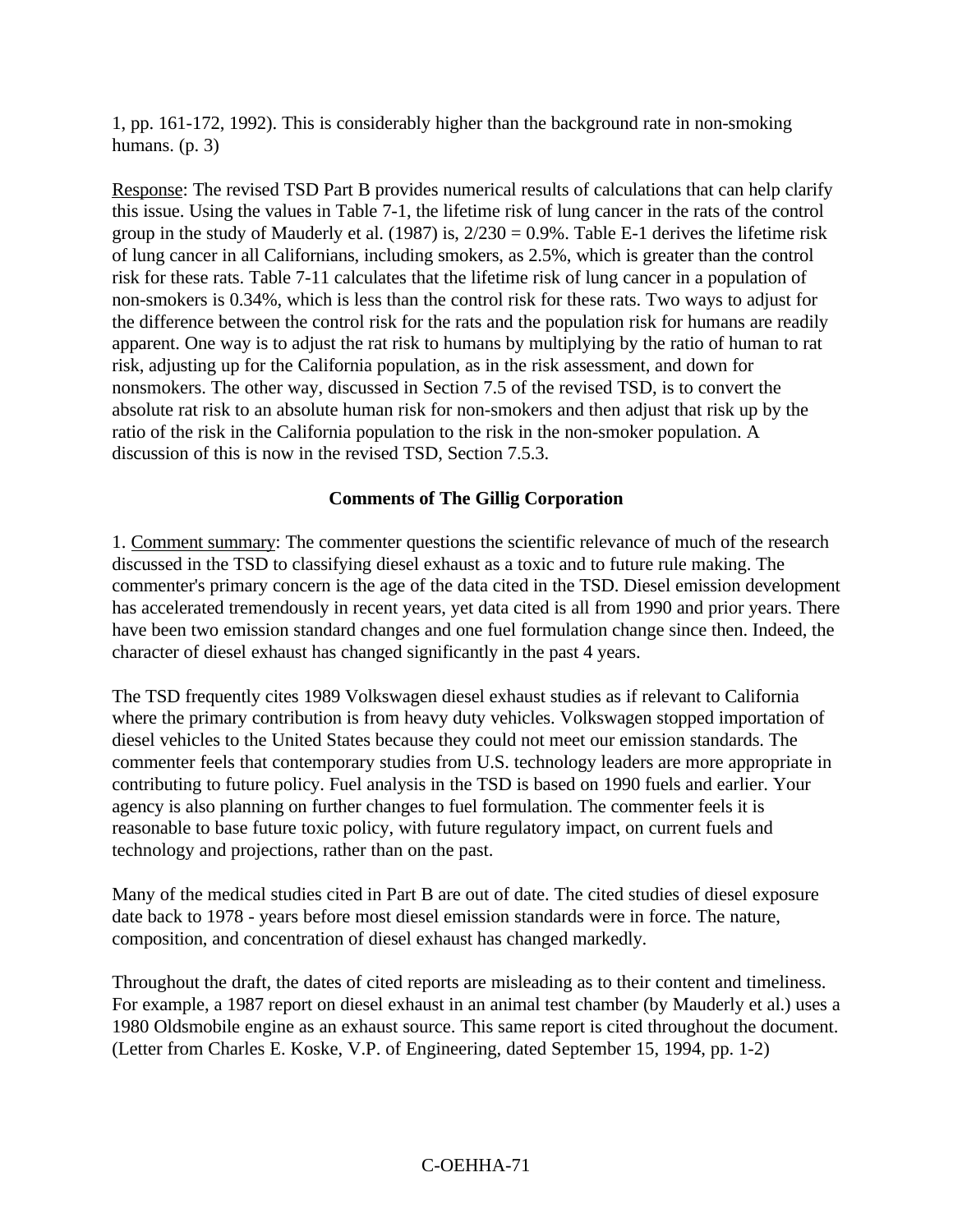Response: It is likely that the composition of diesel exhaust does vary somewhat with engine (source) type, year and fuel formulation. Whether these variations importantly impact the risks associated with diesel exhaust cannot be assessed without quantitative speciation of the components of the exhaust at issue and an index of the toxicological concern associated with each of the measured components. Because this information is not available, we have not been able to take into account differences among types of diesel engines, model years, or fuels. The Air Resources Board is sponsoring work to speciate the components of current diesel exhaust.

Part B of the TSD discusses genotoxicity studies which indicate that changes in diesel fuel composition have not been demonstrated to eliminate exhaust genotoxicity, and that changes in engine type and year have a relatively small effect on the magnitude of diesel exhaust genotoxicity (see Chapter 5). The TSD also discusses studies on rats which largely found similar doses of diesel exhaust to have about the same carcinogenic effects even though several different engine types and fuels were used to generate diesel exhaust (see Chapter 6).

Changes in engine design could reduce or heighten the risk associated with a given mass of diesel exhaust particles (e.g., by producing particles of different size).

The document does point out the model year of the engine in the Mauderly et al. study (in Chapter 6).

2. Comment summary: The commenter's review of carcinogenicity studies (including Pepelko and Peirano 1983) showed them to be dated enough to question the fuels and exhaust characteristics that they used. Even studies as late as Takemoto et al. (1986) used uncontrolled engines as the exhaust source. The scientists involved must believe that all diesel exhaust is the same, but we know from ARB certifications that that is incorrect. (P. 2)

Response: The time required for design and conduct of carcinogenicity studies with laboratory animals is often more than 5 years and sometimes up to 10 years. The long latency of cancer suggests that epidemiologic data relevant to the most recent exposures will not be available for many years. Therefore it is unlikely that any currently available study results could be based on exposures to the most recent diesel technology.

3. Comment summary: Many researchers draw the conclusion that relative risk is linear to dose. Nowhere in the TSD are these linear models applied to the improvements in diesel exhaust emissions that EPA and ARB standards have forced. We are left with relatively out of date studies such as Garshick et al. (1988) on railroad workers in 1959 through 1980 as establishing California's future policies that will impact trade and employment in the entire state -- while not providing a real health benefit. (p. 2)

Response: Part B's (linear model-derived) unit risk estimates are applied to exposure estimates provided by ARB. The exposure estimates are current. They reflect "improvements" in emissions that have resulted from government standards. The TSD is intended to give an assessment of risks at current levels of exposure, and a dose-response assessment that can be applied to current or future exposures. If diesel exhaust is listed by regulation as a toxic air contaminant, ARB will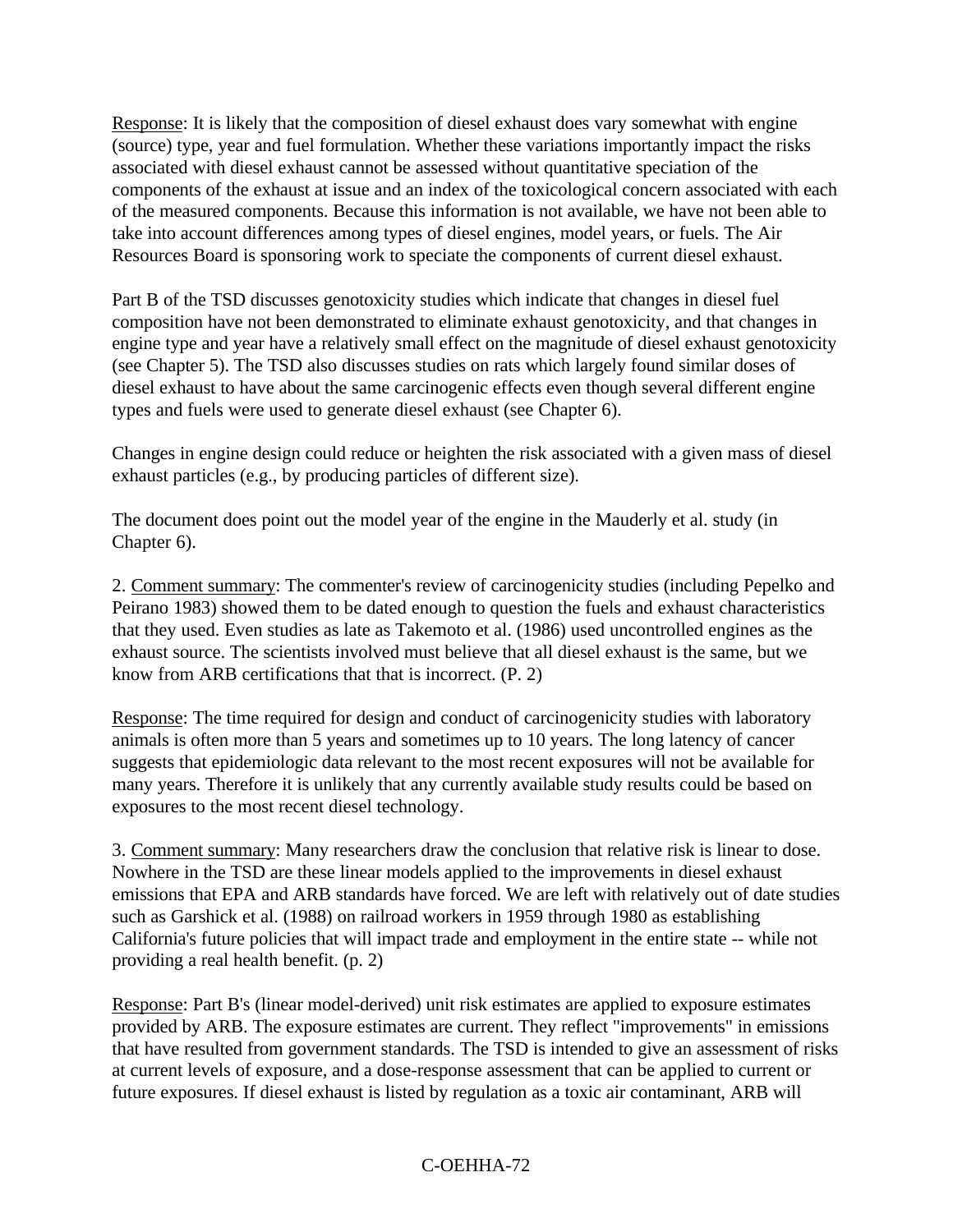take projected (future) exposure levels into account when considering further measures regarding diesel exhaust.

4. Comment summary: The commenter questions the extrapolation of aged health studies on coal miners, railroad workers and stevedores, to the general public whose primary exposure is through vehicles with very improved emission characteristics and very different environmental conditions. The commenter feels that basic studies that will have significant future impacts should be based on current and pending emission standards. We also feel since the ARB issues emission regulations on these engines and fuels, the health portion of the TSD should reference the ARB regulations. Utilizing old, uncontrolled emissions as a basis for health studies that will drive future policy does a disservice to California's economy, trade and employment. (pp. 2-3)

Response: The TSD is intended to give an assessment of risks at current levels of exposure, and a dose-response assessment that can be applied to current or future exposures. If diesel exhaust is listed by regulation as a toxic air contaminant, ARB will take projected (future) exposure levels into account when considering further measures regarding diesel exhaust.

### **Comments of Industrial Compliance (on behalf of Southern Pacific Transportation Company)**

1. Comment summary: In general, Cal/EPA has provided an extensive and well-documented discussion of health and risk assessment issues related to diesel exhaust. However, considerable uncertainty remains regarding the TSD (Part B)'s primary conclusions that (1) there is sufficient evidence from human epidemiologic studies that occupational exposure to diesel exhaust contributes to lung cancer, and (2) there is no threshold effect for carcinogenicity of diesel exhaust. These conclusions have not been adequately established and should not be used in the evaluation of diesel exhaust as a "toxic air contaminant." (Comments dated October 13, 1994, pp.  $1-1-1-2$ 

Response: (1) Regarding whether diesel exhaust is a human carcinogen, the TSD thoroughly evaluates the increased relative risks of lung cancer observed in the epidemiologic studies and their association with diesel exhaust exposure. (2) The TSD does not conclude that there is no threshold for carcinogenicity of diesel exhaust. It concludes that the available data do not establish the existence of a threshold.

2. Comment summary: Because of significant limitations and methodological flaws, epidemiologic studies are unable to support a causal relationship between diesel exhaust and either non-cancer respiratory health effects or lung cancer at occupational exposure levels. This suggests that occupational diesel exhaust exposure levels are below the threshold for human health effects. This indicates that the risk of health effects to the general public is negligible given the much lower exposure potential. (p. 1-1)

Response: The TSD now includes a meta-analysis of the epidemiologic studies. The meta-analysis evaluates the consistency of the relationship between occupational exposure to diesel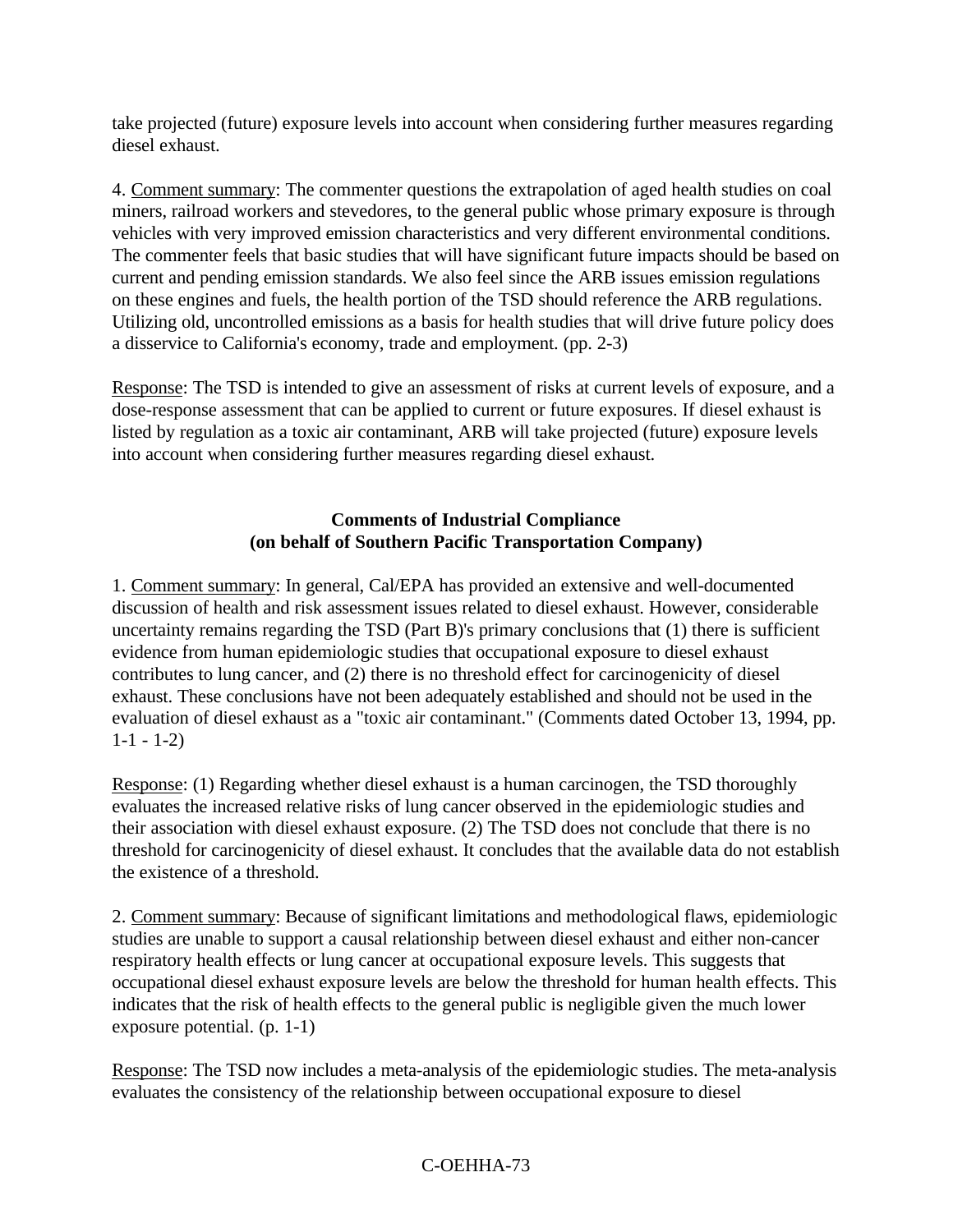exhaust and lung cancer. The evaluation of the potential for non-cancer effects is based mainly on studies of laboratory animals.

3. Comment summary: Occupational exposure levels to diesel exhaust have not been shown to be associated with genotoxicity. Positive genotoxicity results in various in vitro and in vivo bioassays have generally been obtained under extraordinary conditions, with high concentrations of extracts obtained by treating diesel exhaust particulates with strong organic solvents. This approach presents the biological system with a large quantity of test material in a very short period of time and bypasses many of the protective mechanisms encountered when diesel exhaust is inhaled. Thus, the relevance of these types of tests for evaluation of diesel exhaust exposure in man is questionable.

Inhalation studies in which animals or humans were directly exposed to diesel exhaust are more representative of actual exposure conditions. Most studies conducted in this manner have been negative. Two positive studies of direct diesel exhaust exposure were identified, however, genetic activity was 3 reported only at air concentrations greater than 6 mg/m<sup>3</sup>. Exposures of this magnitude are extremely unlikely to occur in occupational settings or over an extended time period. Studies of humans confirm that occupationally-related exposure to diesel exhaust is not associated with evidence of genotoxicity. (pp. 1-1, 1-3, 4-1 - 4-4)

Response: The Part B document has been revised to include discussion of 1) studies which indicate that extraction with a phospholipid emulsion resembling a major component of lung surfactant showed substantial mutagenic activity, sometimes greater than that observed after extraction with organic solvents (Chapter 5); 2) data indicating that both animal and human occupational exposure to diesel exhaust has been shown to result in the production of urinary metabolites of PAHs and nitroPAHs, indicating bioavailability of those compounds (Chapter 3); 3) data describing formation of a nuclease P1-sensitive adduct in the lungs of rats exposed to diesel exhaust which is not found in rats exposed to carbon black or  $TiO<sup>2</sup>$ ; 4) studies which show that formation of human lymphocyte DNA adducts is associated with occupational exposure to diesel exhaust (Chapter 5). This information is relevant to diesel exhaust exposure of humans; it suggests that the induction of lung cancer in humans associated with diesel exhaust exposure may occur through a non-threshold genotoxic mechanism.

Quantitative exposure level determinations were not done in the human occupational adduct studies. OEHHA staff were unable to validate the statement in the comment that genetic activity was reported only at air concentrations greater than 6 mg/m<sup>3</sup>.

4. Comment summary: The animal data are consistent with thresholds for pulmonary function and carcinogenesis, most likely related to the point at which the lung's natural defenses become overwhelmed by the amount of particulate matter being inhaled. Extrapolation of this data to humans indicates animal dose levels associated with carcinogenicity are significantly higher than those likely to be encountered by human populations.

Exceedingly high concentrations can cause respiratory problems through a mechanism in which the lung's natural defenses are overwhelmed by the sheer amount of particulate matter. Clearly,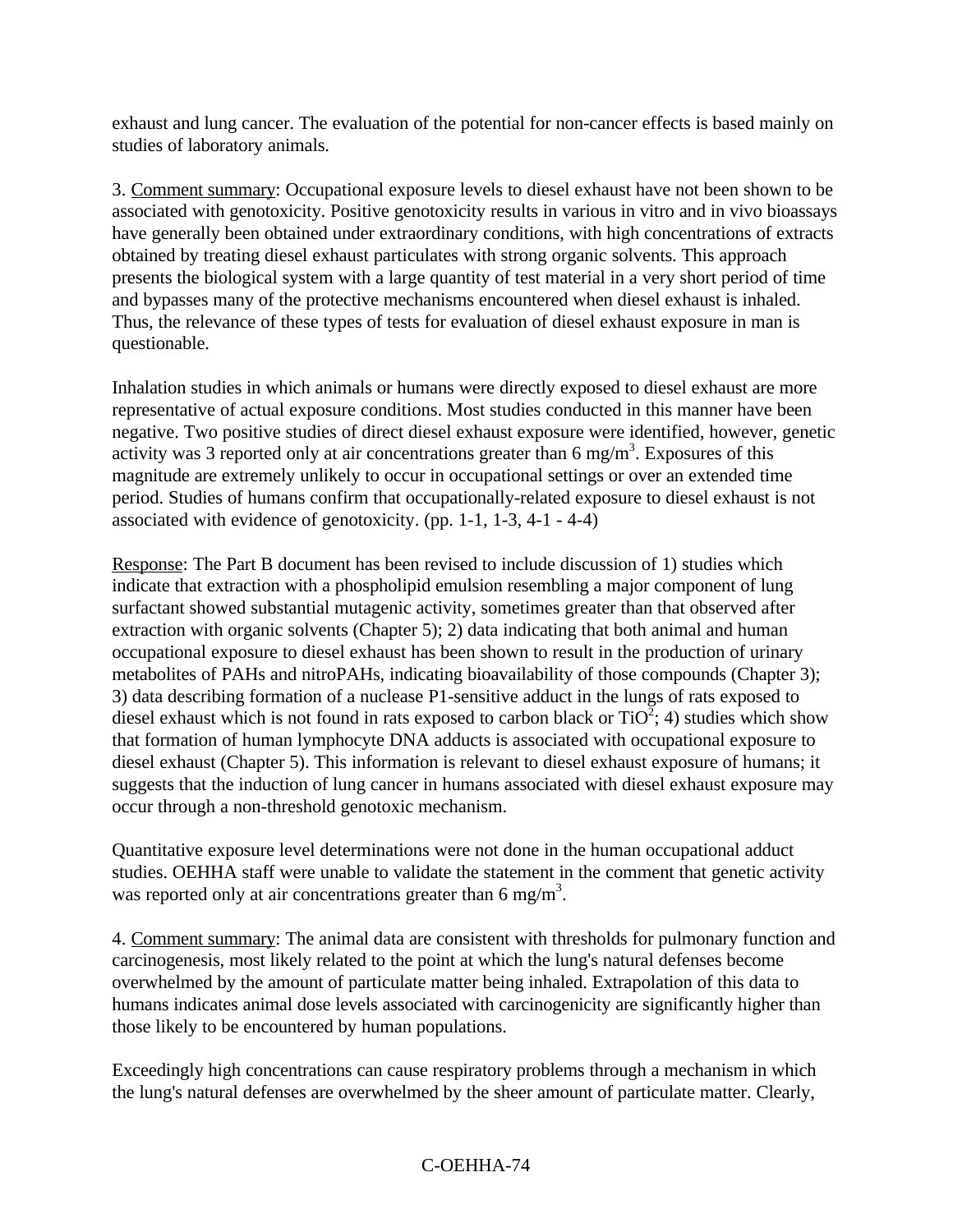this is a phenomenon which would not be specific to diesel exhaust particulates and, in fact, has been shown to occur with other particulates such as carbon black and titanium dioxide. Tests such as these do not provide useful information for estimating health effects from human exposure levels.

As the TSD suggests, particle overload and the resulting inflammation and cell turnover in the lung are likely explanations for the carcinogenic activity of diesel exhaust in rats. Rats appear to be more susceptible to this effect than other species (i.e., monkeys) and may not be an appropriate model for estimating carcinogenic risk from diesel exhaust inhalation. As with non-carcinogenic effects, carcinogenic effects are seen in animals at air concentrations and durations which are unlikely to be encountered through occupational exposure. Thus, the use of unrealistic exposure conditions, combined with the use of an animal species which appears to be uniquely at risk from particulate inhalation, makes the animal carcinogenicity findings of questionable relevance to human risks from diesel exhaust exposure. (pp. 1-1 - 1-4)

Response: Animal data give only a single study from which to draw conclusions about pulmonary function. In the Lewis et al. (1986) study, monkeys were exposed to 0 or 2 mg/m<sup>3</sup> diesel exhaust. Deficits in pulmonary function were found in the monkeys exposed to diesel exhaust. As the study included only one diesel concentration, no NOAEL was observed. It is therefore not possible to determine a threshold for pulmonary function effects from this study. OEHHA staff do not dispute the possible presence of a threshold for the onset of adverse pulmonary function effects from diesel exposure. However, the case of a threshold for diesel exhaust-induced carcinogenicity is far from clear, and requires consideration of many factors (see below). The meta-analysis now included in Part B of this TSD is an indication that such a threshold, if it existed, would lie below levels of diesel exhaust to which humans have been exposed.

The mechanism of action by which diesel exhaust induces lung tumors in rats is not established. One proposed mechanism is that exposure to diesel exhaust particulate matter at high concentrations exceeds pulmonary clearance capabilities and causes chronic inflammation. This inflammation leads to macrophage and/or neutrophil-induced oxidative DNA damage resulting in mutations which are instrumental in the induction of lung tumors, and also leads to cell proliferation which may be mechanistically important to the promotion of the rat lung tumors. This mechanism may have an exposure threshold of action. However, the possibility that genotoxicity due to the PAH and nitroPAH content of diesel exhaust plays a role in the induction of lung tumors in rats at lower levels of diesel exhaust cannot be excluded. This mechanism would probably be relevant to human cancer risk, and would not be expected to have a threshold of action. (Chapter 5 of Part B describes the extraction under physiological conditions of mutagens from diesel exhaust, as well as increased lymphocyte DNA adducts in humans occupationally exposed to diesel exhaust.) In addition, the proposed overload mechanism includes chronic inflammation and associated production of inflammatory cytokines and increased cell proliferation. As noted in a recent paper by Gaylor and Zheng (1996), (1) a threshold dose is questionable if a carcinogen acts via a cell receptor, (2) even a nongenotoxic carcinogen that increases the cell proliferation rate by augmenting an endogenous mechanism is not likely to have a threshold dose, and (3) dose response curves for cell proliferation and tumor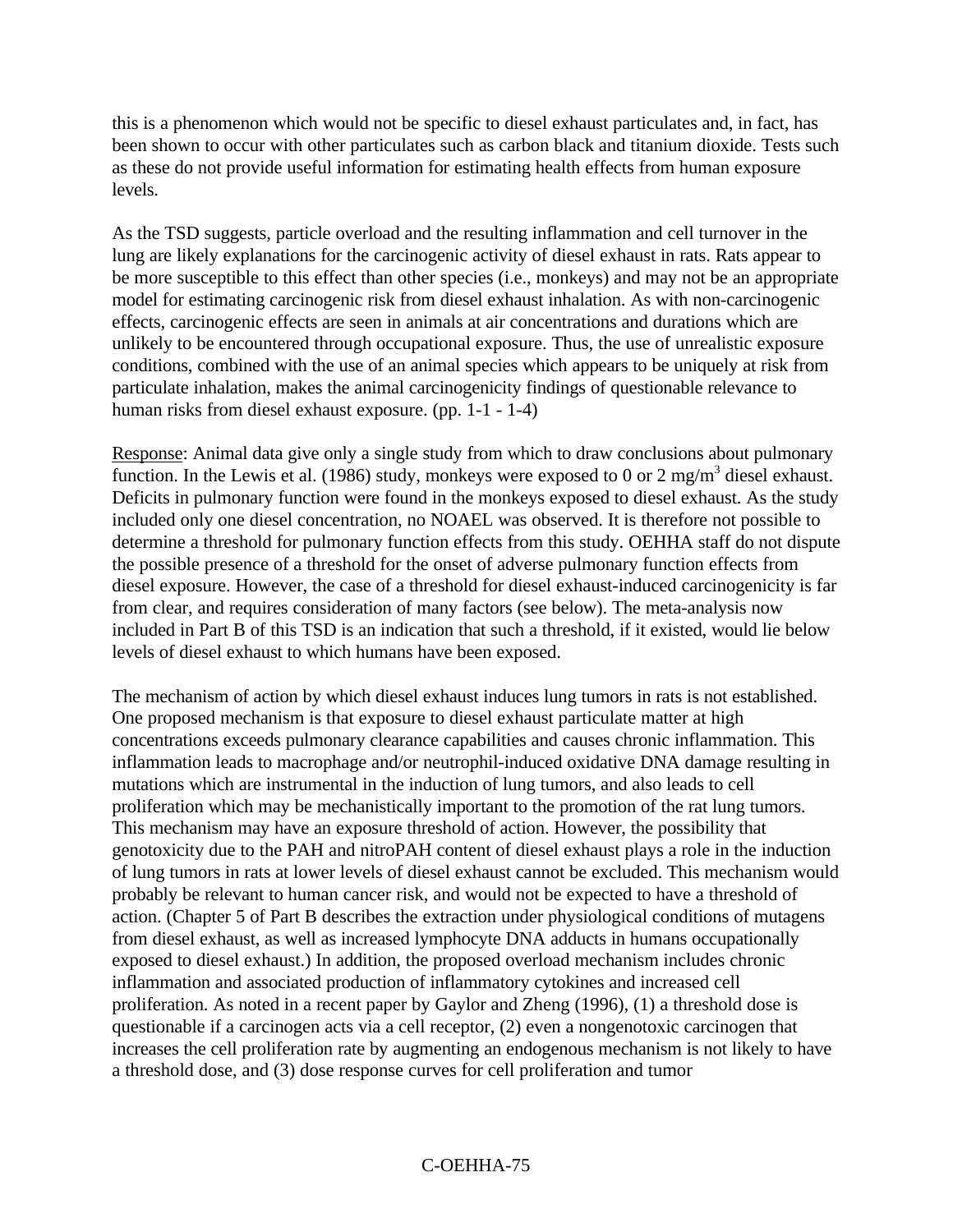incidence do not necessarily mimic each other. The rat lung tumor data are not irrelevant to human cancer risk from diesel exhaust.

Several animal studies described in Chapter 4 of the TSD show that the noncancer effects from exposure to diesel exhaust are more severe than those seen in concurrent controls exposed to other particulates. It does not appear, therefore, that all particulate types behave similarly regarding severity of effect.

5. Comment summary: The TSD's conclusion of carcinogenicity in humans is based on studies with significant weaknesses, The most significant weakness of the studies is the complete lack of exposure data. None of the studies provides a reliable quantification of exposure to diesel exhaust or other substances (i.e., asbestos). In many of the studies, it is questionable whether exposures above background occurred in members of the study populations.

The second major weakness is the lack of data regarding smoking. Over half of the cited studies did not perform even a cursory examination of smoking. Smoking histories in the other studies were poorly detailed or had large amounts of missing data. Of the studies which did examine smoking, well over 90% of the lung cancer cases had a positive smoking history. None of the cited studies has sufficiently accounted for the confounding effects of smoking.

The third major weakness is that the risk levels are almost all below 2.0. Many are not even statistically significant. The significance of risks of this magnitude is highly questionable since it is nearly impossible to control for all identified and unidentified confounders, the most obvious of which is smoking.

Other weaknesses are also associated with the studies. It is inappropriate and misleading for Cal/EPA to conclude that there is "a considerable degree of consistency in regard to a finding of elevated lung cancer rates in workers believed to have been exposed to diesel exhaust."

A recently published study of Finnish locomotive drivers provides evidence which is completely contradictory to the conclusions made in the U.S. railroad studies. The authors of this study found no evidence of an increased risk of lung cancer among Finnish drivers. It is important that the prevalence of smoking among the Finnish drivers is significantly lower than that in the U.S. studies. (pp. 1-4 - 1-5)

Response: Regarding whether diesel exhaust is a human carcinogen, the TSD thoroughly evaluates the increased relative risks of lung cancer observed in the epidemiologic studies and their association with diesel exhaust exposure. The TSD now includes a meta-analysis of the epidemiologic studies which quantitatively evaluates the overall significance of a group of studies without direct measurement of concentration of diesel exhaust. The meta-analysis also provides a strong indication that confounding factors such as smoking are not responsible for the excess carcinogenicity observed in diesel exhaust-exposed occupational groups. Further, the metaanalysis increases confidence in the positive findings of studies with relative risks below 2.0.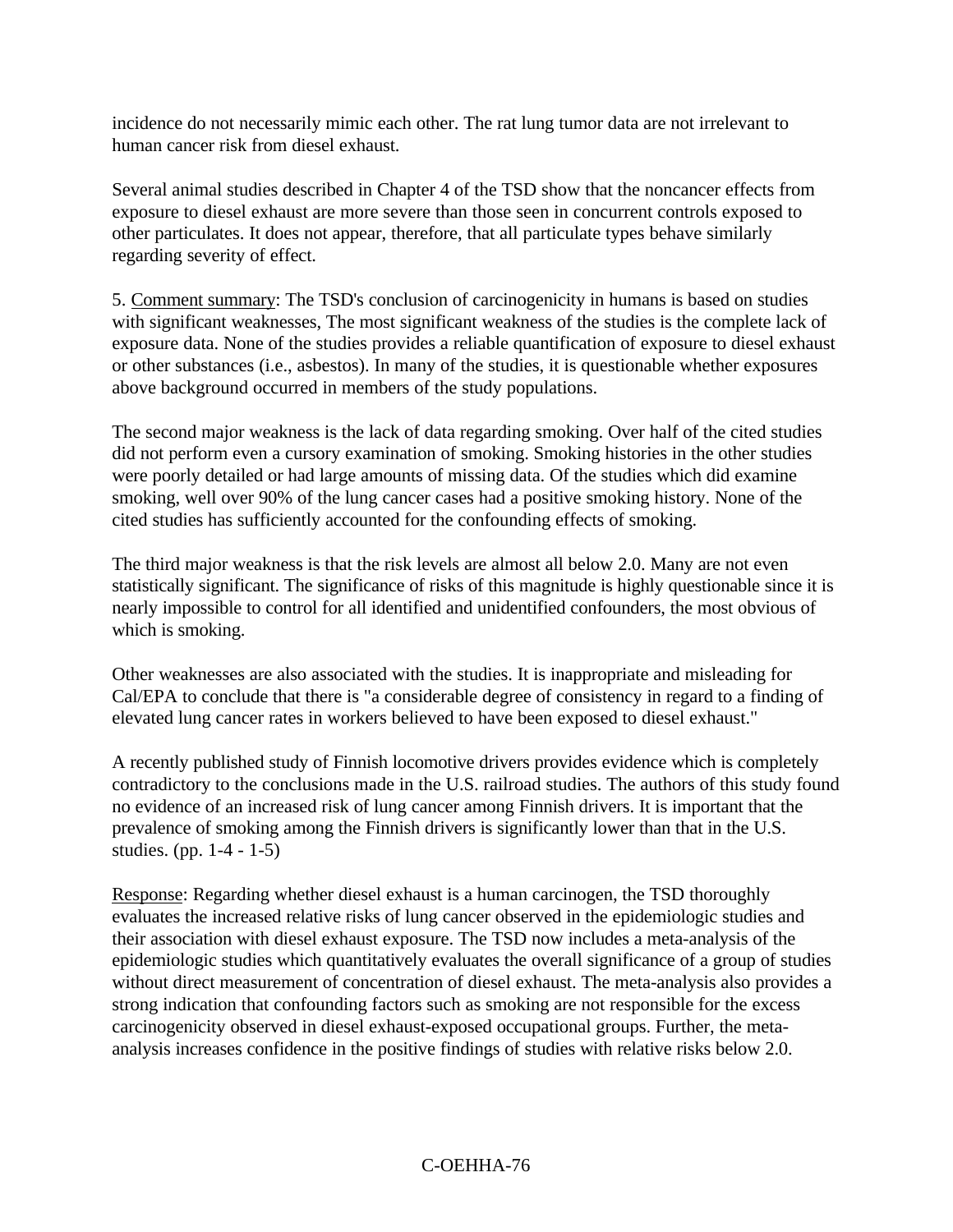The measurements of respirable particles in the Woskie et al. (1987a,b) studies directly apply to the two railroad worker studies by Garshick et al. (1987a, 1988). Garshick et al. (1987b) address the issue of exposure to asbestos among railroad workers. In the bulk of the epidemiologic studies, exposure to diesel exhaust can be questioned, but the most reasonable assumption is that it occurred.

The comment does not offer details of how the smoking histories that were obtained in the studies "were poorly detailed or had large amounts of missing data."

The statement regarding "a considerable degree of consistency" in the worker studies has been modified somewhat. Chapters 1 and 6 of Part B now note that there is a considerable degree of consistency in finding elevated, although not always statistically significant, lung cancer risks in workers potentially exposed to diesel exhaust within several industries.

The study of Finnish locomotive drivers (Nokso-Koivisto and Pukkala, 1994) did not come to our attention in time to be included in the 1994 draft, but a review is in the current revision of Part B, Section 6.2.1.4. The chief result of the study is a standardized incidence ratio (SIR) of 0.86, which is below the SIR of 0.95 for all cancer among the drivers. These SIRs represent incidence rates below the expectations based on national values. The diesel exposure of this cohort might not be sufficient to detect an effect, as discussed in the revised TSD. The observation that Finnish locomotive drivers have a significantly lower prevalence of smoking than do U.S. drivers does not provide a comparison that is directly applicable to understanding the differing relative incidences of lung cancer between those two groups. Establishing a contradiction between the results for these two groups would require further information, such as age dependence of smoking rates in the exposed and the reference population, evaluation of the follow-up in the drivers and the actual age-dependent exposures of the workers. An explanation of the standardized incidence ratio for lung cancer being less than that for all cancer would also be required. The TSD's meta-analysis (Part B, Appendix D) finds that this study is anomalous relative to other railroad studies.

6. Comment summary: An important consideration in evaluating lung cancer in animals from diesel exhaust exposure is the relationship between exposure levels, lung clearance, and the occurrence of tumors. The data cited in the TSD indicate an apparent threshold for impairment of lung clearance in F-344 rats chronically exposed to diesel exhaust. Exposures above this level are required to increase tumor incidence in exposed animals. Clearly, assessment of the risks from low-level human exposure to diesel exhaust should account for threshold effects.

Cal/EPA has estimated cancer risks to humans from inhalation of diesel exhaust using the animal study of Mauderly et al. (1987). The assumptions and methods employed by Cal/EPA in their estimates can be shown to overestimate risk by several orders of magnitude. Areas in which the assumptions and quantitative procedures used by Cal/EPA exaggerated the animal-based risk projections include: use of all lung tumors instead of malignant tumors; forcing the dose threshold to equal zero; inappropriate time in time-to-response model prediction of human risks; assumptions regarding time-to-response model selection and parameterization; methodology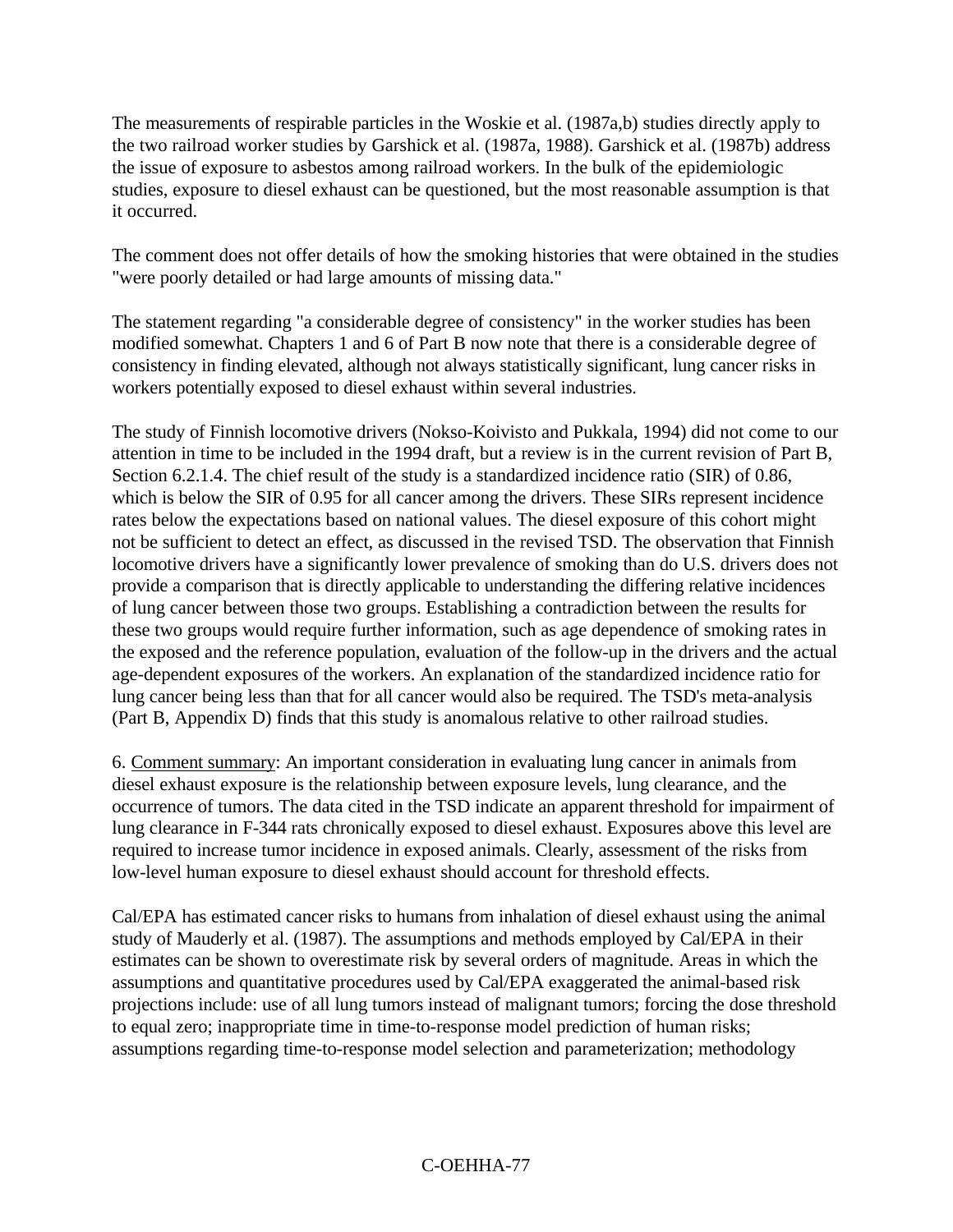used to calculate upper bounds; no weight-of-evidence evaluation of animal studies; and, imprecise human exposure assumptions.

Of particular importance is the indication of a human dose threshold well above levels likely to be encountered in occupationally-related diesel exhaust exposures. (pp. 1-6)

Response: The mechanism of action by which diesel exhaust induces lung tumors in rats is not established. One proposed mechanism is that exposure to diesel exhaust particulate matter at high concentrations exceeds pulmonary clearance capabilities and causes chronic inflammation. This inflammation leads to macrophage and/or neutrophil-induced oxidative DNA damage resulting in mutations which are instrumental in the induction of lung tumors, and also leads to cell proliferation which may be mechanistically important to the promotion of the rat lung tumors. This mechanism may have an exposure threshold of action. However, the possibility that genotoxicity due to the PAH and nitroPAH content of diesel exhaust plays a role in the induction of lung tumors in rats at lower levels of diesel exhaust cannot be excluded. This mechanism would probably be relevant to human cancer risk, and would not be expected to have a threshold of action. (Chapter 5 of Part B describes the extraction under physiological conditions of mutagens from diesel exhaust, as well as increased lymphocyte DNA adducts in humans occupationally exposed to diesel exhaust.) In addition, the proposed overload mechanism includes chronic inflammation and associated production of inflammatory cytokines and increased cell proliferation. As noted in a recent paper by Gaylor and Zheng (1996), (1) a threshold dose is questionable if a carcinogen acts via a cell receptor, (2) even a nongenotoxic carcinogen that increases the cell proliferation rate by augmenting an endogenous mechanism is not likely to have a threshold dose, and (3) dose response curves for cell proliferation and tumor incidence do not necessarily mimic each other. The rat lung tumor data are not irrelevant to human cancer risk from diesel exhaust.

The cancer risks estimated from the Mauderly study are approximately one order of magnitude less than risks estimated from the human epidemiological data (see Chapter 7). In response to the concerns about use of all tumors, squamous cysts have been removed from the analyses in the TSD's risk assessment. Inclusion of benign precursors of malignant tumors in modeling human cancer risk from animal tumor data, however, is generally considered to be appropriate. The squamous cysts are no longer in the analyses because it is not clear if they are precursors of malignant tumors. The analyses include the use of the Moolgavkar model, which does not force the threshold to equal zero.

All animal cancer studies with diesel exhaust were examined. Section 7.2.4 of Part B discusses why the Mauderly et al. (1987) study was selected for risk assessment, although it may not give the highest potency estimates. Its selection due to superior reporting and study design may be viewed as involving an implicit weight-of-evidence analysis of the animal studies.

As described in Chapter 1, there is no clear indication of a threshold for carcinogenesis.

For more detail on animal data-based risk assessment issues, see responses to Comments 29-35, below.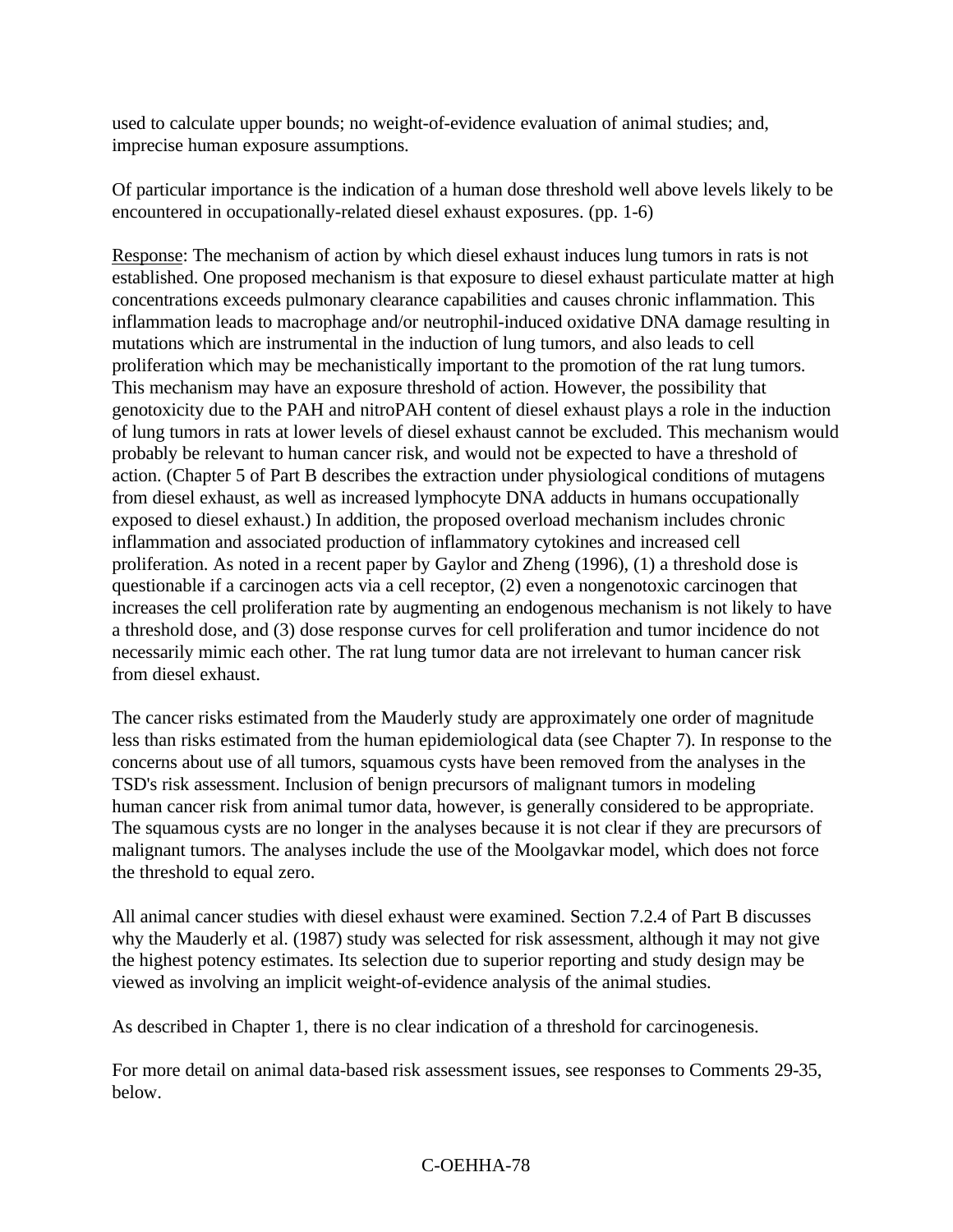7. Comment summary: Each of the three railroad studies cited by Cal/EPA as the best evidence of an association between diesel exhaust exposure and lung cancer has significant weaknesses.

The Garshick (1988) study that is used in the TSD as the basis for establishing human risk estimates has highly significant limitations which make its credibility and elevation to such a level of importance questionable. The authors of the study did not examine smoking histories among the study population. Although Cal/EPA has cited this study as evidence of a dose-response relationship, when the authors of the study eliminated the highest-exposed workers (shopworkers) from their analyses because of potential confounding from asbestos exposure, they found the relative risks actually increased slightly. Elimination of the shopworkers should have resulted in a decreased relative risk if a dose-response relationship was present. it should also be noted that the relative risks for the potentially highest exposed group also had the widest confidence interval. The differences in relative risk between the different exposure groups were all less 1.0. Thus, it is questionable whether a significant difference between any of the groups actually exists.

Considering the readily apparent weaknesses and inconsistencies, it is surprising that Cal/EPA has based its entire human risk assessment on this study. Because the study lacks information regarding exposures (to diesel exhaust, cigarette smoke, asbestos, and other potentially relevant substances), it is not an appropriate study on which to base risk calculations. Thus, the various assumptions used by Cal/EPA in establishing a cancer slope factor from this study are not valid. (pp. 1-6 - 1-7)

Response: Each of the three railroad studies referred to in the comment -- Howe et al. (1983), and Garshick et al. (1987a and 1988) -- has significant uncertainties, which the comment characterizes as weaknesses. Specific points are discussed in the following paragraphs and in response to Comment 25.

The TSD's human data-based dose-response assessment is no longer based entirely on the Garshick et al. (1988) cohort study. The revised TSD has added an exposure-response relationship for the Garshick et al. (1987a) case-control study to the quantitative risk assessment. This study does have some information on smoking, but it shares with the Garshick et al. (1988) cohort study the uncertainty about the exposure history of the railroad workers.

Notwithstanding the lack of direct measurement of smoking in the Garshick et al. (1988) cohort study, investigators (Cohen and Higgins, 1995) have stated that the elevated relative risk found in this study could not be explained by cigarette smoking. The argument refers to data from the Garshick et al. (1987) case-control study as evidence of lack of confounding due to smoking in the cohort study of the same workplace. The case-control study obtained smoking habit data from some next of kin by questionnaire.

The analysis of the Garshick et al. cohort study in the revised TSD has been modified to exclude shopworkers. That job did have some very highly exposed workers and also some workers with virtually no exposure, but the actual proportion of exposed-to-unexposed is not known. Hence the exclusion. The revised TSD shows that, due to their very heterogeneous exposure, the overall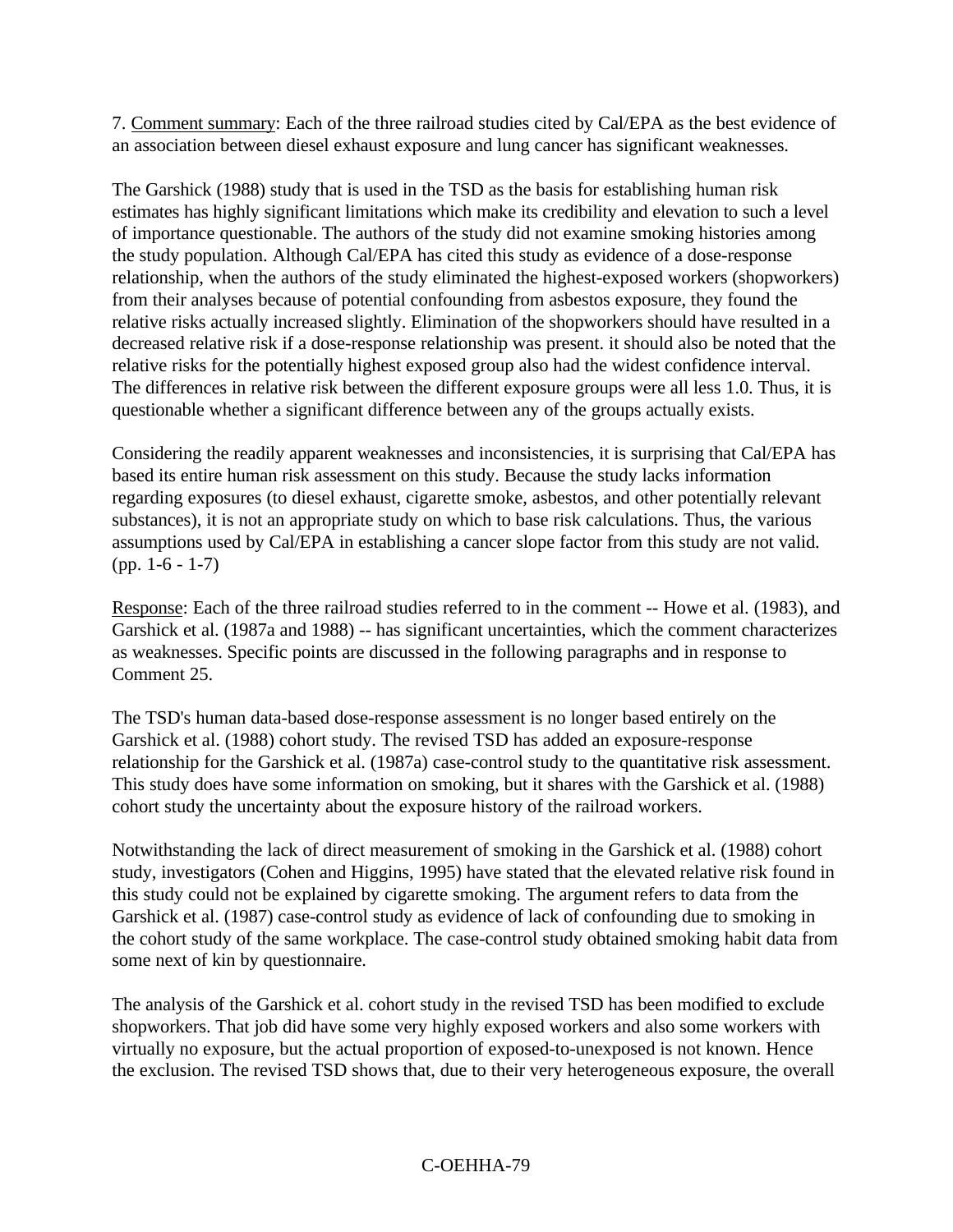risk of shopworkers is most likely to be about the same as for train workers. On this basis, the very small reduction of risk with shop workers removed, as reported in Garshick et al. (1988), is well within the random variation of the data. It is correct that the apparently most highly exposed group had the widest confidence interval. This reflects the choice of category boundaries that resulted in less cancer deaths in that group. Although the maximum likelihood estimates of relative risk are all below 2, the three highest exposed groups were all just significantly above 1. Moreover, the trend is statistically significant. In sum, the cancer slope factors calculated from Garshick et al. (1988) are based on valid assumptions and are themselves valid representations of overall slope.

Because of questions about these results, the revised TSD (Appendix E) includes an analysis starting with the individual data and showing substantial statistical significance. Also included (Appendix D) is a meta-analysis, positive with 31 studies. The meta-analysis should substantially address the concerns, raised by this and other commenters, regarding confounding.

8. Comment summary: Appendix B of Part B discusses what Chapter 4 describes as "an extensive series of epidemiologic studies" that "has provided evidence that ambient particulate matter may be associated with serious health effects, including death." The relevance of these studies to an evaluation of the health effects of diesel exhaust is questionable since the studies did not specifically examine diesel exhaust; in many of the studies the source of particulate matter is known to be something other than diesel exhaust (i.e., burning wood, coal, factories, etc.). These references are misleading and should not be used to support conclusions regarding diesel exhaust. (pp. 1-2, 3-1)

Response: The purpose of the discussion of the epidemiological studies is to illustrate the types of health impacts that occur following chronic exposure to airborne particulates, including diesel exhaust. The document does not use the studies for quantitative risk assessment for diesel exhaust. Several recent clinical studies specifically examining the effects of instilled diesel particles on immunologic and allergic responses in human volunteers are now described in Chapter 4 and can be used to support the conclusions (regarding particles, not diesel exhaust) drawn from the epidemiological studies mentioned. The health assessment of diesel exhaust would be incomplete without some discussion of particles. Diesel exhaust does contribute to environmental particle load and many of the issues surrounding diesel exhaust relate to the effects of its particles.

9. Comment summary: Near the bottom of page 4-3, the TSD cites four epidemiologic studies. Each has significant weaknesses in terms of exposure data, possible confounding by smoking, small study populations, and inconsistent study results. For the most part, the weaknesses of the studies have been recognized by Cal/EPA. Therefore, the TSD's conclusion that the studies "suggest together that exposure to diesel exhaust may be related to respiratory symptoms" is surprising. The TSD should state that these studies provide little support for non-cancerous respiratory effects of diesel exhaust at occupational exposure levels. (pp. 1-2 - 1-3)

Response: One of the studies (Reger et al. 1982) is no longer cited. As now restated in the revised TSD, the remaining studies mentioned in the comment, though not entirely consistent, do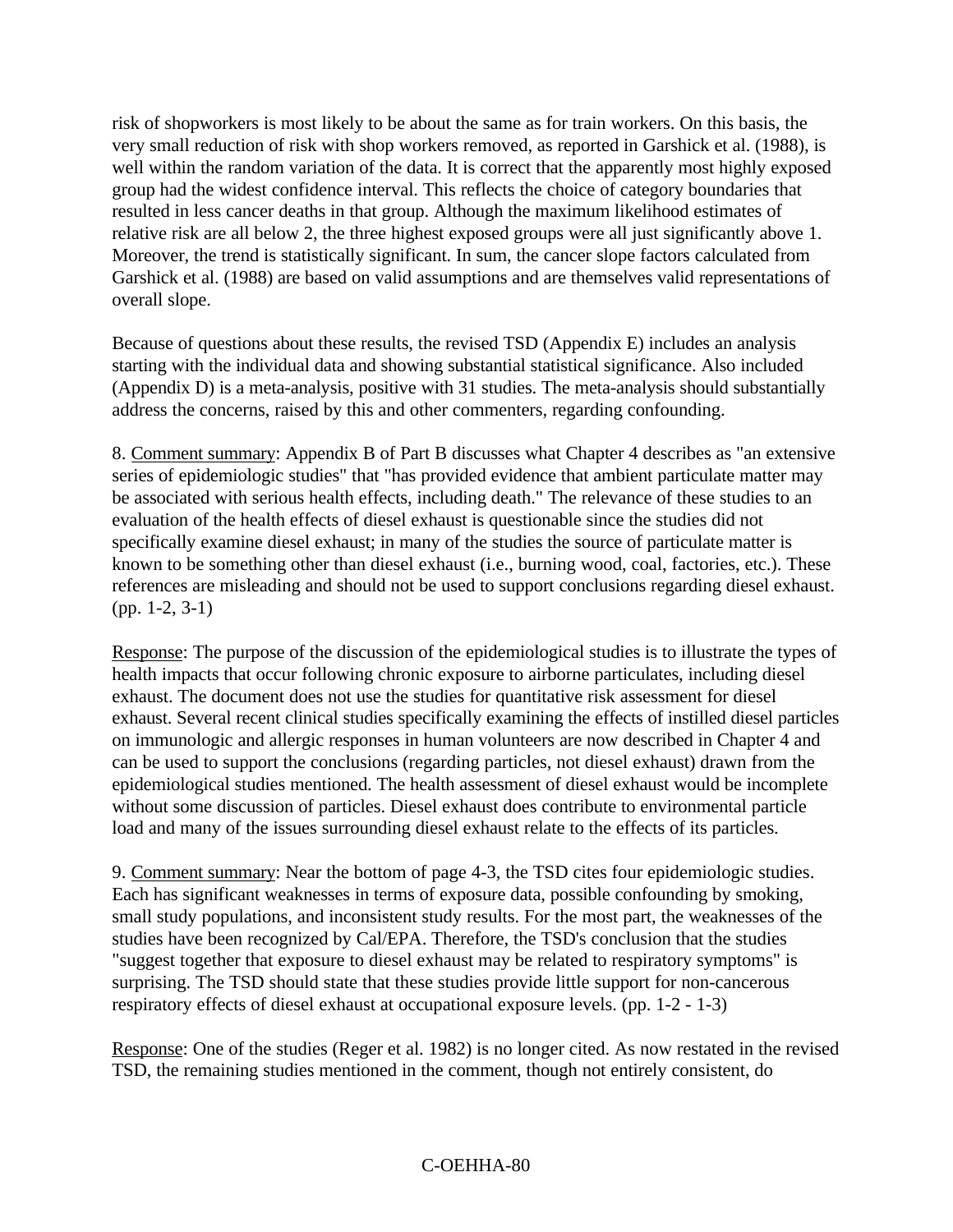suggest that respiratory symptoms and/or pulmonary function may be due to exposure to diesel exhaust. Later in the same paragraph, the TSD states that seven studies did not find respiratory symptoms or pulmonary function changes in the subjects examined. The TSD acknowledges weaknesses present in the studies.

Diesel exhaust contributes to ambient particulate matter, which is a serious public health problem. Appendix B of this TSD provides a summary of this problem.

10. Comment summary: The TSD's discussion of non-carcinogenic health effects of diesel exhaust exposure in human epidemiologic studies is somewhat misleading. The document correctly notes that all of the studies had limitations such as small numbers of subjects and inadequate exposure characterization. However, the document's comments regarding each cited study do not always give an accurate representation of the article's contents.. For example, the discussion of Battigelli et al. (1964) omits perhaps the most important finding of this study, which is the effect of smoking on respiratory symptoms and function.

Part B fails to note that factors such as recall bias or different work conditions among underground miners unrelated to diesel exhaust (i.e., increased dust, temperature, humidity etc.) may explain the findings by Jorgensen and Svensson (1970) of increased bronchitic symptoms.

Chapter 4's statements that important effects or relationships could have been "obscured" in certain studies (Ames et al. (1982) and Attfield et al. (1982)) lack objectivity and assume that there must be some effect.

Cal/EPA has failed to note that Reger et al. (1982) concluded that differences in selected symptoms and pulmonary function performance between matched pairs relative to an index of exposure did not show trends consistent with an effect due to diesel emissions.

Cal/EPA notes that Gamble et al. (1983) found an increased prevalence of phlegm associated with exposure to diesel exhaust. However, given the study's extremely low risk ratios, incomplete exposure characterization, incomplete controlling for smoking (i.e., classified only as current, exor non-smoker), and inconsistencies in symptom findings (i.e. cough or dyspnea, not associated), one cannot conclude any kind of causal relationship between the findings and diesel exhaust exposure.

The TSD fails to note that Robertson et al. (1984) concluded that "with the current levels of these gases, any long term effects on respiratory health are so small as to be undetectable in the presence of smoking and dust exposure."

The TSD fails to note that Ulfvarson et al. (1987) could not find any dose-related correlation between nitric oxide, nitrogen dioxide, formaldehyde, or carbon monoxide and pulmonary function. Also, there was no control group used to compare the pulmonary function findings, and the number of individuals who experienced a decline over the workshift, and the number of these individuals who were smokers is not given. It should be noted that the method of recruitment of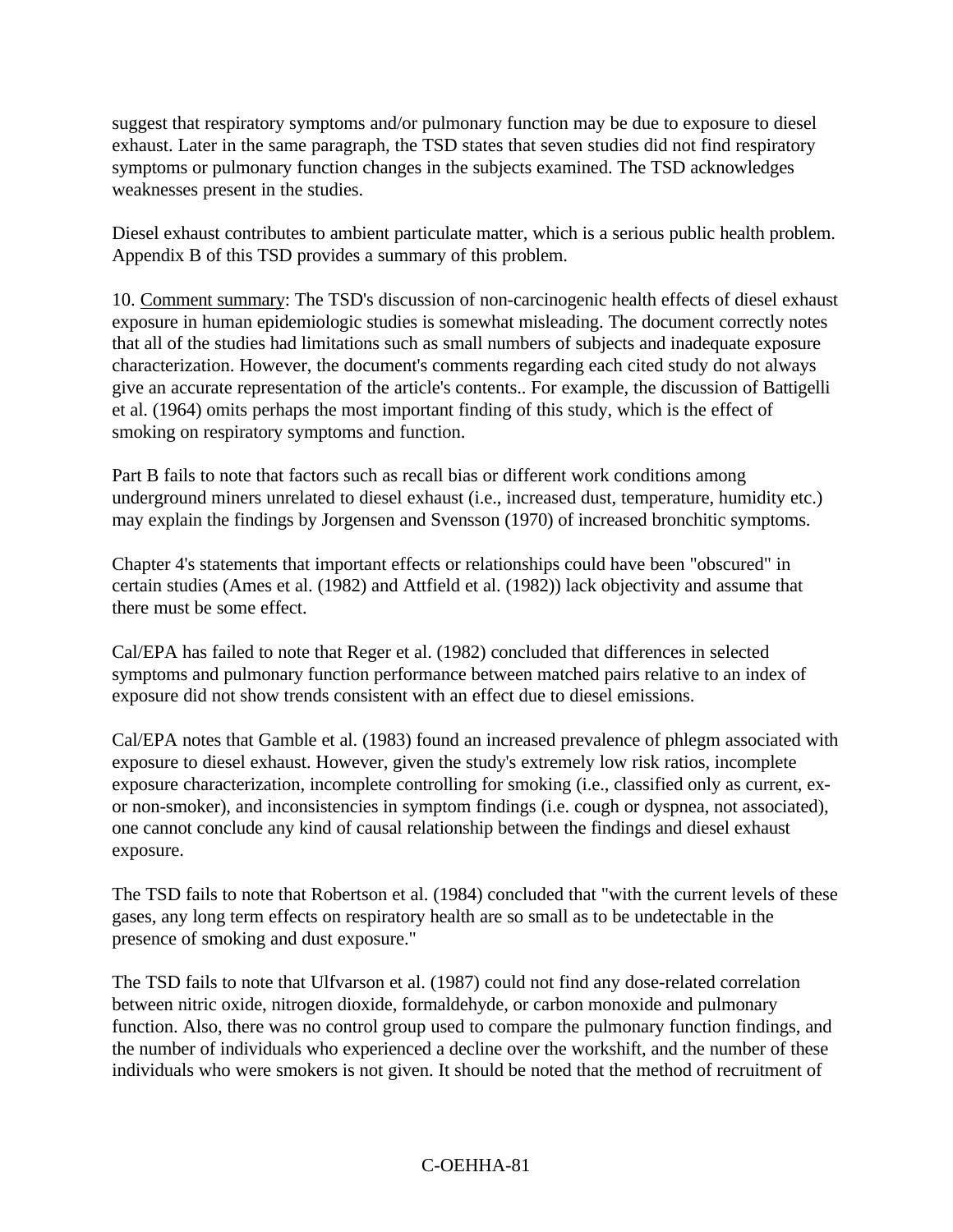study participants and hence their motivation for participation in the studies by Ulfvarson is not clear.

Other observations can be made with regard to other studies. In addition, the three studies by Ulfvarson et al. have serious methodological flaws and cannot support a causal association between pulmonary function measurement decreases and diesel exhaust exposure at the levels cited. The most logical conclusions from the studies reviewed by Cal/EPA are that the results have been highly inconsistent, dose-response relationships have not been established, the studies are severely limited by confounding from smoking or other exposures unrelated to diesel exhaust, and recall, selection, and volunteer biases make any meaningful interpretation impossible. Positive findings in these studies have been extremely small in magnitude and could be easily explained by one or more of the above factors. Thus, these epidemiologic studies provide little support for noncancerous respiratory effects of diesel exhaust at occupational exposure levels. This fact should be clearly stated. (pp. 1-2 - 1-3, 3-1 - 3-3)

Response: The TSD states that Battigelli et al; (1964) found no significant effects on health attributable to diesel exposure of workers. The study's findings regarding smoking, while important, as suggested in the comment, are not directly relevant to diesel exhaust, the subject of the TSD.

The study by Jorgenson and Svensson (1970) found a significant increase in bronchitic symptoms of tightness of the chest and cough in 60 underground miners compared with symptoms from 55 above-ground workers, although spirometry results were negative. The dust conditions of the mine were reportedly "well under control", and were generally between 300 and 600 particles/cubic centimeter, according to the authors on page 353 of the report. Data on temperature and humidity conditions were not presented in the article. There is therefore no firm basis for presenting these conditions as confounding variables accounting for the observed effects. Recall bias would be more likely if the exposure occurred much before the measured responses, thus making a precise recollection of exposure conditions more difficult. In the Jorgenson and Svensson study, measurements were taken immediately after the end of the workshift. In addition, recall bias, if present, could just as easily influence the results toward lesser severity. There is no reason to suppose that recall bias occurred or that it only influenced the results in one particular direction.

The study by Ames et al. (1982) included an exposed group of 60 miners. With such a small sample size, an important effect might have been obscured, and this possibility is mentioned in the TSD. Additionally, the age of the controls was 15.1 years greater than the exposed group, on average. A large effect would have been required in order for a statistically significant difference to become apparent between the two groups.

Similarly, Attfield et al. (1982) found that symptom prevalences in potash miners were elevated compared with a non-dust exposed group of workers, which the investigators indicated "...may have caused difficulty in the detection of dose-response relationships..." of diesel exhaust with respiratory symptoms. Type-II errors are a common concern in epidemiology, particularly when confounding variables related to potential adverse effects are known to exist. The major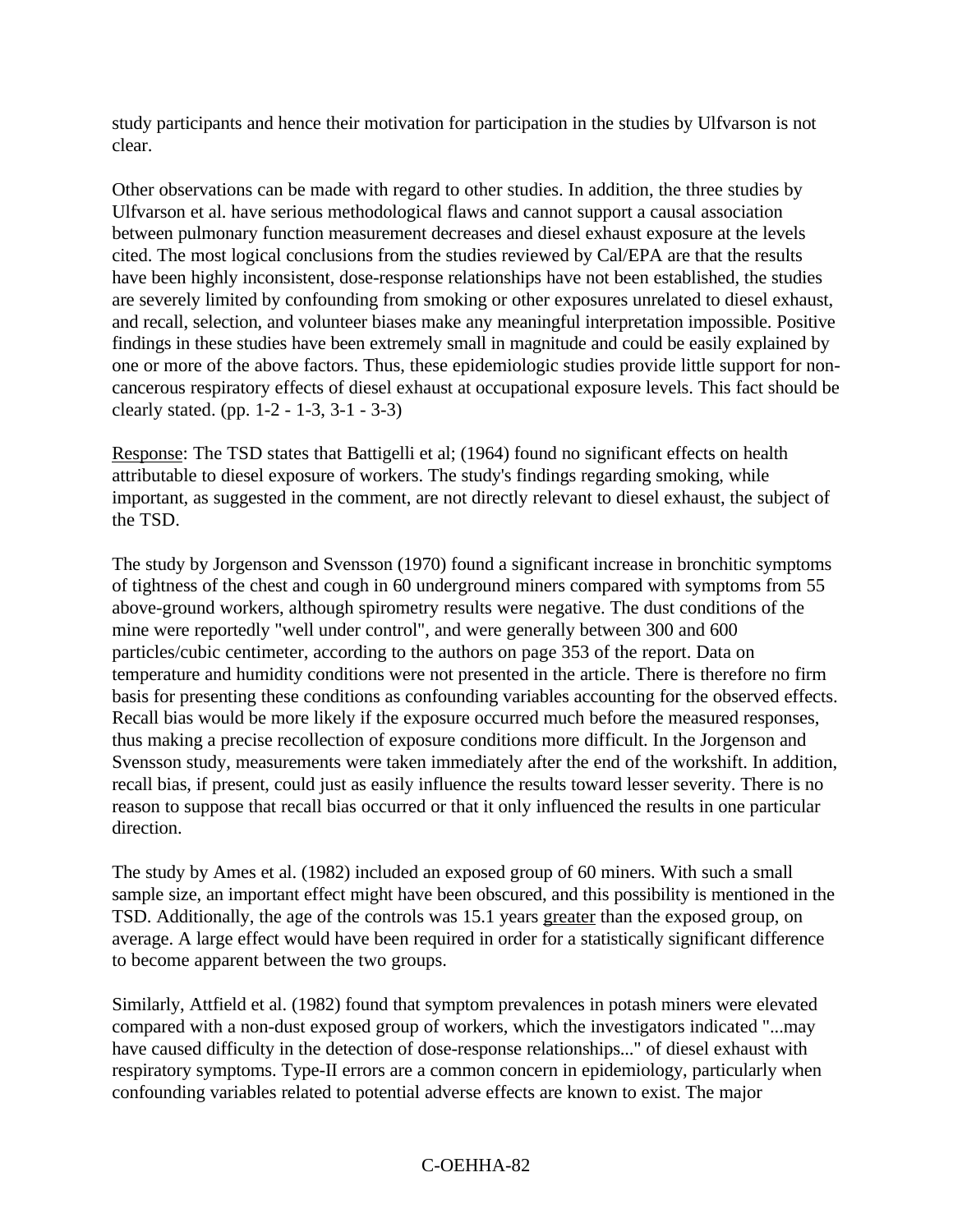limitations of the Ames et al. (1982) and Attfield et al. (1982) studies probably biased the results in the "no-effect" direction. The TSD, therefore, uses caution in interpretation of statistically negative results, which is different from assuming the presence of an effect.

The study by Reger et al. (1982) found significantly elevated incidence of cough and phlegm in diesel-exposed miners, but the decreased pulmonary-function test results were not significantly different from the matched control miners. Diesel-exposed workers had less dyspnea compared with the control miners. The authors state in their abstract: "A prudent public health stance dictates reservation of judgement pending prospective examinations and detailed environmental surveys". In other words, the authors were unable to draw definitive conclusions about the results in their study. The TSD's description of Reger et al. (1982) has been expanded to clarify the conclusions reached in the report.

The TSD accurately describes both the positive and negative findings of the Gamble et al. (1983) study. The document does not claim that the studies indicate causality, but rather that the studies contain results that are consistent with those of other studies. In separate analyses of the same individuals, Gamble and Jones (1983a, 1983b) associated the increased phlegm production specifically with diesel exhaust. They (1983a) also reported a significant decrease of vital capacity with exposure to diesel exhaust, and their data suggest a trend of increasing dyspnea with diesel exhaust. Increased phlegm was associated with exposure, however, as noted in the comment. The TSD reports this effect but does not claim that the data establish causality by diesel exhaust.

Robertson et al. (1984) did find that effects at the NOx concentrations studied were insignificant compared to the influence of dust (particulates) and smoking. The TSD's summary of this study (in Part B, Chapter 4) notes that no significant differences between controls and NOx-exposed individuals were observed for respiratory symptoms or FEV1. The suggested direct quote from the study report would not add useful scientific information to the TSD.

The lack of correlation between individual gases and pulmonary function is now mentioned in the TSD's discussion of Ulfvarson et al. (1987). The workers in this study were tested for changes in pulmonary function over a workshift. The fact that a control group of workers was not also tested is not necessarily a critical component in evaluating the results since the workers were tested using before-shift values as their own "control" levels. The pulmonary function results were presented as group means, therefore the number of individuals experiencing a decline was not given. The number of individuals experiencing a decline that were also smokers is not given in the Ulfvarson et al. (1987) paper. This point has been added to the TSD in the description of Ulfvarson et al. (1987). The method of recruitment of the subjects was not explicitly stated in the report, as pointed out by the comment. This point is now mentioned in the TSD.

The more recent studies by Ulfvarson have limitations common to epidemiology studies, and contain potentially confounding variables that could influence the results in either direction. The TSD concludes the section on human non-cancer epidemiology studies (Part B, Section 4.1) with statements acknowledging the presence of limitations and possible confounding variables.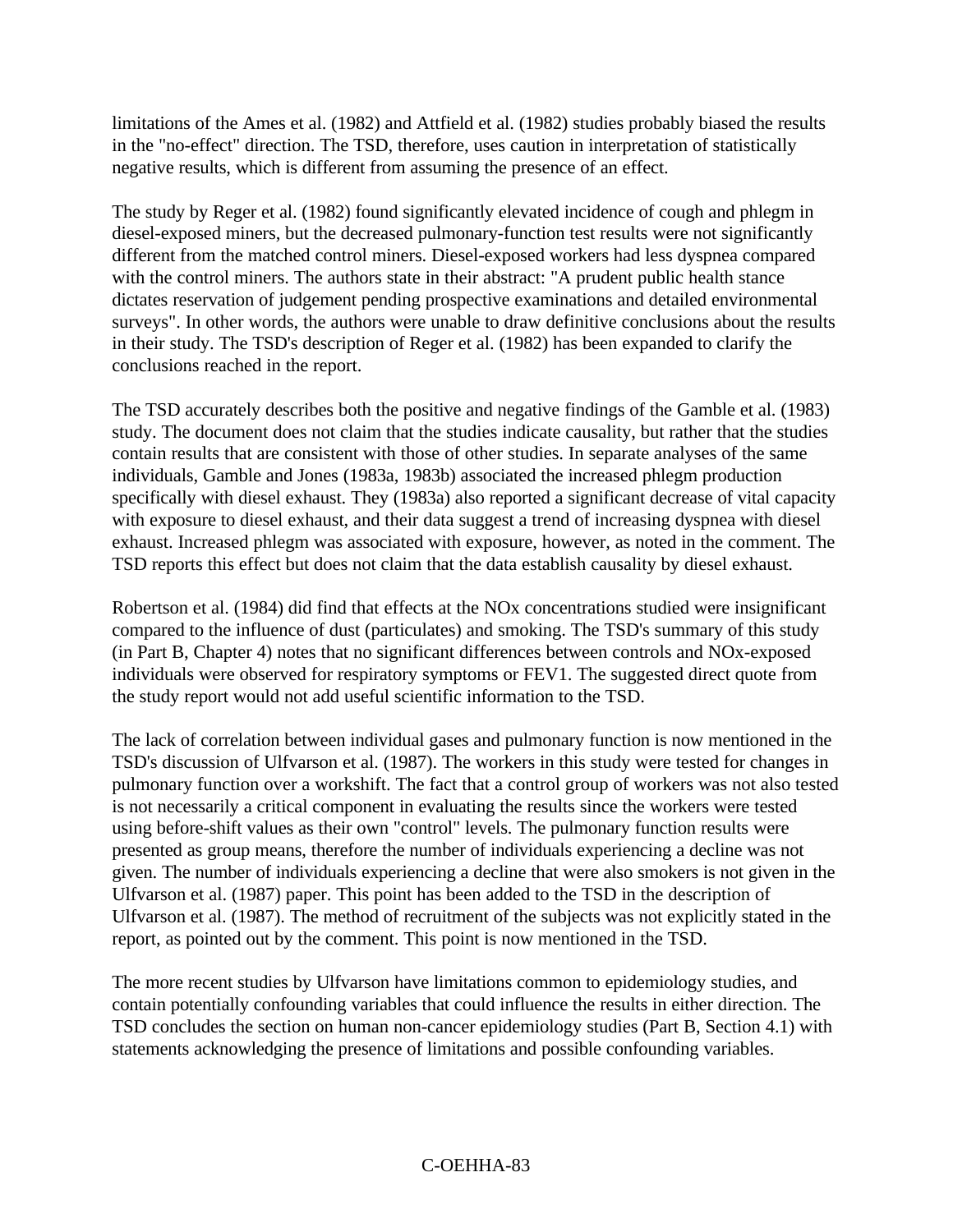To these statements have been added mention of some of the potential variables mentioned in the comment. However, despite their limitations, nearly all of the studies indicate some degree of respiratory effects in humans from exposure to diesel exhaust. Though each individual study may not be definitive in showing a causal relationship, as a whole the effects are consistent and therefore highly suggestive of causality. The more recent studies in human volunteers showing increased inflammatory and allergic responses following brief exposures are consistent with this conclusion. It would be incorrect to state that epidemiologic studies provide little support for non-cancerous respiratory effects of diesel exhaust at occupational exposure levels. I

11. Comment summary: Together with the IRIS information on diesel exhaust (Appendix A of Part B), the animal health effects section of the TSD provides an adequate review of the animal studies of the noncarcinogenic effects of diesel exhaust.

In addition, it is worthwhile to note that in nearly all the animal inhalation studies that were reviewed, diesel exhaust exposure is expressed on the basis of the concentration of diesel particulate in air. While there is general scientific consensus that the noncarcinogenic pulmonary effects of diesel exhaust are primarily due to the particulate component of the exhaust, the role of inhaled diesel exhaust particles in inducing non-respiratory toxicity is far from clear owing to varying atmospheric fate and transport characteristics of the particulate, gas, and volatile hydrocarbon constituents of diesel exhaust, it is not known the degree to which human environmental "diesel exhaust" exposure will mimic the diesel exhaust composition of the inhalation test chambers used in animal studies. Thus, for the apparent toxic effects that have not been confidently associated with the particulate phase of diesel exhaust, extrapolation from the results of animal diesel exhaust studies to environmental human exposures should be performed with great caution. (pp. 1-3, 3-3 - 3-4)

Response: In response to this comment, it is important to note that the TSD does not engage in quantitative extrapolation of non-cancer, non-respiratory, health risks from animal studies to humans. (The commenter does not dispute the propriety of extrapolating respiratory effects.) It is also important to note that although the TSD uses particulate mass as the measure of exposure, this is not meant to imply that the observed adverse health effects are necessarily caused by the particulate fraction of the exhaust. As is made clear in the document, this measure is a dose surrogate for exposure to all components of diesel exhaust.

OEHHA staff share the commenter's concerns regarding the varying composition of diesel exhaust. Since inhalation studies discussed in detail in the TSD indicate that exposure to diesel exhaust particles results in different manifestations and severity of toxicity than a number of different non-diesel particles (see Lewis et al., 1986; Nikula et al., 1995; Ichinose et al. 1995 for 3 examples in several species), it is not clear that all adverse effects from diesel exhaust exposure are due purely to non-specific particle effects. Whether the variations in its composition importantly impact the risks associated with diesel exhaust cannot be assessed without quantitative speciation of the components of the exhaust at issue and an index of the toxicological concern associated with each of the measured components. Such information is currently not available.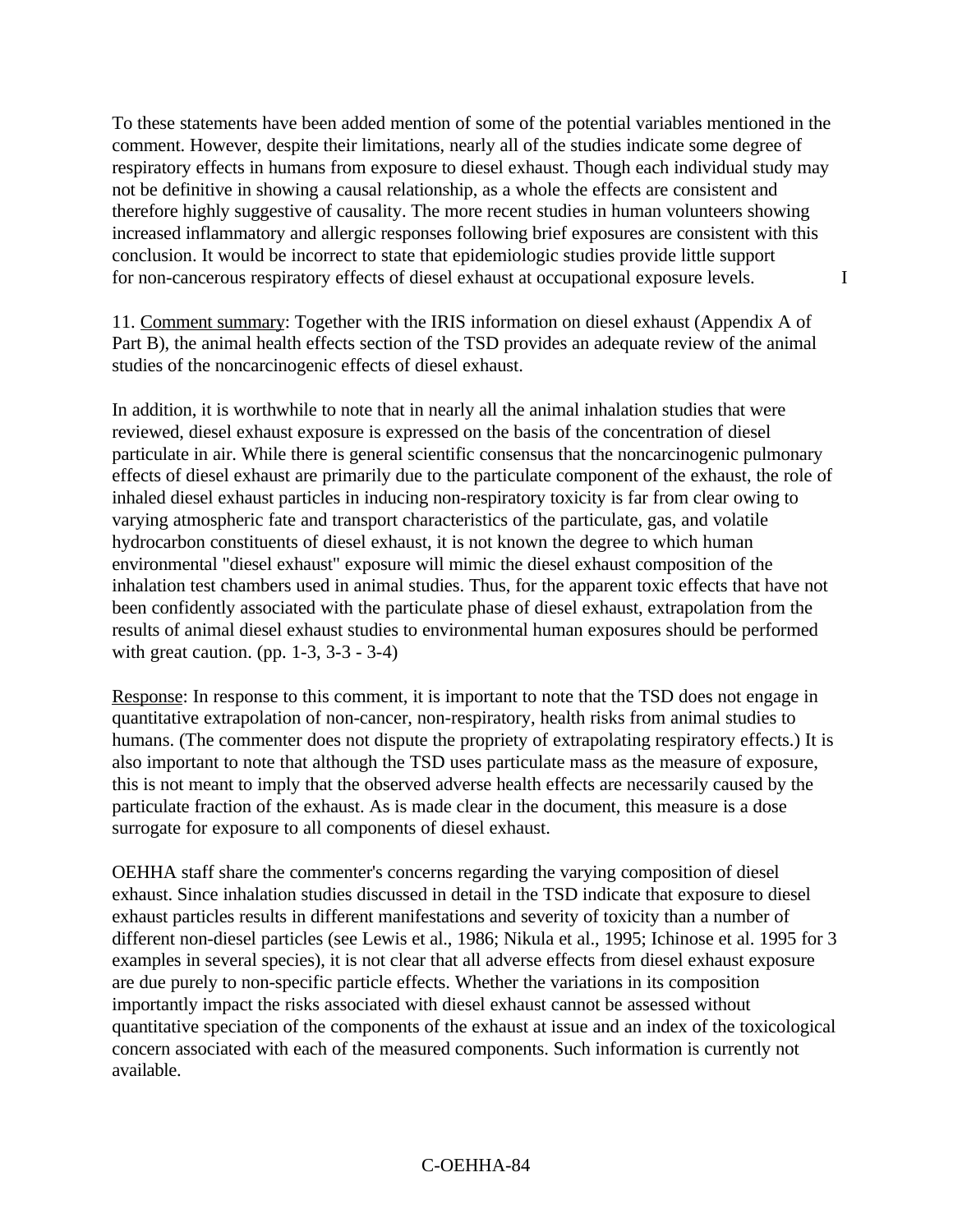12. Comment summary: The TSD fails to note that Pepelko and Peraino (1983) found that diesel exhaust treatment failed to significantly increase mortality associated with Salmonella typhimurium or the influenza virus A/PR8-34 in female CR/CD-l mice. (p. 3-4)

Response: Table 4.2, page 4-13 described the study by Pepelko and Peirano (1983) and clearly indicated that of the three pathogens tested, "only Streptococcus pyogenes infectivity was enhanced".

13. Comment summary: The discussion of the Chen (1986) study is very confusing and implies that diesel exhaust particles are more potent inducers of lung aryl hydrocarbon hydroxylase (AHH) activity than benzo[a]pyrene. The Chen (1986) study was not designed to compare the relative potency of PAHs present in diesel exhaust with benzo[a]pyrene. Further, the experimental results do not provide reasonable quantitative evidence for the conclusion that PAHs in diesel exhaust particles are more potent than benzo[a]pyrene. Secondly, this commenter questions the 1/400 to 1/2000 range quoted for the fraction of the total mass of particulate made up by PAH. The quoted IARC monograph suggests that PAHs account for at least 9% of the particulate phase of light duty diesel exhaust. In addition, the TSD provides no perspective as to the toxicological importance of AHH induction. Enzyme induction is not considered to be an adverse health effect and should be distinguished as such in the discussion. (pp. 3-4 - 3-5)

Response: The TSD's description of the Chen study has been re-written to improve its clarity. The relative enzyme induction potencies found for BaP and diesel exhaust actually show that BaP is much more potent as an inducer of AHH activity than is diesel exhaust extract. The commenter is correct that the weight percentage cited in IARC (1989) is 9%. The TSD no longer cites a weight percentage here.

AHH induction is one of the most commonly used biomarkers of exposure to PAHs, dioxins, and a number of other toxins. AHH induction is observed with exposure to most if not all PAHs; induction of AHH activity-by diesel exhaust particulate matter suggests that PAHs in diesel exhaust particulate matter are bioavailable. Since PAHs are highly toxic, and AHH induction likely indicates that PAHs are bioavailable, AHH induction may be indicative of a strong potential for adverse health effects, even though the enzyme induction is not itself an adverse effect. The TSD's discussion of the Chen et al. (1986) study now states that AHH induction is not, by itself, an adverse effect; this is the appropriate interpretation of AHH induction studies.

14. Comment summary: The role of injection studies in evaluating the effects of diesel fuel should be qualified by indicating that these studies do not represent environmentally relevant exposure routes and that extrapolation of the results of these studies to the inhalation route of exposure is very uncertain. (p. 3-5)

Response: Only inhalation studies were used in the extrapolation of animal results to humans. The studies using the intratracheal route are mentioned because the resultant effects observed are toxicologically relevant despite the difference from conventional environmental exposures. Furthermore, the exposures, though unconventional, are not irrelevant to the actual environmental situation. The intratracheal studies are not technically "injections", but are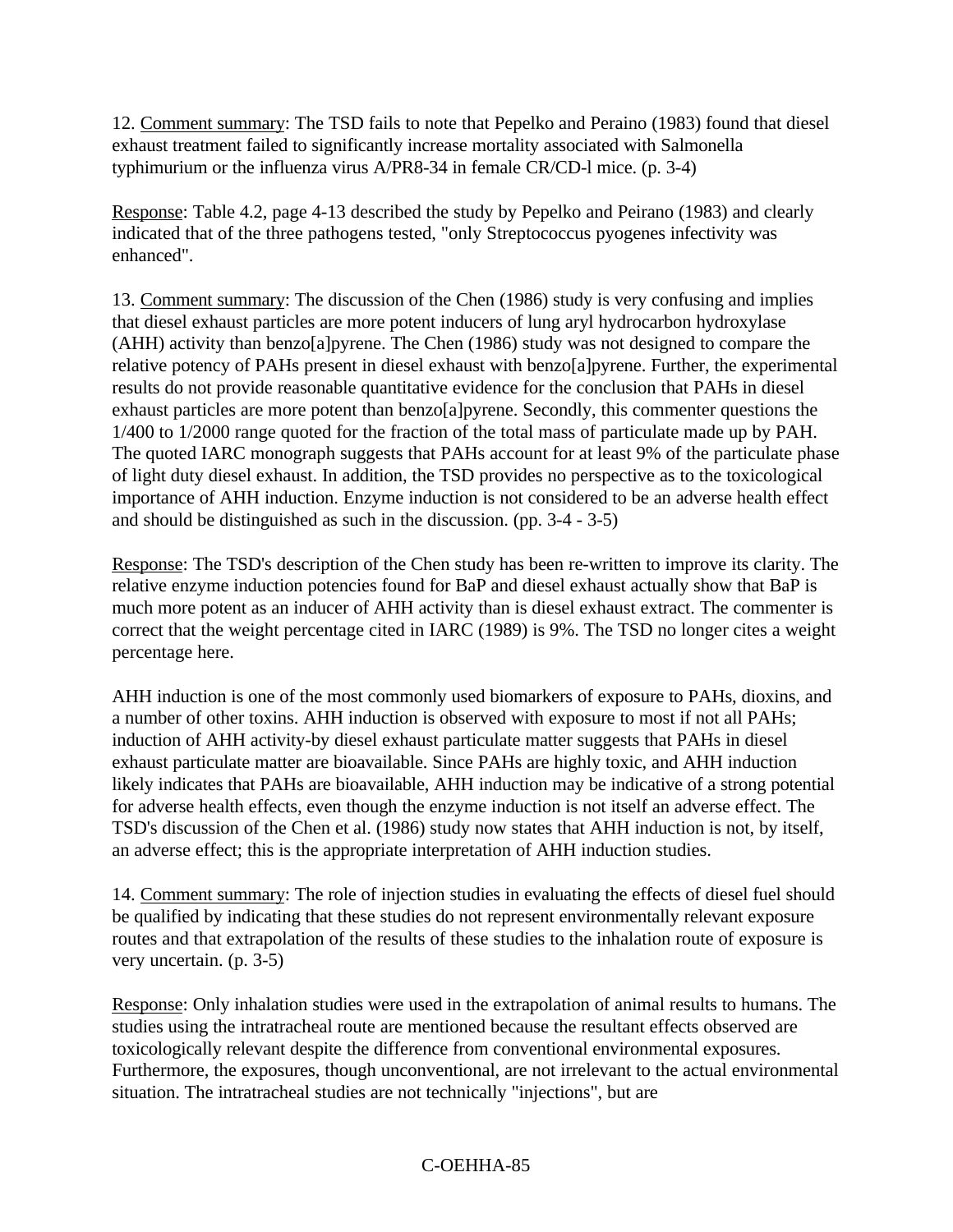applications of material (in this case, diesel exhaust particles) with a blunt dispenser directly into the tracheal region. The exposure bypasses the nasal filtration that occurs in inhalation experiments. Intraperitoneal injections, by contrast, are not environmentally relevant exposures, but the studies do provide information leading to the understanding of mechanistic bases for the effects diesel exhaust particles have on metabolism and other systemic functions.

15. Comment summary: The inhalation study of Prasad et al. 1988 cannot be interpreted as to the effects of diesel particulate on phagocytic activity since an acid-only treatment group was not tested. The discussion of the study should thus be qualified. (p. 3-5)

Response: The Prasad et al. report states (on page 387) that the aim of the exposure was "to simulate an environmental exposure to a complex carbon-acid atmosphere during an extended air pollution episode." The exposure, though not purely comprised of diesel exhaust, was environmentally relevant. For comparison, the 7-component mixture also tested by Prasad et al., though not an optimal control, yielded negative results on phagocytosis. We have added a sentence to the TSD to indicate the absence of an "acid-only" control, as suggested by the comment.

16. Comment summary: The middle exposure level in Strom et al. (1984) was 0.75 mg/m<sup>3</sup>, not 0.25 mg/m<sup>3</sup> as reported on p. 4-6 of Part B. (p. 3-5)

Response: We have revised the document accordingly.

17. Comment summary: It is not clear what criteria, if any, were used to select the studies for description in the chronic exposure section of Part B. (p. 3-5)

Response: The chronic animal studies discussed in the TSD were chosen because of their long duration of exposure to diesel exhaust (greater than 6 months, see Section 4.2.4). The human epidemiology studies were chosen because of their direct or implied evidence of exposure to diesel exhaust.

18. Comment summary: OEHHA appears to attribute the lack of positive carcinogenicity results in hamster studies of diesel exhaust to resistance to increases in DNA adduct formation. This statement appears to be contrary to the overriding conclusion that the carcinogenicity of high levels of exposure to diesel exhaust is primarily associated with chronic inflammation. (p. 5-1)

Response: OEHHA staff have not found an overriding conclusion that the carcinogenicity of high levels of exposure to diesel exhaust is primarily due to chronic inflammation. Regarding the hamster study results, the TSD notes the association between the lack of DNA adducts and the lack of increased tumor incidence in the studies. The TSD does not attribute the lack of positive carcinogenicity results in hamster studies of diesel exhaust to resistance to increases in DNA adduct formation. The document (Part B, Chapter 5) merely notes that "the species differences in the incidence of adduct formation and the location of adducts within the respiratory tract are consistent with the pattern of tumor formation in exposed animals." It should be clear to the reader that no causal inference is intended.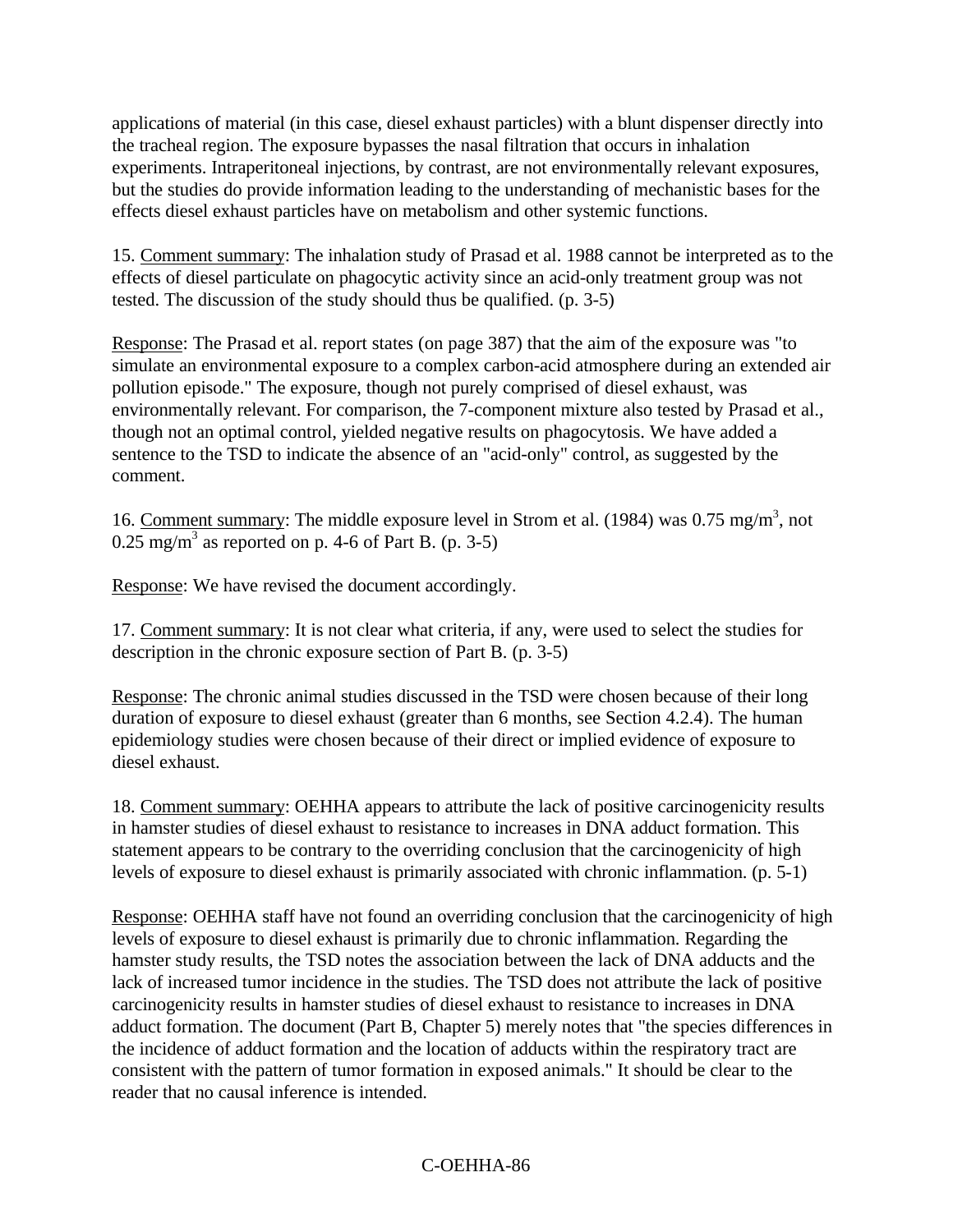19. Comment summary: The mouse studies discussed in Section 6.1.1.1 of Part B may all be regarded as deficient, particularly since no study tested more than one concentration of diesel exhaust particulate and because only levels of exposure of diesel exhaust known to cause lung overload were tested. (p. 5-1)

Response: The mouse carcinogenicity bioassays described in Chapter 6 were generally of appropriate design to investigate a possible association between inhalation exposure to diesel exhaust and increased tumor incidence in mice. Unit risk values were not derived from mouse tumor data. Additionally, the TSD has been revised to discuss studies by Heinrich et al. (1995) and Mauderly et al. (1996) which tested multiple exposure concentrations of diesel exhaust in mice.

20. Comment summary: The document reviews studies of the carcinogenicity of diesel exhaust in rats that are remarkably consistent in the observation of no carcinogenic effects at adjusted exposure levels less than or equal to 0.57 mg/m<sup>3</sup> (adjusted for lifetime exposure, 24 hours per day) and late appearance of the majority of the lung tumors. (p. 5-1)

Response: Increased lung tumor incidence has not generally been noted in rats exposed to diesel exhaust concentrations of less than 2. 5 mg/m<sup>3</sup> (unadjusted). However, since the chronic rat studies do not allow for direct examination of effects at low doses due to limitations in the power of the studies to detect low-incidence effects, it is not possible to ascertain the existence of a threshold from these data. All malignant tumors, including those appearing late in the test animals' lives, are included in the TSD's quantitative risk assessment.

21. Comment summary: The TSD alludes to a theory of an "unknown strongly carcinogenic substance" that may possibly account for the carcinogenic potency of diesel exhaust. However, a study reviewed in the document examined the potential carcinogenicity of diesel exhaust condensate in rats. The 4-7 ring PAH subfraction was responsible for most of the carcinogenic activity. Given the findings of this study, it seems unlikely that some "unknown strongly carcinogenic substance" or, as alluded to in the document, nitro-PAH compounds, is primarily responsible for the carcinogenicity of diesel exhaust in rats. It could also be argued that such an "unknown strongly carcinogenic substance" could be present in the vapor phase of diesel exhaust. However, this theory would not be well supported given the negative results of certain studies reviewed in the document. (pp. 5-1 - 5-2)

Response: In the study referred to in the comment (Grimmer et al., 1987), the carcinogenicity of fractions of diesel exhaust obtained by a special condensation and filtration method was examined. It is possible that an "unknown strongly carcinogenic substance" could have been artifactually eliminated by the fractionation process. Previously, unknown mutagenic and/or carcinogenic nitro PAHs have been discovered in diesel exhaust (Sera et al., 1994). Additionally, there are several studies containing positive bioassays of filtered diesel exhaust. These are described in Chapter 6 of Part B.

22. Comment summary: The commenter agrees that particle overload and the resulting inflammation and cell turnover in the lung are the likely explanations for the carcinogenic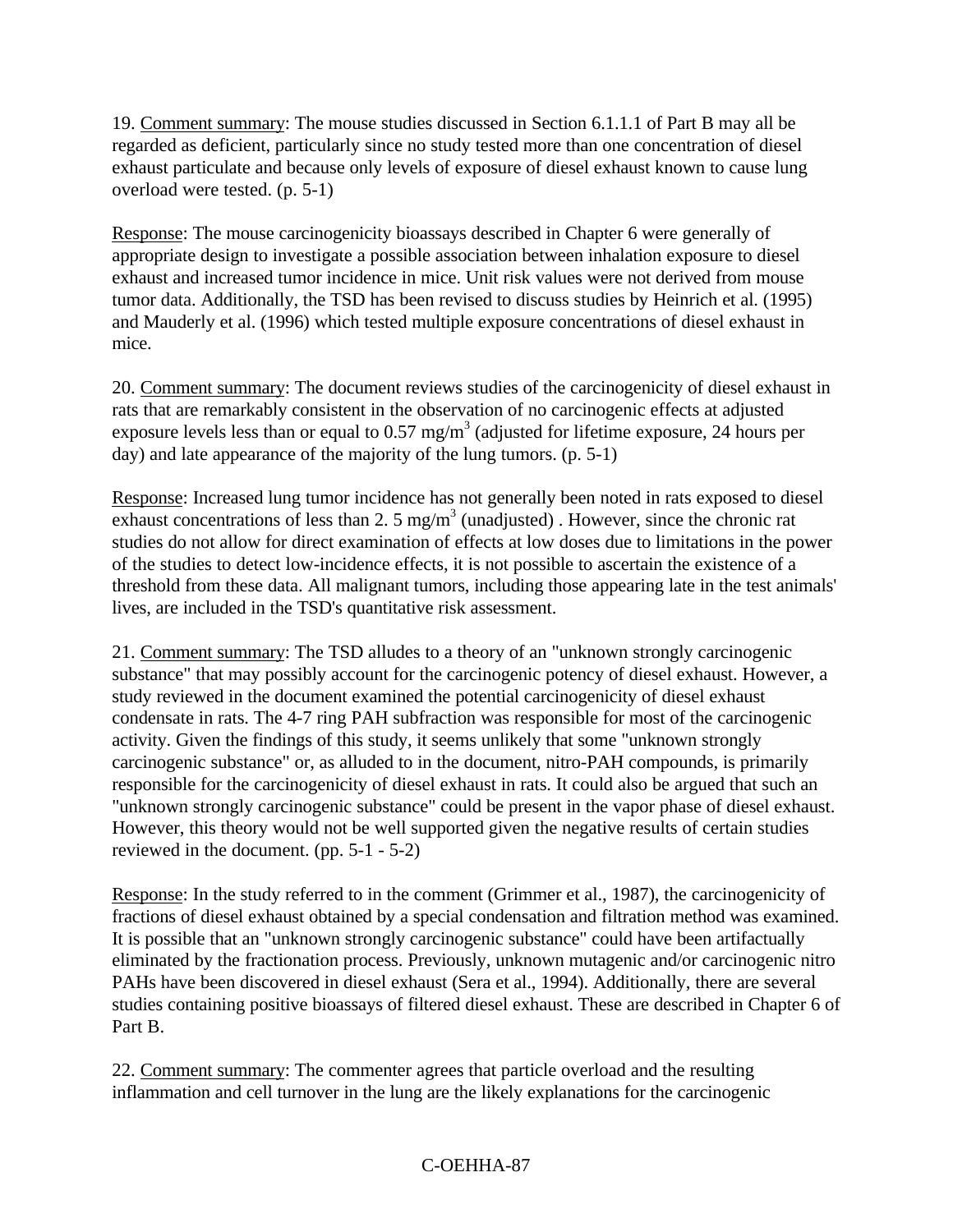activity of diesel exhaust in rats. Although not directly discussed in the TSD, the relatively lower degree of lung inflammation observed in hamsters may also explain the lack of carcinogenicity of diesel exhaust in hamsters. While it may be argued that inhibition of particle clearance from the lung occurs more readily in the rat than in the hamster, a species difference in inflammatory response is a reasonable alternative hypothesis to explain the relative resistance of the hamster to the carcinogenic effects of diesel particles. (p. 5-2)

Response: The TSD discusses increased chronic inflammation and cell proliferation in the lung as being potentially mechanistically involved in the carcinogenic activity of diesel exhaust in rats. However, the TSD also notes a potential role for genotoxic mechanisms.

Although investigators have conducted three studies of diesel exhaust inhalation and lung cancer in hamsters (these are described in the TSD), OEHHA staff do not generally consider the hamster to be a useful model for qualitative or quantitative risk assessment of potential human lung carcinogens. In reporting their negative findings with diesel exhaust, Heinrich et al. (1986) pointed out that "contrary to the rat," hamsters have "failed to develop lung tumors ... after inhalation of high concentrations of pure BaP [benzo(a)pyrene or even cigarette smoke, a well known human carcinogen." Ten years later, the International Agency for Research on Cancer (1996) specifically addressed the relative strengths and weaknesses of the hamster model for different tumor types. IARC, too, noted that there have been no reports of lung tumor development in hamsters due to inhalation of benzo(a)pyrene or cigarette smoke. IARC stated that even with radionuclides it is difficult to induce lung tumors in hamsters, except with intratracheal instillation of polonium-210. Nickel and silica were both negative in hamsters upon inhalation or instillation. Instillations of glass fibers and asbestos have yielded mixed results. The insensitivity of the model indicates that hamster data should not be considered valid predictors of human lung cancer risk. Thus the TSD does not present quantitative risk estimates based on the hamster data.

23. Comment summary: The results of Lewis et al. (1986) suggest that the rat may not be the most appropriate model for estimating the possible pulmonary effects of diesel exhaust in man, particularly when it is considered that the monkey, a species generally believed to be the most like humans, did not develop inflammatory lung changes under the identical exposure conditions found to produce inflammatory lung changes in rats. (p. 5-2)

Response: The revised TSD (Section 4.2.3) includes a discussion of the Lewis et al. (1986) study in monkeys and rats. The reasons for not selecting data from the monkey model for the purposes of determining a quantitative non-cancer risk value for diesel exhaust are discussed in Section 4.2.4. Lewis et al. (1986) exposed monkeys to diesel exhaust for 2 years. Results of the study included a significant increase in mild pulmonary acute and chronic inflammatory responses at the one dose tested,  $2 \text{ mg/m}^3$ . In addition, diesel-treated monkeys all exhibited small airway obstructive disease, as measured by decreased maximal expiratory flow rate after 6, 12, 18, or 24 months. This study does not settle the issue of whether the monkey or the rat is a better model for the pulmonary effects of diesel exhaust in humans. The study offers no comparison with effects in humans. In practical terms, the monkey will probably not serve as a good model for diesel exhaust-induced cancer due to the cost and other difficulties involved with performing lifetime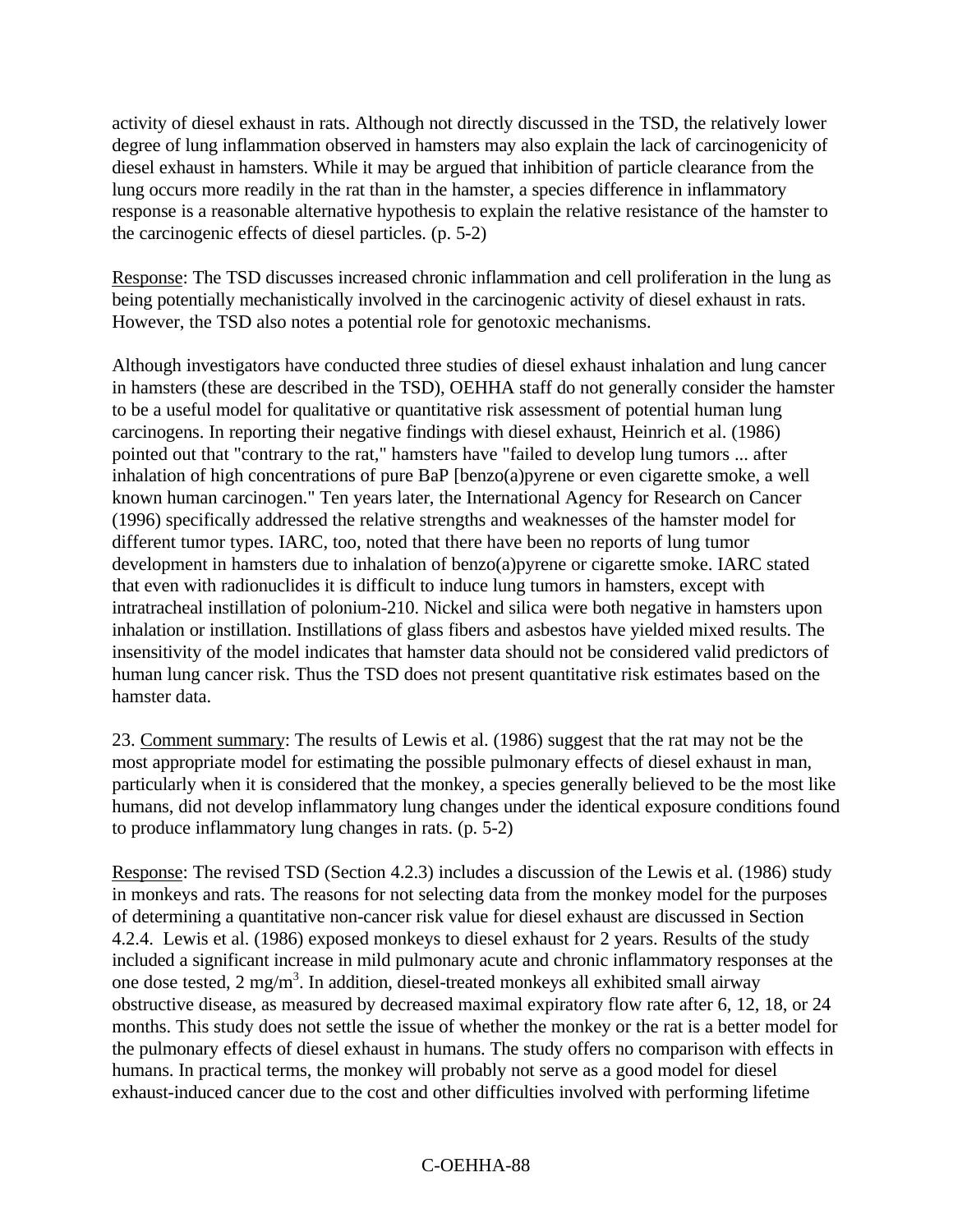studies with this species. The monkey might serve as a good model in the absence of these difficulties, yet the findings of Lewis et al. do not obviate the usefulness of the rat model.

24. Comment summary: The commenter agrees that epidemiologic studies should be rigorously examined before concluding that a substance is carcinogenic to humans. However, the commenter strongly disagrees with Cal/EPA's assessment that these studies have provided adequate evidence of the carcinogenicity of diesel exhaust in individuals with occupational exposure. As noted in the Cal/EPA's draft document, the studies have significant weaknesses.

The most significant weakness of these studies is the complete lack of exposure data regarding diesel exhaust or other substances. Even the occurrence of significant diesel exposure among study populations in many of the cited studies is questionable. The second significant weakness of these studies is the lack of data regarding cigarette smoking. It is not surprising that individuals in occupations associated with potential diesel exhaust exposure have a higher rate of lung cancer than the general population since they also have higher rates of smoking.

Another consideration in examining these data are the effects of passive cigarette smoke. While the carcinogenicity of "environmental tobacco smoke" (ETS) is a subject of controversy, the relative risk reported in the studies of diesel exposure cited by Cal/EPA are within the range of risks usually given for ETS. The high smoking prevalence rates noted in several of the epidemiologic studies are consistent with significant exposure to ETS. The 20 cited studies available to this commenter in English did not examine the possible confounding effects of ETS. Over half of these did not even perform a cursory examination of smoking history among the participants.

The third major weakness of the cited epidemiologic studies is that the relative risks are almost all below 2.0. The significance of relative risks of this magnitude is highly questionable since it is nearly impossible to control for and exclude the contribution of various identified or unidentified confounders. The most obvious confounder is smoking. There are several other weaknesses associated with the cited epidemiologic studies. These include: reliance on death certificate data for cause of death which may not be accurate; reliance on death certificate data for occupation which may only reflect the last occupation of the deceased and provides no data on occupational history; failure to consider latency effects; no histological confirmation of primary lung cancer or cell-type; reliance on next of kin for information regarding smoking or occupational history; multiple comparisons; incomplete case ascertainment; and inadequate sample sizes. (pp. 5-3 - 5-5)

Response: Regarding whether diesel exhaust is a human carcinogen, the TSD thoroughly evaluates the increased relative risks of lung cancer observed in the epidemiologic studies and their association with diesel exhaust exposure. In support of this conclusion the revised Part B includes a meta-analysis of occupational studies. Some of the studies have weaknesses and some, especially the Garshick et al. (1987a, 1988) studies, are strong.

The TSD's meta-analysis provides a strong indication that confounding factors such as smoking are not responsible for the excess carcinogenicity observed in diesel exhaust-exposed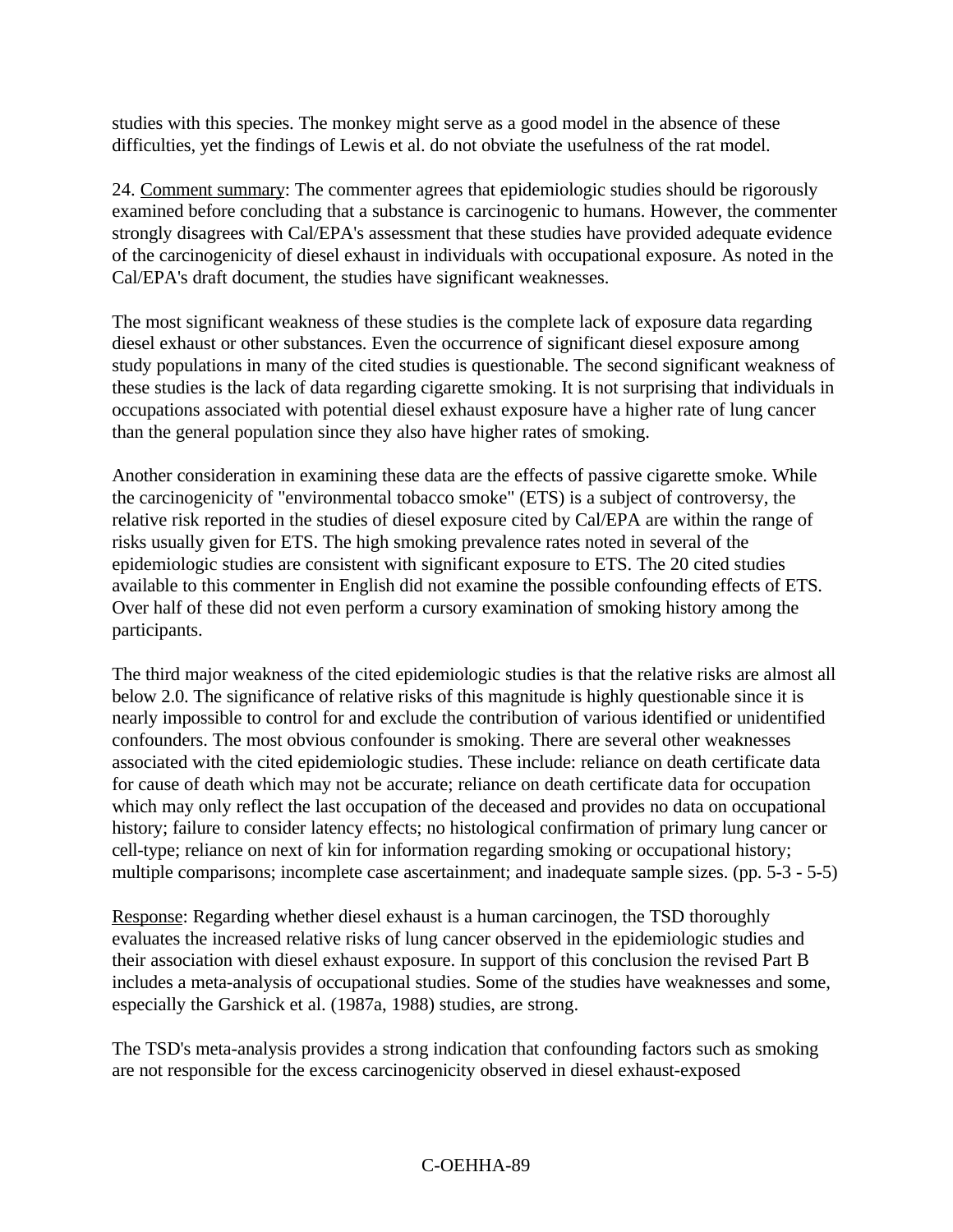occupational groups. The meta-analysis increases confidence in the positive findings of studies with relative risks below 2.0.

Good measurement-based estimates of exposures to environmental tobacco smoke (ETS) and other respirable particles were obtained for railroad workers. The exposure measurements in Woskie et al. (1988a,b) and Hammond (1988) specify a value for the level of ETS exposure of each the major types of railroad worker. The clerks had the highest value, so using that group as the reference group (the group not exposed to diesel exhaust), as did Garshick et al. (1987a, 1988), would make ETS reduce the observed potency of diesel exhaust below its true value, if ETS affects the observation at all. Thus in this case there is no reason to believe that the finding of diesel exhaust-associated carcinogenicity was a spurious result produced or exaggerated by ETS. In fact, some of the effect might have been masked by ETS. As suggested in the comment, measurements are not available to us in other cases.

The comment suggests other weaknesses associated with the cited epidemiological studies. There is no suggestion of what the effects of these alleged weaknesses might be. In particular no resulting bias is claimed even though each point does introduce some uncertainty about a possible effect. For example, the first point is about potential inaccuracies in cause of death in the death certificate. There is no evidence or available argument to suggest that any misclassification of cause of death would indicate a greater proportion of false lung cancer cases in the exposed than in the unexposed group. Similarly there is no available evidence that any of these other alleged weaknesses actually affected the results, especially given the consistent results of the meta-analysis.

25. Comment summary: Although Cal/EPA has cited the railway worker studies as the primary evidence that diesel exhaust exposure is associated with lung cancer, the railway worker studies provide no support for a causal association between diesel exhaust exposure and lung cancer.

The designation of Kaplan et al. (1959), a negative study, as "uninformative" is inaccurate. Some considerations were overlooked. While the study participants may not have been exposed solely to diesel exhaust, they were exposed to fumes from the burning of other fuels. These fuels contain much of the same combustion products as diesel exhaust as well as arsenic and other substances. The results suggest that these types of combustion products are not associated with lung cancer at the levels typically encountered by railroad workers. Further, the study was conducted during a period when the health effects of smoking were less apparent. One could argue that it may be less confounded by smoking than later studies.

With regard to Howe et al. (1983), Cal/EPA has stated that "in view of the fact that there is evidence from animal and human studies for the carcinogenicity of diesel fumes but such evidence does not exist for coal dust, it seems most likely that the apparent effect of coal dust was due to confounding with diesel exhaust, rather than vice-versa." This is unsupportable since 1) the carcinogenicity of diesel fumes in humans has not been established; 2) the exposures associated with "coal dust" are unclear (i.e., dust, combustion products etc.); 3) there was no analysis of levels of smoking in the various exposure classifications; and 4) levels of exposure are completely speculative. The most likely explanation is that diesel and coal dust exposure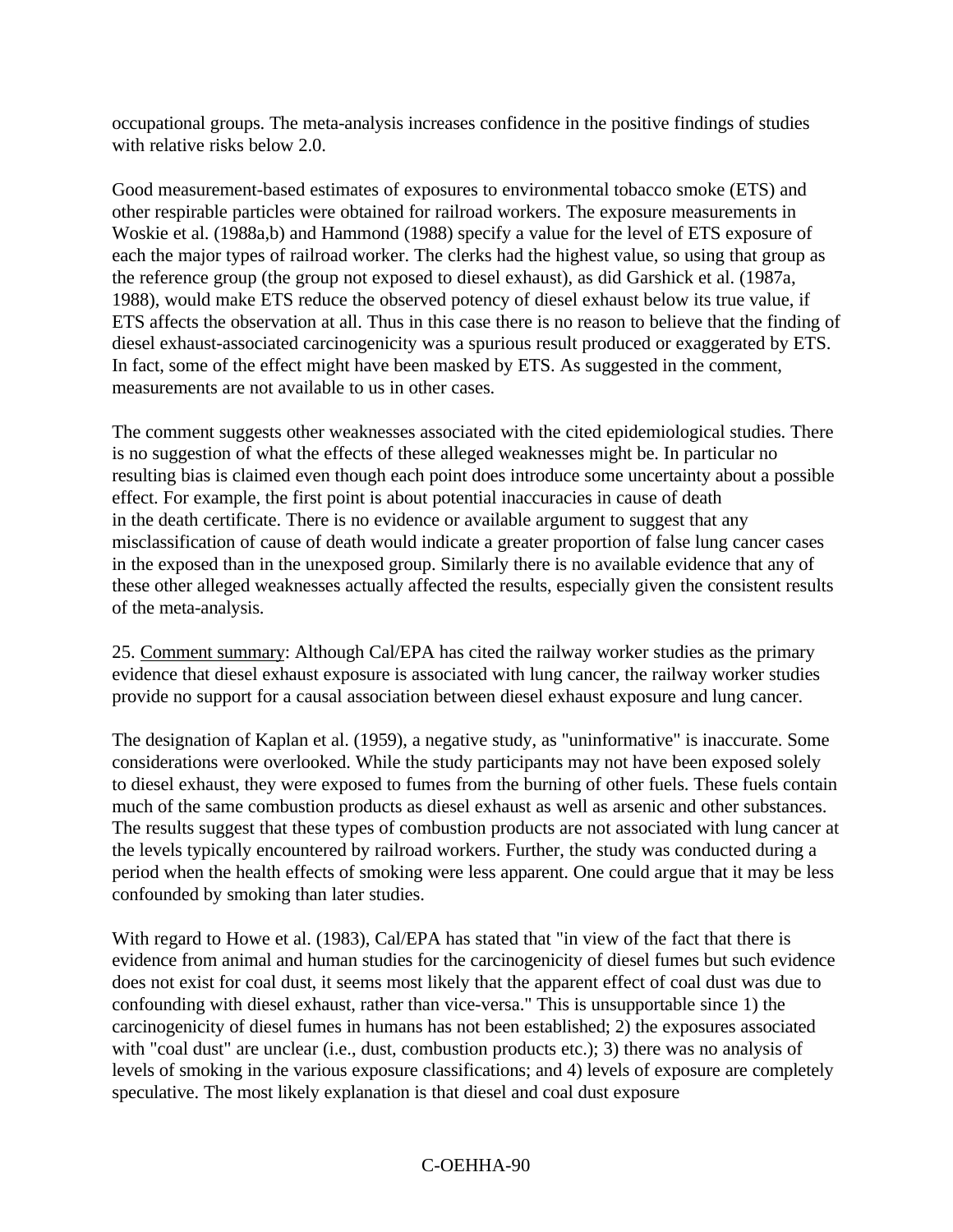were confounded by smoking. Because the study has extremely limited information, it cannot support a relationship between diesel exhaust exposure and lung cancer.

The 1987 case-control study report by Garshick et al. of lung cancer in railroad workers has significant limitations and cannot support a causal association between diesel exhaust exposure and that cancer.

The TSD suggests that the Garshick et al. (1988) cohort study is evidence of a dose-response relationship. Disregarding the fact that smoking was not even examined and the levels of exposure among the study population are purely speculative, the difference between the relative risks for the different exposure groups are less than 1.0. The confidence intervals for the groups with the most years of exposure are much wider than for the other groups. Thus, it is difficult to conclude that this represents any kind of dose-response relationship. The findings after elimination of the shopworkers from the analysis (relative risks increased, although studies indicate that these workers were the highest exposed) are further evidence that a dose-response relationship does not exist. (pp. 5-5 - 5-11)

Response: Regarding whether diesel exhaust is a human carcinogen, the TSD thoroughly evaluates the increased relative risks of lung cancer observed in the epidemiologic studies and their association with diesel exhaust exposure. In the current draft TSD, criteria for causal inference are discussed in Section 6.2. The railroad worker studies are one of the stronger elements in the new meta-analysis.

It is difficult to see how the early exposures of the workers in the study of Kaplan et al. would offer any useful comparison to diesel particles because of the much larger sizes of other kinds of particles in the exposures mentioned in the comment. Arsenic is a known carcinogen, but the amount reaching cellular targets may have been negligible.

In regard to the remark on the study of Howe et al., 1) carcinogenicity of diesel exhaust has been acknowledged by the International Agency for Research on Cancer, among others, 2) probability of exposure to coal dust was obtained in the study, 3) there are no estimates of the level of smoking, and 4) probabilities of exposure were obtained in the study. Concerning points 2) and 4), random errors in assignment of probabilities would tend to bias the result toward no effect. Finally, the comment does not provide support for the assertion that smoking offers the most likely explanation for the increasing trends of lung cancer with probability of exposure to both diesel exhaust and coal dust.

The comment gives no specific limitations here as a reason for dismissing the Garshick et al. case control study.

Notwithstanding the lack of direct measurement of smoking in the Garshick et al. (1988) cohort study, investigators (Cohen and Higgins, 1995) have stated that the elevated relative risk found in this study could not be explained by cigarette smoking. The argument refers to data from the Garshick et al. (1987) case-control study as evidence of lack of confounding due to smoking in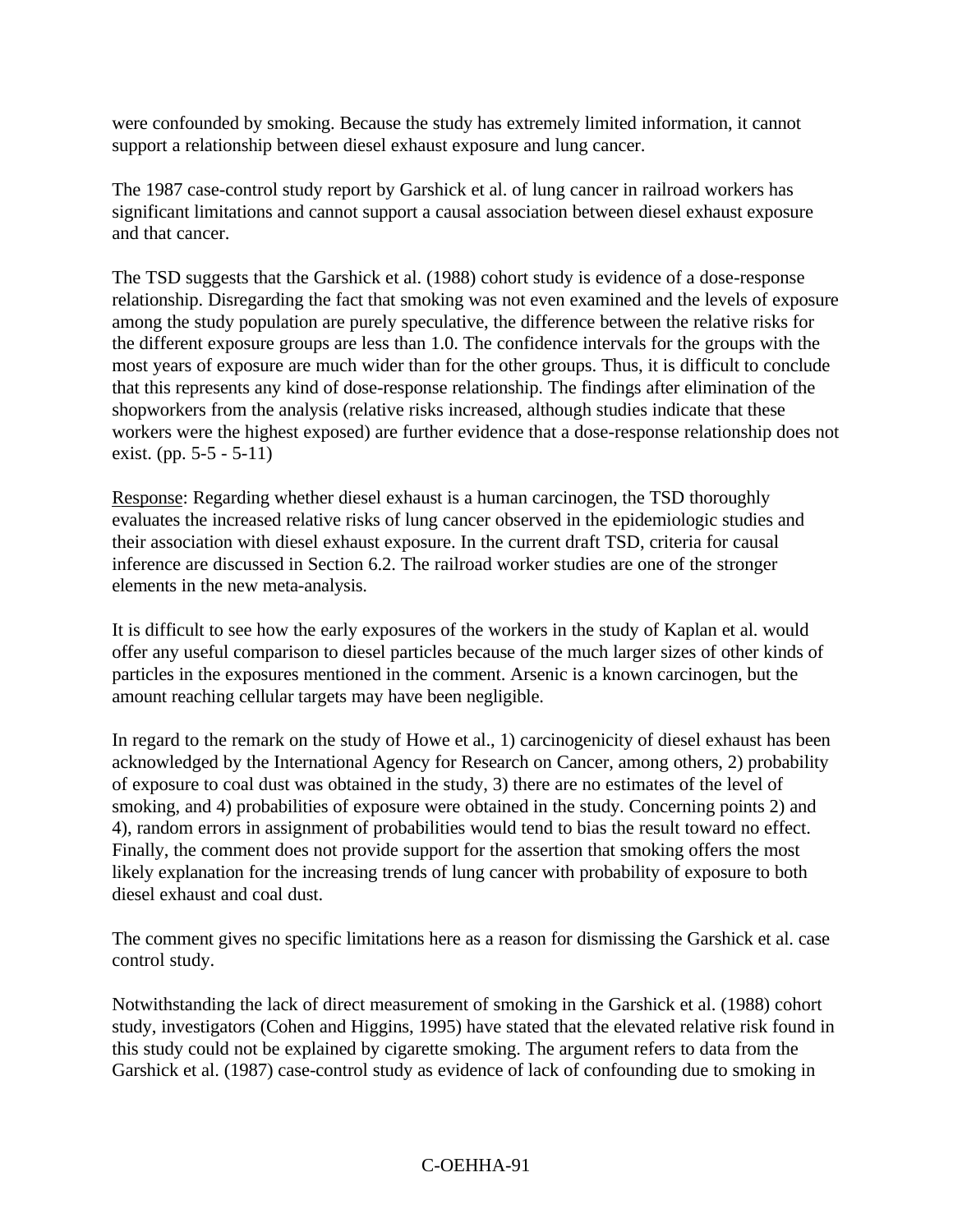the cohort study of the same workplace. The case-control study obtained smoking habit data from some next of kin by questionnaire.

The analysis of the Garshick et al. cohort study in the revised TSD has been modified to exclude shopworkers. That job did have some very highly exposed workers and also some workers with virtually no exposure, but the actual proportion of exposed-to-unexposed is not known. Hence the exclusion. The revised TSD shows that, due to their very heterogeneous exposure, the overall risk of shopworkers is most likely to be about the same as for train workers. On this basis, the very small reduction of risk with shop workers removed, as reported in Garshick et al. (1988), is well within the random variation of the data. It is correct that the apparently most highly exposed group had the widest confidence interval. This reflects the choice of category boundaries that resulted in less cancer deaths in that group. Although the maximum likelihood estimates of relative risk are all below 2, the three highest exposed groups were all just significantly above 1. Moreover, the trend is statistically significant. In sum, the cancer slope factors calculated from Garshick et al. (1988) are based on valid assumptions and are themselves valid representations of overall slope.

26. Comment summary: A 1984 study of Finnish locomotive drivers by Nokso-Koivist and Pukkala was not considered in preparation of the TSD, but its findings are relevant for interpreting the U.S. studies. It had less potential for confounding by smoking than the U.S. studies. Lung cancer rates in the Finnish drivers were similar or less than that of the Finnish general population and did not appear to be affected by potential diesel exhaust exposure. Cal/EPA should consider the following implications of this study in interpreting the U.S. railroad studies: 1) it is likely that the prevalence of smoking among locomotive engineers in the steam engine era was less than in the diesel era due to working conditions and job requirements; 2) there appears to be little difference between exposures to combustion products (e.g., benz[a]pyrene) from steam or diesel engines; 3) exposures in diesel locomotives are not much higher than those experienced by the general population; and 4) working conditions in the diesel locomotives would also likely promote higher levels of ETS. (pp. 5-11 - 5-12)

Response: OEHHA staff thank the commenter for calling attention to this study. An account of this study is now included in Part B's Section 6.2 and it is used in the meta-analysis of Appendix D. It is not clear that this study had less potential for confounding by smoking than the U.S. studies. If the Finnish drivers smoked less than the general population, then that would obscure the effect of diesel exhaust on the standardized rates. (1) The effect of an obscure possible increase of smoking rate with time is difficult to assess. (2) Steam engine emissions would be expected to produce much larger particles than diesel engine emissions, implying a different impact on the lung. (3) If exposure to diesel exhaust in the diesel engines is very small, then that also would account for seeing no effect on lung cancer. No evidence in the comment is offered concerning the levels of exposure to diesel exhaust. (4) Working conditions in the diesel locomotives could produce higher levels of ETS than in the steam locomotives but may actually produce lower levels than in many other enclosed places. The comment offers no data on this. See also response to Comment 5.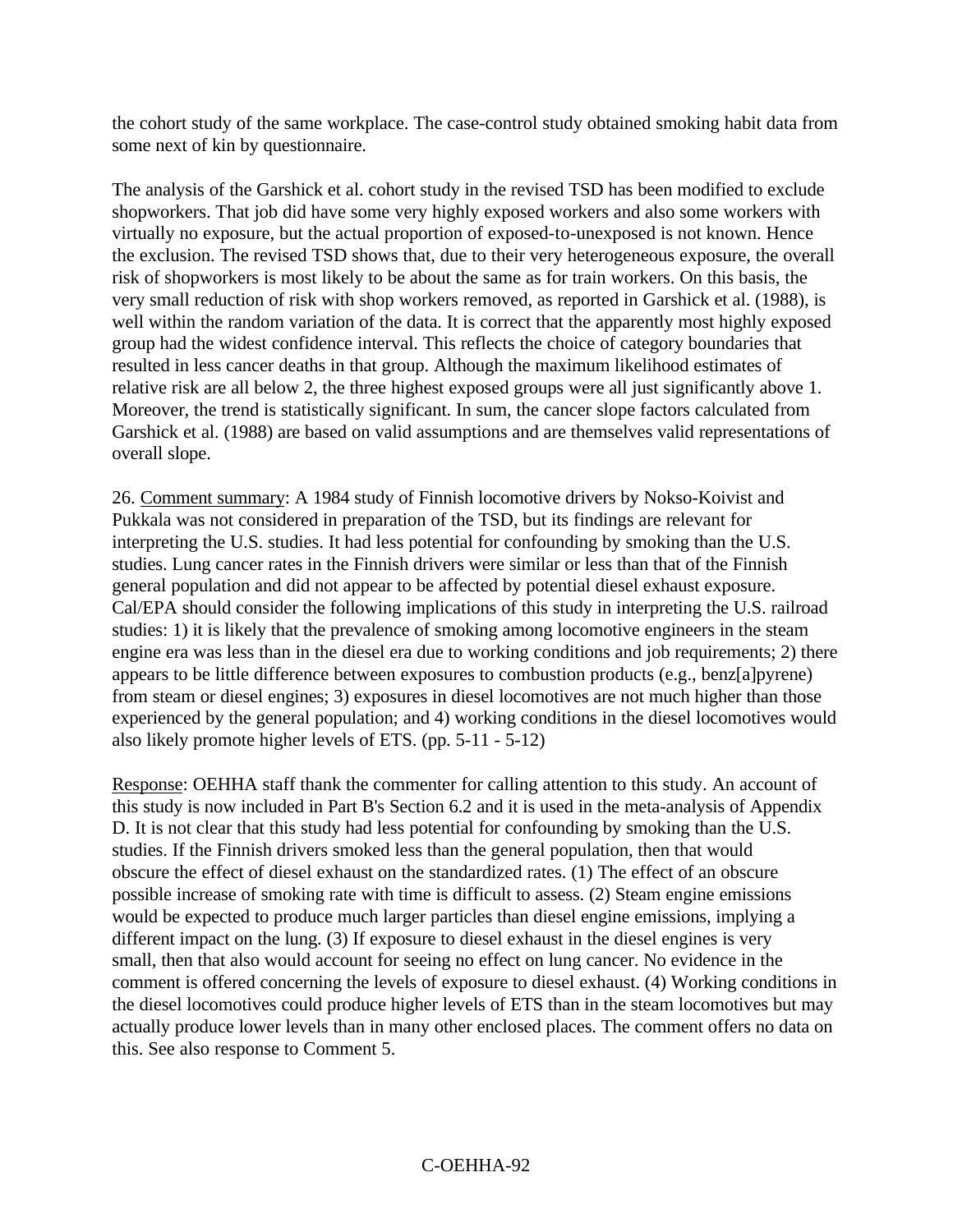27. Comment summary: The TSD notes that there is "a considerable degree of consistency in regard to a finding of elevated lung cancer rates in workers believed to have been exposed to diesel exhaust." However, it should be noted that 13 of 23 (57%) cited studies were of truck drivers. Cal/EPA has noted that 1) most of the truck driver studies had no information on smoking; 2) truck drivers smoke more than the general population; 3) truck drivers may have additional exposure to cigarette smoke through rebreathing smoke or high passive smoking exposure in the truck cabs; and most importantly 4) as Cal/EPA notes, "there is little evidence that truck drivers have actually been greatly exposed to diesel emissions, although the presumption that they have is frequently made." The study by Boffetta found no difference in lung cancer risk between drivers with diesel exposure and those without exposure. Thus, the truck driver studies should not be used as evidence of an association between diesel exposure and lung cancer. Similarly, the studies of the transport and dock workers included many workers unlikely to have had diesel exhaust exposure although these workers are known to have high smoking prevalence rates. Only one of the transportation and dock worker studies examined smoking and these data were incomplete.

Of the three railroad studies used to support an association between lung cancer and diesel exhaust exposure, only one actually examined smoking prevalence in the study population. Thus, by Cal/EPA's own definitions, only one study (the Garshick et al. case-control study) was complete enough to examine a possible relationship. This hardly constitutes a "considerable degree of consistency" in findings.

The TSD correctly notes that the most likely form of bias affecting the epidemiologic studies is confounding by cigarette smoking. Garshick et al. (1987a) has been cited by Cal/EPA as having best accounted for the confounding effects of smoking. However, the prevalence of smoking in the lung cancer cases in this study was over 90%. Diesel exhaust exposures were unknown in the study participants. The exposure category for smoking used to derive the relative risk was >50 or <50 pack-years. A total of 50 pack years is obviously a very significant smoking history and is not a sensitive control for smoking. Also, pack year history was missing for approximately onequarter of the study population which introduces a significant non-response bias. This or other unidentified confounders could easily explain the reported relative risk of 1.41 for workers less than 64 years of age. Thus, Cal/EPA has not presented any epidemiologic evidence which satisfactorily excludes smoking as a cause for the slightly elevated risk ratios.

Cal/EPA states that exposure misclassification in the studies may have occurred but that the misclassifications would tend to bias the results towards unity. However, it is evident from studies of smoking prevalence rates in various occupations that the occupations classified as dieselexposed also tend to have higher smoking prevalence rates. Based on the lack of data regarding diesel exposure levels in the cited studies, it can be argued that these studies do nothing more than identify groups with higher smoking rates. Without adequate control for smoking, the classification system introduces a significant source of systematic bias.

Cal/EPA has correctly noted that evidence of causality is weakened by the low risk estimates which are less than 2. When considering the fact that none of the studies adequately controlled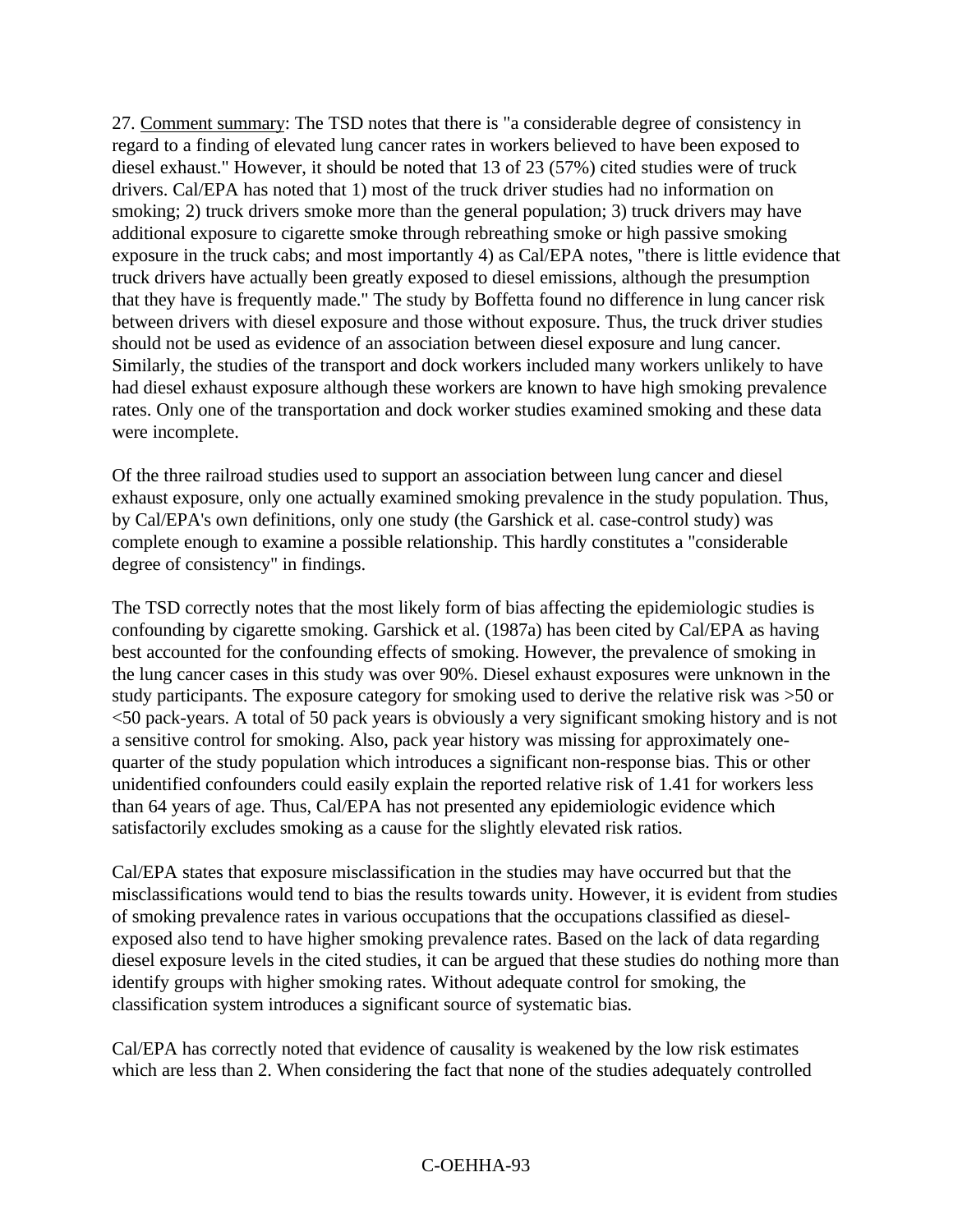for smoking and that levels of diesel exposure were not known in any of the studies, the association of lung cancer with diesel exposure cannot be justified.

Cal/EPA has cited four studies (3 railroad studies plus Boffetta et al. 1988) as evidence of a doseresponse relationship. However, two of these studies did not even examine smoking history among the study population. The two others found smoking prevalences of over 90% in the lung cancer cases. None of the studies had a numerical estimate of diesel exhaust exposure levels in the study population. Exposure to diesel exhaust has been based on speculation. Thus, Cal/EPA has not presented evidence which supports a dose-response relationship.

Although the TSD notes that Boffetta et al. (1988) reported a dose-response between two groups by number of years of exposure (1-15 years and 16+ years), the risks of lung cancer in the two groups were not significantly different from unity. Based on the test for trend, there was not a significant difference between the risk ratios for the two groups. In a case control study published two years later, Boffetta et al. (1990) noted that all of the diesel exhaust studies (including their analysis which controlled for smoking) are consistent in failing to reveal an association." In reviewing the same studies of railroad workers cited by Cal/EPA they concluded "no firm evidence of an excess lung cancer risk from diesel exhaust exposure among railroad workers has been provided."

Cal/EPA notes that the association of diesel exposure with lung cancer is "highly biologically plausible" based on the ability to induce lung and other cancers in laboratory animal studies. Results of these studies cannot necessarily be extrapolated to humans, particularly in view of the relative exposure levels and methods of administration in the animal studies as compared to humans. There is evidence of prerequisite inflammatory changes and alterations in lung clearance mechanisms that must occur before lung tumors are induced by diesel exposures. A threshold effect for carcinogenicity in the animal studies is apparent which is considerably higher than the levels likely to occur in occupationally-related exposure. Thus, it is questionable whether an association is highly biologically plausible.

This commenter has reviewed the studies cited by Cal/EPA and does not agree that evidence has been provided for a causal relationship between diesel exhaust exposure and lung cancer. The commenter disagrees with the statement that "the many associations found between lung cancer and diesel exposure are unlikely to be due to chance" because the "many associations" were based on flawed methodology in which the extent of diesel exposure is totally unknown and smoking has not been adequately examined. The commenter disagrees with the statements that the findings "are unlikely to be due to bias" and that "three key studies show clear dose-exposure relationships" since these three studies have serious flaws. The conclusion that "the evidence is sufficient that diesel exhaust contributes to human cancer" cannot be supported by the studies cited. (pp. 5-12 - 5-14)

Response: Chapters 1 and 6 of the revised TSD now clarify the relationship between elevated, although not always statistically significant, lung cancer risks in workers and potential exposure to diesel exhaust within several industries. The meta-analysis in the new draft TSD properly enumerates the truck driver studies. The meta-analysis allows for the consideration of the truck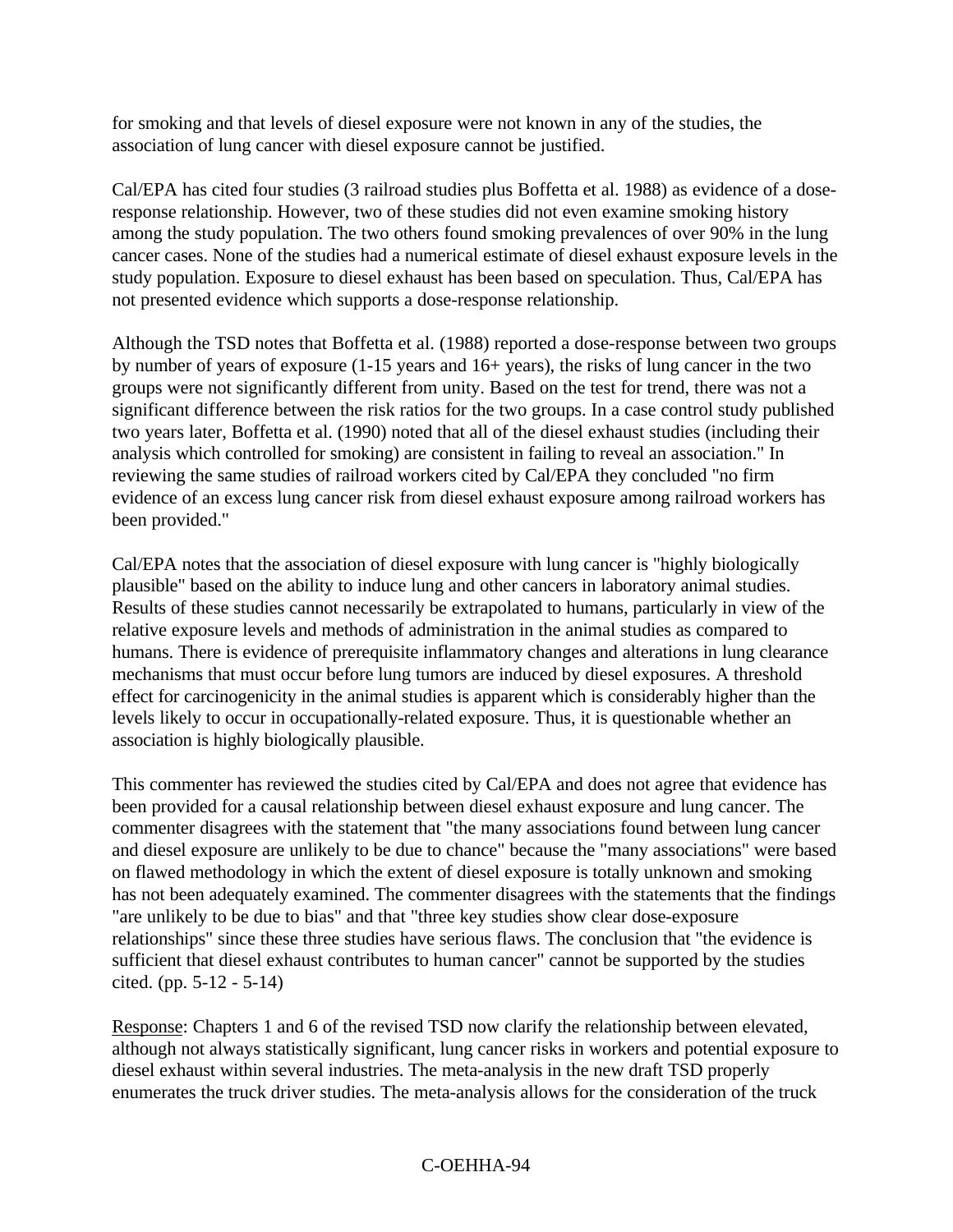driver studies and the other studies in spite of potential uncertainties mentioned in the comment. The revised TSD describes the study of Boffetta et al. (1988) more extensively than the 1994 draft TSD.

The Garshick et al. (1987a) case-control study examined the smoking issue. The study was designed and analyzed to minimize the possibility of confounding. The comment suggesting that confounding may have occurred because of high smoking rates does not develop any analysis of how this might have occurred. In regard to the hypothesis that the diesel-exposed workers may smoke more, thus accounting for higher lung-cancer rates, there is no direct evidence for this in the studies reviewed, and in some studies a dose-response relationship was obtained or at least suggested, making reference to external populations unnecessary.

The TSD now includes a meta-analysis of the epidemiologic studies which quantitatively evaluates the overall significance of a group of studies. The meta-analysis provides a strong indication that confounding factors such as smoking are not responsible for the excess carcinogenicity observed in diesel exhaust-exposed occupational groups. The meta-analysis increases confidence in the positive findings of studies with relative risks below 2.0.

The Woskie et al. (1987a,b) studies directly apply to the two railroad worker studies by Garshick et al. (1987a, 1988). These studies can thus give evidence for a dose-response relationship, as developed in Part B's Chapter 7.

With regard to biological plausibility, the revised Part B does not rely solely on the results of the rat studies. Nevertheless, these studies provide an indication that a similar carcinogenic response can occur in humans.

OEHHA staff disagree that the many associations found and the studies showing dose-response relationships were based on flawed technology and disagree that smoking has not been adequately examined. Regarding whether diesel exhaust is a human carcinogen, the TSD thoroughly evaluates the increased relative risks of lung cancer observed in the epidemiologic studies and their association with diesel exhaust exposure.

28. Comment summary: Data in the rat show that impairment of lung clearance resulting from chronic exposure to diesel exhaust is a threshold phenomenon. This apparent threshold occurs at exposures below those shown to induce lung tumors in this species, but above exposures required to induce an inflammatory response. Any assessment of risk for low-level human exposure to diesel exhaust should account for threshold effects that are likely to be associated with occurrence of tumors. Mathematical modeling of rat tumor data should include non-zero dose and latency values in the model. (pp.  $6-1 - 6-7$ )

Response: The mechanism of action by which diesel exhaust induces lung tumors in rats is not established. One proposed mechanism is that exposure to diesel exhaust particulate matter at high concentrations exceeds pulmonary clearance capabilities and causes chronic inflammation. This inflammation leads to macrophage and/or neutrophil-induced oxidative DNA damage resulting in mutations which are instrumental in the induction of lung tumors, and also leads to cell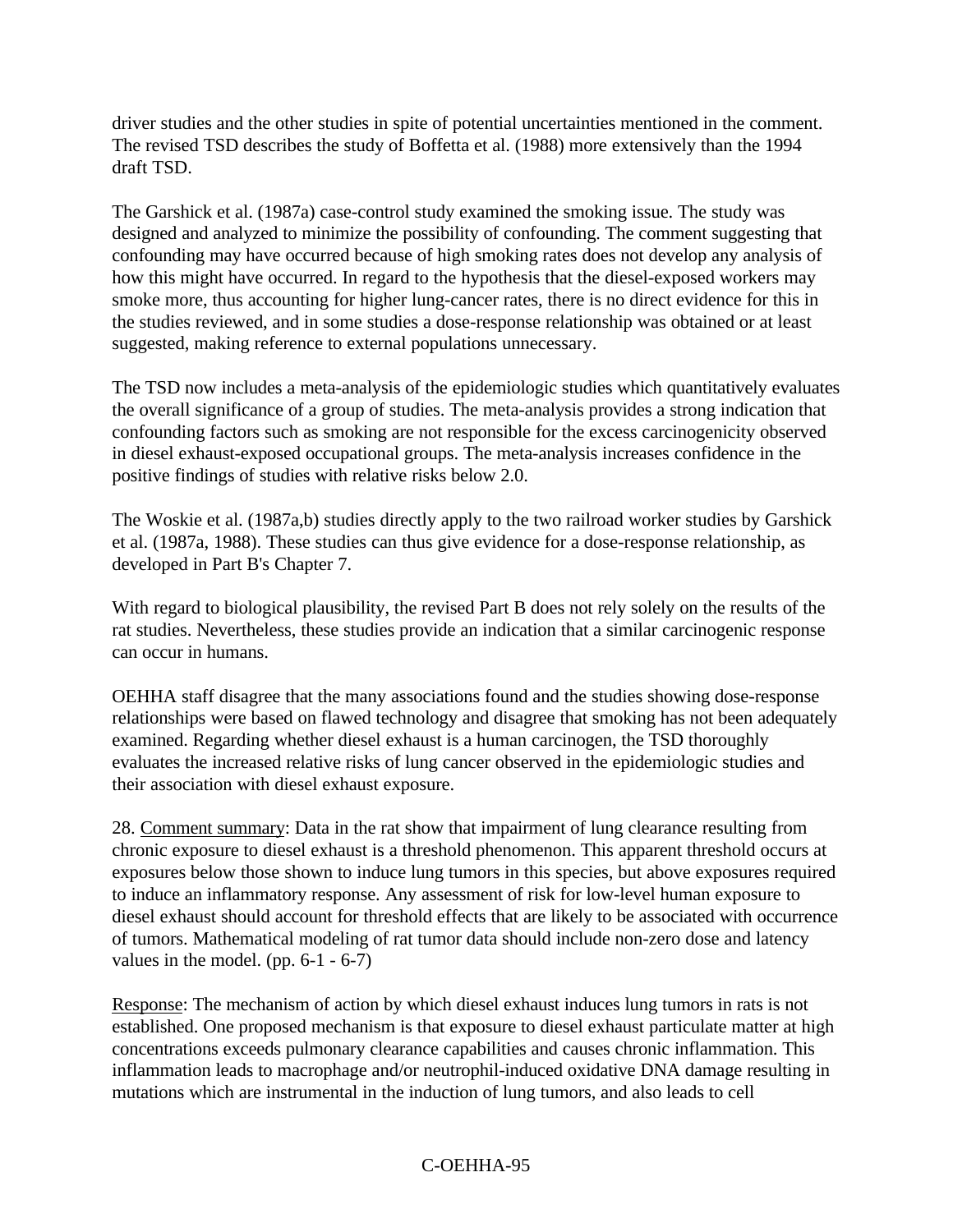proliferation which may be mechanistically important to the promotion of the rat lung tumors. This mechanism may have an exposure threshold of action. However, the possibility that genotoxicity due to the PAH and nitroPAH content of diesel exhaust plays a role in the induction of lung tumors in rats at lower levels of diesel exhaust cannot be excluded. This mechanism would probably be relevant to human cancer risk, and would not be expected to have a threshold of action. (Chapter 5 of Part B describes the extraction under physiological conditions of mutagens from diesel exhaust, as well as increased lymphocyte DNA adducts in humans occupationally exposed to diesel exhaust.) In addition, the proposed overload mechanism includes chronic inflammation and associated production of inflammatory cytokines and increased cell proliferation. As noted in a recent paper by Gaylor and Zheng (1996), (1) a threshold dose is questionable if a carcinogen acts via a cell receptor, (2) even a nongenotoxic carcinogen that increases the cell proliferation rate by augmenting an endogenous mechanism is not likely to have a threshold dose, and (3) dose response curves for cell proliferation and tumor incidence do not necessarily mimic each other. The rat lung tumor data are not irrelevant to human cancer risk from diesel exhaust.

The TSD's quantitative analyses include the use of the Moolgavkar model, which does not force the threshold to equal zero. As described in Chapter 1, there is no clear indication of a threshold for carcinogenesis.

29. Comment summary: The use of all lung tumors instead of malignant tumors is one of seven principal areas in which assumptions and quantitative procedures used in the TSD exaggerate the animal-based risk projections. (The other areas are summarized below.) The endpoint used to estimate the unit risk includes benign tumors and malignant tumors (cancer). Because the endpoint included benign tumors, the 95% UCLs given in the document are 95% UCLs on unit risk of any lung tumor and not unit risk of malignant tumors (cancer). The use of benign and malignant tumors instead of malignant tumors only as the definition of a response inflates the estimates of cancer risks by at least four orders of magnitude. (pp. 6-8, 6-9 - 6-10)

Response: The benign tumors, squamous cysts, have been removed from the risk assessment's count of neoplasms, which are the tumors of concern. This removal reduces risk estimates by approximately 30%. The other benign tumors, adenomas, remain in the count of neoplasms because of evidence that adenomas can progress to a malignant tumor, adenocarcinoma.

30. Comment summary: In forcing the dose threshold to equal zero, the TSD exaggerates the animal-based risk projections. Cal/EPA estimated the unit risk using the multistage-Weibull model and the two-stage model (Moolgavkar et al. model). The TSD claims that the estimates of the dose thresholds and latency periods in the models are all zero. The zero thresholds on dose and zero latency periods were only explicitly reported for the Moolgavkar model and when that model was fit with an incorrect time scale. However, if the dose thresholds and latency periods are estimated for some other models (multistage and multistage-Weibull models) and the correct time scale (age as opposed to exposure duration), the data seem to indicate the existence of a dose threshold well beyond the concentration of concern  $(3.7 \,\mu\text{g/m}^3)$ . Because the estimated human threshold doses are well above the human exposure concentrations, the added risks of diesel exposure are zero when the multistage model and the multistage-Weibull model are fitted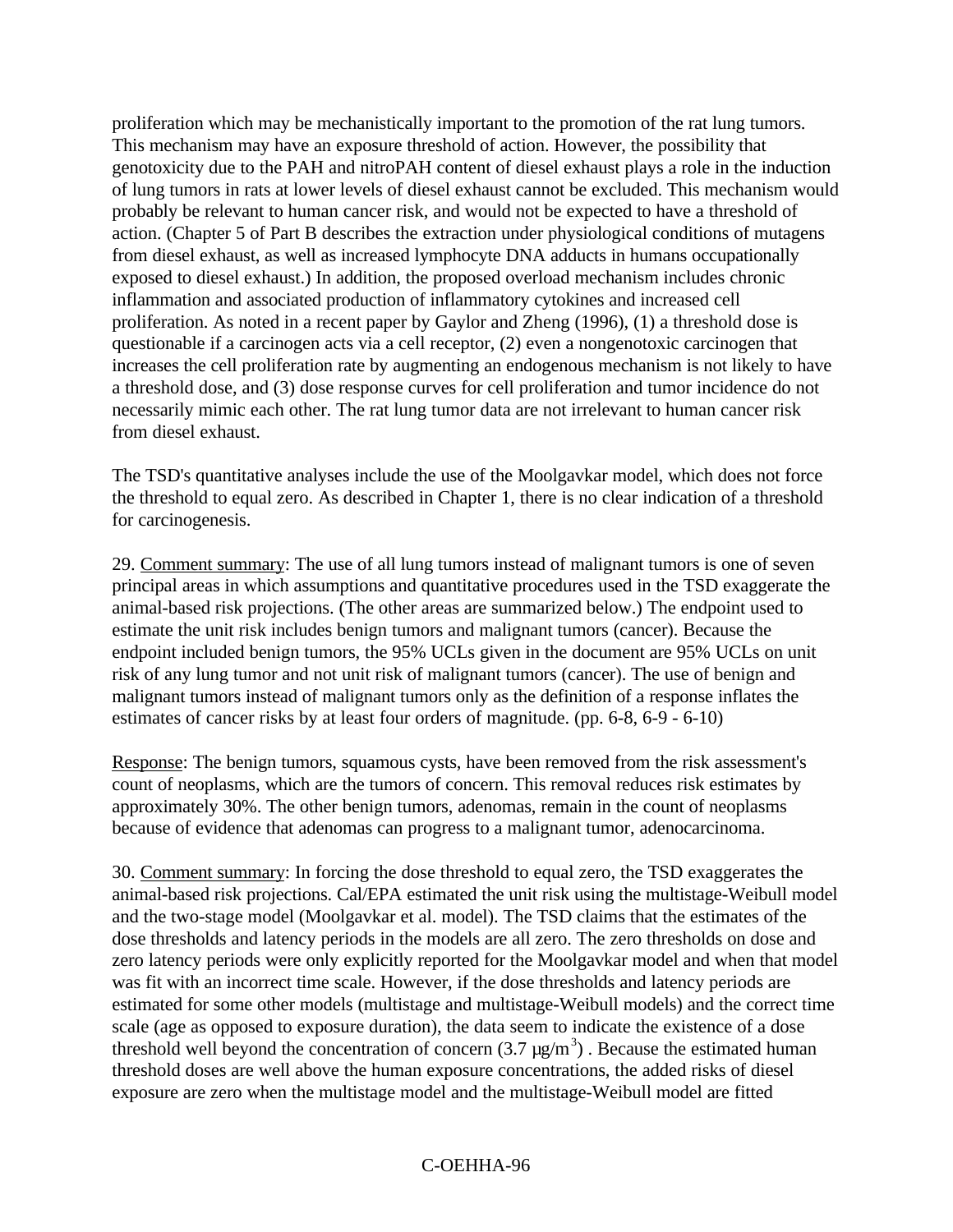using a threshold dose. The existence of threshold doses for the effects of diesel exposure is not contradicted by the results obtained by Cal/EPA for the Moolgavkar model and all lung tumors as their response of interest. Although the maximum likelihood estimate of the threshold dose obtained by Cal/EPA in this case was zero, the value of the likelihood function which was being maximized in the maximum likelihood estimation procedure was not significantly different from the likelihood function values corresponding to several threshold doses substantially greater than zero. (pp. 6-8, 6-10 - 6-11)

Response: The 1994 TSD (p. 7-4) reports that all four of the calculations gave a latency period of 0. This was an MLE result. The dose threshold of 0 was also an MLE result for the Moolgavkar model. For the multistage Weibull model, the TSD assumed no dose threshold, which is the usual form of the Weibull model, as in TOX\_RISK. The commenters calculation of their nonzero value for a threshold does not have any account of the uncertainty of such an estimate. This value is the horizontal location of a line with low slope, a mathematical procedure that is not expected to give an estimate that is likely to be meaningful. This sort of mathematical uncertainty, which the commenters allude to in the TSD finding of zero dose threshold for the Moolgavkar model, is a part of the reason for choosing no threshold for such models. Another is that potential genotoxicity is expected to be present at all doses above zero.

31. Comment summary: The use of inappropriate time in time-to-response model prediction of human risks causes the TSD to exaggerate the animal-based risk projections. In fitting the Mauderly et al. rat data, Cal/EPA used time-to-response data, with weeks of exposure as the time. The TSD assumed that the median lifespan of female rats (131.7 weeks, 17 weeks prior to exposure and 114.7 weeks of exposure) is equivalent to a human lifetime (70 years). Then, to estimate the 95% UCLs on unit risk, the fitted models in Cal/EPA's report were evaluated at 131.7 weeks. The choice of the female median lifespan (131.7 weeks) as opposed to the male median lifespan (129.6 weeks) increased the UCL on the unit risk. However, more importantly, the 131.7 weeks that was assumed to be equivalent to 70 years of human lifespan was age and not exposure duration. The fitted models should have been evaluated at an exposure duration of 114.7 weeks, not 131.7 weeks, because the "time', in the time-to-response models was exposure duration (not age). The net effect of this erroneous substitution of 131.7 weeks for 114.7 weeks is an inflation of the calculated 95% UCL on unit risk. The magnitude of the inflation caused by substituting the wrong time varies depending on the model and the parameter estimates. It is roughly a two-fold exaggeration. A source of uncertainty in the extrapolation of animal risks to human risks is the extrapolation from intermittent exposure starting part way through life to continuous exposure from birth. Risks are estimated using a lifetime average daily dose. The data are fit using the environmental exposure that started at age 18 weeks and lasted 7 hours per day, 5 days a week, and 134 weeks. Humans are assumed to be exposed to a diesel exhaust concentration 24 hours a day, 7 days a week, during their entire lifetime. If risks are to be estimated in terms of a lifetime average daily dose, then the animal doses should be converted to lifetime average daily doses before the model is fit to the data, and the 4.8 exposure extrapolation factor should then be eliminated when estimating added risks. (pp. 6-8, 6-11 - 6-12, 6-18 - 6-19)

Response: In regard to the commenters' assertion that the TSD used an inappropriate rat lifetime to extrapolate to humans, the detailed reasoning for the TSD is as follows: Mauderly et al. (1987,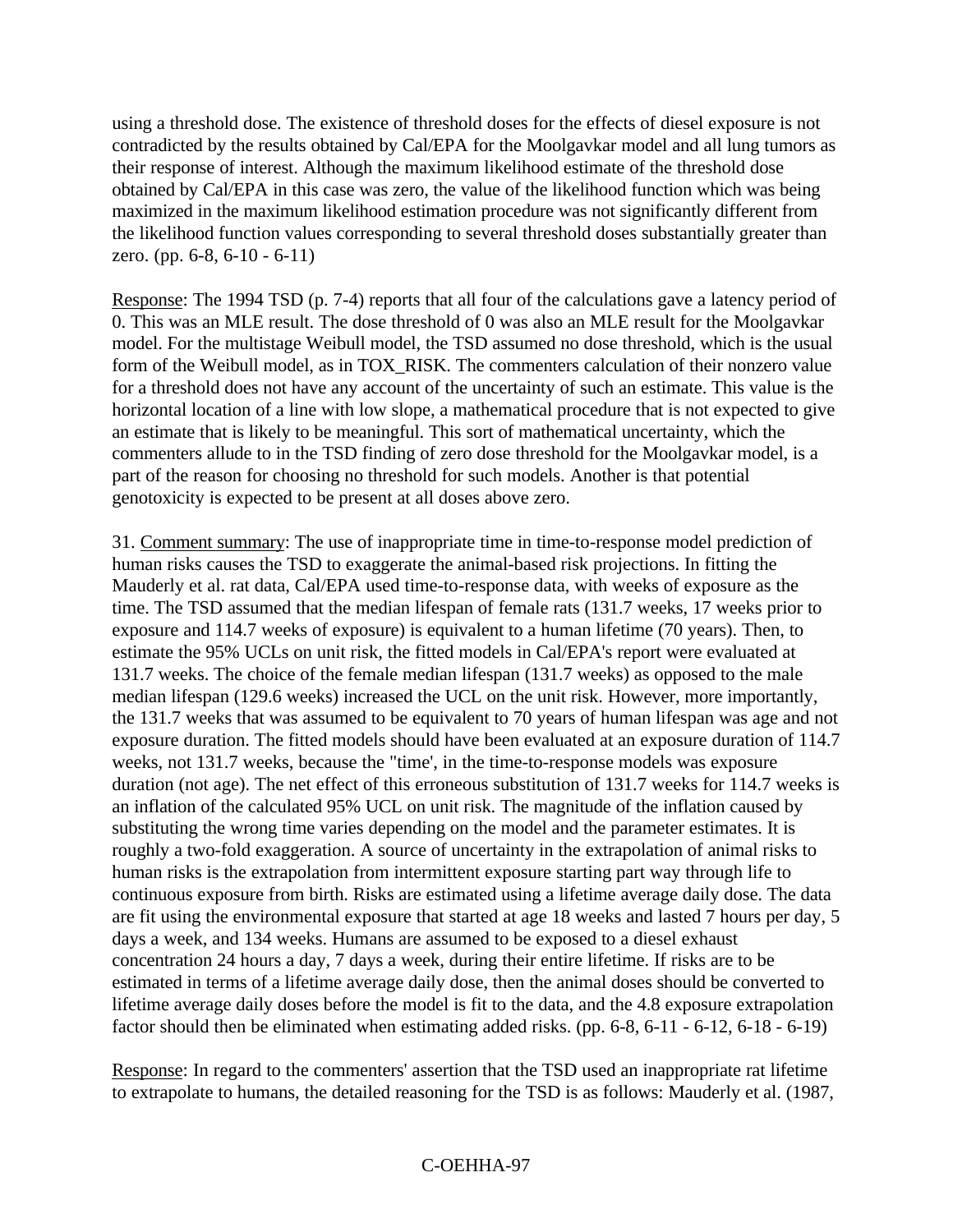p. 211) state that the median time of survival of control rats with both sexes combined is 922 days, which is 131.7 weeks. The commenters do not reference the source of their values. The TSD uses this value as the best available estimate for these rats' lifetime that would correspond to the human target lifetime currently used in regulatory risk assessments. The computations that give the coefficients of the cumulative hazard function, Eqs. 7-2, 7-3, do not use any information on lifetime. For each rat that dies, the computations simply use the information on duration and concentration of the constant exposure, which starts following the 17th week of the rats' life. Once the coefficients are calculated, the risk for that kind of rat at any constant exposure is predicted by using those coefficients and the concentration and duration selected - in this case 1  $\mu$ g/m<sup>3</sup> and 131.7 weeks, to approximate the corresponding human situation. There is, according to this model, no need to refer to how the coefficients were obtained. The TOX\_RISK program structure follows this dichotomy of experimental determination and target prediction.

The commenters correctly identify the conversion from intermittent to continuous exposure as a source of uncertainty. However, their statement that the true dose should be used in fitting the model to the data, thus eliminating the application of the intermittency factor of 4.8 at a later time, does not reduce the uncertainty. Although there is a case for the commenters' approach being a little clearer theoretically, the conversion of dose before is mathematically equivalent to changing after, like changing between grams and pounds. The TSD approach was in practice a little simpler computationally.

32. Comment summary: Assumptions regarding time-to-response model selection and parameterization cause the TSD to exaggerate the animal-based risk projections. The TSD examines two time-to-response models: the multistage-Weibull model and the Moolgavkar model. Although time-to-response models can incorporate more of the experimental animal data, their use in risk assessments should reflect the underlying properties of time-to-response models.

The time-to-response models used by Cal/EPA do not incorporate competing risks (like heart attacks, accidental deaths, etc.). Thus, the resulting estimates of added risk due to diesel exhaust assume that "all" humans live to be 70 years old. This assumption overestimates the added lung cancer risk due to diesel exhaust. The overestimation occurs because a significant percentage of the population normally dies before age 70 and is not subject to any lung cancer hazard rate associated with diesel exhaust for a full 70 years.

In the TSD's parameterization of the Moolgavkar model there is significant interaction between two parameters. This means that there are several combinations of these parameters that result in the same model value for a given dose. The interaction between these parameters makes the maximum likelihood estimation equivocal in the sense that there may be more than one set of parameter values that maximize (or approximately maximize) the likelihood function. The parameter interaction gets worse when the threshold in dose and the latency period in time are included in the estimation. These interactions have at least two major consequences. First, the presence or absence of a threshold in dose or a latency period in time should be evaluated by considering alternative fixed values for these parameters and determining whether or not the corresponding value of the likelihood function is sufficiently near the maximum likelihood value. Second, high-to-low extrapolations for some combinations of parameter values (particularly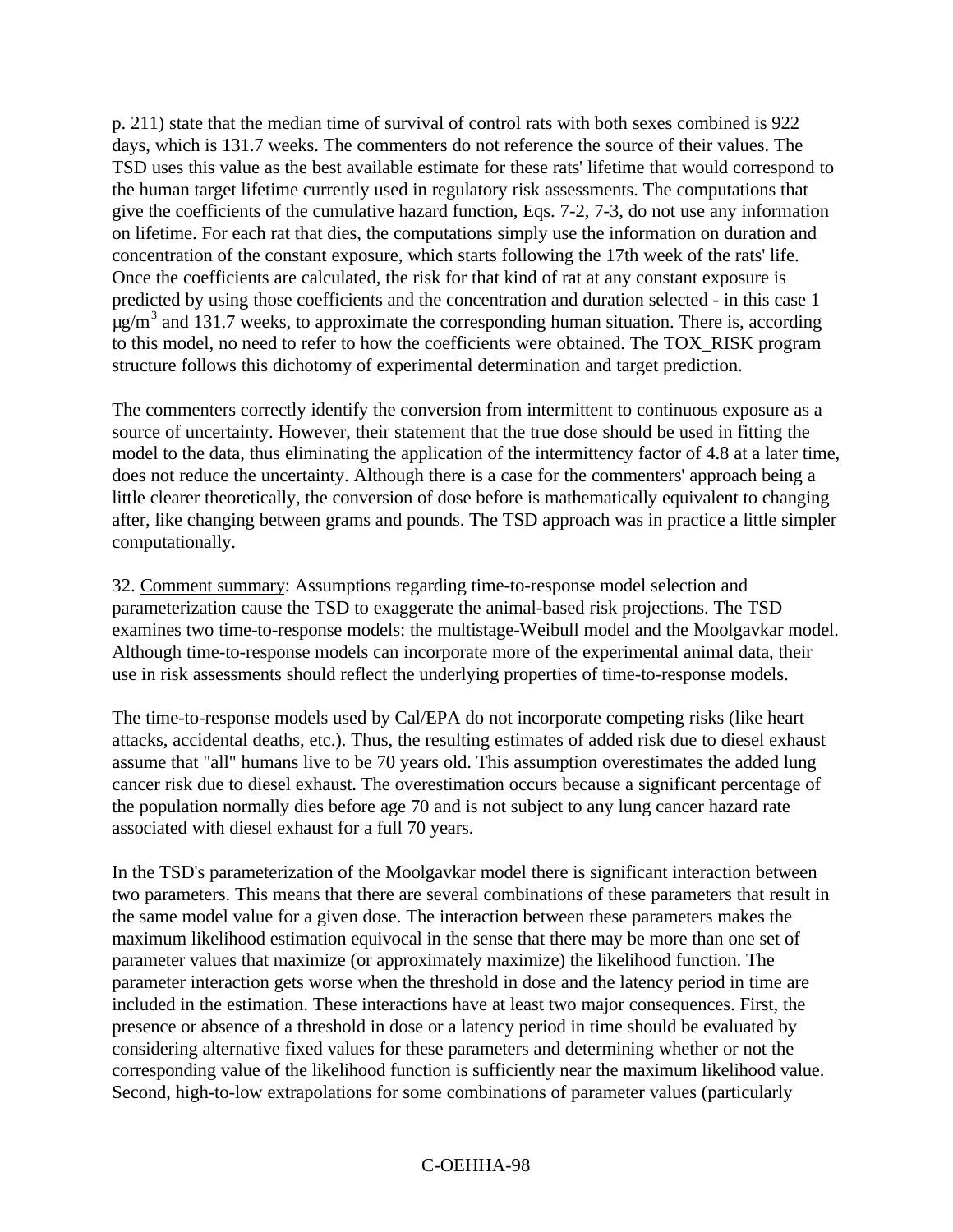those involving high powers of dose) may be very sensitive to the numerical properties of the computer program implementing the model and should be carefully scrutinized. Other parameterizations would be better. The TSD's parameterization of the multistage-Weibull models contains some interaction among its parameters, but this is much less important than the problems that high-to-low-dose extrapolations could cause due to interaction among parameters in the Moolgavkar model. (pp. 6-8, 6-12 - 6-16)

Response: Yes, the lack of inclusion of competing risks in the models of the TSD does give the pure rat-based risk and not what would be observed in the real human population with more competing causes of death than in the isolated rats. Because 70 years is a substantial underestimate of human lifespan, the use of that value in the calculations tends to offset the more health protective assumption of equal competing causes of death.

The commenters do go on to suggest another parameterization, which has a small effect on the risk calculations. Their Tables 6-3 to 6-26 give results which allow comparison of using the TSD parameterization of the TOX-RISK program to using their restricted polynomial parameterization. The TSD parameterization generally yields the higher risk, but the values are often within a few percent and rise only to two-fold or a bit more.

33. Comment summary: The methodology used in the TSD to calculate upper bounds causes exaggeration of the animal-based risk projections. Although Cal/EPA claims that the ratio of 95% UCL to MLE unit risks is between 1.5 and 5 when the all lung tumor data are used, this ratio is several orders of magnitude larger if only malignant tumors are considered as the response. However, the 95% UCL on q<sub>1</sub>, when the linearized multistage model is applied to the malignant tumors only is 8 orders of magnitude larger than the maximum likelihood estimate for air concentration and 17 orders of magnitude larger for lung burden.

Another practical problem with the upper bounds generated by the linearized multistage model is that the model's 95% UCLs are insensitive to the observed data. For example; despite the differences in the dose-response relationships for all lung tumors as opposed to malignant tumors, the linearized multistage model's 95% UCLs based on all lung tumors were only 3 to 4 times larger than the model's 95% UCL based on malignant tumors.

The use of the specific confidence limit procedure in the "linearized" version of the multistage-Weibull model and the Moolgavkar model to estimate a 95% upper confidence level on the risk may also exaggerate the 95% UCL in comparison to an alternative procedure's upper bound. The problem with the linearized procedure is that it is designed to "work" (that is, generate a bound on the risk that is greater than or equal to the true risk) at least 95% of the time for any underlying set of parameter values for the model. This means that the bounding procedure must work 95% of the time for parameter values which would imply a linear model even though the true parameter values may imply a sublinear model. In terms of trying to determine upper bounds on the risks at low doses by extrapolating from observed high doses down to low doses, it is tougher to exceed a slowly decreasing risk (a linear model) than a more rapidly decreasing risk (a sublinear model). When data do come from a sublinear model, the linearized bound exaggerates the risk as much as it would have in a tough situation (a linear model) instead of only as much as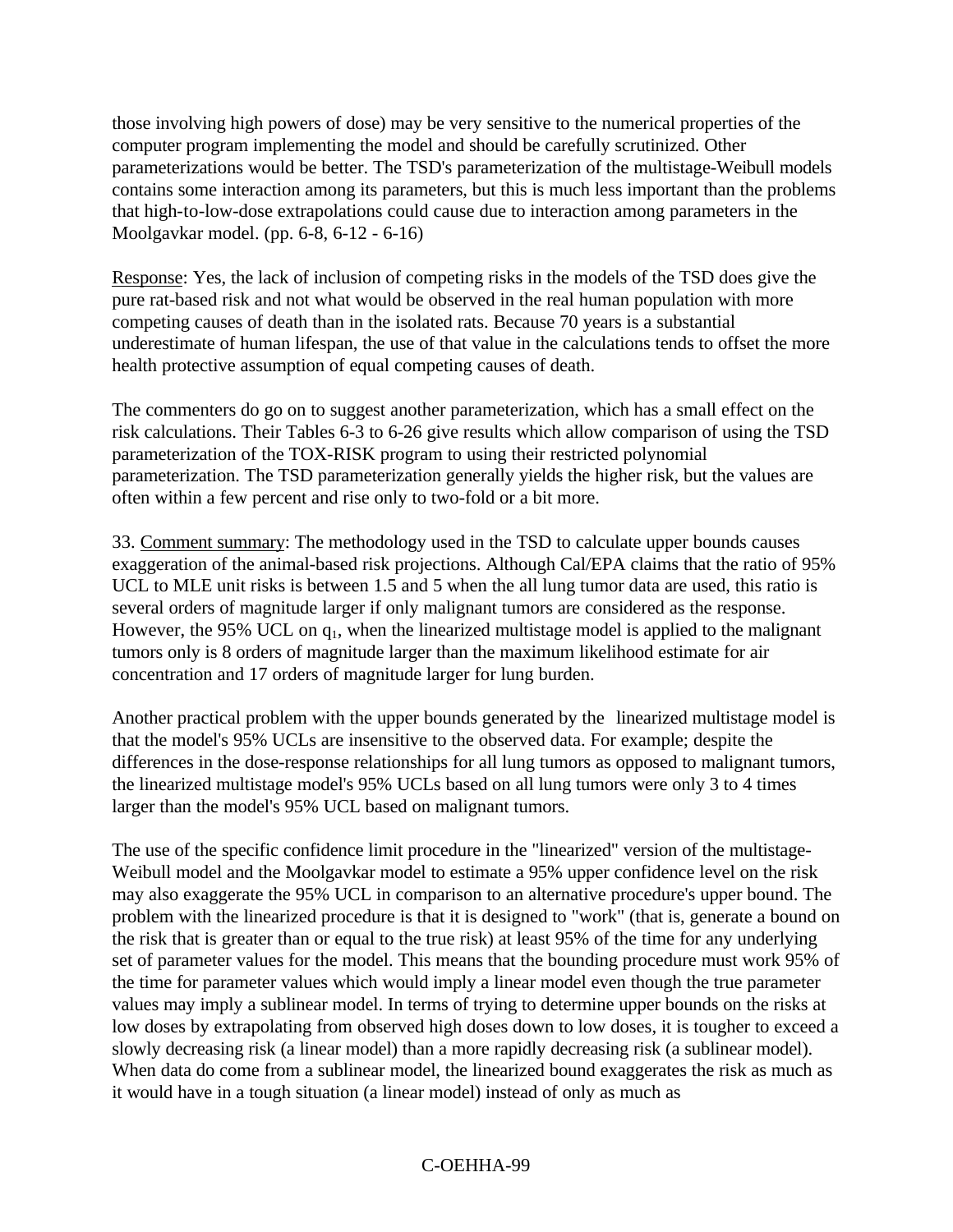it would have to for a sublinear model. In simple terms, the linearized bounding procedure always exaggerates the bound considerably regardless of whether it really needs to or not. This also means that the linearized bounding procedure is insensitive to the data because the data really dictate whether the exaggeration is needed or not.

An alternative to the linearized 95% upper confidence limit procedure is bootstrap bounds. An advantage of the bootstrap distribution is that it depends on the observed data and results in bounds that reflect the variability in the experiment. Another advantage is the bootstrap procedure emphasizes the observed shape of the dose-response relationship in the data rather than emphasizing the toughest hypothetical shape. Bootstrap 95% upper bounds may be several orders of magnitude smaller than 95% UCLs based on linearized procedures. The bounds on added risk estimated by the linearized multistage model 95% UCL procedure and by the bootstrap procedure are approximately equal when all lung tumors are considered as the response. However, when only malignant tumors are considered as a response, the 95% UCLs on added risks estimated by the linearized multistage model are 4 to 5 orders of magnitude larger than the bounds by the bootstrap procedure. (pp. 6-8, 6-16 - 6-18)

Response: The potency slopes obtained for the 95% UCL of the linearized multistage models are generally very sensitive to the number of tumors in the lowest dose group but not to higher dose groups. In removing all malignant tumors from the count, as suggested by the commenters, the shape of the overall curve is profoundly changed (commenters' Fig 6-2), but the lowest dose group is unaffected. So the 95% UCL is not greatly affected.

The commenters have made a good case for using the bootstrap approach to determine the upper 95% UCL if the use of only malignant tumors were justified, but it is not. The TSD's analyses exclude squamous cysts but follow the appropriate practice of including benign precursors of malignant tumors in modeling human cancer risk from animal tumor data. Note that a reason for the jagged shape of the commenters' relationship is likely to be the exclusion of adenomas which may soon progress to adenocarcinomas.

34. Comment summary: The lack of a weight-of-evidence evaluation of animal studies causes the TSD to exaggerate the animal-based risk projections. Cal/EPA used the study that had the largest proportion of responses to estimate the upper confidence limits on cancer potency. Overlooking all the available information in favor of the one data set that results in the largest upper confidence limit on cancer potency is a common practice in regulatory agencies. Including the evidence from all the available animal studies should improve the quality of estimates. Using a weight-ofevidence approach would allow this in the determination of the distribution of animal-based added risks. (pp. 6-8, 6-18)

Response: Actually, the animal study with the highest risk based on upper confidence limits is that from Brightwell et al. (1989). The data from Nikula et al. (1995) also indicate a slightly greater risk than that from Mauderly et al. (1987). The Mauderly et al. study was selected due to its superior reporting and study design. A comparison of 5 animal bioassays is now given in Chapter 7 of the TSD.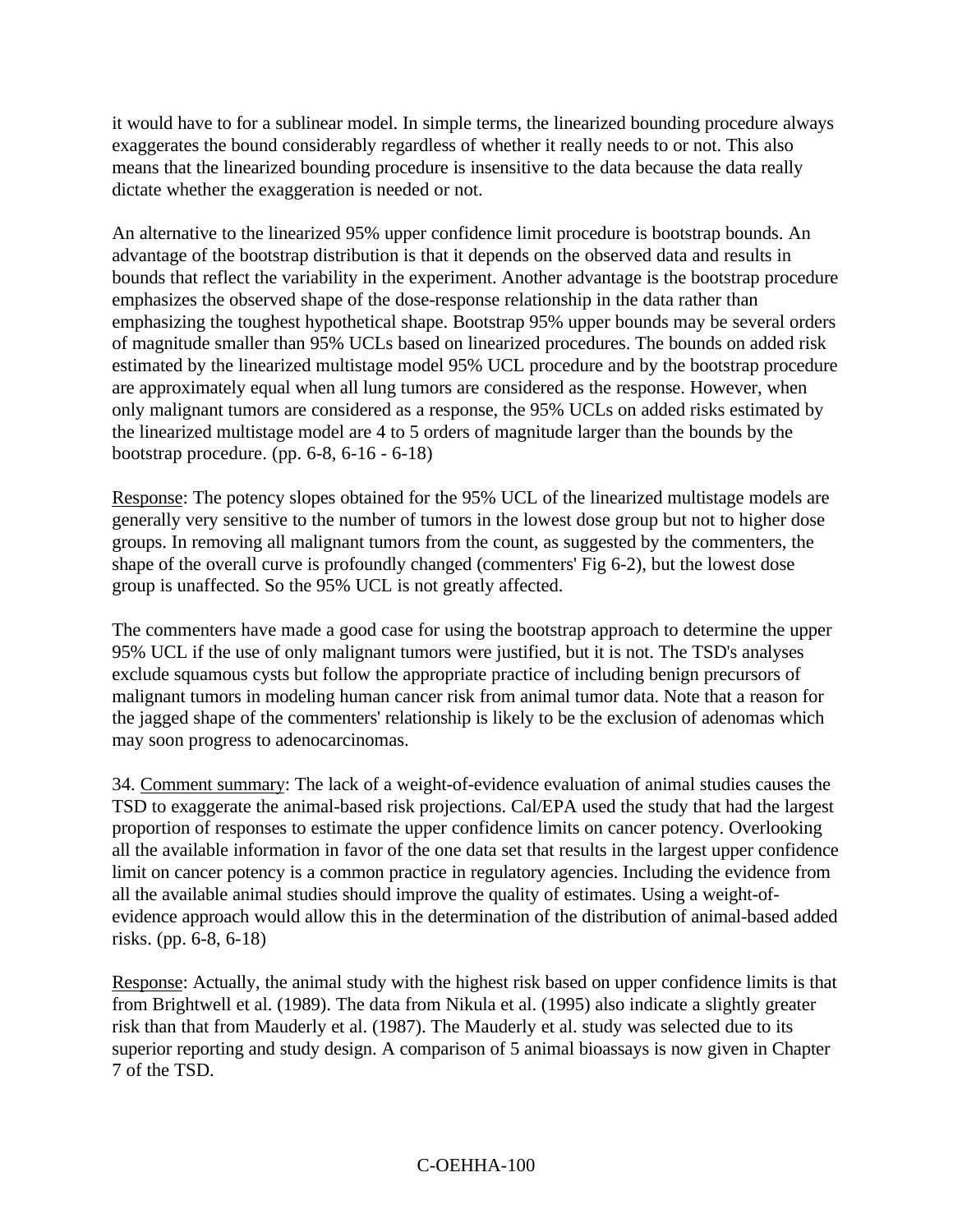35. Comment summary: Average lung burden should be emphasized over environmental concentration as the dose scale for modeling. Average lung burden accounts for all the processes that occur between the environmental concentration and the actual amount of the agent that reaches the target organ. That is, lung burden is a measure of dose that is more biologi6ally relevant to the causation of cancer than the environmental concentration. (p. 6-19)

Response: OEHHA staff agree that lung burden is a useful measurement of dose for calculating cancer risk for diesel. The risk estimates from animal data include estimates using lung burden as the dose metric. The analogous calculation with diesel air concentration is given for comparison.

36..Comment summary: A comprehensive risk assessment should estimate the risk to populations as well as subpopulations. Making a decision based on estimated risks for the most sensitive subpopulation does not guarantee optimal utilization of health protection resources and hence does not guarantee maximal public health protection. Furthermore, portraying all of the individuals in a population or a subpopulation as having the same exposure or dose-response characteristic does not reasonably describe the distribution of risks in the population or subpopulation caused by variability from individual to individual. (p. 6-19)

Response: It is difficult for us to describe the distribution of risks caused by variability from individual to individual, as the comment suggests, because we do not possess extensive exposure or health effect data for individuals. The reference concentration (RfC) presented in the TSD is an estimate which is intended to protect sensitive individuals as well as the average person. Consideration of sensitive individuals for the setting of public health standards has many years of precedent in California and the nation. The calculation of the RfC includes an uncertainty factor to account for individual variation in response.

37. Comment summary: Cal/EPA has selected the Garshick et al. (1988) study to estimate lung cancer risk due to diesel exhaust. Considering that smoking is estimated to be responsible for over 90% of lung cancer cases, a quantitative risk assessment of lung cancer based on a study in which the smoking status of the study population is unknown has little or no validity. (p. 6-33)

Response: The epidemiological analyses use multiplicative models to calculate relative risk. The relative risk for diesel exhaust in such models is independent of any effect beside diesel exhaust unless the diesel exhaust turns out to interact with another effect. The Garshick et al. (1987a) case-control study, on a closely related population, investigated the interaction between the effect of smoking and the effect of diesel exhaust and found none. Hence, the ultimate multiplication of relative unit risk by the lung cancer risk in the target population yields the appropriate adjustment of smoking or other effects to fit the target population.

38. Comment summary: With regard to Garshick et al. (1988), Cal/EPA has made several arbitrary decisions regarding exposure levels. For example, it is assumed that the level of diesel exposure for shopworkers increased 15 times from 1945-1960. The TSD notes that because of the greater degree of "smokiness" of earlier engines, an exposure factor of 2 times the average level of 1983 was used for other workers. Although Cal/EPA has gone to great lengths to defend these assumptions, it is noteworthy that the TSD authors have ignored exhaust emissions in the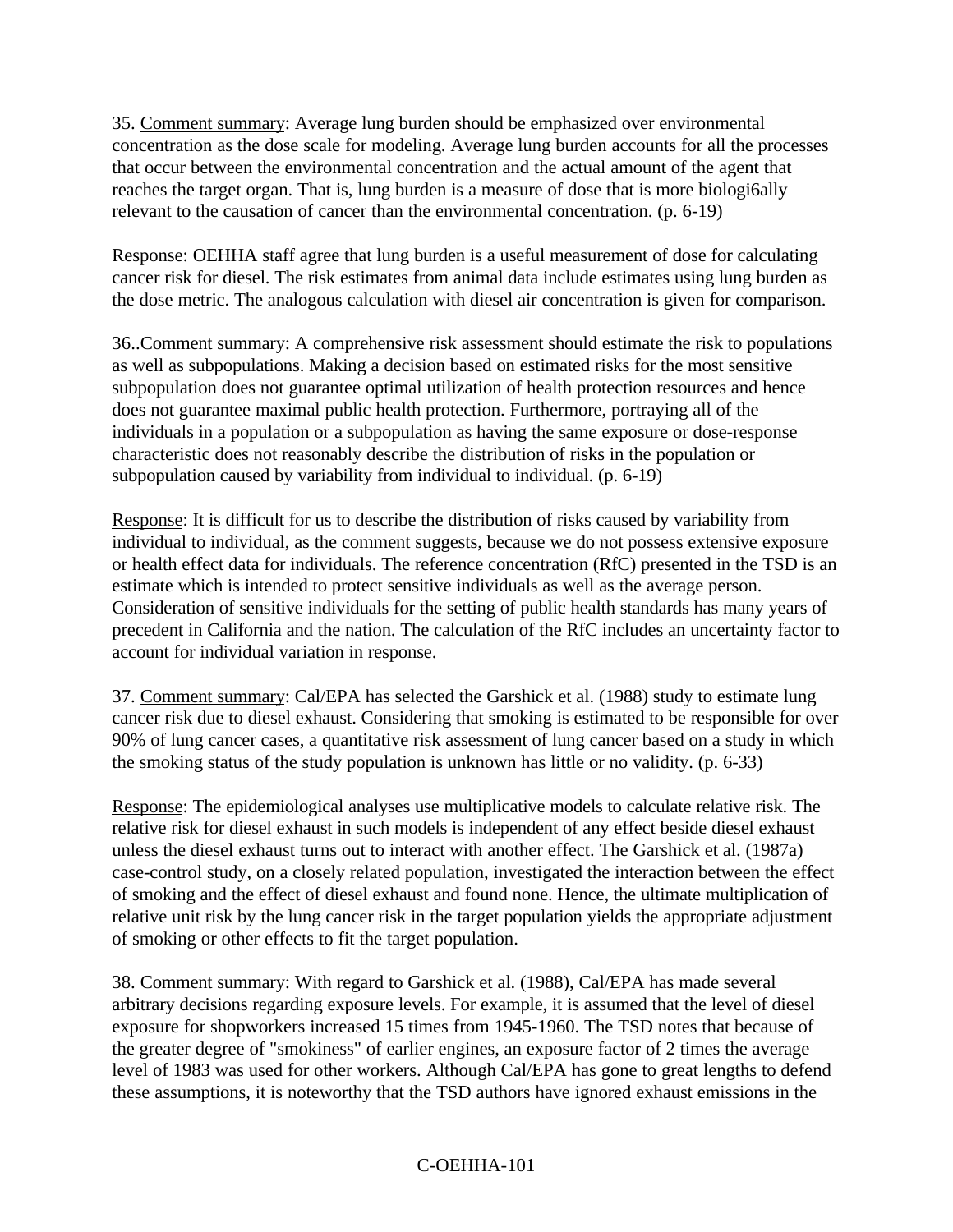shops prior to dieselization. Steam locomotives burned primarily coal and would have had significant emissions of respirable particles. The difference in emissions between steam and diesel locomotives should be examined before making any conclusions regarding exposure levels during the various time periods. (p. 6-33)

Response: The level of diesel exposure factor of 15 for shop workers was not arbitrary. It was taken from measurements of a surrogate, as described in Section 7.3 of the 1994 draft TSD. The level of 2 for exposure factor for other workers was an estimate to represent the greater smokiness of the earlier period, and the precise level is subject to some uncertainty, such as assigning an integer value. These numbers are clearly uncertain, but they are unlikely to be more than 2-fold higher or lower than the true values.

In regard to railroad exposures prior to the completion of dieselization, exposures which were primarily to the products of combustion of coal in the steam locomotives, Kaplan et al. (1959) calculated a standardized mortality ratio of 0.87 (90% CI: 0.68-1.11) for a large U.S. railroad during the years 1953-58. This result for the years during which dieselization was nearing completion would have been heavily influenced by the prior exposures. This observation therefore suggests that any lung cancer from those prior exposures was a small effect in comparison to that found in the later North American railroad studies with relative risks near 1.5. The particle size of the prior emissions would be expected to be much larger than that of diesel exhaust, even in its typical agglomerated form. More specific information, for example from the industrial hygiene files of the railroad companies, might permit further investigation of this point.

39. Comment summary: Considering the readily apparent weaknesses and inconsistencies of the Garshick et al. (1988) study, it is surprising that Cal/EPA has based the entire human risk assessment on this data. Because the study lacks too much information regarding exposures (to diesel exhaust, cigarette smoke, asbestos, and potentially other substances), it is not an appropriate study on which to base risk calculations. Others have arrived at a similar conclusion regarding the railroad studies. Because of the inherent weaknesses of the study, the various assumptions used by Cal/EPA in establishing a cancer slope factor from the Garshick study are meaningless. To comment on them further would be pointless. (p. 6-33)

Response: Cal/EPA has not based the entire risk assessment on a single study. The health assessment evaluates all the relevant toxicologic and epidemiologic information available. In the 1994 draft TSD, a best estimate of unit risk was proposed based on the Garshick et al. (1988) cohort study. Because of uncertainties in the quantitative risk assessment based on the Garshick et al. (1988) study, the revised TSD investigates a number of aspects of using that study in quantitative risk assessment. These include reanalysis of the individual data for the workers by a number of analyses to better characterize the range of risk due to a variety of models and assumptions for that study (see Chapter 7 and Appendix E of Part B). The revised TSD also includes an analysis based on the Garshick et al. (1987a) case-control study. The result is the finding that, in spite of some limitations of the full set of data, some uncertainties in exposure, some potential for confounding and some other uncertainties, the study is suitable for use as the basis of a quantitative risk assessment.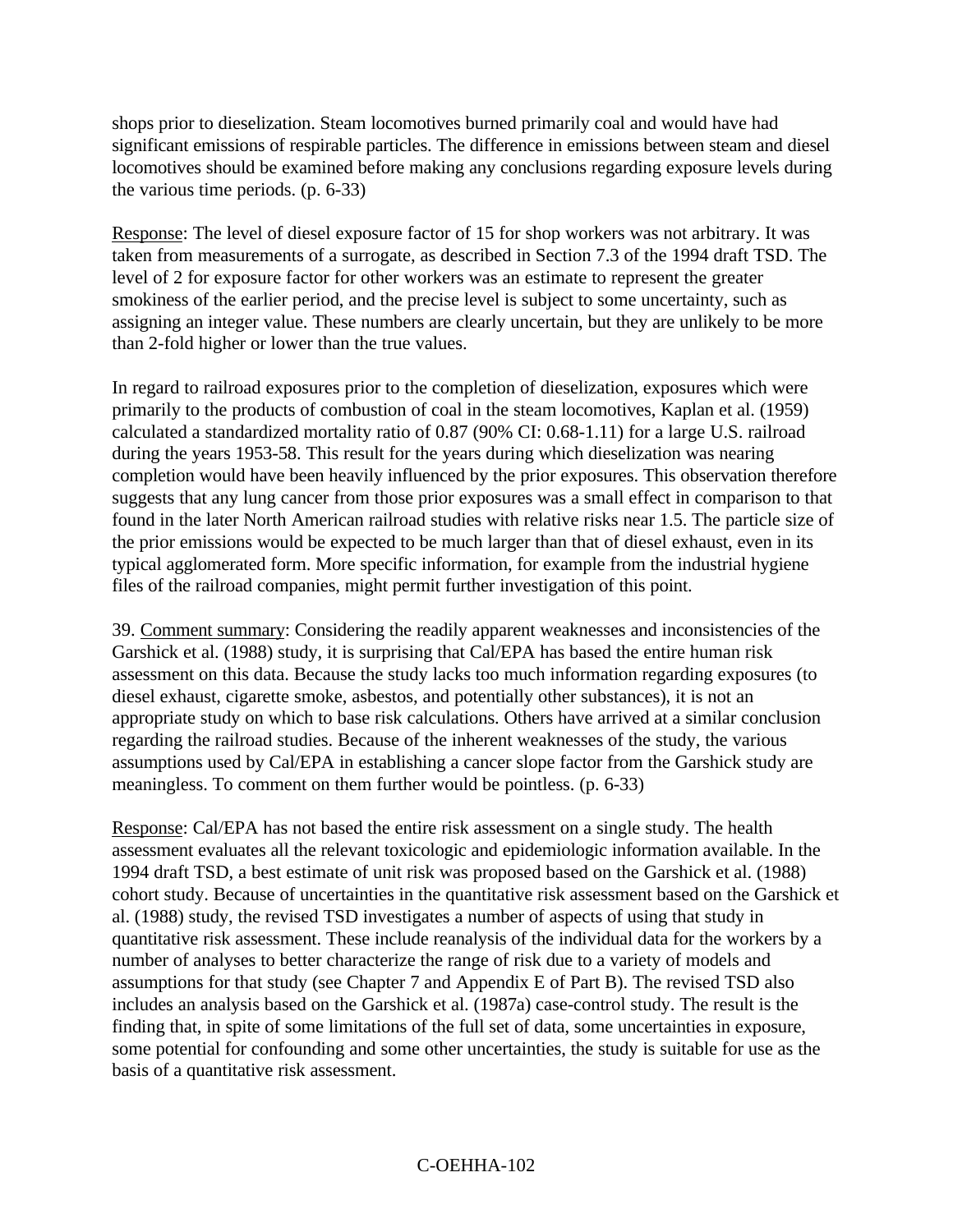40. Comment summary: Several comments in the conclusion section of the quantitative cancer risk assessment (Section 7.5 of Part B) should be clarified. There, the TSD states that "The use of a human study as the basis for calculations of unit risk is consistent with identifying diesel exhaust as a human carcinogen in view of the large number of positive human studies." Yet there is not a large number of positive human studies. Because of limitations and methodological flaws, one cannot reasonably conclude that any of the cited studies has shown a positive relationship of human health effects to lung cancer. The primary problem with using the human study is the uncertainty in estimating exposures. The most significant uncertain exposure appears to be cigarettes and not diesel exhaust.

The statement that the table evaluating the strengths and weaknesses of the animal and human studies "appears to give the use of human data a slight edge" is surprising considering that the extent of exposure in the human study was never measured and there was undoubtedly an extremely high prevalence of smoking among the human subjects. (pp. 6-33 - 6-34)

Response: Regarding whether diesel exhaust is a human carcinogen, the TSD thoroughly evaluates the increased relative risks of lung cancer observed in the epidemiologic studies and their association with diesel exhaust exposure. The TSD notes that a principal source of uncertainty in the quantitative risk assessment based upon the epidemiological data is the limited exposure history. Smoking as a potential confounder is discussed in the revised TSD in Section 7.3 and Appendix D of Part B. (See also-response to Comment 39.)

The statement giving the human data a slight edge does take into account the uncertainties in the exposure, which did have a measured baseline in U.S. railroad workers. There was a high prevalence of smoking among the human subjects.

41. Comment summary: In Part B, Table 7-10 appears to be misreferenced as Table 7-8 in Section 7.5. (p. 6-34)

Response: This has been corrected (this table is now Table 7-12).

42. Comment summary: The commenter strongly disagrees with the TSD's conclusions that there is sufficient evidence to designate diesel exhaust as a human carcinogen and that there is a zero threshold level for carcinogenicity. These conclusions have not been adequately established and should not be used in the evaluation of diesel exhaust as a "toxic air contaminant." (p. 6-34)

Response: With regard to threshold, the TSD does not affirmatively claim that there is no threshold for diesel exhaust carcinogenicity. The document does note, however, that the mechanism of action by which diesel exhaust induces lung tumors in rats is not established. Moreover, the document does not specify a mechanism for potential carcinogenicity in humans. Regarding whether diesel exhaust is a human carcinogen, the TSD thoroughly evaluates the increased relative risks of lung cancer observed in the epidemiologic studies and their association with diesel exhaust exposure. The term "sufficient" is not used in evaluating the evidence regarding diesel exhaust and cancer in humans.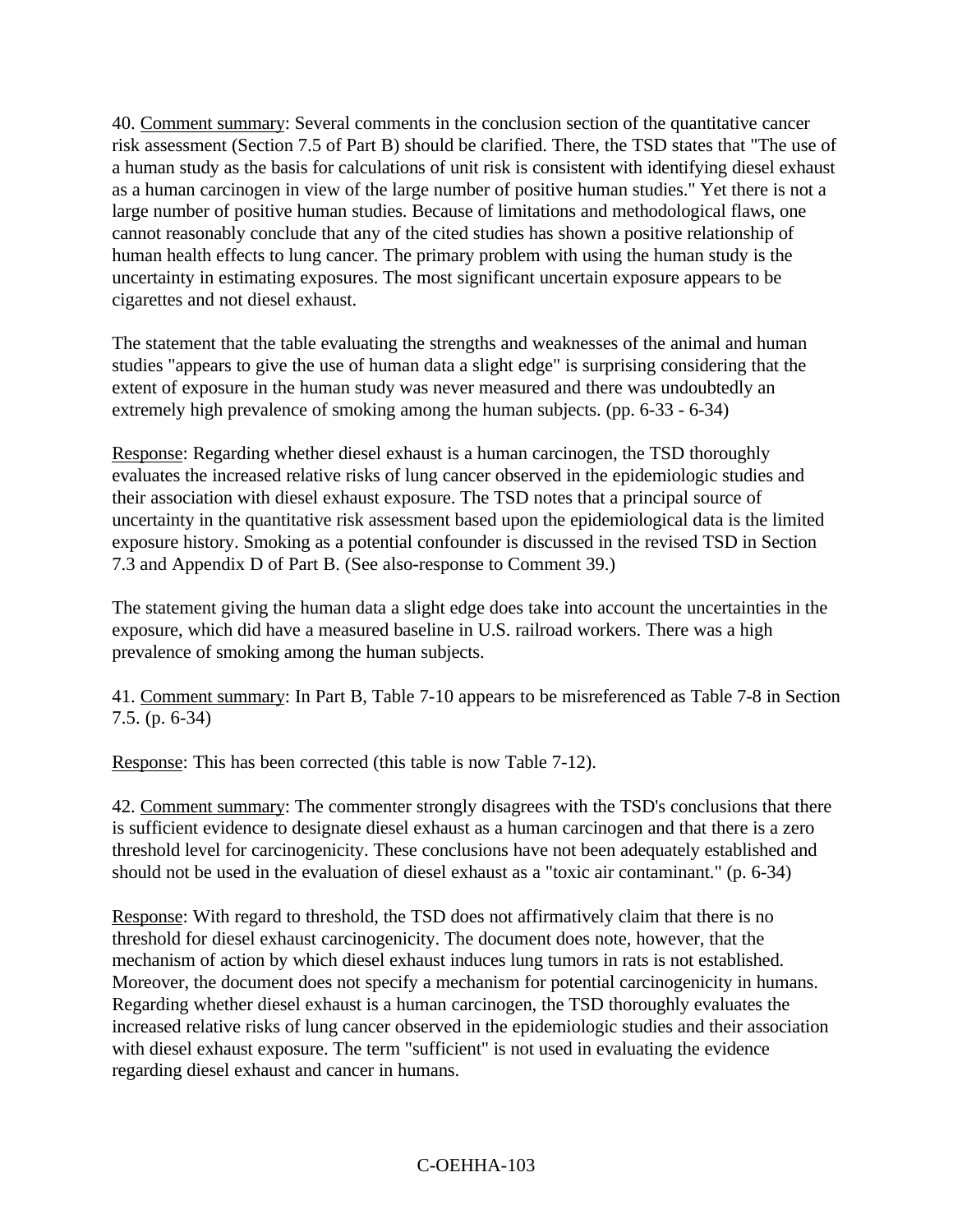#### **Joint Comments (of 50 organizations)**

1. Comment summary: Taken as a whole, available scientific evidence does not support listing of diesel exhaust as a toxic air contaminant (TAC) 'to the extent proposed in the preliminary ARB/OEHHA documents. (Comments dated October 14, 1994, p. 3)

Response: After considering the available scientific evidence, OEHHA staff found that diesel exhaust meets the definition of a toxic air contaminant. The analysis of the data includes both cancer and noncancer health effects information from both human and animal studies. The available data do not allow the identification of a threshold exposure level below which no significant adverse health effects are anticipated.

2. Comment summary: ARB and OEHHA should carefully consider the broad impact of a decision to list diesel exhaust as a TAC. The TAC Identification process should ensure comprehensive evaluation of available data and any associated uncertainties. The process also should include application of alternative risk assessment methodologies to quantify the effects of highly conservative, policy-driven assumptions incorporated into state-approved risk assessment methodologies. (p. 4)

Response: OEHHA staff have endeavored to prepare a risk assessment document based on comprehensive evaluation of the available data and associated uncertainties. Part B of the TSD was prepared with careful attention to the assumptions that are necessary in risk assessment, and several different risk assessment methodologies are detailed there. The document now presents a relatively broad range of risk estimates which fairly apprises risk managers of the uncertainties involved in the estimated values. A formal quantitative uncertainty analysis is beyond the scope of the resources available to OEHHA.

3. Comment summary: The TAC identification process must provide adequate time for full consideration of available data. In addition to the issues discussed in the commenters' submittal, there are many more issues which deserve further analysis. These issues may include: assessing the validity of using rat data as a surrogate for human exposure; assessing the influence of a "threshold effect" on carcinogenesis and defining that threshold; and conducting a follow-up study of the Garshick cohort, with emphasis on controlling for confounding factors (e.g., smoking, diet). Analysis of these and other issues will require a longer-term, cooperative commitment by ARB, OEHHA and industry. In addition, both the Part A & B documents contain numerous requests for additional information, recommendations, or clarification to address recognized uncertainties. The proposed process timeframe should allow for adequate analysis of these uncertainties. (pp. 4-5)

Response: The Toxic Air Contaminant program provides for an open public process with adequate time for reasonable consideration of the available data and associated uncertainties. With respect to diesel exhaust, an extensive effort has been made to acquire public and scientific input. Diesel exhaust entered the TAC program in 1989. ARB sponsored a conference on diesel exhaust risk assessment in March 1990. The first draft TSD was released to the public on June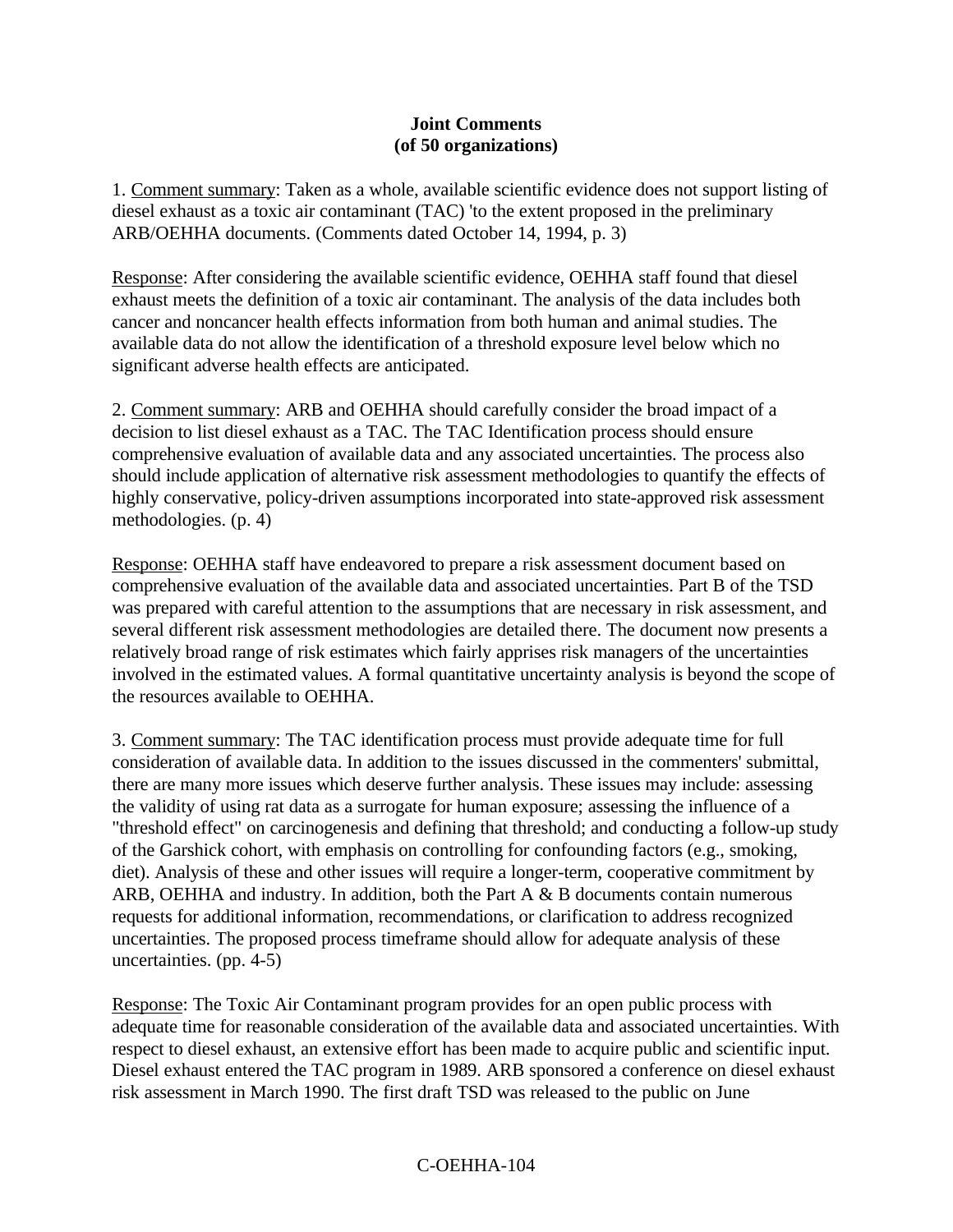17, 1994, and was the subject of a public comment period. A public workshop on the document was held on September 14, 1994. Documents by U.S. EPA and Health Effects Institute were released that year and have been considered in our development of the current (second) draft. OEHHA co-sponsored a scientific workshop with NIOSH, W.H.O., U.S. EPA and ARB on the human data in early 1996. The current draft TSD will be subject to further public review and input. A draft will also be reviewed by the Scientific Review Panel (SRP) on Toxic Air Contaminants. Only after the SRP approves the TSD and prepares written findings will the ARB decide whether to list diesel exhaust as a TAC.

The current state of the issues which the comment suggests deserve further analysis is reflected in the TSD. Many of the raised issues involve the use of the animal cancer bioassay data in the risk assessment. OEHHA acknowledges in the TSD the uncertainties involved in the use of those data and the TSD therefore places greater emphasis on the human data. In general, given the state of the available information, further analysis is not likely to provide much useful resolution. The current draft now includes a meta-analysis which considered sources of potential confounding and provides information regarding the carcinogenicity of diesel exhaust. The results of the metaanalysis were not strongly dependent upon the Garshick cohort study.

4. Comment summary: The TSD's exposure and health risk conclusions must be evaluated for consistency with legislative mandates. SB 1082 of 1993 changed the standard of review by the Scientific Review Panel. Health effects reports are required to be based on "sound scientific knowledge, methods and practices." This is particularly important in view of the fact that the TAC identification process does not prescribe specific criteria to ensure that the evidence cited in support of listing is in fact conclusive. There is sufficient uncertainty in the draft documents to support more thorough exposure and health risk assessment analyses. (p. 5)

Response: OEHHA staff believe that the TSD is based on "sound scientific knowledge, methods and practices." As noted in the comment, however, this standard is for the SRP to apply. The ARB determines whether or not the evidence supports listing a substance as a TAC. The statutory definition of a TAC serves as the Board's criterion, and the Board is aided in its decision by the written findings of the SRP.

5. Comment summary: California's process should complement work in progress at the national level, including a Health Effects Institute report on diesel exhaust health effects, U.S. EPA's Revised Draft Diesel Exhaust Health Risk Assessment and a review of diesel exhaust data by the National Institute for Occupational Safety and Health (NIOSH). The TSD does not make clear the extent to which California intends to evaluate this work and incorporate the findings of these analyses in the diesel exhaust TAC process. 1993 California legislation, (AB 969, Jones, AB 1144, Goldsmith, and SB 1082, Calderon) requires that agencies provide clear justification for promoting regulations that differ from federal requirements and which impose material economic hardship. Given the potentially severe consequences of a different California approach for a toxicity-based diesel exhaust regulation, the California process should proceed in tandem with the federal process and related work by nationally recognized scientific bodies. The World Health Organization is also conducting a review of diesel exhaust toxicity which may provide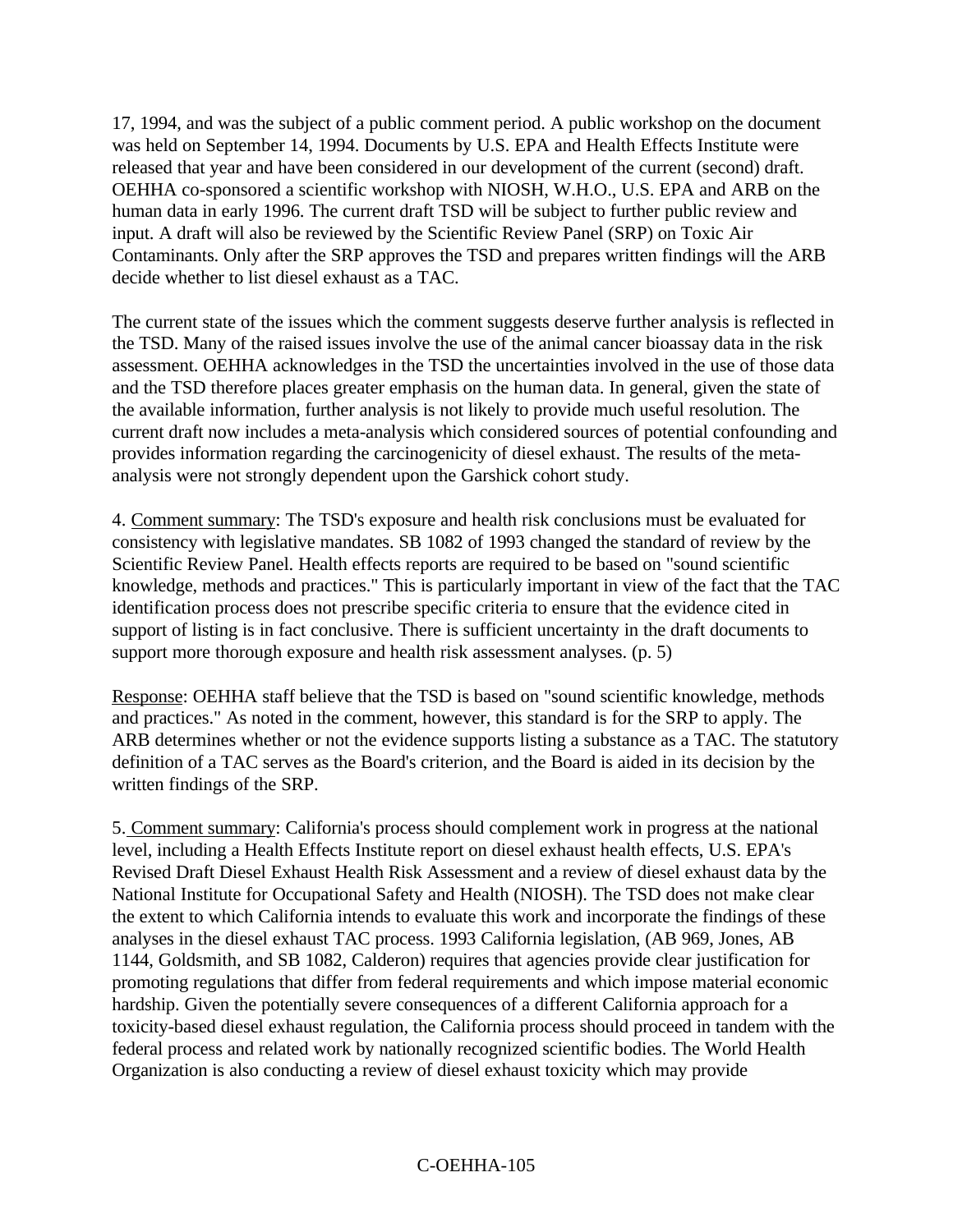additional insight into the possible human health effects associated with low-level diesel exhaust exposures. ARB and OEHHA should evaluate the conclusions of this analysis. (pp. 5-6)

Response: OEHHA staff have worked to ensure that our risk assessment process is based upon sound and objective science and fully considers the HE.I., U.S. EPA, NIOSH and W.H.O. work referenced in the comment. OEHHA reviewed both the U.S. EPA and W.H.O. approaches to the chronic non-cancer health risk assessment for diesel exhaust and concluded that adoption of the U.S. EPA RfC was appropriate. It should be noted that these agencies are not in consensus on all important points with respect to the carcinogenic potential of diesel exhaust. OEHHA has closely considered the varying assessments of these agencies. In fact, OEHHA and AFB co-sponsored a scientific workshop with these other agencies in early 1996 on diesel exhaust risk assessment to explore the bases of the differing interpretations of the epidemiological findings. OEHHA has been involved in on-going discussions with U.S. EPA staff in particular on how to best achieve a reliable characterization of the health risks of diesel exhaust.

AB 969 and AB 1144 amended California's Administrative Procedure Act, which has subsequently been amended again by 1994 legislation, AB 2531 (Gotch; Chapter 1039, Statutes of 1994). ARB will follow the procedures specified in the Act if it promulgates regulations (e.g., a toxic air contaminant listing) based on our TSD. With regard to SB 1082, OEHHA staff believe that the TSD is based on "sound scientific knowledge, methods and practices," as required by that legislation.

6. Comment summary: The TSD should consider the effects of recently promulgated regulations and standards on risk from diesel exhaust exposure. A number of regulations and standards pertaining to diesel fuels and diesel-fueled equipment have been promulgated by state and federal agencies in recent years. The health effects studies referenced in the TSD are primarily based on exhaust from outdated fuel formulations, limited-application fuel formulations and outdated engine technology. (p. 7)

Response: It is likely that the composition of diesel exhaust does vary somewhat with equipment (source) modifications and fuel formulation. Whether these variations importantly impact the risks associated with diesel exhaust cannot be assessed without quantitative speciation of the components of the exhaust at issue and an index of the toxicological concern associated with each of the measured components. Because this information is not available, we have not been able to take into account, in the risk assessment, differences among different types of diesel engines, model years, or fuels. While the Air Resources Board is sponsoring work to speciate the components of current diesel exhaust, there are likely to be a great many constituents of diesel exhaust for which there will be insufficient or no data on which to base an index of toxicological concern.

Part B's unit risk estimates are applied to exposure estimates provided by ARB. The exposure estimates reflect government controls and other innovations that have occurred. The exposure estimates are current.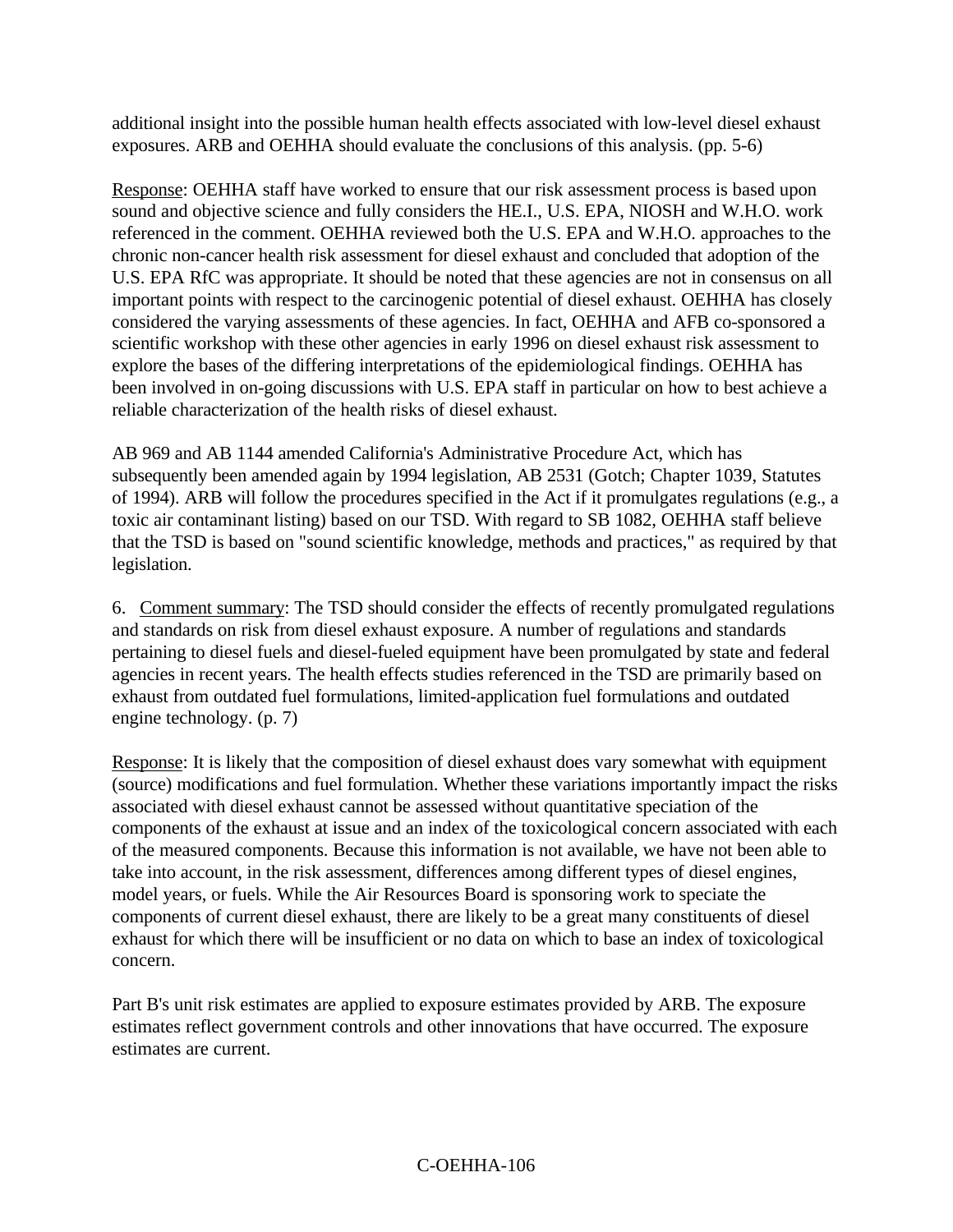7. Comment summary: The lung cancers identified in the health effects data are a result of particle accumulation in the lung (overload carcinogenesis) and do not result from low-level diesel exhaust exposures. Adequate consideration of this issue should result in substantially reduced risk estimates. (p. 7)

Response: OEHHA staff have considered the hypothesis that diesel exhaust carcinogenesis is due to particle overload in the lung. As stated in Part B's Chapter 6, the mechanism of action by which diesel exhaust induces lung tumors in rats is not established. The animal data-based risk estimates in the TSD have not been substantially modified. See also response to comment 12 below.

8. Comment summary: Differences between U.S. EPA and OEHHA in estimating health risk are significant and must be reconciled. Last year, U.S. EPA published its "Mobile Source-Related Air Toxics Study" in which it estimated national exposure and health risk from diesel exhaust particulate. The nationally averaged risk due to diesel particulates in the year 1995 is calculated by U.S. EPA to be significantly less than calculated by ARB/OEHHA. This difference is so significant that the reasons for it must be resolved and the two reports made consistent. Risk levels calculated by U.S. EPA are significantly lower than those calculated by ARB/OEHHA. While apparently based on the same health research, the unit risk factor (URF) for diesel particulates used by U.S. EPA is 1.7E-5 ( $\mu$ g/m<sup>3</sup>)<sup>-1</sup> while the URF calculated by OEHHA is 3E-4  $(\mu g/m^3)^{-1}$ . This difference should be acknowledged as a part of a characterization of the range of uncertainty in estimating exposure to diesel exhaust and the health risk posed by that exposure. This commenter recommends a formal uncertainty analysis. (pp. 9-10)

Response: With the current revisions of Cal/EPA's and U.S. EPA's diesel exhaust risk assessment documents, it is expected that the differences between the agencies will have markedly diminished. Both agencies appear to have followed standard risk assessment practices in characterizing the risks and together their results can be expected to provide a reasonable range of risk estimates. The TSD now presents a range of risk estimates which is anticipated to largely overlap with the U.S. EPA values. While the TSD also has expanded its discussion of uncertainty, a formal uncertainty analysis has not been added to Part B. The benefits to risk managers of such an analysis would probably be small relative to the resources required to conduct the analysis. OEHHA did not have adequate resources to conduct such an analysis for this document.

9. Comment summary: Certain corrections would result in risk estimates at least 100-fold less than given in the TSD. Accounting for additional emissions reductions due to the increased phasing in of motor vehicle control measures, the risk in the year 2000 could be a factor of up to 200 less. These results assume only a factor of 18 reduction in the diesel particulate unit risk factor, to match the value used by U.S. EPA in its Mobile Source-Related Air Toxics Study. However, as discussed elsewhere in these comments, the cancer potency of diesel exhaust may be significantly lower. Accounting for these factors is very important. A risk uncertainty range should be calculated and presented to decision makers, along with an analysis of the broad policy implications within this range.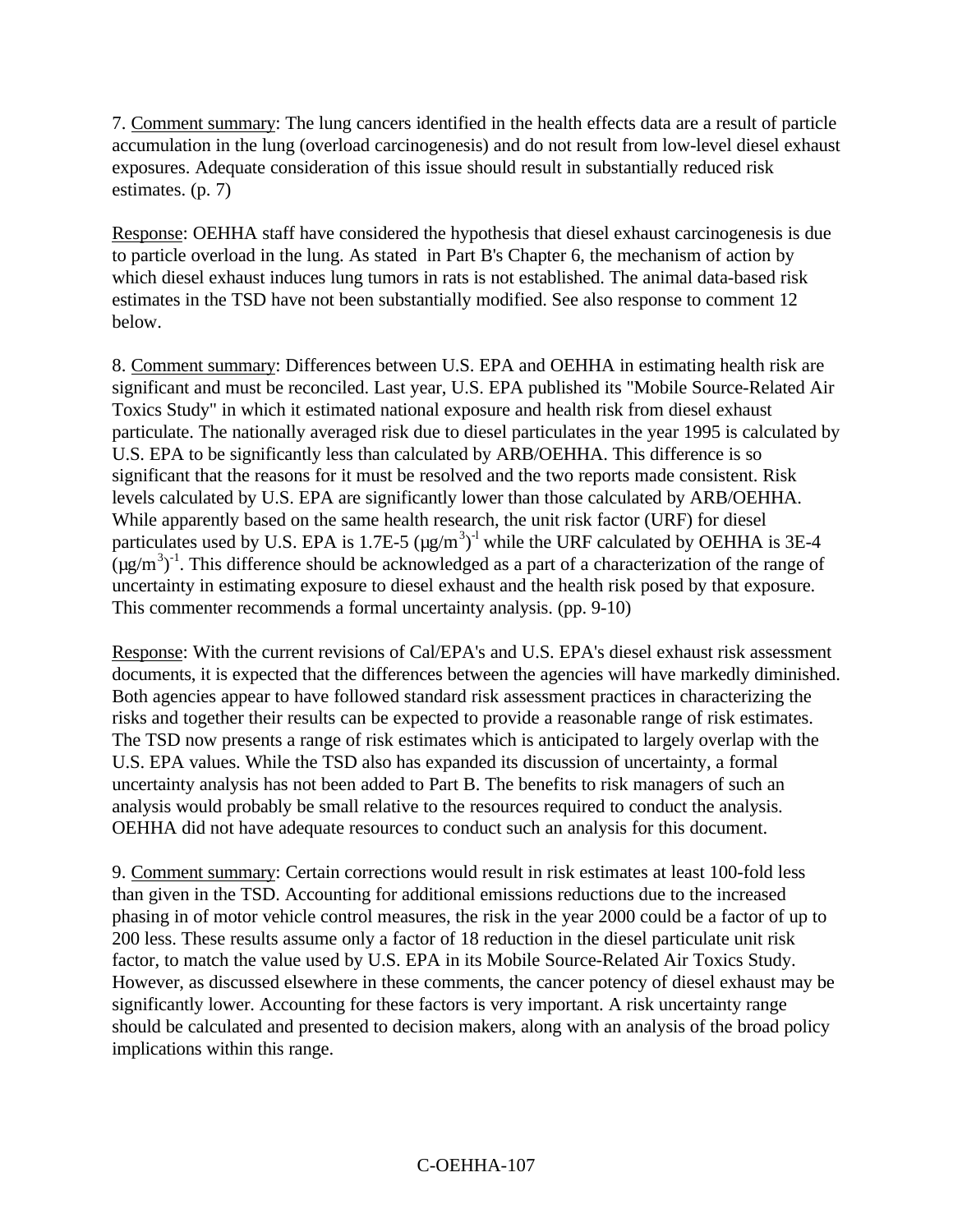Response: Part B's unit risk estimates are applied to exposure estimates provided by ARB. The exposure estimates reflect government controls and other innovations that have occurred. The exposure estimates are current.

The TSD is intended to give an assessment of risks at current levels of exposure, and a doseresponse assessment that can be applied to current or future exposures, using the mass of diesel exhaust particles as the measure of exposure. If diesel exhaust is listed by regulation as a toxic air contaminant, ARB will certainly take projected (future) exposure levels into account when considering further control measures.

The TSD presents a range of risk estimates and acknowledges uncertainty in the risk assessment process. However, an analysis of the broad policy implications of the risk estimates in the range is not within the scope of Part B.

10. Comment summary: Epidemiological data do not support the conclusion that diesel exhaust is a human carcinogen. The commenters support the conclusion of an American Health Foundation report that, using commonly established criteria for determining causation, available evidence is insufficient to establish diesel exhaust as a human lung carcinogen.

A re-examination by Gradient Corporation of the relative risks for exposed subgroups within the Garshick cohort (see the Comments of the American Mining Congress), underscores this point. The Gradient review indicates that OEHHA's analysis predicts an inverse dose-response relationship. This result invalidates preliminary conclusions of the OEHHA analysis. Moreover, the inverse dose-response relationship indicates that the relative risks reported by Garshick are likely due to effects not related to diesel exhaust exposure. (pp. 14-15)

Response: Our responses to comments of the Engine Manufacturers Association cover the material of the American Health Foundation report. The responses tend to counter the arguments in that report that there is insufficient evidence to establish diesel exhaust as a human lung carcinogen. The TSD does not make a "sufficient evidence" determination, however. Regarding whether diesel exhaust is a human carcinogen, the TSD thoroughly evaluates the increased relative risks of lung cancer observed in the epidemiologic studies and their association with diesel exhaust exposure.

Our responses to the comments of the American Mining Congress cover the material in the Gradient "Critique." The responses counter the Gradient argument and maintain that a positive dose-response relationship for diesel exhaust and lung cancer in the study of Garshick et al. (1988) is a valid finding.

11. Comment summary: No epidemiologic data are appropriate for quantitative risk assessment. Dr. Kenny Crump holds that the Garshick study is not adequate to support a quantitative risk assessment. Dr. Crump cites the following conclusions as a basis for this assertion: (1) a closer look at the two main analyses of Garshick et al. revealed problems that make it highly questionable as to whether the lung cancer trends they described in these analyses were related to diesel exposure at all; (2) despite extensive analyses that involved several different surrogates for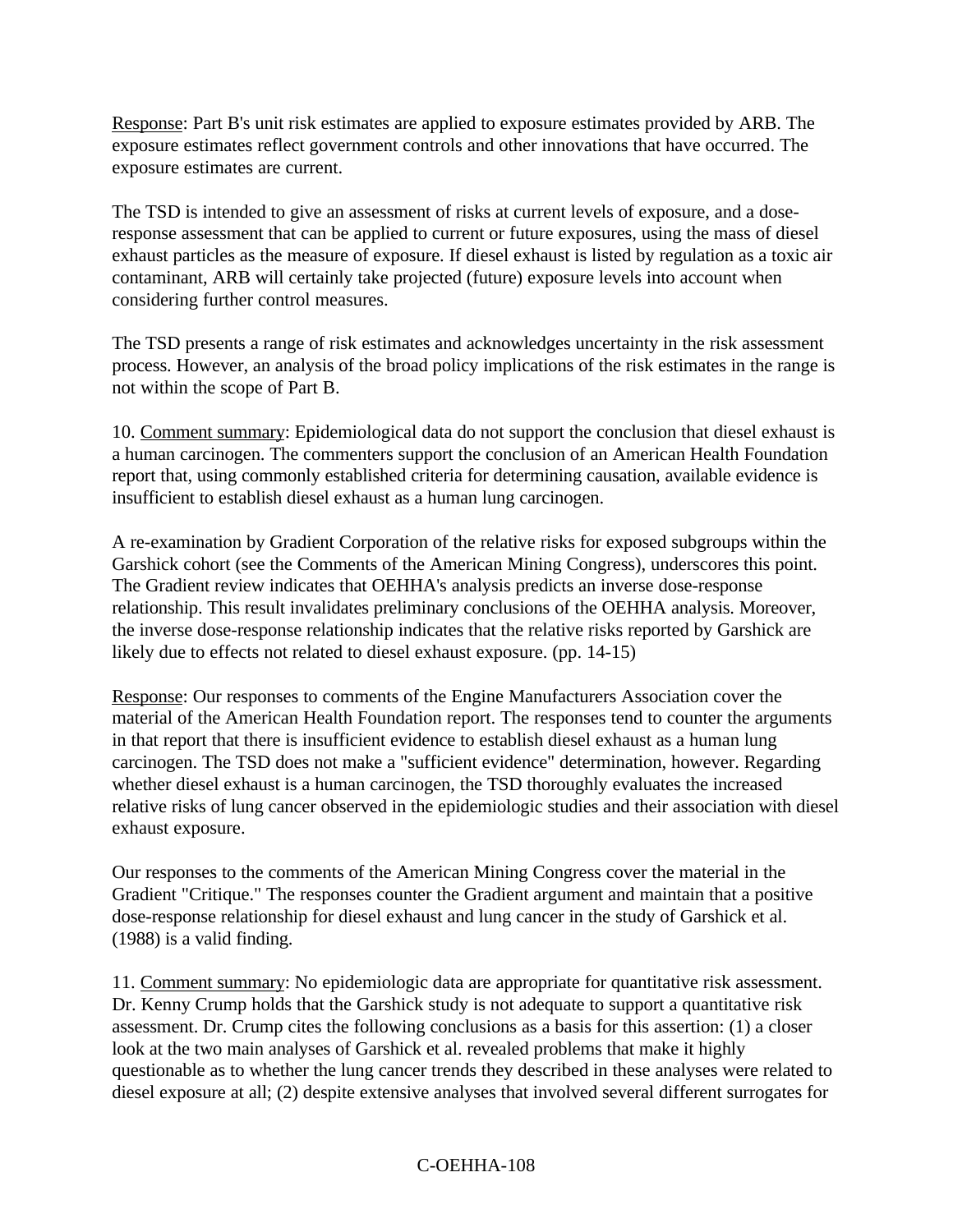exposure to diesel particulate, several ways of accumulating diesel exposure, separate consideration of several different subcohorts, Dr. Crump was unable to detect a quantitative relationship between diesel exposure and risk of lung cancer in this cohort; and (3) the follow-up of the Garshick et al. cohort was clearly inadequate between 1978 and 1980, the last three years of follow-up. Dr. Crump's overall conclusion is that OEHHA's reliance on the Garshick study is "not scientifically justified".

The commenters understand that Dr. Garshick has directly communicated to OEHHA staff his concern that his railroad worker cohort studies should not be used for quantitative risk assessment. (p. 16)

Response: OEHHA staff have analyzed the 1991 report of the analysis cited in the comment and have had extensive consultations with its principal author, Dr. Crump. Although Dr. Crump has corrected the negative slopes that appeared in the report due to a programming error, he continues to conclude from his further analyses that "the data in the Garshick et al. cohort do not show any convincing evidence of an association between risk of lung cancer and duration of exposure to diesel exhaust or quantitative measures of diesel exhaust" (Crump 1996a). Appendix E of the revised Part B presents new analyses based on the individual data that were the basis for the study of Garshick et al. (1988) and for the analyses of Dr. Crump. The rationale for basing quantitative risk assessment on Garshick's data is developed in Chapter 7. Appendix F is devoted to addressing the issues raised by Dr. Crump.

Since the 1994 publication of the draft TSD, Dr. Garshick has given OEHHA staff helpful suggestions regarding our use of his cohort study (1988) data in quantitative risk assessment. OEHHA staff recently asked Dr. Garshick for assistance in responding to comments such as this one. We asked for his view of the uses to which we have put his data, and we specifically gave him an opportunity to express the opinion, if he held it, that we had misused his data. In response, he reaffirmed his position in a 1994 review letter to OEHHA staff. In that letter, he concluded that "the strength of an assessment of risk depends on the assumptions that go into it.. You have made a number of assumptions that yield values of unit risk somewhat greater than animal studies, but lower than others using human epidemiologic data.. In the end you have to be satisfied with these assumptions. Perhaps it would be better to use a range of potencies as the background for regulating diesel exhaust since considerable assumptions need to be made to use the current human-based data.,' The TSD now emphasizes a range of risk estimates, as advocated by Dr. Garshick.

12. Comment summary: Available evidence suggests that carcinogenicity in the rat is based on threshold effect. A threshold dose exists below which diesel exhaust exposure will not lead to lung tumors in the rat. The OEHHA evidence of "genotoxicity and of quantitative analysis of the cancer bioassay" is based on incomplete evaluation of available data. New evidence shows that, first, the OEHHA assumption of genotoxicity of diesel exhaust inappropriately uses organics removed by industrial solvents as a surrogate of particle action. These conditions do not exist in the living organism and whole diesel particles produce no or minimal mutagenic activity when tested by laboratory assays. Second, the organic fraction on the diesel particulates is not readily released by physiological fluids. Third, long-term animal studies display a clear carcinogenic no-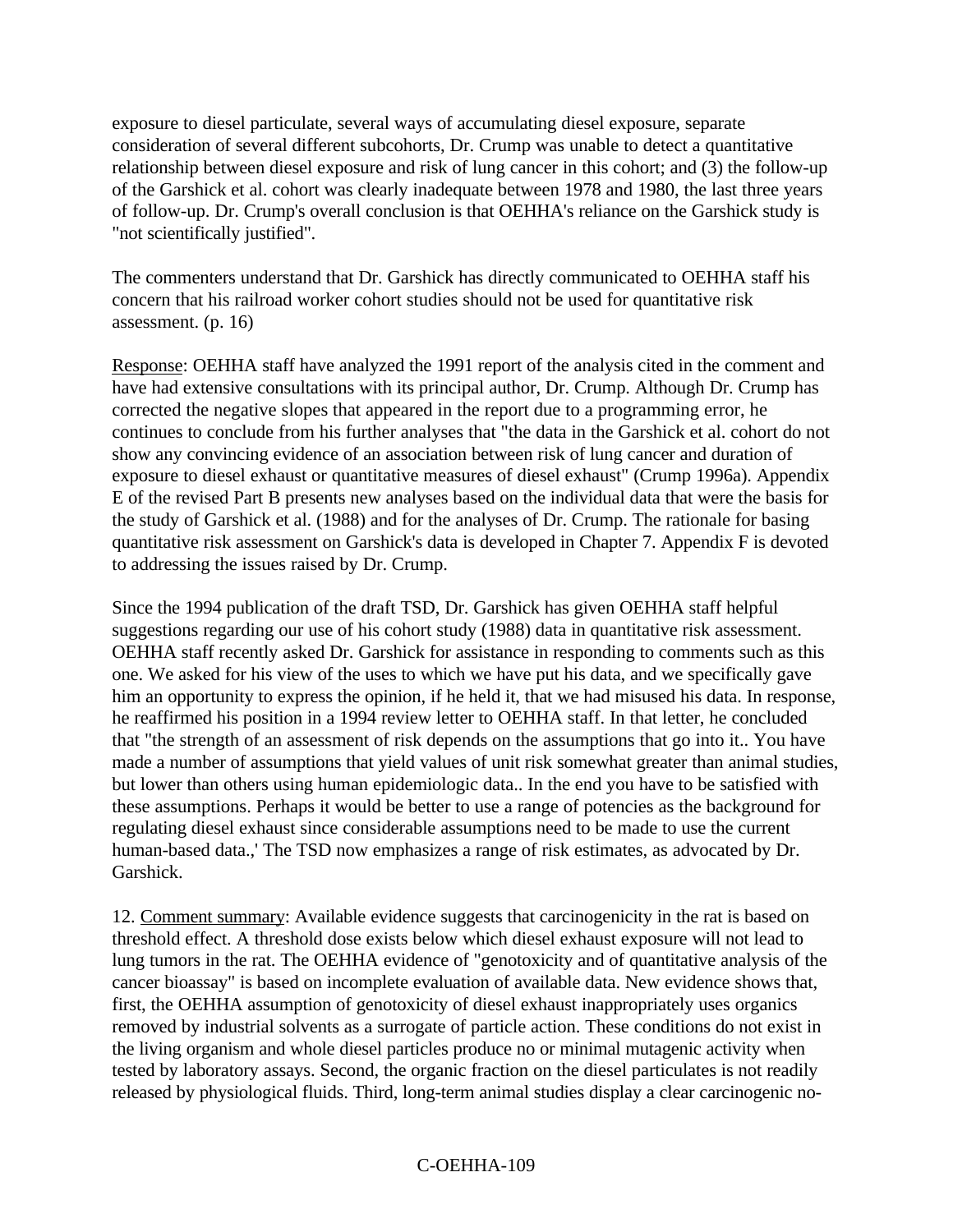effect level in animals exposed to relatively high (up to  $\langle 1.0 \text{ mg/m}^3 \rangle$ ) concentrations of diesel exhaust that exceed California's preliminary ambient levels by at least two orders of magnitude. Comments of Joe L. Mauderly support this point, and mention studies supporting the view that the rat's response to diesel exhaust may be a general response to heavy particle loading of the rat lung, and that such data might be of little or no value for predicting human lung cancer risk at lower exposure rates. This alternative mechanism was already proposed in 1986 and has been endorsed by new animal studies since that time.

Currently, the scientific community predominantly believes that the tumors occur whenever lung clearance mechanisms are overburdened by high levels of fine particles (an "overload"), irrespective of their chemical composition. The soot-associated organic compounds do not support the estimation of human lung cancer risk from rat data on the basis of the particle associated organic compounds. The lack of genotoxic mechanism involvement further supports evidence that there is a threshold below which overloading (and possible subsequent lung tumor formation) does not occur. These findings explain formation of diesel-induced lung tumors by non-genotoxic mechanisms, support the existence of a threshold for low-level diesel exposures and should substantially modify OEHHA's preliminary unit risk estimates.

In this regard it should be noted that lung tumor formation due to diesel exhaust exposure is observed only in rats. Mouse data are inconclusive and hamster data do not show lung tumor formation. Some scientists contend that: 1) the carcinogenic-response observed in the rat may be a rat-specific effect, 2) that the rat data does not contribute to the quantitative weight of evidence that a chemical poses a human carcinogenic hazard, and 3) (therefore) the rat data should not be included in dose-response extrapolations for the estimation of human carcinogenic risk. (pp. 17- 18).

Response: See responses to Comment 7 above and the comments of Joe L. Mauderly. As stated in Chapter 6 of the TSD's Part B, the mechanism of action by which diesel exhaust induces lung tumors in rats is not established. The available data do not rule out a threshold. Note that the possibility that genotoxicity due to the PAH and nitroPAH content of diesel exhaust plays a role in the induction of lung tumors in rats at lower levels of diesel exhaust cannot be excluded. This mechanism would probably be relevant to human cancer risk, and would not be expected to have a threshold of action. Chapter 5 of Part B describes extraction under physiological conditions of mutagens from diesel exhaust, as well as increased lymphocyte DNA adducts in humans occupationally exposed to diesel exhaust. In addition, The proposed "overload" mechanism includes chronic inflammation and associated production of inflammatory cytokines and increased cell proliferation. As noted in a recent paper by Gaylor and Zheng (1996), (1) a threshold dose is questionable if a carcinogen acts via a cell receptor, (2) even a nongenotoxic carcinogen that increases the cell proliferation rate by augmenting an endogenous mechanism is not likely to have a threshold dose, and (3) dose response curves for cell proliferation and tumor incidence do not necessarily mimic each other.

The statement in Chapter 1 regarding "genotoxicity" and "the cancer bioassay" has been grammatically improved and modified slightly for the current draft. It now reads, "The in vitro and in vivo genotoxicity of diesel exhaust suggests that a non-threshold mechanism for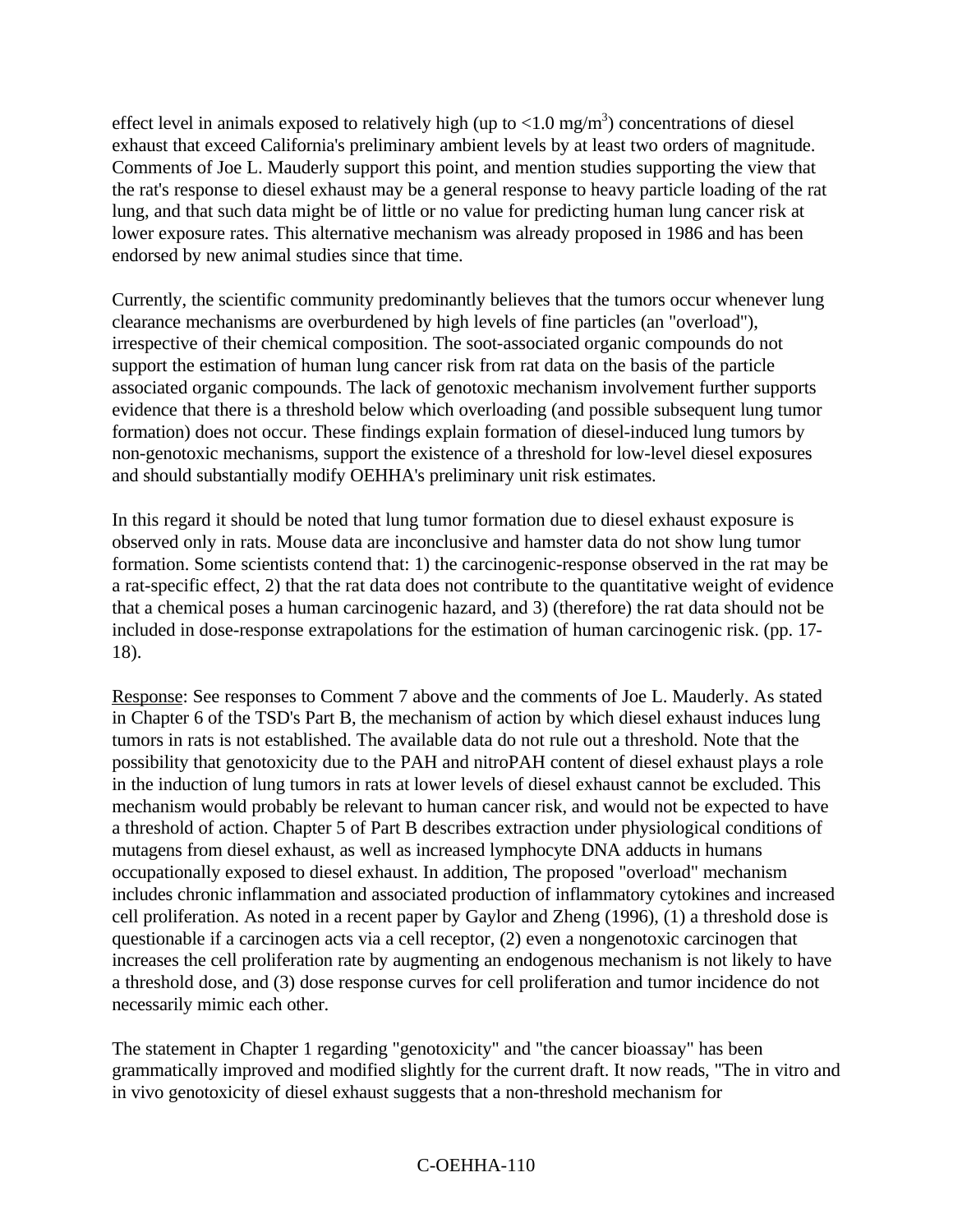carcinogenesis may be involved. The Moolgavkar quantitative analyses of the rat cancer bioassay did not suggest there was a threshold for the carcinogenicity of diesel exhaust in the rat."

13. Comment summary: Review of epidemiological data on carbon black workers suggests that extrapolation of human risk from animal data is not appropriate. The absence of lung cancers in occupationally exposed carbon black and coal workers must be better quantified before one can draw a conclusion concerning the health effects of diesel exhaust. The same animal model that showed high concentrations of inhaled diesel particulate to be carcinogenic in rats also has shown that rats inhaling airborne carbon black (with no associated organics) also develop lung tumors at equivalent (or even lower) exposure concentrations. The rat data suggest that carbon black and diesel exhaust are of equivalent carcinogenicity and would predict similar cancer potency factors. The validity of the rat-human extrapolation for diesel exhaust can be tested by examining whether the tumorigenicity of carbon black in rats is concordant with lung cancers in workers exposed to carbon black. A 1981 report on carbon black epidemiology summarizes data on carbon black workers and contains data on carbon black exposure levels. The high lung cancer rates predicted for carbon black workers by the animal data are not substantiated by industry experience, which raises serious doubts concerning the validity of the rat-human extrapolation for diesel exhaust. (pp. 18-19)

Response: In response to this and related comments concerning carbon black and diesel exhaust, Chapter 7 of Part B now discusses the question of rat-to-human extrapolation that is raised by the apparent differences in the comparative carcinogenicity of the two different substances in the two species. Also in response, the new Appendix C of Part B summarizes the limited literature on occupational cancer epidemiology of carbon black exposure, adding a new case-control study which found some increase in risk for all lung cancers and a significantly greater risk for one histological type of lung cancer in carbon black workers with a relatively high exposure. This summary refers to the 1981 report mentioned in the comment. Appendix C also provides alternative calculations for comparing the lung cancer deaths observed in the carbon black workers of Robertson and Ingalls (1980) to predictions from the Garshick et al. (1988) cohort study of the effect of diesel exhaust on lung cancer in railroad workers. These calculations show that for many reasonable assumptions the predictions for diesel exhaust do not differ significantly from the observed lung cancer deaths among the carbon black workers and for other reasonable assumptions the predictions do differ significantly from the observations. Thus the comparison of the human results for carbon black and diesel exhaust does not appear to be in contradiction to the comparison of the rat results.

The possibility cannot be excluded that genotoxicity due to the PAH and nitroPAH content of diesel exhaust plays a role in the induction of lung tumors in rats. This mechanism would probably be relevant to human cancer risk, and would not be expected to have a threshold of action. Chapter 3 of Part B discusses bioavailability and metabolic activation of particle-associated organics, and Chapter 5 describes extraction under physiological conditions of mutagens from diesel exhaust. Chapter 5 also cites findings of increased lymphocyte DNA adducts in humans occupationally exposed to diesel exhaust, and the occurrence of a specific DNA adduct in diesel exhaust-exposed rats which was not observed in rats exposed to carbon black. This is a fundamental difference between diesel exhaust and carbon black exposures, and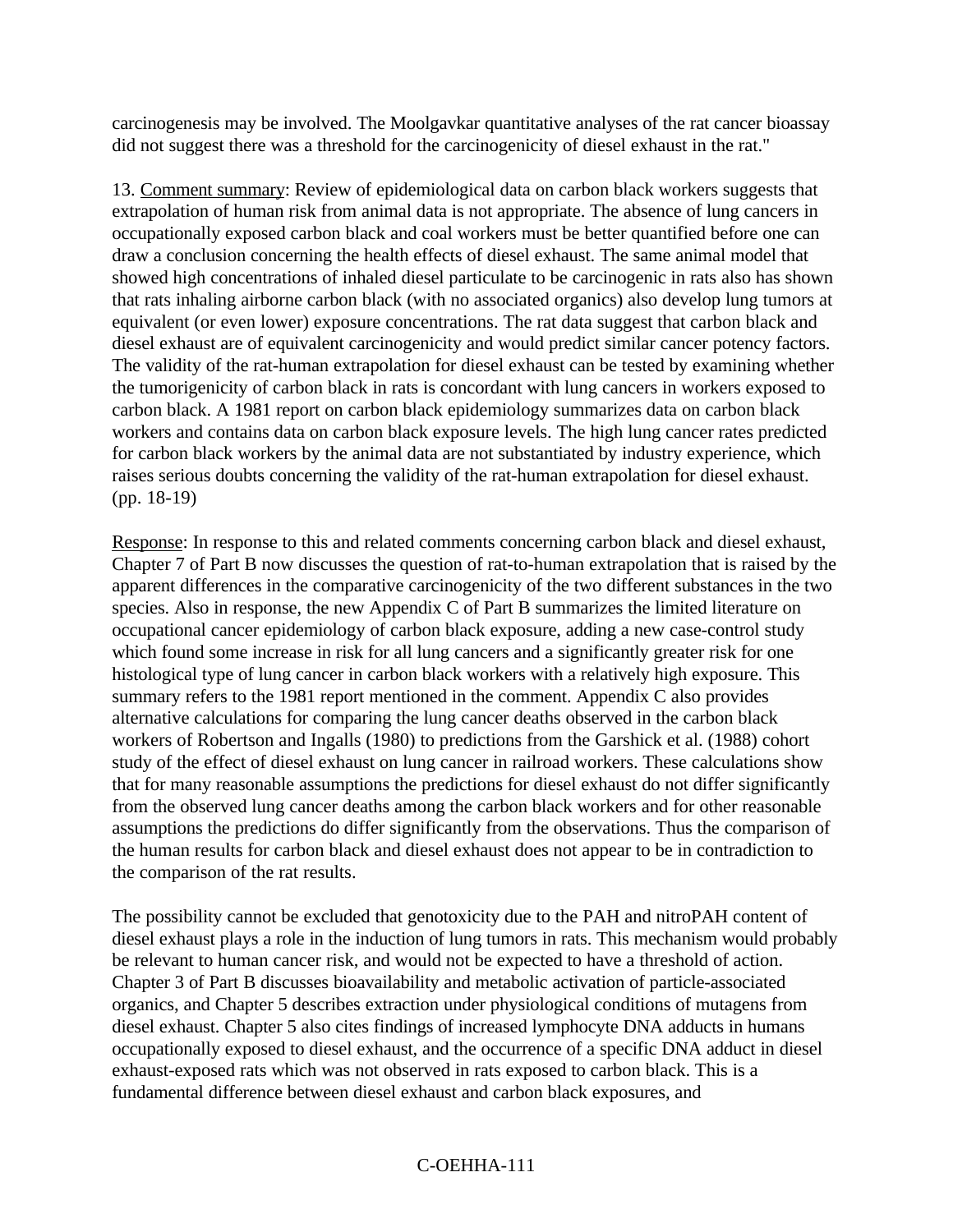indicates that comparing rat and human responses to carbon black exposure may not be completely applicable to determining if rat lung tumor response to diesel exhaust exposure accurately models human cancer risk. Thus it is not clear that the validity of rat-to-human extrapolation for diesel exhaust can be tested by examining whether a similar rat-to-human extrapolation for carbon black is concordant with lung cancers in workers exposed to carbon black.

The situation regarding the assertion of lack of elevation of lung cancer rates in coal worker studies is different. Coal dust has very different characteristics, especially in particle size and shape (for example, specific surface), compared to either diesel exhaust or carbon black. So it should not be expected to have the equivalent toxicity. The generally large particle size suggests a more central deposition pattern in the lung. The different shape may suggest different carcinogenic potential, especially if surface area is important. Thus a finding of no detectable carcinogenic effect of coal dust appears unlikely to bear on the issue of carcinogenicity of diesel exhaust.

14. Comment summary: Species differences are not adequately evaluated in extrapolating risk from rats to humans. The rat may be unique in its lung-tumor response to diesel exhaust exposure. Chronic exposure of hamsters to high concentrations of diesel exhaust does not produce lung tumors. Results in mice are equivocal. Moreover, recently conducted studies have been unable to reproduce positive findings reported earlier. Several lines of evidence suggest that a unique and species-specific biological response occurs in the rat and thus the evidence may be critical when extrapolating from rat models of particle-induced lung tumors to human exposures.

The rat lung tumor findings are similar to those of male rat kidney tumor studies in that they do not contribute to the quantitative weight of evidence that a chemical poses a human carcinogenic hazard. Therefore, such tumors should not be included in dose-response extrapolations of human carcinogenic risk. (pp. 19-20)

.Response: OEHHA staff have considered the hypothesis that the rat is unique in its lung tumor response to diesel exhaust, and have not substantially modified the animal data-based risk estimates in the TSD. As stated in Chapter 6 of Part B, the mechanism of action by which diesel exhaust induces lung tumors in rats is not established. The available data do not rule out a threshold. Note that the possibility that genotoxicity due to the PAH and nitroPAH content of diesel exhaust plays a role in the induction of lung tumors in rats at lower levels of diesel exhaust cannot be excluded. This mechanism would probably be relevant to human cancer risk, and would not be expected to have a threshold of action. Chapter 5 of Part B describes extraction under physiological conditions of mutagens from diesel exhaust, as well as increased lymphocyte DNA adducts in humans occupationally exposed to diesel exhaust. In addition, The proposed "overload" mechanism includes chronic inflammation and associated production of inflammatory cytokines and increased cell proliferation. As noted in a recent paper by Gaylor and Zheng (1996), (1) a threshold dose is questionable if a carcinogen acts via a cell receptor, (2) even a nongenotoxic carcinogen that increases the cell proliferation rate by augmenting an endogenous mechanism is not likely to have a threshold dose, and (3) dose response curves for cell proliferation and tumor incidence do not necessarily mimic each other.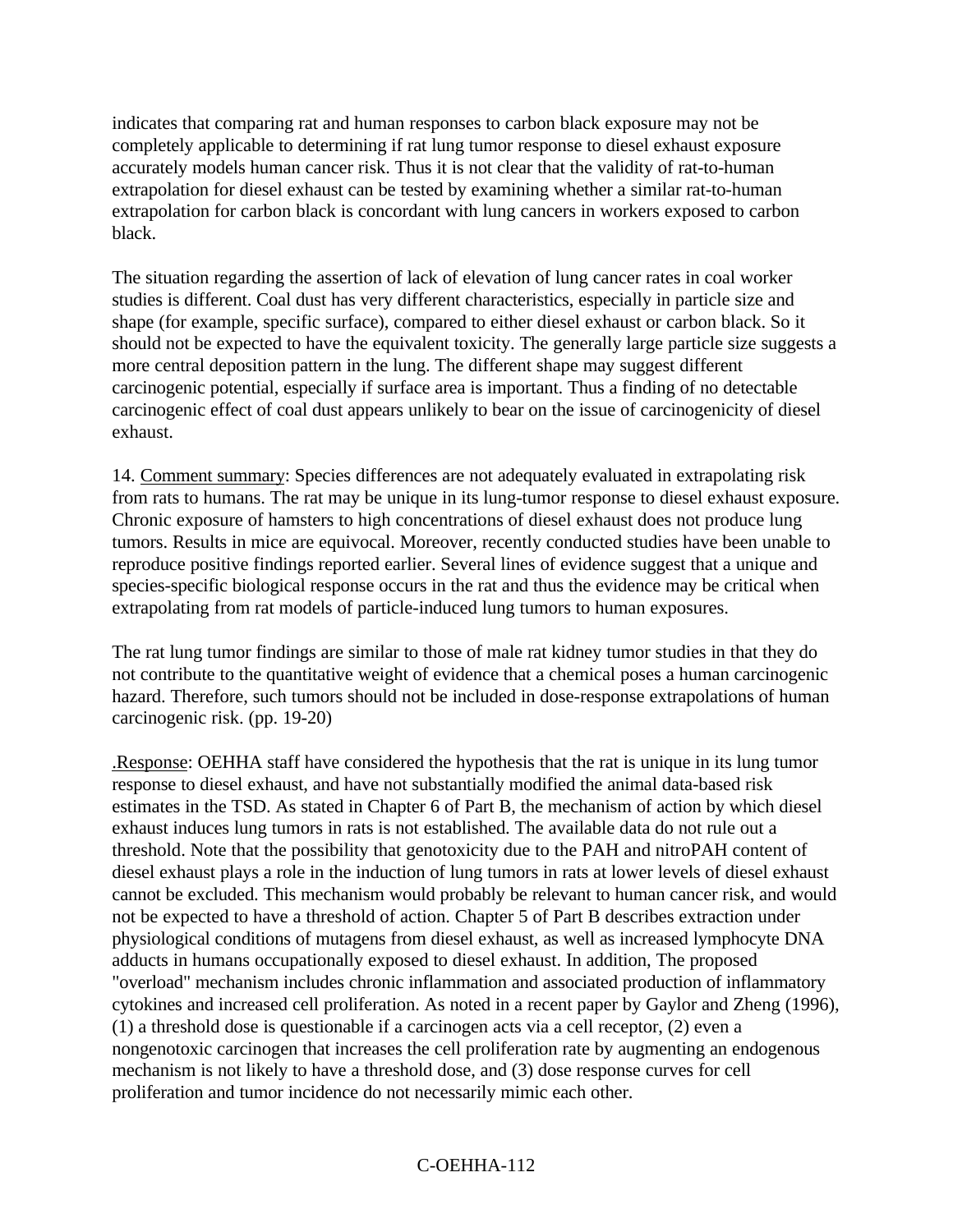The TSD (see Chapter 7 of Part B) is clear about the uncertainties, including species differences, evaluated in extrapolating risk from rats to humans. The document's discussion of species differences is more than adequate, given the. limited nature of the available data. Mechanisms of carcinogenesis and sensitivity to carcinogens may differ among species. The assumption that humans are at least as sensitive to a carcinogen as the most sensitive animal species tested (in this case, the rat) is health protective. The rat lung tumor data have not been shown to be mechanistically irrelevant to human cancer risk from diesel exhaust inhalation and, with uncertainties associated with the use of these data acknowledged, provide information useful in the characterization of the potential magnitude of the human cancer risk associated with diesel exhaust exposure.

Hamsters treated with diethy1nitrosamine or benzo[a]pyrene (but not exposed to diesel exhaust) unexpectedly showed only low incidences of respiratory tract tumors (Heinrich et al., 1986). Low pulmonary sensitivity to genotoxic carcinogens could potentially account for the lack of carcinogenic response to diesel exhaust in hamsters. Although investigators have conducted three studies of diesel exhaust inhalation and lung cancer in hamsters (these are described in the TSD), OEHHA staff do not generally consider the hamster to be a useful model for qualitative or quantitative risk assessment of potential human lung carcinogens. In reporting their negative findings with diesel exhaust, Heinrich et al. (1986) pointed out that "contrary to the rat," hamsters have "failed to develop lung tumors ... after inhalation of high concentrations of pure BaP (benzo(a)pyrene] or even cigarette smoke, a well known human carcinogen." Ten years later, the International Agency for Research on Cancer (1996) specifically addressed the relative strengths and weaknesses of the hamster model for different tumor types. IARC, too, noted that there have been no reports of lung tumor development in hamsters due to inhalation of benzo(a)pyrene or cigarette smoke. IARC stated that even with radionuclides it is difficult to induce lung tumors in hamsters, except with intratracheal instillation of polonium-210. Nickel and silica were both negative in hamsters upon inhalation or instillation. Instillations of glass fibers and asbestos have yielded mixed results. The insensitivity of the model indicates that hamster data should not be considered valid predictors of human lung cancer risk.

The studies with male rat kidney tumors (induced by unleaded gasoline) included mechanistic information which indicated specifically and sufficiently that a mechanism was involved which was not present in humans. As stated in Chapter 6, the mechanism of action by which diesel exhaust induces lung tumors in rats is not established. However, for reasons related to uncertainties inherent in interspecies extrapolation, OEHHA gives greater emphasis to the risk estimates based upon the human epidemiological findings.

15. Comment summary: Inclusion of benign squamous cysts among malignant lung tumors will lead to overstated unit risk and is not scientifically justified. Lung pathologists appear to be reaching a consensus that squamous cysts in rat lungs are a benign lesion that should not be included in the lung tumor category. Hence, diesel exhaust risk estimates that include squamous cysts in the count of total rat tumors will overstate potential risk. Recalculated cancer potency factors accounting for removal of squamous cysts from the lung tumor category show that OEHHA's predictions may be overstated by a factor of 1.3. The results emphasize the necessity for caution when extrapolating human health effects from animal data. (p. 20)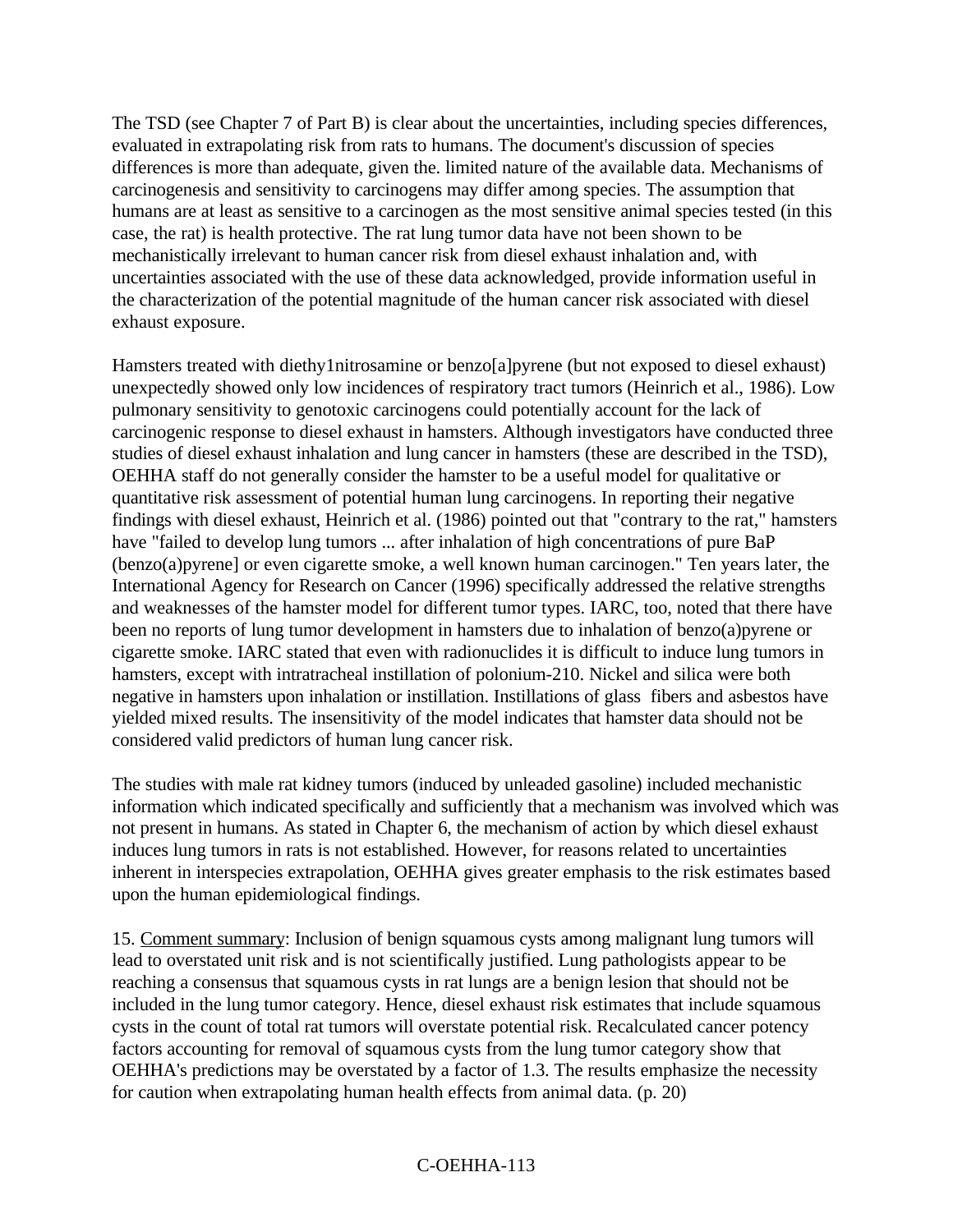Response: A definitive consensus on whether squamous cysts are precursors to squamous cell carcinoma has not been reached (Kittel et al., 1993). The presence of the cysts is treatmentrelated and there is controversy among scientists on this point. Nevertheless, the risk analysis in the revised document has been done without inclusion of the squamous cysts.

16. Comment summary: The anatomical location and distribution of tumor types that were observed in the rat lungs are not typical of the lung cancers observed in humans. Moreover, the duration of exposure in all positive experiments exceeded that recommended by the National Toxicology Program, and since the tumors appeared predominantly in the oldest rats, one cannot make a direct comparison between all positive predictions and results from other NTP assay systems. (p. 20)

Response: It is generally accepted that tumor site concordance between humans and a bioassay species is not expected in many cases when extrapolating human cancer risk from animal tumor data. With regard to NTP study design, current NTP inhalation bioassays use an approximately 2 year exposure duration. NTP uses the 2-year protocol as a way to standardize the results of its bioassays for internal consistency. Many studies conducted outside NTP use protocols that vary in length, yet these studies still yield useful information. The longer the duration of the exposure and experiment, the more information is gleaned about chronic long-term health effects. For these reasons, one need not discard data from a well-conducted study simply because the duration does not conform to a specific standard. NTP has not done a cancer bioassay on diesel exhaust by any route of administration, therefore it would not be possible to make a direct comparison between the Mauderly et al. (and other positive) studies and results from NTP.

17. Comment summary: Preliminary quantitative risk estimates should not be used to characterize potential human health risk. Based on certain comments of the Western States Petroleum Association (prepared by Tony Cox), these commenters believe that the preliminary risk estimates contain several important shortcomings. Additional information should be considered and more realistic quantifications of uncertainties about risks should be prepared in a revised risk assessment. (pp. 20-22)

Response: The TSD is preliminary in the sense that it is a draft. However, it is intended to be a useful characterization of potential human health risks. OEHHA staff considered the comments of the Western States Petroleum Association, and have addressed the perceived shortcomings (see responses elsewhere in this Part C). The current draft of the TSD reflects consideration of additional information and includes additional quantification of uncertainty. However, a formal uncertainty analysis is beyond the scope of the document.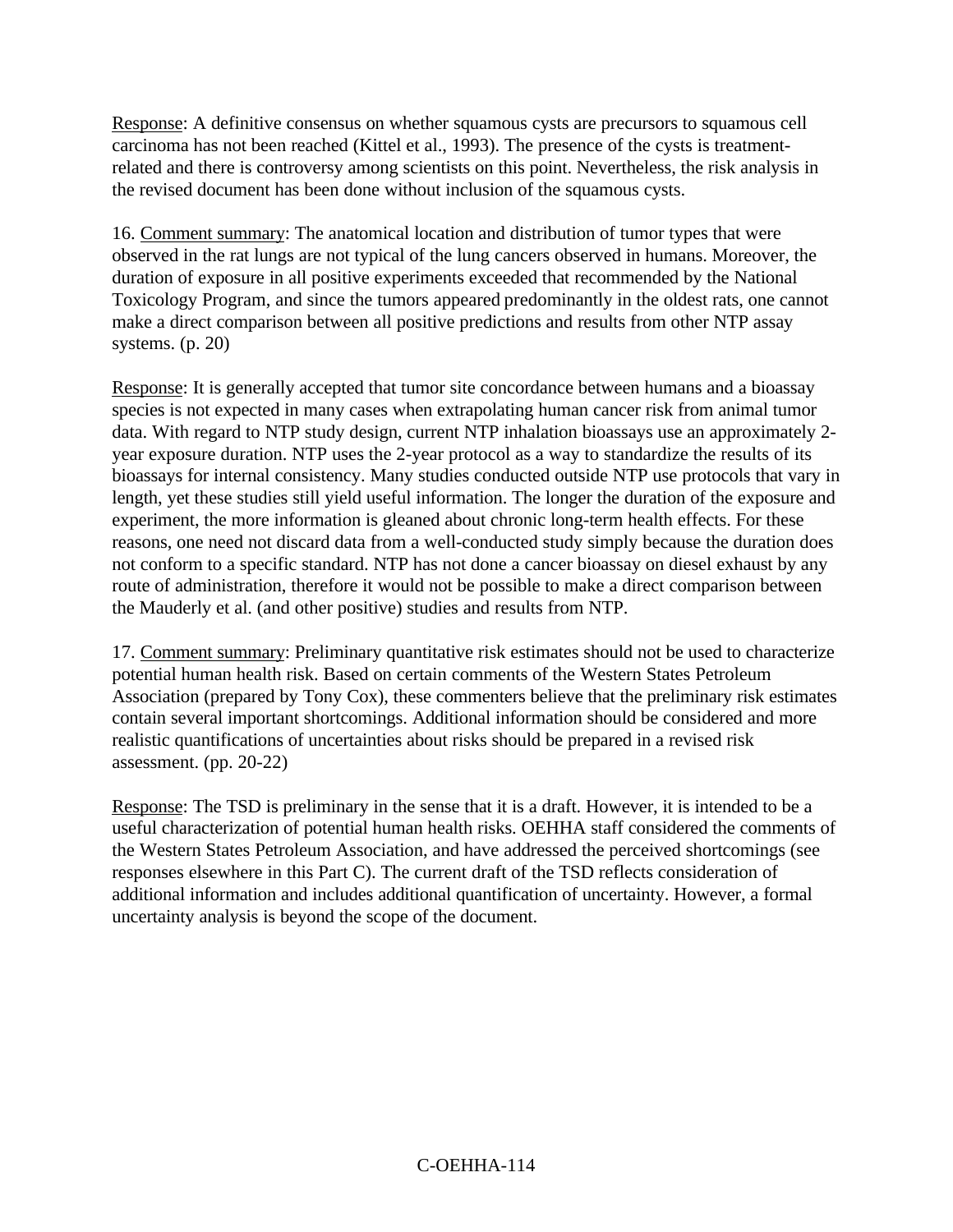#### **Comments of Joe L. Mauderly of the Inhalation Toxicology Research Institute (ITRI), Lovelace Biomedical and Environmental Research Institute, Inc. (ITRI is operated under contract for the U.S. Dept. of Energy)**

1. Comment summary: The commenter agrees with the general approach of estimating the lung cancer risk from inhaled diesel exhaust from the epidemiological data, rather than from the animal bioassay data. The commenter believes that the unit risk value selected is reasonable, based on our present knowledge. The commenter's confidence in the value is bolstered by the fact that this estimate is within the range of many others calculated using different methods over the past decade. The document (Part B of the TSD) will undoubtedly come under strong criticism because of the considerable uncertainty of the human exposure estimate.

The commenter supports the general approach taken to review existing information and develop a summary risk assessment. Three particular features make this a good effort. First, although a number of studies are reviewed, the final assessment relies on the two studies, one of animals and one of humans, that are considered to be the most useful. In the commenter's view, this is a better approach than attempting to integrate information from a number of animal or human studies. Second, multiple methods are used to derive unit risk estimates from both the animal and human data. This results in the demonstration of a range of outcomes, and lends credibility to the selection made for the best estimate of risk. Third, although risk estimates are derived from both the animal and human data, the Office elected to use an estimate derived from the human data on the basis of the "lesser of evils" regarding uncertainty. In the face of our growing understanding of the rat's lung tumor response to heavy particle exposures, and our growing uncertainty about the relevance of that response to human lung cancer risk, the commenter believes that the choice to use the human data was the correct one. (Letter, dated September 2, 1994, p. 1, and comments, dated September 1, 1994, pp. 1-2)

#### Response: Comment noted.

2. Comment summary: The accuracy of the selected unit risk value can only be considered very uncertain. The human exposure estimate is the document's greatest weakness, because the exposures cannot be known with a high level of certainty. It can be expected that the approach taken to estimate historic human exposures will incur considerable criticism. The document should make mention of the USEPA-sponsored analysis of the railroad worker data performed by Clement International. The Clement report largely served to turn the USEPA from relying on the human data. (Letter, p. 1; comments, p. 1)

Response: The historic exposure estimates mentioned in the comment have indeed been criticized. OEHHA staff have analyzed the Clement report cited in the comment and have had extensive consultations with its principal author, Dr. Crump. Although Dr. Crump has corrected the negative slopes that appeared in the report due to a programming error, he continues to conclude from his further analyses that "the data in the Garshick et al. cohort do not show any convincing evidence of an association between risk of lung cancer and duration of exposure to diesel exhaust or quantitative measures of diesel exhaust" (Crump 1996a). Appendix E of the revised Part B presents new analyses based on the individual data that were the basis for the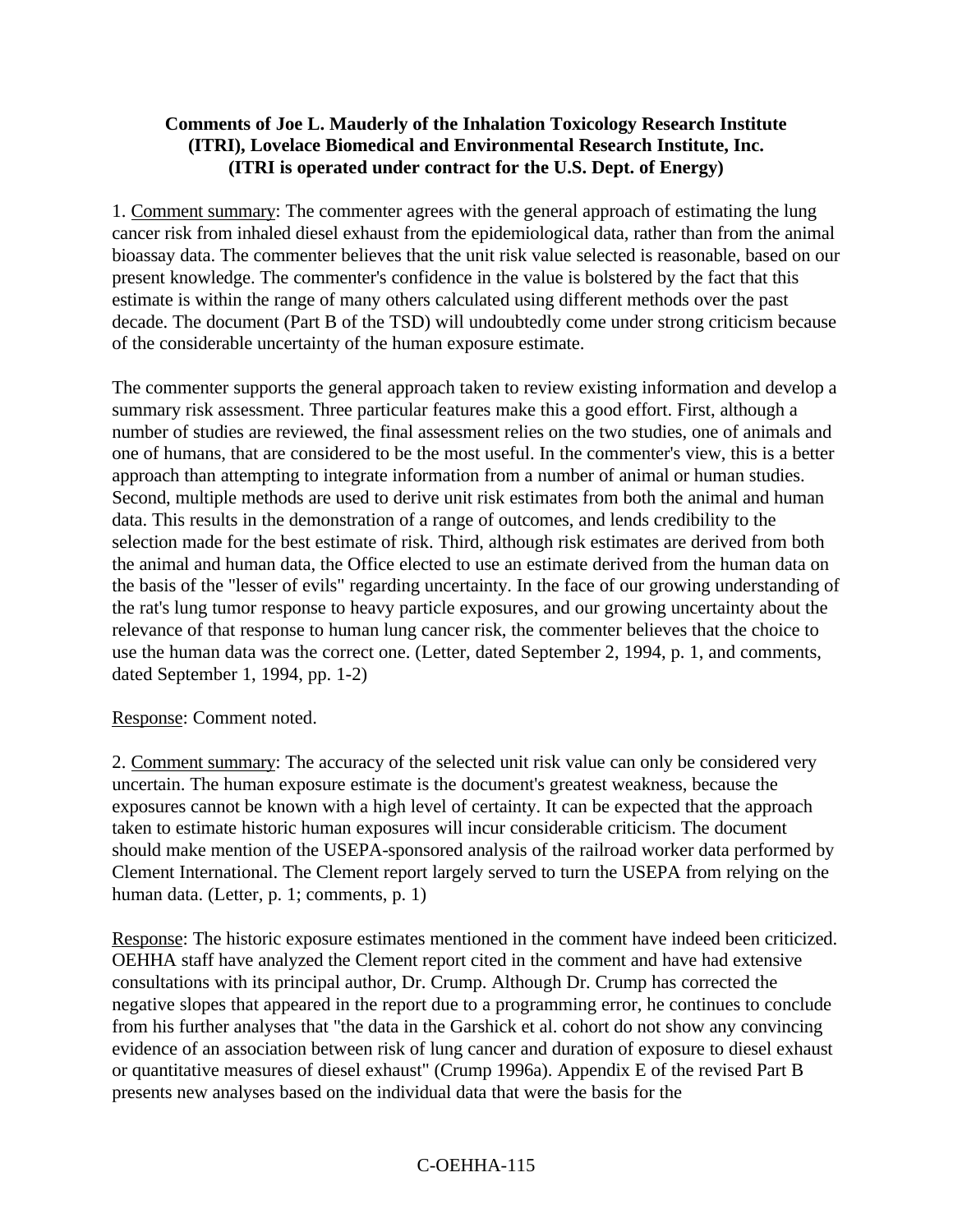study of Garshick et al. (1988) and for the analyses of Dr. Crump. The rationale for basing quantitative risk assessment on Garshick's data is developed in Chapter 7. The issues are further discussed in Appendix F of the current draft of the TSD's Part B.

3. Comment summary: The commenter finds the inclusion of rat squamous cysts as "tumors" inexcusable. The inclusion of the rat lung lesion known as "squamous cyst" together with lung neoplasms as "tumors" is not acceptable today in the U.S. This has been an issue of great debate, but U.S. pathologists generally agree on this issue. This debate and the conclusion, that these lesions are not "tumors" as such, are acknowledged in the document. However, the document continues to include this lesion in the risk estimate. The document acknowledges that their inclusion makes an approximately 30% difference in the outcome; thus, it would seem reasonable to exclude them. The document appears to violate its own stated principle in including them. (Letter, p. 1; comments, p. 2)

Response: In response to this and similar comments, we have removed squamous cysts from the quantitative risk analysis using the tat tumor data set (see Table 7.4).

4. Comment summary: The commenter believes that the terms "soot," "particulate" and "elemental carbon" are used sloppily throughout the risk assessment. There is not sufficient definition that the reader can be certain just what the dose term is in any given section. It is not clear in some sections whether the entire soot particle or just the carbon core (without extractable organics) is being described. This issue is particularly confusing in the description of the risk estimate derived from the rat data. Taking present uncertainties into account, the commenter believes that using the mass of the total soot particle is the best approach to use throughout the document. (Letter, p. 1; comments, p. 2)

Response: The term "soot" refers to diesel particulates, whereas "particulate" refers generically to insoluble particles, including diesel. "Elemental carbon" describes the core material of the particles. To avoid confusion, the term "soot" has been replaced with "diesel particulate matter" and like terms in Chapter 7 of the revised document.

5. Comment summary: It is not clear how the exposure of rats for only a portion of their life span is handled in calculating lifetime unit risks.(Letter, p. 1)

Response: The adjustment for continuity of exposure is linear and is given under the footnote for superscript d in Table 7.2 of the 1994 document. The rats were exposed for more than 2 years, which is longer than the typical default lifespan of a rat. The fact that exposures began at 17 weeks of age is factored into the time-to-tumor Weibull multistage model.

6. Comment summary: The document fails to portray any parameter of risk other than the upper bound of the 95% confidence interval. While the use of this value may be mandated by California law, it does not give a good view of the level of uncertainty associated with the estimate. An expression of the central tendency of risk and the upper and lower bounds of the 95% confidence interval would be more informative to the public and lawmakers alike. (Comments, p. 2)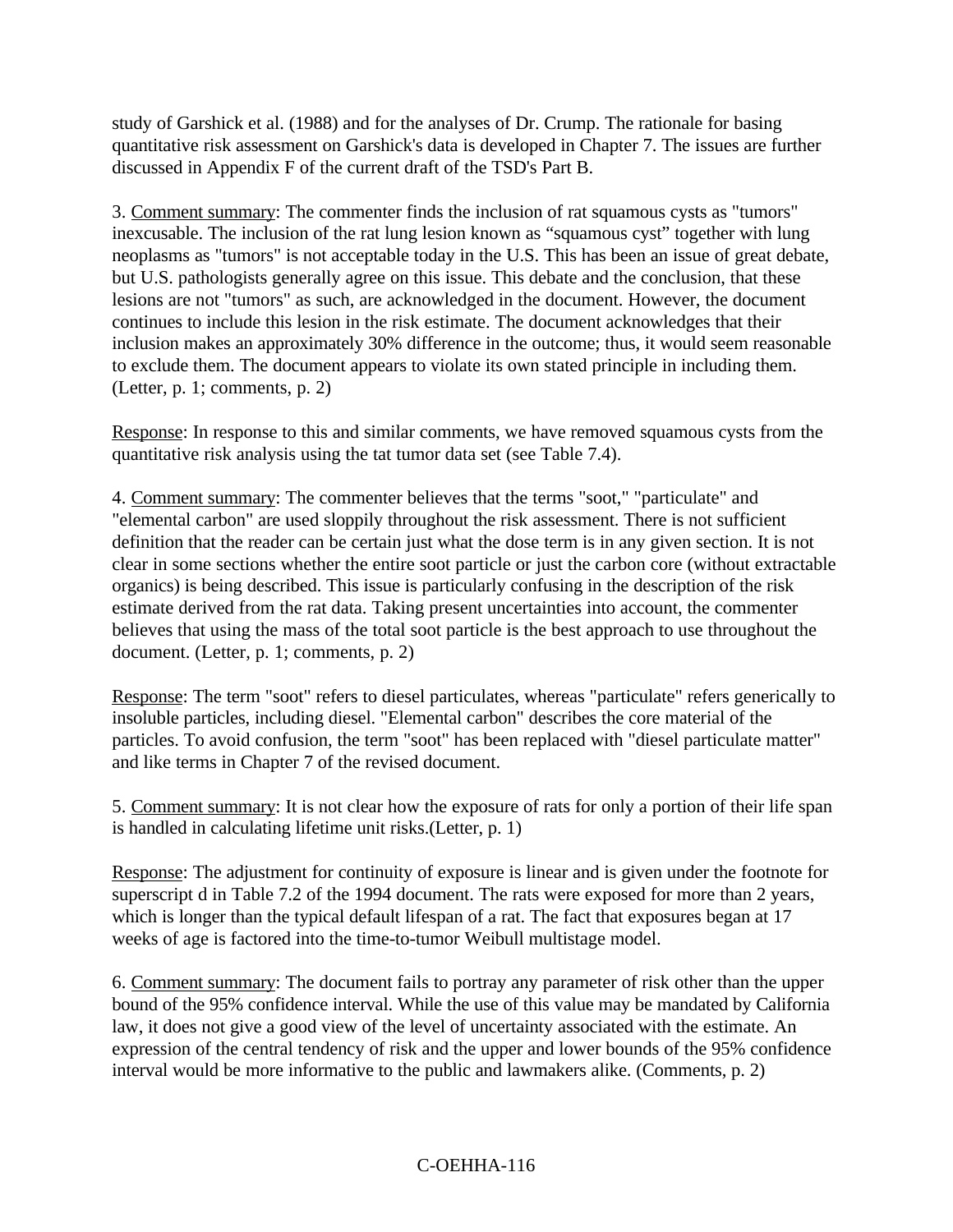Response: The TSD's risk assessment provides maximum likelihood estimates (MLEs) as well as 95% upper confidence limits (UCLs). UCLs are generally less variable than MLEs. UCLs are used specifically to account for uncertainty in potency estimation. Lower confidence limits and expectation values from probability distributions can provide indications of the magnitude of uncertainty associated with central tendency estimates. Nevertheless, risk managers employing scientifically accepted practices generally focus on UCLs. The TSD does present lower bound as well as upper bound values of relative risks from epidemiologic studies

7. Comment summary: Regarding paragraph 1 of Part B's Section 1.4: A carbon core of 30% to 80% of the mass overstates the typical range of extractable mass fraction. A range of 60% to 90% would seem more typical of today's emissions. (Comments, p. 2)

Response: The comment does not provide a citation or rationale to indicate why a range of 60% to 90% is more typical of today's emissions. OEHHA staff will defer to Air Resources Board staff on the measurement of attributes of current diesel emissions.

8. Comment summary: Regarding paragraph 1 of Part B's Section 1.4: The meaning of the statement that "elemental carbon ... is somewhat predictable in the lung" is not clear. (Comments, p. 2)

Response: This statement has been removed from the document.

9. Comment summary: Regarding paragraph 4 of Section 1.4.2: The experimental results indicate that the cell proliferation rate is not "linear with dose," if "dose" is taken to be exposure concentration, or concentration x time. Is "dose" in this statement to be taken as lung burden per unit of surface area? (Comments, p. 2)

Response: The term, "dose" in this statement, refers to either lung burden per unit of surface area or air concentration of diesel exhaust.

10. Comment summary: How can the quantitative analysis of bioassay results suggest anything other than a no-threshold effect when no-threshold mathematical models are used? Taken in aggregate, the rat data from several studies of diesel exhaust and other particles strongly suggest a threshold for the cancer response. The mechanisms for this threshold include the accumulation of sufficient lung particle burden to develop a progressive pneumoconiosis accompanied by continued epithelial proliferation which, in turn, only occurs when the particle clearance pathways are overcome by the deposition rate. This commenter believes that the weight of evidence points strongly toward a threshold effect in rats. (Comments, p. 3)

Response: The Moolgavkar model used in Section 7.2.2 of the 1994 TSD does allow for a threshold; the computed threshold term was zero. Although the incidence data for the rat does rise steeply for higher exposures, that fact does not necessarily imply a threshold, let alone quantify a reliable value for a threshold, as would be required for use in quantitative risk assessment. It is becoming clear from recent research that diesel particles behave not simply as inert particles but also have other specific toxicologic effects on the lung and upper airways. For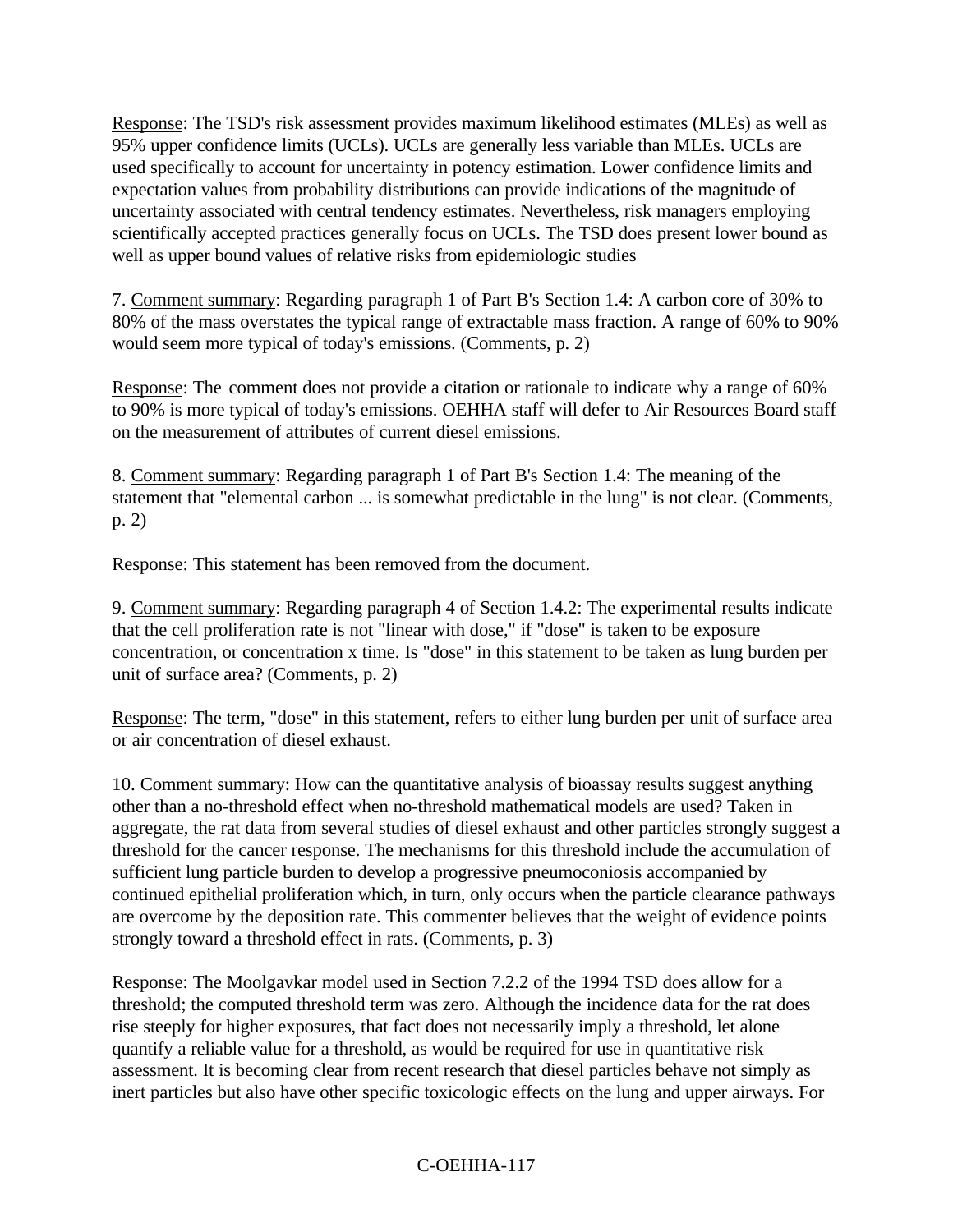example, a significant amount of recent human and experimental animal evidence suggests that diesel particles are significantly more effective in inducing immunologically-based allergic and inflammatory responses than activated charcoal particles of similar dimension (see Chapter 4 of Part B).

As stated in Part B's Chapter 6, the mechanism of action by which diesel exhaust induces lung tumors in rats is not established. The proposed mechanism mentioned in the comment is discussed in greater detail in the current version of the TSD. However, the possibility that genotoxicity due to the PAH and nitroPAH content of diesel exhaust plays a role in the induction of lung tumors in rats at lower levels of diesel exhaust cannot be excluded. This mechanism would probably be relevant to human cancer risk, and would not be expected to have a threshold of action; Chapter 5 describes extraction under physiological conditions of mutagens from diesel exhaust, as well as increased lymphocyte DNA adducts in humans occupationally exposed to diesel exhaust.

The proposed overload mechanism includes chronic inflammation and associated production of inflammatory cytokines and increased cell proliferation. As noted in a recent paper by Gaylor and Zheng (1996), (1) a threshold dose is questionable if a carcinogen acts via a cell receptor, (2) even a nongenotoxic carcinogen that increases the cell proliferation rate by augmenting an endogenous mechanism is not likely to have a threshold dose and (3) dose response curves for cell proliferation and tumor incidence do not necessarily mimic each other.

11. Comment summary: Regarding paragraph 4 of Section 1.5: The "choice of model" on line 5 refers to a "model" of what? Does the statement made here imply that the principal uncertainty concerning rat data relates to the choice of rat as a model for human responses, or that it relates to the choice of the mathematical model used to fit the tumor data? The former is the more important uncertainty. (Comments, p. 3)

Response: Here the "model" choice relates to the mathematical model used to fit the rat tumor data. In response to this comment, the statement has been modified to read "dose-response model" instead of just "model."

12. Comment summary: It is not clear what "variable dosing," as used on line 5 of the 5th paragraph on page 1-8, means. (Comments, p. 3)

Response: The point regarding "variable dosing" has been deleted.

13. Comment summary: Regarding the discussion of Takemoto et al. (1986) in paragraph 4 on page 6-3: The term for dissection of animals is "necropsy," not "autopsy." In addition, the document does not specify the sexes of the mice in this study, as it does for other studies. Both male and female mice of both strains were used, and there was no substantive difference in responses between thesexes. (Comments, p. 3)

Response: The TSD has been revised to substitute "necropsy" for "autopsy", and the fact that both male and female mice were used in the study by Takemoto et al. (1986) has been noted.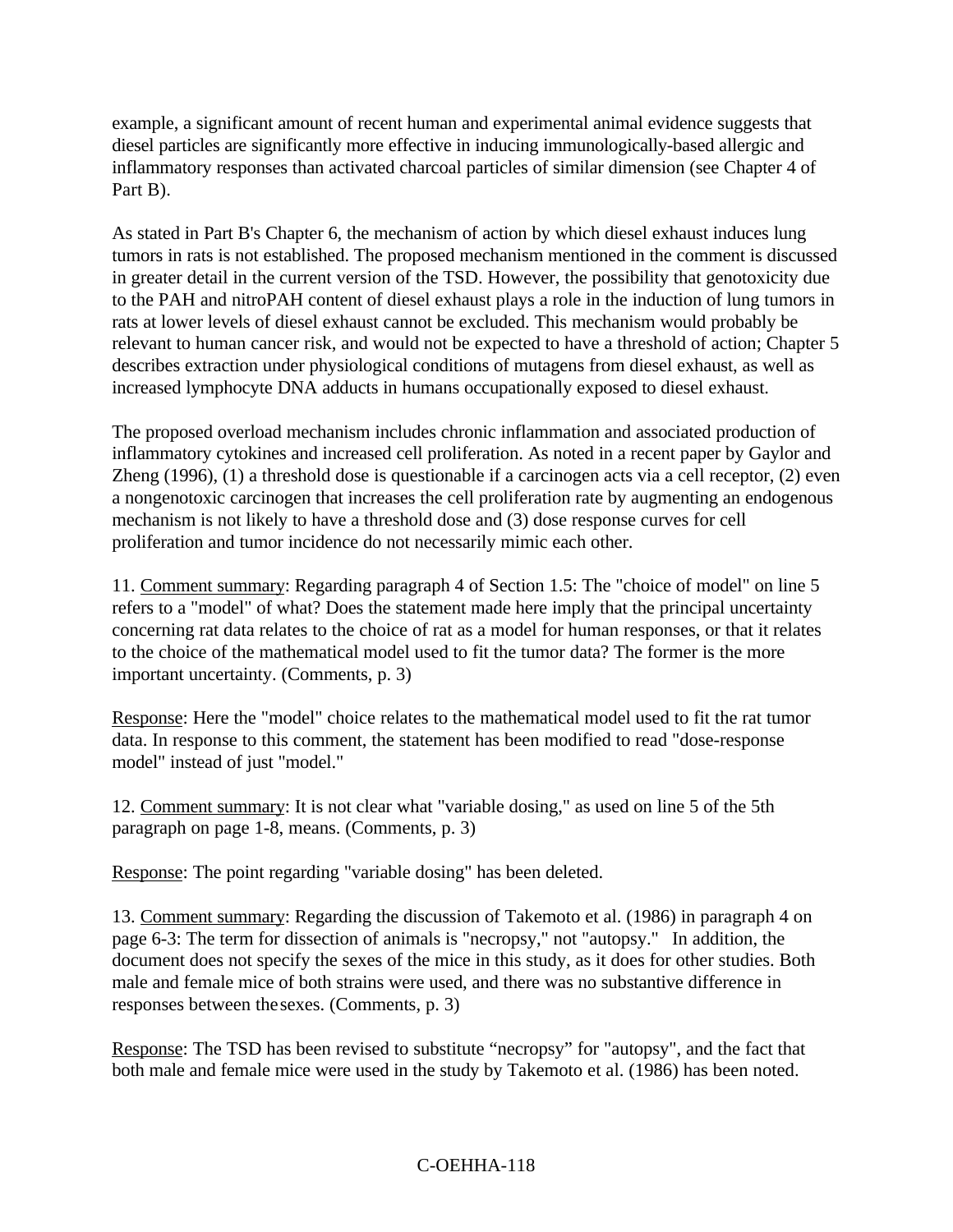14. Comment summary: The reader could be misled by the wording of paragraph 4 on page 6-7. While it is true that soot accumulated at all three exposure levels, and that lesions were scaled to the accumulation of soot, no lesions such as those properly described for the higher two levels occurred at the lowest level. The wording implies that disease occurred at all exposure levels, which it did not. (Comments, p. 3)

Response: We agree. The wording of the TSD has been changed in response to this comment.

15. Comment summary: Regarding page 6-7, paragraph 3: The. document seriously errs in stating the number of squamous cysts in the Mauderly et. al. (1987a) study. It is stated that it is not appropriate to include squamous cysts in a cancer risk assessment, and the commenter agrees. Further, on page 6-5, it is stalled that squamous cysts are not used in the present risk assessment. On page 6-7, it is stated that, because "only 3 of the lesions reported as tumors were (benign) squamous cysts, all in the highest dose group," the analysis is "little affected by retaining the authors' terminology". Analysis of Figure 4 in the Mauderly et al. paper clearly shows that there were 11 animals at the high exposure level which had only squamous cysts, not 3. Moreover, there were 2 squamous cysts in the medium exposure group. These data are presented correctly in Table 6.1.c. Overall, eliminating the animals with only squamous cysts results in a change from  $29/227 = 12.8\%$  to  $18/227 = 7.9\%$ . For the medium level, the change is from  $8/221 = 3.6\%$  to  $6/221 = 2.7\%$ . This is a substantial change, and ignoring it in the subsequent risk modeling is unacceptable. One cannot acknowledge the issue of the interpretation of the squamous cysts and then ignore it, and particularly not when it makes such a difference as this. (Comments, pp. 2, 3-4)

Response: The revised TSD now omits all squamous cysts from the analysis estimating cancer potency from the rat data of Mauderly et al. (1987). The text in Chapter 6 has been revised to reflect the change.

16. Comment summary: Regarding paragraph 5 on page 6-16: The statement concerning interpretation of the significance of an effect based on whether or not the confidence interval includes a value of 1.0 is only meaningful if you indicate that it is the 95% confidence interval you mean. One could always find some confidence interval that did not include 1.0. (Comments, p. 4)

Response:This text has been deleted.

17. Comment summary: On line 1 of paragraph 5 on page 6-27, "implies" should be "imply". (Comments, p. 4)

Response: This word has been corrected.

18. Comment summary: In numerous places the name Koizumi is misspelled "Koizumo." The Ishinishi et al. citation on page 6-36 is absent from the main reference list. In other citations, the principal editor of this publication is incorrectly listed as Stöber (e.g., in the second Stöber reference in the main reference list). (Comments, p. 4)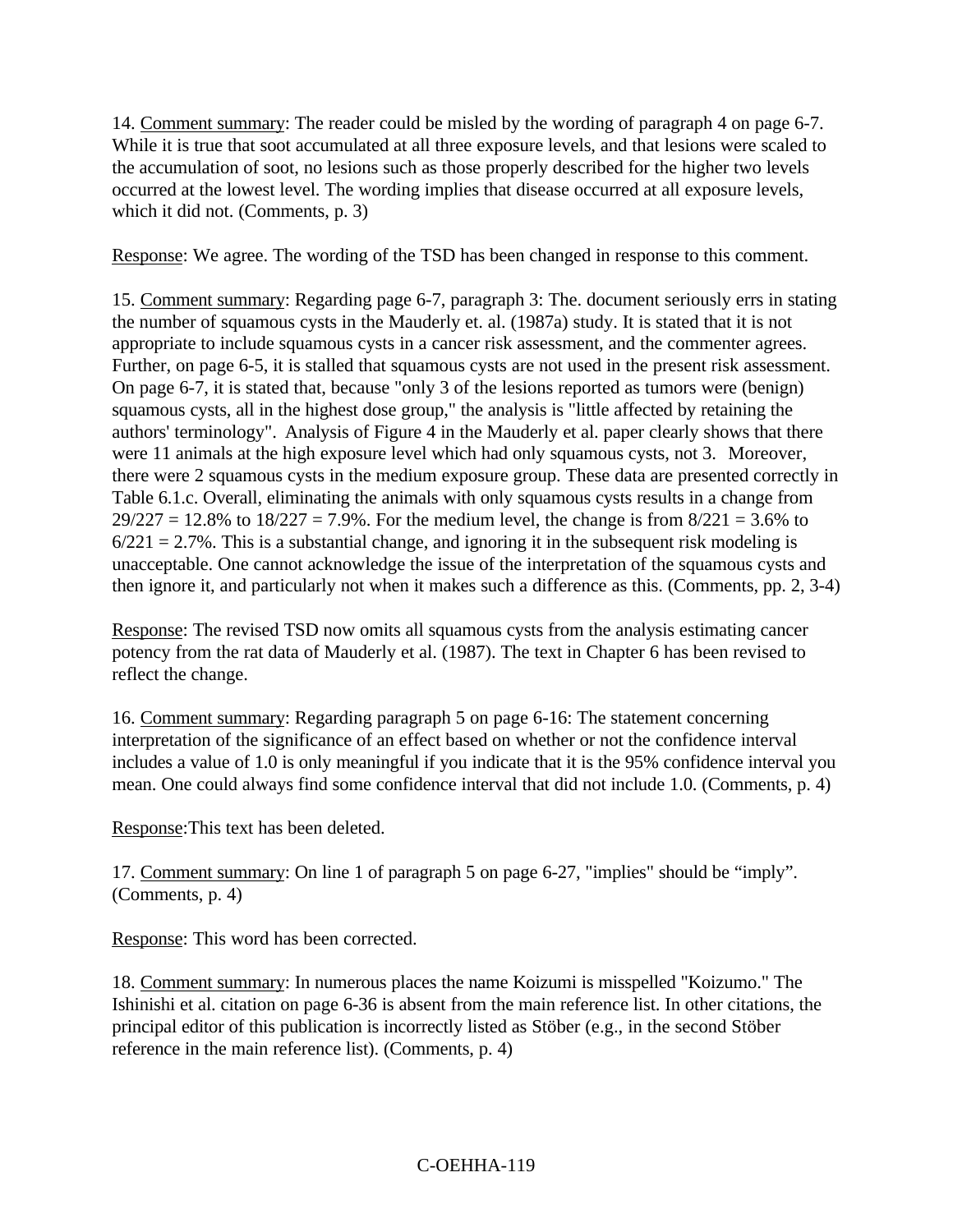Response: These problems have been fixed in the new version of the TSD: "Koizumo" has been changed to "Koizumi" in the tables, and the references to the Ishinishi et al. publication have been corrected.

19. Comment summary: Some terminology used on pages 7-1 and 7-2 is confusing. First, it is stated that the "second measure is the cumulative exposure to the mass of elemental carbon in the lungs." Then it is stated that the risk assessment focuses on "particulate matter." Then it is stated that light absorption measurements calibrated by soot mass "give the mass of elemental carbon in excised lungs." The first issue is to determine the desired metric for particles. Total particle mass is the best metric in the absence of knowledge of the mechanisms of carcinogenesis in either rats or humans. The second issue is that the light absorption method calibrated by lungs spiked with soot (carbon plus extractable organics) yields data approximating the lung burden of soot, not "elemental carbon." Overall, the terminology and rationale should be tightened up. (Comments, p. 4)

Response: The document should have referred to diesel particles rather than elemental carbon. This has been corrected in the current draft. OEHHA staff apologize for any confusion engendered by the references to elemental carbon in the initial public review draft.

20. Comment summary: Why the squamous cysts were included in calculations on pp. 7-7 and 7-8 is baffling, even if the difference this made is not large. Why is it stated earlier that this would not be done if, in fact, it was? There is no rationale given for not excluding the lesions that would make a stated 30% difference in the estimate. (Comments, p. 4)

Response: The analysis in the revised document has been done without inclusion of the squamous cysts. The revised  $q_1^*$  can be found in Table 7-4.

21. Comment summary: Two things are unclear in paragraph 3 on page 7-10. First, while it is true that the average concentration of 3470  $\mu$ g/m<sup>3</sup> yields a weekly average value of 730  $\mu$ g/m<sup>3</sup>, the rats were not exposed for their lifetime. Exposures began at 17 weeks of age. Using the value of 131.7 weeks for lifespan quoted on page 7-4, the rats were exposed for only 87.1% of their lifespan. How is that taken into account in extrapolating to the presumed 70 year lifespan of humans? Second, it is again not clear at all if you are dealing with the total soot mass or just the elemental carbon mass in these statements. This issue gets completely lost through the explanation of the risk assessment. When the document talks of ambient exposure concentrations for humans, is it talking only of the elemental carbon mass, or the total soot mass? (Comments, pp. 4-5)

Response: The fact that exposures began at 17 weeks of age was entered into the TOX\_RISK model for determination of  $q_1^*$ . The model adjusts the discontinuous experimental concentration to an average daily equivalent for the lifetime of the animal. No further continuity adjustment for lifespan differences between humans and rats is necessary.

In response to the second question, total particle mass is used in the diesel exposure estimates. OEHHA staff apologize for any confusion over the terms "soot" and "elemental carbon" which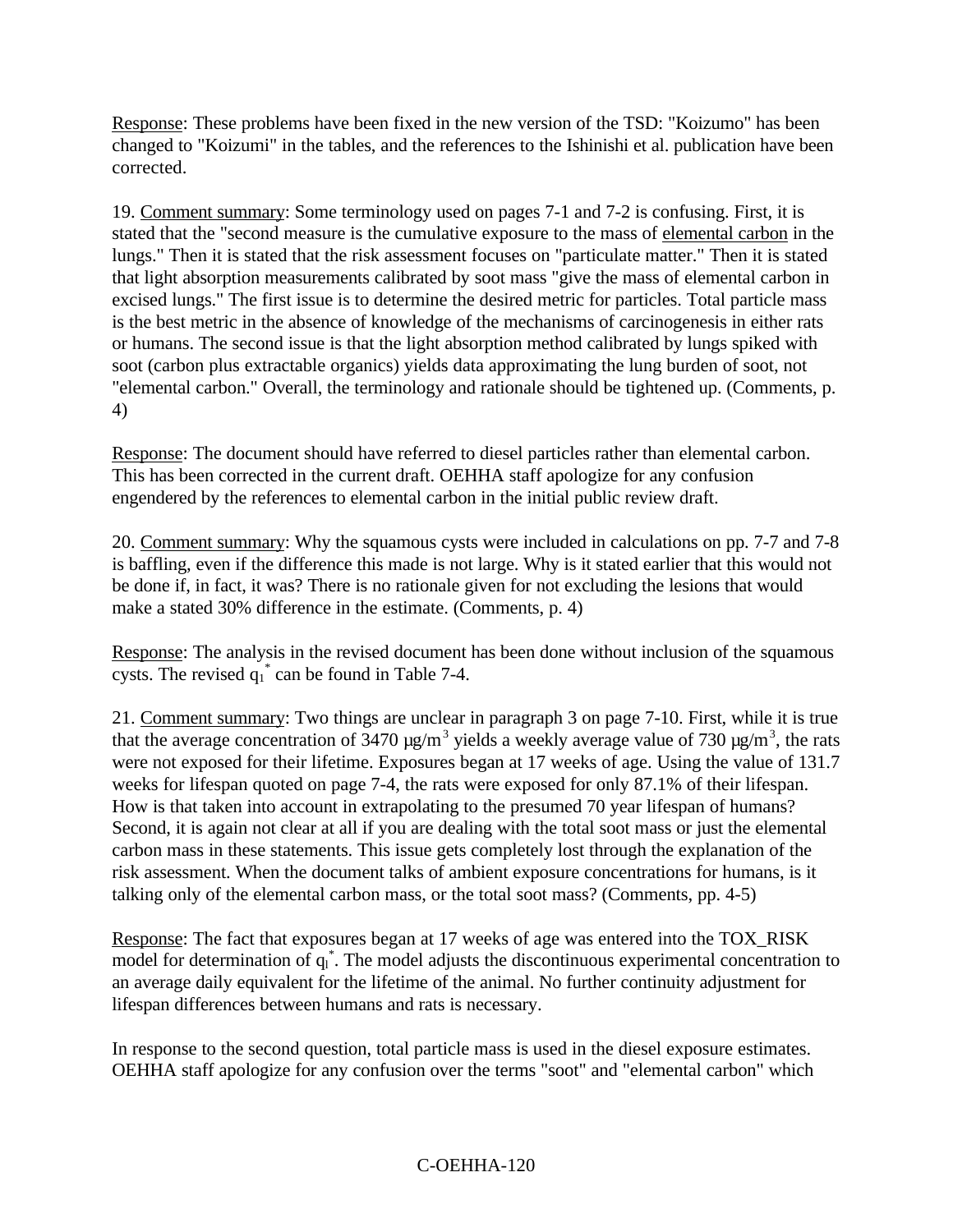have been replaced in the revised draft by terms such as "diesel exhaust particulate matter." This issue has been clarified in the document both with regard to the exposures in the experiments from which potency factors are derived and with regard to the ambient exposure concentrations to which the potency factors are applied. See response to Comment 19.

22. Comment summary: The figure referred to in the third and fourth paragraphs of Section 7.3.5 is Figure 7-2, not Figure 7-1. (Comments, p. 5)

Response: Section 7.3.5 has been renumbered, retitled, and revised for the revised document. It now appears as Section 7.3.2.2.2. The error has been corrected in the revised document.

23. Comment summary: In the second paragraph on page 7-18, and elsewhere in the risk assessment based on human data, it is presumed that the masses of particulate used are total particulate, not elemental carbon. It is not clear to the reader if this issue is being treated identically for the rat and human estimates. (Comments, p. 5)

Response: The TSD is intended to give an assessment of risks at current levels of exposure, and a dose-response assessment that can be applied to current or future exposures, using the mass of diesel exhaust particles as the measure of exposure. This issue has been clarified in the current draft of the document. OEHHA staff apologize for any confusion engendered by the references to elemental carbon in the initial public review draft.

24. Comment summary: In Figure 7-7 on page 7-43, the term "C burden" is used as a descriptor for several of the unit risks. Does this really mean only the elemental carbon burden, or does it mean the soot burden? This is confused throughout the document, and should be clarified. The two descriptions are not interchangeable. (Comments, p. 5)

Response: The figure has been changed to eliminate reference to "C burden." (The figure is now Figure 7-4.) The issue of carbon versus soot or particle burden has been clarified throughout the document.

25. Comment summary: Regarding the book cited in the Takemoto reference on page R-30: This book had editors in addition to Stöber. They are not listed. This is also true for other of the document's citations of this book. (Comments, p. 5)

Response: The document has been edited to properly cite this work.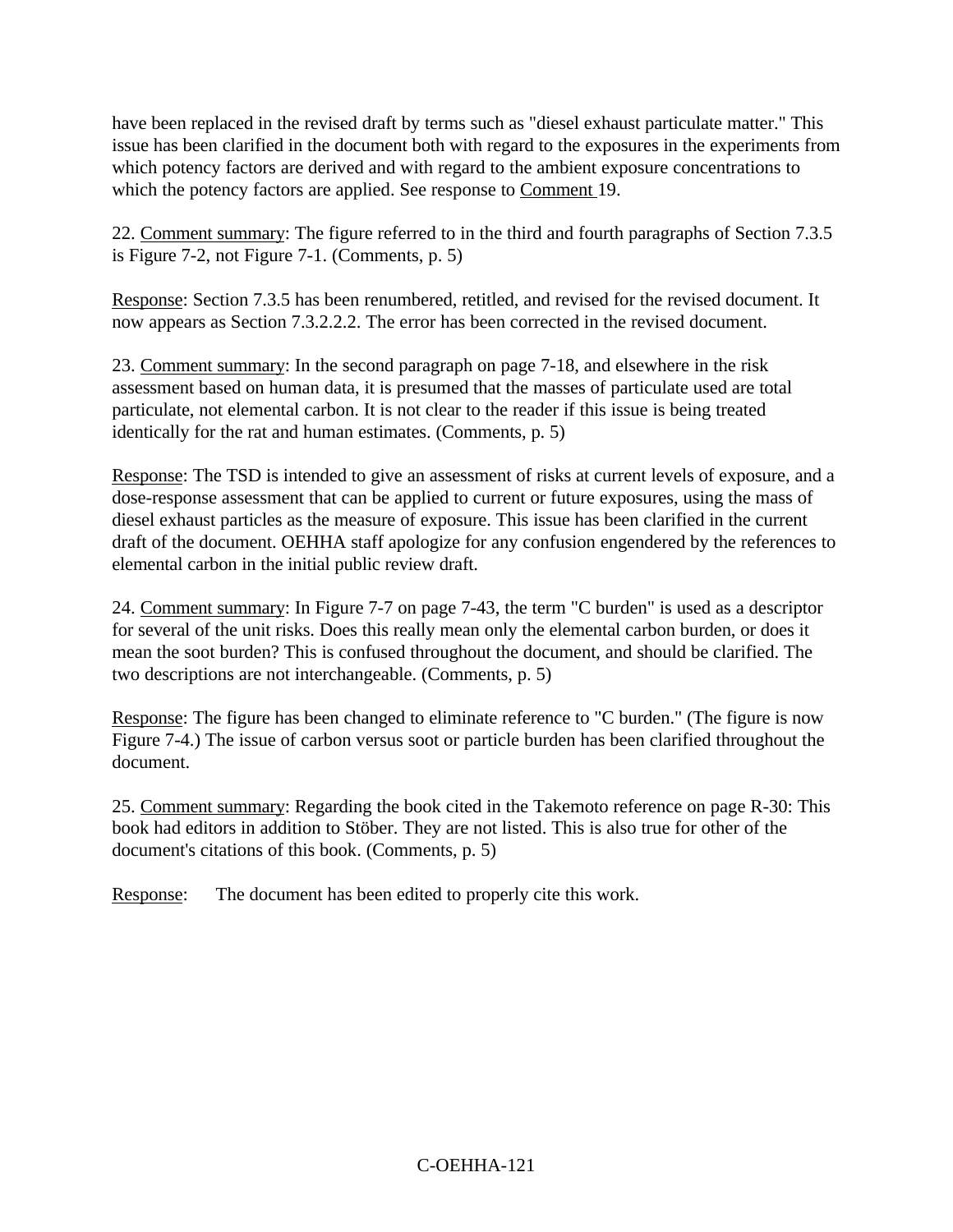#### **Comments of Mercedes Benz**

1. Comment summary: This commenter is greatly concerned over the conclusions drawn in Part B of the TSD. The commenter does not believe the document presents current health effects data on diesel exhaust objectively and believes that the conclusions are not supported by the most recent findings on the topic. The commenter's concerns with the document are outlined in the comments summarized below. (Comments dated October 14, 1994, p. 1)

Response: See responses to specific comments below.

2. Comment summary: The carcinogenic effect seen in rats from diesel exhaust exposure has a threshold. OEHHA concluded in the draft document that there is insufficient basis for determining that the carcinogenic effect has a threshold below which no adverse health effects occur; however, this is contrary to the conclusions reached by several well-respected researchers in the area of diesel exhaust studies, some of whom have demonstrated through their own work that the doseresponse curve does, in fact, exhibit a threshold. CARB/OEHHA should carefully review the current findings supporting a threshold for the carcinogenic effects attributed to diesel exhaust exposure in rats and address these findings fully in the TSD. (pp. 1-2)

Response: Chapter 6 of the TSD's Part B notes that the mechanism of action by which diesel exhaust induces lung tumors in rats is not established. One proposed mechanism is that exposure to diesel exhaust particulate matter at high concentrations exceeds pulmonary clearance capabilities and causes chronic inflammation which leads to macrophage and/or neutrophilinduced oxidative DNA damage resulting in mutations which are instrumental in the induction of lung tumors, and also to cell proliferation which may be mechanistically important to the promotion of the rat lung tumors. This mechanism may have a exposure threshold of action, suggesting that tumor induction due to this mechanism may have a threshold. Still, this mechanism includes chronic inflammation and associated production of inflammatory cytokines and increased cell proliferation. As noted in a recent paper by Gaylor and Zheng (1996), (1) a threshold dose is questionable if a carcinogen acts via a cell receptor, (2) even a nongenotoxic carcinogen that increases the cell proliferation rate by augmenting an endogenous mechanism is not likely to have a threshold dose, and (3) dose response curves for cell proliferation and tumor incidence do not necessarily mimic each other. There is no consensus among well-respected researchers regarding a threshold level for diesel exhaust-associated carcinogenesis.

It should also be mentioned that the possibility that genotoxicity due to the PAH and nitroPAH content of diesel exhaust plays a role in the induction of lung tumors in rats at lower levels of diesel exhaust cannot be excluded. This mechanism would probably be relevant to human cancer risk, and would not be expected to have a threshold of action; Chapter 5 of the TSD describes extraction under physiological conditions of mutagens from diesel exhaust, as well as increased lymphocyte DNA adducts in humans occupationally exposed to diesel exhaust.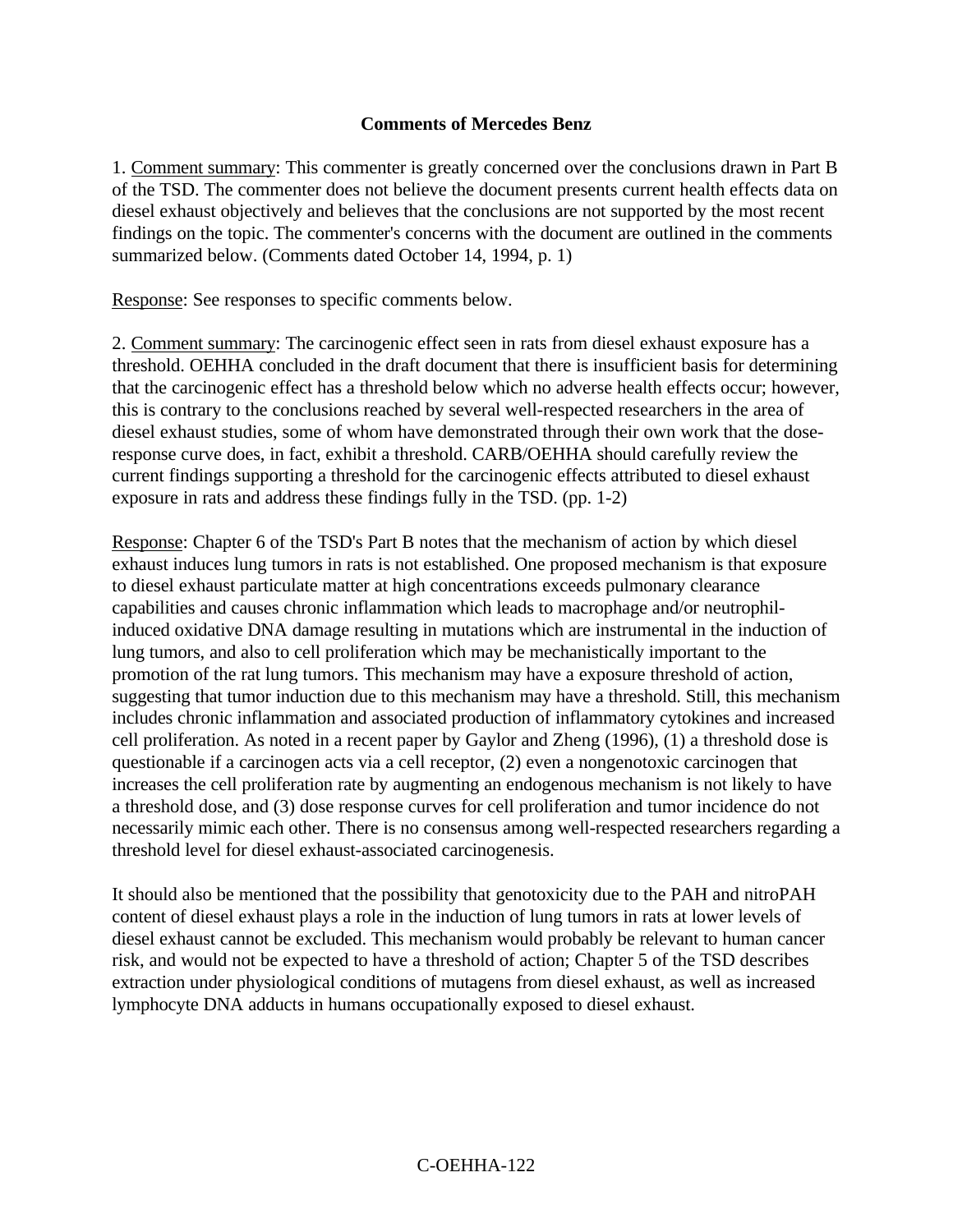Animal cancer bioassays are very limited in their ability to distinguish between a response threshold and a small added risk from exposure. In general, as here, animal cancer bioassays can not employ enough test animals to demonstrate the existence of a threshold versus some positive incremental risk. Presumably, the commenter is citing other information such as particle overload to argue for a dose response threshold. OEHHA staff have reviewed the current findings claimed to support a threshold for the carcinogenic effects attributed to diesel exhaust exposure in rats; these findings are now addressed more fully in the TSD.

3. Comment summary: The TSD should address the widely-held view that diesel exhaust does not cause genotoxic (mutagenic) effects. Research reports have suggested that the rat's lung tumor response to diesel soot might be a nonspecific effect unrelated to chemical carcinogenesis from the organic fraction. A commenter has written of an epigenetic process, "overload carcinogenesis," as being responsible for this response. Other scientists (one of whom prepared part of a commenter's submission) have found that only laboratory-prepared extracts of diesel particles are mutagenic. This is because the organic fraction adsorbed on the particle surface is readily extractable only in the laboratory using industrial solvents for extraction; the organics are not easily extractable by biological fluids. Many current rat studies point to the conclusion that the effects from diesel exhaust exposure are epigenic [sic] rather than a result of the genotoxicity of diesel exhaust. This commenter believes that if proper consideration were given to these findings, CARB/OEHHA would come to the same conclusion. (p. 3)

Response: The TSD addresses diesel exhaust and genotoxicity. Part B, Chapter 5 has been revised to include studies which indicate that extraction with a phospholipid emulsion resembling a major component of lung surfactant showed substantial mutagenic activity, sometimes greater than that observed after extraction with organic solvents. OEHHA staff have properly considered the available data and have not reached the conclusion that the carcinogenic mechanisms of diesel exhaust operate without themselves affecting the cellular genome.

4. Comment summary: The TSD should explicitly address the view that the mechanism for carcinogenesis in rats from diesel exposure does not occur in humans. Data from recent rat studies have shown this. We must then conclude that the rat studies are poor models for extrapolation to humans. A researcher has stated that "the phenomenon of particle-induced carcinogenesis in rat lungs and its usefulness for estimating human lung cancer risk remain important areas of uncertainty." *A* commenter has concluded that "most scientists having experience in this field are presently inclined to contemplate the lung tumors of rats by diesel exhaust, carbon black and titanium dioxide to be a rat-specific phenomenon of lung overload." Many prominent researchers share this view. It is unreasonable, and unjustifiable, to use rat data for extrapolation to humans knowing that the mechanism of carcinogenesis occurring in the rat will not manifest itself in humans. CARB/OEHHA should review the body of literature on this issue thoroughly and revise the document accordingly. (p. 3)

Response: It has not been established that lung burden overload is the sole mechanism for carcinogenesis in the rat. It is more likely that multiple mechanisms involving genotoxicity, local inflammation, and general particulate effects operate together. Rather than explicitly addressing the view that the mechanism of carcinogenesis in rats from diesel exposure does not occur in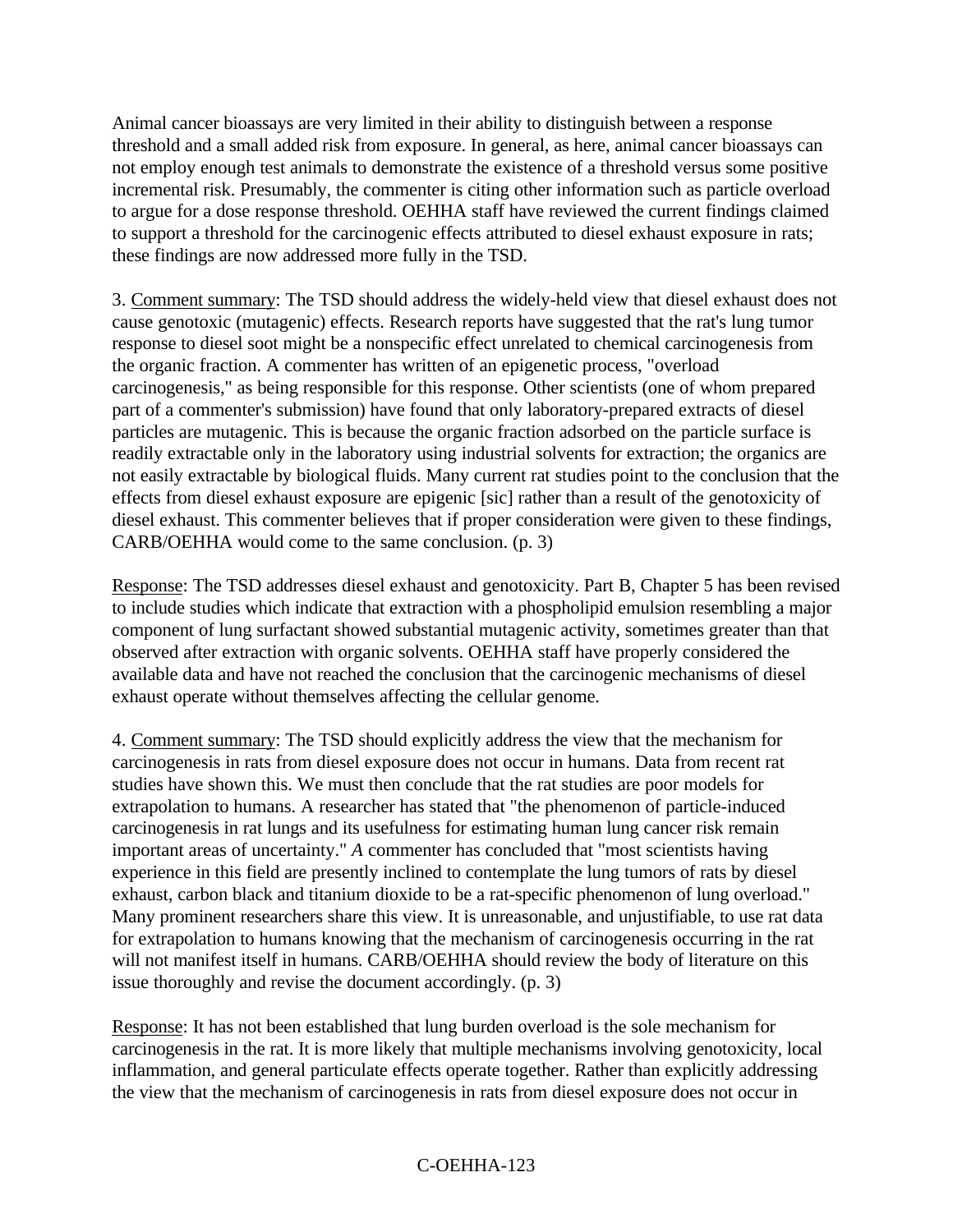humans (in providing risk estimates based on rat data, the document suggests that the mechanism occurring in rats, or a related mechanism, may also occur in humans), Section 7.2.8 (point 5) of the revised Part B discusses mechanisms that could operate in both rats and humans, and points out that genotoxicity, which may play a role in rat lung tumor formation at lower levels of diesel exhaust, would probably be relevant to human cancer risk. Genotoxic PAH compounds appear to be bioavailable from deposited diesel particles, so non-threshold carcinogenesis mechanisms may be involved. The Moolgavkar model, which does allow for threshold mechanisms to be considered, did not indicate the existence of a threshold for the Mauderly rat data; this also calls into question the notion that lung tumors are due entirely to a nonspecific threshold effect. Estimating human cancer risk from animal data often involves considerable uncertainty, particularly when the mechanisms are not completely understood, as with diesel exhaust. It is possible that the carcinogenic effect in humans is different than in rats. Although as indicated in Chapter 7 human studies are preferred for human risk estimates, with uncertainties acknowledged the animal data have some value, and the TSD provides risk estimates from animal data as well.

S. Comment summary: Although many epidemiologic studies of coal miners have concluded that carbon particles are not carcinogenic in humans, the draft health assessment document for diesel exhaust concludes that the carcinogenic effect of diesel exhaust should be measured against the carbon core of diesel particulate matter. There is persuasive evidence, particularly with regard to coal dust, that indicates carbon particles are not carcinogenic in humans. Coal miners experience particulate lung burdens at levels equivalent to those seen in "overloaded" rat lungs. There is little justification for using the carbon core as the basis for a human quantitative risk assessment of diesel exhaust given the extensive data on coal miners that indicate that the carbon core is not a carcinogenic agent in humans. The commenter has attached a comprehensive review of coal worker health effects from exposure to dusts. (pp. 3-4)

Response: As presented in the review attached to the comments, studies in coal miners have not shown any detectable increase of lung cancer related to exposure to coal dust. This finding does not have any obvious implications for risk assessment of diesel exhaust because the coal dust particles are much larger and of a different character than the diesel exhaust particles. Part B of the TSD has been revised so that it no longer refers to "carbon core" as an exposure measure for diesel exhaust. The mass of diesel exhaust particles has been uniformly adopted as the exposure measure.

6. Comment summary: The TSD should address the probability that the weak association between diesel exhaust exposure in railroad workers and risk of lung cancer found by Garshick in his retrospective cohort study could be confounded due to lack of sufficient information on diet, smoking, and exposure. Most experts agree that Garshick's study addressed many of the weaknesses of earlier epidemiological studies of diesel exhaust exposure, but the failure to account for a number of confounding factors suggests that care must be taken when interpreting the results. Garshick did not control for smoking nor other possible confounding factors such as diet. The study also lacks adequate quantitative exposure data and instead categorizes workers as exposed or unexposed based on job title.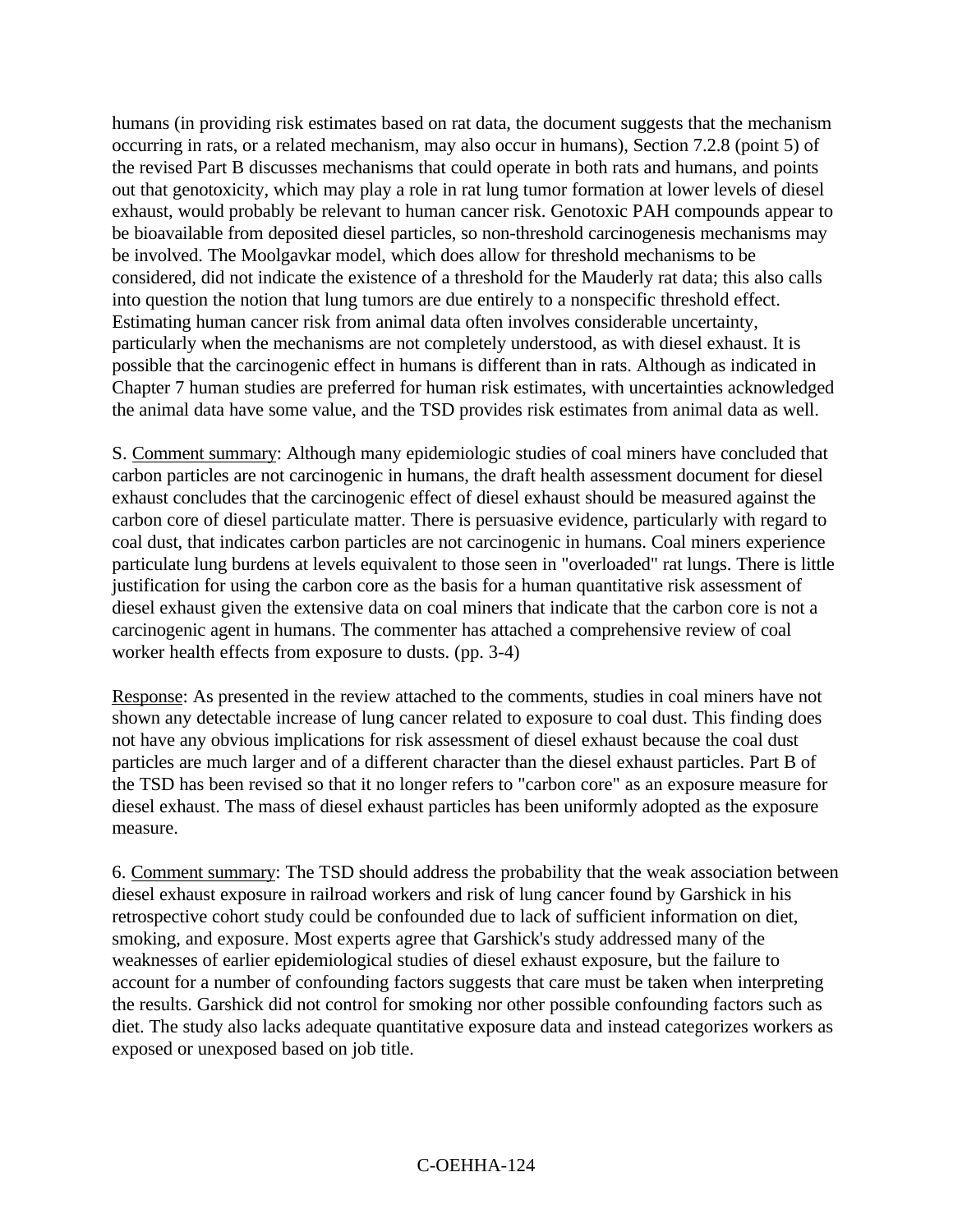Another commenter has stated that "when a potential confounder is strongly related to the disease, such as smoking, weak associations are more likely to be influenced by failure to control for confounding." The lack of information on smoking and exposure is a major concern and casts doubt on the accuracy of the results and the appropriateness of using the data for quantitative risk assessment. (p. 4)

Response: In Garshick et al. (1988) the authors report, "These results taken in connection with other reported results support the hypotheses that occupational exposure to diesel exhaust results in a small but significantly elevated risk for lung cancer." The design and results of the Garshick et al. (1988) cohort study make it unlikely that smoking could have had much effect on establishing a trend of risk of lung cancer with exposure, as long as smoking and diesel exhaust act independently. Evidence for independence comes from the case-control study of Garshick et al. (1987), which found virtually no interaction between smoking and diesel exhaust in a study group at the same workplace as the cohort study. Independence allows determination of the trend of risk with exposure by simply omitting the unexposed group from the calculation, thereby eliminating the need to characterize differences in the exposed and unexposed populations.

Others, such as Cohen and Higgins (1995), have stated that the elevated relative risk found in the Garshick et al. (1988) cohort study could not be explained by cigarette smoking.

OEHHA staff have seen no evidence that study subjects' diet was different from controls' in any of the studies involving diesel exhaust exposure and lung cancer.

Regarding diesel exhaust exposure estimates, quantitative measures were obtained just after the end of the follow up period for the study and published by Woskie et al. in 1988. The assumption by Garshick et al. is that current exposures by job title were reasonably representative of past exposures for selected job groups. The Woskie et al. data provide sufficient exposure information for use in the diesel exhaust risk assessment.

7. Comment summary: The TSD should address the relevance of relative risks below 2.0. Epidemiologists generally agree that statistically significant but weak associations between exposure and cancer risk tell us very little about causal relationships. A recent article states that "relative risks less than 2.0 are weak and often can be explained by technical bias." Another commenter has pointed out that a certain researcher considered any epidemiological study reporting on environmental lung cancer effects seriously flawed if, at levels of relative risk greater than 1.0 but less than 2.0, it did not attempt to take cigarette smoking into account. It has been noted that leading epidemiologists have questioned a causal relationship between diesel exhaust gas and lung cancer, even in the presence of statistically significant values, as some confounding factors may remain hidden. A published article has noted that "when the odds ratios are 2 to 1 or less, the possibility that the finding is artificial and a consequence of problems in case-control selection or due to the presence of confounders and biases needs to be carefully considered." CARB/OEHHA must address the relevance of weak associations and the validity of using such data for quantitative risk assessment. (pp. 4-5)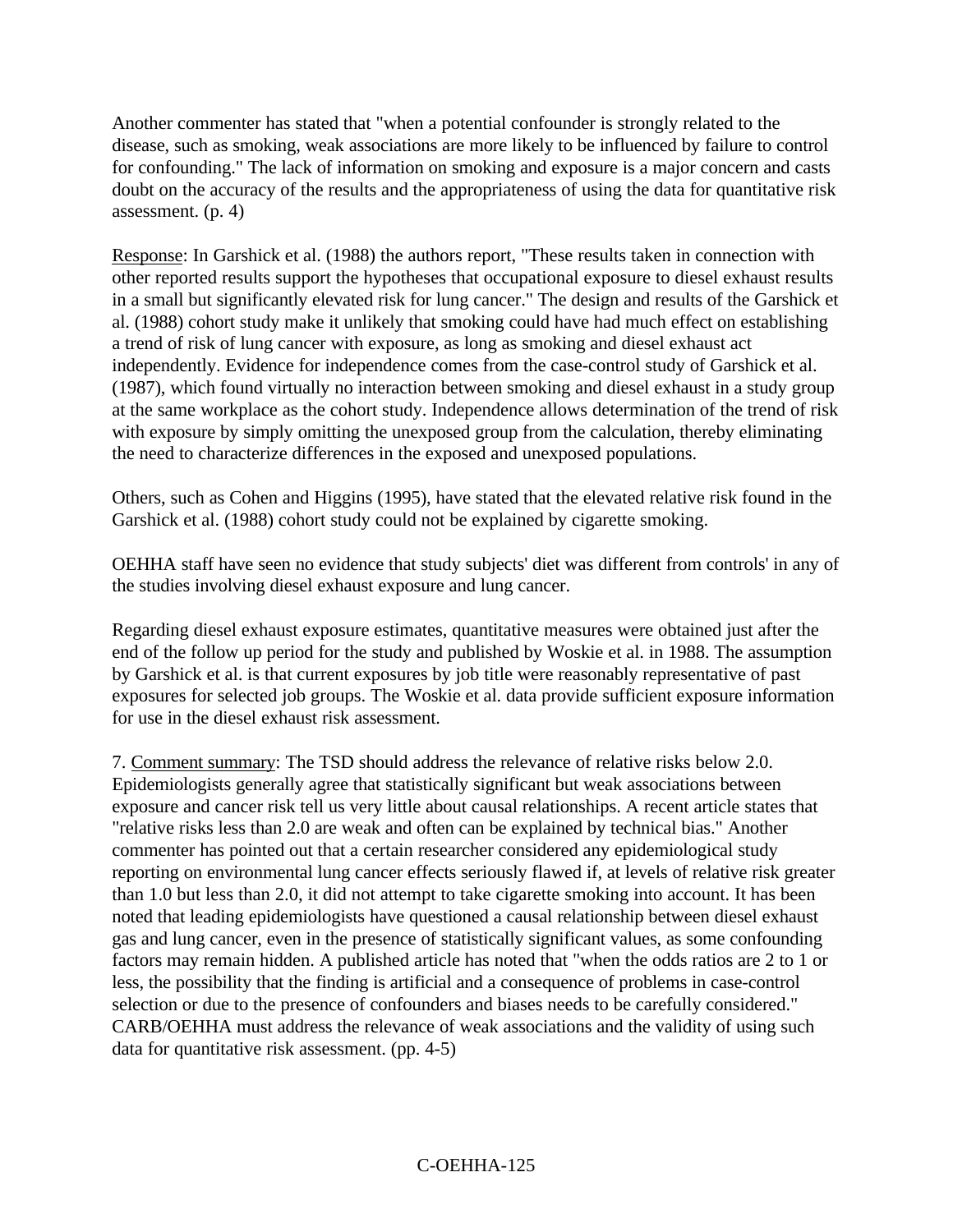Response: Regarding smoking, see response to Comment 6. Regarding relative risks of less than 2.0 as being weak, Monson (1990) classifies relative risks between 1.5 and 3.0 as indicating a moderate association. Also, the meta-analysis in Part B (Appendix D) reaches overall positive conclusions with some relative risks below 1.5.

8. Comment summary: The TSD must address the findings by Dr. Kenny Crump of ICF/Clement and Dr. Chao Chen of the U.S. EPA regarding the validity of the increased risk of cancer found by Garshick based on the railroad worker data. The U.S. EPA contracted with Dr. Crump to prepare a quantitative risk assessment using Garshick's data from the cohort study of railroad workers. Dr. Crump, and his co-author Dr. Chen, conducted over 50 analyses of exposure to diesel exhaust and lung cancer using the Garshick data. Dr. Crump's conclusions were that "none of these analyses demonstrated a pattern that was consistent with an adverse effect of diesel upon lung cancer; in fact, many of them showed a statistically significant negative association."

It has also been noted regarding the Garshick work, that "whatever the cause for the inconsistencies in the cohort study, its credibility as king's evidence for a causal relationship between diesel exhaust gas exposure and lung cancer in spite of the absence of a smoker control is seriously undermined as a result thereof." Dr. Crump's analysis leads to the conclusion that Garshick's results do not support any findings of a statistically significant risk of cancer from diesel exhaust, particularly when considered with other concerns raised about possible confounding factors.

The TSD should acknowledge Dr. Crump's effort to derive a unit risk factor from Dr. Garshick's cohort study and, in particular, address whether this effort was reasonable. The quantitative risk assessment attempted by Dr. Crump was a credible effort. It appears to have identified some very valid inconsistencies and potential problems with the Garshick data that merit consideration by CARB/OEHHA, particularly given that the draft TSD has relied on Dr. Garshick's data for derivation of a unit risk estimate. CARB/OEHHA should do a thorough review of Dr. Crump's work, evaluate its strengths and weaknesses, and address the potential impact of Dr. Crump's results on the quantitative risk assessment in the draft TSD.

The apparent oversight of Dr. Crump's analysis of the Garshick work calls into question CARB's desire to conduct an objective and thorough health risk assessment of diesel exhaust exposure. (pp. 5-6, 7)

Response: The report of Crump et al. (1991) was not included in the 1994 draft TSD because of apparent internal contradictions discussed in Dawson (1995) and because of its not having had a full peer review.. OEHHA staff have analyzed the 1991 report of the analysis cited in the comment and have had extensive consultations with its principal author, Dr. Crump. Although Dr. Crump has corrected the negative slopes that appeared in the report due to a programming error, he continues to conclude from his further analyses that. "the data in the Garshick et al. cohort do not show any convincing evidence of an association between risk of lung cancer and duration of exposure to diesel exhaust or quantitative measures of diesel exhaust" (Crump 1996a). Appendix E of the revised Part B presents new analyses based on the individual data that were the basis for the study of Garshick et al. (1988) and for the analyses of Dr. Crump. The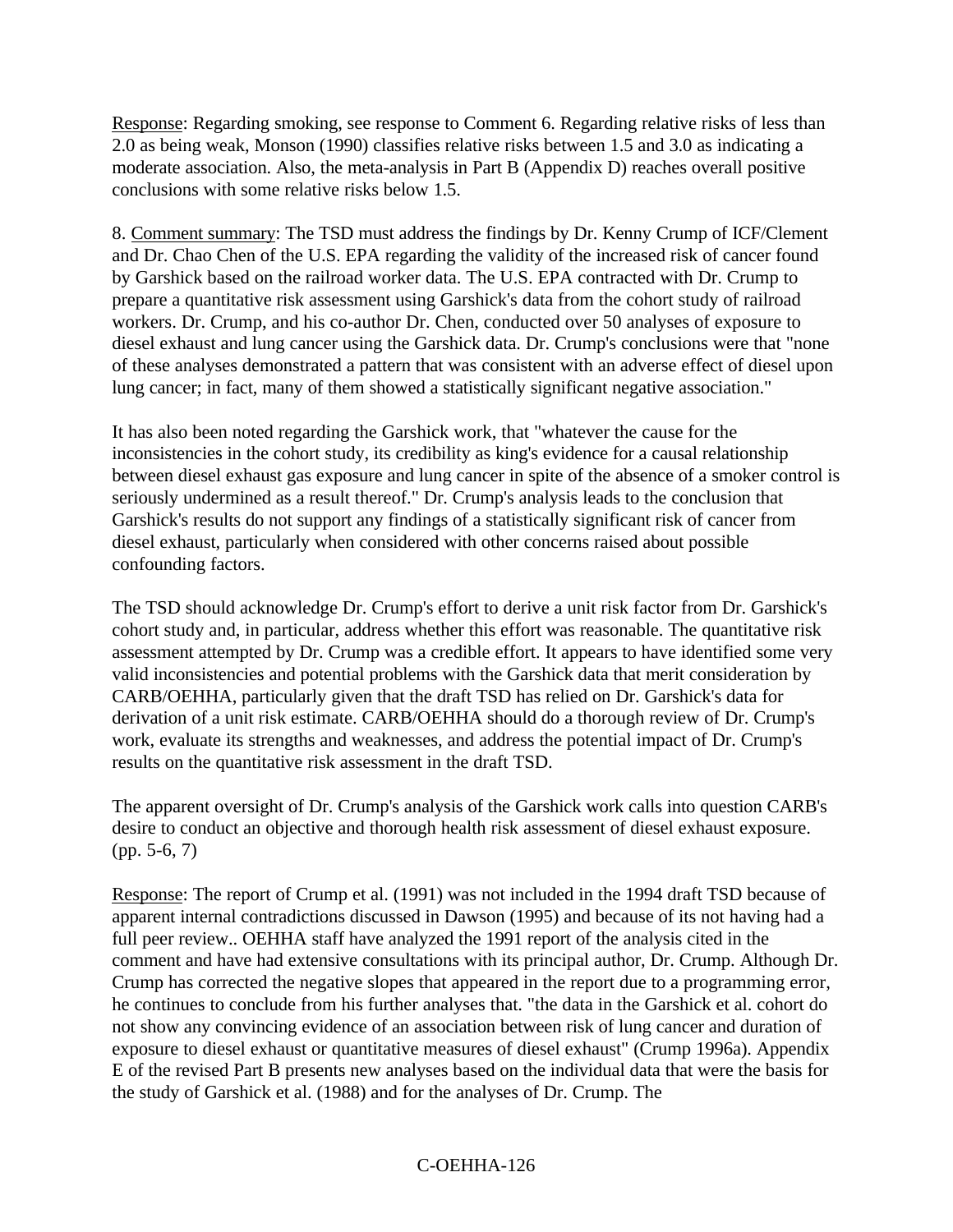rationale for basing quantitative risk assessment on Garshick's data is developed in Chapter 7. Appendix F is devoted to addressing the issues raised by Dr. Crump.

In regard to smoking in Garshick et al. (1988), the study was not directly controlled. However, an important argument against confounding due to smoking, undoubtedly the most potent source of possible confounding, is that the study relied on auxiliary information about railroad workers at that time from the Garshick et al. (1987a) case-control study. The case-control study found that smoking adjustment had a negligible effect on risks attributed to diesel exhaust. So the same should hold for the cohort study, the design of which should minimize any smoking effect but cannot preclude an effect.

9. Comment summary: The TSD should address the fact that recent information on diesel exhaust effects refutes past findings relied upon by the International Agency for Research on Cancer (IARC). Recent studies have called into question views held by IARC and others regarding the mechanisms of carcinogenesis in rats from exposure to diesel exhaust. Werner Stöber has detailed some of the relevant history. His views are supported by the available body of literature and other prominent researchers. Certain findings he discusses cast doubt on whether current views on the mechanisms of lung cancer and the current methodologies used for assessing cancer risk from diesel exhaust exposure are accurate and reliable. CARB/OEHHA should review this new literature and incorporate these findings into the TSD. (p. 6)

Response: With regard to IARC's views, the TSD merely summarizes IARC's conclusions. OEHHA staff's conclusions do not rely on IARC, and the TSD does not evaluate IARC's views. OEHHA would not ordinarily use a TSD to recommend that IARC change a finding. The revised TSD does include reviews of all relevant material that has been made available.

OEHHA staff are familiar with the history detailed by Werner Stöber. Please see our responses to his comments on the TSD. OEHHA staff considered the relevant literature referenced in the comment in revising the TSD.

10. Comment summary: CARB/OEHHA should give full consideration to the large body of German research that has been conducted on the health effects of diesel exhaust exposure, particularly the work that has been done at the Fraunhofer Institute of Toxicology and Aerosol Research in Hannover, Germany, by Dr. U. Heinrich. The German research represents some of the most recent findings with regard to the relationship between diesel exhaust exposure and health effects. The commenter attached a paper that references some recent studies by Dr. Heinrich. The commenter also attached a critical assessment of epidemiological studies on diesel exhaust exposure which provides a review of the historical development of epidemiology and unresolved issues regarding the health effects of diesel. The commenter also submitted preprints of two German chronic inhalation rat exposure studies. (pp. 6-7)

Response: The TSD now considers 13 studies and reviews by Dr. Heinrich and colleagues, including the rat studies attached to the comments and including other very recent publications. OEHHA staff respond to comments from Drs. Heinrich and Donald L. Dungworth (of Fraunhofer Institut fur Toxicologie und Aerosolforschung) elsewhere in this document.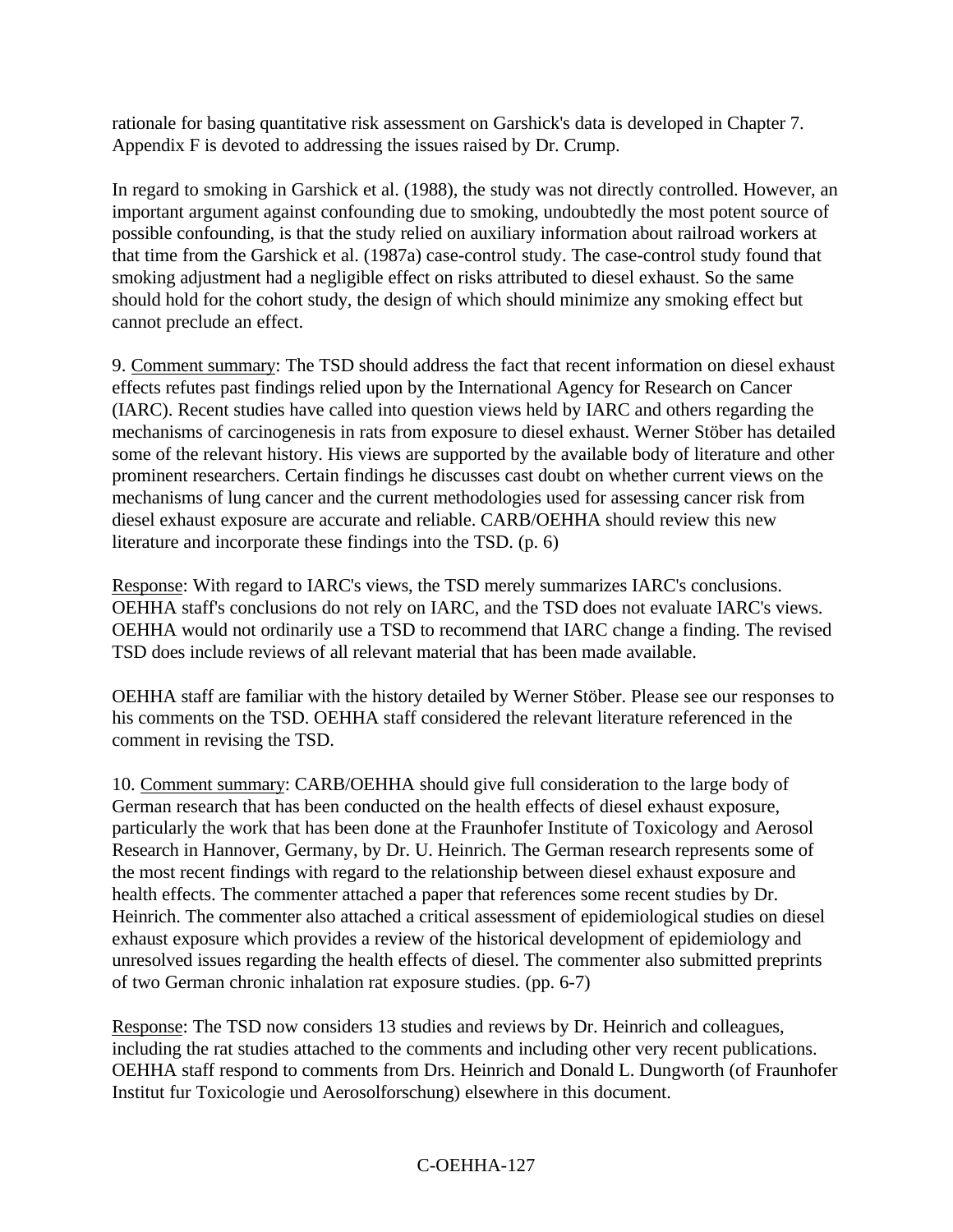OEHHA staff have given full consideration to all the scientific data available to us, including the German research mentioned in the comment. The critical assessment of epidemiological studies on diesel exhaust exposure referred to in the comment, is an unpublished paper -- W. Stöber, J. Misfeld, U. Abel: Lung Cancer Caused by Diesel Exhaust Gas in Inhaled Air? June 25, 1994. This paper provides some background information on epidemiological studies in general and of lung cancer in relation to air pollution. Reviews of epidemiologic studies of diesel exhaust in relation to lung cancer find shortcomings in available studies. A recent article (by Stöber and Abel) added a greatly expanded critical interpretation to a revised version of the original manuscript.

11. Comment summary: From the points outlined in the above-summarized comments, it is evident that many questions remain regarding the carcinogenicity of diesel exhaust in humans, the relevance of rat studies to human cancer risk, and the mechanisms of carcinogenesis in both rats and humans from exposure to diesel particles. The data available are insufficient to draw any conclusions regarding carcinogenicity of diesel particulates. In particular, the weak association between exposure and lung cancer risk found by Garshick, in combination with the other shortcomings of that data, make it unsuitable for quantitative risk assessment. CARB should revise its finding of carcinogenicity to acknowledge that current data are insufficient to classify diesel exhaust as a human carcinogen. On this basis, there is no justification for listing diesel exhaust as a toxic air contaminant (TAC), unless CARB believes (and can document) that health considerations other than cancer risk warrant listing diesel exhaust as a TAC. (p. 7)

Response: See responses to the specific comments above. OEHHA staff agree with the commenter that many questions remain, yet we have found the Garshick data to be suitable for use in quantitative risk assessment.

Inhalation exposure to diesel exhaust has been demonstrated to increase the incidence of lung tumors in rats. Chapter 7 of the TSD outlines uncertainties of extrapolating human cancer risk from rat lung tumor data; however, the rat lung tumor data has not been shown to be mechanistically irrelevant to human cancer risk from diesel exhaust inhalation and, with uncertainties acknowledged, provide information useful in the characterization of the potential magnitude of the human cancer risk associated with diesel exhaust exposure. Others have drawn conclusions from the available data. For example, IARC (1989) has stated that there is sufficient evidence for the carcinogenicity in experimental animals of whole diesel exhaust, and that diesel exhaust is probably carcinogenic to humans. Regarding whether diesel exhaust is a human carcinogen, the TSD thoroughly evaluates the increased relative risks of lung cancer observed in the epidemiologic studies and their association with diesel exhaust exposure. The findings and analyses presented in the TSD provide a substantial basis on which to base a decision on whether to list diesel exhaust as a TAC.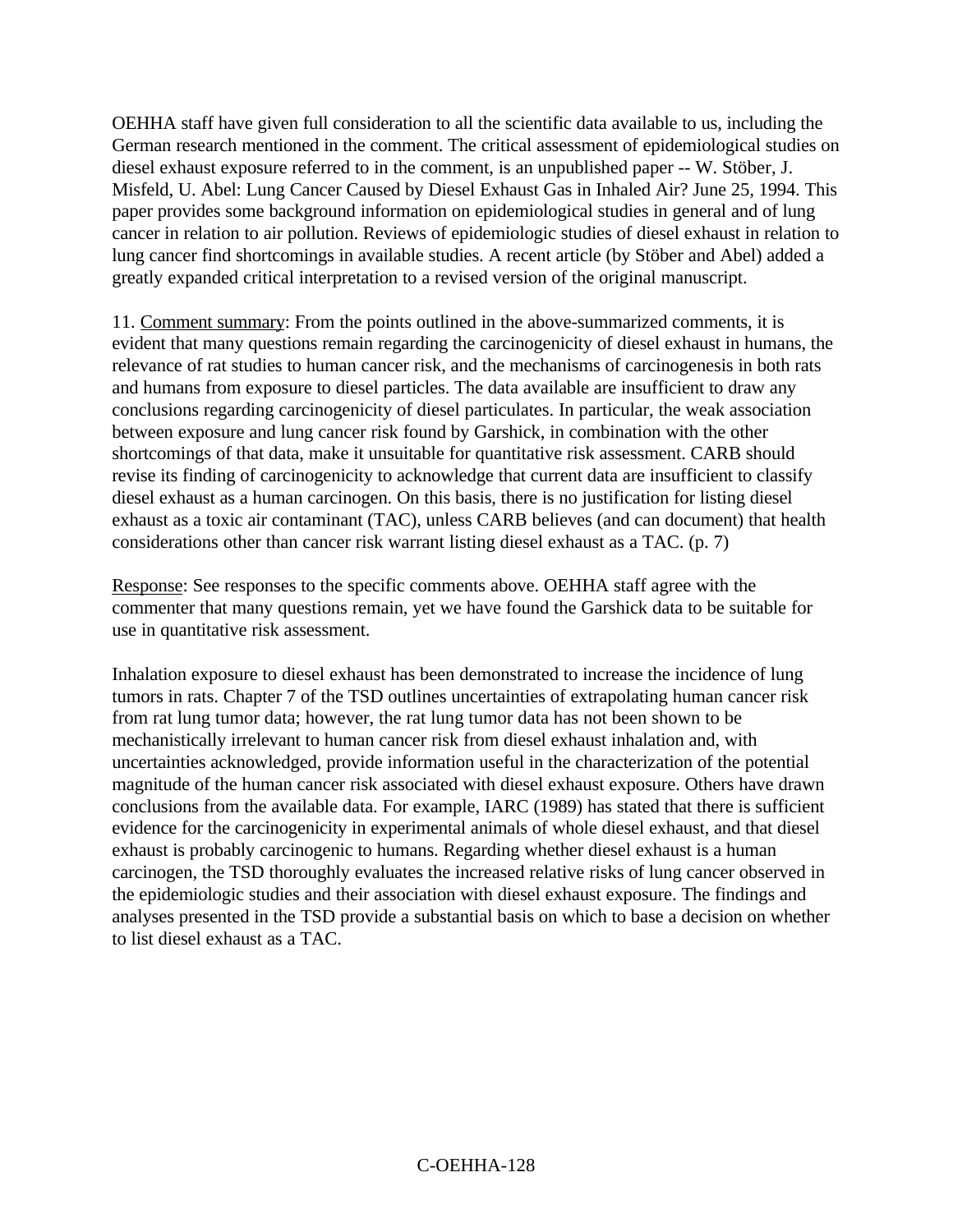#### **Comments of Natural Resources Defense Council (NRDC)**

1. Comment summary: The commenter commends the ARB for proposing to list diesel exhaust as a probable human carcinogen. The sometimes highly technical arguments about risk assessment should not obscure the central fact that diesel exhaust is likely to be a cause of debilitating and sometimes fatal cancers, many of which occur with increasing frequency over recent decades. It would be imprudent and even callous to the people exposed to diesel exhaust to ignore the consistent evidence before us simply because risk estimates are by necessity imprecise. Diesel exhaust should be listed as a probable human carcinogen. (Testimony presented by Janet S. Hathaway, Senior Attorney, NRDC Transportation Project, before the ARB on September 14, 1994, pp. 3-4).

Response: The TSD thoroughly evaluates the increased relative risks of lung cancer observed in the epidemiologic studies and their association with diesel exhaust exposure.

The toxic air contaminant (TAC) listing process does not require labeling a substance as a "probable" or "certain" disease-causing agent. Thus, the TSD is not recommending that diesel exhaust be listed as a probable human carcinogen. All that is required for listing is a finding that a substance meets the definition of a TAC, which is "an air pollutant which may cause or contribute to an increase in mortality or in serious illness, or which may pose a present or potential hazard to human health" (or a substance listed by the U.S. EPA as a hazardous air pollutant pursuant to the federal Clean Air Act). The TSD concludes that diesel exhaust appears to meet this definition.

2. Comment summary: It is commendable that Cal/EPA is undertaking this effort to assess the risk posed by diesel exhaust. It is critical to ensure that the risk from diesel exhaust is rigorously evaluated. Because of the commonplace nature of diesel exhaust exposure, the carcinogenicity of diesel exhaust may present a serious public health problem. (p. 6)

Response: The TSD incorporates a thorough evaluation of the health effects associated with diesel exhaust. The widespread exposure to diesel exhaust justifies the effort that went into the document.

3. Comment summary: The TSD states that at least 16 possible human carcinogens are adsorbed on diesel exhaust particles, yet the risk assessment presumes that these toxic gases do not contribute to the cancer risk. The document justifies this assumption by reference to a few animal studies which appear to indicate that the cancer risk for rats from diesel exhaust is primarily from the fine particulate matter, but human beings may be, and sometimes are, more responsive to certain carcinogens than some animal species. Given the independent evidence strongly suggesting carcinogenicity of many of the organic gases in diesel exhaust, the document's failure to include the risk contributed by these gases may underestimate the risk to humans from diesel exposure. (pp. 6-7)

Response: The summary chapter of Part B does state that 16 possibly carcinogenic hydrocarbons are adsorbed on diesel exhaust particles. The risk assessment considers that these hydrocarbons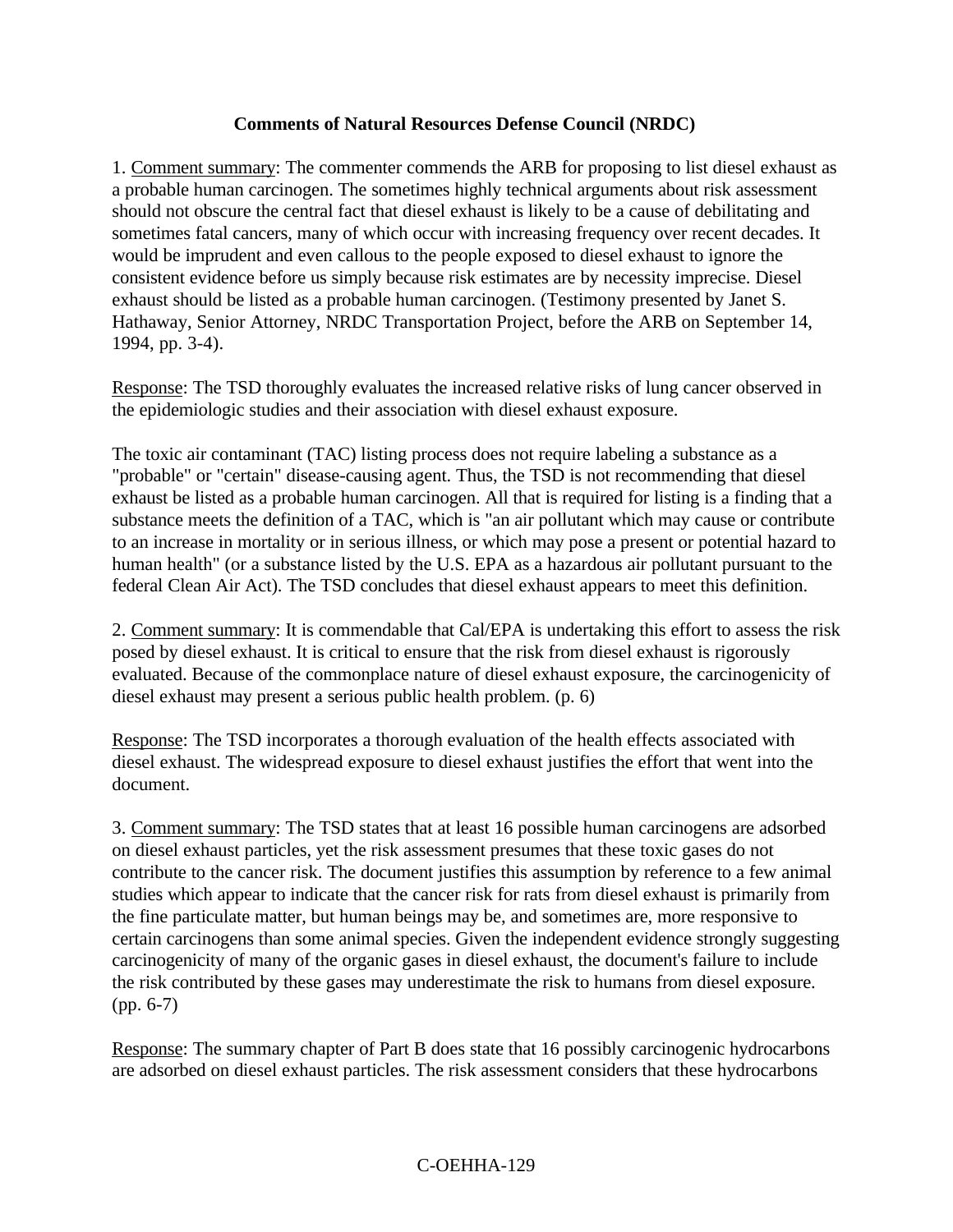may contribute to the cancer risk posed by diesel exhaust. To clarify this, the summary chapter's statement (regarding these compounds plus three more) that a report "concluded that the total carcinogenic effect estimated for all these compounds does not account for the carcinogenic effect of the whole diesel exhaust" has been modified to say "... does not account for all of the carcinogenic effect .... "

The chapter on genotoxicity and mechanisms of action notes that components of diesel exhaust including the semivolatile phase may be mutagenic. It is a biologically plausible mechanism that mutations caused by these components may contribute to the development of cancer.

While several animal inhalation studies used filtered diesel exhaust, the risk assessment based on epidemiologic findings is for inhalation exposure to whole diesel exhaust.

4. Comment summary: It is evident that OEHHA is taking pains not to overstate the risk posed by diesel exhaust. By not estimating the additional cancer risk posed by the gaseous components of diesel fuel, the TSD's risk assessment underestimates the cancer risk to humans from diesel exposure. Benzene is a known human carcinogen, according to several sources, and formaldehyde, 1,3-butadiene and acetaldehyde are probable human carcinogens. OEHHA should, as a matter of prudent public health policy, assume that the risk from the gaseous portion is additive with the carcinogenic risk from the diesel particulates. There is precedent for such an assumption in the USEPA's assessment of gasoline. It is particularly appropriate here, since the gaseous portion includes many probably human carcinogens, and only a portion of the complex organic combustion products are known to adsorb onto the surface of the respirable exhaust particles. Assuming additivity may underestimate the total effective human risk if one or more of the components operates synergistically to magnify the cancer risk. The possibility of synergy between the constituents deserves further study in a mixture as complex and variable as diesel exhaust. (pp. 7-9)

Response: The risk assessment in the TSD is intended to address risks from diesel exhaust (engine emissions - not evaporative emissions of unused fuel). It does use particle mass as its measure of dose, yet this should not be thought to completely exclude effects caused by the gaseous components of diesel exhaust. The subjects in the human studies were exposed to whole diesel exhaust, so the gaseous components may have contributed to the disease incidence seen there, which is considered the response rate for purposes of dose-response assessment. Each of the gases mentioned in the comment is the subject of separate consideration in the Toxic Air Contaminants Program, and other gaseous components of diesel exhaust have been, are being, or may be considered separately for regulation.

OEHHA would assume additivity of risks (as suggested in the comment) while undertaking further investigation of possible synergy (as also suggested in the comment), if the risk assessment were including gaseous components of diesel exhaust in its measure of dose.

Limited research has not provided evidence for synergy with regard to carcinogenic effects of components of diesel exhaust; this is mentioned in Chapter 6 of Part B.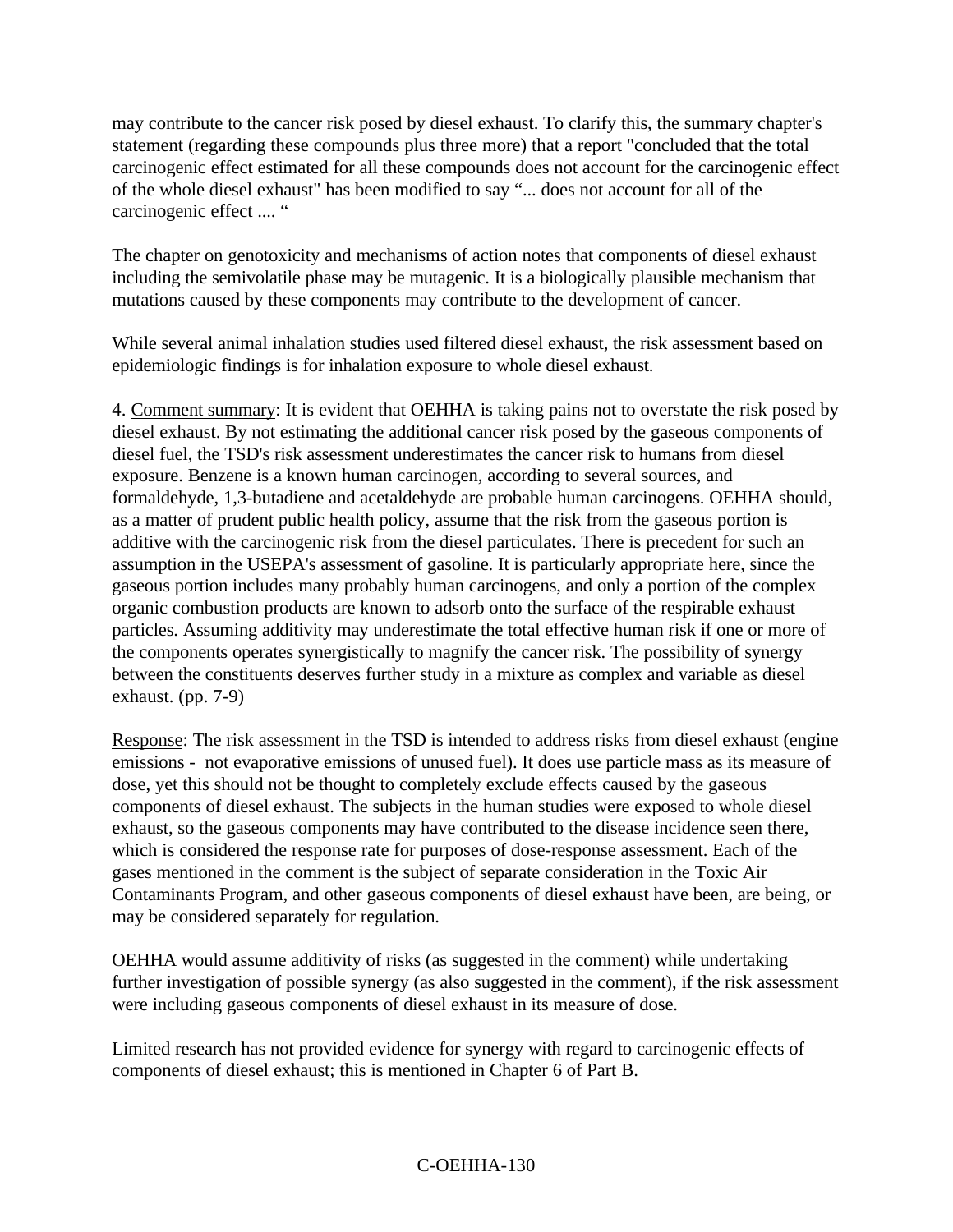5. Comment summary: All of the worker studies evaluated by OEHHA were studies of men. Women also drive trucks, serve as conductors on trains, and are otherwise frequently exposed to diesel at work. The worker studies only evaluated the cancer risk to males. To extrapolate from these studies to the general population may not provide adequate protection for women, children, and infirm and elderly individuals exposed to diesel exhaust at ambient levels. Animal evidence, including some studies acknowledged in the TSD, suggests that caution in extrapolating from worker studies to the public is especially warranted in the case of diesel exhaust. Prudent public health policy should ensure that levels of diesel exhaust are protective of even the most vulnerable segments of the population, and should assume, based on the animal evidence, that women may be more susceptible to cancer from diesel exhaust than men. The TSD's risk estimate fails to consider the possibility of increased female risk from exposure, and therefore underestimates the total population risk from diesel. (pp. 9-10)

Response: Part B of the TSD now acknowledges the possibility that female humans may be more susceptible to cancer from diesel exhaust than the male workers whose experience is the main basis for the risk assessment. This is discussed in Chapter 7. Chapter 1 points out, as source of risk assessment uncertainty, the fact that the occupational studies are based on "healthy male workers." Regarding whether animal evidence suggests a need for special caution when relying on male data for diesel exhaust, Chapter 6 notes that the rat bioassay data are insufficient to determine if sex differences exist in sensitivity to the development of lung tumors in rats after exposure to diesel exhaust. Four of the seven positive diesel exhaust inhalation rat bioassays used both male and female F344 rats. Brightwell et al. (1986; 1989) reported total lung tumor incidences of 44% and 96% in males and females, respectively, in animals sacrificed after the end of the 24 month exposure period. However, mortality data were not provided, so it cannot be determined if differences in survival between the two sexes affected tumor incidence rates. Ishinishi et al. (1988) found total lung tumor incidence to be greater in males than females at the highest two exposure levels for each of the two diesel engine types tested. Mortality rates were similar for both sexes. Mauderly et al. (1986) reported similar mortality rates and total lung tumor prevalence rates for male and female rats. Nikula et al. (1995) noted that female rats were more susceptible than male rats to developing lung tumors after exposure to diesel exhaust. However, mortality rates for male rats were also greater than female rats. As described in Section 6.1.1.2 of Part B, logistic regression modeling did not show significant differences between the tumor responses to diesel exhaust or carbon black for either sex. However, slope estimate error values in the logistic regression models were large; the errors were particularly large for the males, because of their much shorter lifespan compared to the females. Lung tumor incidence in the females increased rapidly towards the end of their lifespan, when most of the males had died of other causes. Also, the lack of lung tumors in the control females may have increased the estimated slopes for the treatment group females. Nikula et al. stated that these factors make it difficult to determine if there were true sex differences in neoplastic incidence or differences in the responses.

In health risk assessment, we do not ordinarily incorporate a quantitative uncertainty factor specifically to account for potential differences between the sexes in susceptibility to carcinogenic effects (or to-account for differences in such susceptibility in children, the elderly or infirm). To some extent, the possibility of such differences is offset by the health-protective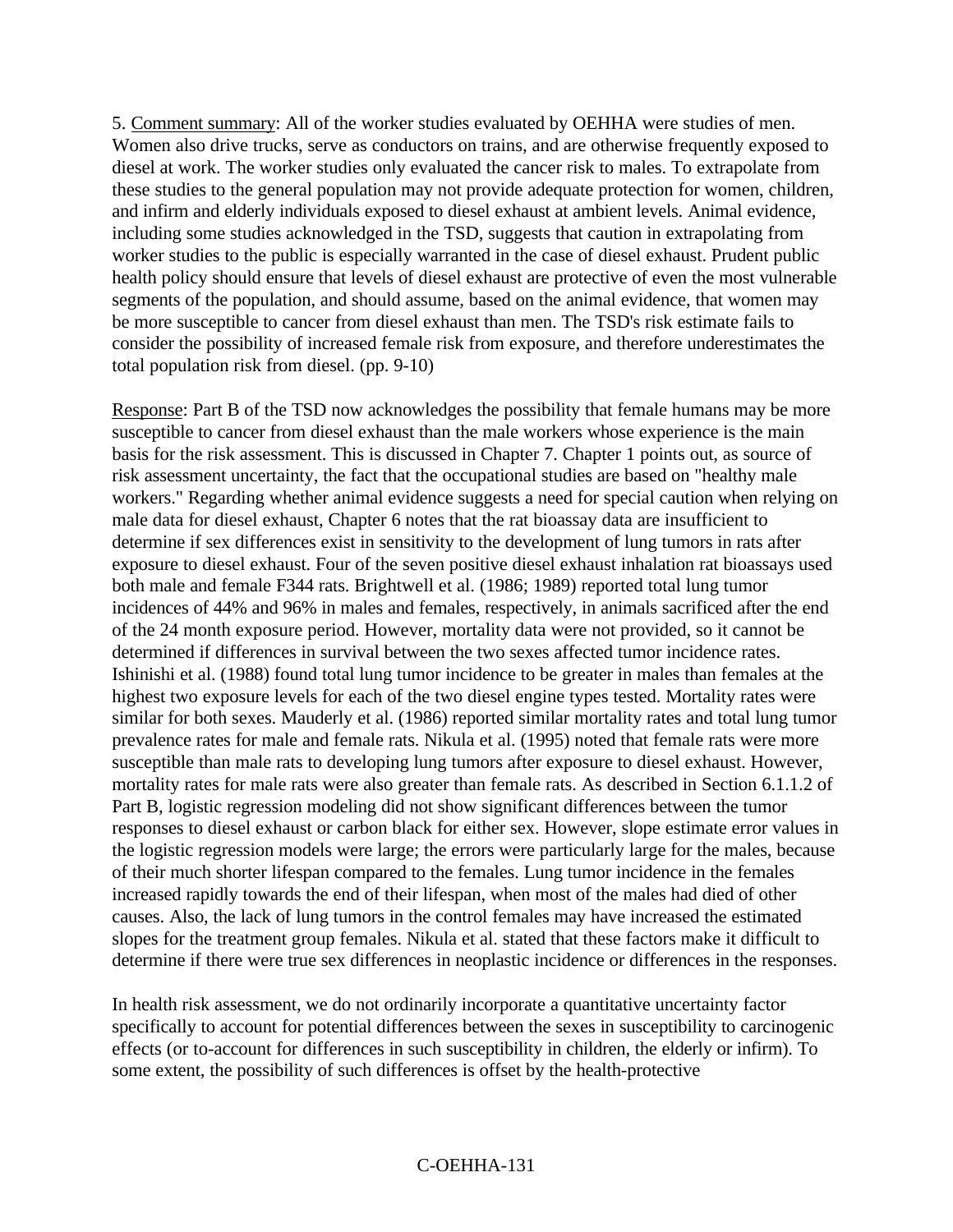assumptions and procedures that are used in cancer risk assessments (e.g., the assumption that humans are at least as sensitive as the most sensitive tested animal species, strain and sex, or the use of linearized models and 95% upper confidence limits). In a 1990 TSD regarding vinyl chloride, DHS recommended use of a potency factor based on female mouse data that was substantially (more than four times) greater than the highest potency factor estimated from human data and the human data were from a male occupational group. (A sex difference was noted in rats, which were also, like the mice, more susceptible than human workers: female Sprague-Dawley rats were approximately 3-fold more susceptible to liver angiosarcoma from vinyl chloride than were males.) With diesel exhaust, however, the human data (although from males) suggest a potency factor that is greater than any of the potency values derived from female or male rodent studies. Thus it would not be prudent to rely solely on rodent data to protect human health from diesel exhaust.

6. Comment summary: The human exposure studies relied on in the TSD only included workers with at least 10 years of experience in the railroad industry, thereby excluding people whose age or health conditions prevent them from continuously working in the industry. The two main studies by Garshick et al. cannot be assumed to directly reflect the cancer risk for the population at large. The general public may well have a greater cancer risk than the workers in these studies. The studies were limited to workers with 10 or more years in the railroad industry who qualified for retirement benefits. The "healthy worker effect," or better health among workers than the general public, is particularly probable for workers in an industry with a relatively successful history of collective bargaining for benefits') such as the railroad industry. (pp. 10-11)

Response: The risk assessment chapter has been modified to include a discussion of "the healthy worker effect" and its relevance to the Garshick et al. data. The factors cited in the comment (employment-length minimum, good health benefits) can indeed contribute to a healthy worker effect.

7. Comment summary: The worker studies relied on in the TSD are inherently limited in providing little information about possible effects for children, for the elderly, and for people with chronic illnesses (such as emphysema, asthma and bronchitis) or depressed immune systems. To the extent that these groups are slower to remove particles from deep lung tissues, they are likely to have greater risk from diesel exhaust exposure than long-term workers, because the time needed to clear small particles from the lungs appears to be a factor increasing the risk of tumor development. (pp. 11-12)

Response: Part B of the TSD (Chapter 4 and Appendix A) addresses the possibility that human subpopulations may be more susceptible to the adverse health effects of diesel exhaust due to factors such as those mentioned in the comment (chronic illnesses, depressed immune systems and slow clearance of particles from the lungs). Recent research has shown the existence of subpopulations sensitive to allergic and asthmatic reactions from diesel exhaust. These studies (Diaz-Sanchez et al., 1994; Takenaka et al., 1995; Wade and Newman, 1993) are now cited in Chapter 4. Insufficient data were available to directly account for these factors in the TSD's risk assessment for diesel exhaust. However, the likely existence of sensitive subpopulations, is one reason for taking a health-protective approach to assumptions and procedures for use in risk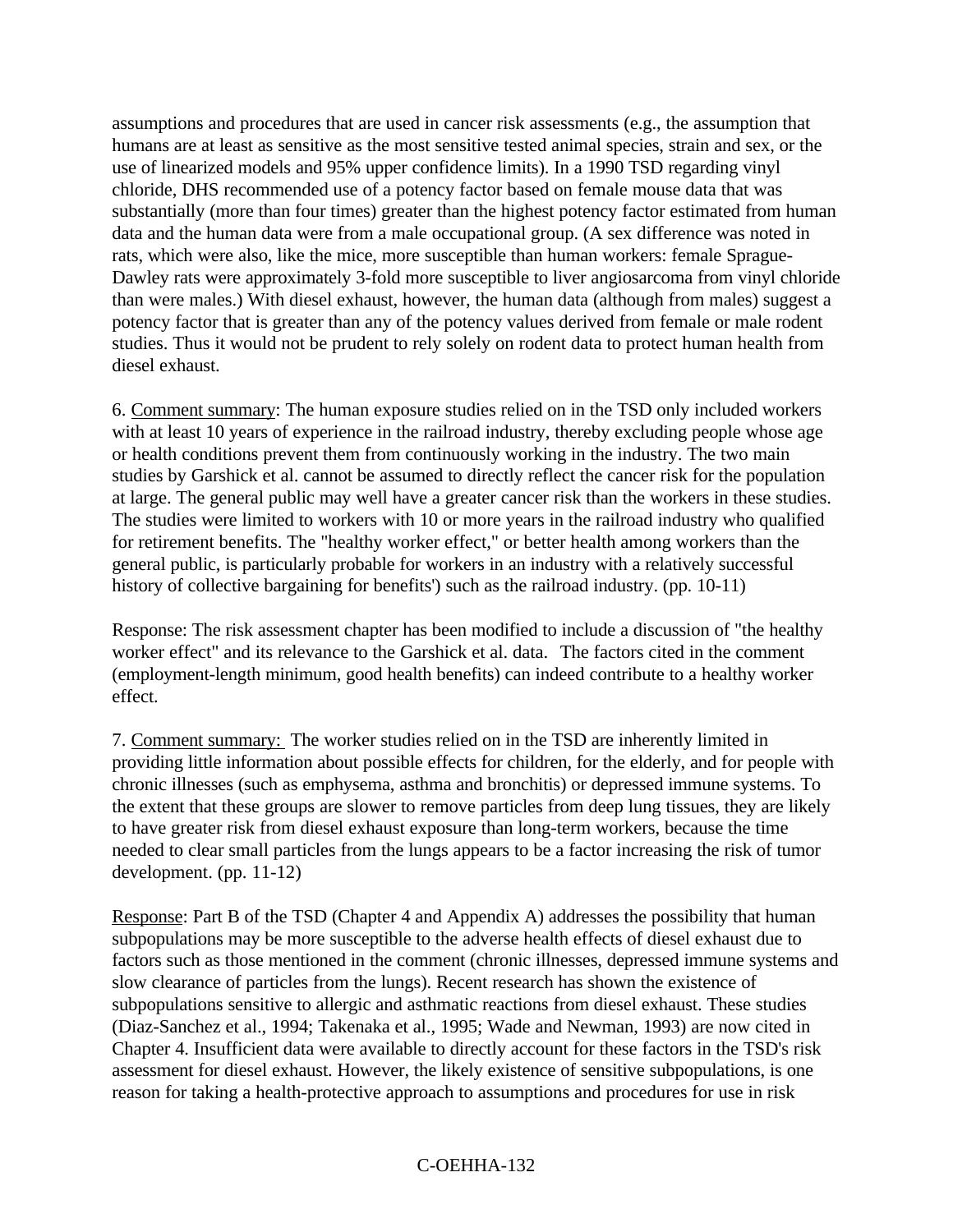assessment. The data available for diesel exhaust indicate that humans are more sensitive than animals to lung cancer associated with exposure. The lack of data on sensitive populations limits our ability to answer some questions.

8. Comment summary: The TSD notes that cancers involve a latency period of a number of years between damaging exposure and development of cancer. Yet because exposure in the general population to diesel exhaust begins at a very early age, direct extrapolation from traditional animal exposure studies and .worker studies may underestimate the risk to the public. Most of the animal studies involving diesel exhaust involve animals which are already "teenagers." (p. 12)

Response: Two sections of Part B's risk assessment chapter now acknowledge this potential source of bias. The section that provides animal bioassay-based risk estimates (Section 7.2) now mentions the extrapolation issue raised by studies that wait until animals are 15 weeks of age ("teenagers" per the comment) to begin exposure. The human data-based risk assessment (Section 7.3) now includes an expanded discussion of the representativeness of worker cohorts.

With regard to extrapolation from the rat data, the fact that exposure began at 17 weeks of age for Mauderly et al. (1987)'s rats was entered into the model for determination of  $q_1^*$ . If one applies strict proportionality, and considers 2 years (104 weeks) to be a standard rat lifespan and 70 years to be a standard human lifespan, a 17 week-old rat is equivalent to a 11-1/2 year-old human, not quite a teenager. Nevertheless, the comment's point is still valid.

9. Comment summary: The general population is exposed to diesel exhaust and a variety of carcinogens simultaneously. Animal studies in which diesel exhaust was the only known carcinogenic exposure may not be properly representative of the complex exposures to which most people are subject. Worker studies are far more likely to reflect the multiplicity of exposures to carcinogens which real people routinely receive. Because the diesel exhaust risk assessments derived from the best occupational studies reveal a higher risk than those based on animal data, it is paramount that Cal/EPA continue to use worker studies as the basis of human risk assessment. However, there should be a safety factor introduced to account for the many chronic carcinogenic exposures which occur simultaneously throughout a lifetime. A protective policy for diesel exhaust exposure cannot be based on the obviously fanciful assumption that humans live in a pristine world where diesel exhaust is our only cancer danger. (p. 15)

Response: The TSD does continue to use worker studies as the primary basis of human risk assessment.

Cancer risk assessments do not ordinarily include a safety factor to account for the many carcinogenic exposures which occur simultaneously throughout a lifetime. Additivity of risks, rather than synergy, is usually assumed. Available data are too limited to support a variance from this assumption. A less-than-additive outcome of multiple exposures (negative synergy) is also a possibility that cannot be ruled out.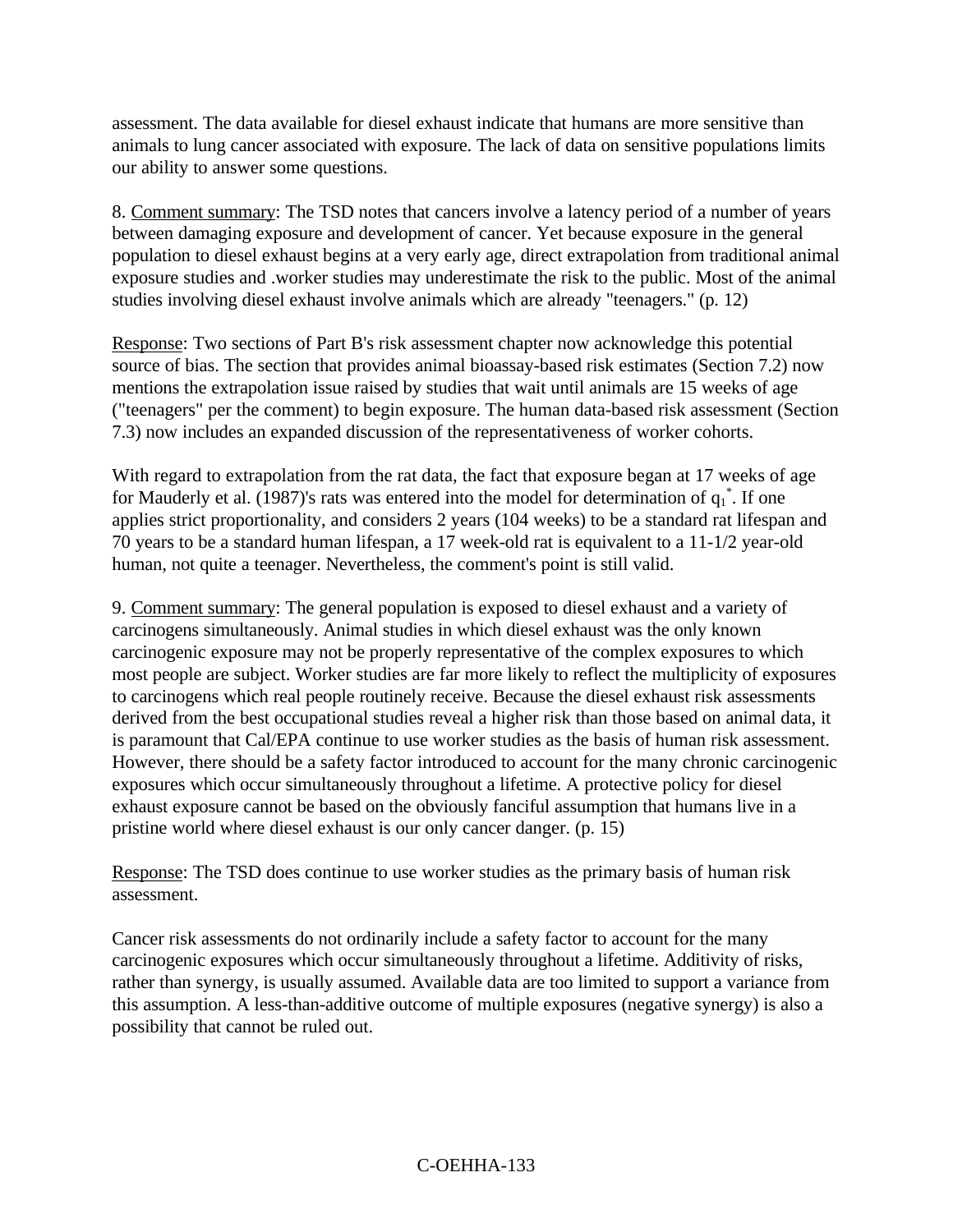10. Comment summary: Atmospheric transformation may increase the mutagenicity and carcinogenicity of diesel exhaust. Smog chamber studies suggest that the gas phase is activated into a more potent mutagen by atmospheric processes, including irradiation. Unless the effects of atmospheric transformation are considered, OEHHA's analysis may underestimate the true cancer rate from diesel. (pp. 15-16)

Response: The TSD's risk assessment uses particle mass as its measure of dose. As discussed in the Part B, Section 7.1, this measure is what was used in the studies used to estimate carcinogenic risk. Thus, particle mass is a surrogate measure of exposure for all carcinogenic risks of direct exposure to diesel exhaust. Because of lack of data on diesel exhaust, the risk assessment is not specifically intended to address risks posed by atmospheric transformation of gaseous components of diesel exhaust. In this regard, the analysis may indeed represent something of an underestimation of the true cancer rate from diesel. This could be a useful area of future research. This source of uncertainty is now mentioned in Chapter 7. See also the ARB Responses to Part A Comments, where atmospheric transformation is discussed.

11. Comment summary: Cal/EPA should reevaluate the cancer risk from diesel exhaust by considering the entire range of exposures, not just a "statewide average." A risk estimate must be done for those Californians who live and work in or near places with the highest diesel concentrations. (pp. 16-19)

Response: The summary chapter of Part B now includes a range of risk estimates based on exposure estimates provided by the Air Resources Board. This includes risk estimates for areas of intense exposure. OEHHA staff agree that, in addition to the statewide average, it is important to provide information that is relevant to the Californians who live or work in or near places with the highest concentrations of diesel exhaust.

12. Comment summary: Further investigation of the non-cancer health effects of diesel exhaust is clearly warranted because many of the constituents of diesel exhaust are known to harm exposed animals even aside from cancer effects. These constituents include benzene, formaldehyde, acetaldehyde, 1,3-butadiene, and diesel particulate matter, which cause serious and damaging non-cancer effects ranging from respiratory irritation to reproductive disorders and immune suppression. (pp. 20-21)

Response: Constituents of diesel exhaust do include many chemicals, including those mentioned, that cause a variety of non-cancer health effects when present in sufficient concentrations. Many of these effects do not stem from particle-overload phenomena. OEHHA staff have expanded discussion in the TSD of non-cancer health effects associated with diesel exhaust to include recent studies showing immunologic, allergic, and pulmonary effects. As mentioned above (see response to comment 4), separate regulatory processes are also addressing the non-particulate constituents mentioned in the comment.

13. Comment summary: Despite the many ways in which the TSD's risk assessment is likely to underestimate the true risk for at least some important segments of our population, the cancer risk described in the assessment even for the average person should cause serious concern. The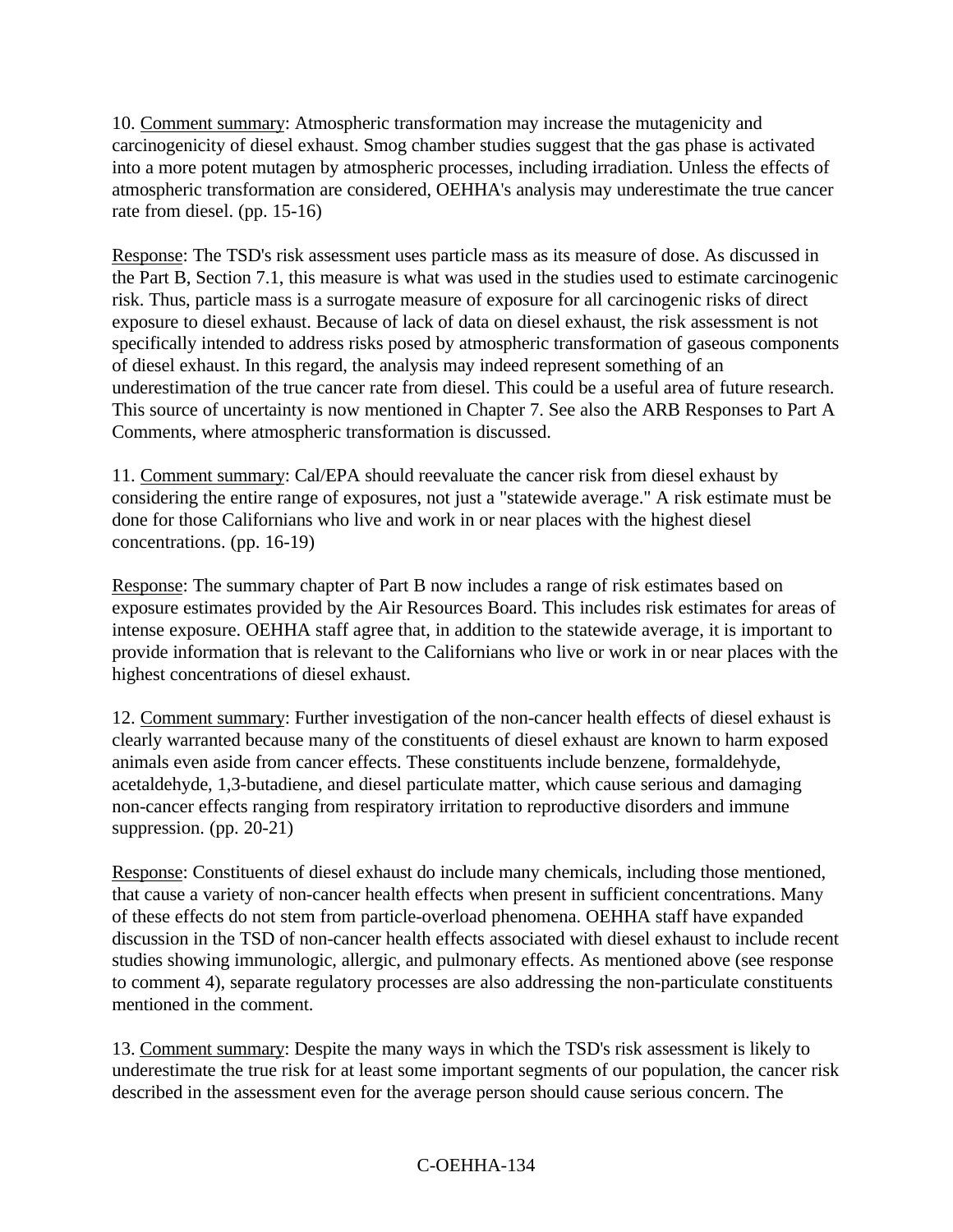public deserves prompt action to reduce diesel exhaust in order to prevent needless suffering from cancers and other diseases. (pp. 21-22)

Response: We have sought to provide a characterization of the potential health effects of diesel exhaust that will prove useful for the Air Resources Board during the identification and control phases of the Toxic Air Contaminant Program. ARB has been very successful in identifying appropriate measures to protect public health.

#### **Comments of Gregory P. Nowell, SUNY Albany**

1. Comment summary: The TSD is "carcinocentric." That is, it gives appropriate attention to the carcinogenic properties of diesel exhaust, but inadequate attention to the probably noncarcinogenic effects documented by Schwartz and others, which are discussed in a special Appendix B of Part B. The research by Schwartz et al. finds correlation between particulate matter (PM) episodes and (non-cancer related, it is reasonable to suppose) mortality in numbers far in excess of cancer-related mortality. The physiological mechanism behind the mortality spikes is not known. It may be that that some one of the gaseous or particle-adsorbed constituents of diesel exhaust is a factor; we would expect it to be a factor at least in proportion to the diesel fraction's contribution to the total particulate inventory, but it may be that there is a heightened deleterious health effect due to the specifics of diesel exhaust's composition. Street canyon effects and other factors which increase individual exposure (such as being stuck in traffic in back of a diesel engine) may be disproportionately worse during PM episodes when overall levels are high. The scale of the effects found by Schwartz et al. suggests that the quantity of PM (in the short term) may be as important as the quality of the PM. The "bulk sources" of PM are probably important. Secondary particulate formation resulting from diesel exhaust is one such bulk source. It could be medically more important than other non-exhaust PM sources such as road dust because of the chemical reactivity of PAN. NOx emissions are of great consequence from the PM point of view, exclusive of their additional role in ozone formation. Since both primary particulate and secondary particulate are chemically more reactive (in the air and in the body) than a number of other common particulates, the risk-weighted importance of primary and secondary particulate in the inventory could be quite large. (Letter, dated July 6, 1994, pp. 1-3)

Response: We have expanded the TSD's discussion of non-cancer effects in general in Chapter 4 and, with respect to particulate matter in general, in Appendix B. We agree with the comment that there may be important non-cancer effects of diesel particles, as a constituent of both PM10 and PM2.5 (or fine particles), and that the effects per unit may be greater than those per unit of other PM10 because of factors relating to composition of the particles. We also concur with the statement that the biologic mechanism for these effects are not well characterized at this time. People living or working on major streets may experience higher exposure due to "canyon effects." Any epidemiologic study of mortality or morbidity with a sufficiently wide cachement area would include these people. There is evidence from the EPA Staff Paper on PM10 (Review of the National Ambient Air Quality Standards for Particulate Matter, Policy Assessment of Scientific and Technical Information. OAQPS Staff Paper, EPA 452\-96-013, July 1996) that, quantitatively, there may be significant mortality and morbidity effects associated with current exposure to PM10 or PM2.5. The risk analyses presented in the paper are based on estimates of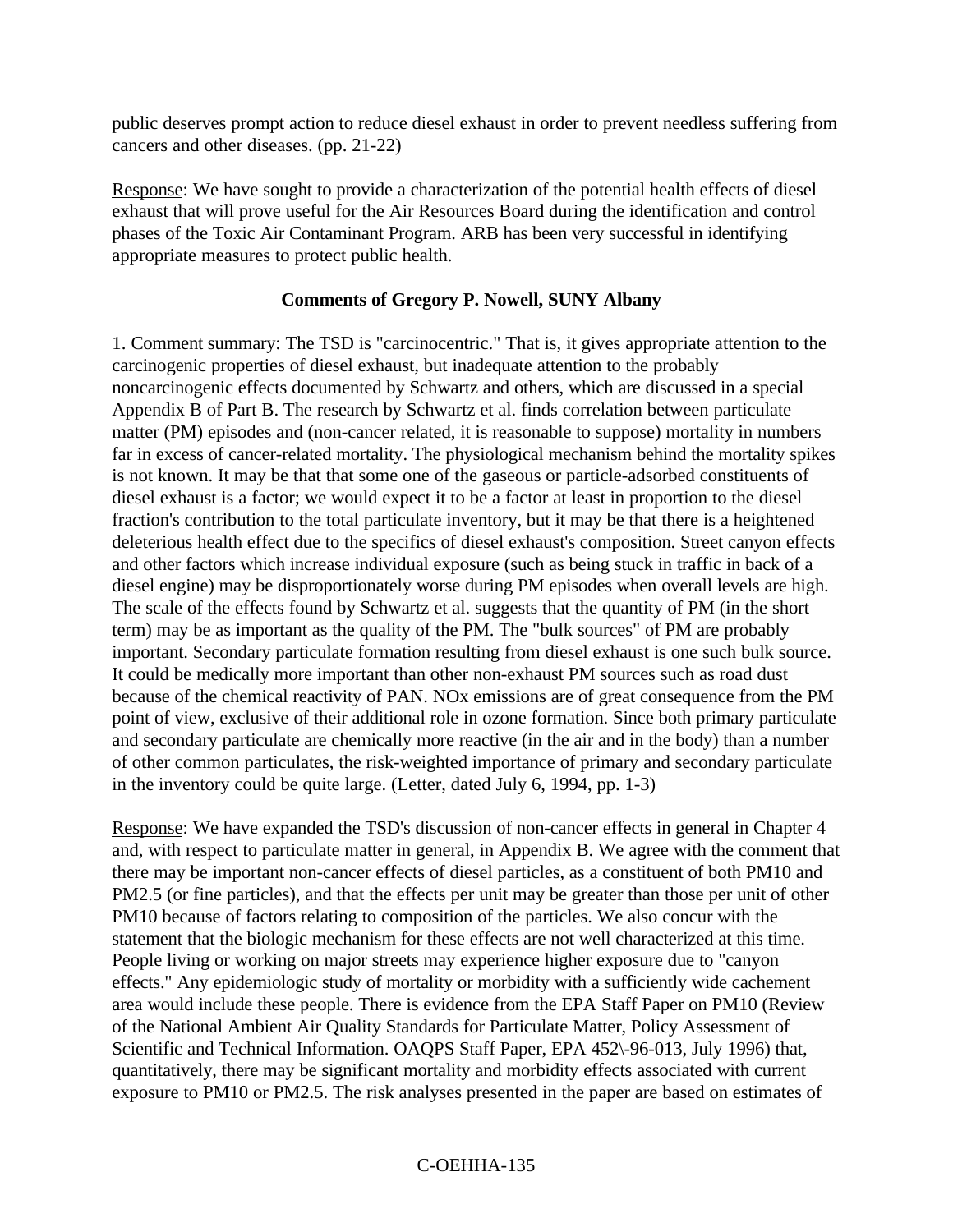change in PM10 exposure from "current" levels to some standard, and on dose-response functions from the epidemiologic literature (relating exposure to particulate matter to various health outcomes). For L.A. County, the paper reports that current PM10 exposures (both acute and chronic) in L.A. County are associated with 2800 deaths per year, 1200 hospital admissions, and over 40,000 incidences of lower respiratory symptoms in children age 8 to 12. Estimates apparently were not provided for other known non-cancer health effects such as asthma attacks, acute and chronic bronchitis, and restrictions in activity.

The TSD mentions general particle effects so that they can be considered along with specific diesel exhaust effects by risk managers seeking to understand the complete picture. The report does not discuss those effects in any detail or include a risk assessment of them because this is a report to support toxic air contaminant (TAC) identification of diesel exhaust per se, and the general particle effects are being treated in connection with ambient air quality standards for particulate matter and related regulations. The TSD now cites the U.S. EPA Staff Paper in Section 1.1 and in Appendix B of Part B. The same reasoning applies for nitrogen dioxide, for which there are also ambient air quality standards. The situation is more complicated with regard to PAN and other substances that derive from numerous types of sources and are suspected of having some harmful effects on health when their concentration is at high enough levels, but do not have ambient air quality standards or other action levels. If such substances are present in air at levels thought to cause adverse effects, those substances should be addressed individually, perhaps as subjects of separate TAC identification proceedings.

The TSD uses particle mass as a surrogate measure of exposure for all risks of direct exposure to diesel exhaust. Because of lack of adequate data on diesel exhaust, the TSD does not specifically address risks posed by atmospheric transformation of diesel exhaust or secondary particulate and secondary particulate matter precursors such as NOx and hydrocarbons. In this regard, the TSD may indeed not describe completely the cancer and non-cancer health risks posed by diesel. This could be a useful area of future research. This source of uncertainty is now mentioned in the TSD. See also the ARB staff responses to comments, where atmospheric transformation and secondary particulates are discussed.

2. Comment summary: Part B should include quantitative estimates of the probable mortality rates due to PM episodes in California. (p. 2)

Response: Ambient PM, to which diesel exhaust is a major contributor, has been consistently associated with increases in both morbidity and mortality. The findings indicate a serious public health problem. We understand that PM is to be addressed by ambient air quality standards and related (non-TAC program) regulations. Thus, the TSD for diesel exhaust does not include estimates for the increased mortality attributable to the non-carcinogenic effect of PM (or PM2.5) or diesel exhaust as a component of PM (or PM2.5).

3. Comment summary: Part B should also contain information on PAN and more explicitly discuss the disturbing questions raised by the Schwartz et al. data and make some serious recommendations about what can be done in the next five years to clarify them. In particular, the linkages need to be made between the elevated mortality rates and their medically determined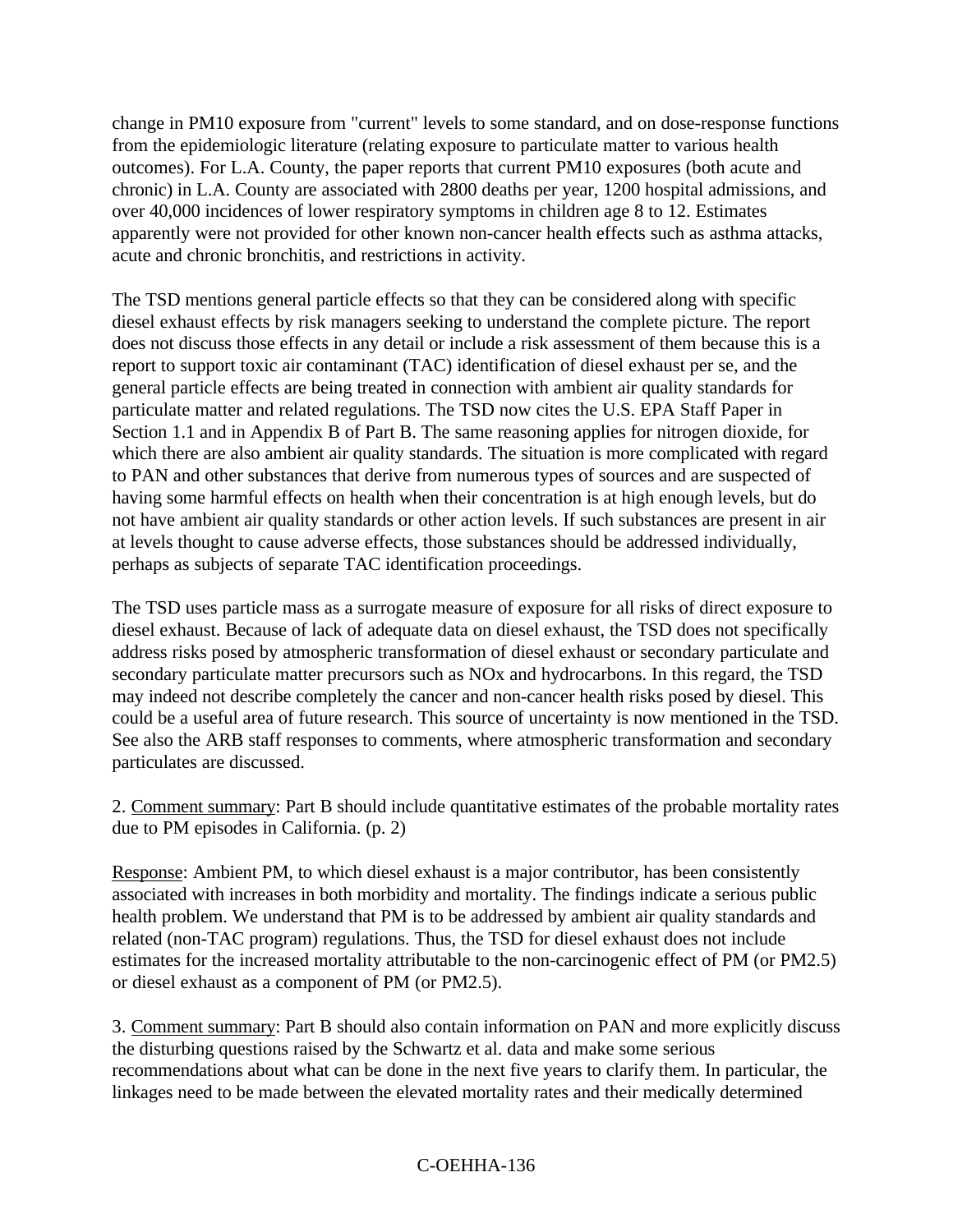causes. The revised TSD should not say anything like "no regulations should be undertaken until more studies have been made," however, because the Schwartz et al. studies point to a "clear and present danger" which the current draft TSD does not adequately address. (p. 2)

Response: As suggested in response to Comment 1, if PAN or other substances that derive from numerous types of sources are present in air at levels thought to cause adverse effects, those substances should be addressed individually, perhaps as subjects of separate TAC identification proceedings.

We have updated Appendix B of Part B to include discussion of recent studies by Schwartz and others linking exposure to particulate matter to both mortality and morbidity. Studies have been conducted to include estimates of the linkage between cause-specific mortality and particulate matter. Two major uncertainties about these effects continue to exist. First, what is the amount of life-shortening involved in these effects? Second, what are the implications for longer term exposure to particulate matter? These questions can only be resolved through additional research. We agree that risk management decisions are typically made in the presence of some uncertainty, and that available studies do indeed point to a high likelihood of some risk from particulate matter. Part B of the TSD therefore does not make statements like "no regulations should be undertaken until more studies have been made." The TSD focuses on the health effects of diesel exhaust. This limited scope should not be interpreted as a caution against separately regulating particulate matter in the absence of further studies.

4. Comment summary: The TSD should admit that it is plausible that other PM sources, such as agricultural dust laced with insecticides, or charbroiled steak fumes laced with combusted beef growth hormones, are also harmful. In the long run, the control strategies and research agendas needed to develop them will be better if we address all the dimensions of the problems. (p. 3)

Response: Part B of the TSD (Appendix B) now contains a statement which points out that emissions from other PM sources may pose health risks similar to those posed by diesel. Comparative risk analysis of various PM sources is not within the scope of the TSD. Nevertheless, OEHHA staff agree that a separate risk assessment and comprehensive research programs on PM would be useful.

#### **Comments of Gunter Oberdörster, University of Rochester**

1. Comment summary : The section in the health risk assessment document on non-carcinogenic effects and endpoints should include and also emphasize more endpoints, in particular when considering endpoints for risk estimation and deriving an RfC. In the document, the rat study by Ishinishi et al. (1988) was used to derive an RfC of 5  $\mu$ g/m<sup>3</sup> based on observed hyperplastic lung lesions. However, it appears that both impairment of lung clearance and chronic alveolar inflammation are more sensitive non-cancer endpoints. A recent two-year diesel inhalation study in rats performed at the Fraunhofer Institute in Germany included measurements on lung clearance function as well as relevant lung lavage parameters. A W.H.O. Review Group meeting, chaired by the commenter, in June 1994 discussed these data. The commenter, working with Dr. Chao Chen of USEPA, has used the Fraunhofer and Ishinishi et al. data to derive guidance values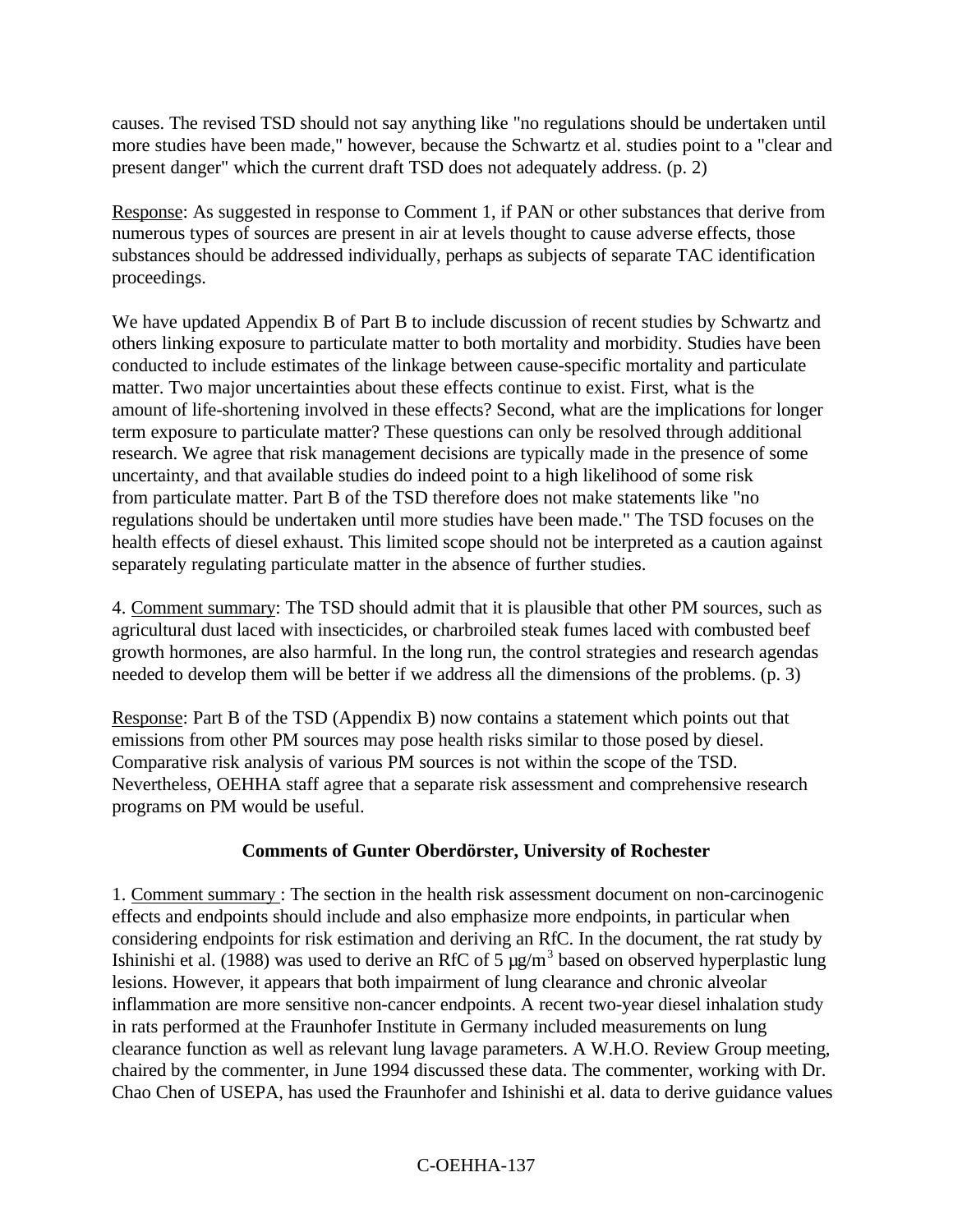for non-cancer endpoints. In addition to the NOAEL approach, in analogy to the benchmark dose approach, these workers arrived at a benchmark concentration for three different non-cancer endpoints which gave guidance values ranging from 2 to 14 Ug/M3. The TSD should include and discuss these additional non-cancer endpoints in more detail, in consideration of a draft from W.H.O. Including the non-cancer endpoints in the TSD would strengthen the evidence for diesel exhaust being a toxic air contaminant (TAC). (Letter dated August 9, 1994, pp. 1-2)

Response: Chapter 4 of the TSD has been updated and revised to include many of the endpoints mentioned by the commenter. The benchmark analyses conducted by WHO in 1994 have been included, along with similar calculations performed by OEHHA staff. The resulting range of chronic, non-cancer health values is consistent with the range of values presented by the commenter, W.H.O., and USEPA. In addition to these analyses, Chapter 4 now includes discussion of recent human and animal studies on the influence of diesel exhaust on immunologic parameters in the lung and upper airways.

2. Comment summary: The TSD should give more emphasis to the particle effect with respect to tumor induction in rats. Studies now show that inhalation of a number of supposedly inert particles, such as  $TiO<sub>2</sub>$ , carbon black, talc, do induce lung tumors in rats during chronic exposures at relatively high concentrations. These lung tumors have been generally associated with a state of "lung particle overload". This is important since the particle effect alone can fully explain the lung tumor incidences seen in diesel-exposed rats. Additionally, this concept of lung particle overload implies that a threshold in terms of lung burden or chronic exposure concentration exists below which no overload-associated effects, the hallmark of which is impaired lung clearance, occur, and this issue of a threshold should be discussed more in the health risk assessment document. The evidence of genotoxicity of the diesel exhaust found in certain in vitro studies is not a strong argument against a threshold since particles devoid of genotoxic organic materials also induce tumors in the rats. Furthermore, inhalation of PAH-rich emissions alone induces lung tumors in rats only at concentrations which are several orders of magnitude higher than the PAH levels associated with diesel exhaust particles in the chronic diesel studies. In addition, studies showing that DNA adducts were also induced after carbon black exposure point to non-specificity of the adduct formation.

With respect to humans exposed to diesel exhaust it appears that for the development of lung cancer a particle overload-associated effect could not be the cause. It is entirely possible that at the lower exposure concentrations experienced by human workers a PAH effect may be present and that only at very high concentrations as used in the rat inhalation studies the particle effect becomes operative when most of the PAHs do not interact with target cells but are rapidly eliminated. (p. 2)

Response: The current (new) draft TSD describes studies by Heinrich et al. (1995) and Nikula et al. (1995) which compared rat lung tumor incidence rates after inhalation exposure to diesel exhaust, carbon black or  $TiO<sub>2</sub>$ . The TSD also discusses the hypothesis developed from these studies that chronic inflammation resulting in macrophage and/or neutrophil-induced oxidative DNA damage resulting in mutations may be mechanistically important in the induction of lung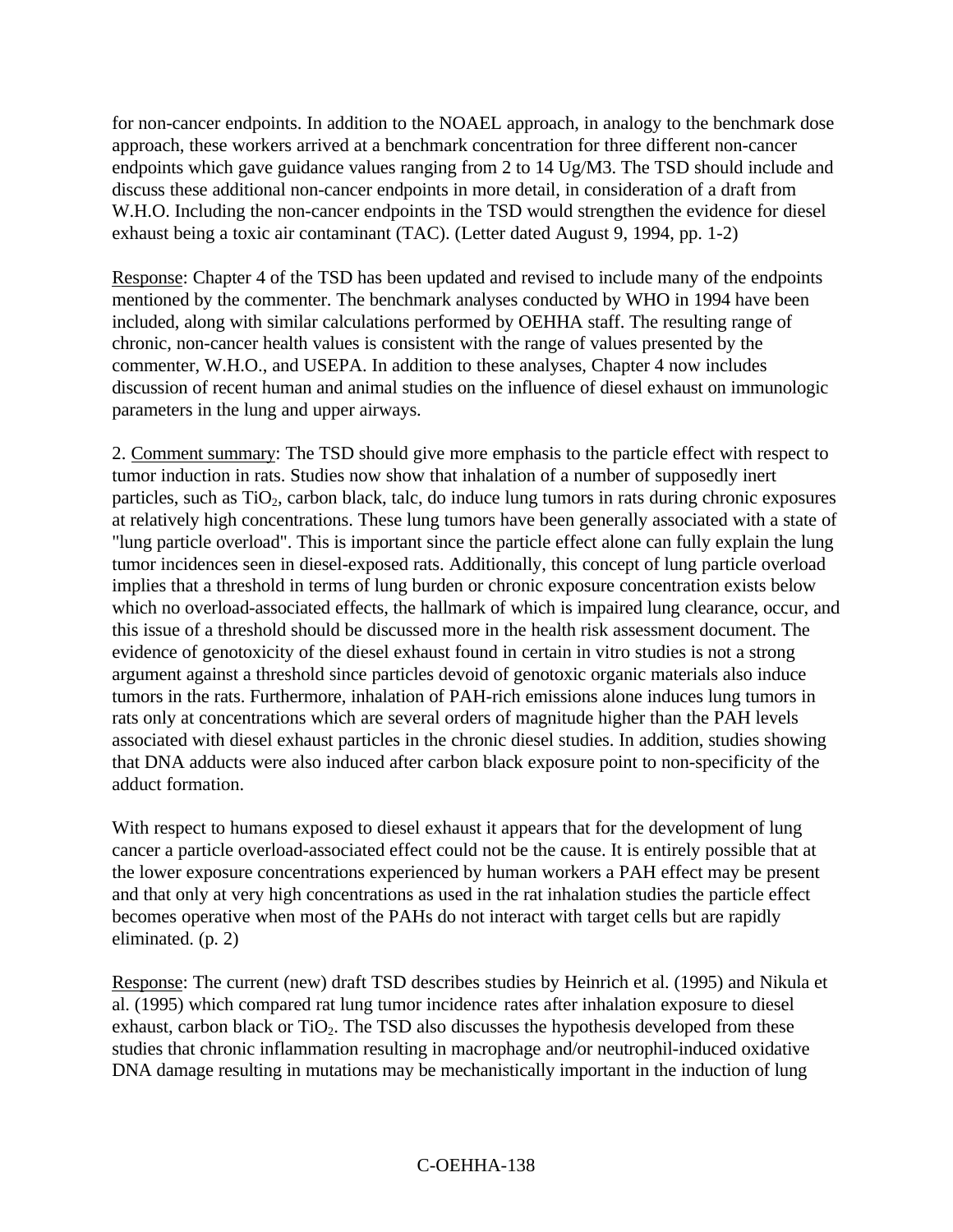tumors, and that cell proliferation may be mechanistically important to the promotion of lung tumors, in rats exposed to high levels of diesel exhaust by inhalation.

Although no mechanism has been established to account for the increased rates of lung tumors in diesel exhaust-exposed workers, it has been proposed that any modeling of human cancer risk from rat lung tumor data should include an exposure threshold below which tumor induction would not occur. The lower levels of exposure to diesel exhaust associated with lung cancers in the epidemiological studies do not appear to involve particle overload of the human lung. Therefore, it does not appear reasonable to predict the human lung response using the particle overload assumptions. Therefore, if the rat lung overload/threshold assumption held, the rat lung tumor data may not be a reliable predictor of any potential human cancer risk due to diesel exhaust inhalation.

The ability of particulates such as carbon black which lack direct genotoxic potential to cause lung cancer in the rat model does suggest that genotoxicity may not be required for the observed rat lung response to diesel exhaust. However, there may still be no dose response threshold. The proposed overload mechanism includes chronic inflammation and associated production of inflammatory cytokines and increased cell proliferation. As noted in a recent paper by Gaylor and Zheng (1996), (1) a threshold dose is questionable if a carcinogen acts via a cell receptor, (2) even a nongenotoxic carcinogen that increases the cell proliferation rate by augmenting an endogenous mechanism is not likely to have a threshold dose, and (3) dose response curves for cell proliferation and tumor incidence do not necessarily mimic each other. Thus, elements of the particle "overload" mechanism may operate at low levels of exposure in humans. It is also possible that other particle effects, such as solid-state catalysis, operate with no threshold in humans.

The possibility cannot be excluded that genotoxicity, perhaps due to the PAH and nitroPAH content of diesel exhaust, also plays a role in the induction of lung tumors in rats at lower levels of diesel exhaust. This mechanism would probably be relevant to the observed human cancer risk, and would not be expected to have a threshold of action. With regard to PAHs, note that although tumors from PAH-rich emissions may have been observed only at high levels in certain animal experiments, tumor induction by genotoxic material such as PAHs is not expected to have a threshold whether or not some (but not all) of the material is removed from lungs by particle clearance mechanisms. Chapter 5 of Part B describes extraction under physiological conditions of mutagens from diesel exhaust.

With regard to DNA adducts, Chapter 5 describes the occurrence of a specific DNA adduct in rats exposed to diesel exhaust which was not observed in rats exposed to carbon black. The chapter also describes increased lymphocyte DNA adducts in humans occupationally exposed to diesel exhaust.

The rat lung tumor data have not been definitely shown to be mechanistically irrelevant to human cancer risk from diesel exhaust inhalation and, with uncertainties acknowledged, can contribute information useful in the characterization of the potential magnitude of the human cancer risk associated with diesel exhaust exposure.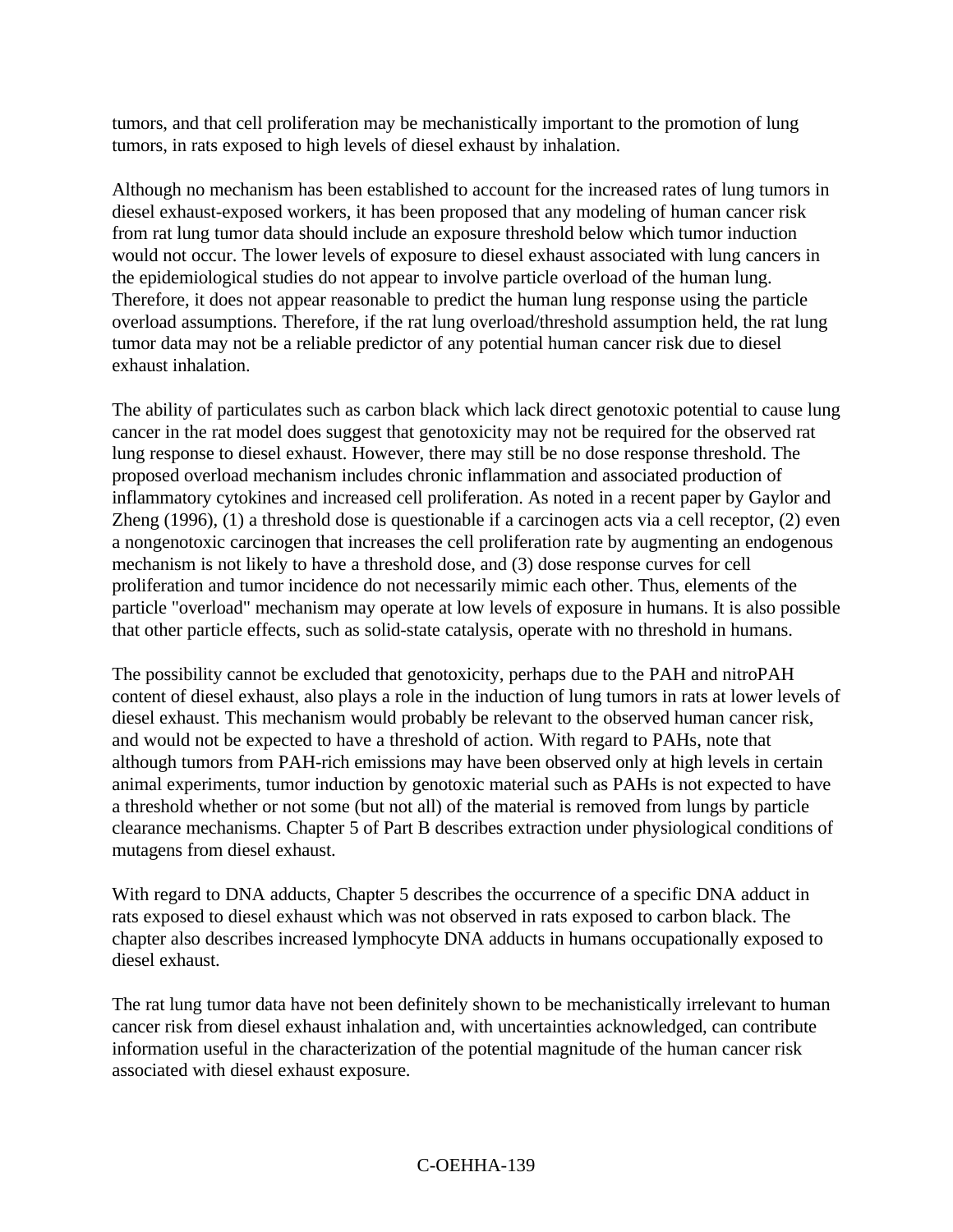3. Comment summary: The conclusion of the health risk assessment document that diesel exhaust is a human carcinogen will certainly lead to some objections. Since the 1989 IARC evaluation, the evidence has been strengthened somewhat from epidemiological studies. However, the commenter's W.H.O. Review Group still concurred with the overall IARC evaluation that diesel exhaust is probably carcinogenic to humans. The commenter agrees that diesel exhaust appears to meet the definition of a TAC, but the commenter is a bit more cautious than the draft TSD with respect to the characterization of diesel exhaust as a confirmed human carcinogen. (pp. 2, 3)

Response: Regarding whether diesel exhaust is a human carcinogen, the TSD thoroughly evaluates the increased relative risks of lung cancer observed in the epidemiologic studies and their association with diesel exhaust exposure. The TSD no longer suggests a category determination.

4. Comment summary: The commenter's W.H.O. Review Group concluded that there are no quantitative data from the epidemiological studies suitable for estimation of human risk. The commenter mentions this because Dr. Garshick was one of the members of the group and he specifically agreed with this assessment and did not think that his data set was suitable for performing a quantitative risk assessment. The relative risk of lung cancer in all of the epidemiological studies was generally low, and Dr. Garshick as well as the other members concluded that such relative risks are more susceptible to chance, to the effects of unmeasured confounding factor's and to the difficulty in accurately adjusting for known confounding factors. The evidence from epidemiology for diesel exhaust being a human carcinogen is still 1-iimited; however, if the classification of a human carcinogen is made for other reasons it becomes a different matter. (pp. 2-3)

Response: Since the 1994 publication of the draft TSD, Dr. Garshick has given OEHHA staff helpful suggestions regarding our use of his cohort study (1988) data in quantitative risk assessment. OEHHA staff recently asked Dr. Garshick for assistance in responding to comments such as this one. We asked for his view of the uses to which we have put his data, and we specifically gave him an opportunity to express the opinion, if he held it, that we had misused his data. In response, he reaffirmed his position in a 1994 review letter to OEHHA staff. In that letter, he concluded that "the strength of an assessment of risk depends on the assumptions that go into it. You have made a number of assumptions that yield values of unit risk somewhat greater than animal studies, but lower than others using human epidemiologic data. In the end you have to be satisfied with these assumptions. Perhaps it would be better to use a range of potencies as the background for regulating diesel exhaust since considerable assumptions need to be made to use the current human-based data." The TSD now emphasizes a range of risk estimates, as advocated by Dr. Garshick.

In regard to the low values of relative risk in the Garshick et al. (1988) cohort study: Low values of relative risk are susceptible to both chance and confounding. Chance would tend to bias the result toward the null, tending to diminish statistical significance. Because Garshick et al. (1988) found statistical significance, that should not be a problem, except possibly diminishing the actual effect.- Confounders, whether measured or unmeasured, could be a problem and require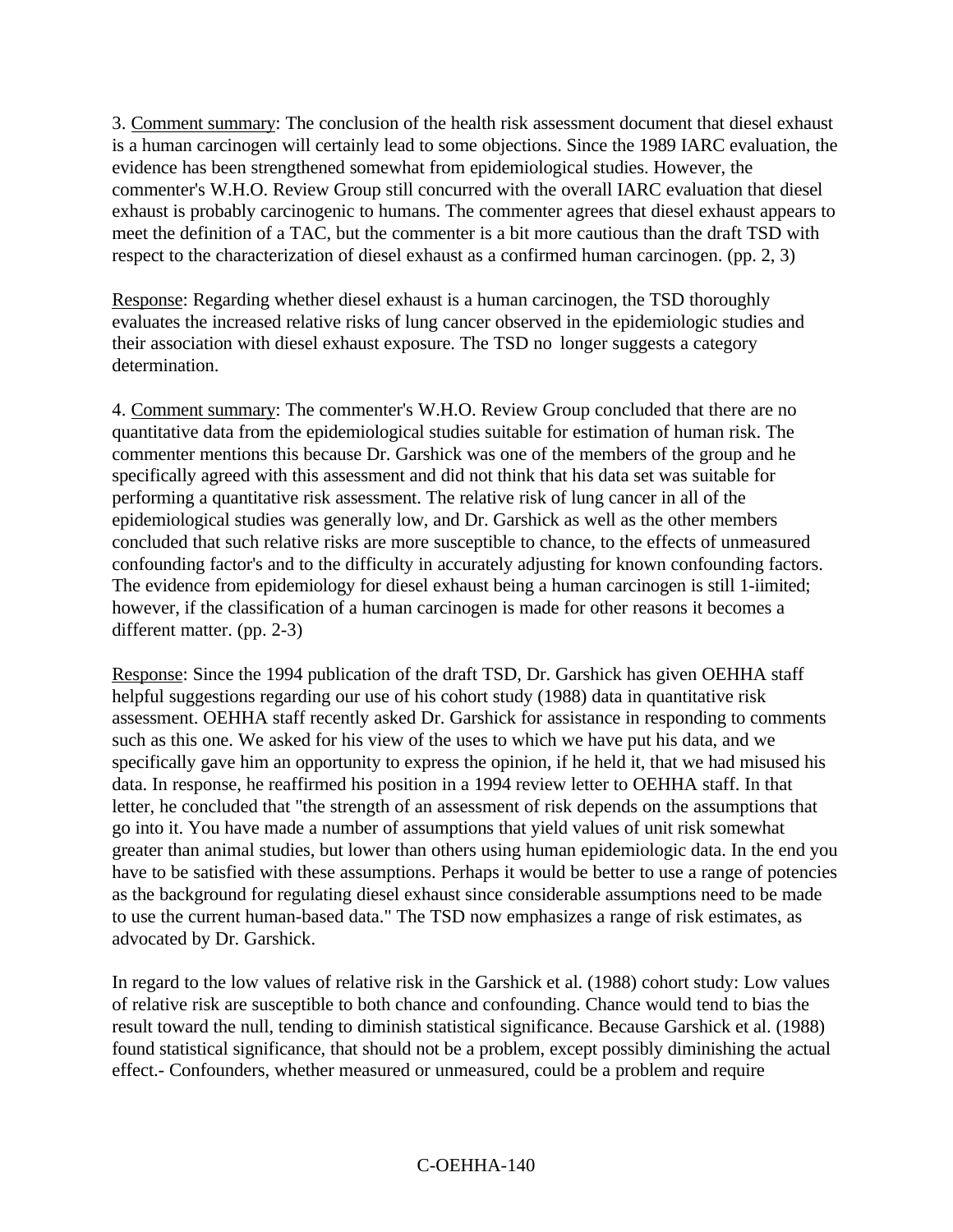vigilance to avoid. Age and calendar year were controlled, though smoking was not directly controlled. The argument on smoking, undoubtedly the most potent source of possible confounding, is that the study relied on auxiliary information about railroad workers at that time from the Garshick et al. (1987a) case-control study. The case-control study found that smoking adjustment had a negligible effect on risks attributed to diesel exhaust. So the same should hold for the cohort study, the design of which should minimize any smoking effect but cannot preclude an effect. The meta-analysis included in the current draft Part B of the TSD provides a strong indication that the statistically significantly elevated rates of lung cancer observed in the diesel exhaust epidemiology, although small when expressed as relative risks, are elevated due to an effect of diesel exhaust and cannot be explained solely by chance or confounding.

5. Comment summary: Based on evidence from rats, a W.H.O. document arrives at a range of unit risk estimates with a geometric mean that is lower than that derived in the draft TSD. Interspecies extrapolation should be viewed very cautiously. The validation of a specific extrapolation model is very difficult and large uncertainties usually have to be considered. These uncertainties should be more clearly stated in the TSD. The W.H.O.-derived risk estimates should make the TSD's authors aware of the differences in results using certain different models (a specific lung extrapolation model, as in the W.H.O. document, or an unspecific model, as in the TSD). (p. 3)

Response: For both cancer and non-cancer endpoints, the TSD now includes analyses of multiple animal studies and reports a range of values for unit risk and reference concentrations. OEHHA staff have considered the W.H.O. document (see Chapter 4 of Part B) and are aware that different models can give different results. Chapter 7 now includes discussion regarding considerations for interspecies uncertainty in estimating human cancer risks from rat lung tumor data.

#### **Comments of the Sierra Club**

1. Comment summary: Further investigation would find even greater risks from diesel exhaust to public health and the environment than found by the TSD. The assessment of the public health dangers of diesel exhaust should be broadened to more carefully consider evidence of health and environmental impacts linked to certain studies (e.g., a study by Physicians for Social Responsibility) and exposure factors. (Letter from Bonnie R. Holmes, Air Quality Consultant, Sierra Club California, dated September 30, 1994, pp. 1-2)

Response: As suggested in the comment, the non-cancer effects of respirable particles may contribute to risks that are greater than the risk estimates for diesel exhaust that are detailed in the TSD. The TSD mentions general particle effects to place in perspective the effects of diesel exhaust with those of its components. The updated TSD Part B has a summary of the general particle effects (Appendix B). The TSD does not discuss those effects in any detail or include a risk assessment of them because the TSD focuses on the identification of diesel exhaust per se as a toxic air contaminant (TAC). In comparison, the report by the Physicians for Social Responsibility addresses particulates more broadly as issues of air quality standards. The general particle effects are being treated separately in connection with ambient air quality standards for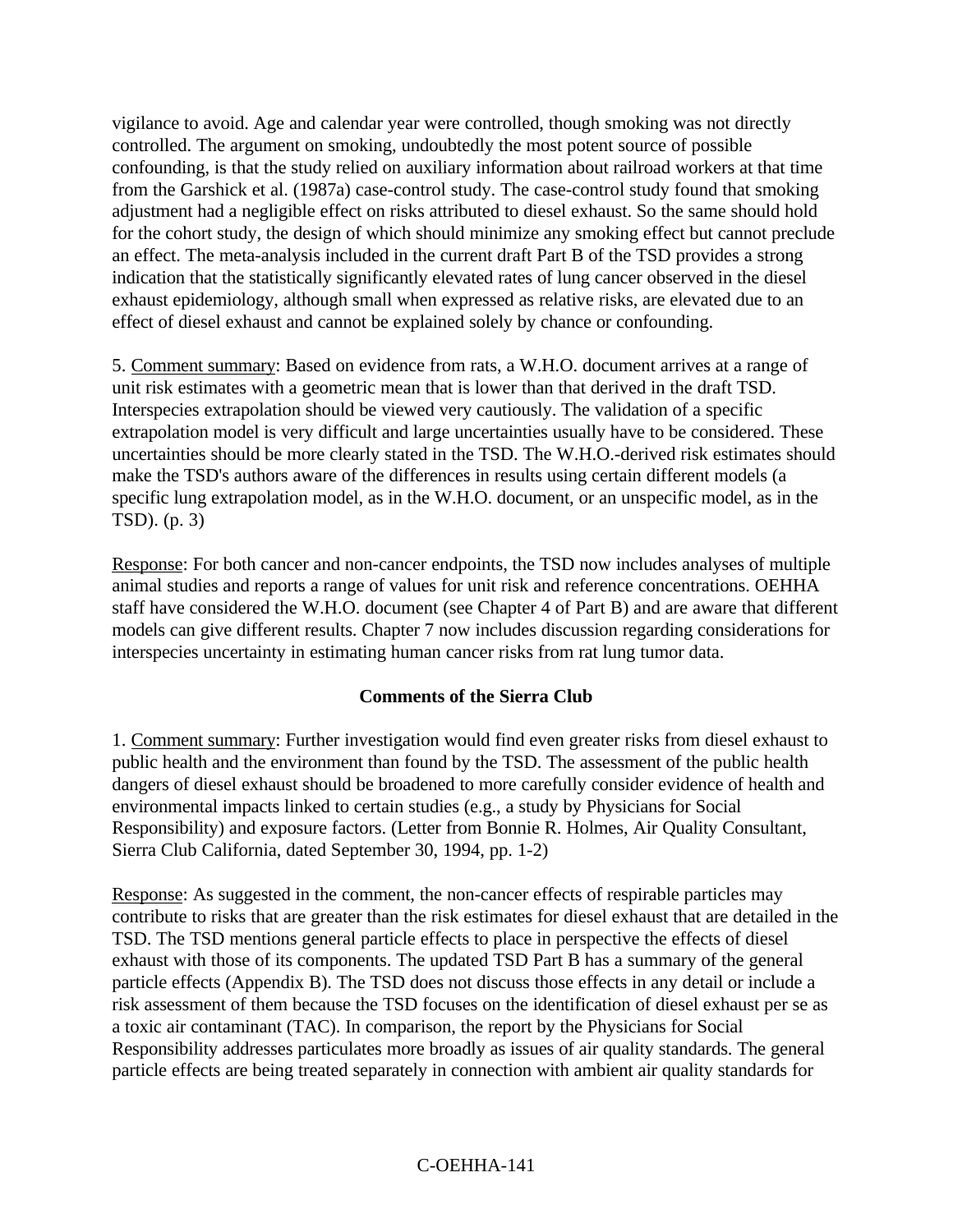particulate matter and related regulations by Cal/EPA and the US EPA. The TSD now cites the U.S. EPA Staff Paper on PM10 in Section 1.1 and in Appendix B of Part B.

2. Comment summary: The TSD should factor health impacts from secondary particulates into quantitative risk estimates. (p. 2)

Response: The TSD's risk assessment uses particle mass as its measure of dose. As discussed in the TSD, Section 7.1, this measure is what was used in the studies used to estimate carcinogenic risk. Thus, particle mass is a surrogate measure of exposure for all carcinogenic risks of direct exposure to diesel exhaust. Because of lack of data on diesel exhaust, the risk assessment is not specifically intended to address risks posed by atmospheric transformation of gaseous components of diesel exhaust. In this regard, if diesel exhaust is transformed to more strongly carcinogenic substances, the analysis could represent something of an underestimation of the true cancer rate from diesel. This could be a useful area of future research. This source of uncertainty is now mentioned in the TSD. See also the ARB staff responses to comments, where atmospheric transformation and secondary particulates are discussed.

3. Comment summary: The TSD should include additional investigation and consideration of noncancer impacts from diesel exhaust. (p. 2)

Response: The revised and updated TSD discusses additional human and animal studies and contains expanded discussion of analyses based on the Ishinishi (1988) rat study, including discussion of the non-cancer risk calculations by USEPA and W.H.O. OEHHA's in-house calculations from the Ishinishi study are provided for comparison with those conducted by USEPA and W.H.O. Summaries of recent case reports of asthmatic reactions and experimental studies of allergic responses in humans have also been added. .

4. Comment summary: The TSD should include more extensive investigation into recent scientific evidence showing disturbing linkages between episodes of high particulate pollution and mortality, and quantitative estimates of the probable PM10 mortality rate in California. (p. 2)

Response: A more extensive investigation of PM10 mortality rates in California is beyond the scope and purpose of this document.

5. Comment summary: The TSD should investigate the cumulative and synergistic impacts of exposure to diesel exhaust in combination with other cancer-causing substances, ambient air toxics, criteria air pollutants, and airborne particulates. (p. 2)

Response: Such an investigation would be beyond the ordinary scope of a Toxic Air Contaminant Program TSD. The diesel exhaust TSD focuses on the impact of diesel exhaust. Although an investigation of cumulative and synergistic impacts of air pollutants would be of interest to the commenter and other parties, we cannot provide a comprehensive treatment of these matters in the diesel exhaust TSD. OEHHA staff are not aware of research findings that might sufficiently resolve the issue of synergistic impacts, and a compilation of information with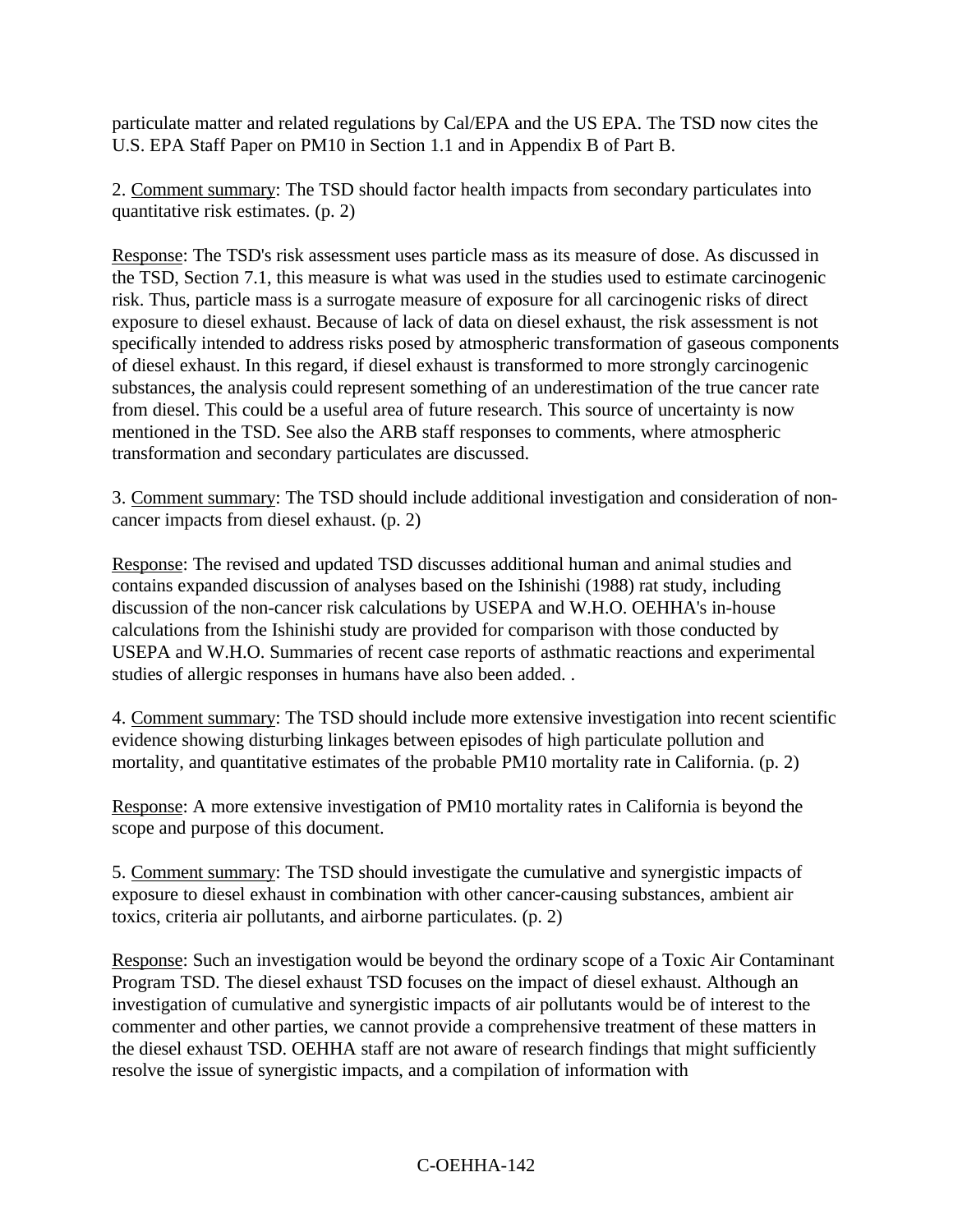regard to other air pollutants would be resource-intensive and detract from the focus of the diesel exhaust TSD.

6. Comment summary: Further investigation should be conducted to assess the impacts of diesel exhaust on sensitive populations, including the elderly, children, persons with pre-existing heart and lung conditions, and athletes. (p. 2)

Response: Part B of the TSD (Chapter 1) now acknowledges as a limitation of the epidemiological information that it is based upon occupational studies whose cohorts (i.e., healthy white males) do not fully represent the human population. The document does address the possibility that human subpopulations may be more susceptible to the adverse non-cancer health effects of diesel exhaust. The likely existence of sensitive subpopulations is one reason for taking a health-protective approach to assumptions and procedures for use in risk assessment. With respect to non-cancer health effects an additional safety factor is used to account for differences in intraspecies sensitivity. The data available for diesel exhaust indicate that humans are more sensitive than animals to lung cancer associated with exposure. Although the lack of data on sensitive populations limits our ability to answer some questions, it is fortunate that developing children and the elderly have not had the same history of exposure to diesel exhaust as the occupational groups studied.

#### **Comments of Werner Stöber (Visiting Scientist, Chemical Industry Institute of Toxicology)**

1. Comment summary: The draft TSD Part B is, by spirit and diction, a remarkable example of where something next to nothing is made into something very serious. It is one of the most biased, distorted and outdated documents the commenter has seen in a long time. It ignores important information that, by now, is two to three years old and has significant impact on its line of reasoning. Every conscientious scientist familiar with the issues will agree that we are by no means ready for final conclusions based, as are those of the document, on scientific data of the late 1980s. We now can ask more sophisticated questions than we asked in the late 1970s. (Comments dated August 22, 1994, pp. 1-2)

Response: OEHHA staff do not agree that the TSD overstates the dimensions of the problem. The potential for bias and distortion in the TSD is limited because, first, we have analyzed the available scientific data according to standard risk assessment methodologies, second, we have sought extensive peer review, and third, we received a wide range of input from the public, academia, and industry and other groups. The current draft TSD represents an improvement over the 1994 draft in large part due to the thorough public comments sought and received.

With regard to final conclusions, regarding whether diesel exhaust is a human carcinogen, the document no longer suggests a category determination. The TSD thoroughly evaluates the increased relative risks of lung cancer observed in the epidemiologic studies and their association with diesel exhaust exposure.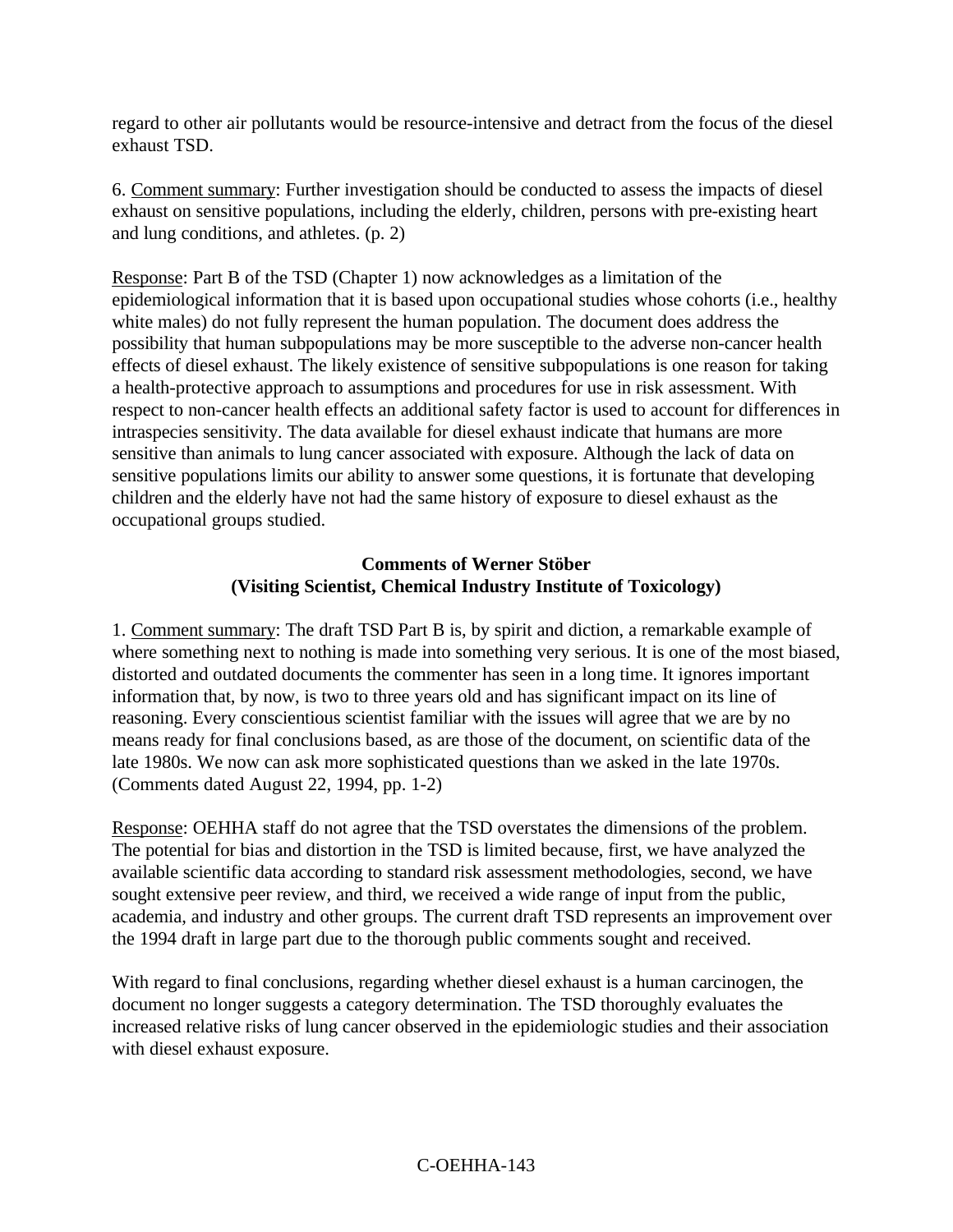2. Comment summary: In Chapter 7 of Part B, much ado is made as to whether the atmospheric exposure concentrations or the actual lung burdens are the right surrogate for dose, and both definitions are used in the calculations. However, these definitions are, at best, applicable in case of conventional chemical carcinogenesis. The first definition crudely ignores alveolar clearance, and both do not address heterogeneous solid state catalysis, although this is the only way of chemical interaction between an insoluble particle and its host. The mathematical models employ deposited particle mass per body surface area as a surrogate for relative dose with no regard to the target tissue. However, this may only be valid if the particles carry a certain amount of quickly bioavailable soluble substances for chemical carcinogenesis into the lung. This would not apply to solid state catalysis, which would relate to the specific surface area of the practically insoluble particles, to the accumulated retention in the vicinity of the target tissues and to the residence time in that location. the result would be a time integral over the time-dependent accumulation of particle surface in a specific pulmonary location. This is very similar to irradiation doses from deposited radioactive particles. (pp. 3-4)

Response: There are potentially several mechanisms simultaneously contributing to the overall observed carcinogenicity associated with diesel exhaust. The genotoxicity of diesel exhaust particles and the organics adsorbed on them is well documented. It is not at all clear that solid state catalysis is required for the genotoxic effects to occur. Nevertheless, numerous animal studies indicate that particulate mass, either atmospheric concentration or lung burden, is an acceptable surrogate for the effective dose of the exhaust particle. Furthermore, it has not been possible to measure total particulate surface area, and there is no conventionally accepted model for estimating this parameter.

Several mechanisms other than solid state catalysis have been proposed to explain diesel exhaustinduced lung tumors (see Part B, Chapter 5). Oxidative DNA damage studies (Chapter 5) and rat carcinogenicity bioassay data with diesel exhaust, carbon black and  $TiO<sub>2</sub>$  (Chapter 6) suggest something other than a solid state catalysis model (although they do not rule out a role for solid state catalysis). It is possible that genotoxicity due to the PAH and nitroPAH content of diesel exhaust plays a role in the induction of lung tumors in rats at lower levels of diesel exhaust. This mechanism would probably be relevant to human cancer risk, and would not be expected to have a threshold of action. (Chapter 5 describes extraction under physiological conditions of mutagens from diesel exhaust, as well as increased lymphocyte DNA adducts in humans occupationally exposed to diesel exhaust.) Although the model suggested in the comment would have a result similar to models for irradiation doses from deposited radioactive particles, it is not clear that the action of diesel exhaust should be modeled like the action of radioactive particles.

3. Comment summary: The first tumors observed in rat studies of airborne diesel soot were mostly of a benign rat-specific type which some pathologists would prefer to call cysts. The tumors observed in rats might be a rat-specific phenomenon. For quantitative human risk assessment, regardless of any California Guidelines, if there is nothing else but several studies with values of relative tumor incidence depending on several exposure concentrations during lifetime inhalation studies with rats, the commenter refuses to take the TSD's extrapolation to man to be good science. (pp. 2-4)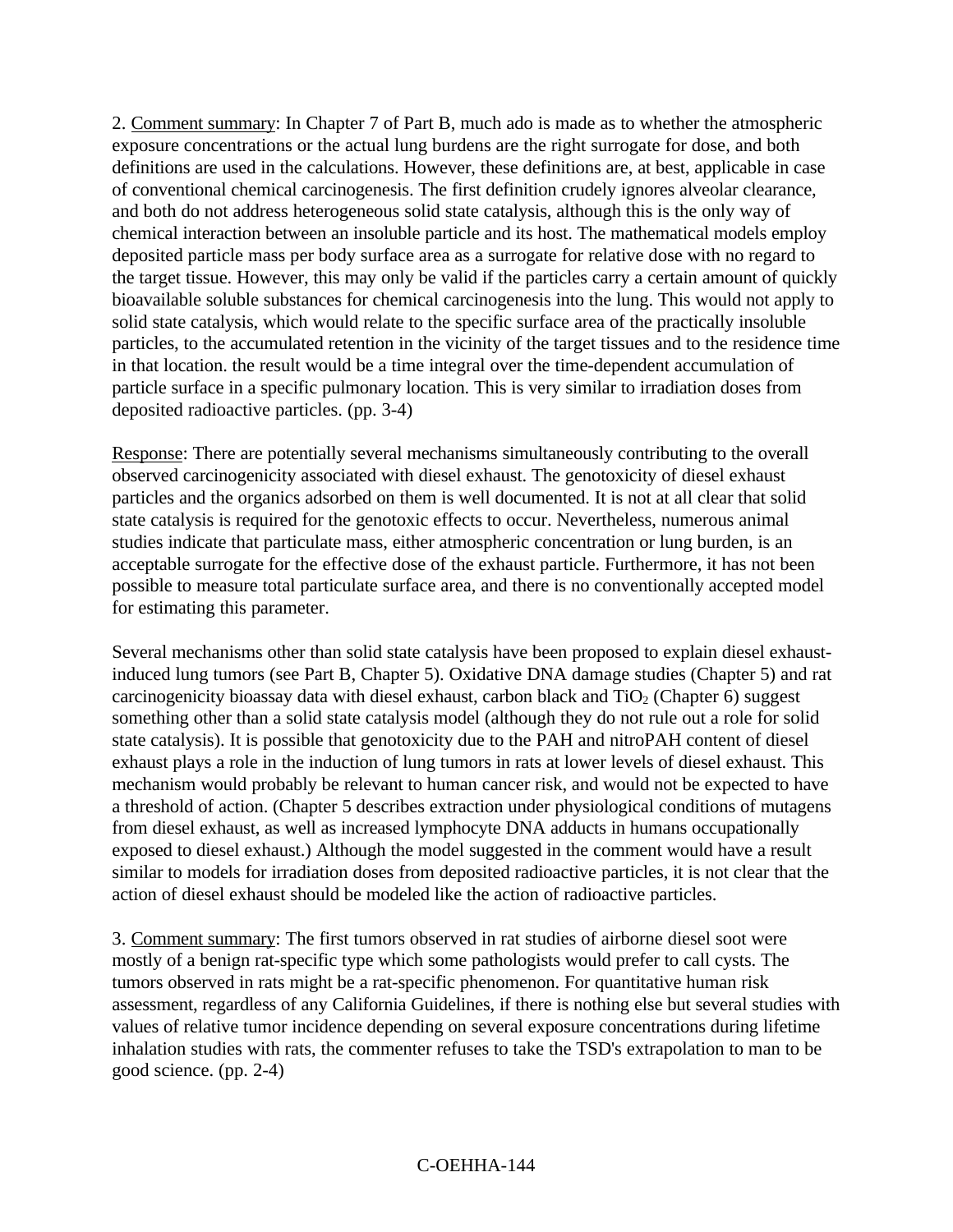Response: Some of the tumors observed in rats might be rat-specific, as the commenter points out. The TSD has been revised to include an expanded discussion of the uncertainties involved in the extrapolation of human cancer risk from rat lung tumor data. Squamous cysts have been removed from the TSD's final quantitative extrapolations from animal data.

4. Comment summary: The draft document makes reference to Mauderly et al. studies as furnishing excellent data for use in the multistage models. However, it does not mention the huge differences in tumor data between Fischer 344 rats in Albuquerque, NM, and those in Geneva, Switzerland. With these variations in data, the commenter would feel very uncomfortable as a risk assessor. (p. 4)

Response: The analyses of the Geneva (Brightwell et al. 1986, 1989) data have been included in Section 7.2 of the TSD. The  $q_1^*$  values differ by less than 3-fold between the Geneva and Albuquerque (Mauderly et al. 1987) studies; a magnitude of difference not uncommon between such studies, and not a difference OEHHA staff would describe as huge. Furthermore, an illustration of the consistency of the results of various rat bioassays is given in Stöber and Mauderly (1994), in their Figure 18, which shows five studies that are reasonably consistent in the lifetime tumor incidence rates. The variability of these results is also now the subject of a comparative quantitative analysis in the TSD.

5. Comment summary: The advantage of available experimental lung burden data for the Mauderly studies does not provide a significant edge over the other studies, because the logistic regression did not permit a distinction of the two tested dose surrogates. Maybe this is the result of their inadequacy for solid state catalysis. The application of the Mauderly data to the Weibull and the Moolgavkar models shows that this inadequacy persists. The calculations do not permit a discrimination between the two trial dose surrogates. In addition, the model calculations determine in all four cases the no-effect level to be zero, which may go well with the risk assessors. However, the calculations also imply in all four cases that the latency period is zero, which is clearly inconsistent with the experimental data of very late occurring carcinogenic effects in the rats. (p. 4)

Response: There are potentially several mechanisms simultaneously contributing to the overall observed carcinogenicity associated with diesel exhaust. The genotoxicity of diesel exhaust particles and the organics adsorbed on them is well documented. Nevertheless, numerous animal studies indicate that particulate mass either atmospheric concentration or lung burden is an acceptable surrogate for the effective dose of the exhaust. particle.

As stated in Part B's Chapter 7, the Mauderly et al. (1987) study was chosen largely because it was the only study that contained complete time-to-tumor data for individual animals throughout their lifetime. The fact that both lung burden and air concentration measures of dose allow similar estimates of risk does not invalidate either of the two surrogates for dose, since there is no a priori reason that risk estimates based on lung burden should be statistically different from those based on air concentration.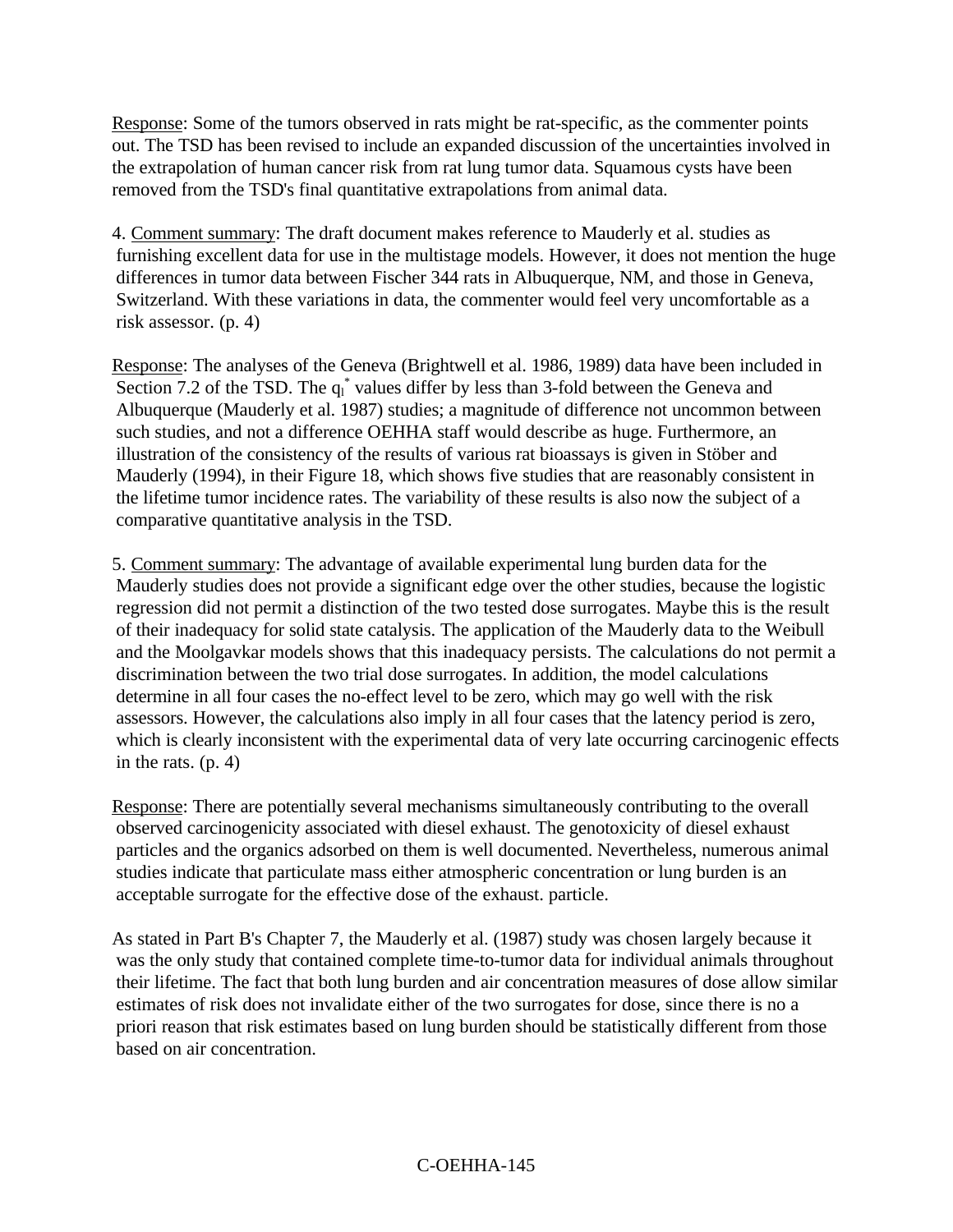With regard to latency, the four different analyses of the Mauderly et al. (1987) data did give the results of zero latent period between carcinogenesis and detection, within the precision of bioassay data. The definition of latency in these models is the time between carcinogenesis and detection of the tumor. It is true that the observed tumors mainly appeared long after the start of exposure.

6. Comment summary: The summary of the draft document erroneously allocates to Brightwell et al. (1989) the finding of a higher incidence of malignant tumors in mice for filtered diesel exhaust than for unfiltered exhaust. It should be ascribed to Heinrich et al. (1986). (p. 4)

Response: The erroneous attribution has been corrected.

7. Comment summary: There is something left to be desired with regard to the contention that significant tumor data have been observed in mice. The summary of the draft document refers to a finding of a higher incidence of malignant tumors in mice for filtered diesel exhaust than for unfiltered exhaust. This finding as described in the draft is a perfect example of selective and incomplete reporting by the draft document. In 1989, an IARC working group pointed out that the incidence of lung tumors in the relevant historical controls could reach 32%; the referenced result removes any significance from the mouse studies. The TSD makes no mention of this. New results that are also not in the draft document have done away with the document's contention that significant tumor data have been observed in mice. The draft shows in several places that it upholds the notion that mice have shown significant tumor induction in diesel exhaust inhalation studies. (pp. 4-5, 8).

Response: The TSD has been revised to state that the results of carcinogenicity studies of diesel exhaust in mice are mixed. Assuming that the comment refers to the Heinrich et al. (1986) study, tumor incidence was higher in the filtered exhaust group than in the whole exhaust group (although no test of significance was reported), and the total (benign and malignant) tumor incidence for both exposure groups was significantly higher than that for controls. The usefulness of historical control data varies appreciably depending on the quality and study design of the studies they are derived from; such data should not be used to dismiss results from a well designed and conducted study. The TSD has also been revised to include mouse bioassay data by Heinrich et al. (1995) and Mauderly et al. (1996).

8. Comment summary: It is fair to say that so far, the induction of lung tumors by diesel exhaust has only been observed in rats. Most scientists having experience in this field are presently inclined to contemplate the lung tumors of rats by diesel exhaust, carbon black and titanium dioxide to be a rat-specific phenomenon of lung overload ("overload carcinogenesis") that does not occur in other rodents even when they are subject to long-term exposures that cause lung overload. Overload carcinogenesis is definitely not chemical carcinogenesis as observed with chemicals that react directly with DNA to give raise to mutations and cancer. To compare this rat phenomenon with lung cancer due to exposure to asbestos fibers is superficial "wish bias." Animal data show that asbestos fibers can trigger tumor induction at very low exposures, while overload carcinogenesis has never been observed when the lung burden was in a range where macrophagemediated alveolar lung clearance was not impaired. Furthermore, unlike overload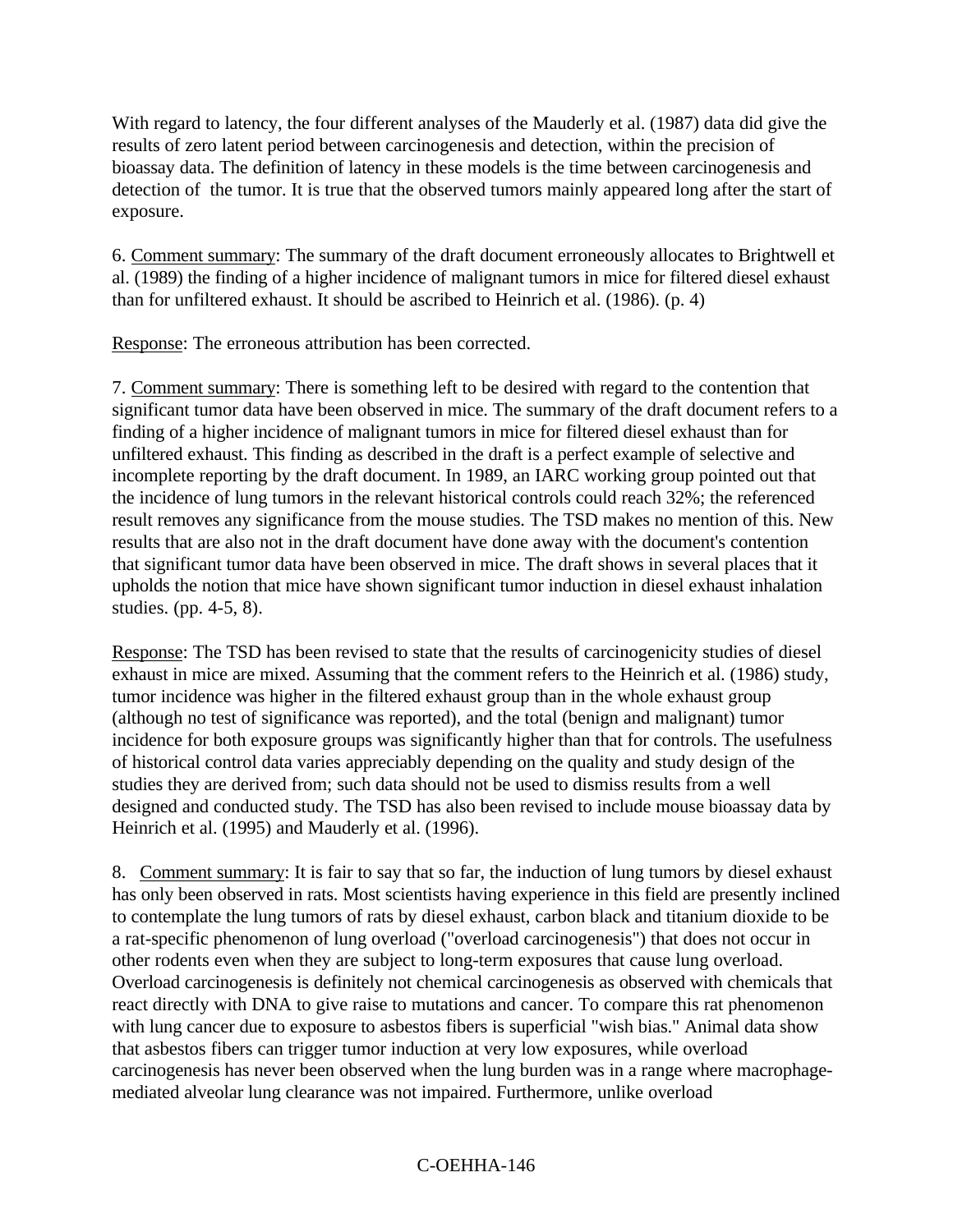carcinogenesis experimental fiber carcinogenesis in inhalation studies is not confined to rats. The document should address these current issues in a proper way. (p. 5)

Response: The current draft TSD Part B describes the studies by Heinrich et al. (1995) and Nikula et al. (1995) which compared rat lung tumor incidence rates after inhalation exposure to diesel exhaust, carbon black or  $TiO<sub>2</sub>$ . The revised TSD (Part B, Chapter 7) also discusses the hypothesis that, in rats exposed to high levels of diesel exhaust by inhalation, particle concentrations exceed pulmonary clearance capacity and lead to chronic inflammation, which causes macrophage and/or neutrophil-induced oxidative DNA damage, resulting in both mutations, which may be mechanistically important in the induction of lung tumors, and cell proliferation, which may be mechanistically important to the promotion of lung tumors. However, Chapter 3 of Part B discusses bioavailability and metabolic activation of particle-associated organics, and Chapter 5 describes extraction under physiological conditions of mutagens from diesel exhaust. Chapter 5 also cites findings of increased lymphocyte DNA adducts in humans occupationally exposed to diesel exhaust and lung DNA adducts in rats after diesel exhaust exposure. Chapter 7 notes that the possibility that genotoxicity due to the PAH and nitroPAH content of diesel exhaust plays a role in the induction of lung tumors in rats at lower levels of diesel exhaust cannot be excluded.

The epidemiological studies discussed in the TSD provide a strong indication that cancer, not necessarily "overload carcinogenesis", associated with diesel exhaust has been observed in humans.

The new draft of the TSD does not make a comparison between asbestos and diesel exhaust exposures in animals. Staff could not locate such a comparison in the 1994 draft. Exposure to asbestos involves particles that are considerably different both chemically and physically than diesel exhaust particulate matter. Additionally, exposure to diesel exhaust involves both particles and a semivolatile phase. Therefore, making comparisons between asbestos and diesel exhaust exposure is problematic.

9. Comment summary: The draft document's conclusions show blatant disregard for scientifically relevant mechanistic aspects when extrapolating rat cancer study results to man. It is unfair to scare the public with lung cancer produced by diesel soot in rats by an obscure mechanism not yet seen in other species. Even innocuous substances like titanium dioxide, which served as a negative control in many toxicological investigations of the past, induce overload lung cancer in rats. At worst, diesel exhaust could be an undeterminable borderline carcinogen due to the proven genotoxicity of extracts of diesel soot particles. A chemical carcinogenesis mediated via reactivity with DNA and induction of mutations can only be theoretically postulated and would be merely hypothetical. There are no animal experiments showing anything else but overload carcinogenesis which, so far, was seen to occur only in rats. It is unlikely that evaluations of the rat studies render any useful information with regard to a human risk of lung cancer from diesel exhaust. (pp. 6, 14)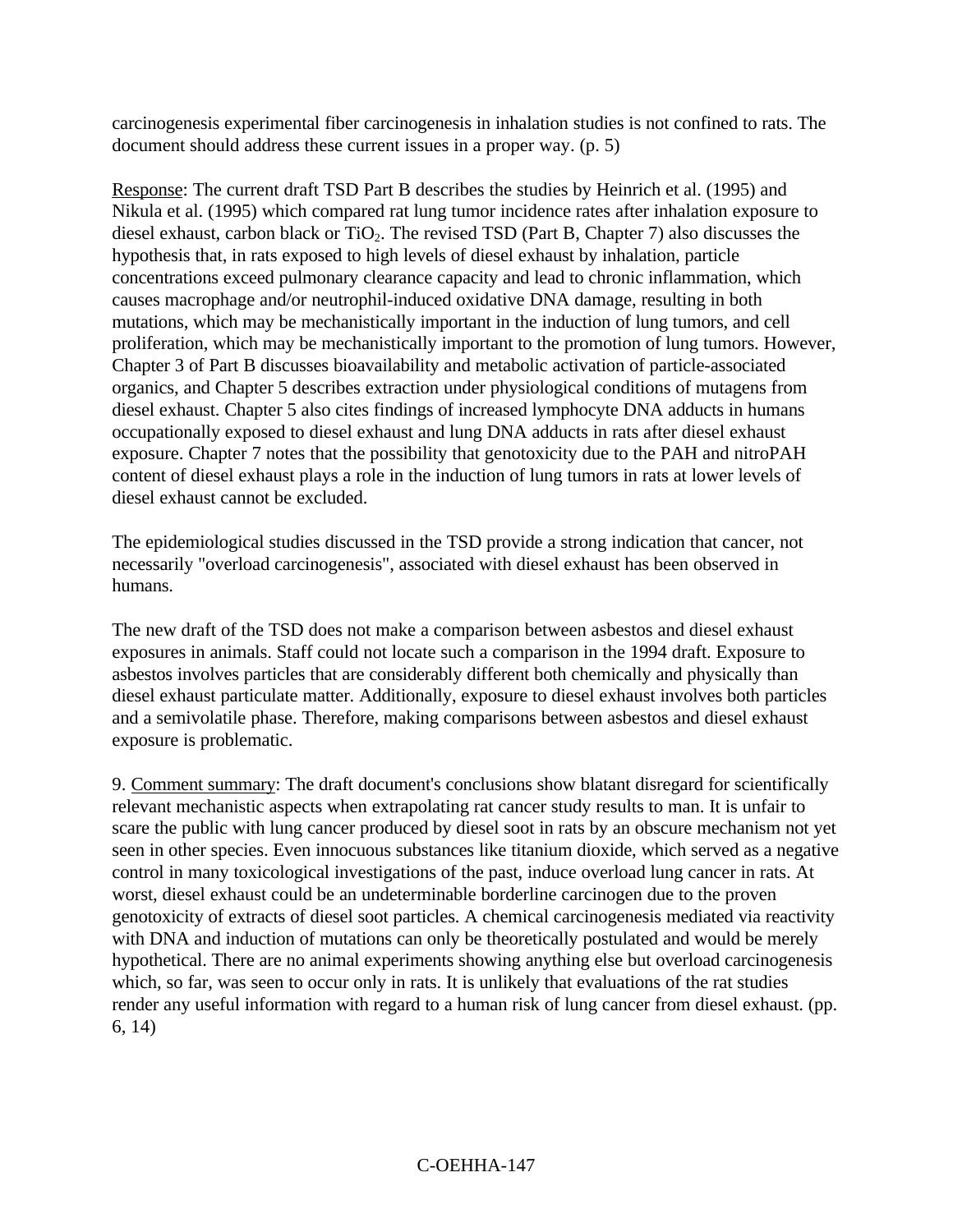Response: There are potentially several mechanisms simultaneously contributing to the overall observed carcinogenicity associated with diesel exhaust. The genotoxicity of diesel exhaust particles and the organics adsorbed on them is well-documented.

Some of the tumors observed in rats might indeed be rat-specific. The TSD has been revised to include an expanded discussion of the uncertainties involved in the extrapolation of human cancer risk from rat lung tumor data.

The current draft describes the studies by Heinrich et al. (1995) and Nikula et al. (1995) which compared rat lung tumor incidence rates after inhalation exposure to diesel exhaust, carbon black or TiO2. The revised TSD (Part B, Chapter,7) also discusses the hypothesis that, in rats exposed to high levels of diesel exhaust by inhalation, particle concentrations exceed pulmonary clearance capacity and lead to chronic inflammation, which causes macrophage and/or neutrophil-induced oxidative DNA damage, resulting in both mutations, which may be mechanistically important in the induction of lung tumors, and cell proliferation, which may be mechanistically important to the promotion of lung tumors. However, Chapter 3 of Part B discusses bioavailability and metabolic activation of particle-associated organics, and Chapter 5 describes extraction under physiological conditions of mutagens from diesel exhaust. Chapter 5 also cites findings of increased lymphocyte DNA adducts in humans occupationally exposed to diesel exhaust and lung DNA adducts in rats after diesel exhaust exposure.

The epidemiological studies discussed in the TSD provide a strong indication that cancer, not necessarily "overload carcinogenesis", associated with diesel exhaust has been observed in humans.

The rat bioassays evaluated in the TSD do not allow for direct examination of effects at low doses due to limitations in the power of the studies to detect low-incidence effects. Such limitations could greatly hinder or prevent the detection of tumors that may be due to the genotoxic components of diesel exhaust.

The cancer risk assessment for diesel exhaust presented in the TSD is not intended to "scare the public," and does not place undue emphasis on the lung cancer produced in rats. Although it includes rat data-based risk estimates, the TSD places greater emphasis on human data-based estimates. The TSD presents the risk assessment analyses in a fair and balanced manner. It states that the data do not allow for a definitive conclusion regarding the precise mechanisms involved in producing the observed lung cancer in rats. The human data are preferred by OEHHA staff. The rat data are viewed as reasonably consistent with and supportive of the epidemiology-based results. The rat data actually provide a somewhat lower estimate of the potential cancer risk than do the epidemiological data. From this perspective, the elucidation of the precise mechanisms involved in the rat carcinogenesis is not of primary importance.

The animal data have provided clear and consistent evidence of non-specific pulmonary inflammatory responses and other adverse effects in the alveolar region, in rats and guinea pigs exposed to diesel exhaust for long periods of time. These effects clearly begin at concentrations that are well below those associated with any overload phenomenon. (As defined in the TSD --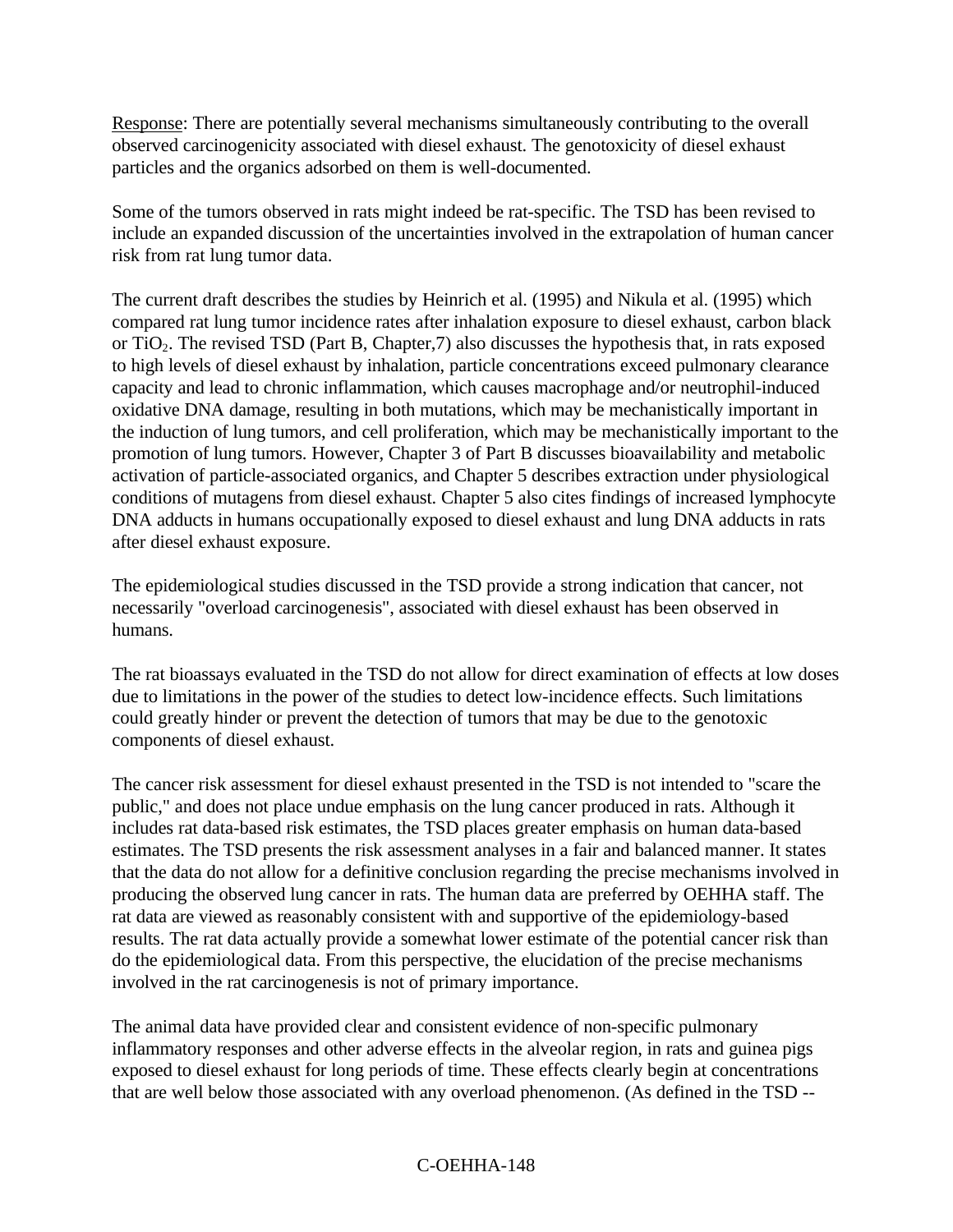Part B, Chapter 4, "overload" is the point at which additional exposure concentrations do not correspond to increased clearance.) In addition, such effects are not expected to be species-specific since they involve very common, well-conserved mechanisms of action such as neutrophil-mediated inflammation or the formation of fenestrae in alveoli. The limited human data available indicate that there are immunologic effects in the upper airways that have not yet been reported in rats even at high doses. Therefore, other adverse pulmonary effects of inhaled diesel exhaust are reasonably expected to occur in humans as well as experimental animals.

10. Comment summary: The second paragraph of the "Conclusions" section (Section 1.5) looks like it was written in 1986. There is no doubt today that overload carcinogenesis is not related to the genotoxicity found with diesel soot extracts. Overload carcinogenesis is clearly an epigenetic process with no identifiable carcinogen to begin with. In this case, the existence of a no-effect threshold is seriously discussed and advocated by many competent scientists. (p. 6)

Response: Most of the paragraph referenced in the comment has been deleted. The issue of threshold is now discussed in a new section entitled "Sources of Uncertainty in Quantitative Risk Assessment," which has been added immediately before the conclusions section. The conclusion of the contested paragraph has been modified and is now presented there. It now reads, "The in vitro and in vivo genotoxicity of diesel exhaust suggests that a non-threshold mechanism for carcinogenesis may be involved. The Moolgavkar quantitative analyses of the rat cancer bioassay did not suggest there was a threshold for the carcinogenicity of diesel exhaust in the rat. ... at present, the limited evidence available does not allow a threshold for carcinogenesis to be identified."

There are potentially several mechanisms simultaneously contributing to the overall observed carcinogenicity associated with diesel exhaust. The genotoxicity of diesel exhaust particles and the organics adsorbed on them is well-documented. The epidemiological studies discussed in the TSD provide a strong indication that cancer, not necessarily "overload carcinogenesis", associated with diesel exhaust has been observed in humans. Nevertheless, the TSD reflects the fact that a possible threshold is seriously discussed by competent scientists. Chapter 6 of Part B has been revised to include a discussion of potential mechanisms of diesel exhaust-induced tumorigenesis. These mechanisms are also mentioned in the discussion of the uncertainties inherent in estimating human cancer risk from the rat lung tumor data in Chapter 7.

11. Comment summary: Regarding the third paragraph of the "Conclusions" (Section 1.5): Overload carcinogenesis cannot be treated like chemical carcinogenesis by molecular agents. And the models used were designed for chemical carcinogenesis. When mentioning the potential reasons for the disparities between the results for animals and humans, the draft document takes them for real and robust rather than artificial and hypothetical. At least, however, the document rightfully mentions the lack of knowledge of the appropriate way in which to calculate from rats to humans. The situation could be different for reliable epidemiological results. In the light of recent evidence (e.g., a report by Crump et al. that was submitted to the U.S EPA in 1991) that is ignored by the draft document, using the studies on the US railroad workers for a risk assessment is no less of an arbitrary conjecture than the extrapolations from rats. (pp. 6, 9-14)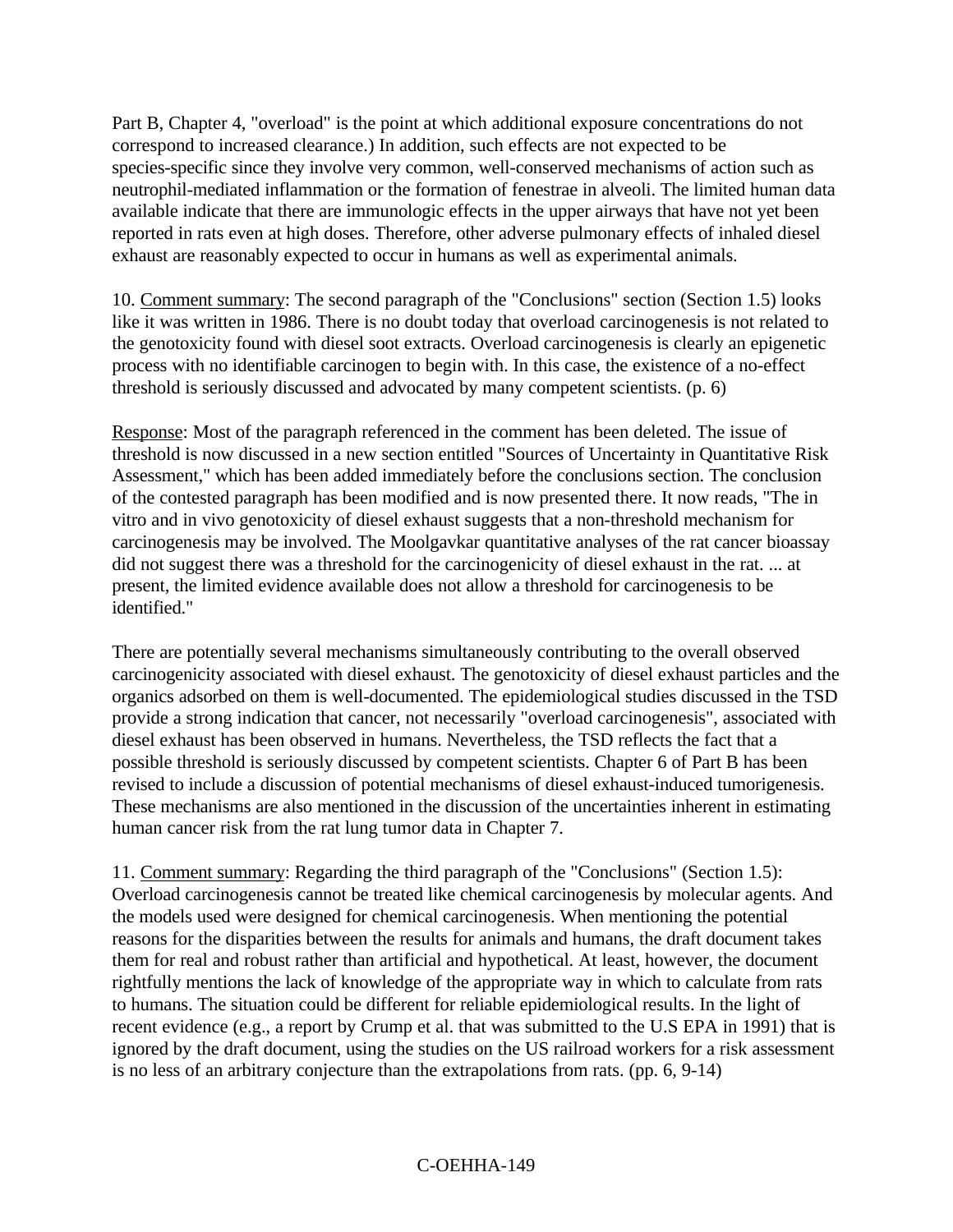Response: The beginning of the paragraph referenced by the comment was meant to be a straightforward summary of models and numerical values in the document. In the new draft TSD, this more simply presents numerical risk estimate values without reference to the extrapolation models. Discussions about overload-like phenomena and models for the rat data are elsewhere in the text. In this connection language has been added to the new draft TSD to emphasize that there is greater uncertainty in the range of risks cited for both humans and animals than is implied simply by the numerical values. The new draft summary chapter mentions overload in Sections 1.3.1 (Animal Tests) and 1.4.1 (Toxicokinetics).

Where the summary chapter mentions potential reasons for the disparities between the results for animal and human data, it conveys uncertainty (the sentence says the disparities "may be due to the predictions based on human data do appear to be more useful (because of less uncertainty of their applicability) than the predictions based on animal data.

The 1994 TSD did not cite the report of Crump et al. (1991b) because it had not been released until after the TSD was prepared, and there appeared to be unresolved contradictions between two of its principal results. As pointed out in Section 7.3 and Appendix E of the current draft TSD, the result in the Crump et al. report that cast the most doubt on the Garshick et al. (1988) result for railroad workers was due to an inappropriate calculation.

12. Comment summary: The fourth paragraph of the "Conclusions" (Part B, Section 1.5) is sensible (pp. 6-7)

Response: Comment noted.

13. Comment summary: The lung cancer statistics of the United States would not change by one iota if all diesel engines were banned. (p. 7)

Response: The new draft Part B (Section 7~6) presents a range of estimates of the number of lung cancer deaths that would be due to lifetime exposure to the average concentration of diesel exhaust to which Californians are exposed, based on new analyses of both rat and human data.

14. Comment summary: Reporting on the mouse studies by Pepelko and Peirano (1983), the draft document is somewhat open-ended with no bottom-line evaluation. To obtain a proper perspective, it may be sufficient to quote the authors. With regard to the results with Jackson A and Strong A mice, the authors pointed out that the protocol was merely suitable as a screening test using macroscopic adenoma counting, and made other points regarding the inconsistent results with Strong A mice. Based on these points, and going by the rules of statistical evaluation, there were no mixed results. This was just a negative study. The complex protocol of the inhalation study with Sencar mice on an interaction between diesel exhaust and initiators or promoters gave results that remain uncommented on in the draft document. The original paper reveals that this was a preliminary study, and 11 years later, there has been no follow-up. It would be legitimate for the document to conclude that the inhalation studies with mice by Pepelko and Peirano (1983) were essentially negative. (p. 8)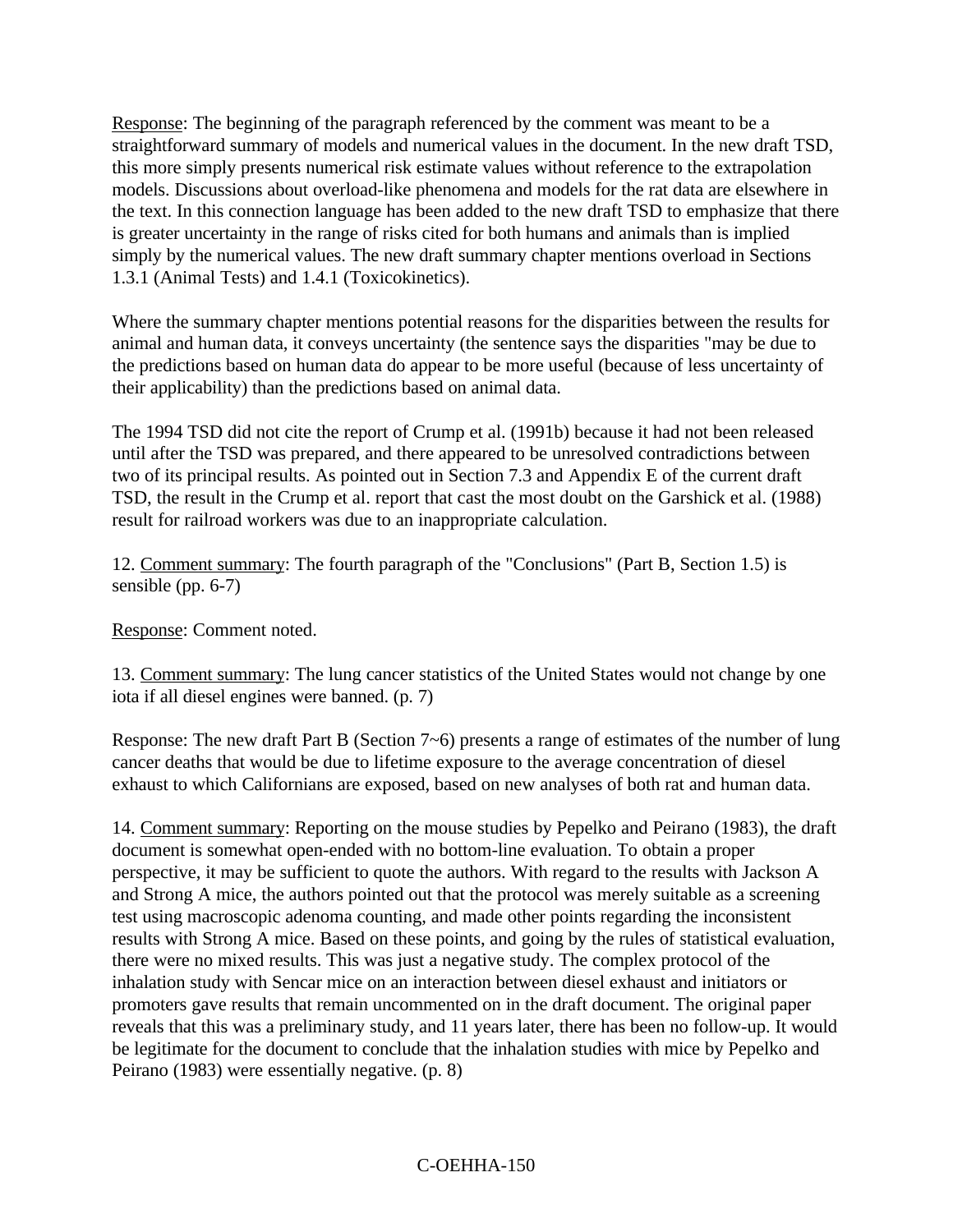Response: The evidence for carcinogenicity of diesel exhaust in mice is not clearly positive or negative. Therefore, mouse tumor data (including the study by Pepelko and Peirano (1983)) were not used to derive human cancer risk estimates. Additionally, the study design would tend to reduce the sensitivity of the bioassay compared to a standard bioassay where exposure occurs for approximately the lifetime of the animal. This study demonstrated an elevated lung tumor incidence in female Strong A mice at the 6 mg/m 3 exposure level but not at the 12 mg/m<sup>3</sup> exposure. These results are properly described as being mixed. Additionally, diesel exhaustexposed female SENCAR mice demonstrated an increased lung tumor incidence when compared to controls. Nothing in either the study design or conduct or the resulting data analysis justifies disregarding the positive tumor incidence data in this study. Thus, the TSD does not conclude that the inhalation studies with mice by Pepelko and Peirano (1983) were essentially negative.

15. Comment summary: The Takemoto et al. (1986) study deserves additional comments; it may have had an unusual experience with control groups. (pp. 8-9)

Response: The control groups in the Takemoto et al. (1986) study are not remarkable. Other reviewers of mouse diesel exhaust inhalation exposure studies (IARC, 1989; WHO, 1996) have not described any control group problems in this study.

16. Comment summary: Two of the three selected case-control studies are only briefly mentioned in the draft document. These are those of Benhamou et al. (1988) and Hayes et al. (1989). Behnamou et al. made no claim that their data were related to diesel exhaust inhalation; instead, they mentioned the presence of PAHs. Hayes et al. stated that they could not evaluate whether diesel or gasoline engine exposure was more strongly associated with the lung cancer risk found among workers in motor-exhaust related occupations. Thus, in view of the fact that no data on the drivers' actual exposure were acquired, the risk analysis remained rather inconclusive. (p. 11)

Response: The document's discussion (in Section 6.2.1.1 of Part B) of these two studies has been expanded in response to this comment. We note here, in regard to Behnamou et al. (1988), that PAHs are components of diesel exhaust, and, in regard to Hayes et al. (1989), that actual exposure measurements were not available for most case-control studies.

17. Comment summary: The draft document correctly reports the data obtained by Boffetta et al. (1988) from the first two years of the American Cancer Society's prospective mortality study with regard to mortality and diesel exhaust exposure. However, the draft document does not discuss the weak points of the study as presented by the authors. At least, the most serious bias should not be ignored; this was introduced because 92,038 members of the study population, i.e., 20% of the cohort, were excluded from the analysis due to lack of information on their diesel exposure. This is particularly important due to the fact that these members experienced a higher mortality -for all causes as well as for lung cancer than both the exposed and the unexposed group. A very conservative, but not unlikely, way of adjusting for this bias would be to assume that all people who did not report their diesel exposure, although they had been asked for it, were actually unexposed and should be added to the reference group. This may be justified because people who did not answer the question on whether they were exposed to diesel exhaust may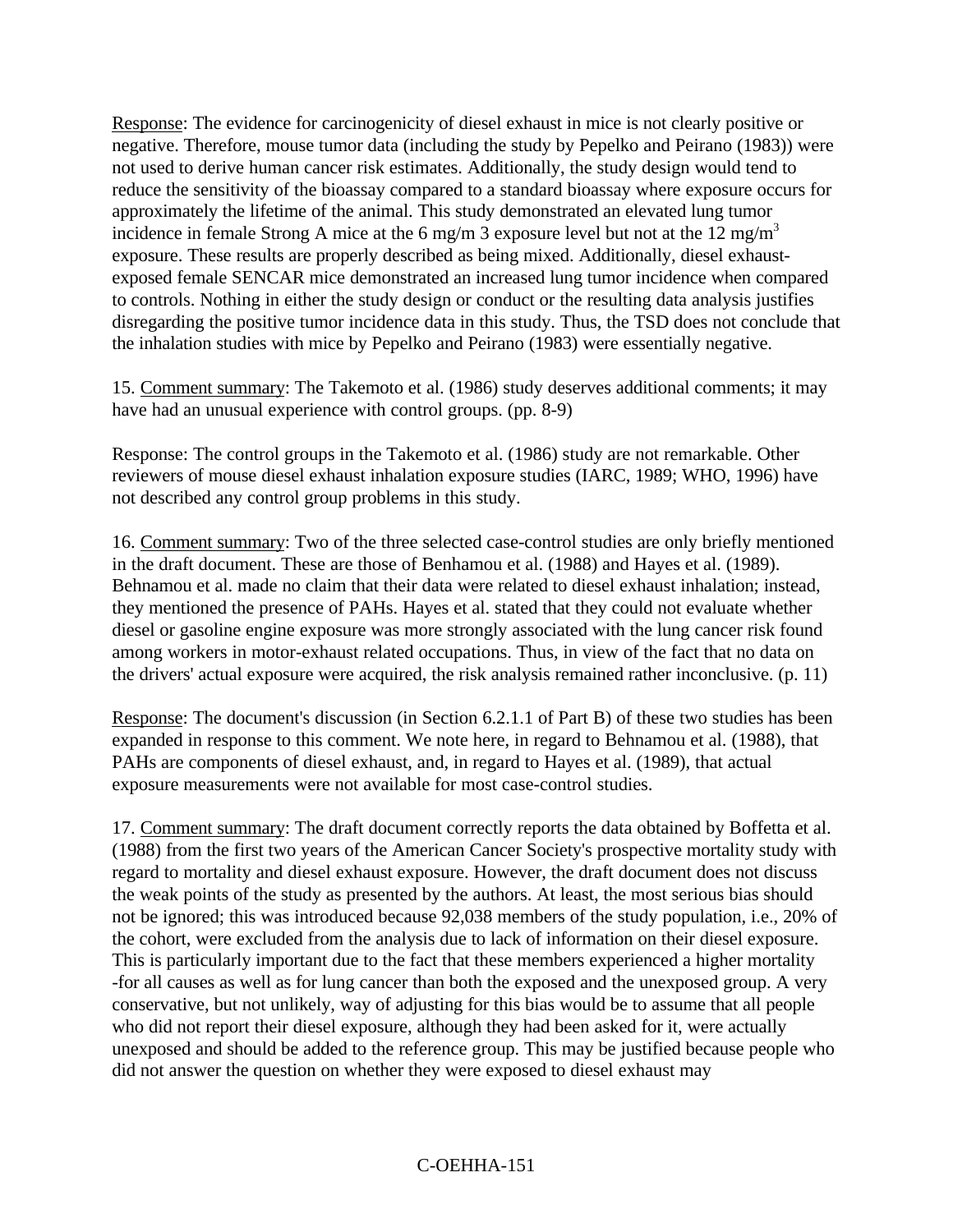have felt they were not involved with diesel exhaust. This adjustment gives relative risks that are no longer significantly elevated. (pp. 11-12)

Response: In the Boffetta et al. (1988) study no evidence implies that those individuals who declined to answer the question about diesel exposure were actually unexposed. However, in this case, considering the group who did not report their exposure to diesel exhaust to be entirely unexposed is likely to have produced a downward bias in the estimate of the relative risk for exposed subjects, as pointed out in the study. This is noted in the TSD's review of the Boffetta et al. (1988) study (Part B, Section 6.2).

18. Comment summary: An important study by Crump et al. was submitted to the USEPA in 1991. It is difficult to understand why the California draft document simply ignores its existence. (pp. 12-14)

Response: The 1994 TSD did not cite the report of Crump et al. (1991b) because it had not been released until after the TSD was prepared, and there appeared to be unresolved contradictions between two of its principal results. As pointed out in Section 7.3 and Appendix E of the current draft TSD, the result in the Crump et al. report that cast the most doubt on the Garshick et al. (1988) result for railroad workers was due to an inappropriate calculation.

19. Comment summary: If we assume that the ambient diesel soot concentration is 5  $\mu$ g/m<sup>3</sup>, then the highest unit risk estimate presented in the document would indicate that 1 person out of 100 in the U.S. will be dying from omnipresent diesel exhaust. It is hard to understand that people believe in these fictitious numbers. (p. 14)

Response: The highest unit risk cited in the document is an upper confidence limit (UCL) for the calculation of risk and it does result in the very high prediction for the probability of death due to lung cancer at that concentration of diesel exhaust. Other sources, as reviewed in Chapter 7 of Part B, have determined similar UCLs for unit risk. The new version of that chapter contains the same value for the highest unit risk, but the statewide exposure concentration is reduced to 2.2  $\mu$ g/m<sup>3</sup> in Part A. So the resulting prediction of the UCL for the lifetime probability of dying of lung cancer becomes approximately 1/200 for the California population and the maximum likelihood estimate becomes 1/300.

20. Comment summary: The document stretches diesel exhaust epidemiology beyond its limits. Even the most thoughtfully designed cohort study yields inconsistent results at relative risk values below 2.0 when tried for a dose-response relationship. This may be taken as an indication that there is no causal relationship that could yield a consistent dose-response curve. (p. 14)

Response: The TSD now includes a meta-analysis to more reliably assess the epidemiologic data. The meta-analysis in Appendix D of Part B provides a thorough analysis of the epidemiologic data on diesel exhaust and lung cancer. It also provides some support for a dose-response relationship.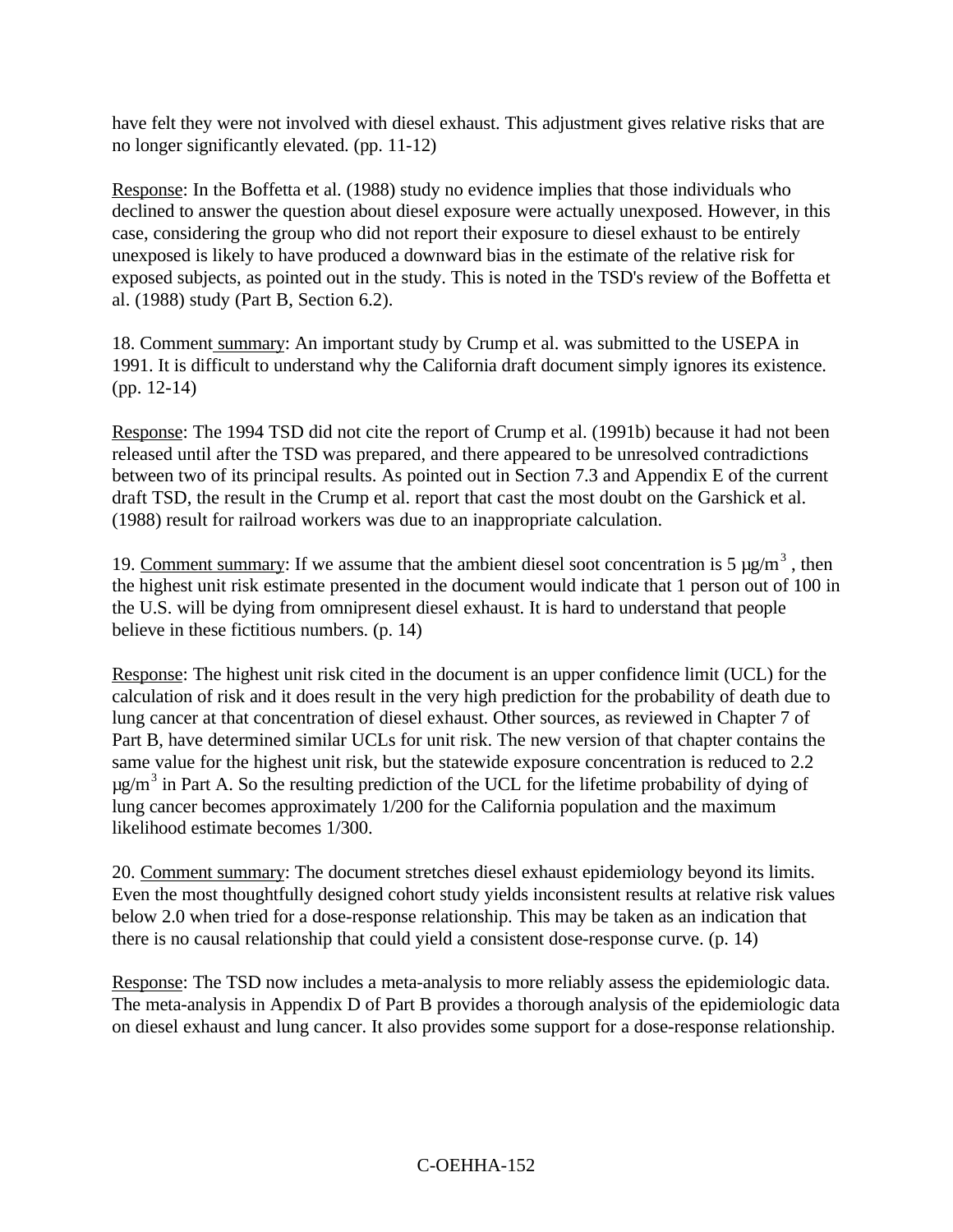21. Comment summary: Regarding the document's quantitative risk assessment (Chapter 7): The U.S. EPA has abstained from any further use of the data of the 1988 Garshick study for risk assessments because of the inconsistent, or non-existing dose-response relationship as revealed by Crump and others. Although a direct human risk assessment from epidemiological. data would be most desirable, there are no adequate data available even from the most heralded of the pertinent epidemiological studies. The most probable explanation would be that there is no causal relationship between diesel soot inhalation and lung cancer. However, due to the statistical nature of epidemiological studies, the absence of a very small effect can never be proven. (Additional comments dated October 11, 1994, pp. 1-2)

Response: In the Review Draft of their "Health Assessment Document for Diesel Emissions, December, 1994," which was published several months after this comment was sent, the U.S. EPA cited the Garshick et al. (1988) cohort study in their weight-of-evidence assessment of the carcinogenicity of diesel exhaust as Category B1, probable human carcinogen (Section 11.2). The U.S. EPA did not use any human data in the dose-response for their quantitative risk assessment (Section 12.4.2.1). They did not use the results of the Garshick et al. (1988) cohort study in part because of the Crump et al. (1991) report did not find a pattern that was consistent with an association between diesel exhaust exposure and lung cancer (Section 11.4). The U.S. EPA document was published before the documentation of a problem with a set of principal analyses of the Crump et al. report.

Support for the finding of a carcinogenic effect of diesel exhaust also comes from the metaanalysis in Appendix D of Part B.

22. Comment summary: The document's quantitative risk assessment has no adequate description of its dose computations. For instance, between page 7-3 and 7-12 there are at least 8 pertinent references which cannot be found in the reference list. Among them is a report (Hattis and Silver, 1992) whose source the commenter could not get through the common literature services. The commenter had to scan relevant publications in order to find out that the publication was an unpublished report to the Laborers' Health and Safety Funds. The report is repeatedly invoked in the draft document. Furthermore, no direct references are made to the Weibull and Moolgavkar models, and the derivation of the internal doses to be used in these models remains obscure. (Additional comments, p. 2)

Response: In response to this comment, appropriate adjustments have been made to the reference list. Note that the "doses" used in the Weibull and Moolgavkar models (cumulative lung deposition and lung burden) are explicitly defined in Sections 7.2.1, 7.2.2, 7.2.3, and again, for the purposes of scaling results to humans, in Section 7.2.6 of Part B. Additionally, specific references to both the Weibull and Moolgavkar models are given in Section 7.2.5. The internal doses used in the calculations using Weibull and Moolgavkar models are explained in Section 7.2.3, and the software used to apply the models is cited in Section 7.2.5.

23. Comment summary: The second sentence of Section 7.3.3, in the risk assessment from an epidemiological study, states that, in each of the two models considered, the dose has a different definition, "as in the analysis of the rat results." This, however, is correct only in case of the first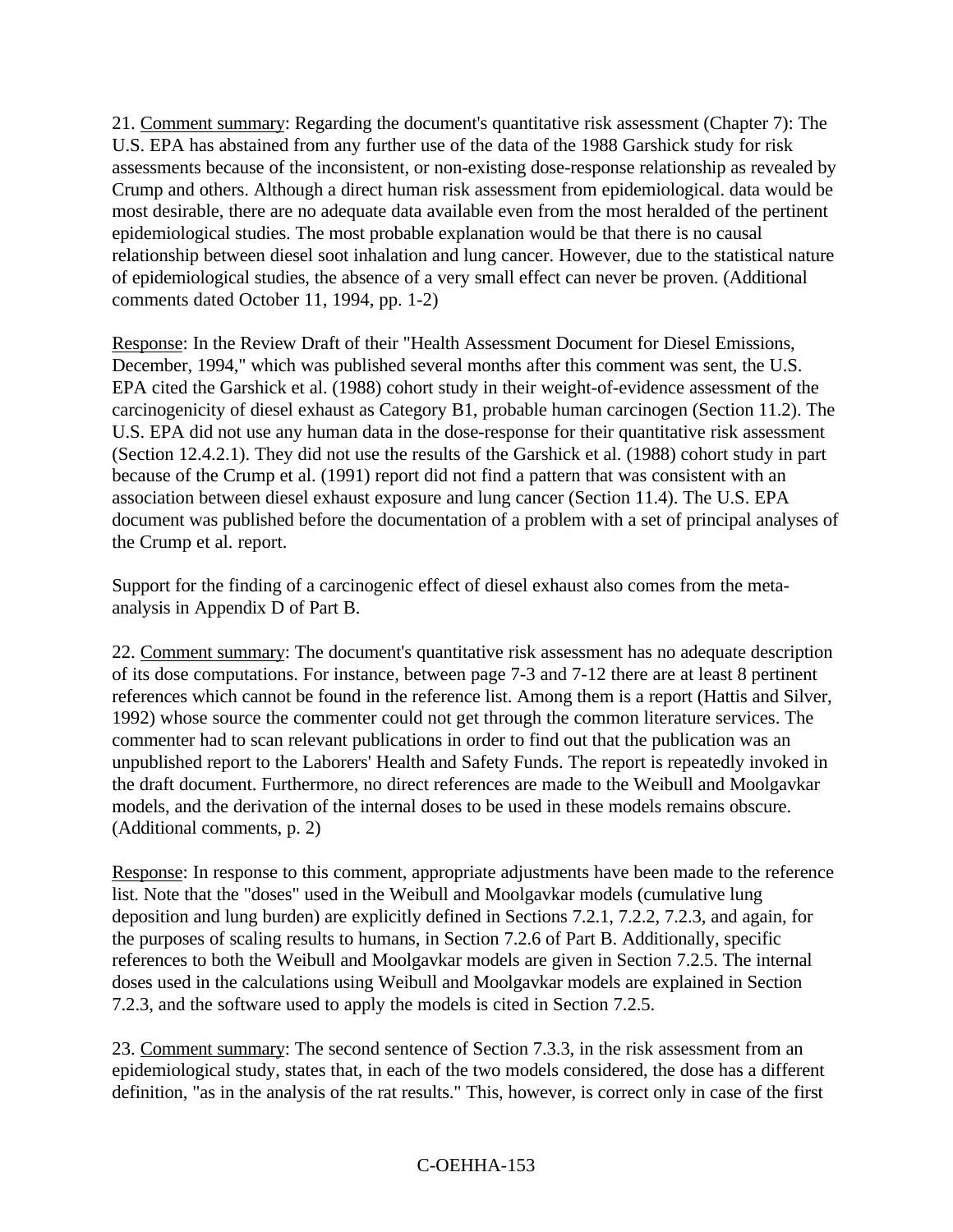model, which characterizes dose as "cumulative atmospheric exposure to diesel exhaust." That value is proportional to the exposure concentration as used for the rat study assessment. The other model characterizes dose as cumulative exposure based on lung burden; in the analogous rat analysis (Section 7.2.2), dose is rather imprecisely defined, but the definition becomes clear by reading Table 7-2. The logistic regression for the tumor prevalence by Mauderly allowed for two potential dose parameters, viz. the atmospheric exposure concentration and the actual lung burden at the end of the lifetime exposure. Apparently, the same dose parameters were used to derive the parameters of the Weibull and Moolgavkar model, notwithstanding the fact that the lifetime lung burden is not suitable as a dose parameter in these models.

In equations (1) to (3) in Section 7.2.2 , it is clear that the dose D which is actually a dose rate (like mg/day) must not be a time integral. In the opening paragraph of that Section, it is (almost) correctly stated that "each model requires a constant exposure level or dose rate as input."

The evaluation procedure of the Garshick epidemiology data did not use the lung burden at the end of the lifetime exposure, although Figure 7-4 gives this incorrect impression. The ordinate values in this graph do not represent milligrams of lung burden, but "AUC" area under the curve, i.e. the time integral of the lung burden in milligram-years. This time-integral would not be a suitable parameter for the two chemical carcinogenesis models. (Additional comments, pp. 2-3)

Response: The role of lung burden for the animal models has been clarified in the document. In the animal models lung burden is treated like concentration and its average value over the course of the experiment is entered into the TOX\_RISK program. So the result obtains the risk for exposure to (average) lung burden over the course of the experiment. This consideration applies to the two time-to-tumor models used for the rats. This is analogous to the way human exposure to lung burden was treated in the 1994 draft TSD. Human exposure to varying lung burden is not considered in the new draft TSD. The commenter correctly points out that Equations 7-1 through 7-3 are correctly considered to be for a dose rate that is constant over the course of the experiment.

The analysis of human data based on variable lung burden and the resulting figure do not appear in the revised TSD.

24. Comment summary: As used in the TSD, chemical carcinogenesis models are not adequate for insoluble particles. Constant exposure concentration of insoluble particles is not a suitable substitute for the constant dose rate required by the chemical carcinogenesis models. Overload carcinogenesis is not the same thing as chemical carcinogenesis (which has an easily defined dose modified only in its effectiveness by the particular biochemical mechanism causing the tumor formation).

In view of this principal problem, the problems of deriving theoretical expressions for the patterns of lung burdens in relation to the exposure concentration are almost trivial and of secondary order. However, using an irrelevant retention kinetics model out of a 1969 textbook (Figure 7-1) is certainly not a convincing approach. (Additional comments, p. 3)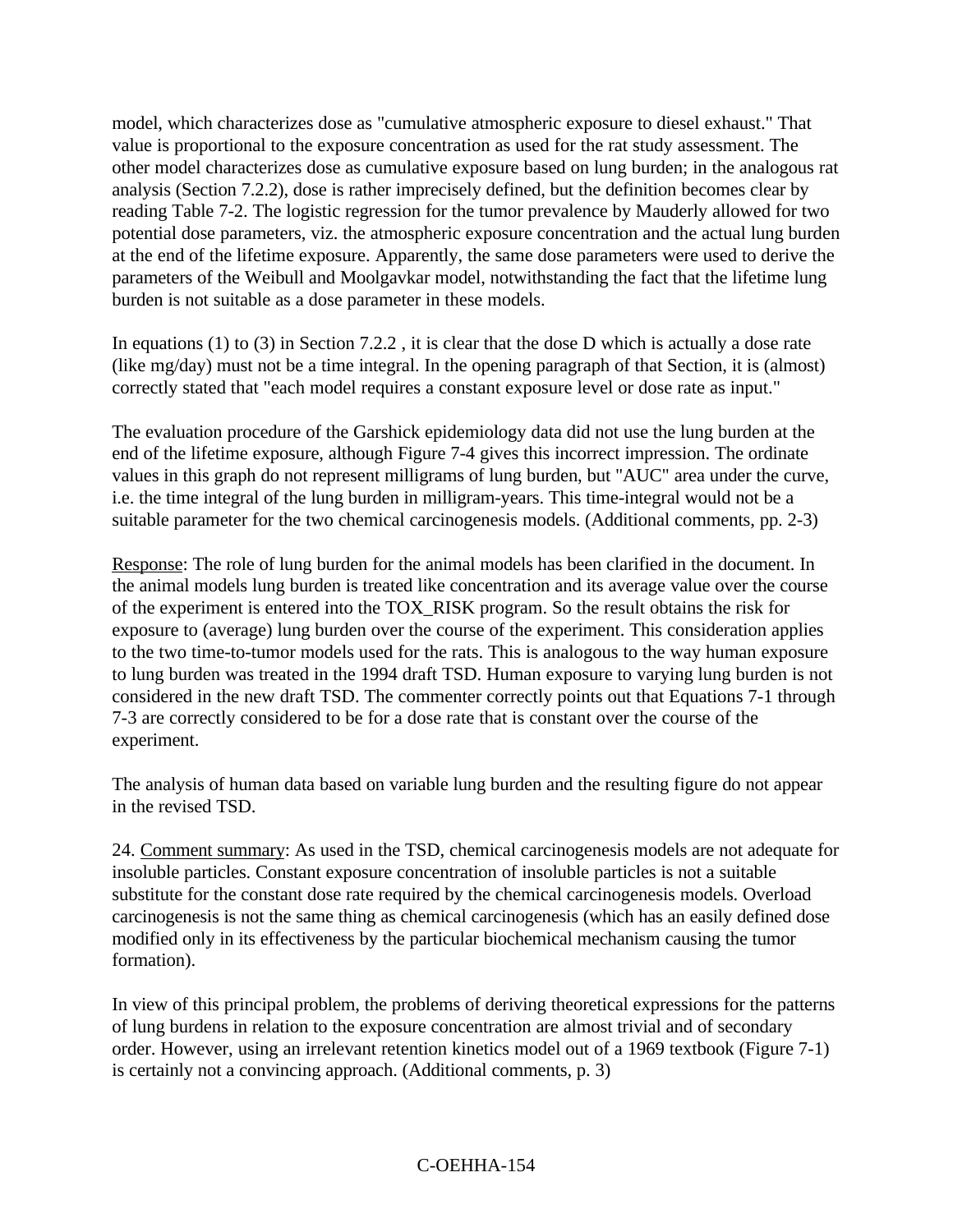Response: As pointed out in Section 7.2 of Part B. the risk model using atmospheric exposure assumes constant concentration and the risk model using lung burden assumes that lung burden is constant over the course of the experiment. The average atmospheric concentration was essentially constant from week to week, implying that the dose rate of particles into the lung was also constant from week to week. The lung burden, however, which is the particular concern of the commenter, did not reach steady state at the higher exposures but continued to increase over the course of the experiment, an overload situation. Nevertheless, the risk model for lung burden uses, as a working approximation, a constant value equal to the average of actual measured values over the course of the experiment, because no computer program which could follow the variable time-course of exposure and also take account the very nonlinear risk response was available to us. The assumption of constant concentration, which also essentially implies a constant hazard rate, may produce only a very approximate result, but that result is based entirely on average measured values of lung burden and not on any toxicokinetic model. In the absence of more definitive evidence on mechanisms of the carcinogenesis, which may or may not involve only the insoluble portion of the particle, this calculation appears to give a useful estimate of risk.

The classic compartmental retention model from the text by Atkins (1969) applies only to the calculation required to scale the lung burden to the unit of atmospheric concentration for risk predictions at the low concentrations of a few micrograms per cubic meter of atmospheric environmental exposure. Such a simple linear model is the approximate limiting form for a host of complex nonlinear models and may be expected to apply to these kinetics.

25. Comment summary: A model without a physiological base is simply not suitable for general applications. Equation 17 on page 7-16 is deplorable in that it is a one-compartment model with a heuristic Michaelis-Menten kinetics approach. This model ignores overload and leads, similarly to the classical linear retention model, to a maximum lung burden in a steady state. This Smith model will not describe the build-up of lymph node deposits which are measured in most of the recent inhalation studies of tumor induction by overload carcinogenesis and may play an indicator role as shown in a manuscript this commenter submitted for consideration. (Additional comments, p. 3)

Response: The previous response to comment showed where a limited pharmacological model served a purpose. This comment represents another such case. The fact that the Smith model has only one compartment makes it subject to valid criticism. However, the commenter is incorrect about the concentration always reaching steady state. For parameters such that EVX >R/Km, the solution to the differential equation for lung burden becomes asymptotic to (EVX -R/Km) t , which increases without limit as time increases. This property is reminiscent of a property of the commenter's latest POCK model. The Smith model does not describe the lymph node deposits, which could play an indicator role. Possible improvements on the Smith model have been considered but the current analysis does not need such a model because of the removal of shopworkers from the analysis of the Garshick et al. (1988) cohort. The remaining workers are expected to have a sufficiently low exposure that their lung burden is approximately proportional to exposure.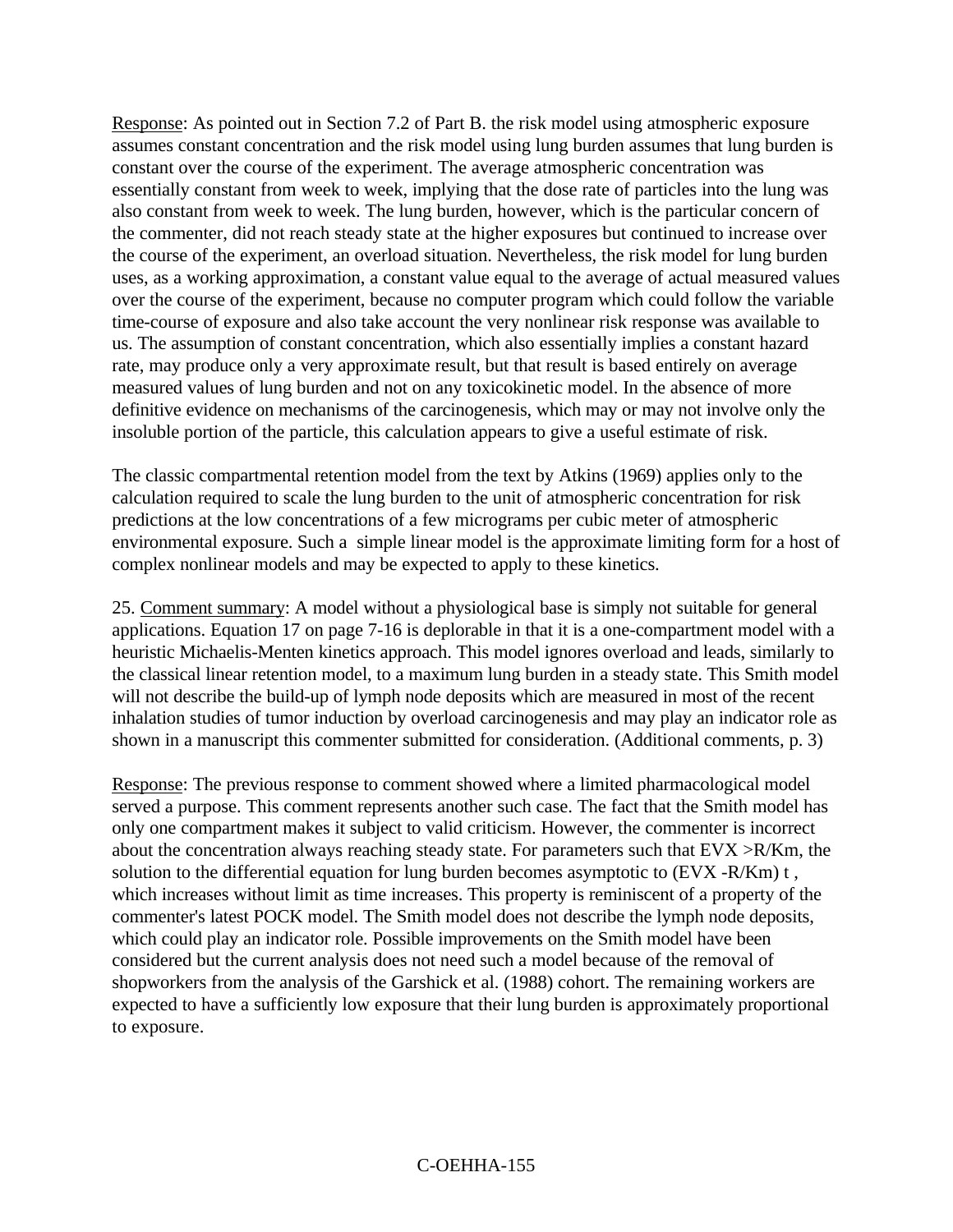26. Comment summary: A multi-compartmental kinetics model for the alveolar region is needed. The central problem is devising an appropriate overload carcinogenesis model. If this is solved, one faces the practically insurmountable task of coming up with a credible extrapolation model from rat to man. That a model may be quite useful for rats, but not work for hamsters. or other animals (let alone man) has not been considered as a source of uncertainty of the risk assessments in the draft document, because there was little physiological relevance in all of the retention models used so far in the context of risk assessment approaches. (Additional comments, pp. 3-4)

Response: This comment, in stating a "central problem," presumes that "overload carcinogenesis" has been established as the operating mechanism for diesel exhaust. OEHHA staff do not agree. We do agree, however, that the extrapolation from animal data to human cancer involves considerable uncertainty. Although the draft TSD may not have discussed rat-to-hamster extrapolation in particular, interspecies extrapolation is considered as a source of uncertainty in the risk assessment.

A number of particle retention models have been recently modified and improved by Dr. Stöber (the commenter) and others. A discussion of these and other retention models is included in Part B of the TSD, in chapter 3. However, the advent of more sophisticated models for the estimation of physiological fate of inhaled diesel particles does not address the uncertainty surrounding the mechanism of carcinogenesis. These models are useful if it is assumed that the only mechanism for carcinogenesis is subject to a threshold due to particle overload. However, the available data do not support such an assumption.

27. Comment summary: Even if the POCK model were used in the TSD's assessment of human risk from diesel exhaust inhalation, the TSD's present approach results in highly hypothetical risks that are taken for real by the general public although the numerous assumptions and uncertainties remove the assessment process from the realm of sound science. In view of the established facts that the rat tumors are not caused by chemical carcinogenesis and that there are no tangible epidemiological results indicating diesel exhaust to cause lung cancer, the hypothetical risks in case of overload carcinogenesis must be based on a dose-response relationship that is different from the proportionality between low dose and low risk as it is used in case of chemical carcinogenesis. (Additional comments, p. 4)

Response: What the comment describes as established facts (that the rat tumors are not caused by chemical carcinogenesis and that there are no tangible epidemiological results indicating diesel exhaust to cause lung cancer) are actually not established. The commenter has not documented the claimed response to the TSD by the general public. Note that the TSD sets forth numerous caveats for its estimates. Although low-dose cancer risk assessment is subject to much uncertainty, the TSD's estimates are the product of sound risk assessment practice. The available scientific data are sufficient to support the risk estimates provided in the document.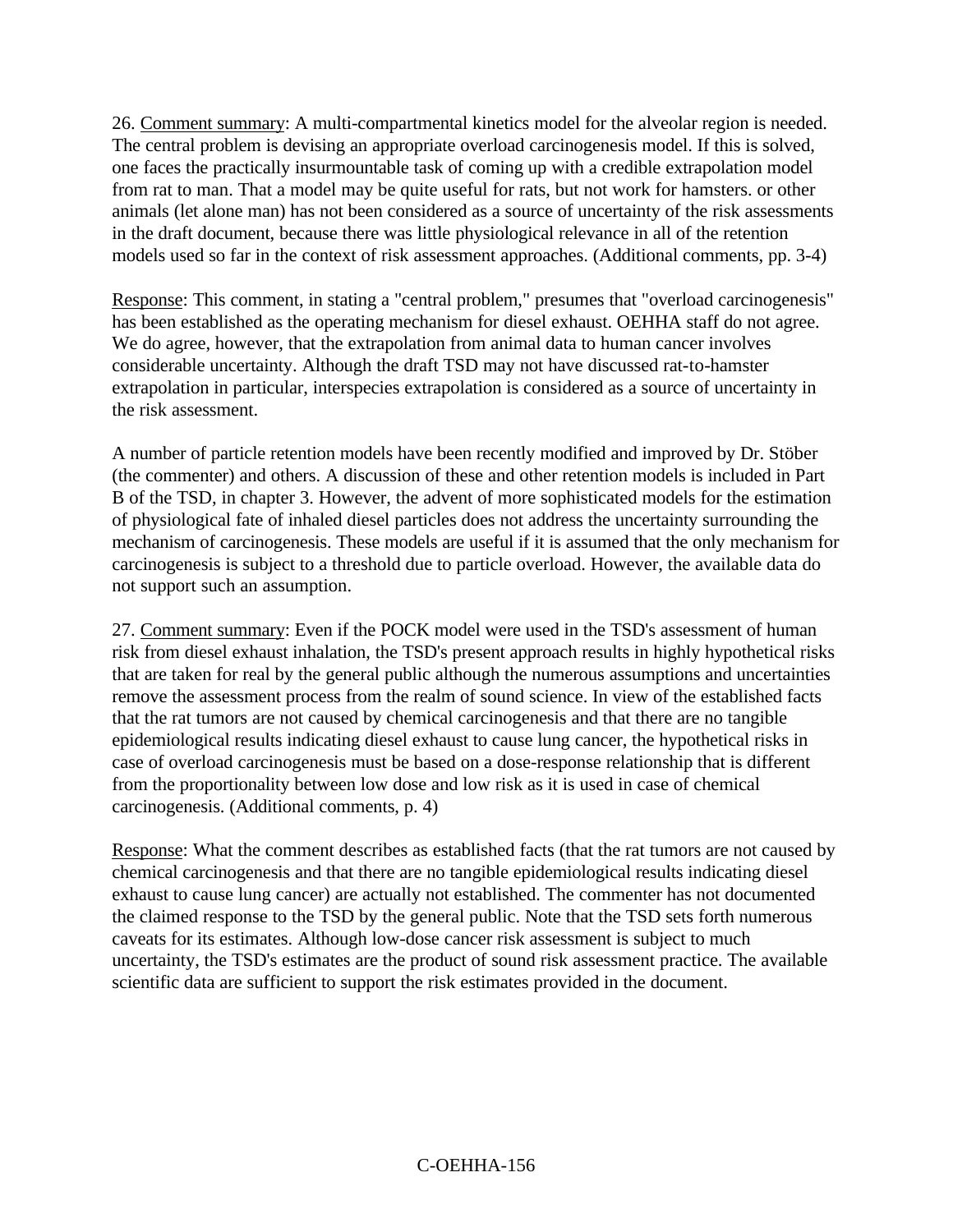#### **Comments of the Western States Petroleum Association**

1. Comment summary: This commenter endorses the "Joint Comments on the California Air Resources Board's Proposed Identification of Diesel Exhaust as a Toxic Air Contaminant", dated October 14, 1994. (Letter from Jeff Sickenger, Environmental Issues Coordinator, dated October 14, 1994, p. 1)

Response:Comment noted.

2. Comment summary: This commenter appreciates the effort undertaken by ARB and OEHHA in developing the draft TSD and its acknowledgment of many uncertainties associated with the data. (Oct. 14 Letter, p. 1)

Response: Comment noted.

3. Comment summary: There is a substantial body of scientific evidence that has not been adequately addressed in the TSD which suggests that the preliminary risk estimates are significantly flawed. Inconsistencies between conclusions drawn in the draft Part A and B documents and other scientific evidence must be reconciled before the draft documents can serve as a basis for further analysis. (Oct. 14 Letter, p. 1)

Response: The staffs of ARB and OEHHA have considered the comments on the 1994 draft TSD and have extensively updated and revised the TSD. After the release of the 1994 draft, the staffs conducted public and scientific workshops to gather further information. In addition, OEHHA and ARB have considered more recent comprehensive reviews released by the U.S. EPA and the Health Effects Institute. The staffs have revised the draft report to incorporate all the available data and comments. As currently written, the document can serve as a basis for a decision on whether or not to identify diesel exhaust as a toxic air contaminant.

4. Comment summary: While the authors of the health risk assessment document have done a good job of identifying many of the assumptions and uncertainties in the analysis, technical flaws remain that invalidate the document's numerical conclusions. (Appendix by Tony Cox, dated October 10, 1994, p. 1)

Response: Please see responses to specific comments, below.

5. Comment summary: The data selected for the animal risk assessment do not fairly represent all relevant information. Data that do not support the hypothesis of a positive dose-response relation between diesel exhaust and lung tumors were ignored in the analysis. This biases risk estimates upward.

Part B calls Mauderly et al.'s 1987 experiment on rats "the most appropriate animal study for calculating risks." However, it has not been shown that rat lung tumors are a biologically relevant model for human lung tumors in response to diesel exhaust. Nor has it been shown that the rat data are more relevant than mouse data or hamster data for predicting human risk. Biological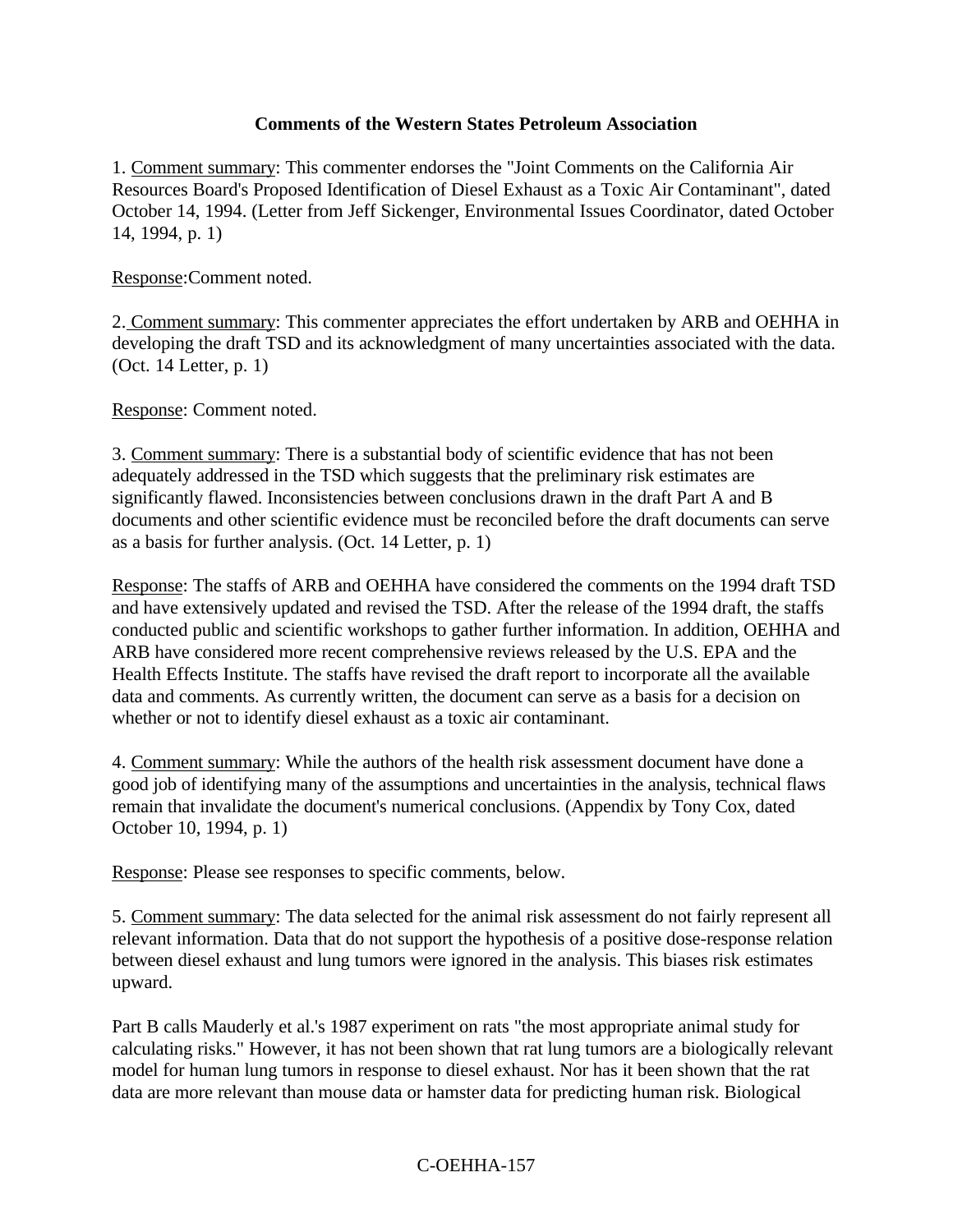relevance should be discussed and data from multiple species should be considered unless there is compelling evidence that only the rat data are useful for predicting human risks.

Studies should not be selected or excluded based on their conclusions, rather than on their intrinsic soundness. A statement on p. 7-2 of Part B could suggest that only mouse studies showing positive lung tumor responses were selected for evaluation. This would be biased data selection.

Studies should not be excluded because they contain little useful quantitative dose response data if they provide useful qualitative evidence on whether realistic concentrations of diesel exhaust cause any increase in lung tumor risk. For example, the study of Pepelko and Peirano (1983) should be included, even if it does not lead to a "straight-forward dose-relationship."

Concentrating on a single species (the rat) does not provide a full. description of the human risk to be expected based on animal data. A judgment of how "like" other species humans are in their health responses to diesel exhaust must be made to extrapolate human risks from animal ones. Assuming 100% relevance of rat data and 0% relevance of all other species seems unrealistic, and in any case should be discussed and justified explicitly. The probability that the risk to humans is as high as the rat data predict is less than 1 if the mouse or hamster data may turn out to provide a better prediction than the rat data of human responses. (An approach for down-weighting the probability predicted by a source with uncertain predictive reliability is suggested by an article in the Journal of the American Statistical Association.)

To overcome selection biases and to present a full and balanced view of relevant data, OEHHA could use meta-analysis of multiple studies and species. This would overcome the nonrepresentative nature of predictions based on a single study. At a minimum, attention should be given to meta-analysis questions such as whether the selected study is generally consistent with evidence from other species and studies, including ones that provide useful, valid information but which might not contain enough information individually to be appropriate for risk assessment in isolation. (Cox, pp. 1-4)

Response: The carcinogenicity of diesel exhaust in rats has been established (see Section 6.1 of Part B). Section 7.2 of Part B contributes to the TSD's risk assessment; its purpose is to provide animal data-based risk estimates that may be useful to the risk manager seeking to protect public health. The methods used there (dataset selection, analysis, and presentation of results) are in accordance with standard, widely-accepted risk assessment practice. Mechanisms of carcinogenesis and sensitivity to carcinogens may differ among species. The assumption that humans are at least as sensitive to a carcinogen as the most sensitive animal species tested (in this case, the rat) is health protective. Both the U.S. EPA and IARC have concluded based on the total weight of evidence that diesel exhaust is a probable human carcinogen. This conclusion is based on the animal, human, and ancillary data. A risk estimate of zero, even if based on a negative study, would be contrary to this weight of evidence judgment. The 1994 draft focused on the best studies for which there was the most definitive data to calculate risks. Rats have been the most thoroughly studied of all experimental animals with regard to chronic diesel exhaust exposure. The Mauderly et al. (1987) study had the only data that included individual time-to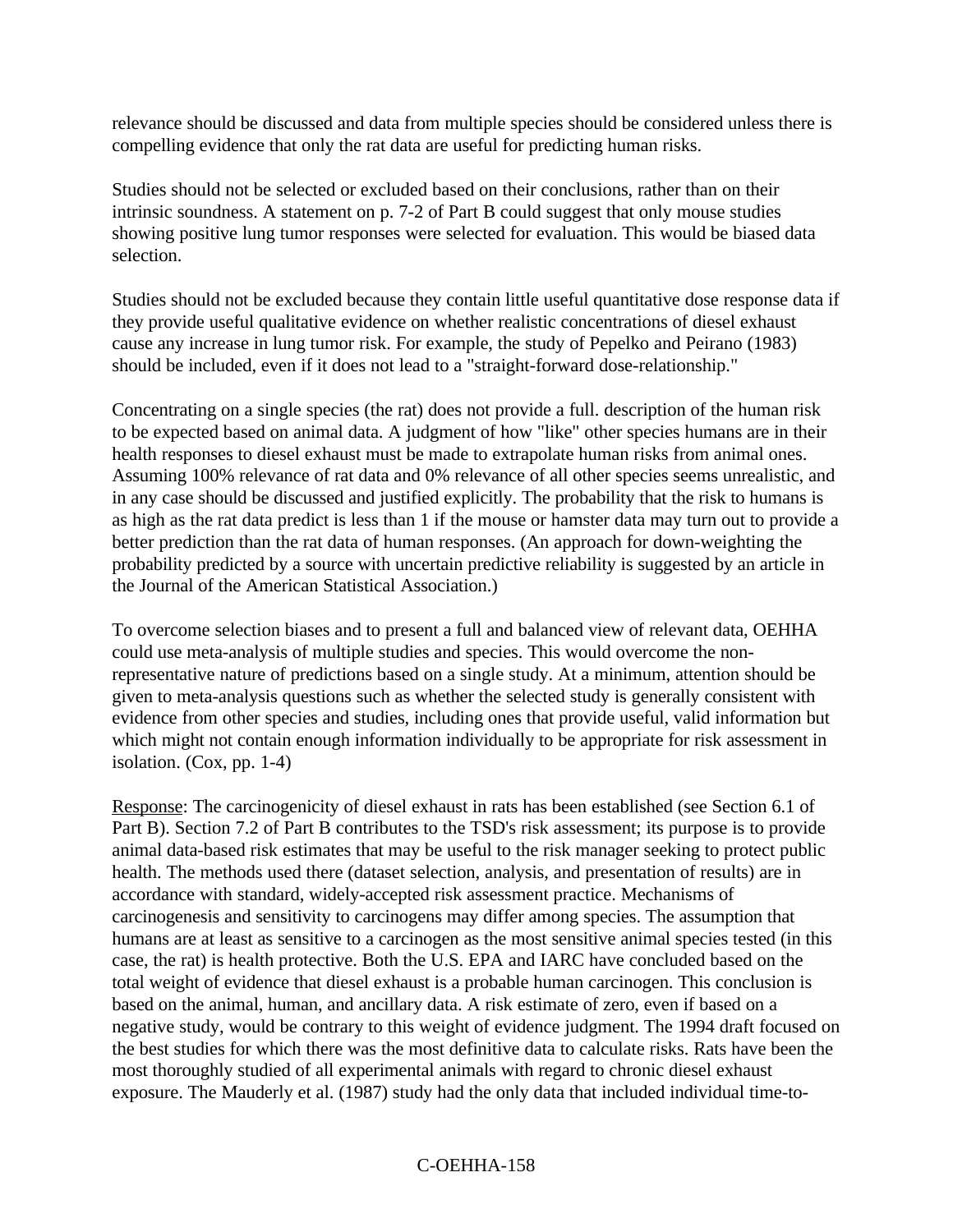tumor formation for a full lifespan. This study therefore was selected as the most appropriate animal study for use in risk estimation on the basis of its "intrinsic soundness." The current draft TSD includes analyses for all the data on rats that had sufficient exposure and more than one exposed group of animals; so the resulting range of risks should give a fair picture of the expected range of upper confidence limits (UCLs) for unit risk in such rats.

Hamsters have not developed tumors in response to diesel exhaust, yet hamsters treated with diethylnitrosamine or benzo[a]pyrene (but not exposed to diesel exhaust) unexpectedly showed only low incidences of respiratory tract tumors (Heinrich et al., 1986). Low pulmonary sensitivity to genotoxic carcinogens could potentially account for the lack of carcinogenic response to diesel exhaust in hamsters. Although investigators have conducted three studies of diesel exhaust inhalation and lung cancer in hamsters (these are described in the TSD), OEHHA staff do not generally consider the hamster to be a useful model for qualitative or quantitative risk assessment of potential human lung carcinogens. In reporting their negative findings with diesel exhaust, Heinrich et al. (1986) pointed out that "contrary to the rat," hamsters have "failed to develop lung tumors ... after inhalation of high concentrations of pure BaP (benzo(a)pyrene] or even cigarette smoke, a well known human carcinogen." Ten years later, the International Agency for Research on Cancer (1996) specifically addressed the relative strengths and weaknesses of the hamster model for different tumor types. IARC, too, noted that there have been no reports of lung tumor development in hamsters due to inhalation of benzo(a)pyrene or cigarette smoke. IARC stated that even with radionuclides it is difficult to induce lung tumors in hamsters, except with intratracheal instillation of polonium-210. Nickel and silica were both negative in hamsters upon inhalation or instillation. Instillations of glass fibers and asbestos have yielded mixed results. The insensitivity of the model indicates that hamster data should not be considered valid predictors of human lung cancer risk. Thus the TSD does not present quantitative risk estimates based on the hamster data.

Data from mouse studies are limited in quantity, and have thus far been mixed with regard to determining carcinogenic potential of diesel exhaust.

The study by Pepelko and Peirano (1983), which examined a wide array of cancer and non-cancer effects, is discussed under non-cancer health effects (Chapter 4). The carcinogenic investigations in hamsters were hampered by a epidemic that greatly reduced the number of survivors. The mice were exposed for only 15 months, rather than a full lifetime. For these reasons, the equivocal results of this study are not emphasized in the TSD.

A "meta-analysis" of the animal studies might provide an interesting quantitative picture of the overall risk to rodents. If such a study were available and of high quality, it would be discussed in the document as a supplement to the present approach of the document to discuss the results of the laboratory studies and their implications. The OEHHA staff's view is that the present approach is adequate, in part because the risk estimate range is based only partly on the animal studies and because the results from the animal studies underpredict the results from the human studies.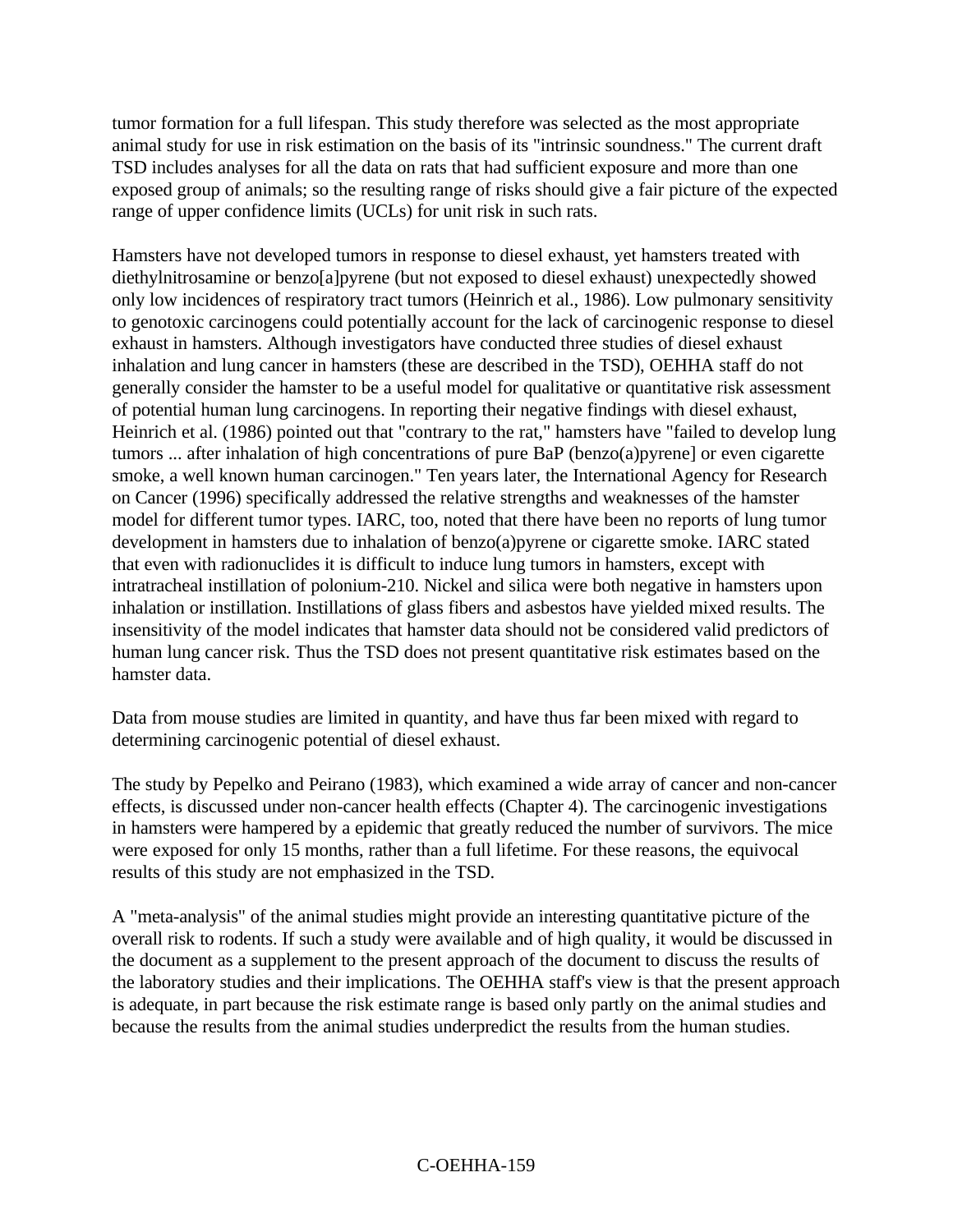6. Comment summary: Both the animal and the human risk models selected by OEHHA use dose metrics that have not been validated or critically evaluated as predictors of risk. Independent of the statistical risk model used, extrapolations of low-dose risks based on these dose metrics are speculative and tend to over-estimate the true risks at low doses if overwhelming of lung clearance capacity plays a key role in the causation of lung tumors by diesel exhaust.

The draft risk assessment assumes that equal cumulative exposures (measured either as ppmweeks of exposure or as mg-weeks of elemental carbon in the lungs) create equal risks in rats, independent of how the total amount of exposure is allocated over time. This assumption is incorrect and will exaggerate the risks predicted at low doses if overwhelming of lung clearance capacity is an important part of the mechanism of diesel exhaust-induced carcinogenesis. Data are consistent with the hypothesis that overwhelming occurs at high concentrations.

The lung clearance model used to calculate lung burden assumes linear kinetics. This assumption is not warranted without further discussion, especially if overburdening of the lung with particulate matter at high, long-sustained concentrations (a nonlinear phenomenon) is a key mechanism in the etiology of rat lung tumors in the Mauderly et al. experiments. Thus, "dosimetric equivalencies" calculated by OEHHA are conjectures based on an unvalidated twocompartment model that is probably incorrect.

The validity of the selected dose metrics should be tested and critically assessed. Meta-analysis of past studies or new stop-exposure experiments and cell proliferation assays could help assess the validity of the selected dose metrics. As an interim measure, biomathematical models of saturation of normal lung clearance might suggest more predictive dose metrics. (Cox, p. 4)

Response: The TSD's assumption of cumulative exposure in ppm-weeks as a dose metric in the TSD is plausible and quite customary in risk models for animals and humans. The assumption of cumulative exposure to lung burden in mg-weeks as a dose metric is not customary but is plausible given the data from the Mauderly et al. (1987) study that show an overload effect on lung clearance and a sharp rise in cancer incidence with the rise in lung burden with increasing duration of exposure. The comment does not state the basis for the claim that an overload of lung clearance capacity invalidates the use of these dose metrics, which progressively increase with duration of exposure. The comment does not suggest an alternative dose metric that could be evaluated for its validity.

The lung clearance model for the rat studies is linear, as the comment notes, and is therefore valid only in the linear range of the relationship of risk to cumulative exposure. So, as the revised text of Section 7.2 now emphasizes, this model is used only to make the conversion from risk per lung burden to risk per atmospheric concentration of 1  $\mu$ g/m<sup>3</sup>, and at this low concentration it is quite valid.

The comment does not explain how a "meta-analysis" would help to test the choice of dose metric. As to the suggestion to use "biomathematical models of saturation of normal lung clearance," each model still needs to specify the dose metric that is being predicted and does not say how that is to be done differently. The approach in the TSD is to use actual measurements of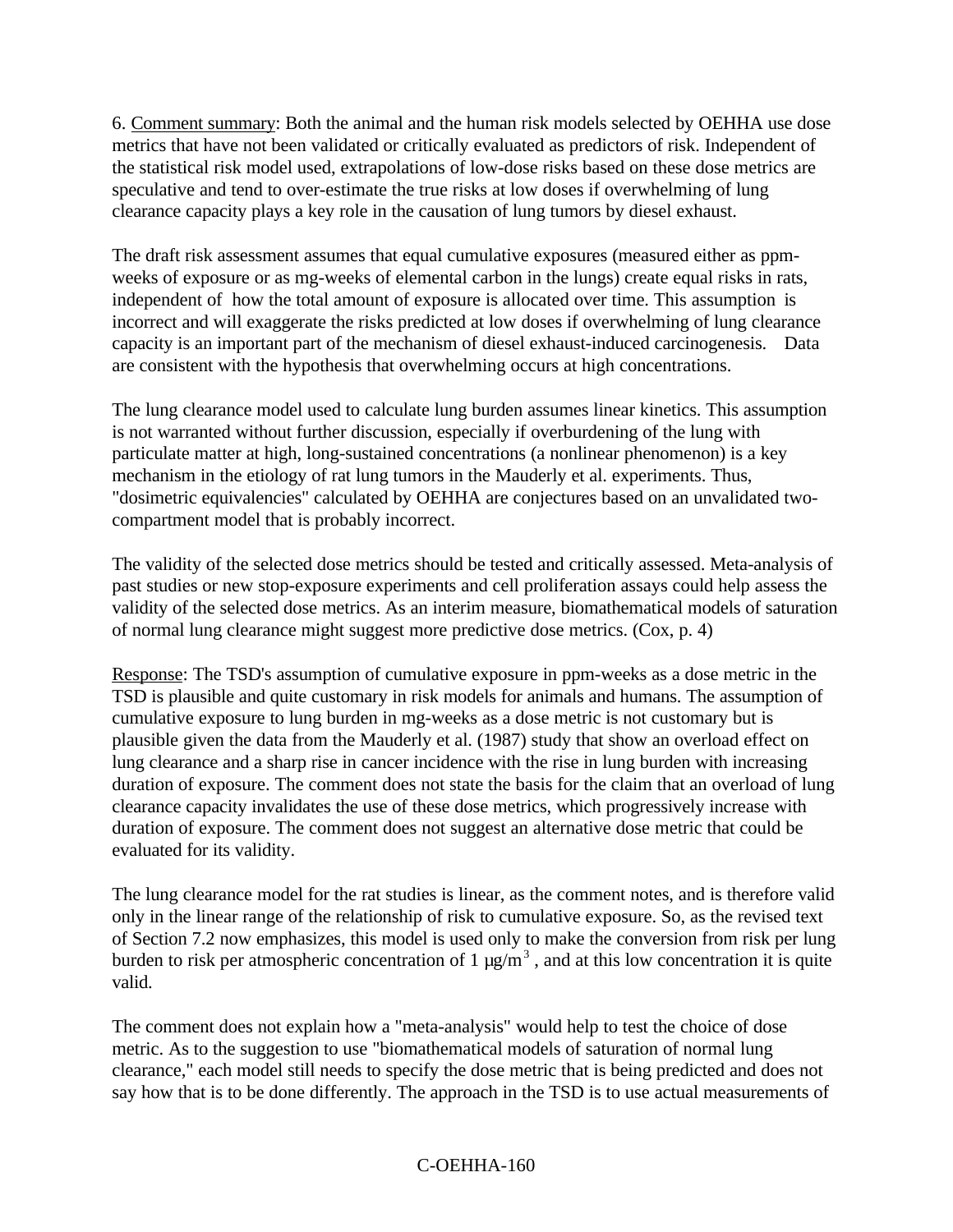lung burden, thus avoiding lung burden modeling except in one of the final steps (converting the risk per lung burden to risk per atmospheric concentration at low values of concentration).

7. Comment summary: The statistical models selected to analyze the rat data have not been validated. They contain simplifications and approximations that may make them inapplicable to the rat data. They do not account for potentially relevant biological effects (such as overwhelming of the lung's clearance capacity, which OEHHA's pharmacokinetics model assumes does not occur despite evidence to the contrary) and cell proliferation caused by damage to lung tissue from diesel particulates. These omissions tend to bias model-based low-dose risk estimates upward. The draft selects two parametric families of dose-response models for the rat data. Neither model form is known to describe the diesel exhaust dose-response relation for rat lung tumors. Neither family of models considers pharmacokinetics or cell proliferation triggered by tissue damage or cytotoxicity. If these factors are important, then it seems unlikely that the administered dose-response relation will have one of the two selected forms.

The draft suggests that the Moolgavkar model "takes cell proliferation into account" in a way that is relevant for diesel exhaust-induced lung tumorigenesis. This is not true. The selected Moolgavkar model form does not model compensating cell proliferation or regenerative hyperplasia following cell injury in the lung. Yet, these pharmacodynamic processes may drive diesel exhaust carcinogenesis. Modulating the Moolgavkar model's parameters over time to represent pharmacodynamics associated with exposure to diesel exhaust requires a separate biomathematical model. The exponential time function in the approximate Moolgavkar model should not be expected to describe the cell proliferation involved in diesel exhaust tumorigenesis.

Both selected model forms are based on approximations that treat tumors as rare events. Errors created by this approximation should be quantified, since the rat tumor incidence rates exceed 10%. Preliminary calculations using nonlinear regression to fit both exact and approximate multistage models to the Mauderly et al. data indicate that the approximate model gives risk estimates that are more than twice as great as those from the exact model for most (but not all) dose levels.

Neither model accounts for age-specific transition rates and size of the initiated population when dosing begins. Human and rat median ages at death are assumed to be comparable, but ages at the start of dosing have not been equated across species. The age-specific form of the multistage model has not been used.

OEHHA's risk predictions contain unquantified errors and biases due to the selection of specific model forms without considering a full set of alternatives. The descriptive adequacy of each selected model form could be tested, e.g., by embedding it in a wider set of models and carrying out an analysis of deviance, but this has not been done. Uncertainty about model form has also not been considered in preparing the "95% UCLs" in the report, which therefore do not indicate (and may significantly understate) the true range of uncertainty about risks. Computer-intensive techniques such as model averaging could be used to reduce model selection biases and to improve the predictive ability of OEHHA's risk models.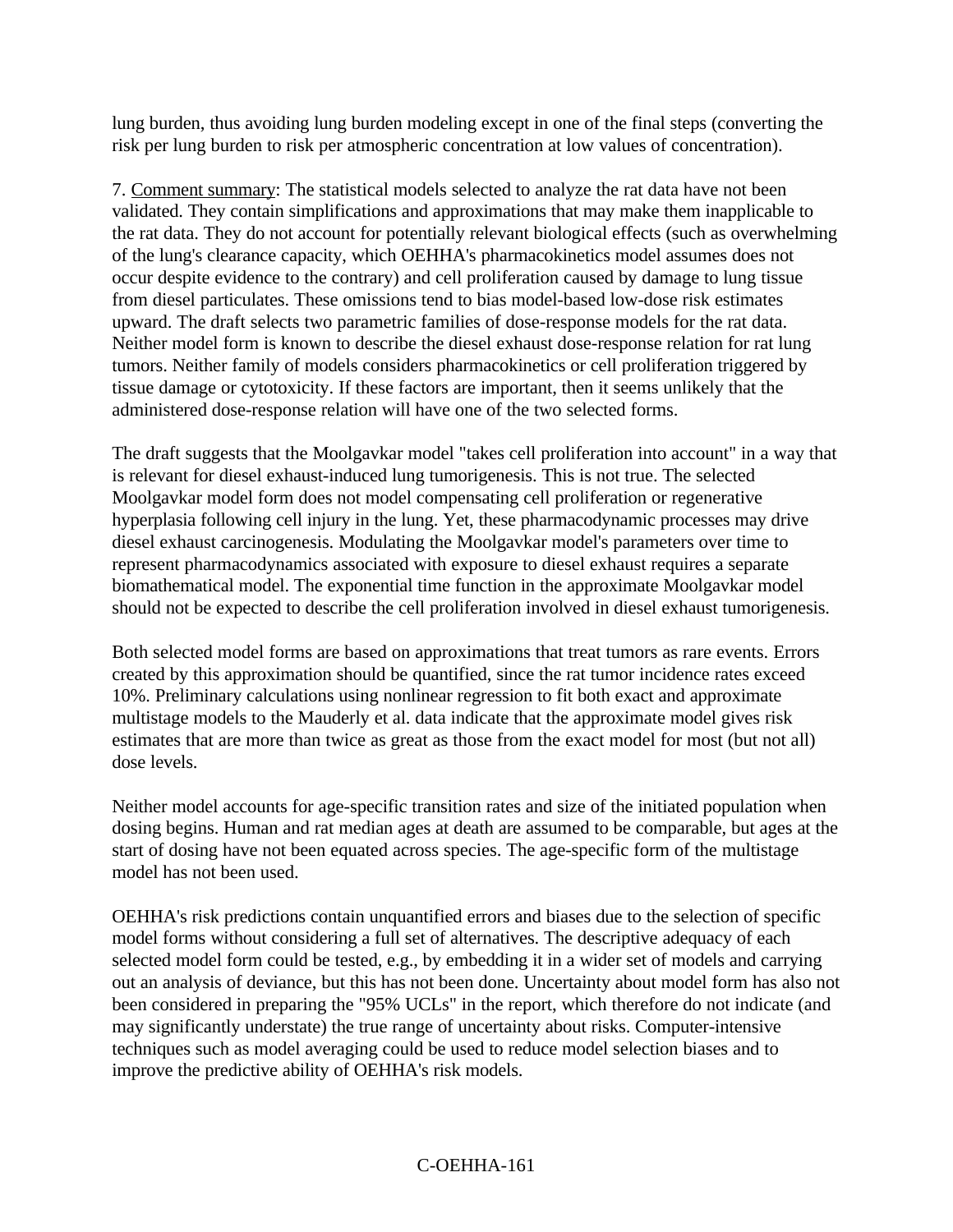Some rat tumors exhibit nonlinear, threshold-like dose-response behavior for some chemical carcinogens. It is also known that specific mechanisms of rat carcinogenesis at these sites do not apply to humans, e.g., due to anatomical, metabolic, and other physiological differences. These biological lessons suggest that empirical validation must be performed before applying simple risk models to rat tumor data and expecting (or betting policy decisions on the assumption) that the results usefully predict human health risks. The models selected by OEHHA have not been empirically validated.

The selected model forms are too restrictive to guarantee that the best-fitting member of each family provides a useful approximation to the true dose-response curve. By contrast, some recent statistical techniques use "generalized representations" to guarantee that the best-fitting model in a class will be close to the true model when sufficiently many data points are given. The selected model forms do not have this property. In the absence of empirical validation, statistical hypothesis testing, or specific biomathematical modeling of the pharmacodynamics appropriate for diesel exhaust induction of rat lung tumors, it is plausible that the true dose-response relation may fall significantly outside the two classes considered. This is consistent with the TSD's observation that the maximum likelihood member of each class has a latency period of zero for development of a detectable tumor, which is biologically unrealistic. (Cox, pp. 4-7)

Response: As pointed out in Section 7.2 of the 1994 draft TSD, the risk models used for the rat data of Mauderly (1987) are standard models from the TOX\_RISK computer program. The comment does not specify the kind of validation that would make them acceptable to the commenter. An "empirical validation" of the modeling results would entail the use of animal studies on an extremely large scale in order to detect low incidences of tumors. Typically, risk models are not validated empirically this way for practical reasons. Incurring the costs of such a large test would be of questionable utility.

The statistical models selected contain simplifications and approximations but are the most applicable to the rat data of available models. The models provided an adequate fit of the data, as shown in Table 7.4 of the revised TSD. Pharmacokinetic modeling to describe effects such as clearance capacity on lung burden is not needed because actual lung burden is used. The Weibull model does not specifically take into account cell proliferation as such, but the Moolgavkar model did take into account very approximately a relevant aspect of cell proliferation, an aspect that is dependent on cumulative exposure and allows for a potential threshold but found that none was present. Although this approach does not specifically include the effect of tissue damage or cytotoxicity, the dose dependence of the general cell proliferation effect may be expected to approximate the specific effect of the damage. The comment does not say why the exponential time function in the approximated Moolgavkar model would be inapplicable. These considerations counter the possibility that "omissions" may bias low-dose risk estimates upward.

A 10% tumor rate does suggest that the approximate Moolgavkar model used in the TSD on the assumption of tumors being rare events may not give precise results. Thus, the comment's suggestion that the TSD's predictions may be twice as high as predictions given by the more exact form of model indicates that the exact form of the model would be needed if that calculation were the determining calculation for unit risks. Specific data on cell proliferation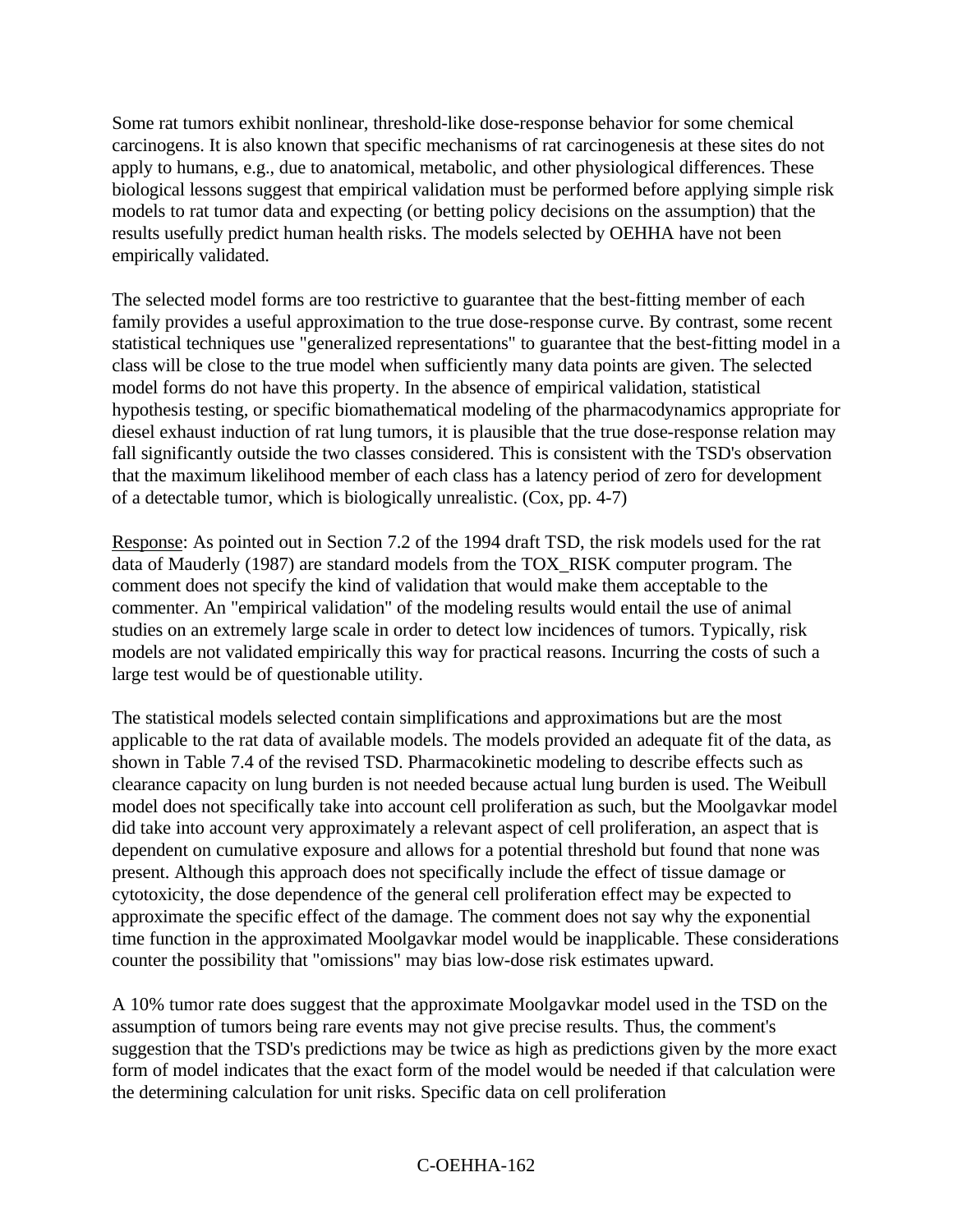rates would generally be important in the effective use of the exact model. However, the absence of such data does not suggest that the bias is upward. When cell proliferation data were incorporated in the Toxic Air Contaminant Program TSD for formaldehyde, the risk estimate generally increased, thus suggesting that a bias due to omitting the proliferation effect was downward.

Use of the age-specific form of the multistage model (Crump and Howe, 1984) might also improve the accuracy of the calculation. A computer program for such a model in the highly nonlinear case of the Mauderly et al. (1987) rats does not appear to be available. The idea of embedding each model used in a wider set of models has the potential to provide a quantitative description of uncertainty about the choices of model. The approach of the TSD provides a more qualitative description of these uncertainties. As in the previous paragraphs, the limited result is taken to suffice for modeling these data.

The comment does not document the assertion that some rat tumors exhibit nonlinear, thresholdlike dose-response behavior for some chemical carcinogens nor that specific mechanisms of rat carcinogenesis at these sites do not apply to humans, e.g., due to anatomical, metabolic, and other physiological differences. Further, the comment does not explain what is meant by an empirical validation that must be performed before applying results to humans. The kind of mechanistic studies that would be useful to support the critical extrapolation from rats to humans are simply not available and are difficult to do.

The comment does not specify how generalized representations could be used to incorporate the best mechanistic information about carcinogenesis to develop estimates of risk. The use of such models would be a departure from established practices in risk assessment.

With regard to latency, the four different analyses of the Mauderly et al. (1987) data did give the results of zero latent period, within the precision of bioassay data. The definition of latency in these models is the time between carcinogenesis and detection of the tumor. For this definition, there is no biological implausibility because the actual latency could have been a few months, a time that might not have been detectable with this bioassay and analysis.

OEHHA staff believe that the selected model forms provide useful approximations to the true dose-response curve. Furthermore, we are not aware of other available models with more existing validation for this specific effect than the standard models selected.

8. Comment summary: The maximum-likelihood parameter estimation methods used to fit the selected statistical risk models to rat data contain limitations that have not been discussed by OEHHA. They do not fairly represent the full range of plausible parameter values and risk estimates based on the data.

Within each of the two model families it considers (Weibull multistage and simplified Moolgavkar), OEHHA's risk assessment selects the one specific model that appears to be most consistent with the data, in that no other model in the same family would ascribe a higher likelihood to the observed data. The estimated low-dose slope and upper confidence limit are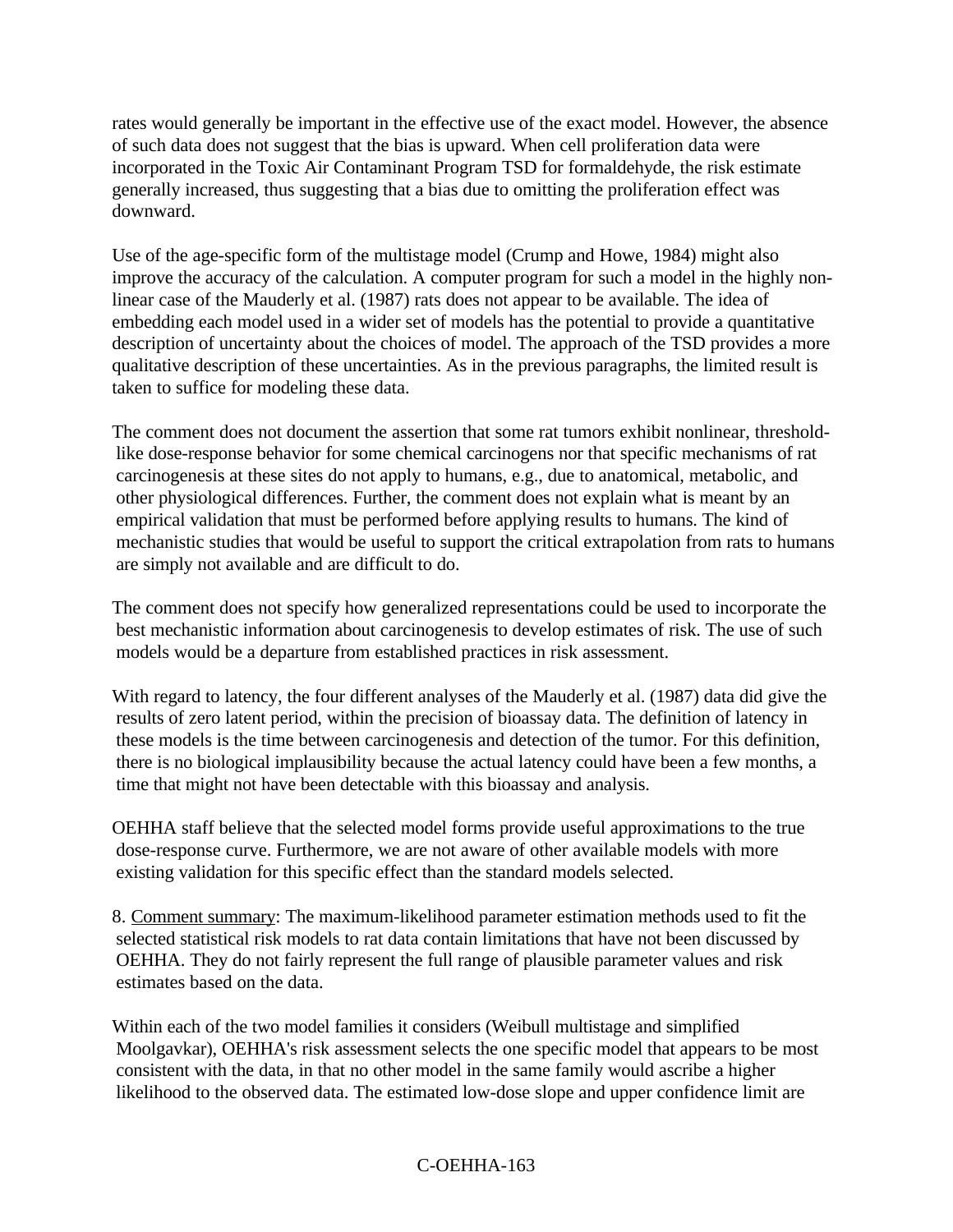based on this "maximum-likelihood" model. Choosing one model in a family and ignoring the rest - even those that provide equally or almost equally high likelihoods for the data - fails to give a complete picture of the plausible range of risks. For example, the most probable model (obtained by conditioning prior information on the observed data) in general differs from the maximumlikelihood model. Its predictions are ignored when only the maximum-likelihood model is considered.

The maximum-likelihood model may give quantitatively inaccurate risk estimates, especially if several distinct curves in the same model family provide essentially equally good fits to the observed data but different risk predictions outside the observed range. For example, fitting different quantal multistage models to the Mauderly et al. data on p. 7-25 of Part B via nonlinear least squares regression shows that three specific models fit the data approximately equally well. All three explain approximately 99.9% of the variance in the data points. Their values (-0.002, 0.0044, 0) for q, may all be about equally plausible, with the single "best" value (using the minimum mean squared error criterion) being 0. (Negative values of  $q_1$  are allowed since cytotoxic effects that reduce the average number of cells at risk of malignant transformation cannot be excluded.) For comparison, the MLE estimate of described in footnote f, page 7-27 of OEHHA's draft report may be calculated to be 0.0035, well within this range of values.

Choosing  $q_i = 0$  as the only value to consider and calculating 95% UCLs for the other coefficients would clearly not represent the full range of plausible risk models and would yield a misleadingly narrow range of risk predictions. Yet this is analogous to OEHHA's procedure, except that quantal data and the minimum mean squared error (MSE) criterion have been used to fit parameter values instead of time-to-tumor data (not provided in detail in the draft report) and the maximum likelihood (MLE) criterion. None of several model forms provides a fit that is so much better than the others as to justify disregarding them. By restricting attention to the subset of models with q2 0 and q,  $>$  0 and ignoring essentially equally plausible models with q, = 0 and q<sub>2</sub>  $>$ 0 (or with q,  $< 0$  and  $q_2 > 0$ ) OEHHA's draft report may have focused on an inappropriately narrow (and artificially high) range of values for  $q<sub>l</sub>$ . (Cox, pp. 7-8)

Response: Although the maximum-likelihood estimate (MLE) plays an essential role in determining the 95% UCL of the unit risk, it is the UCL that is the health protective result of the risk calculation. The comment's idea of presenting a fuller account of the parameter variation possible with only slightly lower values of the likelihood function would give a more mathematically complete result but would unnecessarily complicate the TSD's presentation. For the TSD's purposes, it is fair to follow standard risk assessment practice and focus on the likely case of low-dose linearity, for which the present approach gives an estimate for 95% UCL. In this standard context, there is no need to explore hypotheses that are squared or cubic in exposure, rather than linear.

The presentation of 95% upper confidence limits (UCLs) for unit risks, as in the TSD, represents standard practice for cancer risk assessments. In addition the current draft of the TSD gives the maximum likelihood estimate (MLE) referred to in the comment. The size of the upper portion of the confidence interval, the difference between the 95% confidence limits and the MLE, gives an indication of the uncertainty of the cancer potency estimate. In some cases, the MLE is unstable.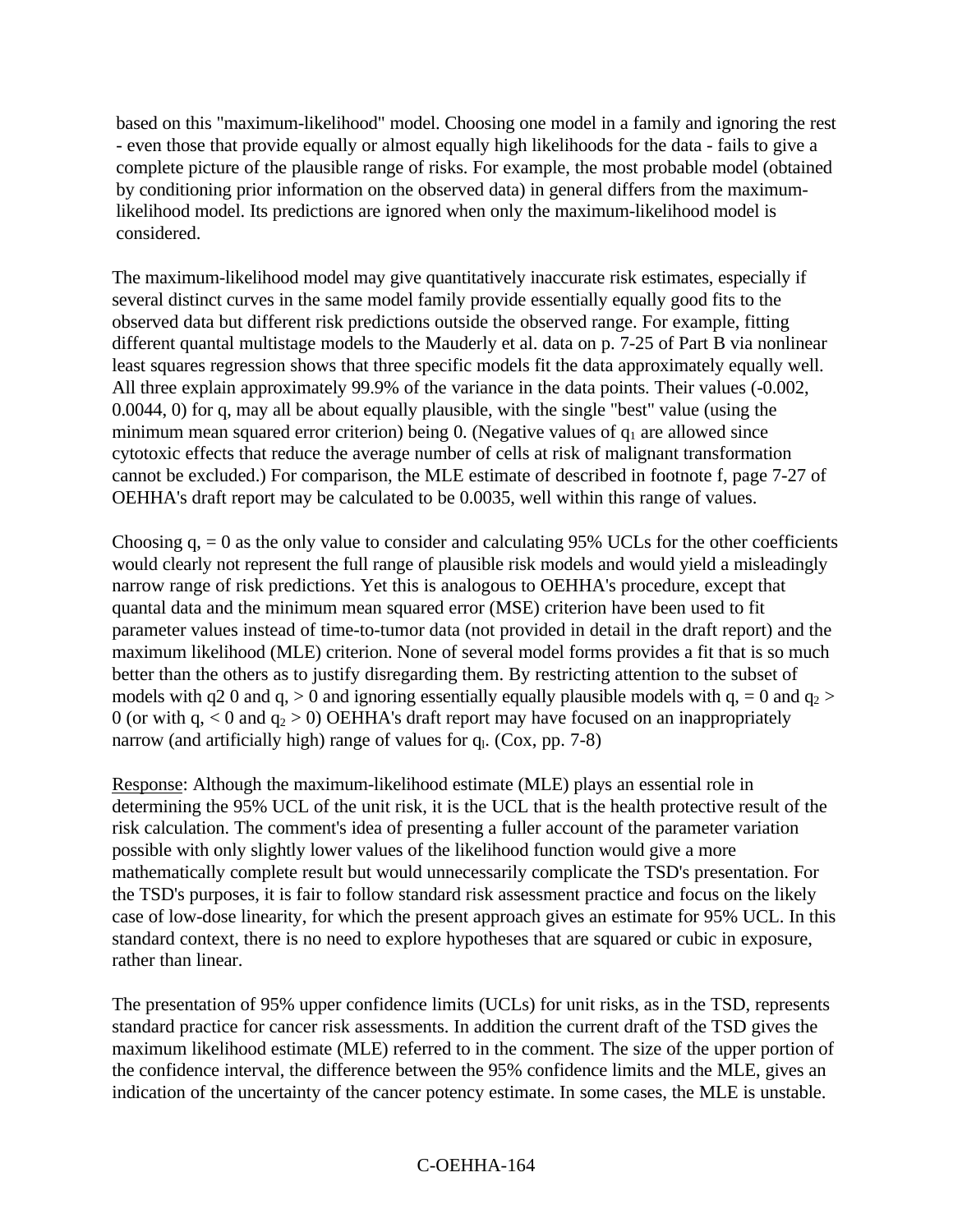In those cases, the expectation value of the distribution can be a useful descriptor to provide for the central tendency of the estimate of unit risk. Including negative values in this distribution, as the comment suggests, would not alter the expectation value and does not sound useful, because the probability that diesel exhaust reduces the cancer risk of an exposed population is a proposition that may be assumed to have negligible probability. -The idea of assuming the unit risk equals zero or less and determining an MLE value for the coefficient that is quadratic in cumulative exposure may be mathematically complete, but is currently outside the realm of practicality.

9. Comment summary: It is not clear why the  $q_1^*$  value reported in Table 7-2 of Part B is smaller than 0.0035, the MLE value calculated from footnote f. (Cox, p. 8)

Response: The MLE value calculated from footnote f is actually

 $4.8 \times 2.97 \times 10^{-14} \times 131.7^{5.377} = 0.0356 \text{ (mg/m}^3)^{-1} = 0.0000356 \text{ (µg/m}^3)^{-1}$ 

not 0.0035, as stated in the comment. The value of the UCL,  $q_1^*$ , was given in Table 7.2 of the 1994 draft TSD as 3.2 x 10<sup>-5</sup>, the units of which were meant to be stated as  $(\mu g/m^3)^{-1}$  though the table appears to label the units as  $(mg/m<sup>3</sup>)<sup>-1</sup>$ . To obtain the lifetime UCL value, footnote d specifies multiplying by an intermittency factor of 4.8, as in the above equation for the MLE. The resulting value of UCL is 1.5 x  $10^{-4}$  ( $\mu$ g/m<sup>3</sup>)<sup>-1</sup>, about 4 times greater than the above MLE value of  $3.6 \times 10^{-5}$ , in the same units.

10. Comment summary: The maximum-likelihood methods used to quantify uncertainties and confidence bounds on the parameters do not adequately represent the true uncertainties in the analysis. The methods referred to in the OEHHA risk assessment have limitations which are not discussed there. The upper confidence limits (UCLs) are based on an asymptotic result that has poor convergence properties for many real data sets. Its accuracy for the Mauderly et al. data set is unknown. It may not apply to the Weibull multistage model with non-negative coefficients (since the underlying necessary conditions for convergence have not been shown to hold). In practice, this approach does not provide a good approximation of the distribution observed for small bioassays when Monte Carlo simulation is used. Thus, even if the underlying models were known to be correct, the 95% UCLs reported by OEHHA are probably inaccurate. To obtain accurate confidence limits, computationally intensive methods such as Monte Carlo simulation should be used. The numbers presented in the TSD as 95% UCLs differ by unknown amounts from the correct 95% UCLs.

The estimated UCLs are implicitly based on the (false) assumption that the selected model form is known to be correct. If several different model forms are considered, then the assumptions needed to obtain the asymptotic UCL estimates may not hold. Thus, when model uncertainty is taken into account, the claimed 95% UCLs lack theoretical justification even as asymptotic approximations. To the extent that they ignore other plausible models that give lower risk estimates, they might well correspond to bounds that have a 99% or greater Bayesian probability of exceeding the true values.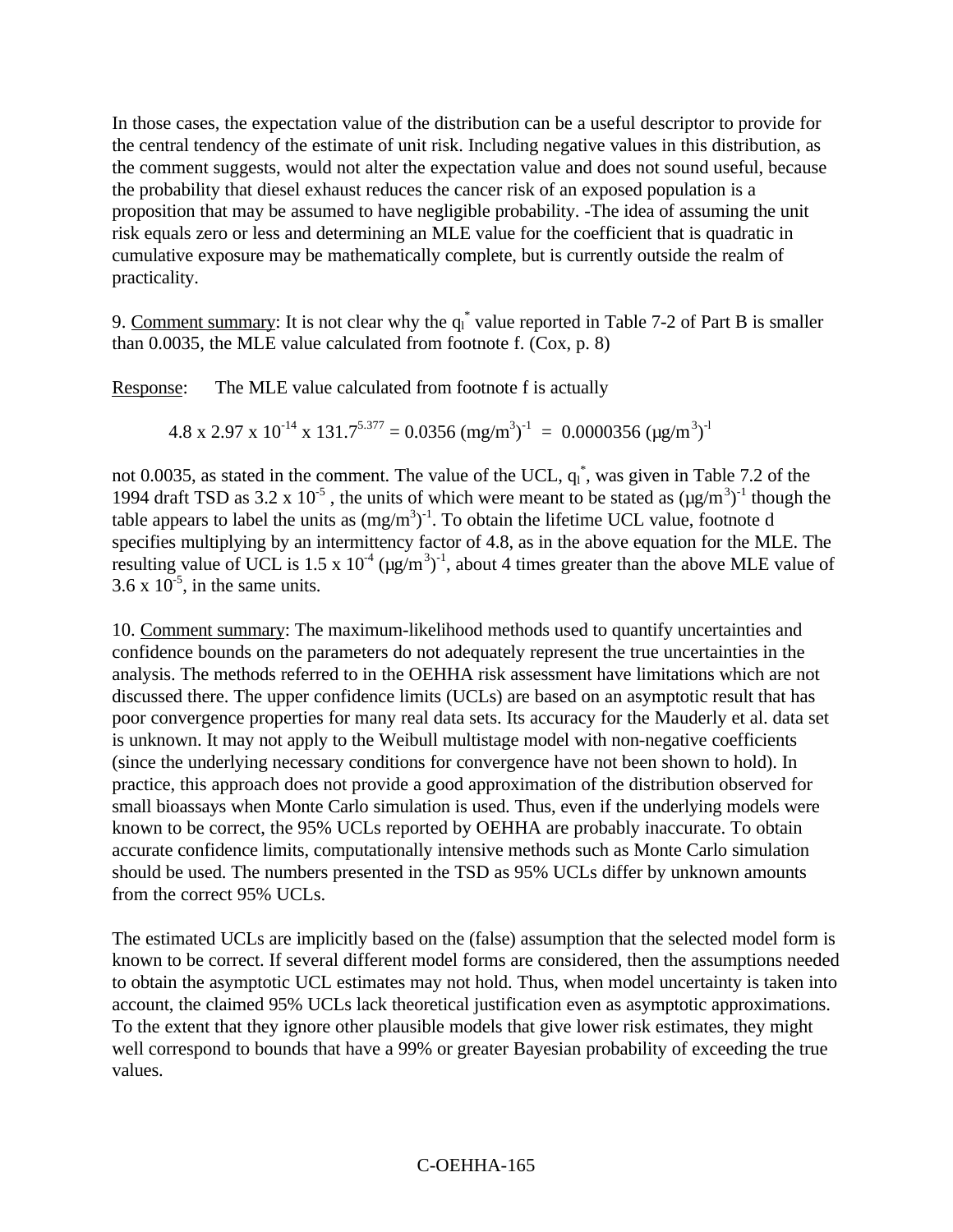Regarding a statement on page 7-4 of the draft risk assessment, the hypothesis that presence of lung tumors does not affect the hazard rate for mortality should be formally tested before it is used. More generally, the most appropriate techniques for analyzing the Mauderly et al. rat data are the methods of censored survival data analysis, with interim deaths and sacrifices being treated as censoring events. These appropriate models and methods (e.g., quasi-likelihood methods) have not been used. (Cox, pp. 8-9)

Response: In support of the assertion that the standard asymptotic approximation used to obtain the UCLs in the TSD may be inaccurate, the comment cites an article by Poitier and Hoel (1983). That article points out that large errors can be made in characterizing the UCL if the wrong rigid model is chosen. However, if a flexible model is used, and in that article a flexible (linearquadratic) model is used, then the largest discrepancy given between the asymptotic approximation and the Monte Carlo simulation was an underestimate of the UCL by a ratio of approximately  $10^{-28} / 10^{-53} = 1.8$ . That example was for only 150 animals, and the article points out that the discrepancy is less for more animals. Mauderly et al. used approximately 900 animals, thus tending to reduce such discrepancy. The revised TSD mentions this source of uncertainty.

By its nature, risk assessment involves uncertainties. "Model uncertainty". was once treated by quoting results from a wide range of model types, many of which were considered improbable. The results did not appear useful and this approach has not appeared in recent risk assessments by Cal/EPA or U.S. EPA. Instead it has been found most useful to use the linearized multistage model as the basic model for animal data and to incorporate other data-driven models in the analysis. That is the approach used in this TSD. The models used in the TSD involve different sets of assumptions, yet yield quite similar results. However, it is unreasonable to assume that any risk assessment model is exactly accurate. The models used in the TSD are the most plausible available. They are both generally accepted and widely used. Although the models may not be known to be correct, the UCLs presented are correct for the models. Section 7.2 has been revised to add that other models that fit the data about as well could give very different results, and that these models are not considered to be as plausible as the models used.

No distinction between incidental and fatal tumors is actually made in the TOX\_RISK program. The following sentence has been added immediately preceding the sentence referred to on page 7- 4 of the 1994 TSD, to make clear that a survival analysis was performed: "The form of the likelihood function for the survival analysis takes account of time of death with lung tumor as well as censoring of such observations due to any deaths in which lung tumors were not detected."

11. Comment summary: The linear relative risk model selected to analyze the human data is not valid. It contains inappropriate assumptions and restrictions and ignores errors in estimated doses for individuals that bias its risk estimates upward and invalidate its numerical conclusions.

The TSD uses a linear relative risk model to relate the relative risk of lung tumors in humans to cumulative exposure to diesel exhaust. This model produces predicted response probabilities greater than 1 at sufficiently high doses. Perhaps recognizing this limitation, the risk assessment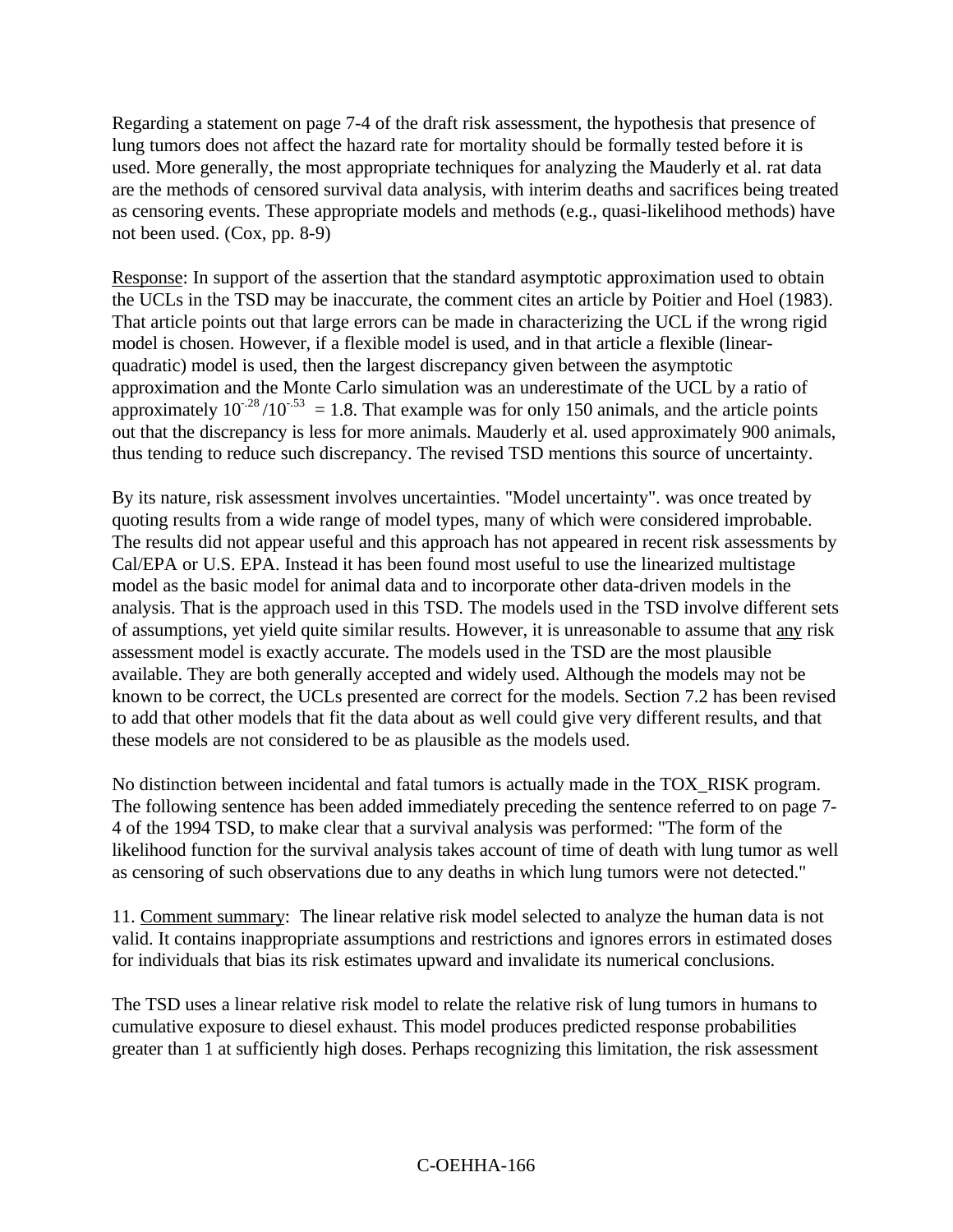"assumes that each of these linear models (actually, the same model with different dose metrics) is adequate at the occupational atmospheric concentrations which are well below those at which tumors are elevated in the rat bioassays." (Part B, page 7-13). An approach with greater potential biological justification is to assume a linear proportional hazards model of a particular form. Since the two models converge at sufficiently small values of the independent variable (dose), the OEHHA human model is an approximation to the linear proportional hazards model. Since the TSD uses a multistage model to extrapolate human risks from rat data, it would be more consistent to fit a multistage model to the human data rather than to arbitrarily assume a linear relative risk model, which is a special case of the multistage model.

OEHHA assumes that the slope of the relative risk model is constant, independent of dose. This hypothesis should be tested (e.g., by fitting a multistage polynomial model to the data and then testing whether the coefficients of terms of order greater than 1 differ significantly from 0). The regression residuals in Figure 7-6 (p. 7-42) suggest that the constant-slope assumption may be inappropriate for the Garshick data. Nonlinear relative risk models fit the data better.

Measurement errors have been omitted from the risk assessment model for humans. The linear relative risk assessment model is an incorrect model for the Garshick data, because estimates of dose were reconstructed from uncertain approximations (not shown in this model). A more realistic model (the commenter suggests one) would incorporate the error in estimated exposure.

OEHHA's estimate of the slope of the relative risk curve is biased upwards by failure to use an appropriate errors-in-variables model, which shifts the conditional frequency distribution of exposures among workers who develop tumors compared to the conditional distribution of exposures among workers who do not develop tumors (assuming that exposure and risk are positively associated). Ignoring measurement error ignores this shift, thus biasing risk estimates upward. In any group of workers having identical estimated exposures, tumors are more likely to occur among those workers whose true exposures are higher than the estimated level than among workers whose true exposures are lower than the estimated level. (At zero exposure, however, there may be no room for estimation error, in which case no bias occurs.) In summary, the validity of the human risk estimates based on the Garshick et al. data has been compromised by OEHHA's failure to model errors in estimates of exposure. The consequences are: (a) The estimated slope of the dose-response curve is confounded with the variance of the exposure estimation error. Until this problem is corrected, the current risk estimates based on human data should not be used. (b) At all dose levels that increase risk, risk estimates will tend to be biased upward. The strength of the bias tends to increase with the variance (and thus probably also with the level) of exposure.

Ignored measurement error alone can explain an apparently positive relation between exposure duration and risk. Workers who have been exposed for more years may accumulate larger variances of their true cumulative exposures around their estimated cumulative exposures. The high end of this distribution of true exposures will tend to contribute disproportionately many observed responses for the same level of estimated exposure. A positive association between duration of exposure to a constant average exposure level and estimated risk may be created (or explained) by the increase in error variance of estimated exposure as exposure duration increases.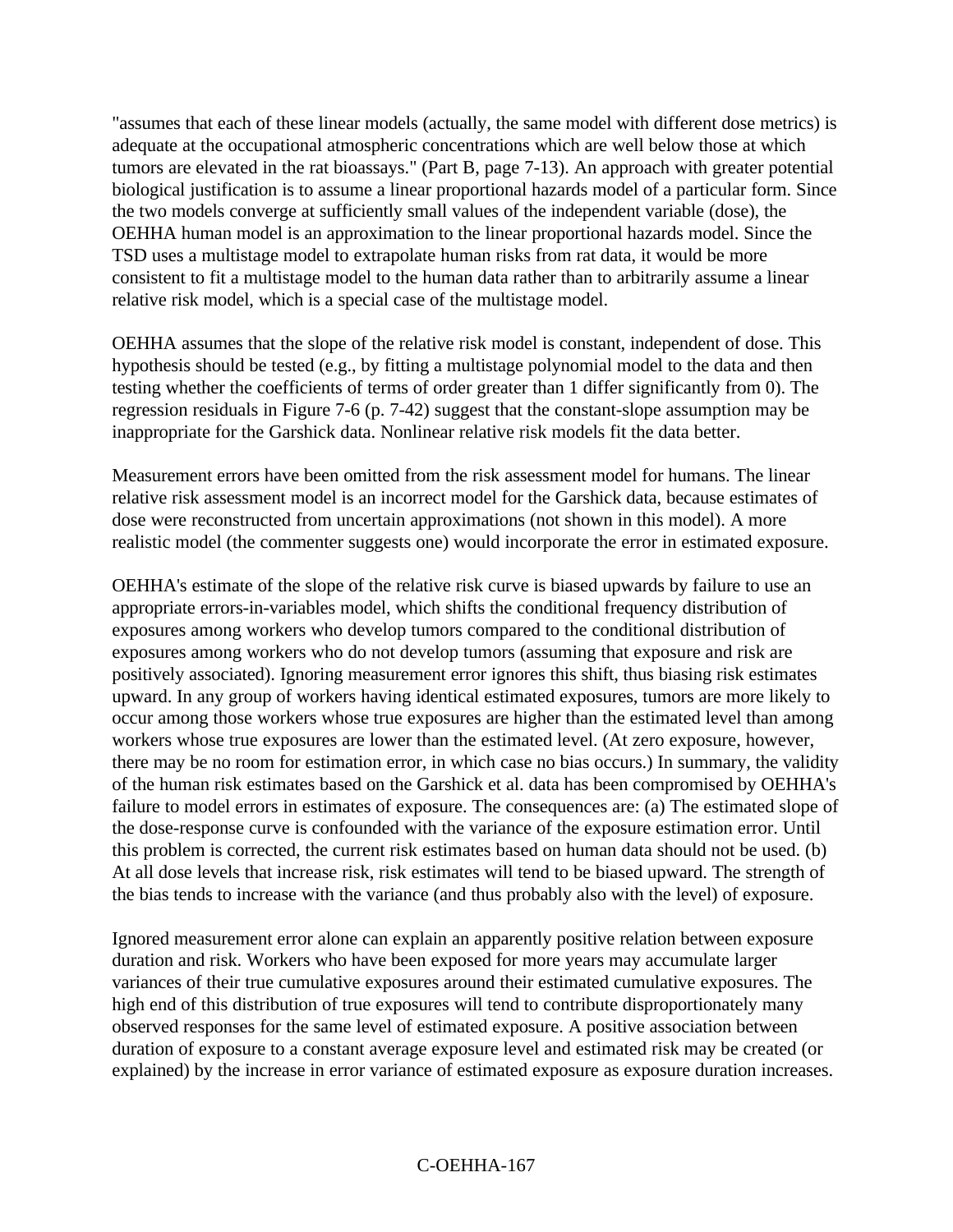Failure to correct risk estimates for this phenomenon creates unquantified biases in OEHHA's risk estimates.

OEHHA has ignored interindividual heterogeneity in dose-response functions in specifying its selected (linear relative risk) model. Fitting a model with homogeneous parameters to the data when a mixture distribution model describes the real situation creates two problems: (1) The risk model will not give correct predictions on average. The observed response rates from any sensitive, early individual responders will be incorrectly attributed to the average individuals in the population. Thus, an unquantified portion of the estimated positive relation between exposure and response may be due to ignored heterogeneity. (2) The risk model will not predict the right thing. It attempts to quantify the risk at any dose level, rather than quantifying the population frequency distribution of individual risks at that dose level. Yet it is the change in the population frequency distribution of individual risks created by different risk management decisions that should be quantified to inform decision-makers about the probable health consequences of different decisions. The draft risk assessment could be made more valuable (and perhaps biases could be removed) by testing whether a mixture distribution model describes the Garshick data. (Cox, pp. 9-13)

Response: This response maintains that the linear relative risk model is valid for the purposes of this quantitative risk assessment. The assumptions and restrictions made for purposes of simplicity of analysis do not appear to result in any bias that would compromise the estimates made.

In regard to the need for the use of a proportional hazards model instead, the commenter has not provided an analysis based on the suggestions presented in the comment, but has indicated that using the suggested methods would make little difference in the dose range of concern. Two simple comparisons show that the linear relative risk model is a good approximation to the proportional hazards model in the range of the human data. In this range the predicted response probabilities are far less than 1. Both comparisons use a lifetime concentration of 100  $\mu$ g/m<sup>3</sup>, a very high value even for occupational exposure, in order to assess the fullest extent of any difference. The first comparison uses a unit risk of 3.00 x  $10^4$  (lifetime- $\mu$ g/m<sup>3</sup>)<sup>-1</sup>, the bottom of the range of human-based risk estimates. Using the relative risk model, direct multiplication of unit risk and concentration then gives a lifetime risk of  $3.00 \times 10^{-2}$ . Using the proportional hazards model, evaluation of the exponential gives 1 -  $\exp(-3.00 \times 10^2) = 2.96 \times 10^{-2}$ . The other comparison uses a unit risk of 2.00 x  $10^{-3}$ , the top of the range of human-based risk estimates. Here the relative risk model gives a gives a lifetime risk of 2.00 x  $10^{-1}$ , and the proportional hazards model gives  $1 - \exp(-2.00 \times 10^{-1}) = 1.81 \times 10^{-1}$ . The use of unit risk at the bottom of the range clearly results in a negligible difference while the use of the unit risk at the top of the range results in a difference (10%) that is not substantial in this context. Thus, as the comment goes on to point out, the OEHHA human model is a good approximation to the linear proportional hazards model and the OEHHA approach gives results that are similar to the commenter's preferred approach in the dose range of concern.

In regard to the assertion that it would be more consistent to fit a multistage model, the Garshick et al. study reports relative risks for only four categories of exposure duration. So it does not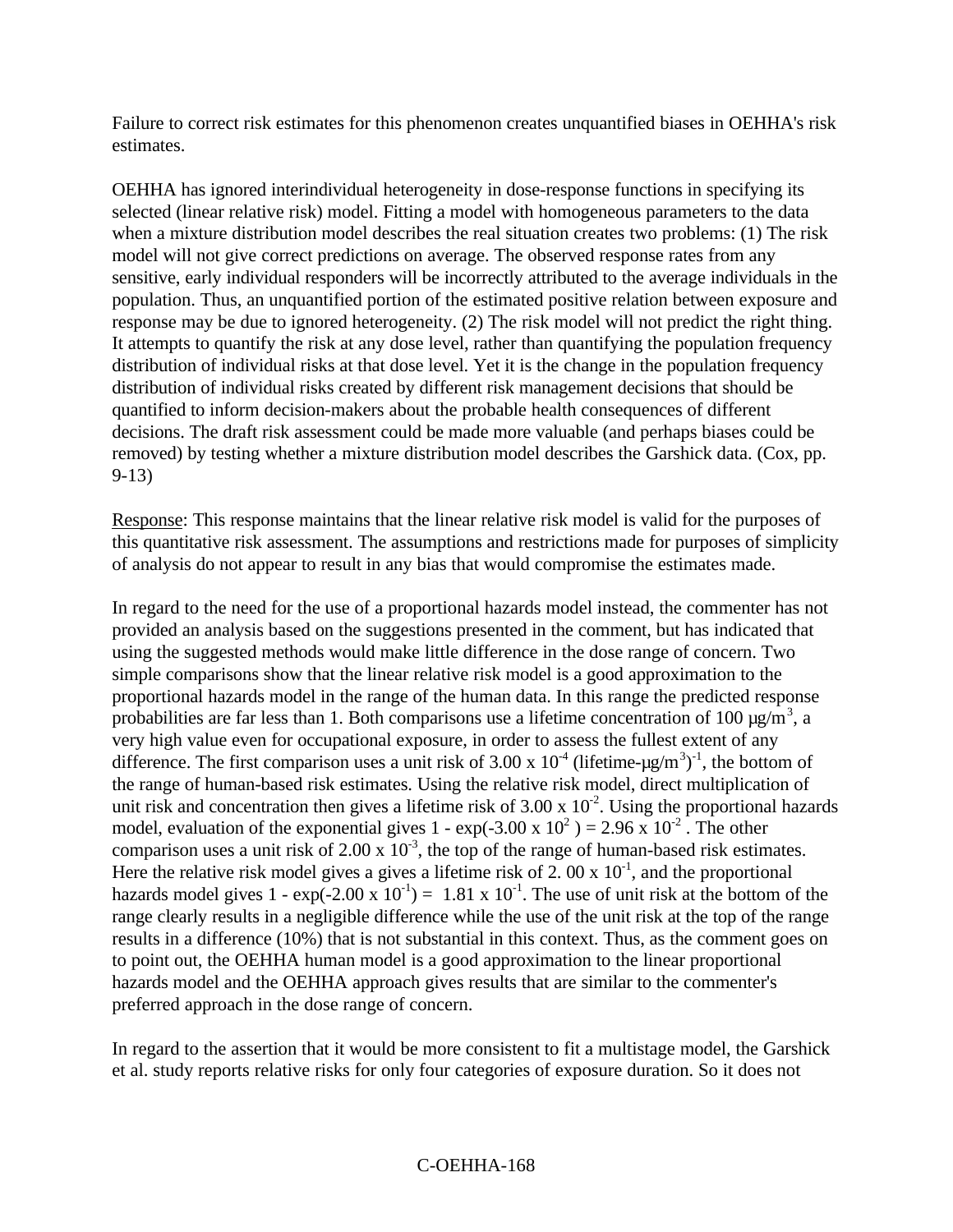seem to be prudent to estimate more than one coefficient to describe the trend. Even when estimating just two coefficients, the variance of the estimates becomes large, resulting in lack of statistical significance.

In regard to the TSD not considering errors in measurement, the comment offers and intuitive argument for upward bias but does not supply any calculation of what the magnitude of that effect might be. For the simple linear regression in the 1994 draft, an approximate estimate of the effect on the slope calculation is readily made. A standard text (such as that cited in the comment or W.L. Hayes, Statistics, 4th ed., Holt Reinhart and Winston, 1988, p. 583) derives a formula showing that the measurement errors bias the estimate of true slope downward via a factor of 1/(l + variance ratio). The variance ratio is of variance in measurement errors to the variance of the true measurements. If the measurement errors are simply considered to be uniformly distributed errors of the duration of exposure appearing in the linear regression, then this ratio is less than 1%. Considering the measurement errors to include the uncertainty and variability of exposure concentration and misclassification of exposure duration, the bias is unlikely to exceed 10%. Even in the simple case under discussion, it is not clear how the errors of categorizing the exposure variable should be characterized. A normal approximation to the categorized variables does not appear to be appropriate. The problem would lead to even more complexity in the analyses in the current draft TSD, analyses which start with the individual data. While the comment speaks of the estimated slope of the dose-response curve being confounded with the variance of the exposure estimation error, the comment does not characterize the magnitude of any likely effect. OEHHA staff, then, do not agree that the realism of the present approach needs to be improved or that something needs to be corrected before the current risk estimates based on human data can be used.

In regard to the analyses in the TSD not considering heterogeneity of the population, the comment is correct in pointing out that the present results for unit risk do not furnish information about differing sensitivities in the population. Such information could lead to more precise and even more accurate results. However, there are some drawbacks to the suggestion. The use of a mixture model would add a substantial degree of complexity to the analysis. We do not know if this approach would yield reliable information about the differing sensitivities of the components of the population. The comment does not provide any help on how the distributional form of the result might be successfully implemented. It appears that more information would be needed on the mechanism of action (to understand how human responses may differ) and the range of susceptibility of humans to diesel exhaust exposure. Modeling such issues would likely involve more assumptions that could not be verified. Distributional information has not been available for any previous TAC. We do not know how essential the additional information is to risk managers. In sum the suggestion is very interesting, and in theory perhaps useful, but it appears that the more traditional approach of the TSD to unit risk is adequate for the purposes of the TSD.

12. Comment summary: A nonlinear relative risk model fits the data used by OEHHA better than the selected linear relative risk model. It is more consistent with the data and with the hypothesis that cancer risk is disproportionately high at very high doses. The nonlinear relative risk model leads to an upper 95% confidence limit of zero on the low-dose slope of the dose-response curve.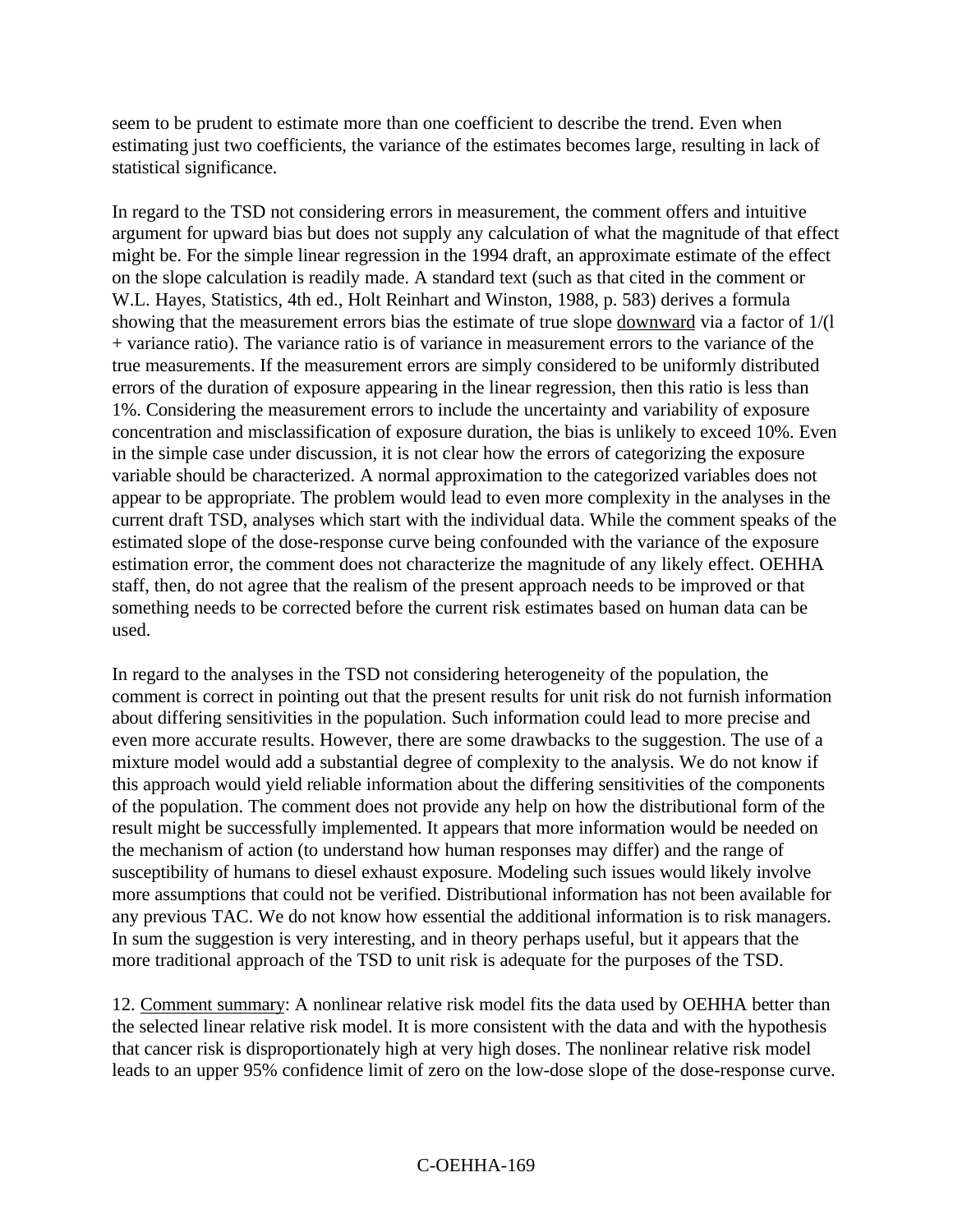OEHHA's hypothesis of linear relative risk should be rejected in favor of the alternative hypotheses that relative risk is an increasing function. Alternative nonlinear regressions with models fit to data in the TSD explain more of the variance in the data. A model of the form  $q_0$  +  $q_1x^3$  is a better model; it explains 68.5% of the variance, compared to 33.6% by OEHHA's  $q_0$  + q1x model. Using OEHHA's model in place of the better-fitting model for relative risk greatly increases the low-dose risk estimates.

If OEHHA's regression procedure in Table 7-8 is applied with the dose variable transformed to  $x^2$ ,  $x^3$ , and so forth, then all measures of goodness of fit show that the model for  $x^3$  fits the data in the table 7-8 better than does the linear relative risk model.

The commenter has verified most of the numbers presented in Table 7-8, but it appears that the reported value of  $R^2$  is too small.

OEHHA's approach to model selection for rat data involved predicting risk based on the best-fitting (maximum-likelihood) member of each model class considered. The same approach applied to the human data would require ignoring the linear relative risk model and using a nonlinear (e.g., cubic) relative risk model instead. Within the cubic relative risk model form, the 95% UCL on unit risk (defined as the slope of the dose-response function at the origin) would be zero.

The possibility of nonlinear dose-response relations should not be ignored in presenting quantitative risk estimates for diesel exhaust. Both the "expectation value" and the confidence limits presented in Table 7-8 assume without justification that the linear relative risk model is correct and ignore better-fitting nonlinear relative risk models.

To improve the risk assessment based on Garshick's epidemiological data, alternatives to the linear relative risk model (e.g., Weibull multistage or Moolgavkar) should be used to predict absolute risk as a function of total cumulative exposure (including background).

The dramatic increase in risk between the third and fourth data points in Table 7-8 suggests that a threshold (or other highly nonlinear) effect may be present, so that the same dose-response function may not describe both high-dose and low-dose data. This observation is consistent with the biological hypothesis that saturation effects play a key role in elevating risk at sufficiently high, long exposures. The current (unvalidated) lung clearance model denies this possibility by assuming linear kinetics. (Cox, pp. 13-15)

Response: The revised text in Section 7.2 now discusses more specifically the possible alternative mathematical forms. In regard to nonlinear relative risk model fitting better, there are two general reasons for using the linear form of calculation summarized in Table 7-8 of the 1994 draft TSD and in Table 7-10 of the revised draft. (1) The multistage theory predicts linearity at low exposure when background tumor rates are not zero. (2) The relative risks provided by Garshick et al. (1988) are subject to considerable uncertainty. Also Appendix E of the current draft TSD now shows results for several analyses that differ from the Garshick et al. result in that they do not have the sharp rise in the estimate of relative risk in the highest exposed group, and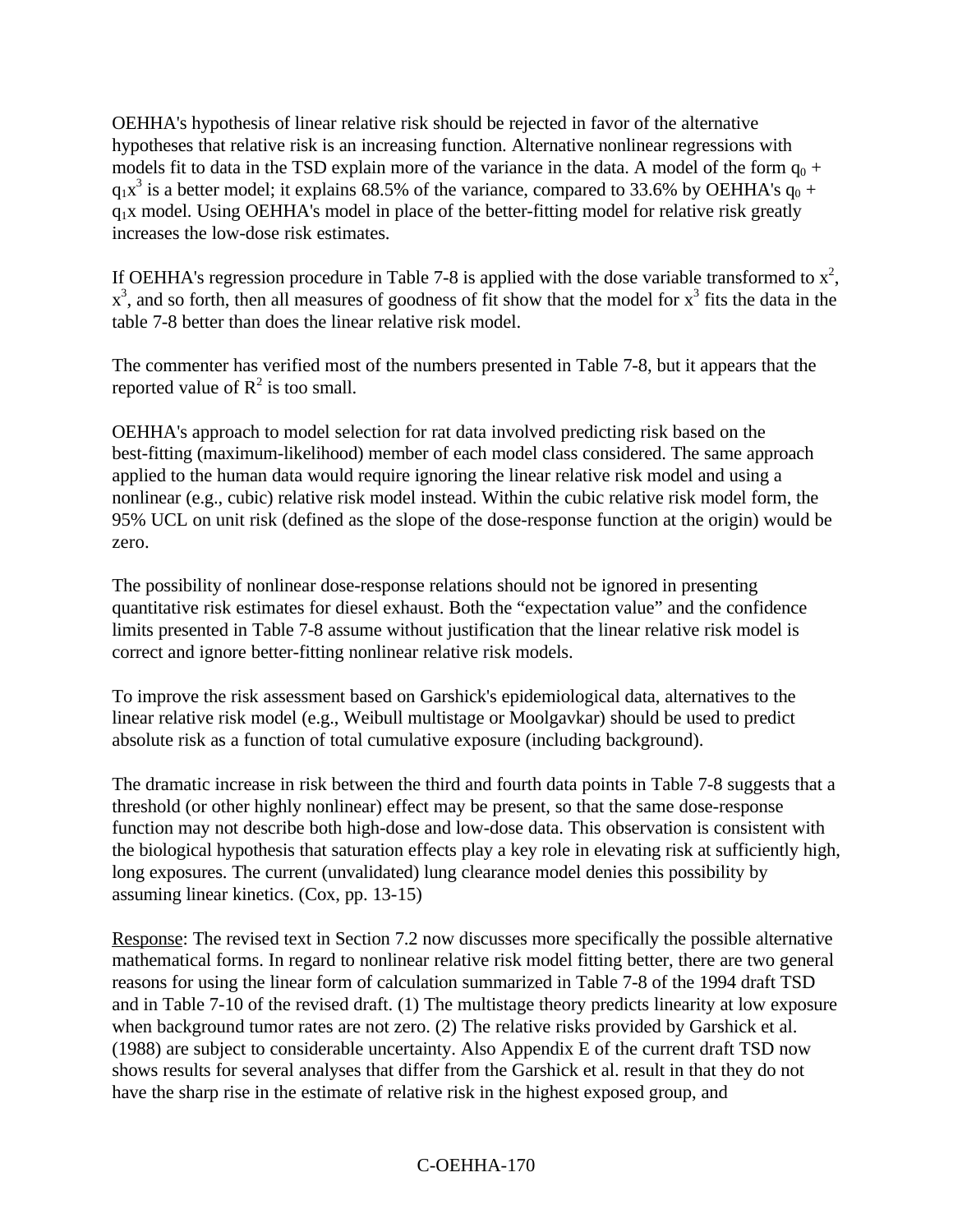they have more uniform standard errors across the exposed groups. In some of these analyses the risk for the highest exposure group actually declines. These analyses include Armitage-Doll models, which are akin to the models that the comments give as examples for alternatives and which returned essentially linear results. Thus, even though the comment presents mathematical forms that fit the published relative risks better than the linear model in the 1994 draft TSD, the use of the simple linear form in Table 7-8 of that draft and in other analyses in the new draft TSD is not only justified but also prudent with the actual Garshick et al. data.

The comment that the  $R^2$  in Table 7-8 of the 1994 TSD 0.338 appears to be too low is inconsistent with the comment's presentation of the linear term explaining 33.6% of the variance in the data. Those are essentially the same numbers.

As noted above in response to Comment 6, the trend of the human data used in the risk assessment is not statistically distinguishable from linearity. In the new draft TSD, the figure that displays the trend shows the large error bars on the points, in agreement with the results of the formal statistical test. Although tests of other models might show somewhat better fits, a simple linear relationship appears to be the most reasonable choice at present for humans, with no real indication of sublinearity.

In regard to analyzing the human data by the same approach to model selection used for the rat data, the assertion that this approach would result in a non-linear (e.g. cubic) relative risk model with no linear component appears to be incorrect. The approach to model selection for the rat data was essentially that of the linearized multistage model. Consistent with the theoretical constraint and contrary to the suggestion to use only a cubic term to characterize the exposureresponse relationship, the linearized multistage approach guarantees a positive linear component of the UCL of the risk function. I

In regard to the suggestion to use alternative models, Appendix E of the current TSD uses with individual data the Armitage-Doll model, which is a form of multistage model. Exposure above background is used in this model. Also in Appendix E, a linear relative risk model uses total cumulative exposure including background.

In regard to the sharp rise in the relative risk for the fourth and highest exposed category possibly indicating a threshold or other highly non-linear effects, see the beginning paragraph of this response. Also, the lung clearance model used for the workers in the 1994 analysis was nonlinear and specifically does allow for saturation. This clearance model is not used in the current draft TSD because shopworkers, who were the only railroad workers to have had a high enough exposure to need such a model, are no longer considered in the main analyses using such exposure information.

13. Comment summary: The human data have not been adequately adjusted for age, for smoking behavior, and for exposure to environmental contaminants other than diesel exhaust. An unknown proportion of the risk attributed to diesel exhaust may in fact be due to other sources. For example, if both lung cancer risk and cumulative exposure to diesel exhaust increase with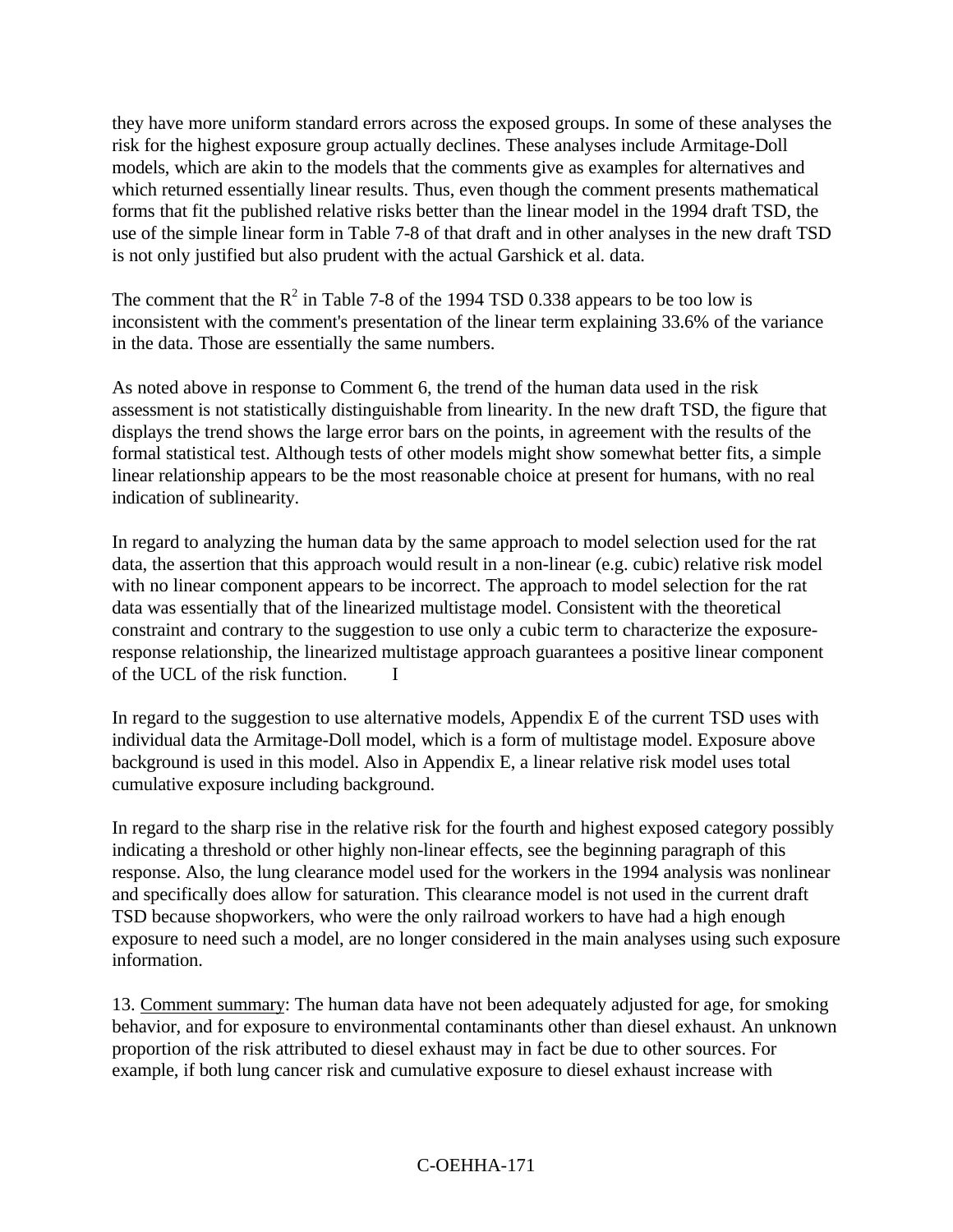age, then a spurious positive association will exist between them that is not adequately corrected for in Table 7-8.

Separate risk estimates are not presented for smokers and nonsmokers in the Garshick et al. study, although it is claimed that the effect of smoking on relative risk may be small. It is not clear how large this effect really is, nor how to adjust the relative risk calculations to apply to other populations with different smoking compositions.

No consideration has been given to attribution of risk among multiple causal factors in OEHHA's draft report. If diesel exhaust interacts with other factors to increase lung tumor risk, then attributing all of the risk to diesel exhaust artificially inflates estimates of the risks "due to" diesel exhaust.

Age and exposure history appear to be confounded in OEHHA's risk assessment. No age adjustment has been made in converting from relative to absolute risks. Although Garshick apparently controlled for age in his analysis, an analogous age-specific correction appears to be missing from this part of OEHHA's quantitative risk assessment. Thus, an unknown proportion of the cancer risk attributed by OEHHA to diesel exposure may in reality be due to a spurious correlation between cumulative exposure to diesel exhaust and incidence of lung tumors, simply because older workers may tend to have more of both.

Risks attributed to diesel exposure may in fact have been due to other, co-occurring environmental hazards. This possibility, acknowledged in OEHHA's draft in conjunction with failure to control for confounding factors in many of the studies surveyed, undermines OEHHA's conclusion that it appears that the evidence is sufficient that diesel exhaust contributes to human lung cancer. Unless and until the possibility can be ruled out (or at least made implausible) that smoking, age, and exposures to other occupational and/or environmental carcinogens fully account for the relatively weak associations between diesel exhaust exposure and human lung tumors, the suggested causal interpretation cannot be established with sufficient confidence to provide a useful, reliable basis for policy decisions. (Cox, pp. 15-16)

Response: The human data were adjusted indirectly for age in the proportional hazards model of Garshick et al. (1988). (1) Baseline incidence was a continuous (year-to-year) function of time. (2) An indicator variable for the relative risk (RR) of each 5-year interval of age-at-the-start-of-study (relative to the risk for the youngest age interval) entered the model multiplicatively. (3) An indicator variable for the RR of each exposure-duration interval (relative to the lowest exposure-duration interval) entered the model multiplicatively.

With regard to risk estimates for smokers and non-smokers, see Section 7.2 of this document's Part B or the Garshick et al. (1987a) case-control study for a basic account. Based on the findings reported there, this document's dose-response model assumes no interaction of any covariate with exposure. The effect of smoking enters multiplicatively only through the baseline incidence in the model described above.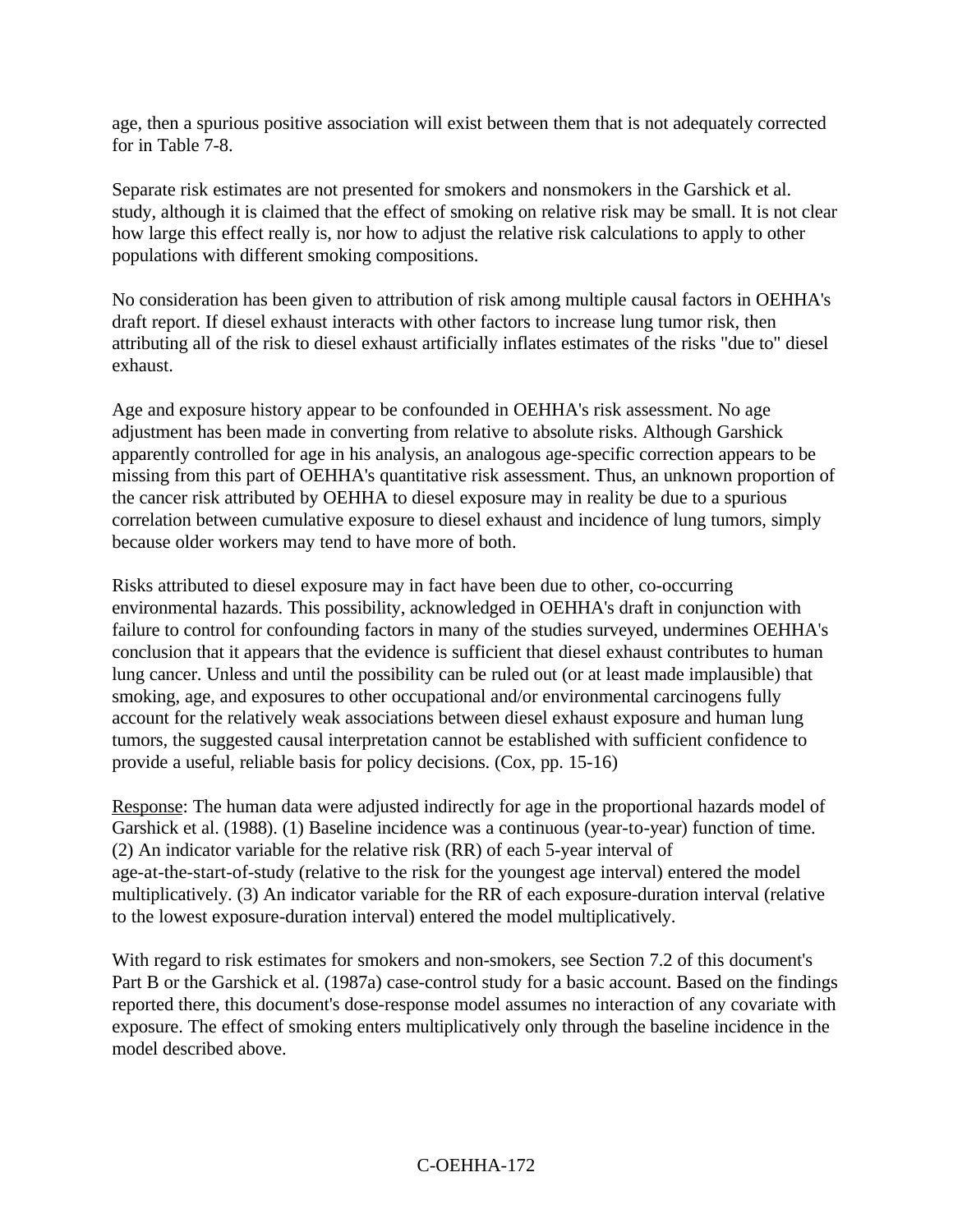With regard to age adjustment to that of the general population as well as with regard to adjustment for different smoking habits, the entire factor multiplying the exposure term of the model takes this into account. This approach is appropriate in so far as these effects are multiplicative, independent of exposure, as is assumed here on the basis of the available evidence. Thus, the possible confounding of age and exposure history when converting from relative to absolute risk does not appear to be realized.

The comment mentions the possibility that risks attributed to diesel exposure may have been due to other co-occurring environmental hazards. Although it is difficult to see how such explanations could be ruled out, the design and analyses of the Garshick et al. studies makes them implausible. The meta-analysis now included in this document bolsters the argument against alternative causes. Since the alternative-cause hypothesis is implausible, the comment's objection to using the TSD's findings for policy decisions is not valid.

14. Comment summary: When relevant statistical and biological uncertainties are taken into account, the OEHHA draft risk assessment has failed to show that there is a certainty or a strong likelihood of any excess risk to humans due to low levels of exposure to diesel exhaust. Additional information should be considered and more realistic quantifications of uncertainties about risks should be prepared before making risk management decisions. The current risk assessment does not contain enough useful information to justify expensive control actions.

Key uncertainties and sensitivities have been identified qualitatively and discussed well in the current draft Part B. However, they have not been treated quantitatively. It would be valuable to present numerical ranges for how the risk estimates would change as choices of data sets, risk model forms, and estimated risk model parameter values are varied over their full ranges of plausible values.

The regression output on page 7-34 of the risk assessment may create a misleading impression about the magnitude of health benefits to be expected from controlling exposure to diesel exhaust. A lower confidence limit of zero would more fairly indicate the true uncertainty about the health benefits, since these could well be zero (or negligible, as suggested in the discussion of the assumption of linearity on page 7-17). The assumptions of the risk models in the risk assessment have not been validated, and identified sources of bias have not been corrected for. The existence of a cancer hazard at low doses remains to be established. Focusing (without supporting evidence) on a set of assumptions that presupposes such a hazard and that then predicts significant risks at realistic concentrations based on it, in the absence of empirical data supporting this conclusion, could mislead decision-makers into believing that significant health benefits would result from more tightly controlling diesel exhaust exposures.

OEHHA's discussion of uncertainties on pages 7-17 through 7-19 is overly optimistic in several places. For example, it states (Point 1) that the four data points of risk used against cumulative exposure of the cohort "do not allow a test of departure of the exposure-response relationship from linearity." In fact, the four data points can be used to test (and reject the null hypothesis of linearity against alternatives such as that the exposure-response relation is quadratic or cubic. The assumption that half of the shop workers were exposed to very high levels of diesel exhaust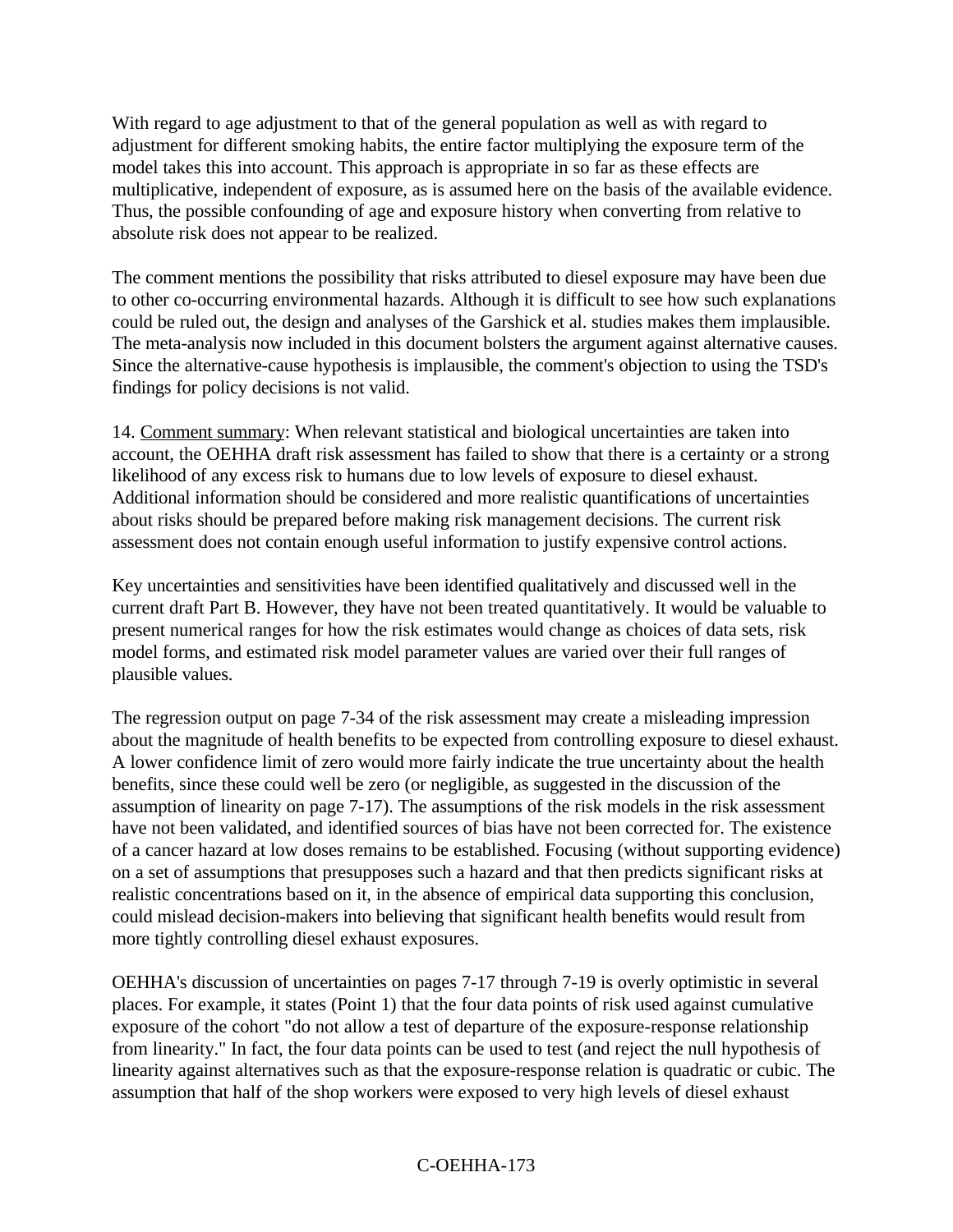and the rest to zero (i.e., background levels; Point 6) is an inadequate substitute for mixture distribution modeling of population exposures.

The list of uncertainties is also incomplete. As discussed in comments above, (1) Errors in exposure estimates are ignored; (2) Interindividual variability in dose-response relations is ignored; (3) Model uncertainties (in the model forms considered and in the best-fitting member of each model family) are ignored; and (4) Parameter estimation uncertainties are incorrectly characterized by assuming that the correct model is known.

The risk extrapolations in the TSD, both within rats and from rats to humans, are not known to be sound or useful. The fact that the dose metrics used do not allow successful risk extrapolation even from rats to hamsters may cast doubt on their predictive validity for non-rodent species. The TSD presents no empirical evidence that builds confidence in the soundness and predictive power of the selected risk extrapolation procedures. Therefore, risk extrapolations based on its rat models must be regarded as speculative. Confidence in OEHHA's model-based conclusions must be considered low.

Whether the current risk assessment is good enough to support high quality, well-informed decisions, despite its uncertainties, depends on whether the expected increase in the value of risk predictions (i.e., the expected improvement in decisions) from better modeling outweighs the costs of improving and/or validating the current models. It would be useful to address this topic explicitly in the TSD, so that decision makers can be well-informed about whether to accept the current risk assessment or to pay for better information.

Choosing a specific risk estimate in the absence of theoretical or empirical validation of its supporting models is equivalent, from a decision-theoretic perspective, to choosing one of many possible values at random: it does not provide an adequate basis for decision-making. Such a basis could be provided by displaying the full uncertainty distribution for a risk estimate, as well as sensitivity analysis information (e.g., "tornado diagrams") showing which uncertainties could most affect the estimated risk. These steps have not been taken in the current draft TSD, however. Thus, compared to the usual standards of professional decision analysis, OEHHA's current risk assessment draft report does not contain appropriate information displays presenting risks and uncertainties in a way that would enable decision makers to make rational, well-informed risk management decisions. (Cox, pp. 16-18)

Response: The TSD now presents a range of risk estimates. Additional information has been added to the document, including a meta-analysis of the epidemiological studies (Appendix D), quantitative exposure-response assessments using the Garshick (1987a) case-control study and using the Garshick et al. (1988) cohort study with shop workers excluded (Section 7.3), an analysis of the original data of the Garshick et al. (1987) cohort study (Appendix E), and computation of unit risks for several additional rat studies (Section 7.2). This additional information gives a strong indication of excess risk to humans and does not point to a threshold. OEHHA staff have endeavored to ensure that the TSD contains sufficient information for consideration by the risk manager to make informed decisions. Nevertheless, the document's main purpose is to support the proposed identification of diesel exhaust as a toxic air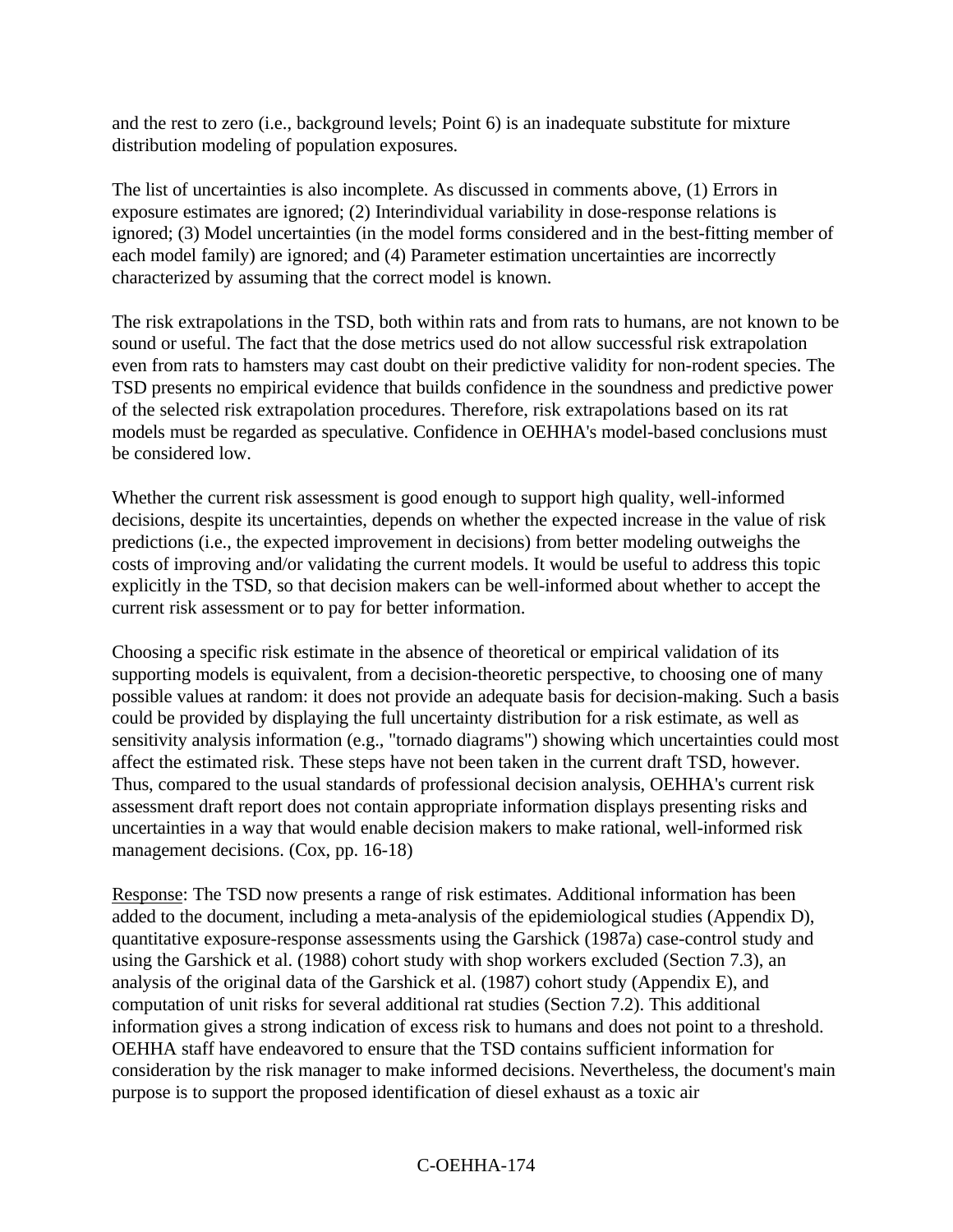contaminant. No benefits analysis is included because no specific risk reduction measure is proposed.

The revised TSD contains much new quantification of uncertainties. OEHHA staff are concerned about adding further complex analyses to the report because they would probably be of only of marginal interest to risk managers. Tornado diagrams, for example, would add to the comprehensiveness of the document but do not seem likely to be very helpful in risk management. Furthermore, the effort to prepare such diagrams would be considerable. We expect that risk management activities will be best carried on based on the more traditional presentation of the TSD. The revised Part B appears to have enough information to allow the Air Resources Board to pair it with the population exposure information in Part A for use by the risk managers. This process, as it has in the past, should enable decision-makers to make rational, well-informed risk management decisions.

The comment's suggested analysis that would help risk managers decide whether the expected increase in the value of risk predictions from an improved approach outweighs the cost of the making the improvement is interesting but appears to be beyond the scope of current law and would require a level of effort that may be infeasible.

The validity and usefulness of the regression output on p. 7-34 is argued in the response to Comment #12. A lower confidence limit on the slope could be zero, but the document cites the most reasonable results directly from calculations. The risk models used are standard and appear to be applicable. No significant source of bias of the analysis has been identified in the comment. Assumptions cannot be validated, or they would no longer be assumptions. Our intent in choosing assumptions is to use those that are most reasonable, sometimes with a central value, sometimes with values chosen to indicate a range. Assumptions are clearly identified.

The description in the TSD of the uncertainty listed in the comment as number (1) has been modified to include the point in the comment. The uncertainties suggested for discussion have also been included in the TSD. The issue of shop worker exposure has been avoided in the new draft by excluding shop workers from the analyses.

Risk extrapolations are typically uncertain and imprecise, but they are useful in estimating the magnitude of risks in the absence of complete data. OEHHA staff do not generally consider the hamster to be a useful model for qualitative or quantitative risk assessment of potential human lung carcinogens. In reporting their negative findings with diesel exhaust Heinrich et al. (1986) pointed out that "contrary to the rat," hamsters have "failed to develop lung tumors ... after inhalation of high concentrations of pure BaP (benzo(a)pyrene or even cigarette smoke, a well known human carcinogen." Ten years later, the International Agency for Research on Cancer (1996) specifically addressed the relative strengths and weaknesses of the hamster model for different tumor types. IARC, too, noted that there have been no reports of lung tumor development in hamsters due to inhalation of benzo(a)pyrene or cigarette smoke. IARC stated that even with radionuclides it is difficult to induce lung tumors in hamsters, except with intratracheal instillation of polonium-210. Nickel and silica were both negative in hamsters upon inhalation or instillation. Instillations of glass fibers and asbestos have yielded mixed results. The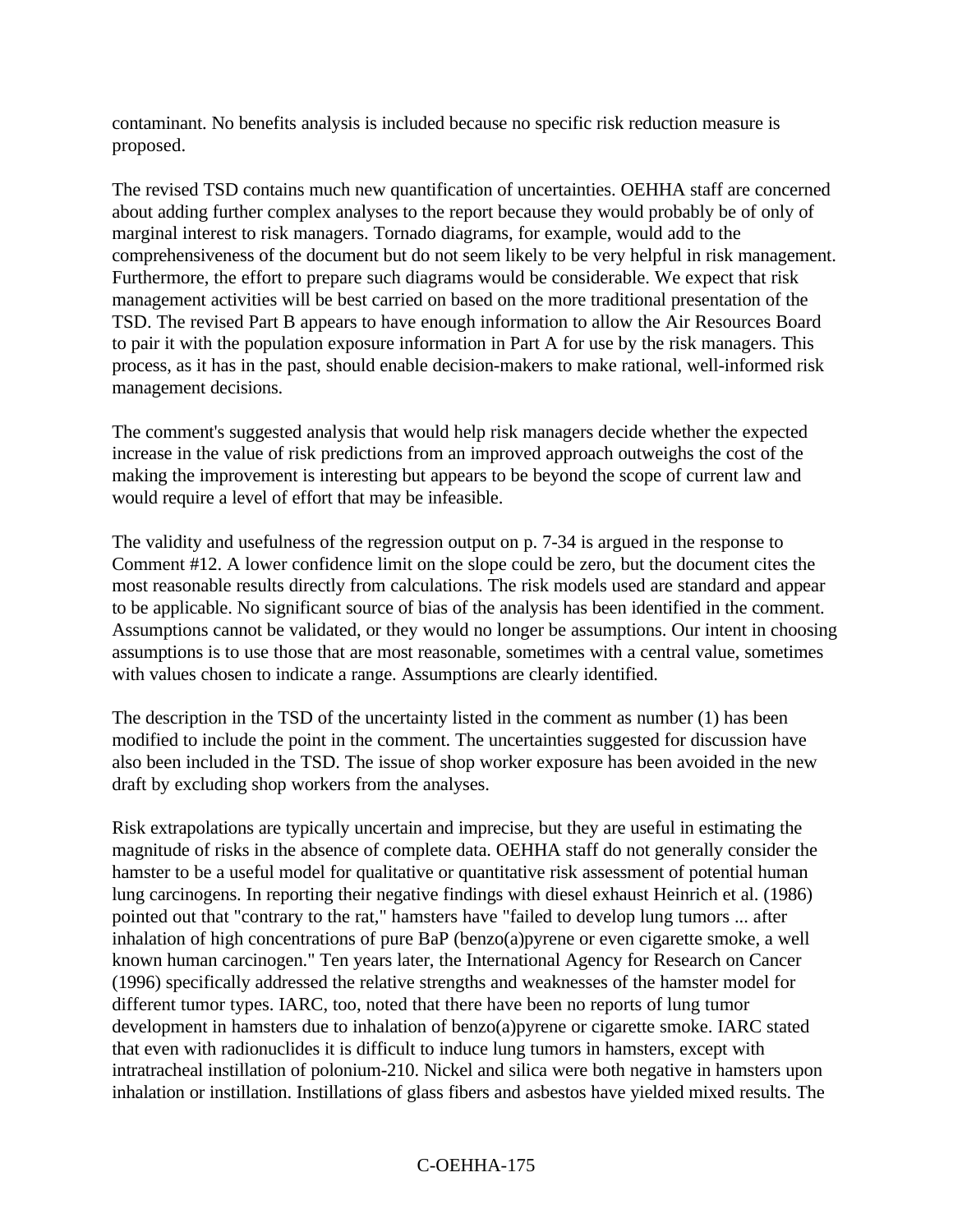insensitivity of the model indicates that hamster data should not be considered valid predictors of human lung cancer risk. Potential uncertainties about the soundness and predictive power of the extrapolations from animals suggests that one should place more of a focus on the human databased risk predictions. Still, OEHHA has not chosen to present only a specific risk estimate, but rather has specified a whole range of unit risks.

15. Comment summary: This commenter's Oct. 14 submittal indicated the commenter's intent to review the basis for the non-cancer health effects levels (reference concentrations, or RfCs) proposed in the draft Part B. A preliminary review by the commenter indicates some shortcomings in the proposed (U.S. EPA)approach which should be considered. The following outlines the commenter's initial concerns:

Toxicological data may not support inclusion of a safety factor to account for interspecies sensitivity. The current U.S. EPA RfC includes a safety factor or 3 to account for uncertainty in interspecies variability. Dr. Donald Dungworth has commented to ARB that rats are considered more sensitive than humans for the endpoint used to establish the no observed adverse effect level. In view of that, the proposed uncertainty factor is not necessary. OEHHA should review Dr. Dungworth's assessment and take appropriate action.

Here the draft Part B does not consider available occupational health studies. The commenter's preliminary review identifies several previous or ongoing studies of carbon black workers that should be reviewed. If these studies can support the development of an RfC for diesel exhaust, that RfC could be used directly, or as a check against the RfC derived from rat data. OEHHA should review the available human data and contact investigators from ongoing epidemiological studies to determine if an RfC can be developed from the new data. (Letter from Jeff Sickenger, Environmental Issues Coordinator, dated November 30, 1994, pp. 1-2)

Response: Dr. Dungworth, before the Air Resources Board on September 14, 1994, stated: "Now there are not comparable studies as yet that I think are good enough to report of ... comparing the macrophage particle interaction in the human with the macrophage particle interaction in the rat." Macrophage activity is the endpoint used to establish the no observed adverse effect level. Therefore, Dr. Dungworth did not claim that rats are considered more sensitive than humans for this endpoint. In fact, data are not presently available that would allow direct comparison of human and rat sensitivities to non-cancer effects of diesel exhaust. Furthermore, a number of studies have shown adverse health effects in humans exposed to diesel exhaust that have not been reported in the rat, such as induction of asthma and various immune system reactions (Diaz-Sanchez et al., 1994; Takenaka et al., 1995; Wade and Newman, 1993). Thus, OEHHA staff find it appropriate to maintain an uncertainty factor for interspecies differences.

16. Comment summary: Differences between U.S. EPA and OEHHA on the unit risk factor for diesel particulate are significant and must be resolved. Apparently using the same health research database, OEHHA and U.S. EPA have calculated different unit risk factors for diesel exhaust. The carcinogenic unit risk factor adopted by OEHHA is 3 x  $10^4$  ( $\mu$ g/m<sup>3</sup>)<sup>-1</sup> whereas the factor adopted by U.S. EPA is 1.7 x  $10^{-5}$  ( $\mu$ g/m<sup>3</sup>)<sup>-1</sup>. The difference is significant and needs to be resolved. At a minimum, this difference should be acknowledged as part of a characterization of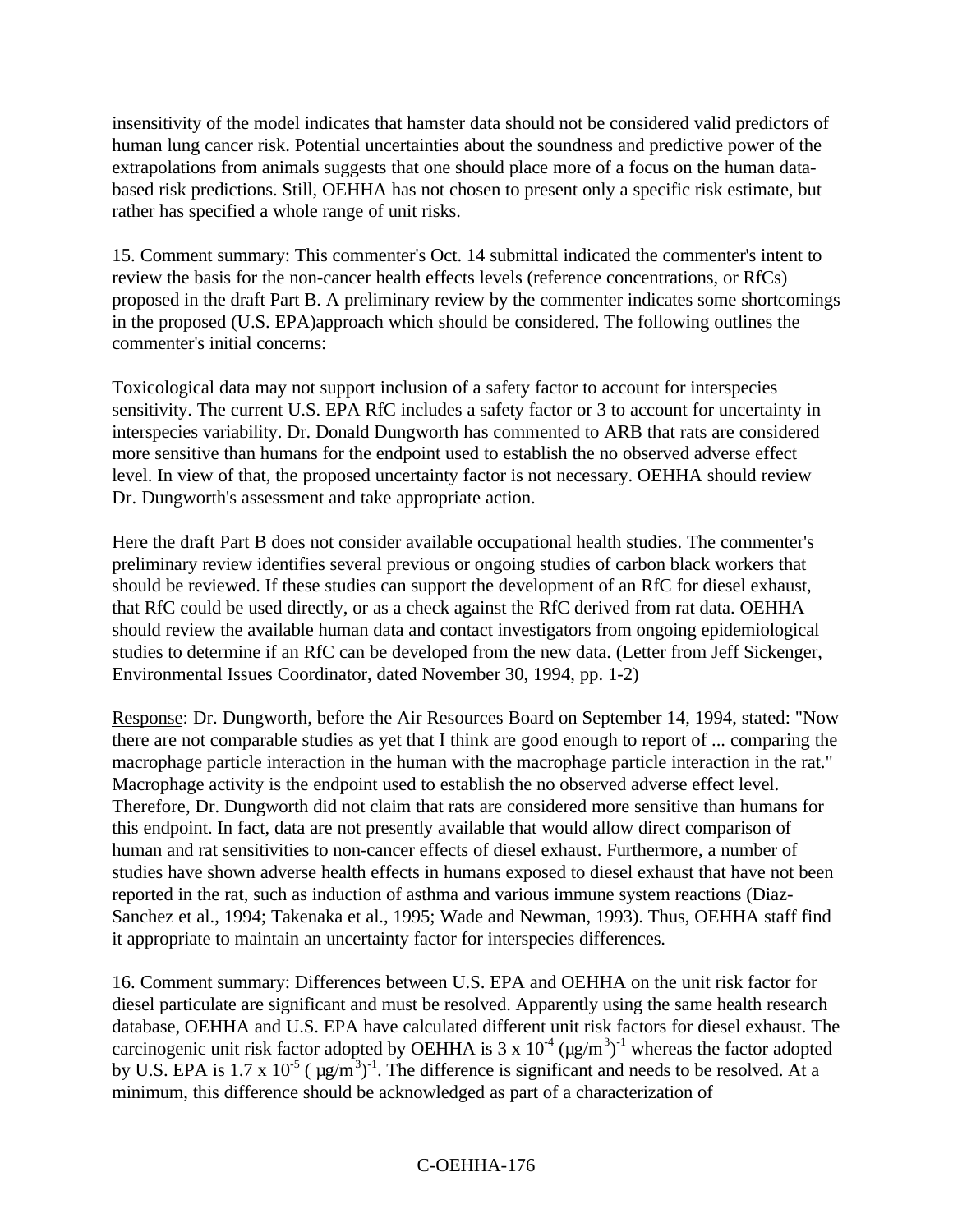the range of uncertainty in estimating exposure to diesel exhaust and the health risk posed by that exposure. This commenter strongly recommends a formal uncertainty analysis. Uncertainty analysis is important, given the wide range of estimated exposure an d risk and the very different policy implications of the different ends of that range.

More complete characterization of uncertainty and its implications is needed. Significant uncertainties are present throughout OEHHA's risk assessment. These include the above-mentioned differences in carcinogenic unit risk factor. Important uncertainties should be more fully acknowledged, the accompanying exposure and risk uncertainty range identified, and policy and decision implications discussed. Where significant sources of uncertainty are identified, additional research should be identified and conducted. The results of such research should be analyzed prior to listing of diesel exhaust as a toxic air contaminant. (Appendix, "Review of CARB Diesel Exhaust Exposure Assessment," by Environ, November 1994, pp. II-2, II-12 - II-17, II-23 - II-25, III-2, III-3)

Response: Throughout the preparation of the current draft of this document, OEHHA staff have consulted with U.S. EPA staff to discuss approaches to health risk assessment of diesel exhaust, to share findings, and to harmonize as much of our work as was feasible given our differing scheduling, internal and external review processes, statutory and regulatory frameworks, and resources. We expect that the range of risk estimates presented here by OEHHA and the range presented by the U.S. EPA will be similar. However, as of this writing, a new published U.S. EPA risk assessment report was not available. Thus, our document refers to the range of risk estimates in the U.S. EPA's 1994 draft report. In 1994 the U.S. EPA actually proposed to recommend 3.4 x  $10^{-5}$  ( $\mu$ g/m<sup>3</sup>)<sup>-1</sup>, the geometric mean of their report's range, as the unit risk for continuous lifetime exposure.

This TSD acknowledges the differences between its recommended risk estimates and those of U.S. EPA. In so doing, it contributes to the characterization of the uncertainty in estimating the magnitude of health risk posed by exposure to diesel exhaust. The TSD does not present a formal uncertainty analysis, however. OEHHA staff understand that the communication of uncertainty in risk assessments is important. The current draft TSD represents a substantial improvement in this area over-the previous draft. New text and analyses in the current draft address sources of uncertainty more completely than before. Nevertheless, a Toxic Air Contaminants Program TSD is not a place for complete discussion of decision theory or policy implications of uncertainty. The basic aim of this TSD is to provide information sufficient to support a decision on whether to identify diesel exhaust as a toxic air contaminant.

There are significant sources of uncertainty in the risk assessment. Ideas for useful additional research can be identified, yet additional research need not be conducted prior to action on the proposal to list diesel exhaust as a toxic air contaminant. Diesel exhaust and its health effects have been studied extensively, and the TSD represents a synthesis of the large body of research. Although additional research would add to our understanding of diesel exhaust and associated health effects, and could reduce uncertainty in risk assessment, the available data are sufficient to support identification of diesel exhaust as a toxic air contaminant.